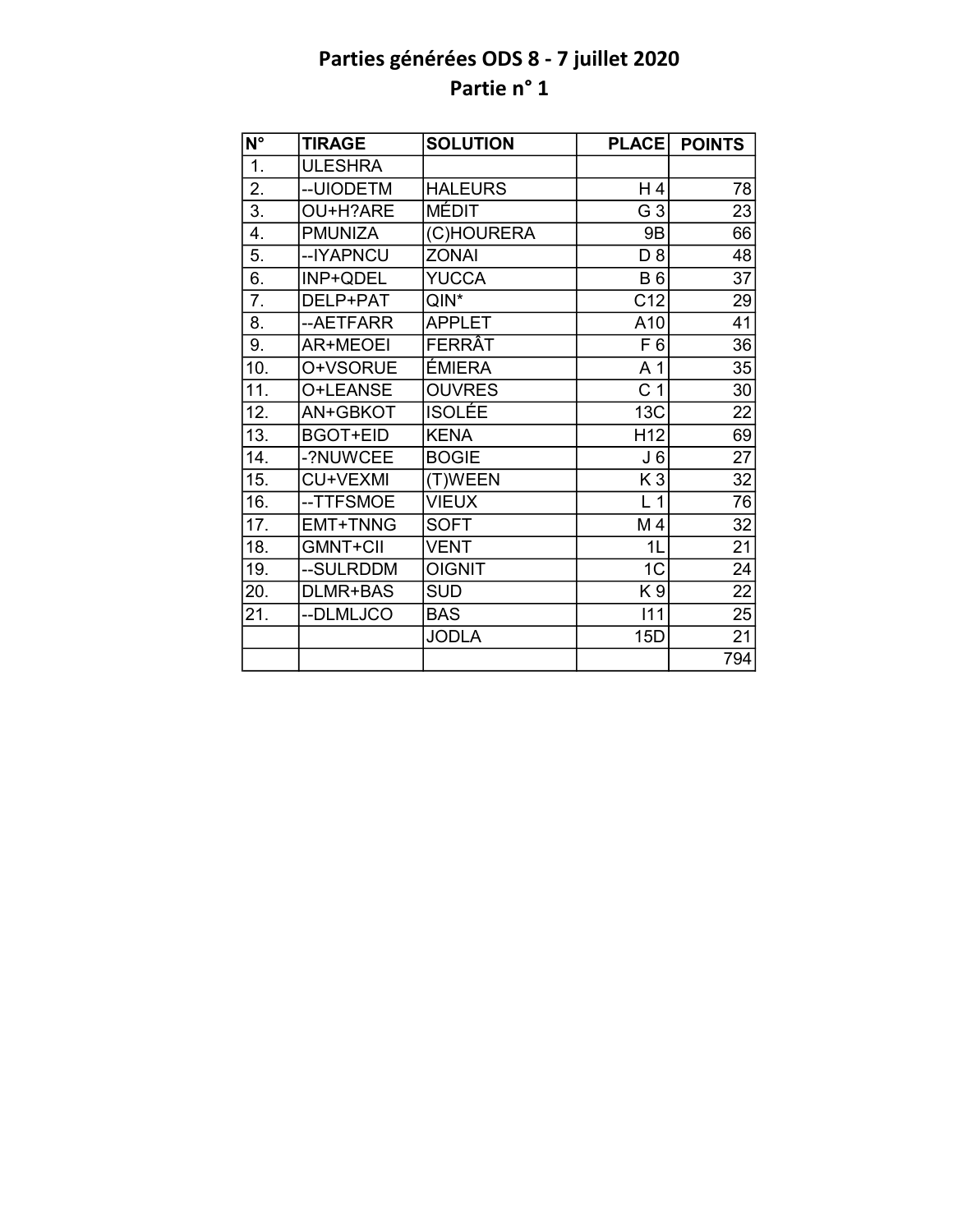| $\overline{\mathsf{N}^{\circ}}$ | <b>TIRAGE</b>   | <b>SOLUTION</b> | <b>PLACE</b>    | <b>POINTS</b>   |
|---------------------------------|-----------------|-----------------|-----------------|-----------------|
| 1.                              | <b>YSEOEIH</b>  |                 |                 |                 |
| 2.                              | EHI+NAMI        | <b>OYES</b>     | H <sub>5</sub>  | 26              |
| $\overline{3}$ .                | HI+DOFRI        | <b>MANIE</b>    | 4H              | $\overline{33}$ |
| 4.                              | <b>HI+TRIUE</b> | <b>FROID</b>    | M 3             | 29              |
| 5.                              | IIT+EVOT        | <b>HEUR</b>     | 8L              | 43              |
| 6.                              | <b>AAREUJU</b>  | <b>VITRIOTE</b> | O <sub>5</sub>  | 62              |
| 7.                              | AAU+SOZW        | JURÉ            | G 7             | 39              |
| 8.                              | AUW+IAUT        | <b>ZONAS</b>    | J <sub>2</sub>  | 36              |
| 9.                              | --LNMAASE       | <b>WITZ</b>     | 2G              | 22              |
| 10.                             | E?VEUNN         | <b>AMENSAL</b>  | 11E             | 94              |
| 11.                             | --A?NERNE       | NEUVA(I)NE      | E 7             | 60              |
| 12.                             | <b>CTUEPGF</b>  | ENRÊNA(S)       | 13I             | 75              |
| 13.                             | --LUGLALE       | ÉPUCE           | 8A              | $\overline{36}$ |
| 14.                             | --AGROOIC       | <b>ALLEU</b>    | 3C              | 24              |
| 15.                             | AGIO+ITF        | <b>COUR</b>     | N 6             | 29              |
| 16.                             | GOT+ABAS        | <b>FIAI</b>     | 10J             | 30              |
| 17.                             | <b>LSTMGES</b>  | <b>SABOTAGE</b> | A <sub>1</sub>  | 86              |
| 18.                             | --ERDBHXE       | <b>STEMS</b>    | 15A             | 35              |
| 19.                             | BDEHR+QT        | EX              | F <sub>13</sub> | 64              |
| 20.                             | <b>BDQRT+LI</b> | HÉ              | 1H              | 32              |
| 21.                             | LQRT+UGD        | <b>BIDE</b>     | 12L             | 27              |
|                                 |                 | QUE             | C <sub>13</sub> | 20              |
|                                 |                 |                 |                 | 902             |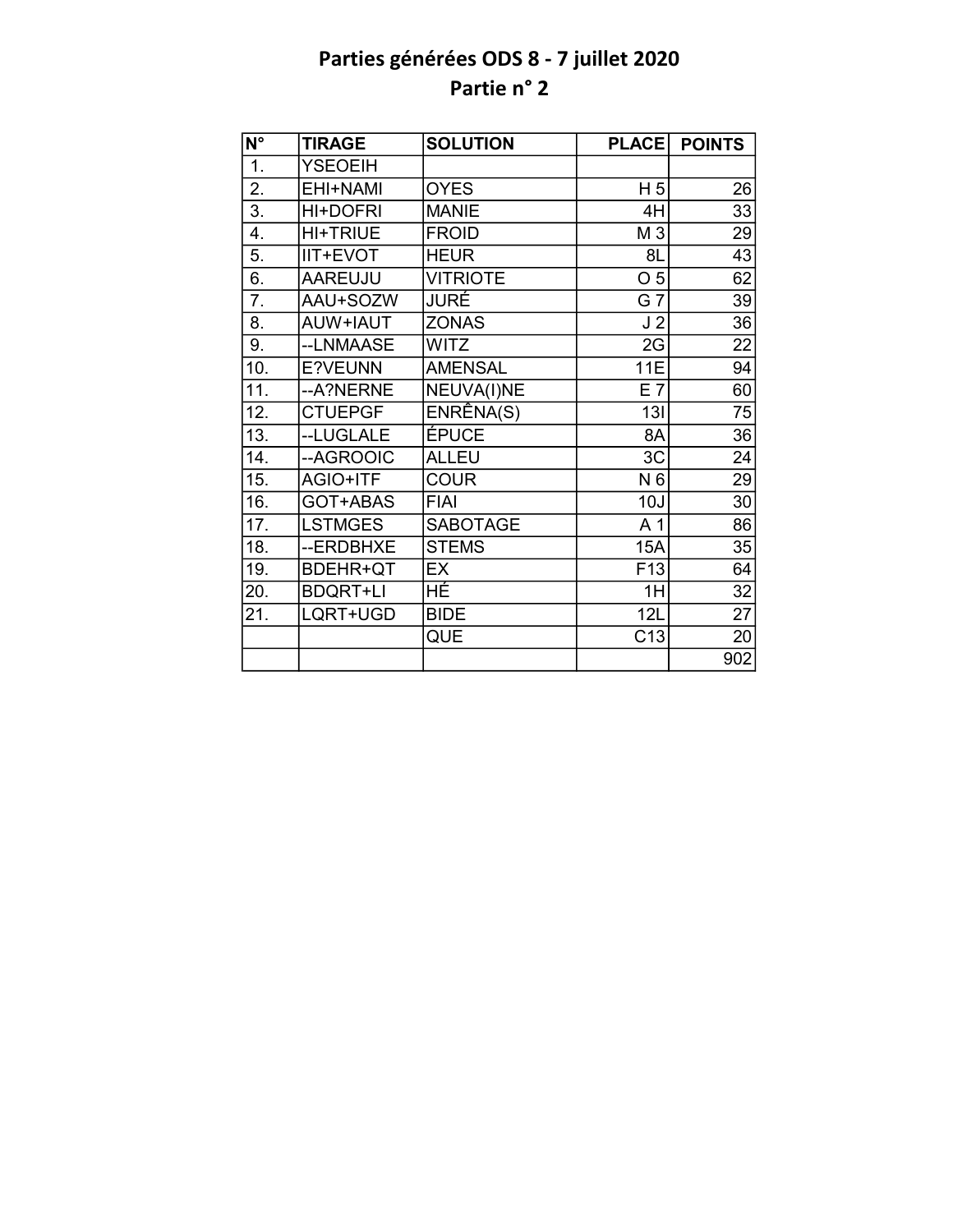| $\overline{\mathsf{N}^{\circ}}$ | <b>TIRAGE</b>   | <b>SOLUTION</b> | <b>PLACE</b>   | <b>POINTS</b>  |
|---------------------------------|-----------------|-----------------|----------------|----------------|
| 1.                              | <b>OPETEQF</b>  |                 |                |                |
| 2.                              | FQ+KESJE        | <b>POTÉE</b>    | H4             | 20             |
| $\overline{3}$ .                | <b>FQ+IUOEA</b> | KETJES*         | 6F             | 44             |
| 4.                              | O+TFMOE?        | <b>FIASQUE</b>  | K <sub>3</sub> | 34             |
| 5.                              | OO+NTIAB        | FUME(N)T        | 8J             | 33             |
| 6.                              | AO+LIGDV        | <b>BIFTON</b>   | $\overline{3}$ | 28             |
| 7.                              | G+ABWIDS        | DÉVOILA         | M 7            | 34             |
| 8.                              | <b>BGI+NALZ</b> | <b>DAWS</b>     | 10H            | 52             |
| 9.                              | <b>GL+HIECI</b> | <b>BAZIN</b>    | 14J            | 56             |
| 10.                             | GI+?SOSE        | <b>LICHE</b>    | 15F            | 34             |
| 11.                             | <b>IXTRNEU</b>  | SON(É)GIENS     | N <sub>1</sub> | 78             |
| 12.                             | <b>INRU+RHR</b> | <b>TEX</b>      | <b>15M</b>     | 51             |
| 13.                             | INRR+SLO        | <b>RUSH</b>     | 1L             | 24             |
| 14.                             | NRR+MGUU        | <b>KILOS</b>    | F 6            | 16             |
| 15.                             | MNRU+LAE        | GUAR*           | K12            | 16             |
| 16.                             | R+CEURNV        | <b>MANUELLE</b> | 8A             | 30             |
| 17.                             | V+TUEEAT        | <b>ANCRURE</b>  | <b>B</b> 8     | 30             |
| 18.                             | ETT+MSND        | <b>VEAU</b>     | 11G            | 23             |
| 19.                             | DTT+PAOA        | NIÈMES          | 4J             | 23             |
| 20.                             | <b>ADT+AIRR</b> | POTA*           | A12            | 38             |
| 21.                             | <b>YLNEE</b>    | <b>RETARDAI</b> | E <sub>7</sub> | 74             |
| 22.                             | <b>EELN</b>     | <b>YIN</b>      | J <sub>2</sub> | 32             |
| 23.                             | EL.             | NÉ              | L11            | 14             |
|                                 |                 | <b>CELAS</b>    | 10B            | $\overline{7}$ |
|                                 |                 |                 |                | 791            |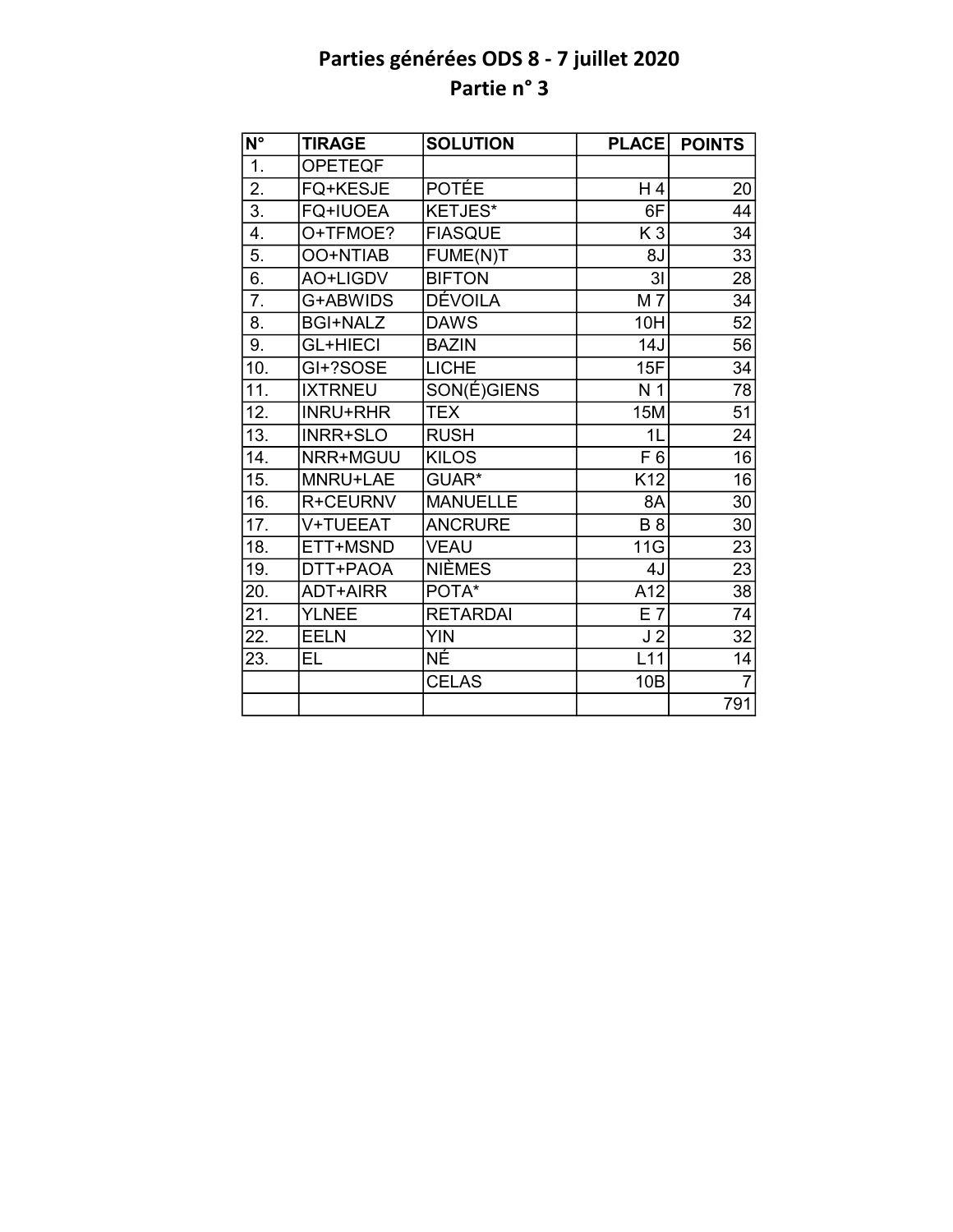| $N^{\circ}$       | <b>TIRAGE</b>   | <b>SOLUTION</b> | <b>PLACE</b>     | <b>POINTS</b>   |
|-------------------|-----------------|-----------------|------------------|-----------------|
| $\overline{1}$ .  | E?URHWS         |                 |                  |                 |
| 2.                | ER+OVASO        | W(U)SHU         | H 4              | 52              |
| $\overline{3}$ .  | OO+ELSVS        | <b>VERSA</b>    | 9E               | $\overline{27}$ |
| $\overline{4}$ .  | OS+ERRMN        | <b>VOLES</b>    | 10B              | 27              |
| 5.                | <b>EOOATGA</b>  | <b>MURERONS</b> | 5G               | 66              |
| 6.                | --HAMEIEE       | <b>OTAGE</b>    | 8A               | 30              |
| 7.                | AEI+BEDE        | HÈME            | 6J               | 36              |
| 8.                | ABEE+NLL        | <b>DÉVERSAI</b> | 9C               | 24              |
| 9.                | <b>ABL+UINA</b> | <b>ENLEVÉE</b>  | E <sub>5</sub>   | 40              |
| 10.               | L+GFEAAT        | <b>AUBINA</b>   | 8J               | 35              |
| $\overline{11}$ . | T+DNNTII        | <b>FAGALE</b>   | $\overline{D}$ 1 | $\overline{32}$ |
| 12.               | --OZREEJK       | <b>FINIT</b>    | 1D               | 24              |
| $\overline{13}$ . | EJOR+QRI        | <b>ZEKS</b>     | N <sub>2</sub>   | $\overline{44}$ |
| 14.               | <b>IOQRR+TU</b> | <b>JET</b>      | <b>B6</b>        | $\overline{26}$ |
| 15.               | O+NIUOLE        | <b>TRIQUER</b>  | 3 <sub>l</sub>   | 30              |
| 16.               | IOO+DUPI        | LUNÉE           | <b>11A</b>       | 20              |
| 17.               | --RMCABIS       | <b>DOP</b>      | 10J              | 18              |
| 18.               | IOO?SLC         | <b>CAMBRAIS</b> | O <sub>7</sub>   | 64              |
| 19.               | <b>YEFUXEN</b>  | SOCI(A)LOS      | 14H              | 80              |
| 20.               | Y+ATTIPT        | FUXÉEN          | 15D              | 74              |
| 21.               | TT+DAU          | <b>PITAYA</b>   | 12J              | 34              |
|                   |                 | <b>LUTTA</b>    | A11              | 18              |
|                   |                 |                 |                  | 801             |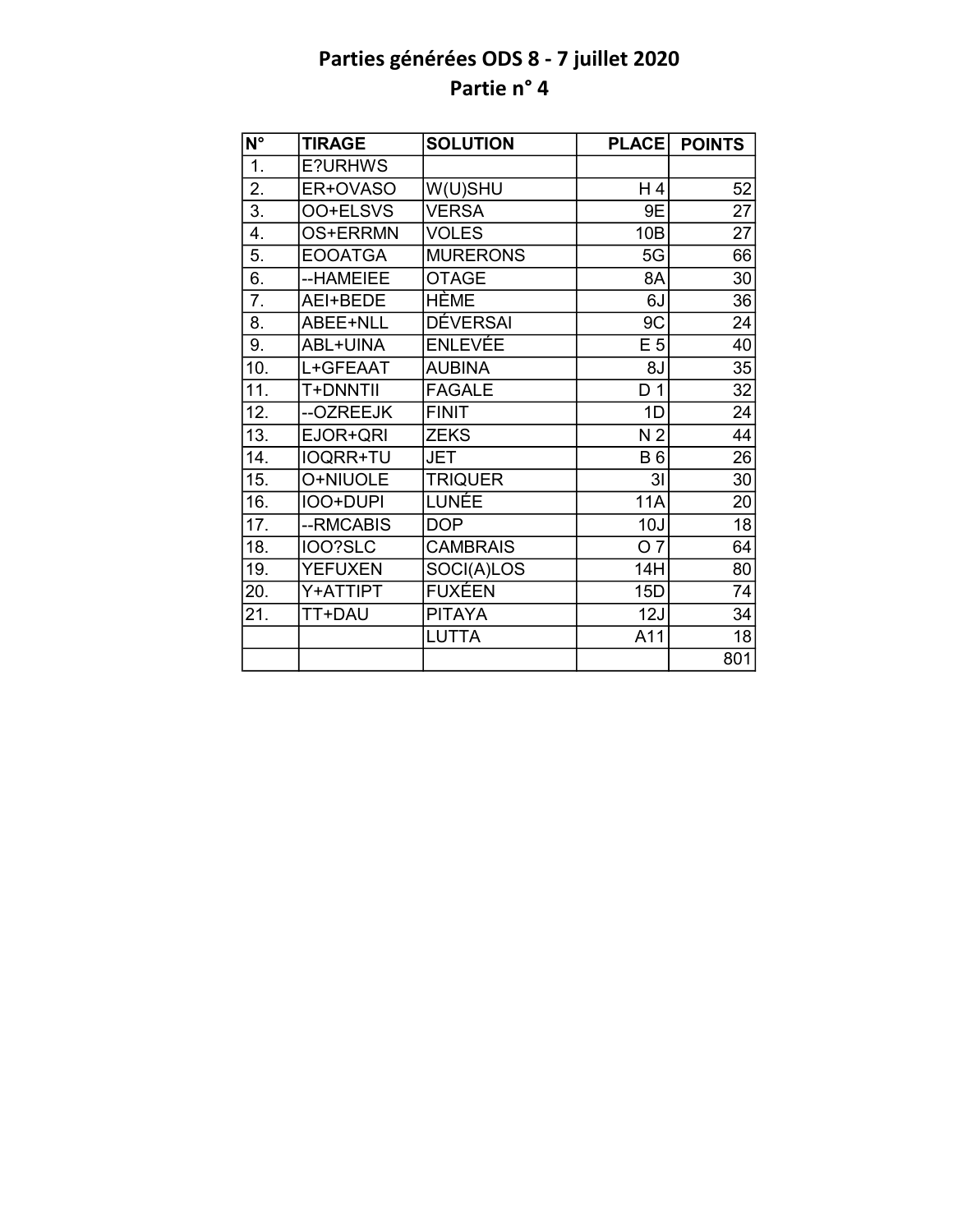| $N^{\circ}$       | <b>TIRAGE</b>   | <b>SOLUTION</b>   | <b>PLACE</b>       | <b>POINTS</b>   |
|-------------------|-----------------|-------------------|--------------------|-----------------|
| 1.                | <b>RUVOAEE</b>  |                   |                    |                 |
| $\overline{2}$ .  | E+NMUAEF        | <b>VOUERA</b>     | H4                 | 26              |
| $\overline{3}$ .  | <b>EDOEEEN</b>  | <b>ENFUMERA</b>   | 8B                 | 66              |
| 4.                | EO+UHQTI        | ENDÊVE            | 4D                 | 20              |
| 5.                | O+EBNOTU        | <b>ÉTHIQUE</b>    | <b>B2</b>          | 66              |
| 6.                | E+SOESOR        | <b>BOUTON</b>     | 3 <sub>l</sub>     | 29              |
| 7.                | O+LMERIJ        | <b>ESSORE</b>     | O <sub>1</sub>     | 30              |
| 8.                | --MICAMED       | <b>JOLIE</b>      | N 6                | 55              |
| 9.                | --GZPALIV       | <b>ACÉDIE</b>     | G <sub>6</sub>     | 28              |
| 10.               | GL+MEUSO        | <b>PAVIEZ</b>     | <b>11C</b>         | 40              |
| $\overline{11}$ . | MO+RTIKX        | <b>GLUES</b>      | A <sub>1</sub>     | $\overline{33}$ |
| 12.               | MRTX+ATI        | <b>KILO</b>       | 8L                 | 69              |
| $\overline{13}$ . | IMRTT+ME        | <b>MAXI</b>       | $\overline{F8}$    | 69              |
| 14.               | MT+SWLEU        | <b>REMIT</b>      | 11J                | 25              |
| 15.               | ELMT+ANN        | <b>WUS</b>        | J <sub>6</sub>     | 45              |
| 16.               | NN+APHLR        | <b>MÉTAL</b>      | 121                | $\overline{24}$ |
| 17.               | <b>ALNNR+ID</b> | <b>HIP</b>        | M 7                | 31              |
| 18.               | DILNN+NT        | <b>RABOUTONS</b>  | 3G                 | $\overline{25}$ |
| 19.               | DNN+YS?A        | <b>FILANT</b>     | D <sub>8</sub>     | 18              |
| 20.               | <b>ADNN+IAR</b> | Y(E)TS            | $\mathbf{1}$<br>L. | 44              |
| 21.               | ADIN+FGT        | <b>KARMAN</b>     | L8                 | 21              |
| 22.               | --DSNECLB       | <b>FRÉTAI</b>     | J10                | $\overline{19}$ |
| 23.               | C+RG?           | <b>BLINDES</b>    | 15H                | 36              |
| 24.               | G?              | <b>COR</b>        | J <sub>2</sub>     | 22              |
|                   |                 | <b>ÉTHIQUE(S)</b> | B <sub>2</sub>     | $\overline{17}$ |
|                   |                 |                   |                    | 858             |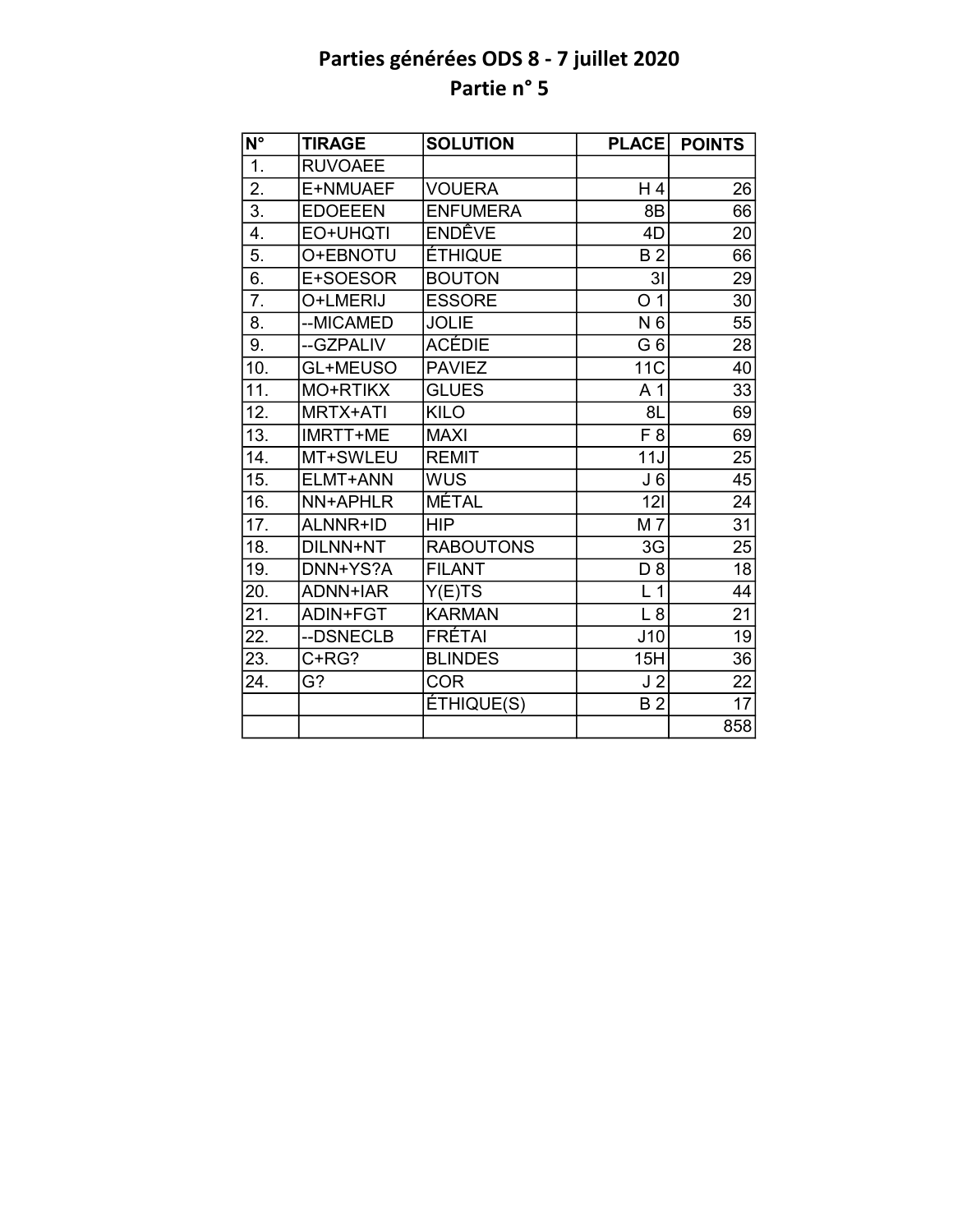| $\overline{\mathsf{N}^{\circ}}$ | <b>TIRAGE</b>   | <b>SOLUTION</b> | <b>PLACE</b>     | <b>POINTS</b>   |
|---------------------------------|-----------------|-----------------|------------------|-----------------|
| 1.                              | <b>ISTTLIE</b>  |                 |                  |                 |
| $\overline{2}$ .                | E+LRSERT        | <b>TILSIT</b>   | $H_3$            | 14              |
| 3.                              | R+KALOBX        | <b>STERLET</b>  | 3G               | 18              |
| 4.                              | LOX+LRAZ        | <b>BREAK</b>    | L <sub>1</sub>   | 38              |
| 5.                              | --IBPGUNE       | <b>BOXA</b>     | 1L               | 45              |
| 6.                              | BGU+HG?O        | PÉKIN           | 5J               | $\overline{32}$ |
| 7.                              | GGO+SAE?        | B(E)UH          | O <sub>4</sub>   | 27              |
| 8.                              | <b>UTATPNU</b>  | GO(R)GEAIS      | 4B               | 72              |
| 9.                              | PTUU+EER        | <b>TAN</b>      | 6K               | 24              |
| 10.                             | U+DUNRED        | <b>RÉPUTE</b>   | A <sub>3</sub>   | 38              |
| 11.                             | DRU+WSAF        | <b>DÉGUN</b>    | <b>B2</b>        | 28              |
| 12.                             | <b>FRU+EINL</b> | <b>WADS</b>     | 8L               | 99              |
| 13.                             | <b>CEMUASO</b>  | <b>ENFILEUR</b> | $\overline{F}$ 4 | $\overline{71}$ |
| 14.                             | U+YJRVEO        | <b>CAMÉOS</b>   | 12A              | 36              |
| 15.                             | JU+VEIFM        | <b>AVOYER</b>   | M 8              | 44              |
| 16.                             | EIMV+TEC        | <b>FEUJ</b>     | 12L              | 44              |
| 17.                             | C+OLASZE        | <b>ÉMOTIVE</b>  | C <sub>2</sub>   | 49              |
| 18.                             | SZ+RLENA        | <b>CAJOLE</b>   | O10              | 45              |
| 19.                             | LN+OAIIH        | <b>SACREZ</b>   | A10              | 51              |
| 20.                             | AHILO+NE        | IN              | 2N               | 28              |
| 21.                             | AILNO+MI        | <b>RHÉ</b>      | 13A              | 23              |
| 22.                             | QUD             | <b>LIMONAI</b>  | 14C              | 64              |
|                                 |                 | QUAD            | H <sub>12</sub>  | 60              |
|                                 |                 |                 |                  | 950             |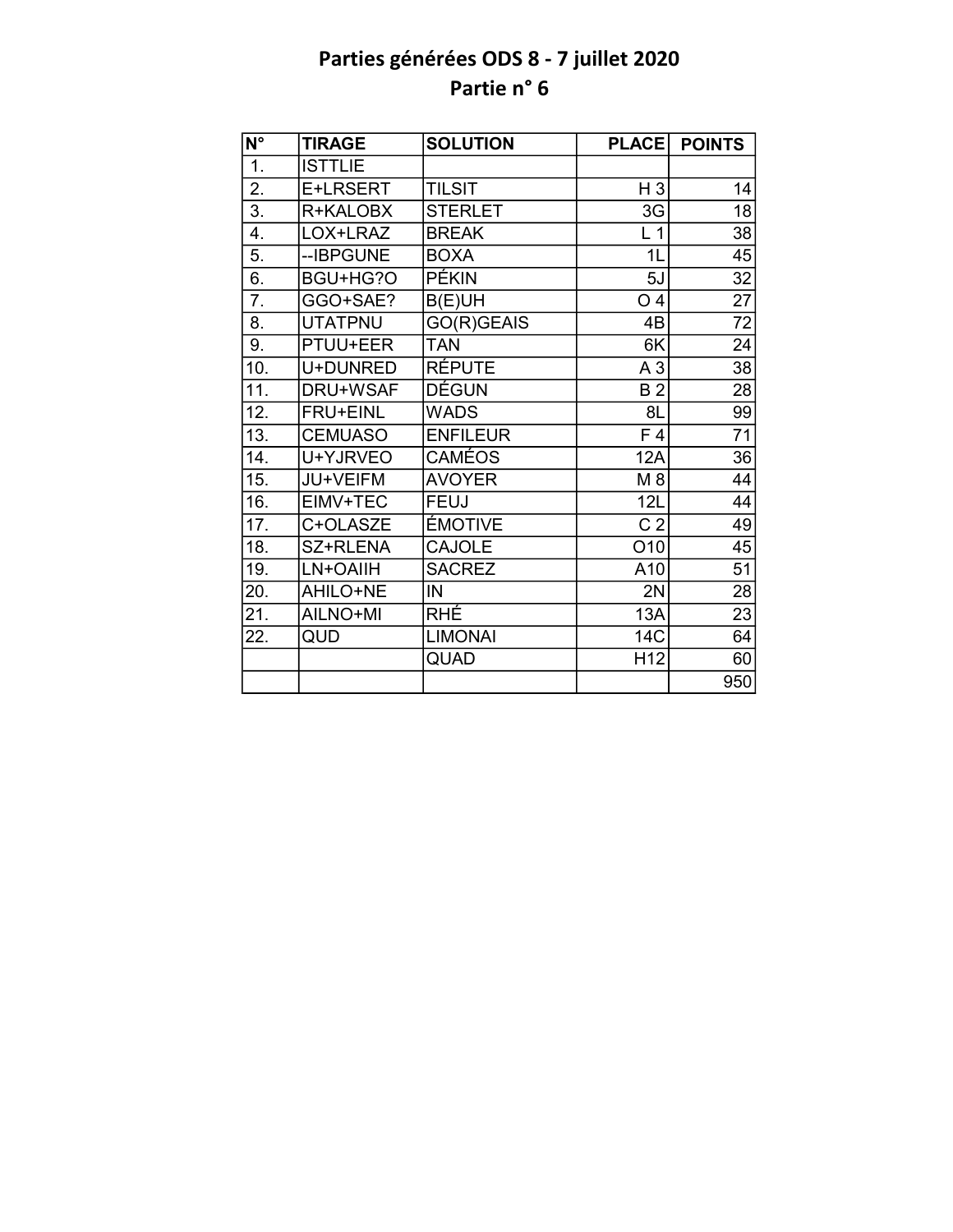| N°               | <b>TIRAGE</b>   | <b>SOLUTION</b> | <b>PLACE</b>    | <b>POINTS</b>   |
|------------------|-----------------|-----------------|-----------------|-----------------|
| $\overline{1}$ . | <b>UDTREUA</b>  |                 |                 |                 |
| 2.               | U+PKANB?        | <b>DATEUR</b>   | H 4             | 18              |
| $\overline{3}$ . | NPU+EOAE        | BAT(I)K         | 6F              | $\overline{41}$ |
| 4.               | O+GLEDSO        | <b>ÉPANDUE</b>  | 4D              | 20              |
| 5.               | DO+IAESP        | <b>GLOSE</b>    | K <sub>1</sub>  | 23              |
| 6.               | <b>OEILITW</b>  | <b>POILADES</b> | 2H              | 76              |
| 7.               | --MEDRISF       | <b>KOWEÏTI</b>  | J6              | 27              |
| 8.               | --BTSNESA       | <b>FERMIS</b>   | 13I             | 54              |
| 9.               | --ONTVREI       | <b>BESANTS</b>  | 10B             | 75              |
| 10.              | <b>RUTORHO</b>  | SÉVIRONT        | O <sub>2</sub>  | 95              |
| 11.              | ORU+RE?E        | <b>HORST</b>    | N <sub>10</sub> | 32              |
| 12.              | <b>JMDINAE</b>  | (B)OURRÉE       | C <sub>1</sub>  | 76              |
| 13.              | M+HCTEUM        | <b>DJAÏNE</b>   | 14F             | 56              |
| 14.              | --TLUIYLA       | EН              | 15G             | 39              |
| 15.              | ILTU+ACF        | LAYE            | 7E              | 48              |
| 16.              | T+UNUSMI        | FÉCULAI         | C <sub>9</sub>  | 32              |
| 17.              | <b>INU+LLVE</b> | <b>MUST</b>     | 15L             | 30              |
| 18.              | EILL+NCX        | <b>UNIV</b>     | <b>15A</b>      | 33              |
| 19.              | ILLN+ZGA        | <b>CEUX</b>     | <b>12A</b>      | 36              |
| 20.              | GLL+QME         | <b>ZONAI</b>    | 2B              | 32              |
|                  |                 | <b>LAMPE</b>    | E <sub>1</sub>  | 16              |
|                  |                 |                 |                 | 859             |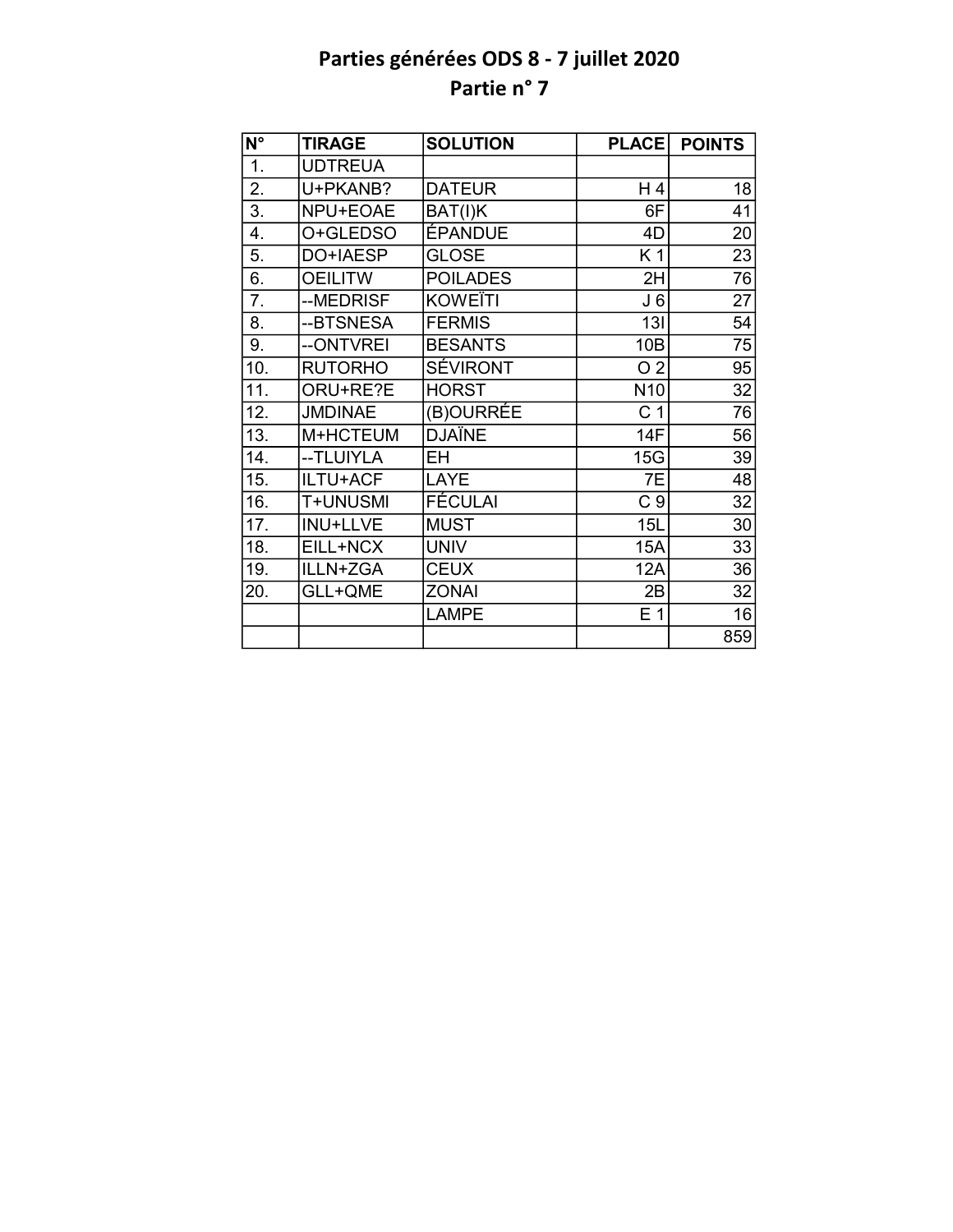| $N^{\circ}$      | <b>TIRAGE</b>   | <b>SOLUTION</b> | <b>PLACE</b>    | <b>POINTS</b>   |
|------------------|-----------------|-----------------|-----------------|-----------------|
| 1.               | <b>NASVODA</b>  |                 |                 |                 |
| 2.               | O+NOXOPN        | <b>VANDAS</b>   | H4              | 28              |
| $\overline{3}$ . | NOO+LLUM        | <b>PAXON</b>    | 5G              | $\overline{32}$ |
| 4.               | LL+DCEEE        | <b>POUMON</b>   | G 5             | 23              |
| 5.               | <b>LRPEASU</b>  | <b>DÉCOLLÉE</b> | J <sub>2</sub>  | 67              |
| 6.               | <b>GFNUBTE</b>  | <b>PULSERA</b>  | L <sub>2</sub>  | 87              |
| $\overline{7}$ . | <b>BGT+SDEU</b> | <b>FUNE</b>     | M 1             | 24              |
| 8.               | <b>NOCETEZ</b>  | <b>BUDGETS</b>  | <b>11A</b>      | 82              |
| 9.               | CET+WANB        | <b>BONZE</b>    | A11             | 51              |
| 10.              | ABCENT+U        | <b>WON</b>      | 6F              | $\overline{32}$ |
| 11.              | CNU+AAUR        | <b>BÊTA</b>     | N <sub>2</sub>  | $\overline{32}$ |
| 12.              | UU+AHITA        | <b>CADRAN</b>   | C <sub>9</sub>  | 24              |
| 13.              | --AISEFUR       | HÂTAI           | O <sub>5</sub>  | 29              |
| 14.              | QYTEME?         | <b>SUIFERA</b>  | <b>15C</b>      | 93              |
| 15.              | MQ+IRLOT        | ET(A)YE         | N <sub>7</sub>  | 38              |
| 16.              | LMORT+JI        | $QI^*$          | J14             | 36              |
| 17.              | MRT+OVSE        | <b>JOLI</b>     | M11             | 31              |
| 18.              | MOT+IGLE        | <b>VERS</b>     | 15L             | $\overline{45}$ |
| 19.              | GILMT+TU        | <b>ZONE</b>     | 14A             | 28              |
| 20.              | LTT+?KII        | MUGI*           | K11             | $\overline{21}$ |
| 21.              | ITT+MERI        | KIL(O)          | <b>B6</b>       | 35              |
| 22.              | <b>IIM+EHSR</b> | <b>TUTORE</b>   | 12J             | 28              |
| 23.              | <b>EIMRS</b>    | HI              | $A\overline{7}$ | 26              |
| 24.              | <b>IS</b>       | ÉMERI           | E11             | 20              |
|                  |                 | DÉCOLLÉES       | J <sub>2</sub>  | 14              |
|                  |                 |                 |                 | 926             |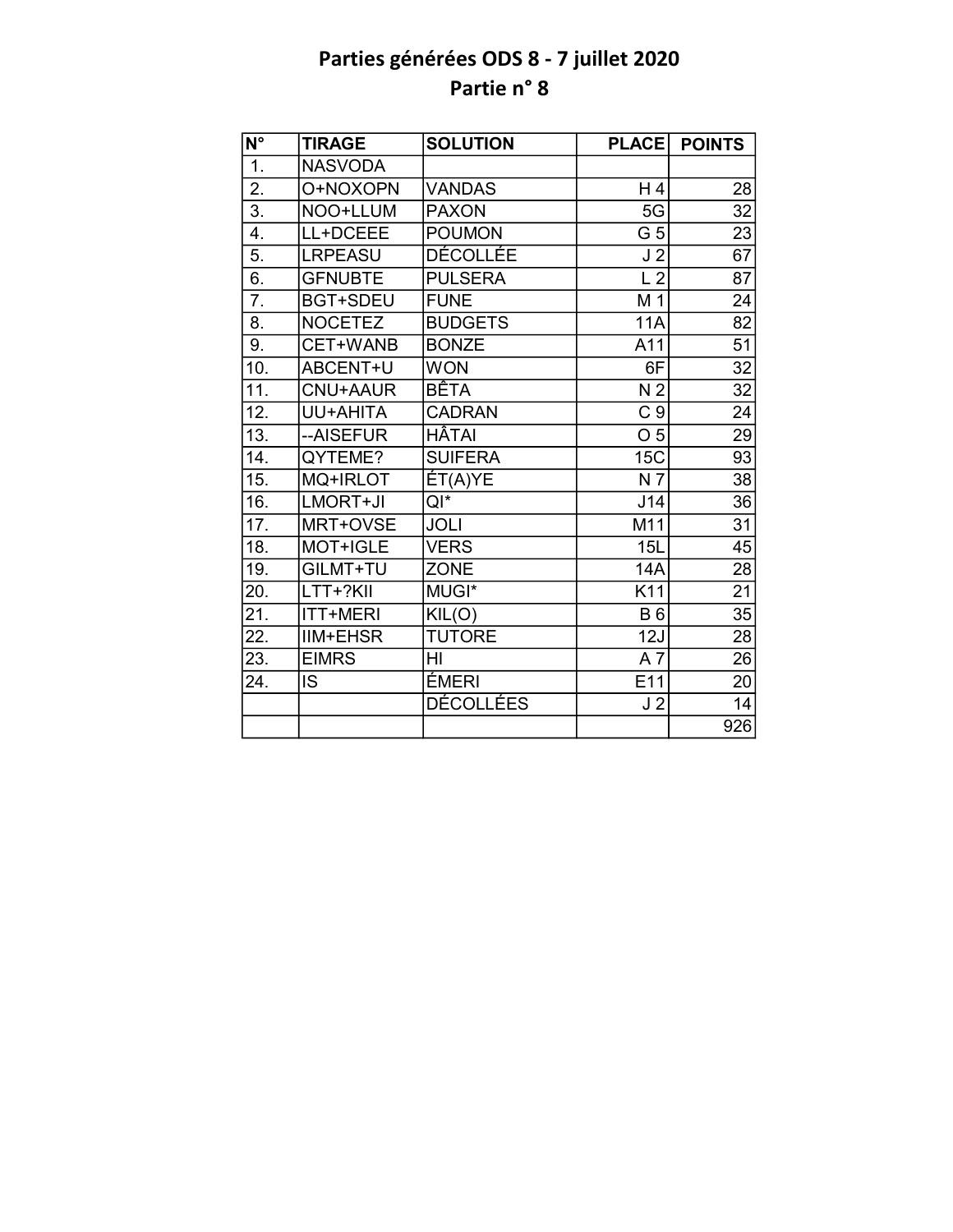| $N^{\circ}$       | <b>TIRAGE</b>   | <b>SOLUTION</b> | <b>PLACE</b>    | <b>POINTS</b>   |
|-------------------|-----------------|-----------------|-----------------|-----------------|
| 1.                | <b>BISTIIM</b>  |                 |                 |                 |
| $\overline{2}$ .  | IM+SIE?A        | <b>BITIS</b>    | H 4             | 20              |
| $\overline{3}$ .  | <b>AEEDTOL</b>  | E(N)SIMAIS      | 8A              | 77              |
| 4.                | E+VAHILU        | <b>SOLDATE</b>  | C <sub>8</sub>  | 18              |
| 5.                | --ENE?IOS       | <b>LEVA</b>     | <b>B12</b>      | 28              |
| 6.                | <b>NATOZGU</b>  | OASIE(N)NE      | 15A             | 131             |
| 7.                | T+RRXOEN        | <b>DUGAZON</b>  | 11C             | 36              |
| 8.                | NORR+AMO        | <b>EXIT</b>     | G <sub>6</sub>  | 47              |
| 9.                | O+ENTCAU        | <b>MARRON</b>   | 12H             | 25              |
| 10.               | --GPLJUIT       | <b>CANOTEUR</b> | K 5             | 90              |
| 11.               | JT+DSUEK        | <b>GOUPIL</b>   | 8J              | 30              |
| 12.               | JTU+CUHD        | <b>DESK</b>     | F 3             | 66              |
| 13.               | DTU+EAVE        | <b>JUCHE</b>    | 4B              | 34              |
| 14.               | U+LEBHQS        | <b>DÉPAVENT</b> | M 6             | 32              |
| 15.               | <b>HLQ+AEEW</b> | <b>BÉGUS</b>    | J <sub>6</sub>  | $\overline{34}$ |
| 16.               | <b>HQ+NFTIR</b> | <b>AWÉLÉ</b>    | N <sub>2</sub>  | $\overline{37}$ |
| 17.               | <b>FHRT+LIR</b> | QIN             | L <sub>4</sub>  | 32              |
| 18.               | HILRR+MN        | <b>FLAT</b>     | 12A             | 26              |
| 19.               | LMNRR+UO        | HI              | O <sub>4</sub>  | 20              |
| 20.               | --LMSNREF       | <b>VERROU</b>   | 14B             | 20              |
| $\overline{21}$ . | LMN+AEPR        | <b>SERF</b>     | N <sub>12</sub> | $\overline{24}$ |
| 22.               | LNPR+Y          | MAFÉ            | 15L             | 30              |
|                   |                 | <b>PUY</b>      | C <sub>3</sub>  | 28              |
|                   |                 |                 |                 | 885             |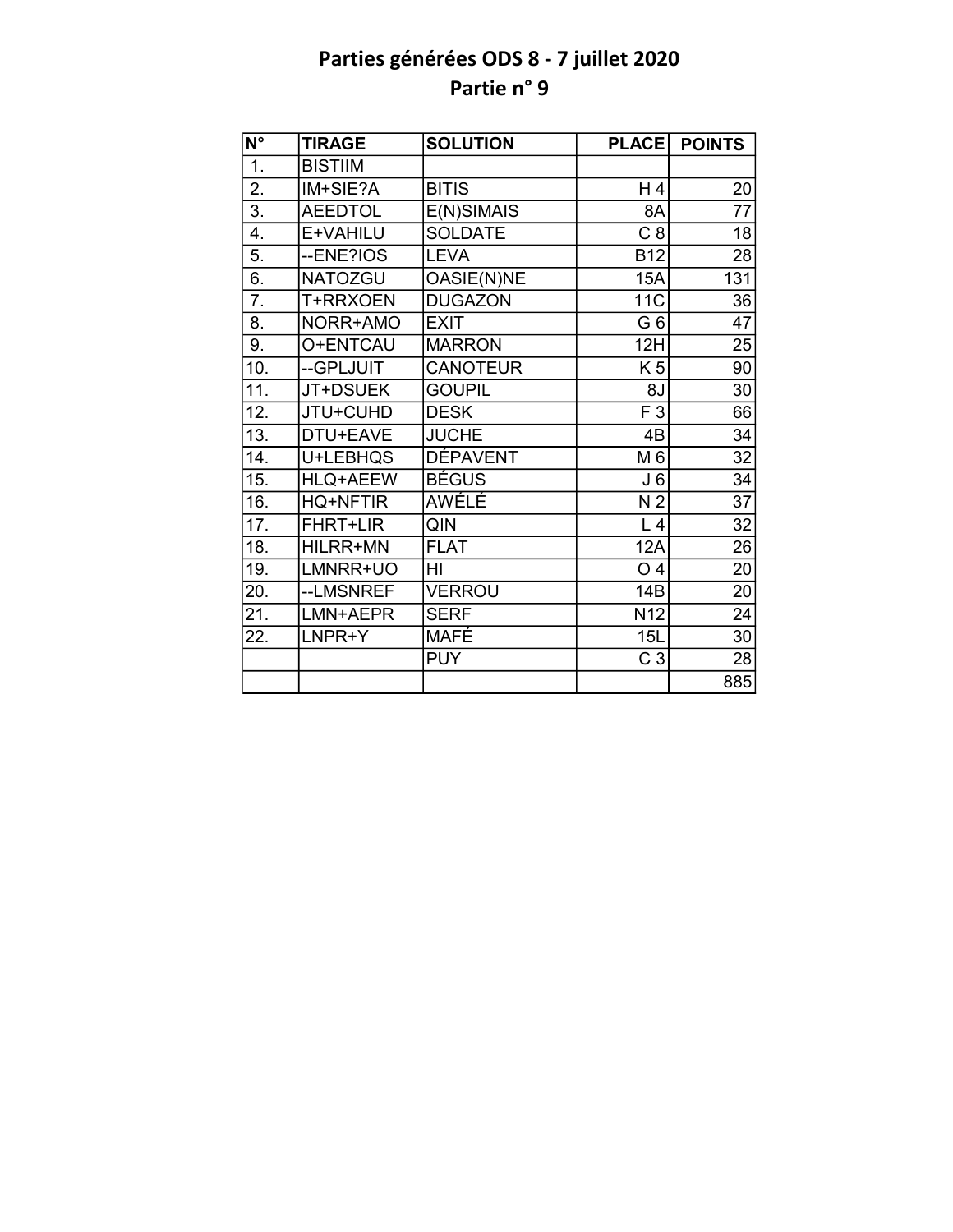| N°               | <b>TIRAGE</b>   | <b>SOLUTION</b>   | <b>PLACE</b>    | <b>POINTS</b> |
|------------------|-----------------|-------------------|-----------------|---------------|
| 1.               | <b>OETSLPG</b>  |                   |                 |               |
| 2.               | L+RZAENH        | <b>PÉGOTS</b>     | H 4             | 24            |
| $\overline{3}$ . | R+NOEMLU        | ANHÉLEZ           | 5E              | 76            |
| 4.               | N+BIL?UT        | <b>MOLURE</b>     | 4A              | 22            |
| 5.               | <b>SFASERN</b>  | TUMBLIN(G)        | A <sub>2</sub>  | 80            |
| 6.               | N+INGIAY        | <b>SAFRES</b>     | 10A             | 24            |
| 7.               | AIN+TUDP        | <b>GYRIN</b>      | $D_8$           | 34            |
| 8.               | <b>INT+OTED</b> | <b>PADOU</b>      | <b>B</b> 1      | 27            |
| 9.               | EHV?LAK         | <b>DÉTENTIONS</b> | F <sub>1</sub>  | 65            |
| 10.              | <b>HL+EORCF</b> | VED(I)KA          | 1D              | 66            |
| 11.              | <b>FR+LEETS</b> | <b>FLOCHE</b>     | C10             | 32            |
| 12.              | <b>MEXIUNE</b>  | TRÉFLÉES          | 15A             | 185           |
| 13.              | EIMNU+VE        | <b>GEX</b>        | 6H              | 66            |
| 14.              | <b>IN+EOSTA</b> | <b>MEUVE</b>      | 14G             | 22            |
| 15.              | <b>AEOEJAM</b>  | <b>ASIENTO</b>    | 2H              | 81            |
| 16.              | AEEO+IRW        | <b>JAM</b>        | 13K             | 31            |
| 17.              | AIOR+BIR        | ÉWÉ               | 14M             | 27            |
| 18.              | AIR+CNSQ        | <b>OBIER</b>      | O11             | 30            |
| 19.              | NQR+URUD        | <b>ASIC</b>       | O <sub>1</sub>  | 35            |
| 20.              | NRR+IIAA        | <b>DUQUA</b>      | L <sub>9</sub>  | 26            |
| 21.              | <b>AIR</b>      | RANI*             | M 8             | 20            |
| 22.              | AR              | IF                | D <sub>14</sub> | 10            |
|                  |                 | <b>TARA</b>       | 2A              | 9             |
|                  |                 |                   |                 | 992           |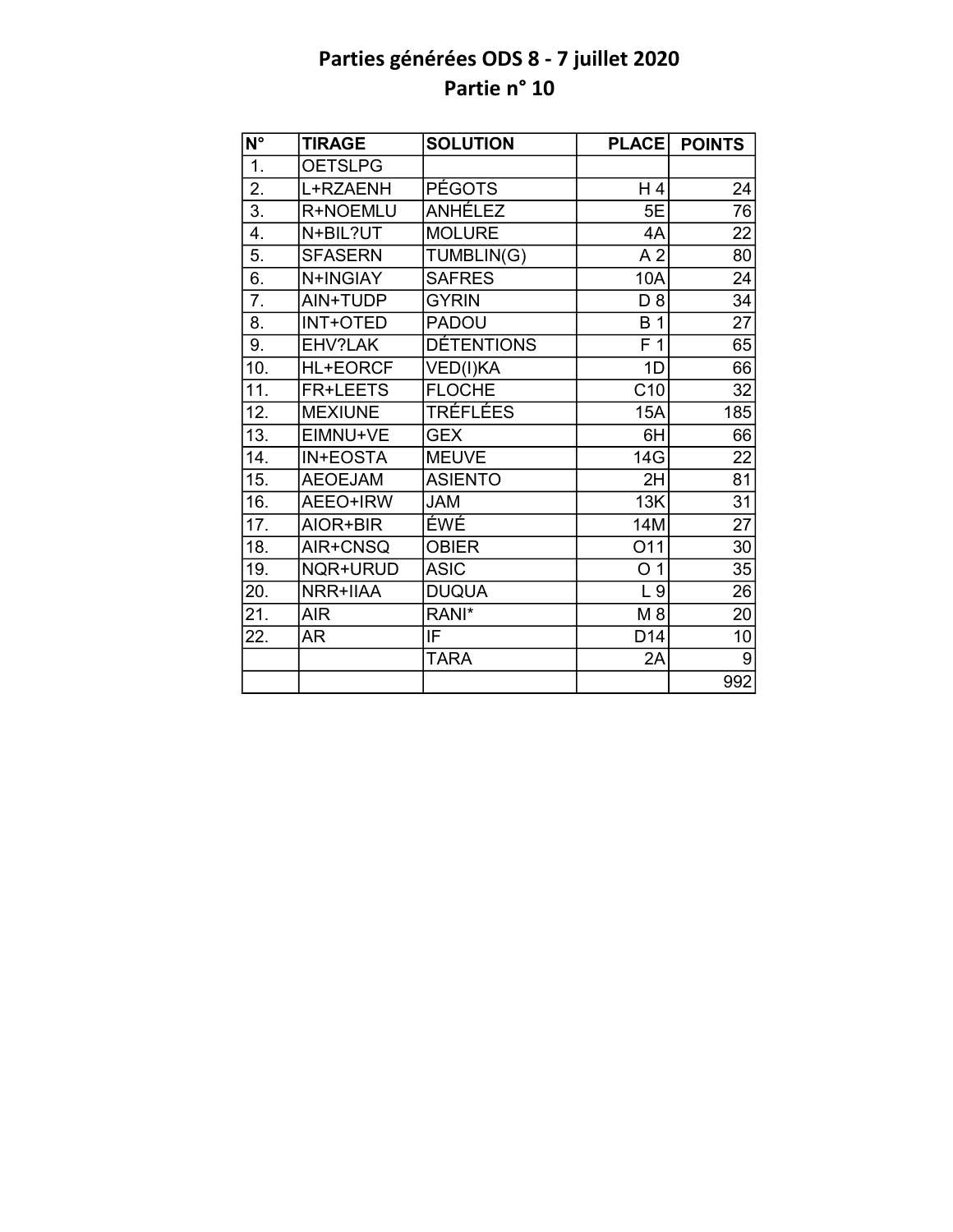| $N^{\circ}$       | <b>TIRAGE</b>   | <b>SOLUTION</b> | <b>PLACE</b>    | <b>POINTS</b>   |
|-------------------|-----------------|-----------------|-----------------|-----------------|
| 1.                | <b>FERWMUE</b>  |                 |                 |                 |
| 2.                | EEF+URHN        | WÜRM            | H <sub>5</sub>  | 28              |
| 3.                | EFR+FAMT        | <b>HUNE</b>     | $\overline{14}$ | 24              |
| 4.                | M+XOUENA        | <b>TAFFER</b>   | 3 <sub>l</sub>  | 35              |
| 5.                | <b>EN+IRKSS</b> | <b>MORAUX</b>   | N <sub>1</sub>  | $\overline{72}$ |
| 6.                | NS+EHVOY        | <b>KÉFIRS</b>   | L <sub>1</sub>  | $\overline{56}$ |
| 7.                | HOV+VIRZ        | <b>NEYS</b>     | 9E              | 38              |
| 8.                | <b>HOR+EIEN</b> | <b>VIVEZ</b>    | F <sub>6</sub>  | 48              |
| 9.                | EENOR+EQ        | <b>HIE</b>      | 2J              | 32              |
| 10.               | EENR+LUS        | <b>ORQUE</b>    | 5K              | 24              |
| 11.               | EELN+TAI        | <b>SURVIVEZ</b> | F 3             | 23              |
| 12.               | <b>SGEOLBD</b>  | <b>ALENTIE</b>  | J <sub>7</sub>  | 62              |
| $\overline{13}$ . | <b>BL+RENAU</b> | <b>LODGES</b>   | 8J              | 30              |
| 14.               | BEL+BAEL        | <b>URANE</b>    | O <sub>1</sub>  | 45              |
| 15.               | A+IEDAIR        | BÉBELLE         | 13G             | 34              |
| 16.               | DUTGEC?         | <b>AIDERAI</b>  | 14A             | 74              |
| 17.               | CD?+OEIA        | <b>GUÈTE</b>    | H11             | 30              |
| 18.               | SC?LEOL         | SA(R)COÏDE      | $O_8$           | 83              |
| 19.               | <b>AJPNETI</b>  | E(N)COLLAS      | A <sub>8</sub>  | 140             |
| 20.               | NP+APONT        | <b>JETAI</b>    | <b>B6</b>       | 39              |
|                   |                 | <b>PAPOU</b>    | <b>12D</b>      | 23              |
|                   |                 |                 |                 | 940             |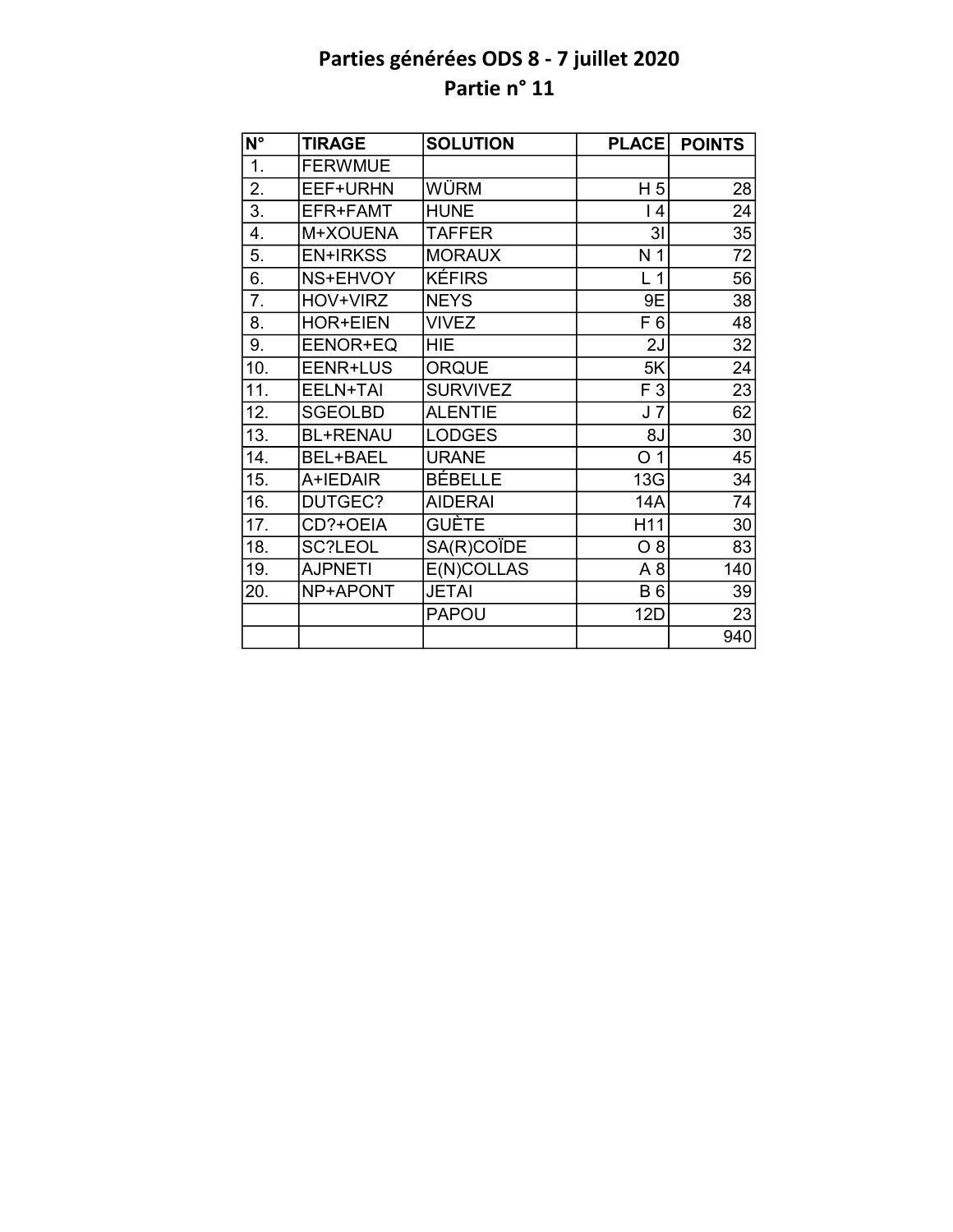| $\overline{\mathsf{N}^{\circ}}$ | <b>TIRAGE</b>   | <b>SOLUTION</b> | <b>PLACE</b>    | <b>POINTS</b>   |
|---------------------------------|-----------------|-----------------|-----------------|-----------------|
| $\overline{1}$ .                | <b>YAPDVEE</b>  |                 |                 |                 |
| $\overline{2}$ .                | DV+TUESM        | <b>PAYÉE</b>    | H 4             | 38              |
| 3.                              | M+QPUAEA        | <b>DUVETS</b>   | 9C              | 30              |
| 4.                              | AM+RUTLA        | <b>PAQUÉE</b>   | F 4             | 31              |
| $\overline{5}$ .                | AL+EONE?        | TAMARAU*        | 5E              | $\overline{32}$ |
| 6.                              | EO?ALRS         | ENVOLE(R)A      | $E$ 7           | 74              |
| $\overline{7}$ .                | <b>NEVTOKB</b>  | AÉROS(O)L       | <b>15A</b>      | 82              |
| 8.                              | ENTV+BNA        | <b>KOB</b>      | 4J              | $\overline{41}$ |
| 9.                              | <b>BT+IXOFE</b> | VANNÉE          | <b>B10</b>      | 34              |
| 10.                             | <b>BFOX+ATL</b> | YÉTI            | 6H              | 34              |
| 11.                             | --OANUTFH       | <b>TAXOL</b>    | 7K              | $\overline{28}$ |
| 12.                             | <b>ERWFNII</b>  | HAUTFOND*       | C <sub>2</sub>  | $\overline{82}$ |
| 13.                             | EFIIR+LE        | <b>WON</b>      | N 6             | 32              |
| 14.                             | <b>II+RIGUU</b> | <b>FERLE</b>    | <b>B</b> 1      | 32              |
| 15.                             | IIUU+ZDI        | <b>AGIR</b>     | 14E             | $\overline{17}$ |
| 16.                             | DIUU+ILC        | <b>NIIEZ</b>    | 12B             | 28              |
| 17.                             | <b>CDII+RAI</b> | LULU            | O <sub>5</sub>  | 29              |
| 18.                             | DI+SSJRE        | <b>CRIAI</b>    | A 5             | $\overline{26}$ |
| 19.                             | <b>IJRS+MES</b> | <b>DERS</b>     | H <sub>12</sub> | $\overline{42}$ |
| 20.                             | J+HITBEM        | <b>MESSIRE</b>  | 13G             | 28              |
| 21.                             | <b>BHIM+NED</b> | <b>JETS</b>     | J10             | $\overline{27}$ |
| 22.                             | <b>BDIMN+GS</b> | <b>EH</b>       | K <sub>10</sub> | 29              |
| 23.                             | DGM+OC          | <b>IBNS</b>     | M 1             | $\overline{27}$ |
|                                 |                 | <b>DICO</b>     | 1L              | $\overline{27}$ |
|                                 |                 |                 |                 | 850             |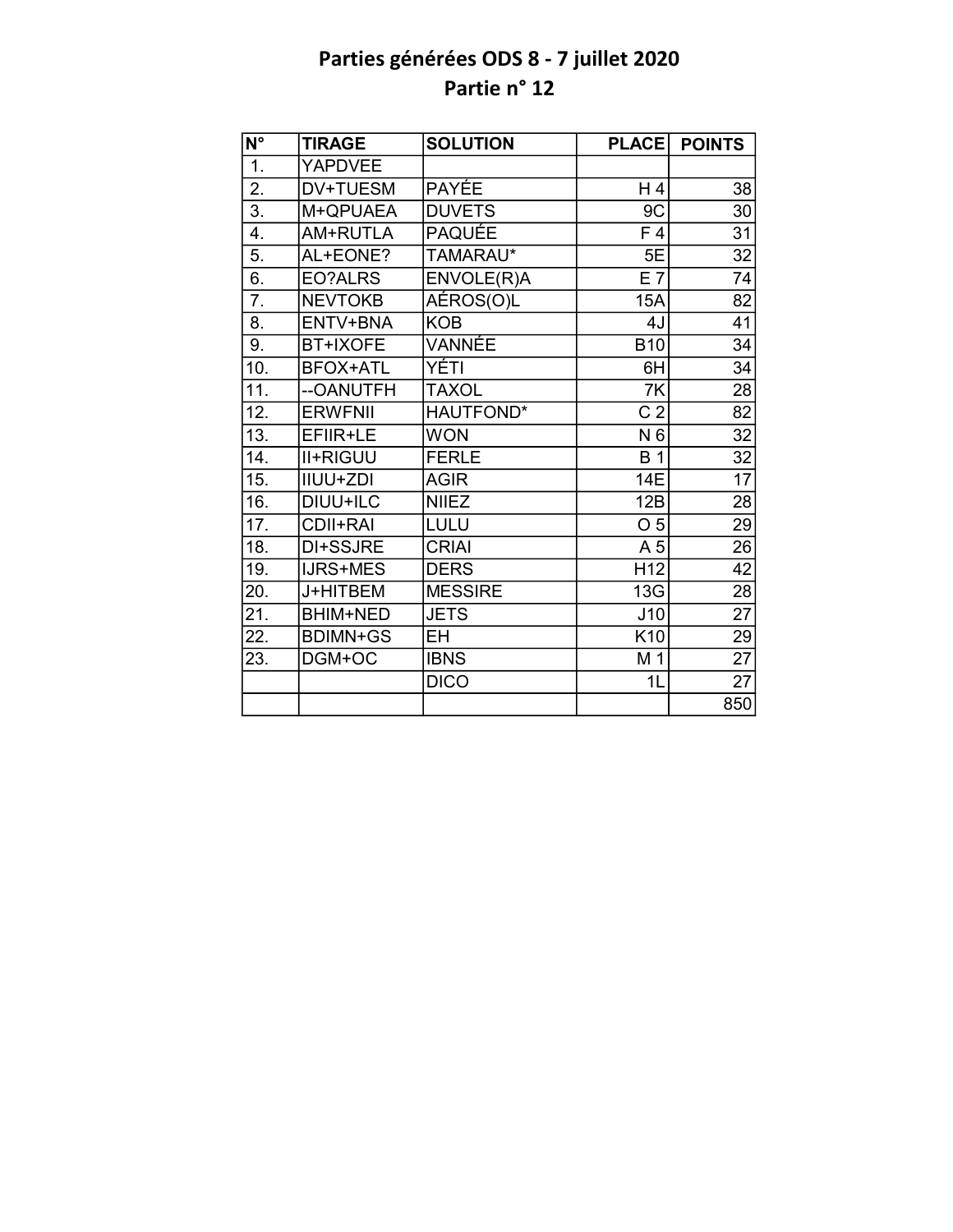| $\overline{\mathsf{N}^{\circ}}$ | <b>TIRAGE</b>   | <b>SOLUTION</b> | <b>PLACE</b>   | <b>POINTS</b>   |
|---------------------------------|-----------------|-----------------|----------------|-----------------|
| 1.                              | <b>LIQARIR</b>  |                 |                |                 |
| $\overline{2}$ .                | AILRR+AO        | $QI^*$          | H <sub>7</sub> | 18              |
| $\overline{3}$ .                | --HBEKISN       | $RAIL^*$        | 15             | $\overline{17}$ |
| 4.                              | <b>BH+FSEAA</b> | <b>KINÉS</b>    | J <sub>2</sub> | 42              |
| 5.                              | --USELCAV       | <b>BIEFS</b>    | 3 <sub>l</sub> | 26              |
| 6.                              | ANNIF?E         | <b>CUVELAS*</b> | 9B             | 74              |
| 7.                              | <b>EPVETDA</b>  | AFFINEN(T)      | L <sub>2</sub> | 78              |
| 8.                              | T+?OECIM        | <b>DÉPAVÉE</b>  | E <sub>8</sub> | 26              |
| 9.                              | <b>RZTEEEL</b>  | VICOMTE(S)      | 12E            | 78              |
| 10.                             | ELT+EELA        | <b>RÉEZ</b>     | 1 <sub>L</sub> | $\overline{57}$ |
| 11.                             | ELL+INSA        | <b>ÉTAPE</b>    | 10B            | 28              |
| 12.                             | <b>HEUEGTT</b>  | <b>NASILLE</b>  | 15C            | 88              |
| 13.                             | EG+USMOB        | <b>HUTTE</b>    | 11K            | $\overline{27}$ |
| 14.                             | EO+AROAH        | <b>BÉGUMS</b>   | O10            | 36              |
| 15.                             | --RIRIJUE       | HI              | F14            | $\overline{26}$ |
| 16.                             | <b>IIRRU+OO</b> | JE.             | J14            | $\overline{33}$ |
| 17.                             | ORR+GTUN        | <b>INOUÏ</b>    | 8K             | 15              |
| 18.                             | RT+SORXP        | <b>ROGNURE</b>  | 5D             | $\overline{16}$ |
| 19.                             | PRRST+OA        | <b>OXO</b>      | M 6            | 45              |
| 20.                             | ORST+OYT        | <b>RAP</b>      | 8A             | 25              |
| $\overline{21}$ .               | ORT+EALU        | <b>TORYS</b>    | D 3            | $\overline{28}$ |
| 22.                             | T+DARNMD        | <b>RELOUA</b>   | A10            | 29              |
|                                 |                 | <b>EXAM</b>     | 7L             | 19              |
|                                 |                 |                 |                | 831             |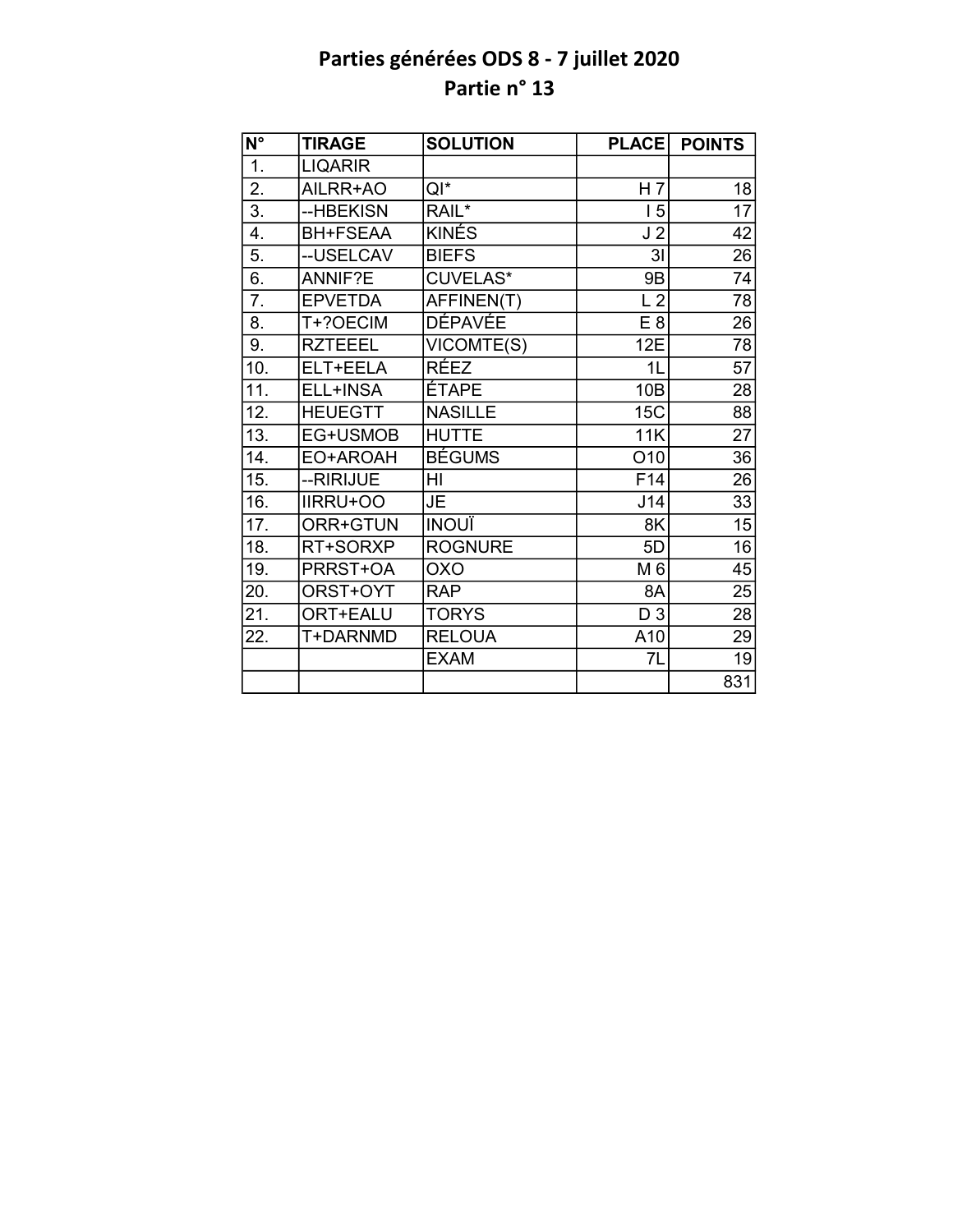| N°               | <b>TIRAGE</b>   | <b>SOLUTION</b> | <b>PLACE</b>   | <b>POINTS</b> |
|------------------|-----------------|-----------------|----------------|---------------|
| 1.               | <b>EGOEARR</b>  |                 |                |               |
| 2.               | --EORQUST       | ARROGÉE         | H <sub>8</sub> | 70            |
| $\overline{3}$ . | <b>ILIAABI</b>  | <b>ROQUETS</b>  | 15B            | 143           |
| 4.               | AI+TIRCK        | <b>GALIBI</b>   | 12H            | 18            |
| 5.               | CII+VNOI        | <b>KART</b>     | A12            | 114           |
| $\overline{6}$ . | <b>II+VXILD</b> | <b>NOCIVE</b>   | 13C            | 30            |
| 7.               | DIX+AEUM        | <b>VIEIL</b>    | 14F            | 38            |
| 8.               | M+AMEDPO        | <b>IDÉAUX</b>   | 15J            | 53            |
| 9.               | <b>UEEEUJL</b>  | <b>POMMADE</b>  | N 6            | 80            |
| 10.              | --ENENARE       | <b>JULEP</b>    | 6J             | 30            |
| 11.              | <b>OIMRALA</b>  | ENRÊNERA        | 10B            | 62            |
| 12.              | CBSETE?         | <b>MORAILLA</b> | L <sub>1</sub> | 74            |
| 13.              | --WGOYTDA       | CÉBE(T)TES      | E <sub>4</sub> | 94            |
| 14.              | GOTY+IFH        | <b>DAW</b>      | 14L            | 53            |
| 15.              | --NENLF?E       | <b>GOYIM</b>    | 1H             | 48            |
| 16.              | <b>TNTSHUU</b>  | ENFLEN(T)       | G <sub>2</sub> | 62            |
| 17.              | <b>TTU+ZUTS</b> | <b>SHUNT</b>    | 8A             | 24            |
| 18.              | STTT+SES        | YUZU            | J <sub>1</sub> | 24            |
| 19.              | ST+PFEH         | <b>TESTS</b>    | O <sub>2</sub> | 21            |
|                  |                 | <b>PHASME</b>   | 8J             | 36            |
|                  |                 |                 |                | 1074          |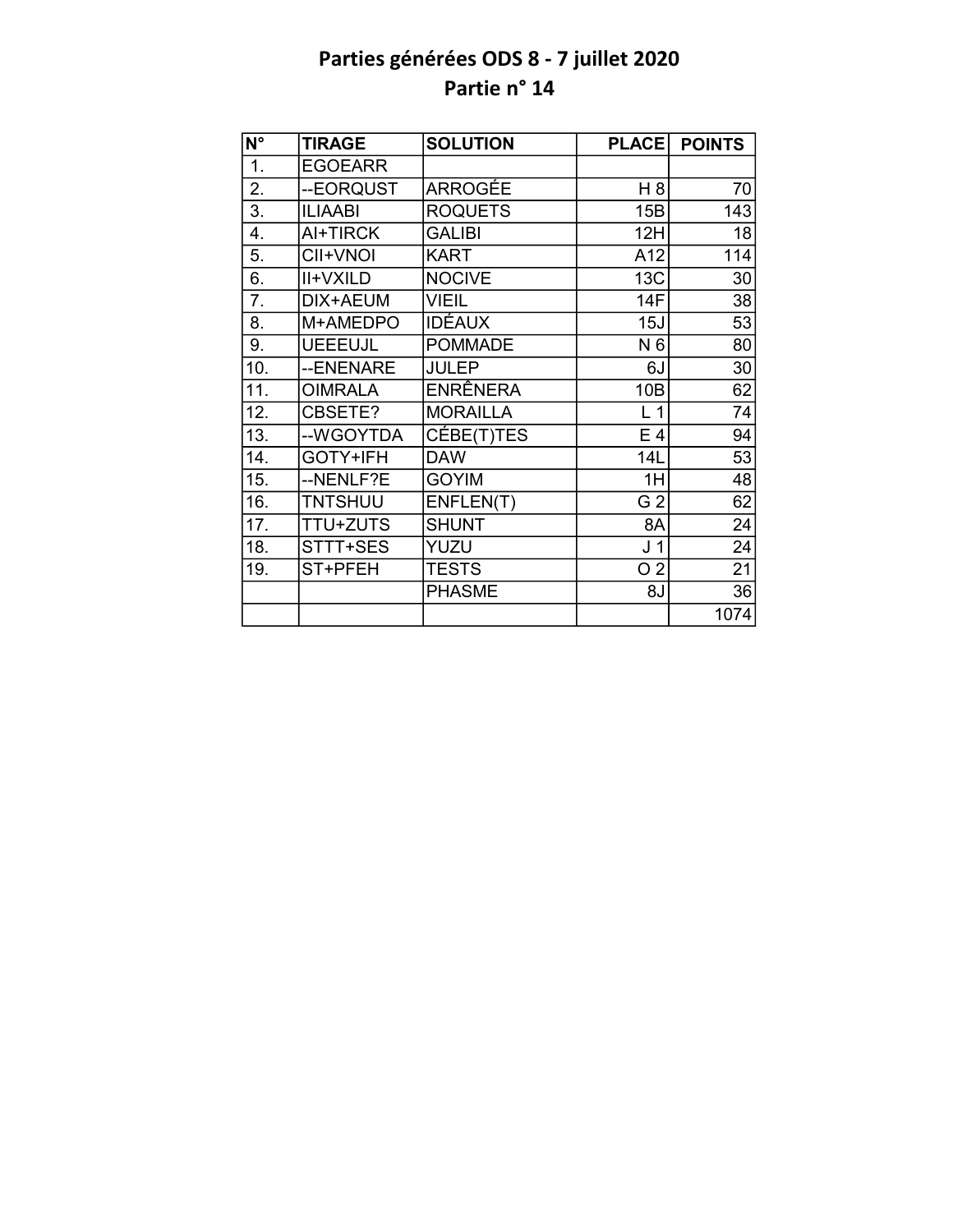| $N^{\circ}$      | <b>TIRAGE</b>   | <b>SOLUTION</b> | <b>PLACE</b>   | <b>POINTS</b>   |
|------------------|-----------------|-----------------|----------------|-----------------|
| 1.               | <b>ROODTCE</b>  |                 |                |                 |
| 2.               | --MLUSGEA       | <b>CORDE</b>    | H 4            | 22              |
| $\overline{3}$ . | <b>SLVOLRA</b>  | <b>MUSELAGE</b> | 8A             | $\overline{83}$ |
| 4.               | L+XEEEPT        | <b>ORVALS</b>   | 9G             | 27              |
| 5.               | L+EWLAU?        | <b>EXCEPTÉ</b>  | 4F             | 40              |
| 6.               | LU?+IGEU        | WALÉ            | M 1            | 47              |
| 7.               | <b>EIJTEIR</b>  | (É)GUEULAI      | 2G             | 70              |
| 8.               | <b>IIR+NRTB</b> | ÉJET            | 8L             | 39              |
| 9.               | BIRRT+SO        | <b>ION</b>      | 5G             | 16              |
| 10.              | <b>EVATEUB</b>  | <b>BURRITOS</b> | <b>B7</b>      | 74              |
| 11.              | AB+NAMAK        | ÉTUVE           | O <sub>1</sub> | 45              |
| 12.              | AAM+AAZN        | <b>NEBKA</b>    | N 7            | 36              |
| 13.              | AAAN+ENI        | <b>MAZA</b>     | $J_8$          | 34              |
| 14.              | AA+THYUI        | <b>NAINE</b>    | 12H            | 27              |
| 15.              | AHITU+SO        | AY              | 13H            | 44              |
| 16.              | SLOS?DE         | <b>SOUHAIT</b>  | 1A             | 93              |
| 17.              | <b>RRNTEFM</b>  | SOL(I)DES       | 141            | 80              |
| 18.              | MNRT+OAU        | <b>FER</b>      | C11            | 23              |
| 19.              | <b>TU+DNIPC</b> | <b>ROMAN</b>    | A11            | 37              |
| 20.              | CDTU+HIQ        | <b>PAIN</b>     | 111            | 33              |
| 21.              | DT+IFE          | <b>CHIQUE</b>   | D <sub>3</sub> | 36              |
|                  |                 | <b>FIE</b>      | 15G            | 34              |
|                  |                 |                 |                | 940             |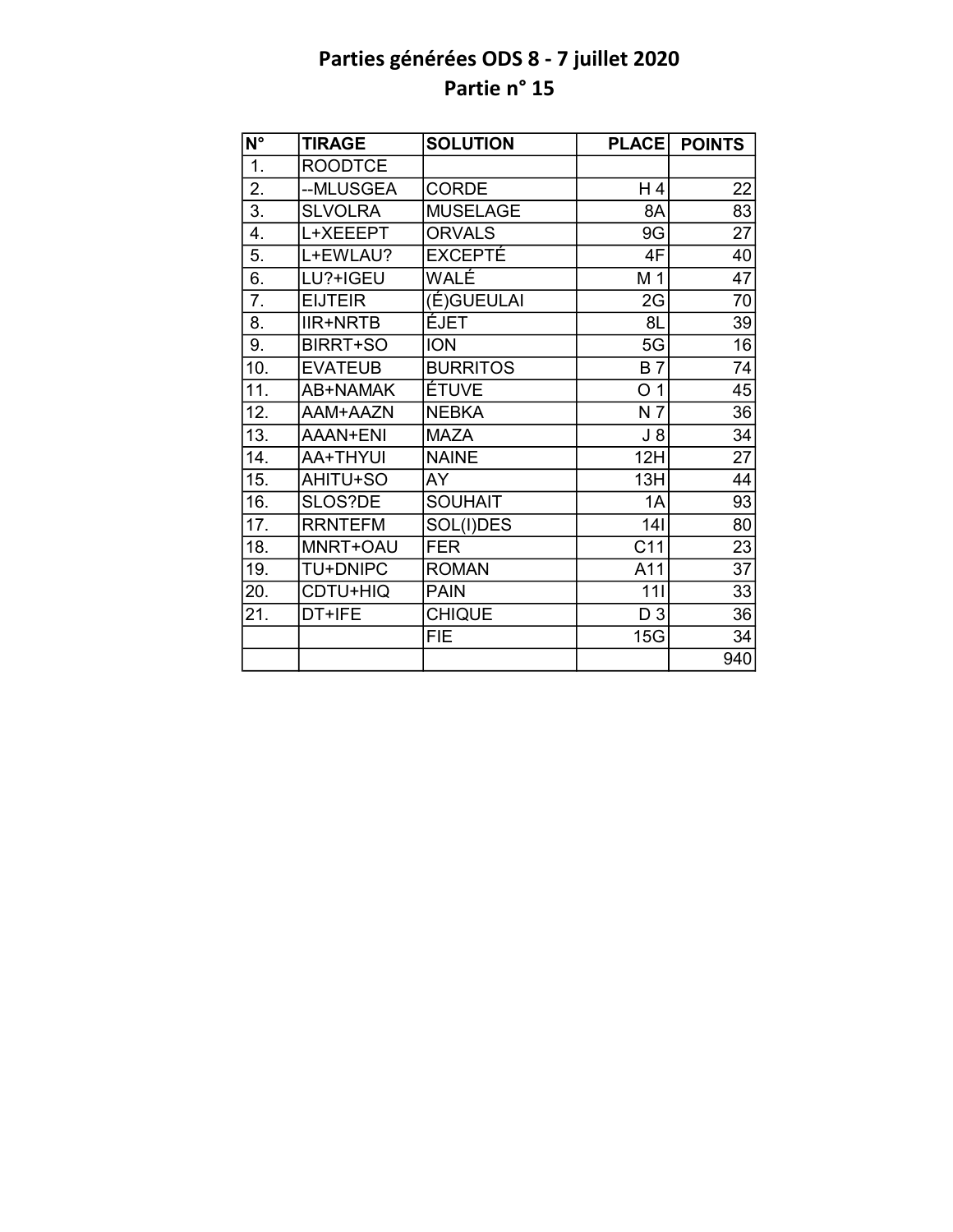| $\overline{N^{\circ}}$ | <b>TIRAGE</b>   | <b>SOLUTION</b>  | <b>PLACE</b>    | <b>POINTS</b>   |
|------------------------|-----------------|------------------|-----------------|-----------------|
| 1.                     | <b>INMFEEC</b>  |                  |                 |                 |
| 2.                     | F+ASUSIO        | ÉMINCÉ           | H 8             | 24              |
| $\overline{3}$ .       | O+QDCIOR        | <b>FUSAIS</b>    | 14F             | 29              |
| 4.                     | DIOR+NVT        | COQ*             | G 8             | 30              |
| 5.                     | <b>ATPHIEO</b>  | <b>DIVORCENT</b> | 8B              | 69              |
| 6.                     | <b>OLEESGP</b>  | <b>PÉTOCHAI</b>  | <b>12D</b>      | 80              |
| 7.                     | GO+ERMRE        | <b>PELÉS</b>     | L8              | 52              |
| 8.                     | EEG+I?AR        | <b>NORMER</b>    | 11H             | 27              |
| 9.                     | <b>OAUDADE</b>  | ÉRIGEA(S)        | <b>15A</b>      | 83              |
| 10.                    | EOU+ZGRH        | <b>DADA</b>      | N <sub>10</sub> | 18              |
| 11.                    | GHOR+T?E        | <b>PUEZ</b>      | 8L              | $\overline{45}$ |
| 12.                    | G+UIWTMT        | TRO(C)HÉE        | N <sub>2</sub>  | 34              |
| 13.                    | GIMTT+XE        | WU               | O <sub>1</sub>  | $\overline{35}$ |
| 14.                    | EGTT+JAR        | <b>MIX</b>       | 13C             | 41              |
| 15.                    | --IEOSGSK       | <b>JETÂT</b>     | <b>11A</b>      | $\overline{53}$ |
| 16.                    | EGOS+NFN        | KSI              | M13             | 46              |
| 17.                    | <b>FN+UALET</b> | <b>SONGE</b>     | O11             | 46              |
| 18.                    | <b>NEELLBR</b>  | FLÛTAIENT        | C <sub>3</sub>  | 78              |
| 19.                    | <b>VEUYLIB</b>  | <b>BRUNELLE</b>  | 5A              | 70              |
| 20.                    | <b>IUV+UANA</b> | YÈBLE            | H <sub>1</sub>  | 51              |
| 21.                    | ANUU+S          | <b>VAIN</b>      | D <sub>2</sub>  | 23              |
|                        |                 | <b>NUAS</b>      | 6E              | 31              |
|                        |                 |                  |                 | 965             |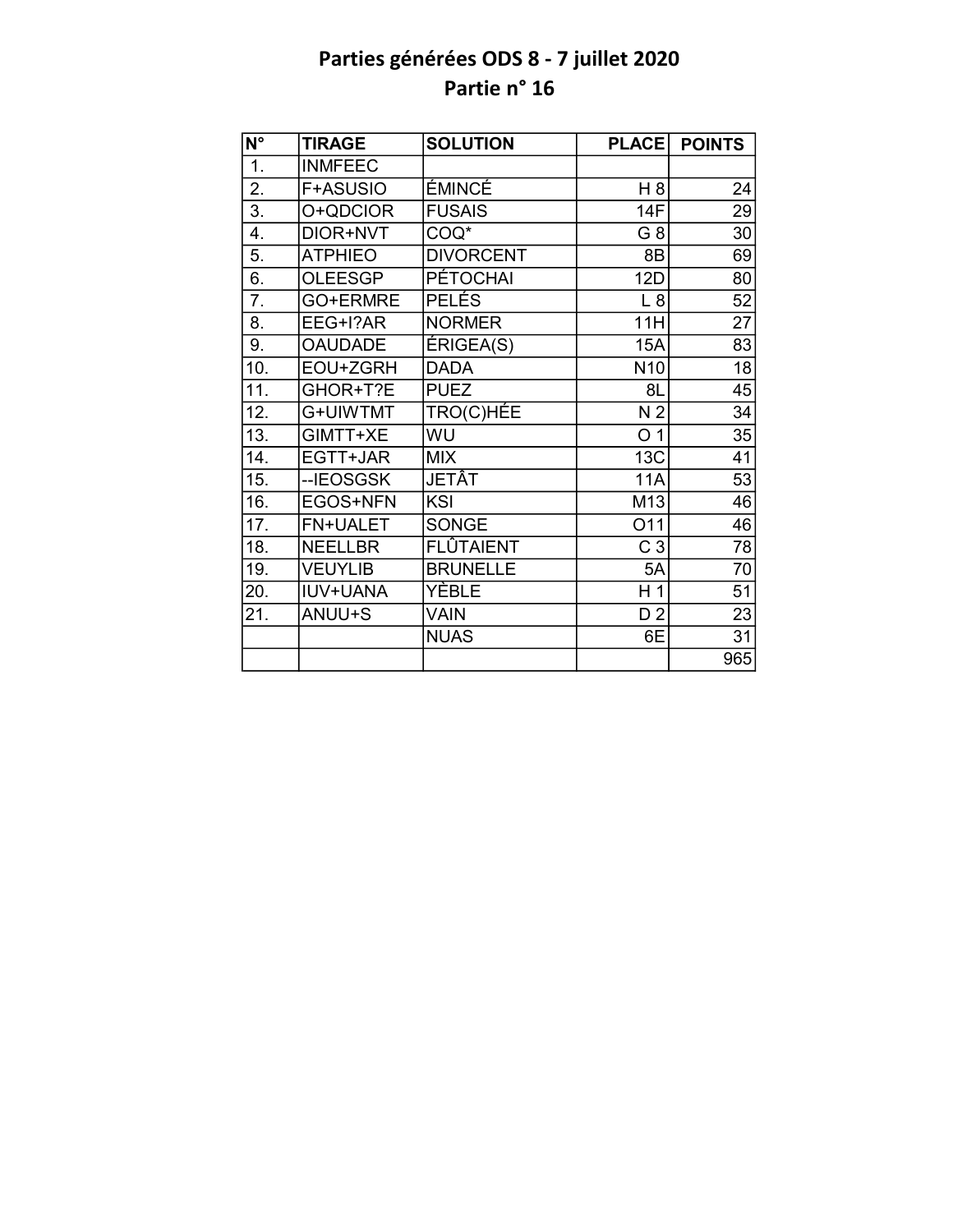| $N^{\circ}$      | <b>TIRAGE</b>   | <b>SOLUTION</b> | <b>PLACE</b>   | <b>POINTS</b> |
|------------------|-----------------|-----------------|----------------|---------------|
| $\overline{1}$ . | <b>UUMEZOV</b>  |                 |                |               |
| 2.               | U+ELSBRS        | <b>MOUVEZ</b>   | H <sub>7</sub> | 58            |
| $\overline{3}$ . | IQAWIT?         | <b>BLESSURE</b> | 11A            | 70            |
| 4.               | <b>IIT+IDOB</b> | SQ(U)AW         | D11            | 60            |
| 5.               | <b>BI+TASRH</b> | <b>IODAIT</b>   | 14A            | 18            |
| $\overline{6}$ . | --ECTNAER       | <b>ZARBIS</b>   | 12H            | 34            |
| 7.               | <b>ENPOPIT</b>  | CRANTÉE         | 6B             | 87            |
| 8.               | EESH?US         | <b>PIPERONT</b> | C <sub>2</sub> | 78            |
| 9.               | <b>EIRAEFA</b>  | H(A)USSÉE       | A <sub>1</sub> | 90            |
| 10.              | EI+LIELN        | <b>AFARE</b>    | 13K            | 29            |
| 11.              | I+CEHMAM        | NIELLÉE         | O 8            | 24            |
| 12.              | EIM+XINY        | <b>MACH</b>     | N 7            | 37            |
| 13.              | IN+LOAEF        | <b>MYXINE</b>   | E <sub>2</sub> | 50            |
| 14.              | AEIL+RNR        | <b>BONIF</b>    | A11            | 33            |
| 15.              | ANRR+VOK        | <b>PIXEL</b>    | 4C             | 32            |
| 16.              | NRRV+UEN        | <b>OKA</b>      | 11K            | 52            |
| 17.              | NRV+UADE        | <b>URNE</b>     | 17             | 20            |
| 18.              | R+UDELTI        | <b>ADVENU</b>   | 15F            | 32            |
| 19.              | L+TAGOTG        | <b>DUITER</b>   | J <sub>2</sub> | 17            |
|                  |                 | GIGOTÂT         | 4 <sub>l</sub> | 20            |
|                  |                 |                 |                | 841           |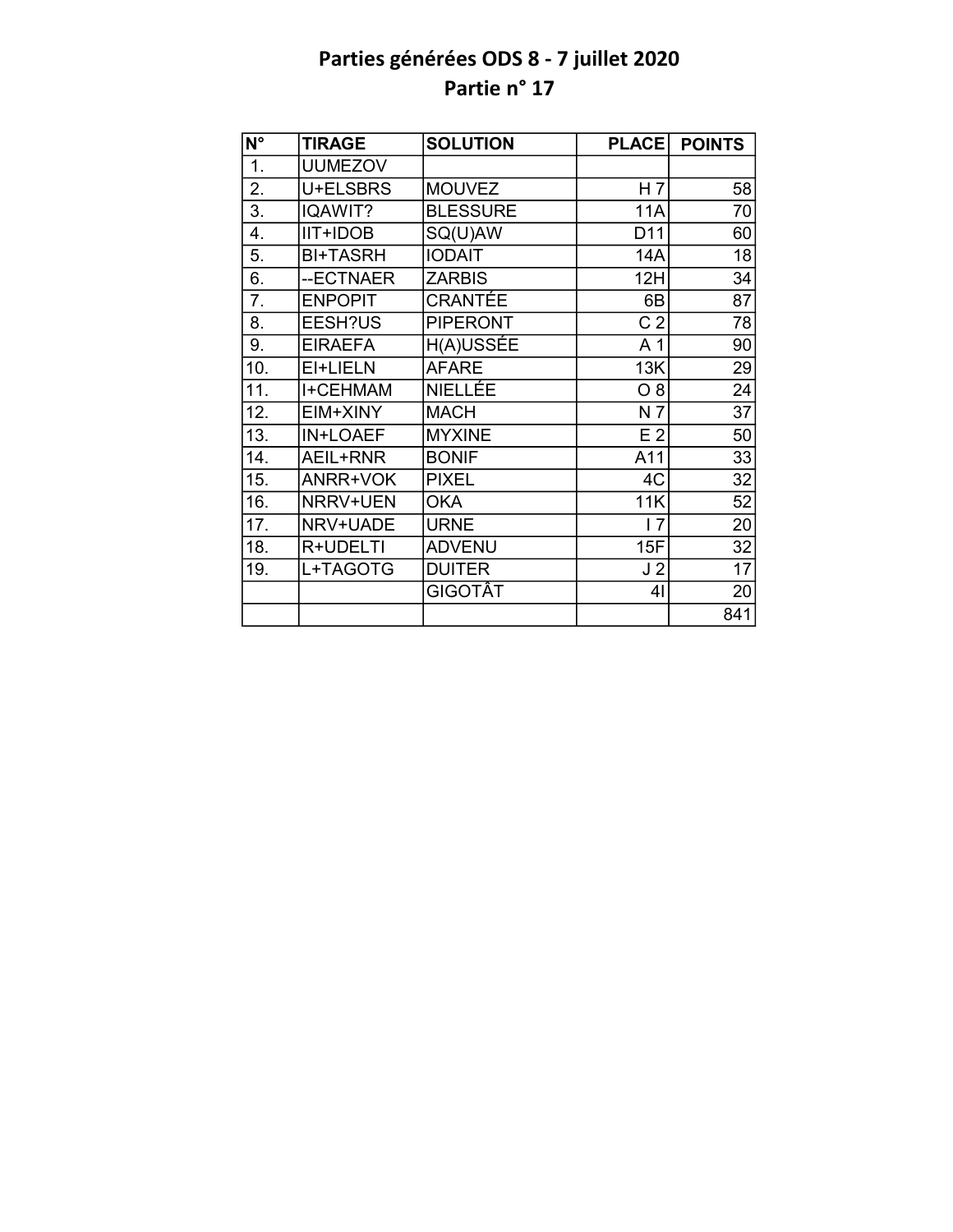| $\overline{\mathsf{N}^{\circ}}$ | <b>TIRAGE</b>   | <b>SOLUTION</b> | <b>PLACE</b>     | <b>POINTS</b>   |
|---------------------------------|-----------------|-----------------|------------------|-----------------|
| $\overline{1}$ .                | <b>NSLIIUU</b>  |                 |                  |                 |
| $\overline{2}$ .                | -- UUDELEO      | <b>LUSIN</b>    | H 4              | 12              |
| $\overline{3}$ .                | UU+H?UXZ        | <b>DOLÉE</b>    | $\overline{G}$ 5 | $\overline{18}$ |
| 4.                              | <b>HUU+FNSI</b> | LUX(E)Z         | 4H               | 44              |
| $\overline{5}$ .                | HNSUU+MK        | $FIX^*$         | J <sub>2</sub>   | 23              |
| $\overline{6}$ .                | <b>HMU+TORN</b> | <b>FUNKS</b>    | $\overline{2J}$  | 34              |
| $\overline{7}$ .                | NOT+AJHE        | <b>RHUM</b>     | F9               | $\overline{18}$ |
| 8.                              | NOT+ACFA        | <b>HAJE</b>     | 13C              | $\overline{37}$ |
| 9.                              | A+AR?SAT        | <b>FONÇÂT</b>   | E <sub>6</sub>   | 36              |
| 10.                             | <b>POEVYAR</b>  | ARASA(I)T       | D <sub>1</sub>   | 70              |
| 11.                             | P+EIEBEB        | <b>AVOYER</b>   | <b>14A</b>       | $\overline{77}$ |
| 12.                             | <b>BBEEI+MD</b> | <b>PAYE</b>     | D <sub>12</sub>  | 32              |
| 13.                             | --ACESTEA       | ABÎMÉE          | 1D               | $\overline{27}$ |
| 14.                             | A+OIRGRA        | <b>ASCÈTE</b>   | 15F              | 35              |
| 15.                             | AGOR+ISL        | <b>AIR</b>      | 3M               | 30              |
| 16.                             | <b>ETEEGBL</b>  | <b>RIGOLAS</b>  | L9               | 78              |
| 17.                             | EGL+PUDO        | <b>BUTÉE</b>    | 13               | 29              |
| 18.                             | P+EQMNTD        | <b>DÉLOGUA</b>  | A8               | $\overline{33}$ |
| 19.                             | DMNPQ+EV        | <b>TE</b>       | 15A              | 41              |
| 20.                             | DMPQV+IS        | <b>ENFONÇÂT</b> | E 4              | $\overline{32}$ |
| 21.                             | --ILRWUQO       | <b>SPI</b>      | 1M               | $\overline{32}$ |
| 22.                             | ILORW+DE        | QUI             | 10J              | 26              |
| 23.                             | ILO+IVNT        | <b>DEWAR</b>    | 3A               | 44              |
| 24.                             | ILO+MN          | VINGT*          | 111              | 31              |
|                                 |                 | <b>INDOL</b>    | A <sub>1</sub>   | $\overline{21}$ |
|                                 |                 |                 |                  | 860             |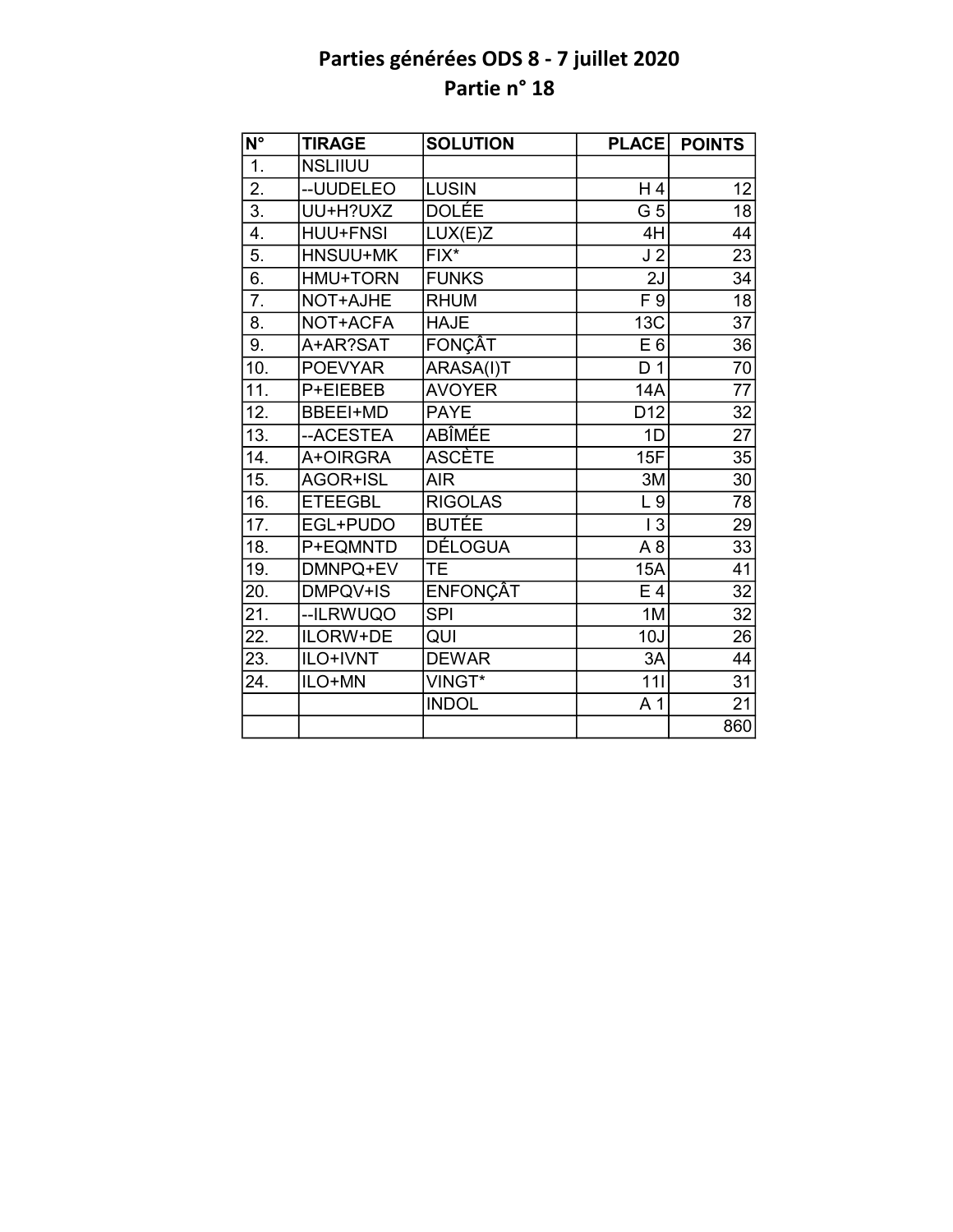| N°                | <b>TIRAGE</b>   | <b>SOLUTION</b> | <b>PLACE</b>    | <b>POINTS</b>   |
|-------------------|-----------------|-----------------|-----------------|-----------------|
| 1.                | <b>BREHDEI</b>  |                 |                 |                 |
| 2.                | DI+HTERQ        | <b>HERBE</b>    | H4              | 28              |
| $\overline{3}$ .  | DEHRT+EO        | $Q^*$           | 13              | $\overline{22}$ |
| 4.                | T+RAEEPE        | HÉRÉDO          | 9G              | 26              |
| 5.                | <b>AIYSOUL</b>  | PÉTARDÉE        | K4              | 94              |
| $\overline{6}$ .  | LU+NEFEL        | <b>OYAIS</b>    | L <sub>1</sub>  | $\overline{40}$ |
| $\overline{7}$ .  | LN+UIEAE        | <b>FLOUÉE</b>   | 1J              | $\overline{27}$ |
| 8.                | EU+RONGC        | <b>ALIÉNÉES</b> | 5E              | 26              |
| 9.                | <b>ETASLCA</b>  | <b>CONGRUE</b>  | 10A             | 69              |
| 10.               | <b>TOIBREU</b>  | <b>LACTASE</b>  | 12F             | 86              |
| 11.               | <b>VZINGUP</b>  | <b>TIBOUREN</b> | C <sub>3</sub>  | 74              |
| 12.               | GPUV+AXT        | <b>ZINC</b>     | A7              | 45              |
| 13.               | GPTUV+?I        | <b>AXE</b>      | 101             | 65              |
| 14.               | <b>IPTUV+AS</b> | G(O)            | <b>B6</b>       | 24              |
| 15.               | IPST+IWM        | <b>CUVA</b>     | H <sub>12</sub> | $\overline{27}$ |
| 16.               | IMTW+FLV        | <b>PIS</b>      | M 7             | $\overline{21}$ |
| 17.               | --NN?NMJA       | <b>TWILL</b>    | F <sub>1</sub>  | 34              |
| 18.               | MNN+KUSI        | J(E)AN          | D <sub>1</sub>  | $\overline{42}$ |
| 19.               | MNNU+DMM        | <b>SKI</b>      | D <sub>6</sub>  | 41              |
| 20.               | DMMMN+OT        | <b>UN</b>       | G <sub>2</sub>  | 17              |
| $\overline{21}$ . | MMNT+SEA        | <b>DOM</b>      | $\overline{B2}$ | $\overline{17}$ |
| 22.               | MMN+TSUR        | <b>ASTRE</b>    | E 7             | 35              |
| 23.               | MMNRTU+E        | <b>ZOUKAS</b>   | 7A              | 23              |
| 24.               | <b>LVODF</b>    | <b>EMMURENT</b> | O <sub>1</sub>  | 83              |
|                   |                 | <b>VOL</b>      | N 4             | 19              |
|                   |                 |                 |                 | 985             |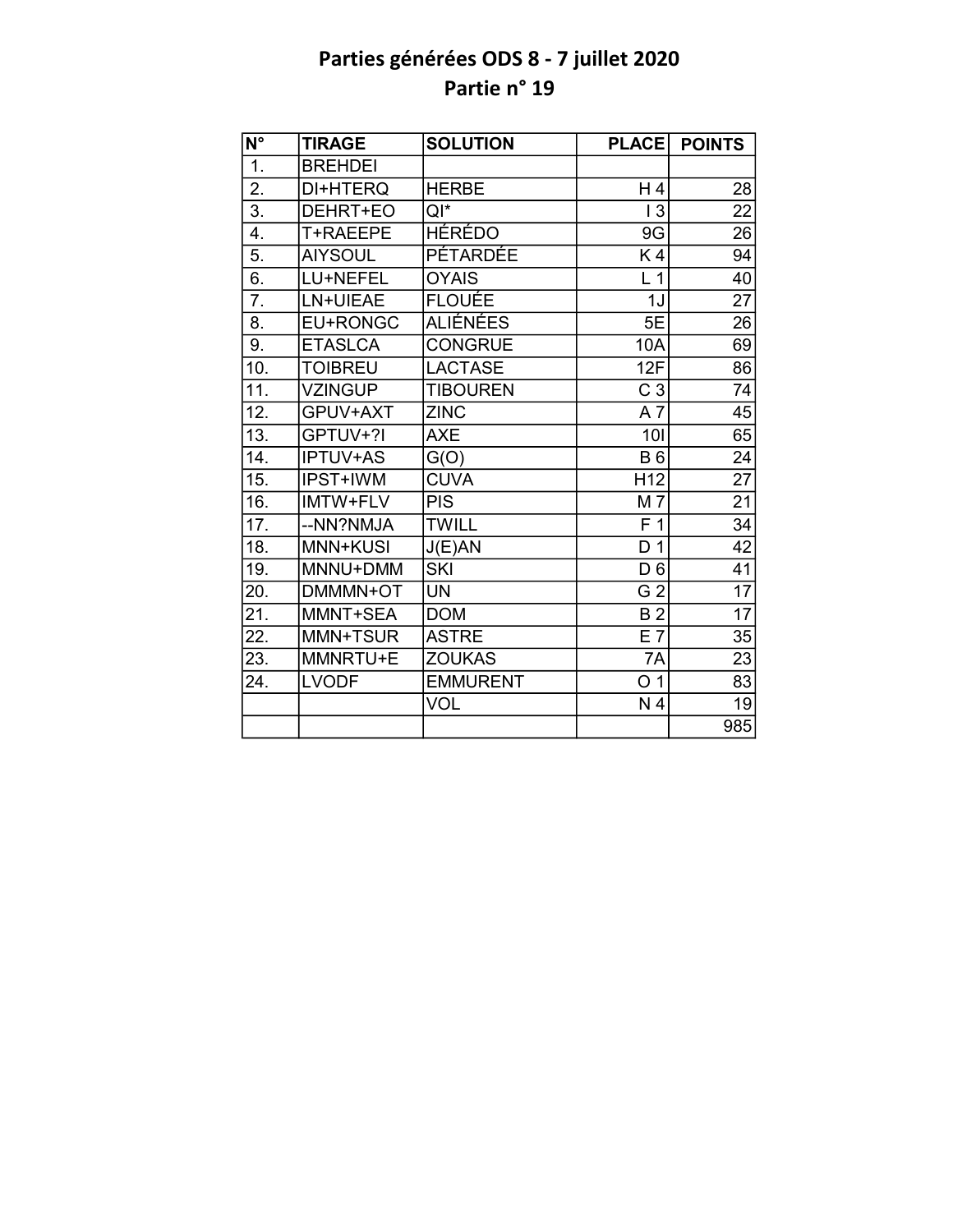| $\overline{\mathsf{N}^{\circ}}$ | <b>TIRAGE</b>   | <b>SOLUTION</b> | <b>PLACE</b>    | <b>POINTS</b>   |
|---------------------------------|-----------------|-----------------|-----------------|-----------------|
| 1.                              | --NHONAIM       |                 |                 |                 |
| 2.                              | --IESVE?W       | <b>HONNI</b>    | H 4             | 24              |
| $\overline{3}$ .                | W+ODSSMA        | (D)ÉVOISÉ       | 5E              | 36              |
| 4.                              | MOS+UOQ?        | <b>DAWS</b>     | L <sub>2</sub>  | 38              |
| 5.                              | <b>EAOEMNL</b>  | MOQUO(N)S       | <b>9B</b>       | 74              |
| 6.                              | <b>EAUUNAT</b>  | <b>MÉLANOME</b> | <b>B3</b>       | 64              |
| 7.                              | A+MIRDFR        | <b>ÉNUQUÂT</b>  | D <sub>6</sub>  | 30              |
| 8.                              | --SFRTPUE       | <b>FADAI</b>    | 3I              | 26              |
| 9.                              | <b>ILRKCRO</b>  | <b>STERFPUT</b> | 12C             | 66              |
| 10.                             | CLORR+EC        | KSI             | C <sub>11</sub> | 35              |
| 11.                             | ELR+AHRS        | <b>CROC</b>     | A 1             | $\overline{43}$ |
| 12.                             | R+PUBALL        | <b>HARLES</b>   | A10             | 35              |
| $\overline{13}$ .               | --BEIIGAI       | <b>PULA</b>     | C <sub>4</sub>  | $\overline{23}$ |
| 14.                             | All+RTLS        | <b>BIGE</b>     | D <sub>1</sub>  | $\overline{36}$ |
| 15.                             | --ELMAAYR       | <b>LITRAIS</b>  | N <sub>1</sub>  | 78              |
| 16.                             | M+XTEZOD        | <b>BALAYER</b>  | 1D              | 54              |
| 17.                             | DMX+NEGE        | <b>OPTEZ</b>    | H11             | 48              |
| 18.                             | <b>DEGMN+EI</b> | EX              | <b>B13</b>      | $\overline{47}$ |
| 19.                             | DEM+NBVE        | <b>NEIGE</b>    | E11             | 36              |
| 20.                             | <b>BDM+RTUJ</b> | <b>NÉVÉ</b>     | O <sub>6</sub>  | 25              |
| 21.                             | <b>BDMR+ET</b>  | TÉJU            | F <sub>4</sub>  | $\overline{27}$ |
|                                 |                 | <b>OMET</b>     | 11H             | 15              |
|                                 |                 |                 |                 | 860             |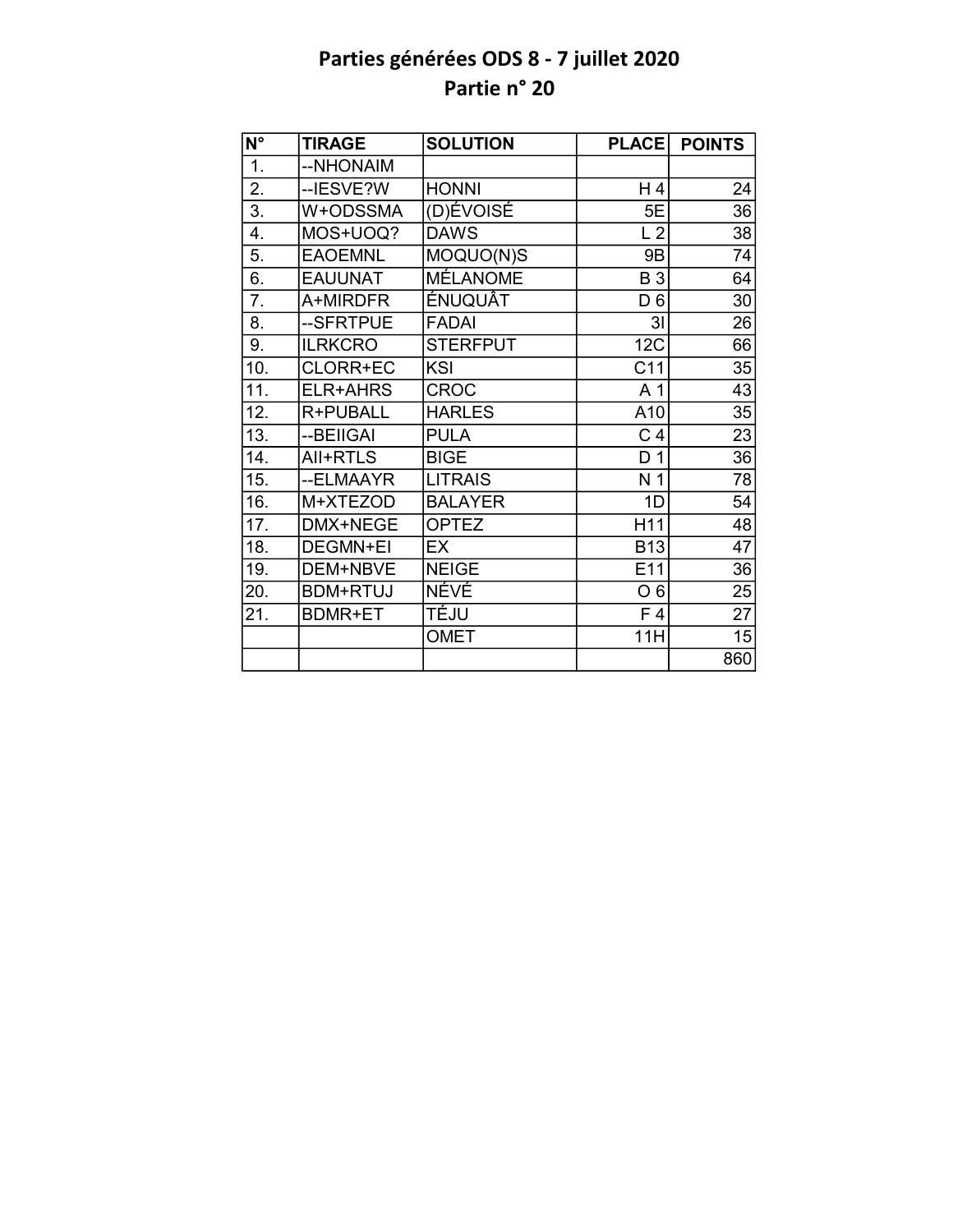| N°                | <b>TIRAGE</b>   | <b>SOLUTION</b>     | <b>PLACE</b>     | <b>POINTS</b>   |
|-------------------|-----------------|---------------------|------------------|-----------------|
| 1.                | <b>FWBKEPE</b>  |                     |                  |                 |
| 2.                | FPW+LSIE        | <b>BÉKÉ</b>         | H <sub>5</sub>   | 30              |
| $\overline{3}$ .  | LW+IEMCO        | PIFES*              | 9E               | 31              |
| 4.                | <b>W+FATROI</b> | <b>COMPILE</b>      | E <sub>6</sub>   | 24              |
| 5.                | <b>AORT+NRL</b> | <b>WIFI</b>         | 10D              | 42              |
| 6.                | <b>NDENQTA</b>  | <b>RÂLERONT</b>     | 12B              | $\overline{68}$ |
| $\overline{7}$ .  | --NPTAO?E       | ÊTA                 | 15               | 22              |
| 8.                | <b>OUISOTA</b>  | POÊ(L)ANT           | J <sub>2</sub>   | $\overline{87}$ |
| 9.                | OOU+ALEM        | <b>TAIS</b>         | K4               | 37              |
| 10.               | EO+VRAEE        | <b>LOUMA</b>        | 11G              | 23              |
| $\overline{11}$ . | <b>IVIHGEM</b>  | <b>ÉVAPORÉE</b>     | 2G               | 76              |
| 12.               | GIMV+ESR        | <b>HIE</b>          | <b>13C</b>       | $\overline{37}$ |
| $\overline{13}$ . | --DLZEYAO       | MIGRES <sup>*</sup> | A10              | $\overline{42}$ |
| 14.               | O+NRATQE        | <b>DÉZALEY</b>      | M 1              | $\overline{72}$ |
| 15.               | ANOQT+DN        | RECOMPILÉE          | E 4              | 30              |
| 16.               | NNOQT+UH        | <b>DAL</b>          | <b>11C</b>       | 24              |
| 17.               | NQU+SEGS        | <b>THON</b>         | D <sub>2</sub>   | 20              |
| 18.               | --UTXNRJN       | <b>USES</b>         | 8L               | 42              |
| 19.               | --NIJGADV       | <b>EUX</b>          | N8               | 32              |
| 20.               | NV+U?BNL        | <b>GADJI</b>        | <b>B6</b>        | 25              |
| 21.               | BLNN?+IE        | VU                  | $A \overline{7}$ | 29              |
| 22.               | <b>SQRUNTC</b>  | ENN(O)BLI           | 13I              | 72              |
| 23.               | CRTU+U          | QINS                | O12              | $\overline{57}$ |
| 24.               | <b>RTU</b>      | ÉCU                 | 14A              | 18              |
|                   |                 | <b>ZUT</b>          | 3M               | 14              |
|                   |                 |                     |                  | 954             |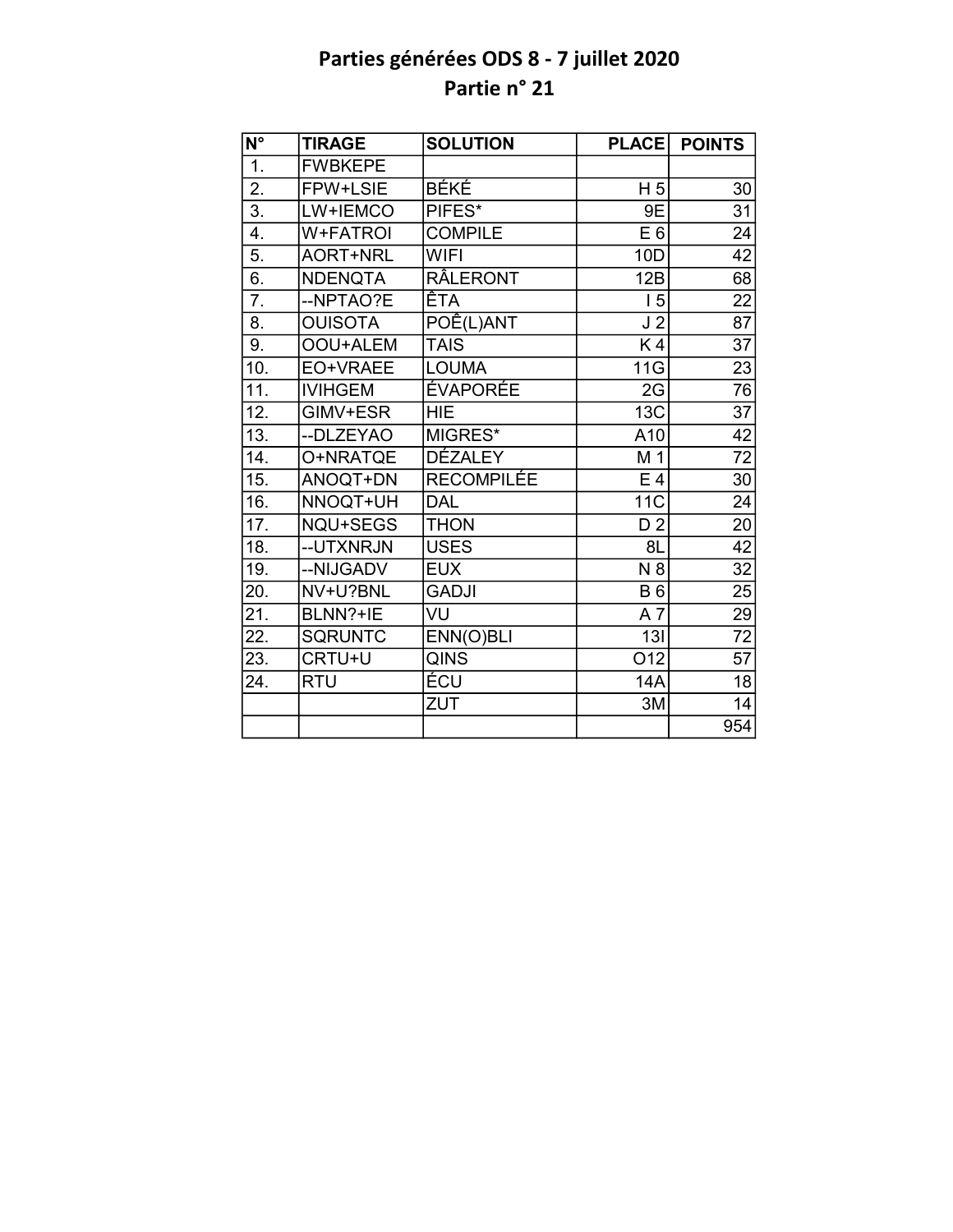| N°               | <b>TIRAGE</b>   | <b>SOLUTION</b> | <b>PLACE</b>    | <b>POINTS</b> |
|------------------|-----------------|-----------------|-----------------|---------------|
| $\overline{1}$ . | <b>LEANIEO</b>  |                 |                 |               |
| 2.               | O+NRNTMA        | ALIÉNÉ          | $H_3$           | 14            |
| $\overline{3}$ . | --RZOULHS       | <b>RAMONANT</b> | 3G              | 74            |
| 4.               | <b>HLRU+ETE</b> | <b>ZOÉS</b>     | 6F              | 33            |
| 5.               | RTU+IEPE        | <b>HÈLE</b>     | 2J              | 34            |
| 6.               | <b>DIELIRO</b>  | <b>PIEUTER</b>  | 1D              | 92            |
| 7.               | DI+OIEIF        | <b>ORTEIL</b>   | N 1             | 32            |
| 8.               | <b>IIO+MTUS</b> | DÉFI            | 9G              | 21            |
| 9.               | U+TFESQR        | <b>MOITIS</b>   | 8J              | 27            |
| 10.              | --ASBKRLE       | <b>FRISQUET</b> | $L_6$           | 86            |
| 11.              | AELRS+DD        | <b>KOB</b>      | 1M              | 54            |
| 12.              | <b>WAGANBE</b>  | <b>DÉLARDES</b> | 12F             | 61            |
| 13.              | <b>BE+AAECU</b> | <b>GNAWA</b>    | 10C             | 38            |
| 14.              | --SPYO?RE       | <b>ESCABEAU</b> | O <sub>7</sub>  | 63            |
| 15.              | OS+ITCOA        | PYRE(X)         | 15K             | 111           |
| 16.              | IOOT+VAT        | <b>SAC</b>      | <b>11E</b>      | 34            |
| 17.              | <b>UEUUMXS</b>  | <b>VOTATION</b> | D <sub>3</sub>  | 74            |
| 18.              | MSUU+NVG        | <b>LUXE</b>     | H <sub>12</sub> | 39            |
| 19.              | NUV+NLHE        | <b>MUGS</b>     | 13C             | 26            |
| 20.              | HNU+?JI         | VÉLIN           | 8A              | 24            |
|                  |                 | JUIV(E)         | 3A              | 28            |
|                  |                 |                 |                 | 965           |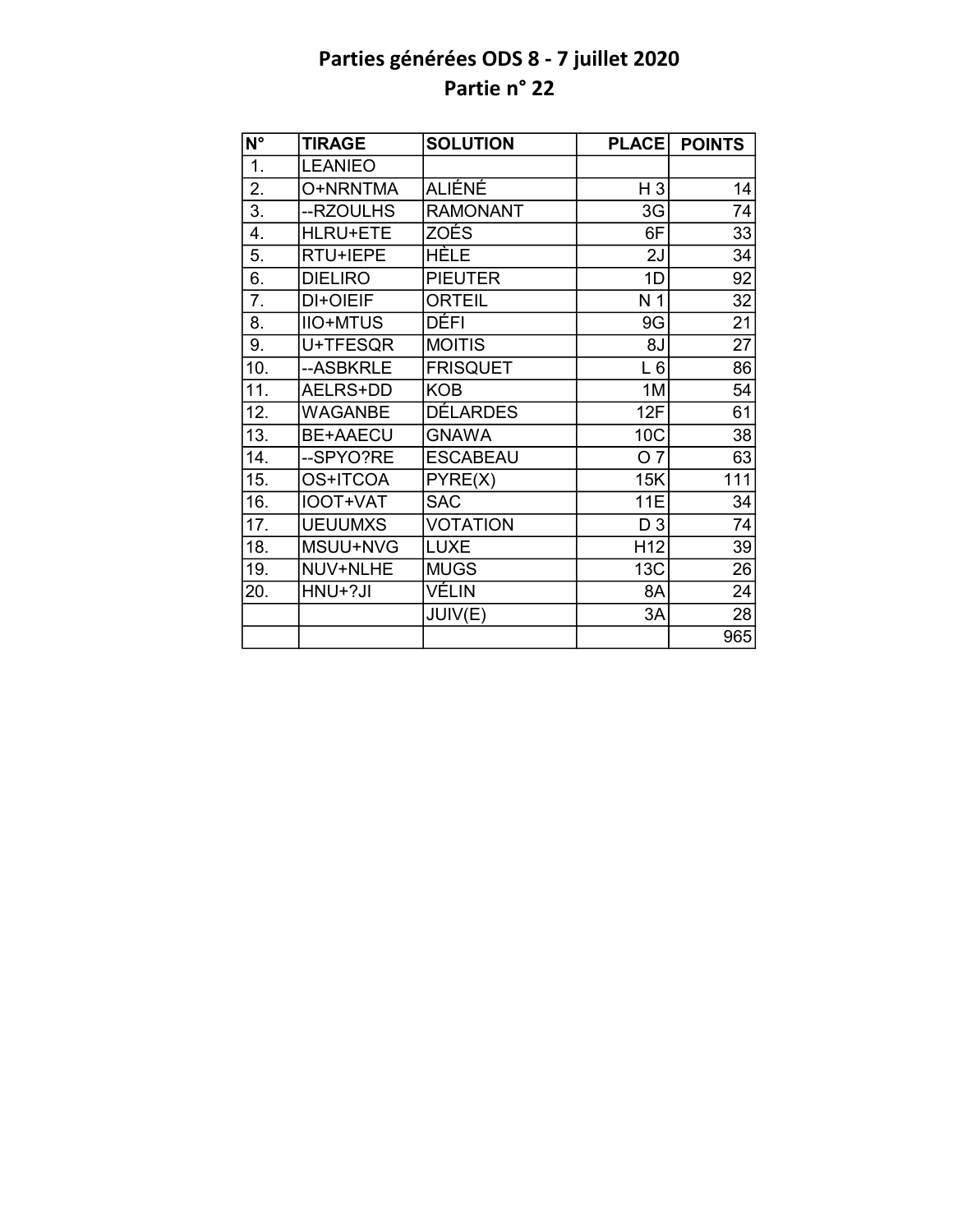| $N^{\circ}$ | <b>TIRAGE</b>   | <b>SOLUTION</b> | <b>PLACE</b>    | <b>POINTS</b>   |
|-------------|-----------------|-----------------|-----------------|-----------------|
| 1.          | <b>EAYRTIN</b>  |                 |                 |                 |
| 2.          | A+RITE?E        | <b>TYRIEN</b>   | $H_3$           | 50              |
| 3.          | --IFLE?ND       | ÉT(A)YERAI      | 4E              | 82              |
| 4.          | <b>ROGKLUJ</b>  | ENFIL(A)DE      | E <sub>4</sub>  | 94              |
| 5.          | KLR+QIBE        | <b>JOUG</b>     | $G\bar{7}$      | 40              |
| 6.          | <b>BEQ+EUET</b> | <b>KRILL</b>    | 8A              | 45              |
| 7.          | <b>LDVRIES</b>  | <b>BÉQUETER</b> | <b>B</b> 1      | 88              |
| 8.          | <b>AEOPWAI</b>  | <b>LIVARDES</b> | K 1             | 74              |
| 9.          | IOP+OIPF        | AWALÉ           | 1H              | 45              |
| 10.         | IOOPP+AU        | <b>FIA</b>      | 9C              | 20              |
| 11.         | AIO+HMTT        | <b>SUPPO</b>    | 8K              | 30              |
| 12.         | AMOT+MEG        | HIT*            | C <sub>2</sub>  | 37              |
| 13.         | MMO+SMAS        | GÂTE            | M <sub>2</sub>  | 27              |
| 14.         | M+DUNOEN        | <b>SOMMAS</b>   | 11G             | 29              |
| 15.         | MNU+ARES        | <b>ODÉON</b>    | H11             | $\overline{24}$ |
| 16.         | <b>HUOVEAN</b>  | <b>MARNEUSE</b> | 13A             | $\overline{70}$ |
| 17.         | OU+BCCEL        | <b>HAVANE</b>   | <b>B10</b>      | 40              |
| 18.         | <b>BCLOU+IO</b> | <b>MEC</b>      | A13             | $\overline{32}$ |
| 19.         | <b>BO+SSREL</b> | <b>OCULI</b>    | 10J             | 22              |
| 20.         | LOS+TUAX        | <b>BERS</b>     | 12K             | 25              |
| 21.         | TX+NZA          | <b>ABSOLU</b>   | 1A              | 34              |
|             |                 | <b>AUX</b>      | F <sub>12</sub> | 32              |
|             |                 |                 |                 | 940             |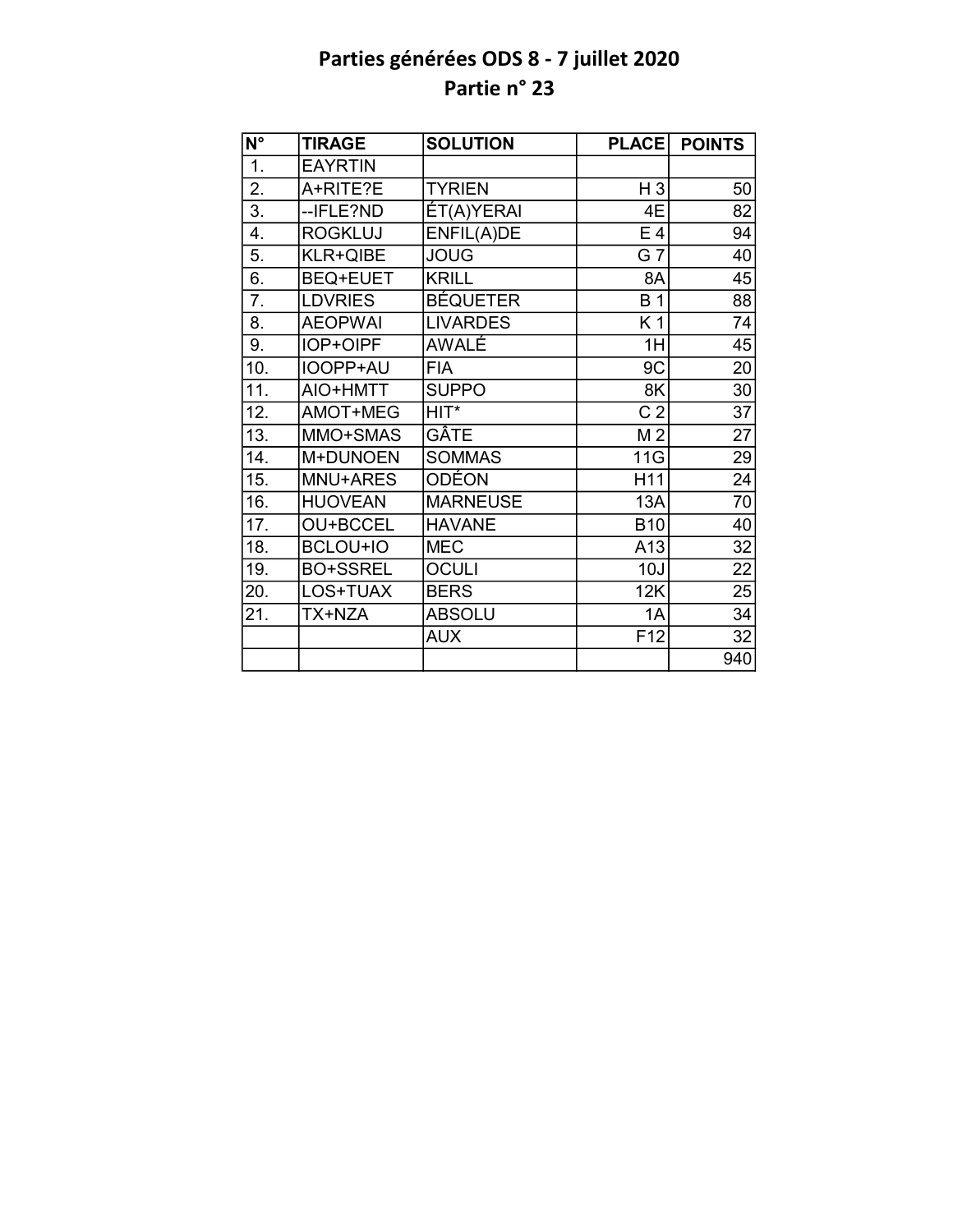| N°                | <b>TIRAGE</b>   | <b>SOLUTION</b>  | <b>PLACE</b>   | <b>POINTS</b>   |
|-------------------|-----------------|------------------|----------------|-----------------|
| $\overline{1}$ .  | R?ZONUA         |                  |                |                 |
| $\overline{2}$ .  | <b>OAREKSE</b>  | AZURON(S)        | H <sub>3</sub> | 100             |
| $\overline{3}$ .  | --JSEFNLI       | <b>KORÊS</b>     | 6F             | 36              |
| 4.                | JL+ENAEI        | <b>SNIFEZ</b>    | 4C             | 36              |
| 5.                | AEL+GUMU        | <b>JAÏNE</b>     | 3G             | 38              |
| 6.                | ELU+ANLI        | <b>GAMOU</b>     | 7E             | 29              |
| $\overline{7}$ .  | --ABTTIMS       | <b>GAULLIEN</b>  | $E$ 7          | 68              |
| 8.                | <b>OTCMESI</b>  | <b>EMBATTIS</b>  | 13E            | 65              |
| 9.                | <b>EULNDAA</b>  | <b>COMITÉS</b>   | 21             | 85              |
| 10.               | DE+EIEGY        | <b>ALUNA</b>     | 1K             | 35              |
| $\overline{11}$ . | DEI+XORE        | <b>ÉGAYE</b>     | H11            | $\overline{51}$ |
| 12.               | EI+HTUUE        | <b>REDOX</b>     | 12K            | 56              |
| 13.               | UU+ESLDR        | <b>THÉINE</b>    | <b>14A</b>     | $\overline{27}$ |
| 14.               | --OSABWEQ       | <b>LUXURE</b>    | O10            | 45              |
| 15.               | <b>BEOW+IEL</b> | QATS             | A12            | $\overline{57}$ |
| 16.               | EILO+TCE        | <b>WEBS</b>      | C <sub>1</sub> | 30              |
| $\overline{17}$ . | EI+IVDHS        | ÉCOLÂT*          | 8A             | 39              |
| 18.               | <b>HIS+PRNF</b> | DÉVI             | 1F             | 29              |
| 19.               | FHINR+VO        | <b>LISP</b>      | L <sub>1</sub> | 25              |
| 20.               | <b>FHIR+TPR</b> | <b>NOVO</b>      | N11            | $\overline{25}$ |
| 21.               | FRRT+A?A        | PHI <sup>*</sup> | <b>B10</b>     | $\overline{23}$ |
| 22.               | FRRT+RED        | (K)AWA           | 1A             | 39              |
|                   |                 | DÉFET            | 11G            | 24              |
|                   |                 |                  |                | 962             |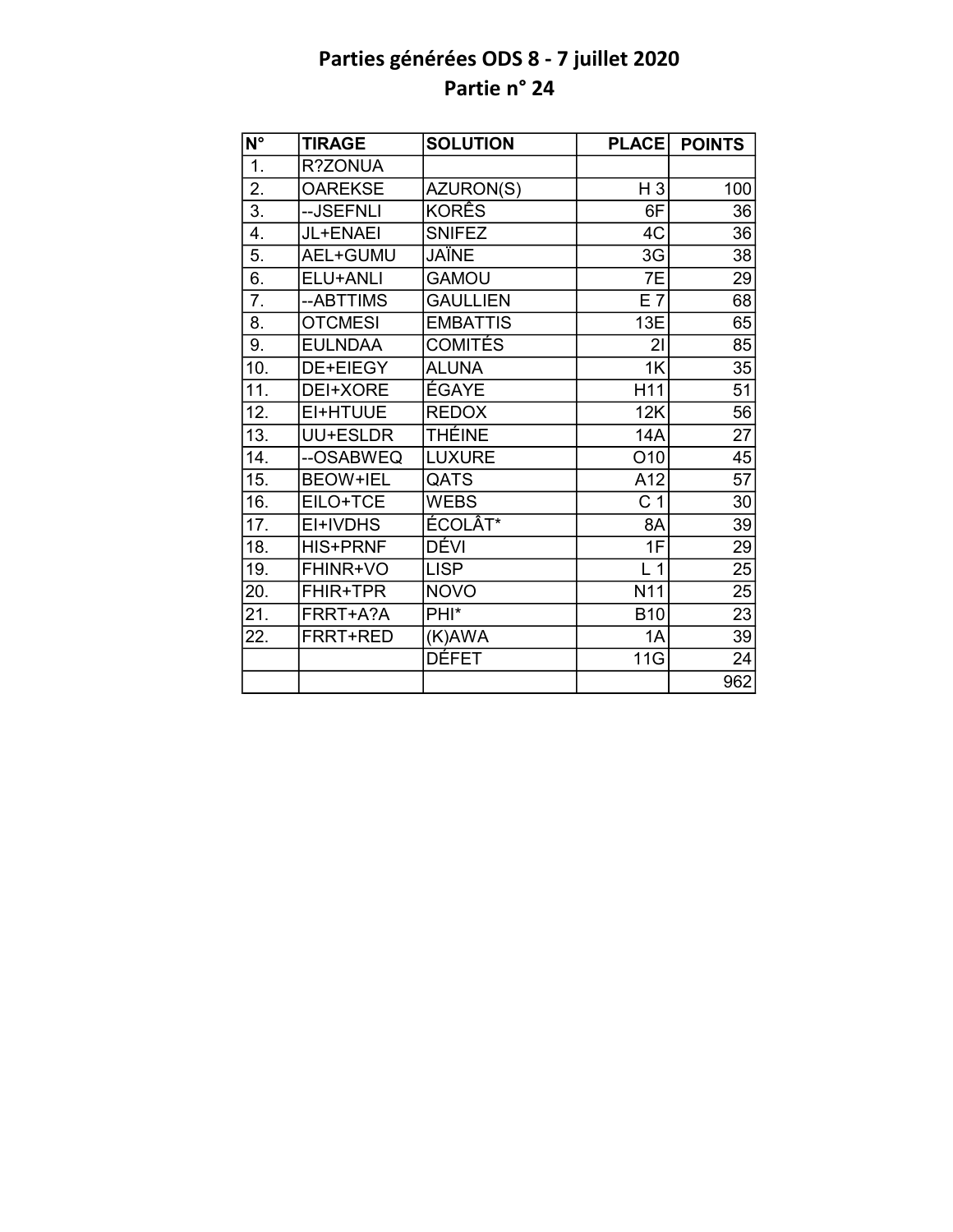| $\overline{\mathsf{N}^{\circ}}$ | <b>TIRAGE</b>   | <b>SOLUTION</b> | <b>PLACE</b>    | <b>POINTS</b>   |
|---------------------------------|-----------------|-----------------|-----------------|-----------------|
| 1.                              | <b>HUUTOC?</b>  |                 |                 |                 |
| 2.                              | --ETRRROR       | TOUCH(A)U       | H 8             | 80              |
| $\overline{3}$ .                | <b>RR+IETSB</b> | <b>RÉTRO</b>    | $G\bar{T}$      | 18              |
| $\overline{4}$ .                | <b>NLAENNQ</b>  | <b>BARRÎTES</b> | 13G             | 76              |
| 5.                              | --AENNPLT       | QAT             | L11             | $\overline{20}$ |
| 6.                              | <b>HSSLXEI</b>  | <b>PLANENT</b>  | $\overline{14}$ | $\overline{71}$ |
| 7.                              | SS+UDVED        | <b>HÉLIX</b>    | 15D             | 126             |
| 8.                              | DDV+ILEN        | <b>SUES</b>     | 14L             | 25              |
| 9.                              | -- AOINEJF      | DÉVI            | 14C             | 24              |
| 10.                             | F+LADERT        | <b>ENJÔLAI</b>  | 5E              | 56              |
| 11.                             | <b>OEEEEMZ</b>  | <b>DÉFLATER</b> | E <sub>4</sub>  | 74              |
| 12.                             | EEO+GSMS        | MÉZÉ            | 4K              | $\overline{31}$ |
| $\overline{13}$ .               | M+WDAEOE        | GOSSÉE          | O <sub>1</sub>  | 40              |
| 14.                             | EEMO+YAG        | <b>WAD</b>      | 12D             | 39              |
| 15.                             | EMO+CVTI        | <b>ÉGAYA</b>    | 8A              | $\overline{75}$ |
| 16.                             | CE+IAEPL        | <b>VOMITO</b>   | 2J              | $\overline{36}$ |
| 17.                             | <b>ACIL+NLA</b> | PIÈZE           | M 1             | 32              |
| 18.                             | AFSNR?N         | <b>ALCALINE</b> | A <sub>1</sub>  | 83              |
| 19.                             | FR+BIOUU        | (C)ANNAS        | 6H              | 33              |
| 20.                             | <b>BIOR+KUI</b> | <b>FUGU</b>     | <b>B6</b>       | 31              |
| 21.                             | BRU+M           | <b>AÏKIDO</b>   | 4A              | 34              |
|                                 |                 | <b>BRU</b>      | 13A             | 16              |
|                                 |                 |                 |                 | 1020            |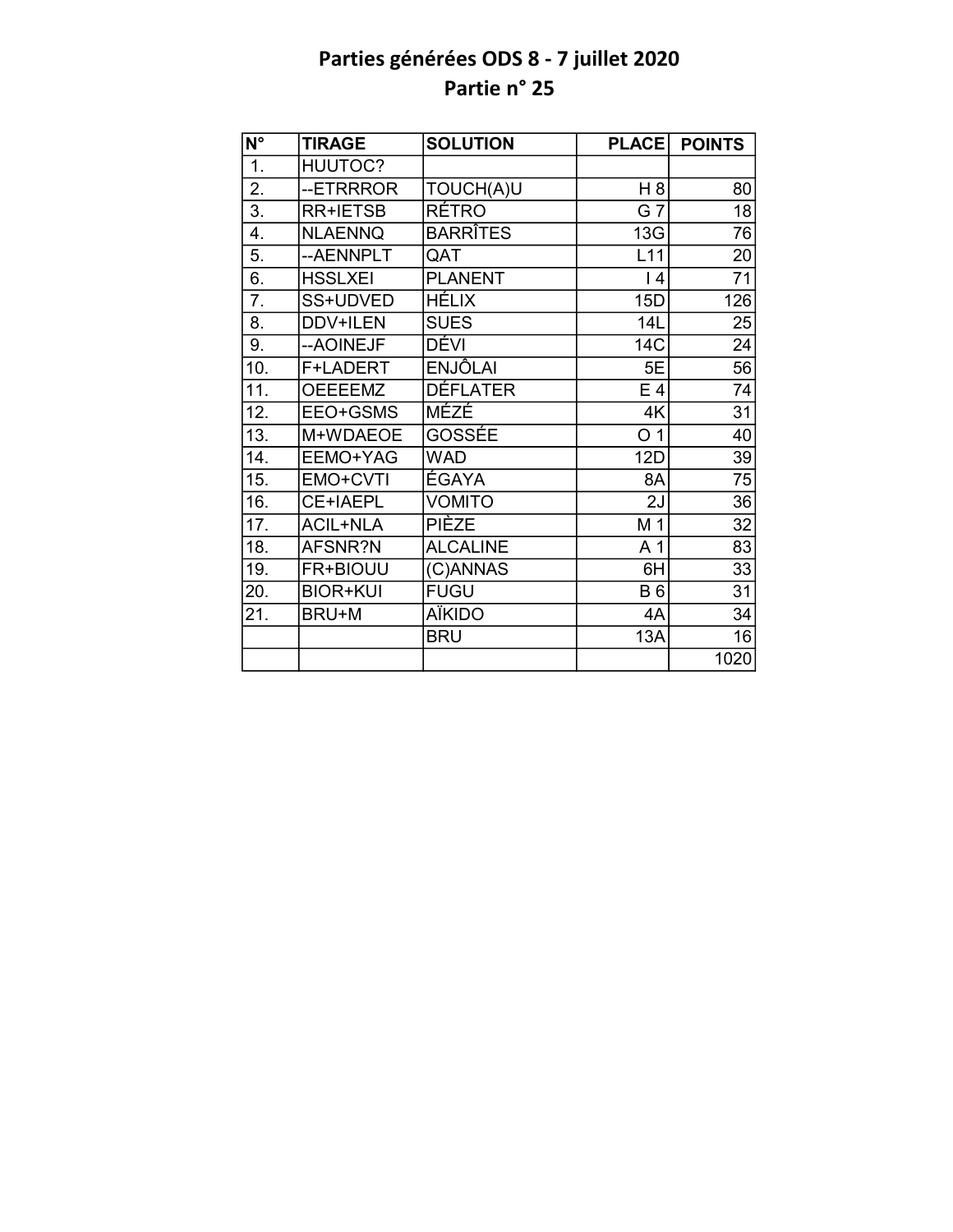| $\overline{\mathsf{N}^{\circ}}$ | <b>TIRAGE</b>  | <b>SOLUTION</b>  | <b>PLACE</b>    | <b>POINTS</b>   |
|---------------------------------|----------------|------------------|-----------------|-----------------|
| 1.                              | <b>UEURRIT</b> |                  |                 |                 |
| 2.                              | --TLEEEUN      | <b>TIREUR</b>    | H <sub>3</sub>  | 14              |
| $\overline{3}$ .                | NIORVN?        | <b>ÉLUÈRENT</b>  | 5D              | 82              |
| 4.                              | IROLOA?        | (E)NVIRON        | 2H              | 90              |
| 5.                              | <b>VIQHIRO</b> | RELOO(K)AI       | G 4             | 67              |
| 6.                              | IQV+FSSA       | <b>HOIR</b>      | 4A              | 26              |
| 7.                              | --OJWXTAH      | <b>FIQHS</b>     | A <sub>1</sub>  | 54              |
| 8.                              | JTW+LEIA       | <b>HOAX</b>      | 3C              | 45              |
| 9.                              | J+ANCUPU       | <b>ALAWITE</b>   | 10G             | 36              |
| 10.                             | CNU+AEAM       | <b>PUJA</b>      | 9K              | 44              |
| 11.                             | AENU+NPE       | <b>MAC</b>       | F <sub>10</sub> | 34              |
| 12.                             | ANP+EGEU       | NUÉE             | 111             | 34              |
| 13.                             | EENU+EED       | <b>GAP</b>       | 1M              | 23              |
| 14.                             | EEENU+ES       | DE               | 2E              | 21              |
| 15.                             | EE+BOIKA       | <b>USNÉE</b>     | O 8             | $\overline{32}$ |
| 16.                             | EEO+ALNM       | <b>KABIC</b>     | 12B             | $\overline{36}$ |
| 17.                             | MO+SFRLU       | <b>ALÊNE</b>     | 3J              | 30              |
| 18.                             | <b>ZBEYATD</b> | <b>FORMULAS</b>  | C <sub>6</sub>  | 80              |
| 19.                             | DTZ+ESEG       | <b>BARYE</b>     | 8A              | 78              |
| 20.                             | DGT+ICSD       | ZÉES             | 4L              | 61              |
| 21.                             | CDDGIT+V       | <b>RELOOKAIS</b> | G 4             | 27              |
|                                 |                | <b>VIDA</b>      | N 6             | 19              |
|                                 |                |                  |                 | 933             |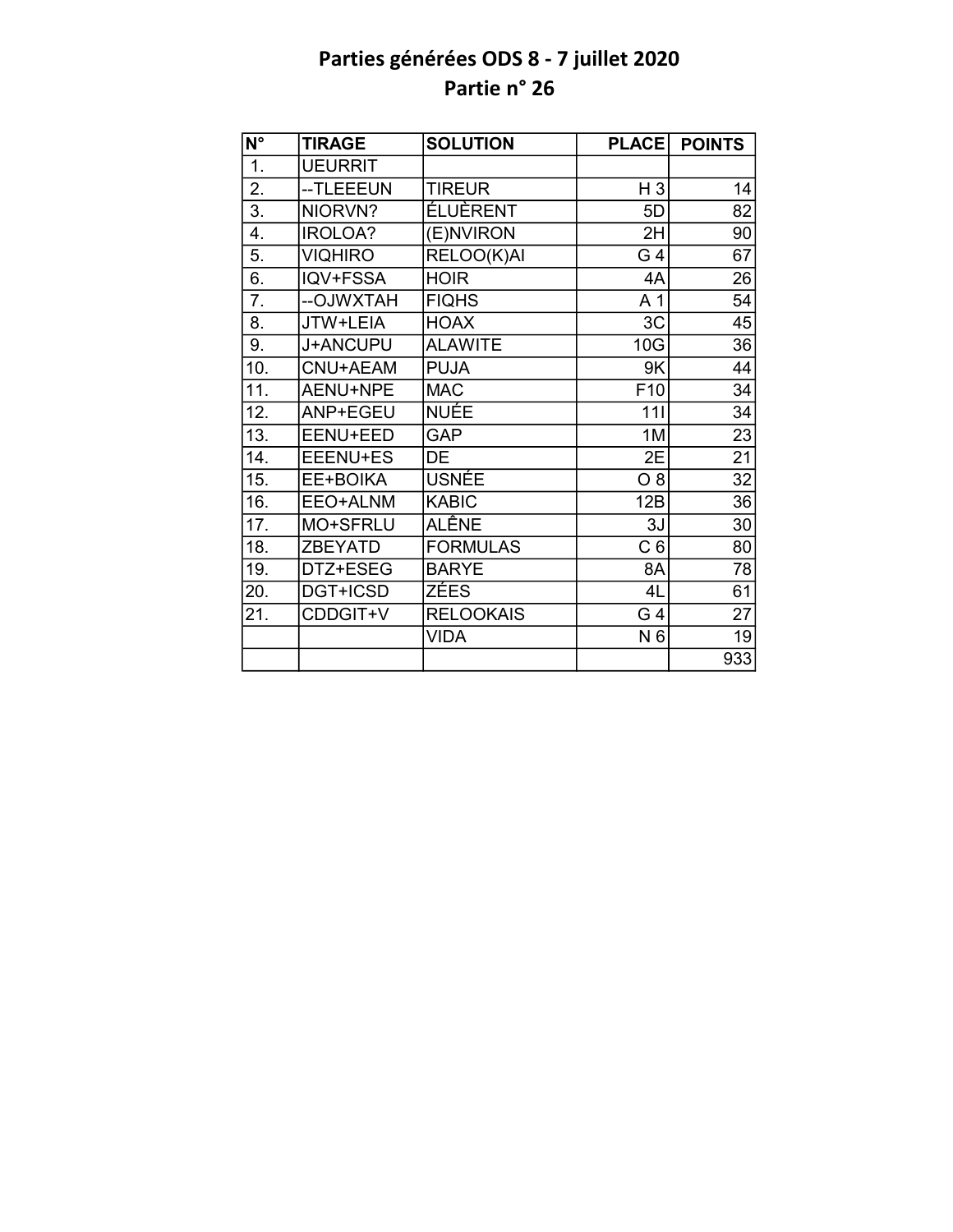| N°               | <b>TIRAGE</b>  | <b>SOLUTION</b> | <b>PLACE</b>    | <b>POINTS</b> |
|------------------|----------------|-----------------|-----------------|---------------|
| $\overline{1}$ . | --RTOIETU      |                 |                 |               |
| 2.               | <b>PCSAYDE</b> | <b>TOITURE</b>  | H <sub>3</sub>  | 66            |
| 3.               | CD+EERUX       | <b>PAYES</b>    | 10D             | 44            |
| 4.               | CDERU+IO       | EX              | 18              | 44            |
| 5.               | <b>GNAWTUA</b> | <b>COUDERAI</b> | E <sub>4</sub>  | 94            |
| 6.               | AAGNT+ZN       | WU              | G 7             | 45            |
| 7.               | --RNJUEOD      | GAZÂT           | <b>12A</b>      | 46            |
| 8.               | --IRENFBS      | <b>JOURNADE</b> | <b>B7</b>       | 86            |
| 9.               | <b>ROREIAT</b> | <b>FIBRINES</b> | 5G              | 76            |
| 10.              | --SEM?AUS      | <b>TORÉERAI</b> | M <sub>2</sub>  | 70            |
| 11.              | <b>STLASGI</b> | ASSUME(R)       | 15A             | 91            |
| 12.              | <b>DUACMLL</b> | <b>GLISSAIT</b> | K <sub>3</sub>  | 59            |
| 13.              | --TNAI?EN      | <b>CULA</b>     | H <sub>12</sub> | 51            |
| 14.              | <b>ELMEFAI</b> | ANI(S)ENT       | C <sub>3</sub>  | 81            |
| 15.              | AEELM+OL       | IF              | A8              | 30            |
| 16.              | O+EHNEVM       | <b>LAMELLE</b>  | 14H             | 24            |
| 17.              | EMOV+QED       | <b>AHANE</b>    | 8K              | 36            |
| 18.              | DMQ+NIPV       | OVÉE            | O12             | 33            |
| 19.              | --VDOPBEM      | QIN             | N <sub>10</sub> | 28            |
| 20.              | DEPV+HLK       | <b>MOB</b>      | 14D             | 28            |
|                  |                | <b>KELP</b>     | L12             | 36            |
|                  |                |                 |                 | 1068          |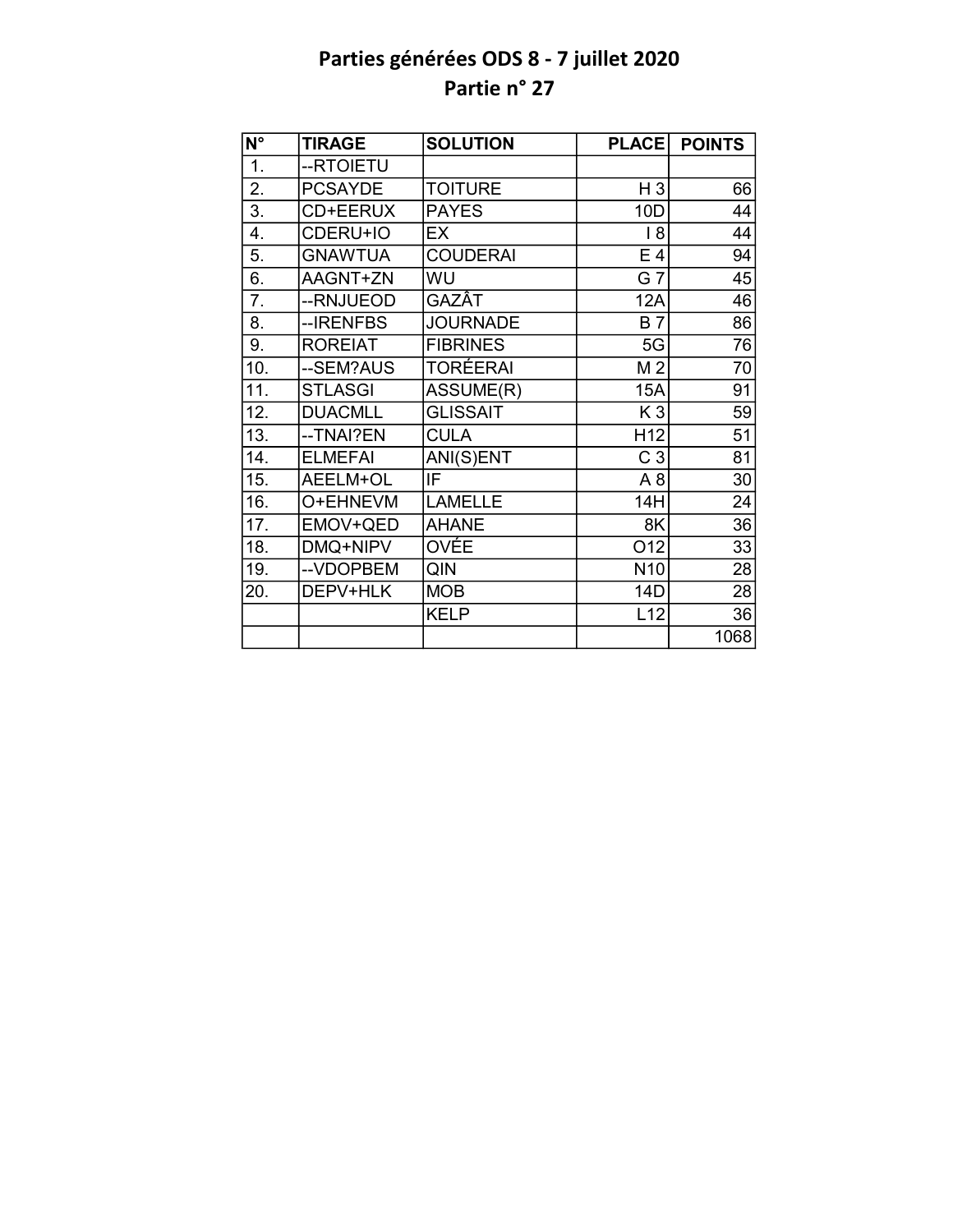| $\overline{\mathsf{N}^{\circ}}$ | <b>TIRAGE</b>  | <b>SOLUTION</b> | <b>PLACE</b>   | <b>POINTS</b>   |
|---------------------------------|----------------|-----------------|----------------|-----------------|
| $\overline{1}$ .                | <b>BLTTUUE</b> |                 |                |                 |
| $\overline{2}$ .                | LU+UTAHF       | <b>BUTTE</b>    | $H_4$          | 20              |
| $\overline{3}$ .                | FLU+FELE       | <b>BAHUT</b>    | 4H             | 20              |
| $\overline{4}$ .                | FLU+NNAO       | <b>FÊLE</b>     | 3 <sub>l</sub> | 29              |
| 5.                              | NOU+?JGE       | <b>FALUN</b>    | 5E             | $\overline{22}$ |
| 6.                              | <b>SKESALI</b> | JUGEON(S)       | 9E             | 75              |
| 7.                              | <b>OREEALI</b> | <b>LAKISTES</b> | 7C             | 70              |
| 8.                              | --AMIUAOR      | <b>JOLIE</b>    | E 9            | 24              |
| 9.                              | --DRZEIOT      | <b>AMURA</b>    | 8K             | 25              |
| 10.                             | <b>STENASA</b> | <b>DOTERIEZ</b> | 13B            | 108             |
| 11.                             | <b>RLVPIAN</b> | <b>RASANTES</b> | N 8            | 70              |
| 12.                             | L+RYTECE       | <b>PARVINS</b>  | 15H            | 39              |
| 13.                             | CELT+DIN       | <b>RYE</b>      | M 1            | 40              |
| 14.                             | <b>IRAGIPE</b> | <b>DÉCLINAT</b> | 11H            | 72              |
| 15.                             | GII+EUMX       | <b>APYRE</b>    | 2K             | 40              |
| 16.                             | GI+OOSEE       | <b>MITEUX</b>   | 6F             | 45              |
| 17.                             | ES+UBWIO       | GOODIE*         | <b>B10</b>     | 24              |
| 18.                             | EIOU+MCS       | <b>WEBS</b>     | 15A            | $\overline{48}$ |
| 19.                             | EO+QEDVR       | <b>CÉSIUM</b>   | O <sub>1</sub> | 30              |
| 20.                             | EOQR+HN?       | <b>DIVE</b>     | G12            | 21              |
| 21.                             | <b>HNOR</b>    | Q(U)E           | 8A             | 29              |
|                                 |                | <b>OUH</b>      | M 7            | 20              |
|                                 |                |                 |                | 871             |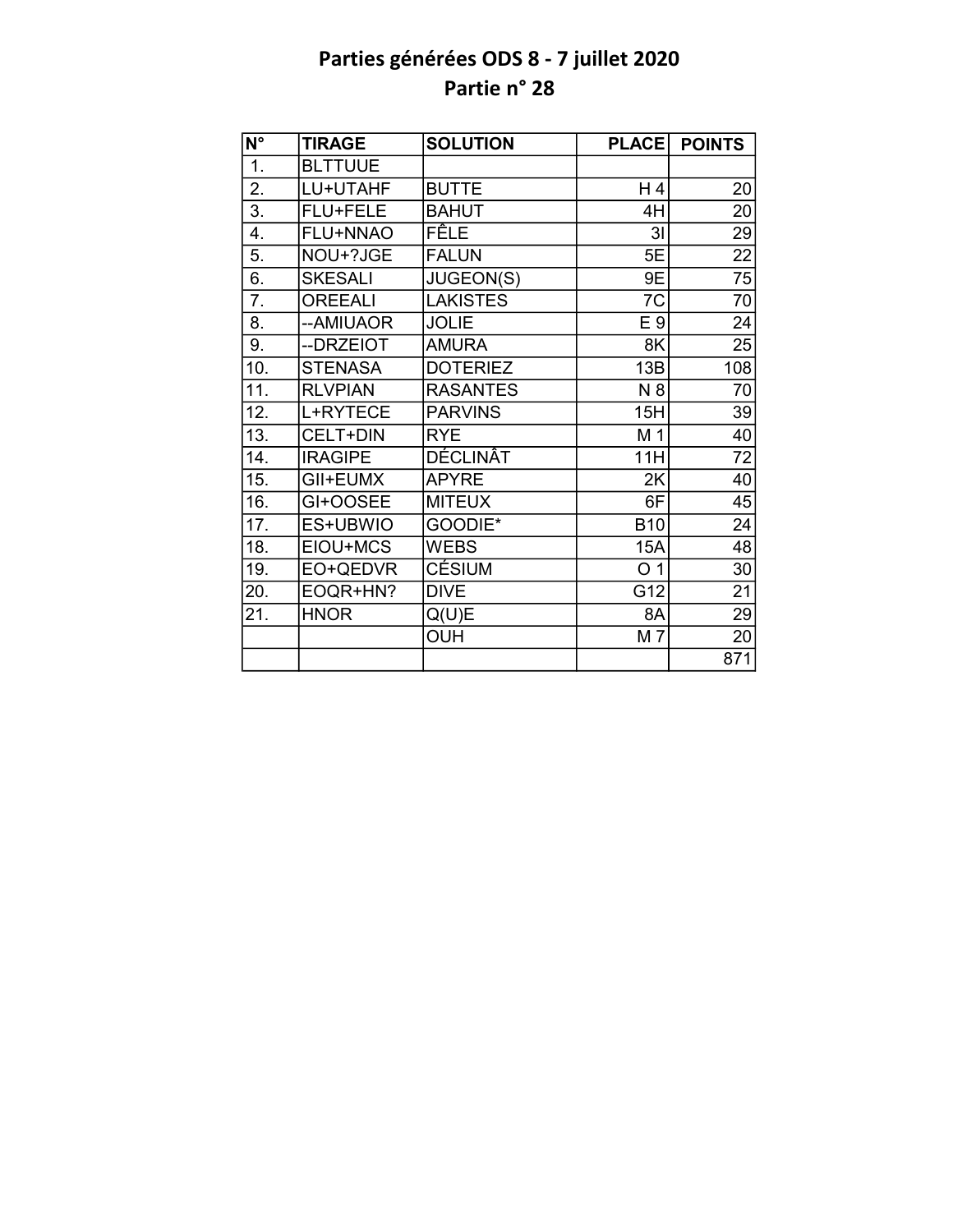| $\overline{\mathsf{N}^{\circ}}$ | <b>TIRAGE</b>   | <b>SOLUTION</b> | <b>PLACE</b>    | <b>POINTS</b>   |
|---------------------------------|-----------------|-----------------|-----------------|-----------------|
| 1.                              | <b>SHSAVDE</b>  |                 |                 |                 |
| 2.                              | <b>DS+TLUNU</b> | <b>HÂVES</b>    | H 4             | 30              |
| $\overline{3}$ .                | LNU+RNEE        | <b>STUD</b>     | <b>16</b>       | 18              |
| 4.                              | NN+NEBAO        | <b>HURLÉE</b>   | 4H              | 18              |
| 5.                              | N+RGEYSO        | <b>ABONNE</b>   | J <sub>9</sub>  | $\overline{19}$ |
| 6.                              | G+EGSEEU        | <b>NOYERS</b>   | 15G             | $\overline{57}$ |
| $\overline{7}$ .                | U+CMICTV        | <b>GÉGÈNES</b>  | 12F             | 22              |
| 8.                              | <b>IMTV+IIF</b> | COCU            | 111             | $\overline{30}$ |
| 9.                              | <b>IIMT+OAT</b> | VIF             | 3M              | 28              |
| 10.                             | MO+AIWRA        | <b>FITTAI</b>   | O <sub>3</sub>  | 30              |
| 11.                             | OW+NEEFI        | <b>MARIA</b>    | 2J              | 30              |
| 12.                             | EEFI+KAA        | <b>WON</b>      | <b>14F</b>      | 36              |
| 13.                             | AEI+LZUU        | FAKE*           | 10L             | 42              |
| 14.                             | <b>AU+NIREM</b> | <b>ÉLUIEZ</b>   | O10             | 48              |
| 15.                             | EMRU+LEM        | <b>KINA</b>     | N <sub>10</sub> | 19              |
| 16.                             | M+DTBJIE        | <b>RALLUMÉE</b> | K 1             | $\overline{18}$ |
| 17.                             | <b>BIMT+DLR</b> | <b>DÉJÀ</b>     | 5E              | 24              |
| 18.                             | DLMRT+AE        | BI              | M13             | $\overline{18}$ |
| 19.                             | L+TUPSRO        | <b>MERDAT</b>   | 6A              | 19              |
| 20.                             | LT+QOEAL        | <b>PROMUS</b>   | A <sub>3</sub>  | 30              |
| 21.                             | <b>AQT+PXNI</b> | <b>ROLLE</b>    | 1K              | 31              |
| 22.                             | --Q?PO?ST       | IXÂT            | 4C              | 33              |
| 23.                             | OPQT?+HN        | (A)ISE          | 14L             | 35              |
|                                 |                 | POP(E)          | 3A              | 32              |
|                                 |                 |                 |                 | 667             |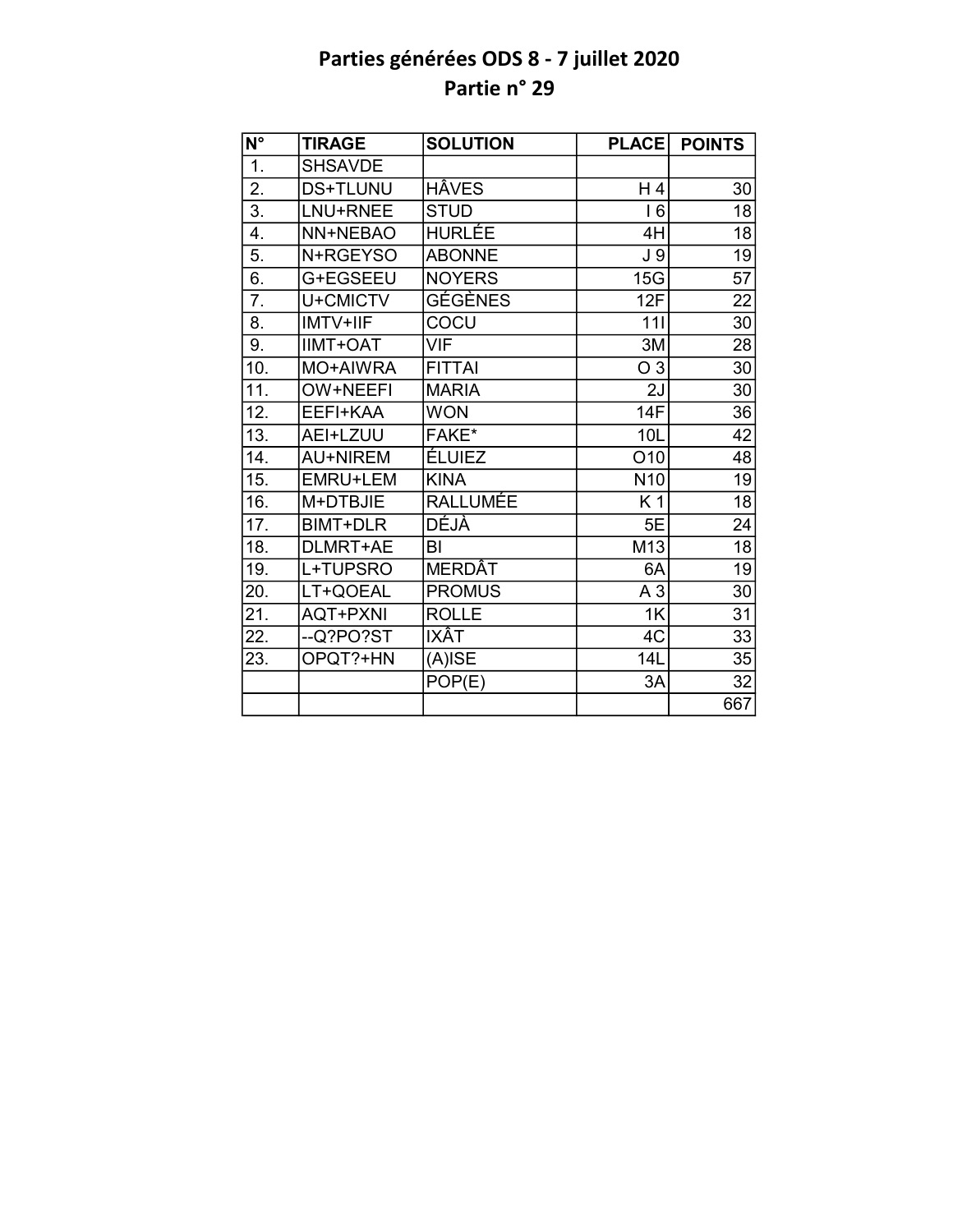| N°                | <b>TIRAGE</b>   | <b>SOLUTION</b> | <b>PLACE</b>    | <b>POINTS</b>   |
|-------------------|-----------------|-----------------|-----------------|-----------------|
| 1.                | <b>FESWAIA</b>  |                 |                 |                 |
| 2.                | AEW+?EEV        | <b>FIAS</b>     | H <sub>5</sub>  | 14              |
| $\overline{3}$ .  | EEEV+LIE        | $WA(Q)F*$       | 5E              | 30              |
| 4.                | EE+IQOEP        | VÉLIE           | G 7             | 24              |
| 5.                | EEEIOP+T        | $QI^*$          | 10F             | $\overline{25}$ |
| 6.                | EO+XOUSU        | TIPÉE           | H11             | 26              |
| $\overline{7}$ .  | <b>OUU+MTAD</b> | EXOS*           | 12              | 39              |
| 8.                | U+APNCM?        | <b>DOUTÂMES</b> | 8A              | 33              |
| 9.                | --ENRNGIR       | MAPUC(H)E       | 14B             | 34              |
| 10.               | <b>AJLEDSN</b>  | <b>GIRONNER</b> | <b>B</b> 5      | 63              |
| 11.               | DELN+OAA        | JAS             | 15A             | 35              |
| 12.               | --IVREUSE       | <b>EXONDA</b>   | 3H              | 32              |
| $\overline{13}$ . | <b>FBTREUR</b>  | <b>RIVEUSE</b>  | N <sub>2</sub>  | 91              |
| 14.               | -- ARUHDZN      | FUTÉ            | O <sub>1</sub>  | 50              |
| 15.               | <b>NU+SELBA</b> | <b>HARDEZ</b>   | 8J              | 60              |
| 16.               | <b>IGOTHEN</b>  | <b>USINABLE</b> | 12F             | 79              |
| 17.               | GO+NTEEM        | <b>HIENT</b>    | 13J             | 31              |
| 18.               | <b>GN+TLOLS</b> | <b>MÉTOPE</b>   | D <sub>10</sub> | $\overline{32}$ |
| 19.               | LNST+YKI        | <b>LEGO</b>     | 2H              | 20              |
| 20.               | ILNSY+UE        | <b>KOT</b>      | 13C             | 50              |
| 21.               | ENU+ABRR        | <b>SYLI</b>     | 1E              | 48              |
| 22.               | AERR+COL        | <b>BUN</b>      | 6D              | 22              |
| 23.               | AELRR+I         | OC              | 11K             | 23              |
|                   |                 | <b>AIRÉE</b>    | 5K              | 18              |
|                   |                 |                 |                 | 879             |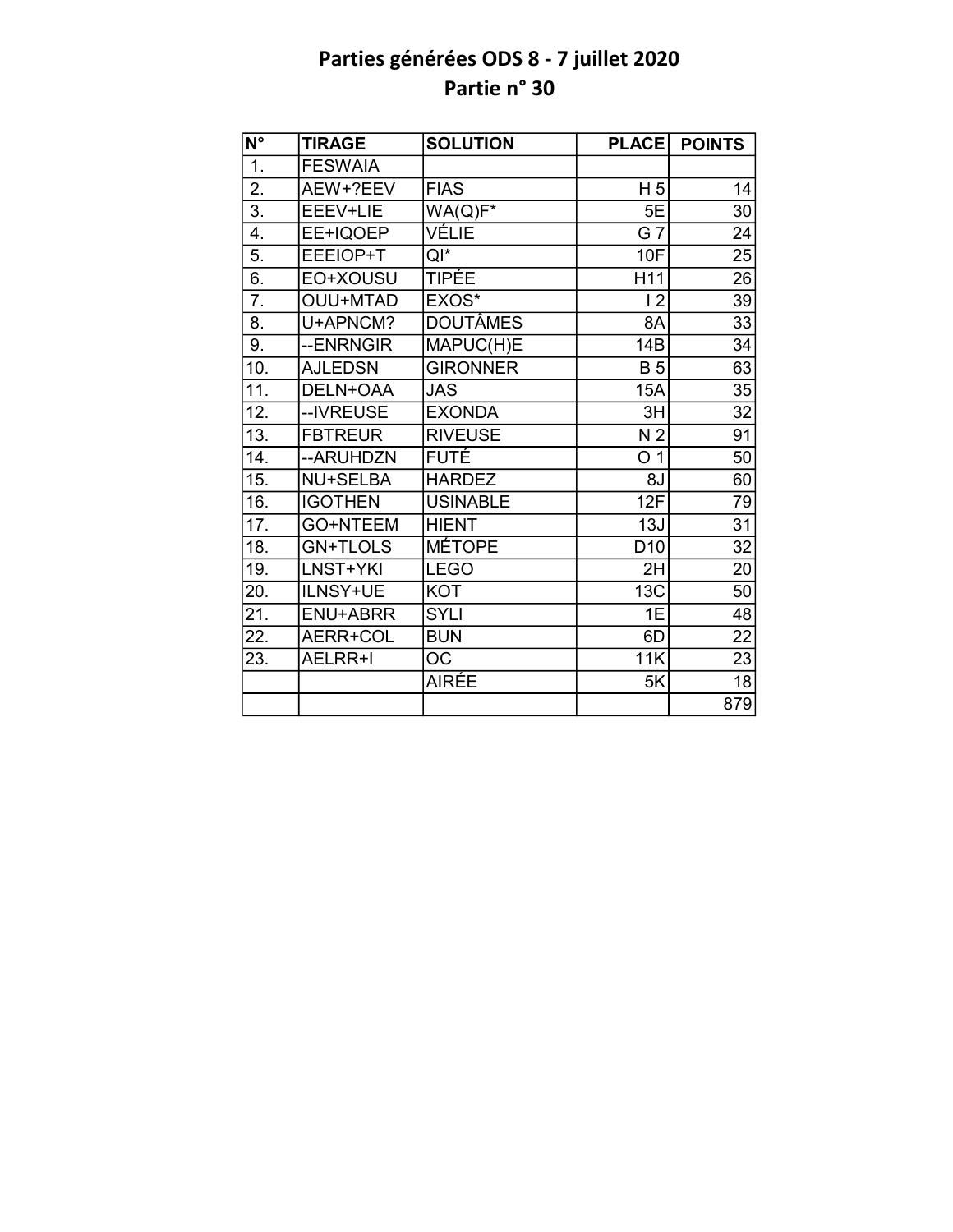| $\overline{\mathsf{N}^{\circ}}$ | <b>TIRAGE</b>   | <b>SOLUTION</b> | <b>PLACE</b>   | <b>POINTS</b>   |
|---------------------------------|-----------------|-----------------|----------------|-----------------|
| 1.                              | <b>TOSUCTL</b>  |                 |                |                 |
| 2.                              | T+UIAZSN        | <b>CULOTS</b>   | H 4            | 22              |
| $\overline{3}$ .                | TU+YWEAE        | <b>ZANIS</b>    | 13             | $\overline{36}$ |
| 4.                              | AW+ASKVH        | <b>ZYEUTE</b>   | 3 <sub>l</sub> | 48              |
| 5.                              | AHVW+BES        | <b>KAS</b>      | O <sub>1</sub> | 61              |
| 6.                              | <b>BW+DCPIA</b> | <b>HÉVÉAS</b>   | N <sub>2</sub> | 38              |
| 7.                              | <b>BCDIP+EN</b> | <b>WALI</b>     | 6F             | 33              |
| 8.                              | CINP+ALM        | <b>BADE</b>     | G <sub>5</sub> | 22              |
| 9.                              | <b>MOQUHEU</b>  | <b>CLAMPIN</b>  | M 5            | 75              |
| 10.                             | M+EURUOO        | <b>HOUQUE</b>   | L10            | 41              |
| 11.                             | OU+S?IEN        | <b>MOQUER</b>   | 13J            | 28              |
| 12.                             | ?OSPBEE         | (J)UNIORES*     | O 8            | 122             |
| 13.                             | E+DNNLTA        | (B)EBOPS*       | K <sub>6</sub> | 32              |
| 14.                             | --TAIRNIR       | <b>DENTELAS</b> | 15H            | 27              |
| 15.                             | <b>IINR+ETE</b> | <b>ART</b>      | 2J             | $\overline{22}$ |
| 16.                             | <b>ERDOTEF</b>  | <b>INERTIES</b> | <b>9A</b>      | 69              |
| 17.                             | --RERAMLG       | <b>REDÉFONT</b> | <b>B3</b>      | 66              |
| 18.                             | R+EXJLFI        | MALGRÉ          | 1F             | 39              |
| 19.                             | JLR+GVIA        | <b>FIXE</b>     | C <sub>2</sub> | 50              |
| 20.                             | GJLR+NI         | <b>VEXAI</b>    | 4A             | 42              |
| 21.                             | <b>IJLN</b>     | <b>ERG</b>      | 6B             | 21              |
|                                 |                 | NI              | 141            | 12              |
|                                 |                 |                 |                | 906             |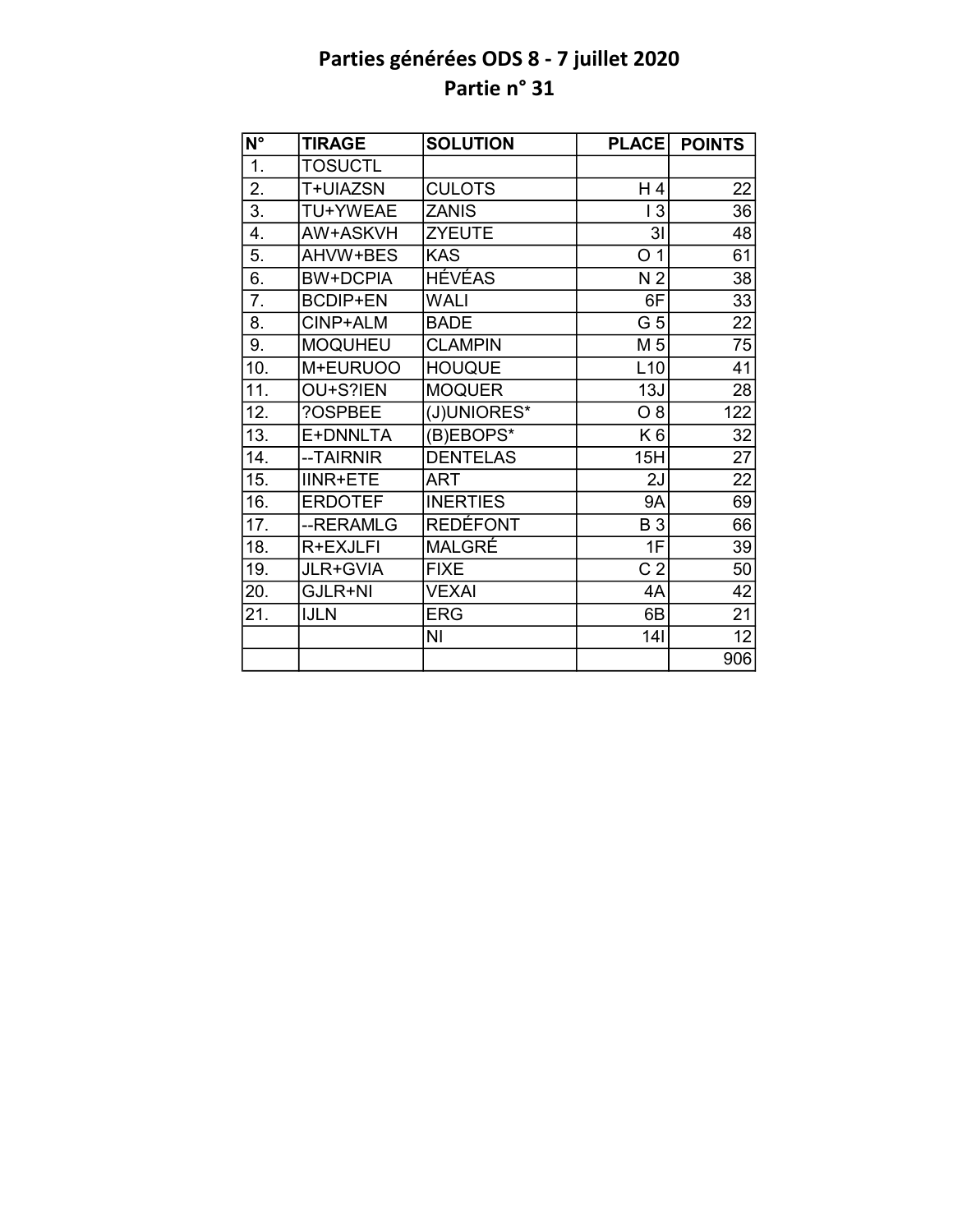| N°               | <b>TIRAGE</b>   | <b>SOLUTION</b>    | <b>PLACE</b>   | <b>POINTS</b>   |
|------------------|-----------------|--------------------|----------------|-----------------|
| $\overline{1}$ . | <b>SLRAEBL</b>  |                    |                |                 |
| 2.               | <b>ADGHESR</b>  | <b>BRELLAS</b>     | H4             | 74              |
| 3.               | --IVEUIMO       | RHAGADES*          | 9F             | 70              |
| 4.               | --MLIAZQP       | <b>VOMI</b>        | 8L             | 47              |
| 5.               | MQ+LAP?I        | <b>LAPIAZ</b>      | J <sub>5</sub> | 39              |
| 6.               | FY?ETIV         | IMPLIQ(U)A         | $O_8$          | 104             |
| 7.               | FV+EBUIE        | (N)ITRYLE          | 5E             | 60              |
| 8.               | <b>BEI+EDSO</b> | <b>VEUF</b>        | 6C             | 32              |
| 9.               | <b>FOANATU</b>  | <b>DÉSOBÉIS</b>    | 10A            | 74              |
| 10.              | -- TUTOUKN      | FONDÂT             | A7             | $\overline{33}$ |
| 11.              | OTU+ETSA        | <b>KNOUT</b>       | D <sub>8</sub> | 48              |
| 12.              | O+IEENSG        | <b>SAUVETTE</b>    | L <sub>5</sub> | 38              |
| 13.              | <b>ONWRLRO</b>  | SOIGNÉE            | 13D            | 76              |
| 14.              | LNOORR+X        | WU                 | <b>14N</b>     | 20              |
| 15.              | LNRR+EEU        | <b>OXO</b>         | M11            | $\overline{37}$ |
| 16.              | LN+NEMEU        | <b>REFONDATEUR</b> | A 5            | 45              |
| 17.              | --TEAAILI       | <b>MEUVE</b>       | C <sub>3</sub> | 20              |
| 18.              | A+SURNJD        | <b>ÉLIAIT</b>      | 2C             | $\overline{18}$ |
| 19.              | NRSU+CEN        | <b>DÉJÀ</b>        | J12            | 28              |
| 20.              | N+HCNAR         | <b>CENSURA</b>     | 15D            | 36              |
|                  |                 | <b>CLAN</b>        | D <sub>1</sub> | 25              |
|                  |                 |                    |                | 924             |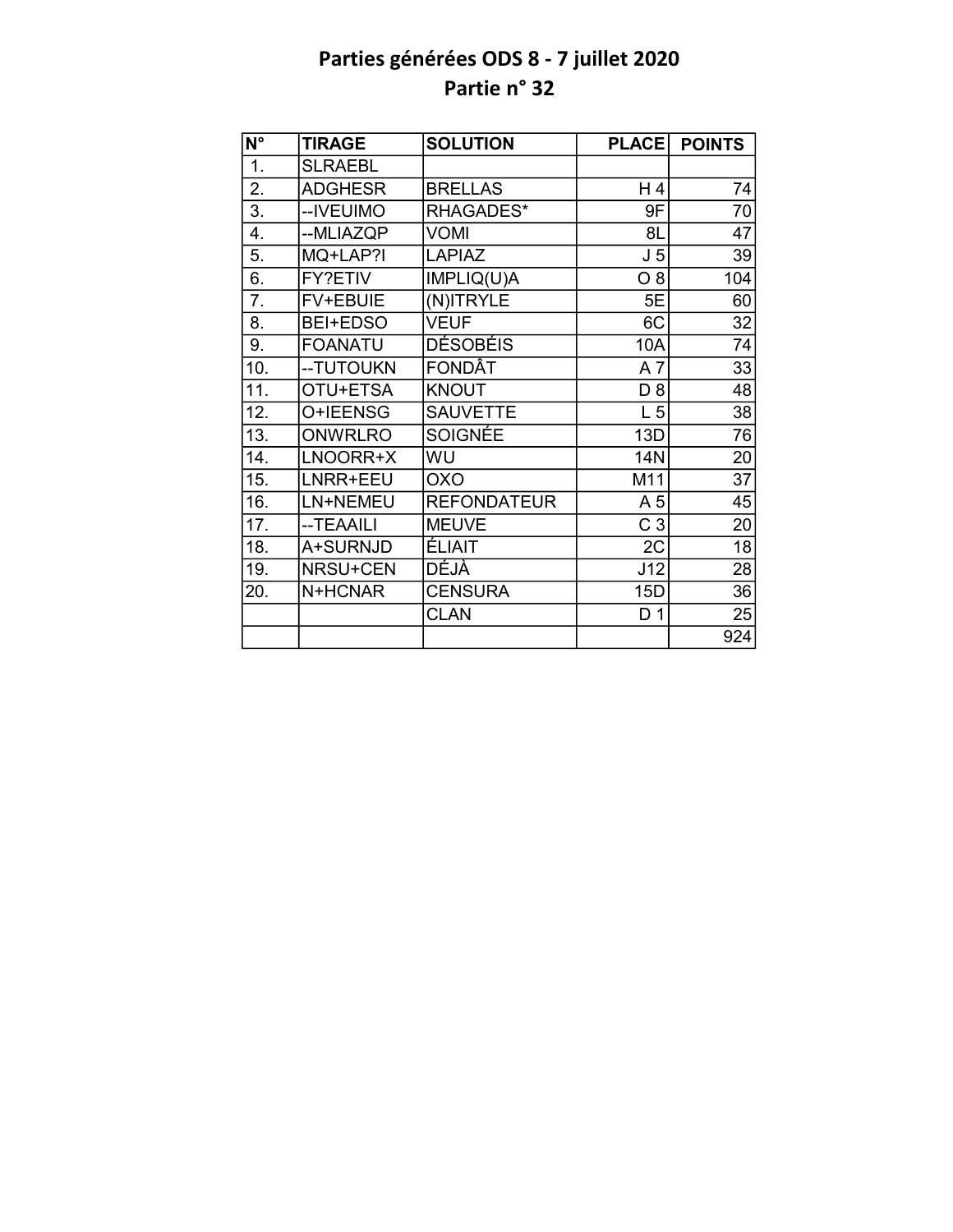| $\overline{\mathsf{N}^{\circ}}$ | <b>TIRAGE</b>   | <b>SOLUTION</b>    | <b>PLACE</b>    | <b>POINTS</b>   |
|---------------------------------|-----------------|--------------------|-----------------|-----------------|
| 1.                              | <b>ETIYEIX</b>  |                    |                 |                 |
| 2.                              | --EIYENIQ       | IXÉE               | H <sub>5</sub>  | 26              |
| $\overline{3}$ .                | EIIQ+LKI        | <b>YEN</b>         | G <sub>3</sub>  | 24              |
| 4.                              | <b>IIQ+EALR</b> | LIKÉE*             | 4C              | 28              |
| 5.                              | --OBT?DES       | LIKERAI*           | E <sub>2</sub>  | 32              |
| 6.                              | <b>BUHDIRC</b>  | <b>D(É)BOÎTÉES</b> | 8A              | 86              |
| 7.                              | --MAITUEO       | <b>CUBI</b>        | 13              | 27              |
| 8.                              | <b>PNSVENU</b>  | <b>EMBOUTAI</b>    | C <sub>6</sub>  | 78              |
| 9.                              | NNPU+TAM        | VÉS                | <b>B10</b>      | 31              |
| 10.                             | MN+DHAOU        | <b>PUANT</b>       | A11             | 33              |
| 11.                             | DMNOU+RO        | AH                 | <b>B</b> 5      | 26              |
| 12.                             | OR+OEIDA        | <b>MOUND</b>       | A <sub>1</sub>  | 27              |
| 13.                             | IOO+STUL        | <b>PÉTARDE</b>     | <b>11A</b>      | 20              |
| 14.                             | ILO+AI?Z        | <b>TOUS*</b>       | 9E              | 41              |
| 15.                             | IL+NSENR        | ZO(N)AI            | H11             | 62              |
| 16.                             | LNR+COFS        | <b>SAINE</b>       | D <sub>10</sub> | $\overline{26}$ |
| 17.                             | CLNO+EHM        | <b>SERF</b>        | 14C             | $\overline{27}$ |
| 18.                             | --EATQSJF       | <b>CLOCHE</b>      | 3 <sub>l</sub>  | 26              |
| 19.                             | <b>FQT+RRUE</b> | <b>JASE</b>        | O <sub>1</sub>  | 50              |
| 20.                             | QU+EATGA        | <b>FERRET</b>      | N <sub>2</sub>  | 34              |
| 21.                             | --NWREPLL       | TAQUAGE            | O <sub>6</sub>  | 102             |
|                                 |                 | <b>POLLEN</b>      | K <sub>2</sub>  | 16              |
|                                 |                 |                    |                 | 822             |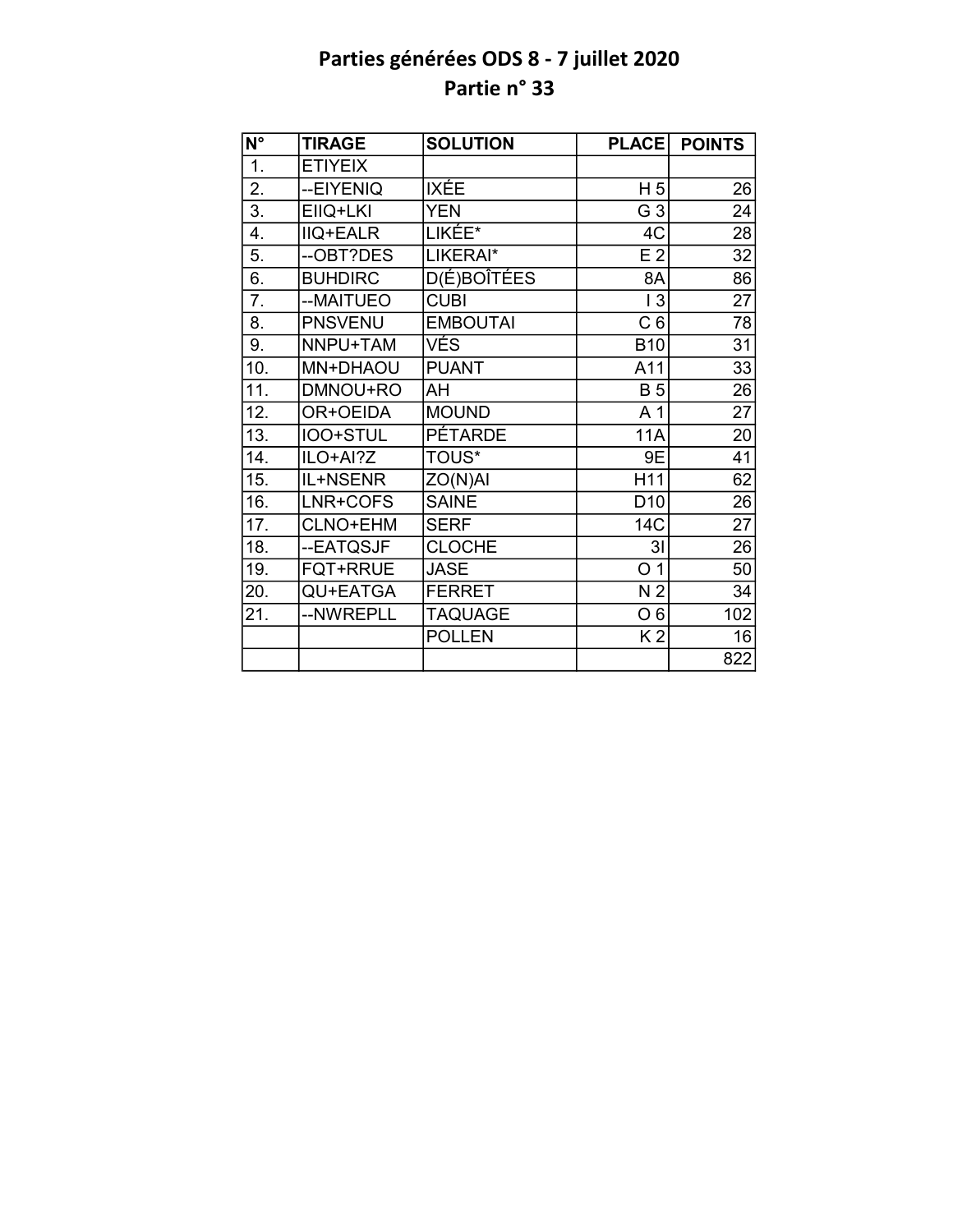| $\overline{\mathsf{N}^{\circ}}$ | <b>TIRAGE</b>   | <b>SOLUTION</b>   | <b>PLACE</b>   | <b>POINTS</b>   |
|---------------------------------|-----------------|-------------------|----------------|-----------------|
| 1.                              | <b>TRIUAOS</b>  |                   |                |                 |
| 2.                              | <b>UUIREZE</b>  | <b>ROUTAIS</b>    | H <sub>3</sub> | 66              |
| $\overline{3}$ .                | U+IQIIFN        | <b>TUERIEZ</b>    | 6H             | 38              |
| 4.                              | FII+RLEA        | <b>QUINE</b>      | J <sub>2</sub> | 28              |
| 5.                              | <b>AAUSAAD</b>  | <b>FILAIRE</b>    | 1D             | 105             |
| 6.                              | --AACDLUS       | <b>QUADS</b>      | 2J             | 26              |
| 7.                              | --MOUIRNC       | <b>ACIDULAS</b>   | L <sub>4</sub> | 74              |
| 8.                              | CMOR+JGE        | <b>UNIFILAIRE</b> | 1A             | 39              |
| 9.                              | --T?SLFOE       | <b>JUGER</b>      | 8K             | 39              |
| 10.                             | <b>B?MOICL</b>  | FLO(U)TES         | G 7            | 79              |
| 11.                             | <b>AEHOPOO</b>  | COMBLIE(Z)        | <b>12A</b>     | 80              |
| 12.                             | AEOO+DTT        | <b>CHOP</b>       | A12            | 33              |
| 13.                             | AOT+SAGA        | <b>DÉLOT</b>      | 9J             | 22              |
| 14.                             | AAGO+ETP        | <b>JETAS</b>      | K <sub>8</sub> | 30              |
| 15.                             | <b>EEEIHVA</b>  | <b>PAPOTAGE</b>   | <b>15A</b>     | $\overline{92}$ |
| 16.                             | AEEIV+BS        | <b>EH</b>         | 14E            | $\overline{28}$ |
| 17.                             | <b>BI+NTERE</b> | <b>DÉVASE</b>     | J 9            | 27              |
| 18.                             | <b>NNEXRVW</b>  | BIENÊTRE*         | 14H            | 74              |
| 19.                             | NNRVW+ME        | EX                | <b>15N</b>     | 68              |
| 20.                             | EMNNRV+N        | WU                | 10F            | 30              |
| 21.                             | MNNNR+LE        | VĚ                | 1 <sub>N</sub> | 20              |
| 22.                             | NNNR+MKY        | <b>GOLEM</b>      | M 8            | 18              |
|                                 |                 | <b>DRY</b>        | M <sub>2</sub> | $\overline{37}$ |
|                                 |                 |                   |                | 1053            |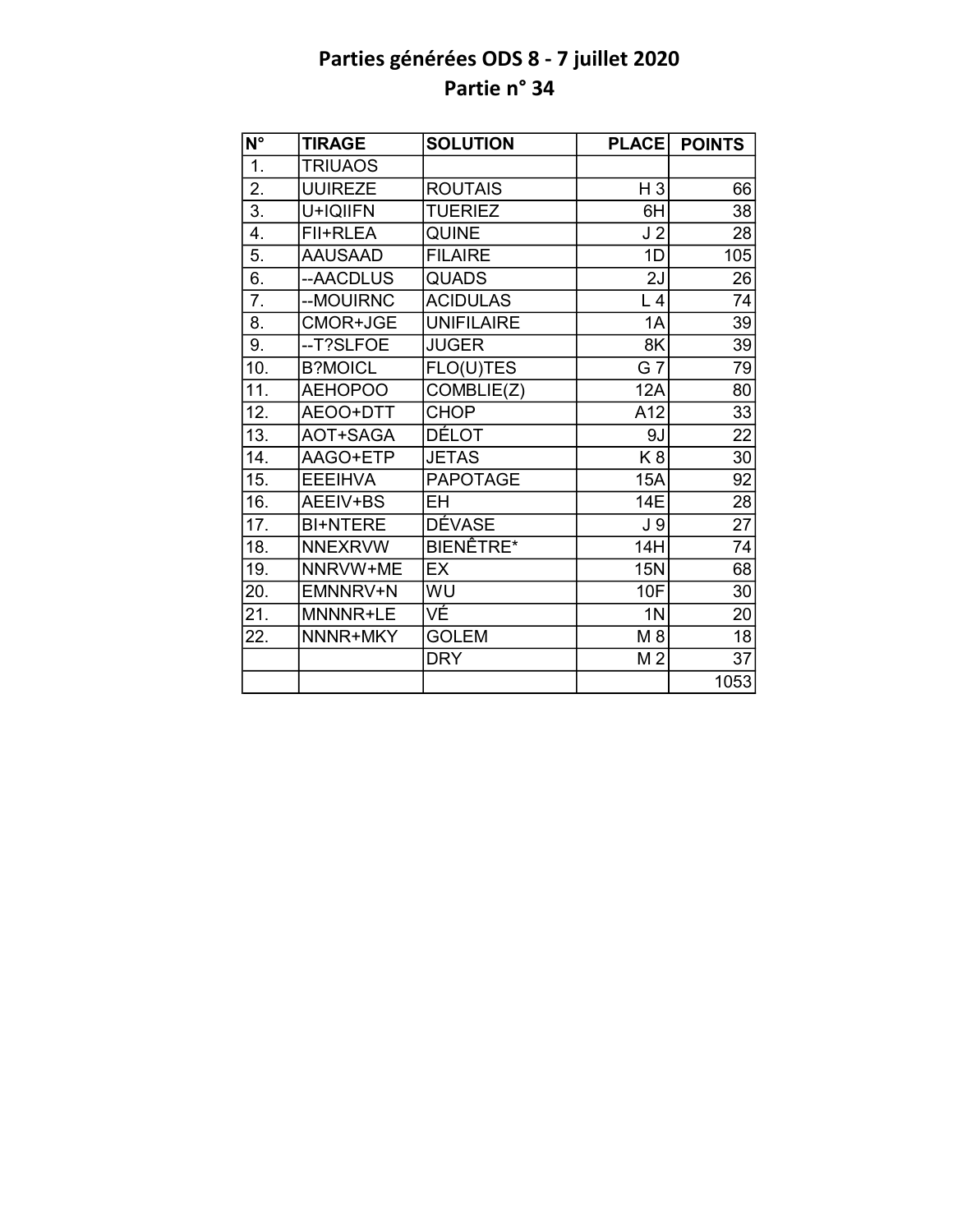| $\overline{\mathsf{N}^{\circ}}$ | <b>TIRAGE</b>   | <b>SOLUTION</b>  | <b>PLACE</b>    | <b>POINTS</b>   |
|---------------------------------|-----------------|------------------|-----------------|-----------------|
| $\overline{1}$ .                | <b>IBJSCAE</b>  |                  |                 |                 |
| $\overline{2}$ .                | CEI+SBHY        | <b>JABS</b>      | H <sub>5</sub>  | 26              |
| 3.                              | <b>BEHI+MSO</b> | <b>SACY</b>      | 6G              | 35              |
| $\overline{4}$ .                | <b>BI+NAHDF</b> | <b>HOMES</b>     | K <sub>2</sub>  | 34              |
| 5.                              | DFH+UKPE        | <b>BINA</b>      | L <sub>1</sub>  | 31              |
| 6.                              | DEFHPU+V        | KHI              | 2J              | 35              |
| $\overline{7}$ .                | --QAETUEE       | <b>FEUJ</b>      | 5E              | 30              |
| 8.                              | E+ANIOIR        | <b>TAQUÉES</b>   | 8B              | $\overline{22}$ |
| 9.                              | <b>EUEGDLD</b>  | <b>NOIERAIT</b>  | <b>B</b> 1      | 70              |
| 10.                             | <b>DD+FRUWI</b> | <b>ENGLUE</b>    | 1A              | 24              |
| 11.                             | DDRU+TIT        | <b>WIFI</b>      | $\overline{3}A$ | $\overline{32}$ |
| 12.                             | -- VVIEMIE      | <b>ADDUIT</b>    | C8              | 20              |
| 13.                             | <b>IIM+AAIH</b> | <b>VEUVE</b>     | <b>11A</b>      | $\overline{22}$ |
| 14.                             | AIIM+NNR        | HAÏ              | 2F              | $\overline{27}$ |
| 15.                             | <b>IMNN+COL</b> | <b>ENGLUERAI</b> | 1A              | 38              |
| 16.                             | MN+ZS?ER        | <b>COLIN</b>     | M 3             | 30              |
| 17.                             | <b>OTOOMRE</b>  | SURMEN(I)EZ      | $E$ 7           | 68              |
| 18.                             | OT+AEEAT        | <b>ZOOMER</b>    | 15E             | 48              |
| 19.                             | AO+TXNNL        | ÉTÊTA            | K11             | $\overline{27}$ |
| 20.                             | LN+APREP        | <b>TAXON</b>     | L <sub>9</sub>  | 45              |
| 21.                             | L+RLUULE        | <b>APPRENNE</b>  | 13G             | $\overline{32}$ |
| 22.                             | L+?SGTDS        | <b>ULULER</b>    | N 5             | 18              |
|                                 |                 | VL(O)GS*         | A11             | $\overline{27}$ |
|                                 |                 |                  |                 | 741             |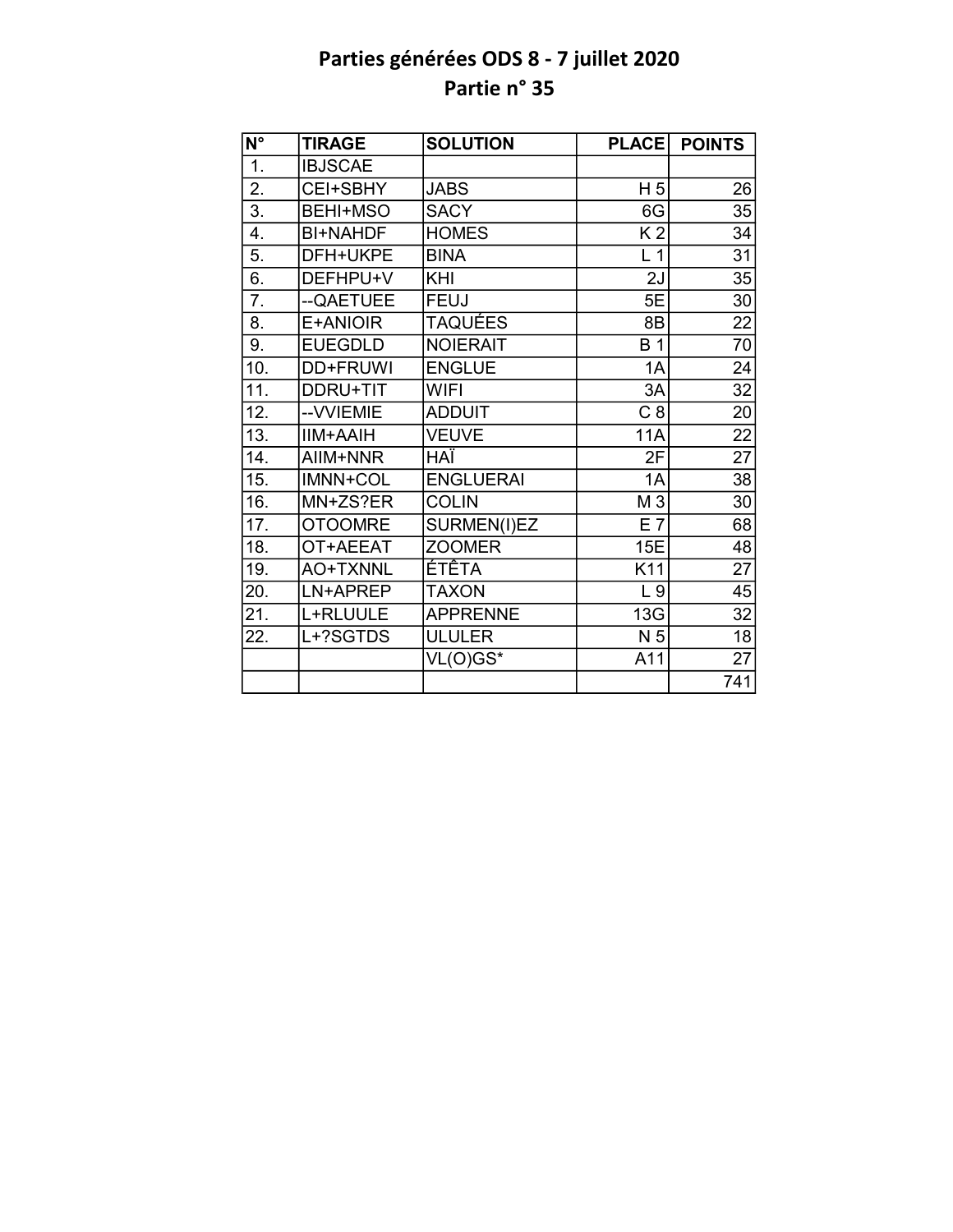| N°                | <b>TIRAGE</b>   | <b>SOLUTION</b>   | <b>PLACE</b>    | <b>POINTS</b>   |
|-------------------|-----------------|-------------------|-----------------|-----------------|
| $\overline{1}$ .  | A?IZEDE         |                   |                 |                 |
| $\overline{2}$ .  | <b>REEAGBR</b>  | DEA(L)IEZ         | H 6             | 102             |
| $\overline{3}$ .  | <b>SHGIECH</b>  | <b>ABRÉGERA</b>   | 8H              | 89              |
| 4.                | --EDIAUXN       | <b>CHIEZ</b>      | <b>12D</b>      | 38              |
| 5.                | --HISOSCS       | <b>INDEXA</b>     | C <sub>9</sub>  | 54              |
| $\overline{6}$ .  | --MALQAES       | COIS              | 15A             | 38              |
| $\overline{7}$ .  | AAQS+FSE        | MÉLO              | <b>B12</b>      | 47              |
| 8.                | AQ+YIJNT        | <b>FASSE</b>      | A <sub>8</sub>  | 51              |
| 9.                | <b>INQ+TEVU</b> | <b>JAYET</b>      | K 5             | 42              |
| 10.               | TV+VNORA        | <b>QUINE</b>      | L <sub>1</sub>  | 49              |
| $\overline{11}$ . | NORTV+TU        | <b>VAR</b>        | J <sub>6</sub>  | 38              |
| 12.               | --TLIPAW?       | <b>TROUVANT</b>   | O 3             | 62              |
| 13.               | L+ETONGS        | WAPITI(S)         | 3G              | 60              |
| 14.               | <b>MURDSME</b>  | <b>LENTIGOS</b>   | F 8             | 63              |
| 15.               | DMMSU+KA        | <b>RETROUVANT</b> | O <sub>1</sub>  | 39              |
| 16.               | DMM+NUES        | <b>SKUAS</b>      | 15F             | $\overline{42}$ |
| 17.               | DMM+OOLE        | <b>SUENT</b>      | <b>10K</b>      | 29              |
| 18.               | LMOO+REE        | ÉDAM              | H <sub>1</sub>  | $\overline{24}$ |
| 19.               | OO+LUOII        | REMÊLÉE           | M 7             | $\overline{22}$ |
| 20.               | ILOOU+RT        | COIS              | D <sub>12</sub> | $\overline{21}$ |
| 21.               | LOT+UPFB        | <b>ROUMI</b>      | 4E              | $\overline{21}$ |
| 22.               | LPT+NHAL        | <b>BCEUF</b>      | 12K             | 28              |
|                   |                 | <b>DAH</b>        | 2H              | 33              |
|                   |                 |                   |                 | 992             |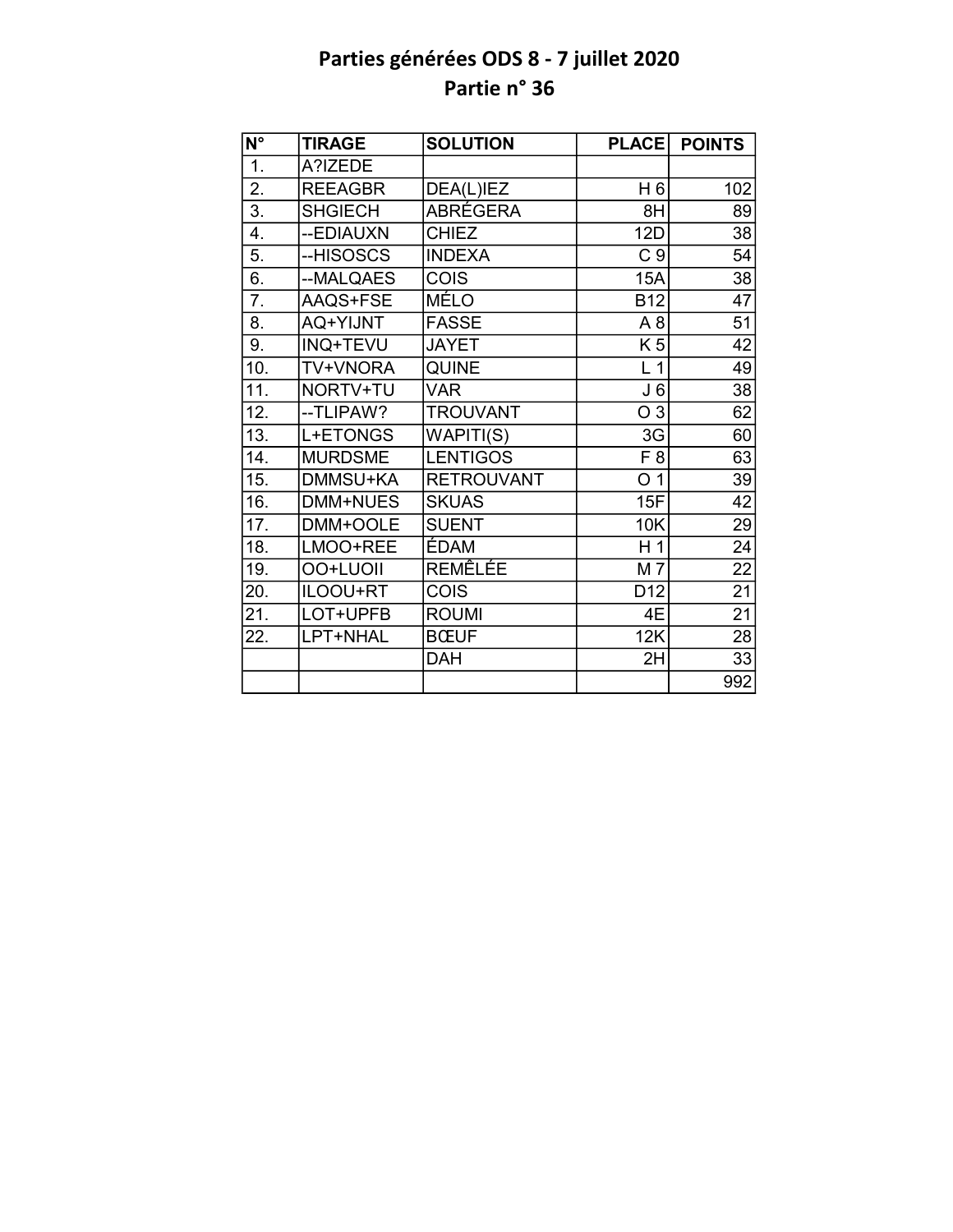| $\overline{\mathsf{N}^{\circ}}$ | <b>TIRAGE</b>   | <b>SOLUTION</b> | <b>PLACE</b>    | <b>POINTS</b>   |
|---------------------------------|-----------------|-----------------|-----------------|-----------------|
| 1.                              | <b>NGIUEOR</b>  |                 |                 |                 |
| $\overline{2}$ .                | <b>UALHREA</b>  | <b>OUGRIEN</b>  | H <sub>2</sub>  | 70              |
| 3.                              | U+IUESCA        | <b>HALERA</b>   | G <sub>7</sub>  | 25              |
| 4.                              | U+EAHTIV        | <b>ÉCURAIS</b>  | 5E              | 36              |
| 5.                              | <b>ASVELNO</b>  | <b>HÂTIVEAU</b> | 12A             | 88              |
| 6.                              | <b>EGWXILE</b>  | <b>VOLANTES</b> | C <sub>7</sub>  | $\overline{82}$ |
| 7.                              | GIW+UIBR        | ÉLOXÉ           | 8A              | 72              |
| 8.                              | GIIRU+YT        | <b>WEB</b>      | <b>10F</b>      | 34              |
| 9.                              | GIIU+DUO        | <b>TORY</b>     | 2G              | 33              |
| 10.                             | GIOUU+FZ        | <b>DIA</b>      | <b>B10</b>      | $\overline{17}$ |
| 11.                             | IOZ+UOIJ        | <b>FUGU</b>     | 6J              | $\overline{31}$ |
| 12.                             | <b>IO+MTRTC</b> | <b>JOUIEZ</b>   | A <sub>4</sub>  | 30              |
| 13.                             | MT+AENEF        | <b>COTIR</b>    | D <sub>1</sub>  | 30              |
| 14.                             | NT+AETSL        | <b>FAMÉE</b>    | N <sub>2</sub>  | 33              |
| 15.                             | ?IQDEPL         | <b>TALENTS</b>  | 13H             | $\overline{68}$ |
| 16.                             | DLQ+EMSA        | PIE(S)          | 7               | $\overline{37}$ |
| 17.                             | DQ+BROMR        | <b>ALEMS</b>    | <b>B2</b>       | 32              |
| 18.                             | DMQR+?IK        | <b>ROB</b>      | O <sub>6</sub>  | 25              |
| 19.                             | DMQ+ETDA        | KRIS(S)         | N <sub>10</sub> | 66              |
| 20.                             | DDQT+ONS        | <b>EXAM</b>     | $D\bar{7}$      | 26              |
| 21.                             | NQT+NESP        | <b>DODUS</b>    | M 3             | 28              |
| 22.                             | NPQT+EN         | <b>DIANES</b>   | <b>B10</b>      | 20              |
|                                 |                 | TE.             | A14             | 15              |
|                                 |                 |                 |                 | 898             |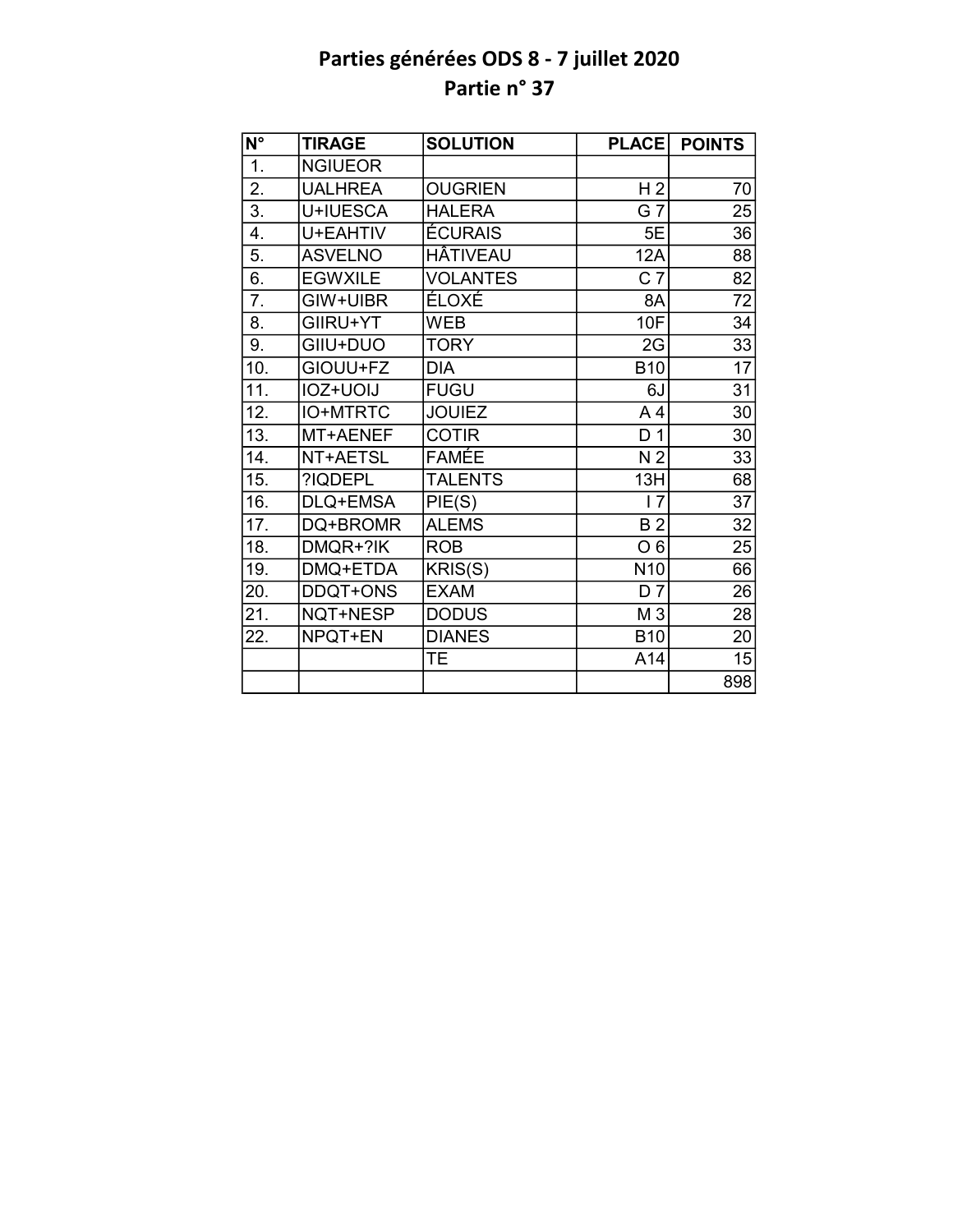| $\overline{\mathsf{N}^{\circ}}$ | <b>TIRAGE</b>   | <b>SOLUTION</b> | <b>PLACE</b>    | <b>POINTS</b>   |
|---------------------------------|-----------------|-----------------|-----------------|-----------------|
| $\overline{1}$ .                | DEIT?UN         |                 |                 |                 |
| $\overline{2}$ .                | <b>TOINETU</b>  | DÉNUT(R)I       | H 4             | 68              |
| $\overline{3}$ .                | OLEI?ER         | <b>TUTOIENT</b> | 8A              | 77              |
| $\overline{4}$ .                | <b>IBAARNX</b>  | (T)ÔLERIE       | <b>11E</b>      | 82              |
| $\overline{5}$ .                | --RNWAKHA       | <b>BORAX</b>    | F <sub>10</sub> | 42              |
| 6.                              | HN+EEOYE        | <b>ARAWAK</b>   | 13B             | 68              |
| $\overline{7}$ .                | --SUIBRLP       | <b>YEN</b>      | 14B             | 50              |
| 8.                              | L+ASUOJU        | <b>BIPEURS</b>  | 5E              | 44              |
| 9.                              | -- IFMMODE      | <b>JOUAL</b>    | 6B              | 38              |
| 10.                             | DEMMO+AI        | <b>KIF</b>      | G13             | 26              |
| 11.                             | <b>IMMO+REA</b> | <b>FADE</b>     | 15G             | 24              |
| 12.                             | EIMO+QST        | <b>RAM</b>      | 12B             | $\overline{31}$ |
| 13.                             | Q+OEULEU        | <b>MITOSE</b>   | 14J             | 29              |
| 14.                             | EEOU+NGE        | QUEL            | O12             | 57              |
| 15.                             | EEGNO+CG        | EU              | 15B             | 19              |
| 16.                             | CEGGO+SL        | <b>ENRAYE</b>   | <b>B10</b>      | $\overline{17}$ |
| 17.                             | GG+CSEPS        | <b>CLOSE</b>    | 10J             | 27              |
| 18.                             | GGS+OSEE        | <b>CEPS</b>     | O 7             | 32              |
| 19.                             | EEGGOS+A        | <b>ARAWAKS</b>  | 13B             | 25              |
| 20.                             | <b>VTETMNV</b>  | <b>GOGEASSE</b> | M <sub>5</sub>  | 63              |
| 21.                             | -- IRHHMLA      | VÊT             | L12             | $\overline{22}$ |
| 22.                             | AHILMR+Z        | <b>HEU</b>      | <b>15A</b>      | $\overline{18}$ |
| 23.                             | AHILM+TF        | <b>RIZ</b>      | K <sub>13</sub> | 32              |
| 24.                             | AFLM+DNT        | <b>HIT</b>      | A10             | 20              |
| 25.                             | <b>DNT+INEA</b> | <b>FAMILLE</b>  | F <sub>2</sub>  | $\overline{19}$ |
|                                 |                 | <b>ANTIJEU</b>  | B <sub>2</sub>  | 28              |
|                                 |                 |                 |                 | 958             |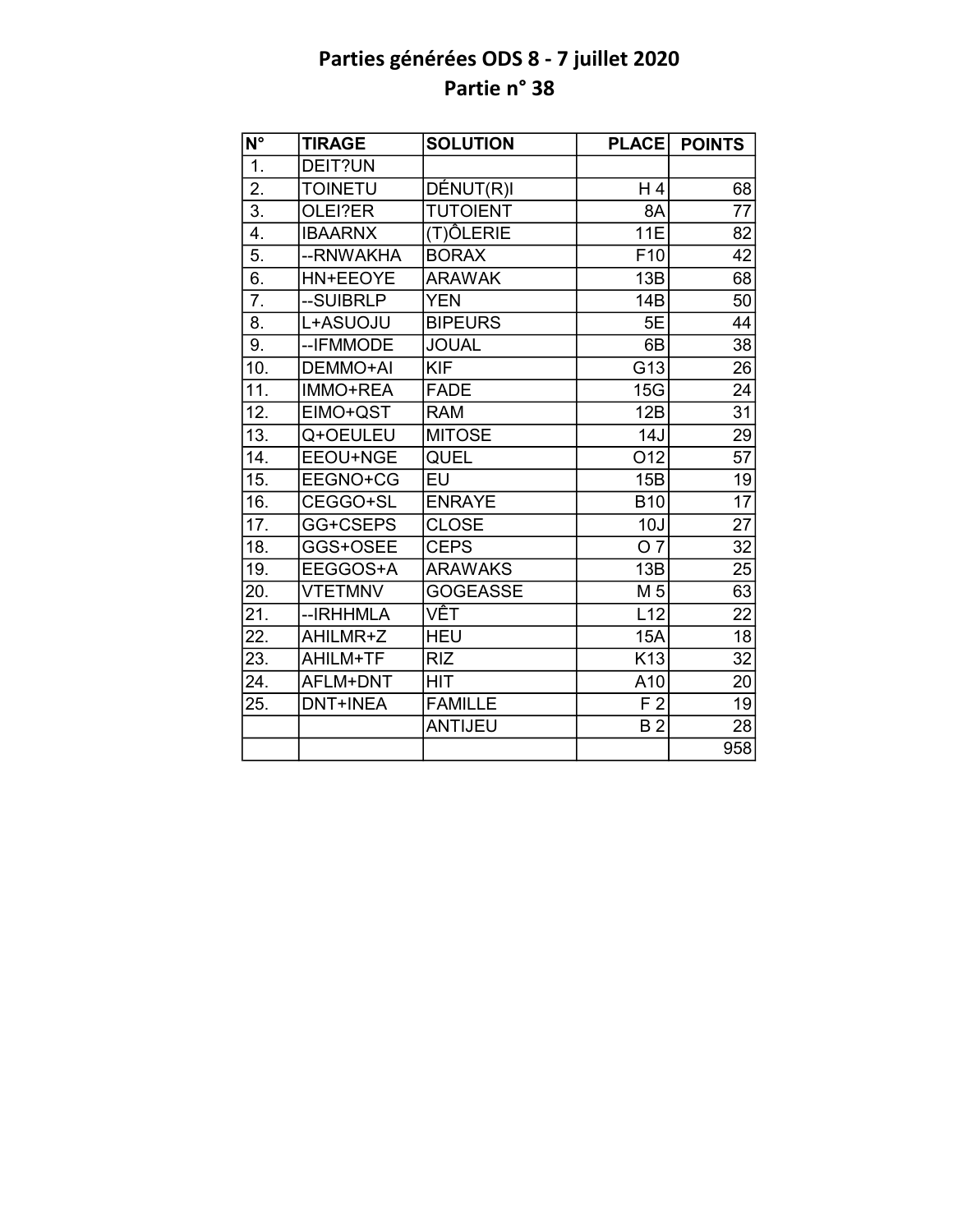| $\overline{\mathsf{N}^{\circ}}$ | <b>TIRAGE</b>   | <b>SOLUTION</b> | <b>PLACE</b>    | <b>POINTS</b>   |
|---------------------------------|-----------------|-----------------|-----------------|-----------------|
| 1.                              | <b>PNARBDA</b>  |                 |                 |                 |
| $\overline{2}$ .                | <b>B+STOSSI</b> | <b>PANARD</b>   | H 4             | 24              |
| $\overline{3}$ .                | --OEZSNRU       | <b>BOSS</b>     | 10F             | 22              |
| 4.                              | <b>IATIMHU</b>  | <b>ZONURES</b>  | <b>11A</b>      | 88              |
| 5.                              | <b>ELACHER</b>  | <b>INHUMAIT</b> | 6G              | 66              |
| 6.                              | <b>OENWNUY</b>  | <b>HARCELEZ</b> | A <sub>4</sub>  | 128             |
| 7.                              | NOUW+EIU        | <b>NEY</b>      | <b>12D</b>      | 44              |
| 8.                              | EIUU+LJO        | <b>WON</b>      | 5J              | 43              |
| 9.                              | UU+UTEPF        | <b>JOLIE</b>    | 13A             | 30              |
| 10.                             | FPTUU+RD        | JEU             | A13             | 30              |
| 11.                             | DPTU+BEM        | <b>FUR</b>      | 7M              | 21              |
| 12.                             | DMPTU+EK        | ВÊ              | 8N              | 23              |
| 13.                             | EMPTU+UC        | <b>KID</b>      | $G\overline{5}$ | $\overline{31}$ |
| 14.                             | CMU+SATE        | PÉTUNA          | L <sub>1</sub>  | $\overline{22}$ |
| 15.                             | <b>EESMIVO</b>  | <b>MUSCATE</b>  | J <sub>9</sub>  | $\overline{73}$ |
| 16.                             | ?ISETNL         | <b>ÉMOTIVES</b> | 14G             | 74              |
| 17.                             | <b>IILTFTG</b>  | ÉL(A)STINE      | <b>15C</b>      | 87              |
| 18.                             | FGITT+EV        | LIKA*           | 5E              | 26              |
| 19.                             | GT+QA?RE        | <b>FIVETE</b>   | M 9             | 32              |
| 20.                             | G+XRGAND        | REQ(U)ÊTA       | 2H              | 58              |
| 21.                             | AGGNR+OA        | <b>DIX</b>      | 10L             | 33              |
| 22.                             | GO+LAIE         | <b>GRANA</b>    | <b>B2</b>       | 27              |
|                                 |                 | <b>LIAGE</b>    | O <sub>1</sub>  | 38              |
|                                 |                 |                 |                 | 1020            |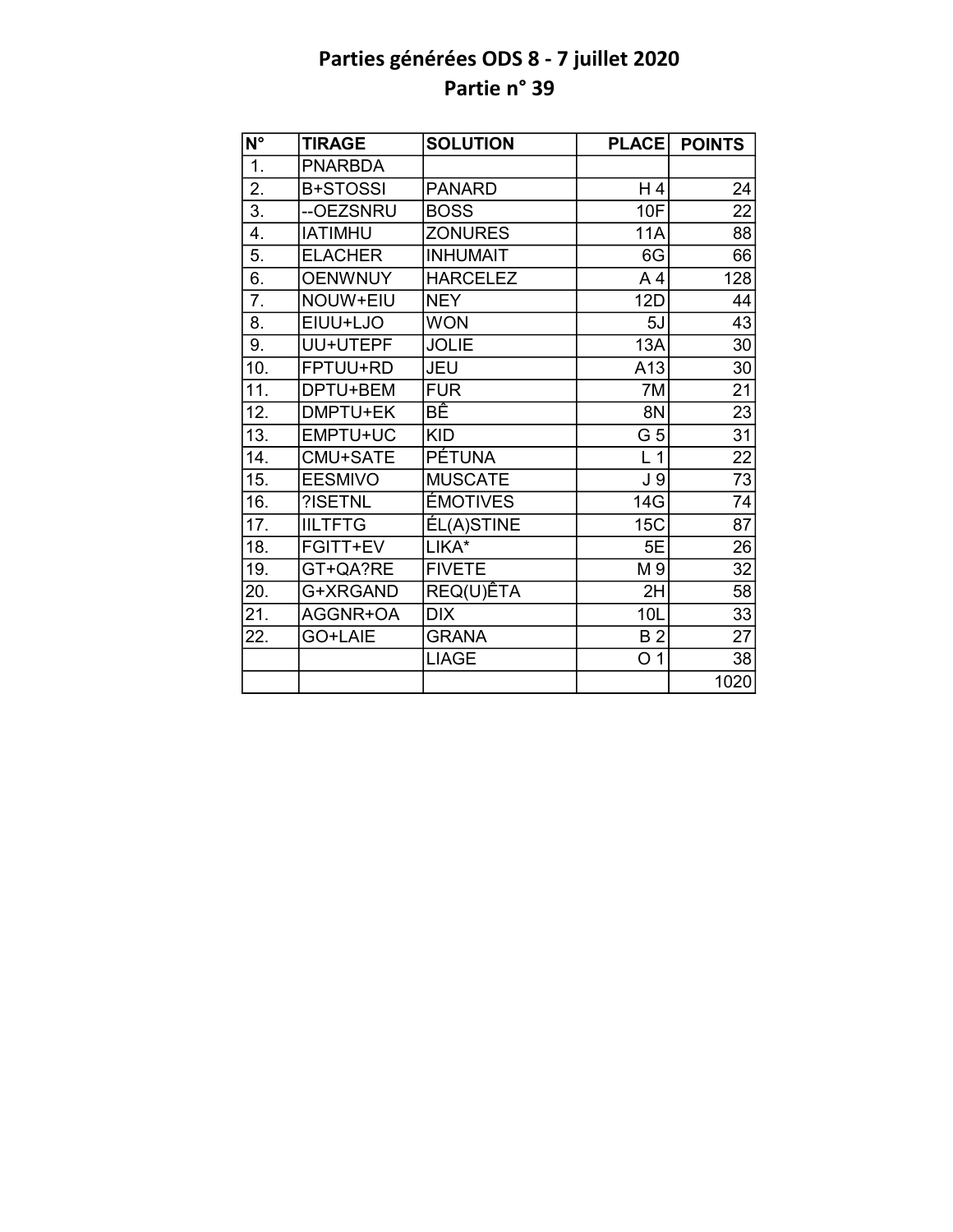| N°                | <b>TIRAGE</b>   | <b>SOLUTION</b>  | <b>PLACE</b>    | <b>POINTS</b>   |
|-------------------|-----------------|------------------|-----------------|-----------------|
| $\overline{1}$ .  | GLFUDI?         |                  |                 |                 |
| $\overline{2}$ .  | G+VNMDEO        | FLUID(E)         | H4              | 26              |
| 3.                | <b>GMO+EIRC</b> | <b>VEND</b>      | G 9             | 20              |
| 4.                | --FPALATZ       | <b>MORCE</b>     | 13C             | 28              |
| 5.                | PZ+AEUTB        | <b>FATAL</b>     | <b>B10</b>      | 41              |
| $\overline{6}$ .  | ABET+HGN        | <b>ZUP</b>       | H <sub>13</sub> | $\overline{61}$ |
| 7.                | G+MARCTE        | HÂBLENT          | 5E              | 48              |
| 8.                | M+RQEANO        | <b>GERÇÂT</b>    | 15A             | 45              |
| 9.                | NQ+IEYSR        | <b>ARÔME</b>     | F <sub>7</sub>  | 24              |
| 10.               | Q+ARWMDI        | <b>SYRIEN</b>    | 4A              | 39              |
| $\overline{11}$ . | IMQR+ULE        | <b>DAWS</b>      | A <sub>1</sub>  | $\overline{42}$ |
| 12.               | LM+TINVO        | QUÉRIR           | 8A              | 42              |
| 13.               | MN+LESOA        | <b>VENTILO</b>   | <b>11E</b>      | 40              |
| 14.               | --KIBEEAN       | <b>PALÉMONS</b>  | 15H             | 89              |
| 15.               | IN+SLOJE        | <b>BREAKÉE</b>   | C <sub>3</sub>  | 58              |
| 16.               | IJLO+O?R        | <b>NEYS</b>      | B <sub>2</sub>  | $\overline{46}$ |
| 17.               | LOR+ESUP        | JOIN(T)          | J <sub>2</sub>  | $\overline{27}$ |
| 18.               | <b>TUEHUIT</b>  | <b>SPORULES</b>  | 08              | $\overline{83}$ |
| 19.               | <b>ITTUU+SA</b> | HÉ               | 12D             | 26              |
| 20.               | <b>TU+IXEIG</b> | <b>JUTAIS</b>    | 2J              | $\overline{26}$ |
| 21.               | GIITU+ES        | <b>IXE</b>       | 7H              | $\overline{34}$ |
| 22.               | $IT+N$          | <b>IGUES</b>     | 1G              | 33              |
|                   |                 | <b>EJOINTENT</b> | J <sub>1</sub>  | 15              |
|                   |                 |                  |                 | 893             |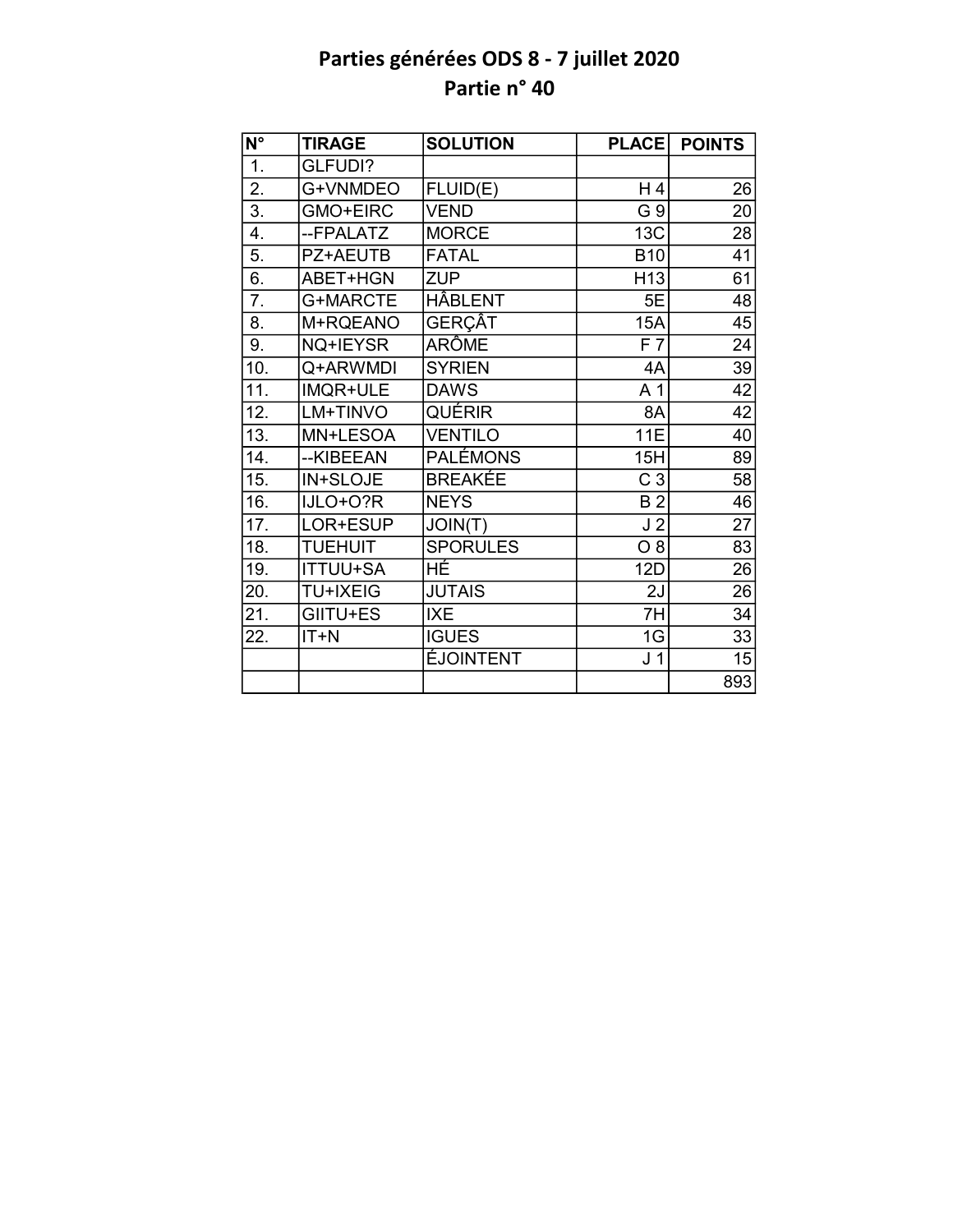| N°               | <b>TIRAGE</b>   | <b>SOLUTION</b>  | <b>PLACE</b>    | <b>POINTS</b>   |
|------------------|-----------------|------------------|-----------------|-----------------|
| 1.               | <b>UTATESL</b>  |                  |                 |                 |
| 2.               | --JEEZQEP       | <b>LUTÂTES</b>   | H <sub>3</sub>  | 66              |
| $\overline{3}$ . | EPQ+OOAS        | <b>JÈZE</b>      | G 8             | 33              |
| 4.               | AOQ+DUIS        | <b>OPES</b>      | 12D             | 33              |
| 5.               | <b>WLLUARV</b>  | <b>DISLOQUA</b>  | 3E              | 68              |
| 6.               | LLUV+RAA        | <b>WRAP</b>      | E 9             | 30              |
| 7.               | LLU+HMAG        | AVÉRA            | F <sub>10</sub> | 32              |
| 8.               | G+NEAREM        | <b>MULLAH</b>    | C <sub>9</sub>  | 31              |
| 9.               | ?BRHOEI         | <b>AMÉNAGER</b>  | $L_3$           | 74              |
| 10.              | <b>FNSOUEI</b>  | <b>BRIO(C)HE</b> | 15D             | 101             |
| 11.              | <b>CPATLIE</b>  | <b>ENFOUIS</b>   | 141             | 83              |
| 12.              | <b>GVSNEEM</b>  | <b>CLAPÎTES</b>  | O <sub>7</sub>  | 89              |
| 13.              | GMV+OARE        | SÉNÉ             | M 3             | 49              |
| 14.              | AGMO+TTD        | <b>VER</b>       | <b>B13</b>      | 27              |
| 15.              | DGMOT+IB        | <b>TALUTÂTES</b> | H <sub>1</sub>  | $\overline{27}$ |
| 16.              | <b>DGMT+EEI</b> | <b>OBI</b>       | <b>B</b> 9      | $\overline{26}$ |
| 17.              | GI+I?RXC        | <b>DÉMET</b>     | A 5             | 25              |
| 18.              | GIIR+SYN        | C(O)X            | <b>B4</b>       | $\overline{66}$ |
| 19.              | IS+EUUFD        | <b>GYRIN</b>     | C <sub>1</sub>  | 37              |
| 20.              | <b>FIU+KTOL</b> | <b>EXSUDE</b>    | 6A              | 34              |
| 21.              | FITU+NNI        | <b>LOOK</b>      | L12             | 46              |
|                  |                 | <b>UNITIF</b>    | 5E              | 26              |
|                  |                 |                  |                 | 1003            |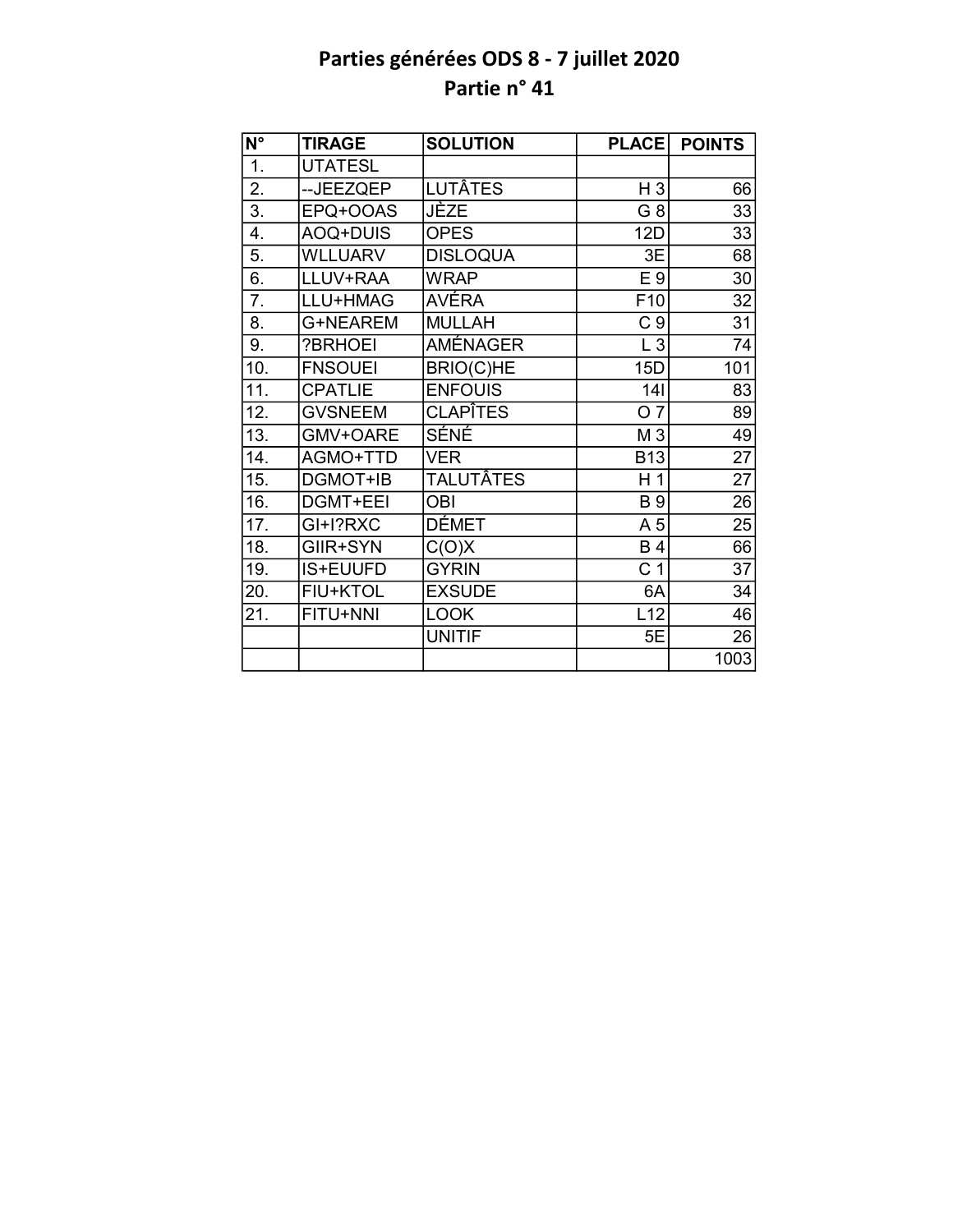| N°               | <b>TIRAGE</b>   | <b>SOLUTION</b>  | <b>PLACE</b>    | <b>POINTS</b>   |
|------------------|-----------------|------------------|-----------------|-----------------|
| 1.               | <b>MRVAEAS</b>  |                  |                 |                 |
| 2.               | M+ALANBG        | AVÉRAS           | $H_3$           | 26              |
| $\overline{3}$ . | <b>B+EUSBRN</b> | <b>GAMELAN</b>   | 5E              | 36              |
| 4.               | <b>BENSU+UA</b> | <b>BRAVERAS</b>  | H <sub>1</sub>  | 39              |
| 5.               | EU+KTSIO        | <b>BUNAS</b>     | L <sub>1</sub>  | 30              |
| 6.               | <b>YROEUSI</b>  | <b>IAKOUTES</b>  | F <sub>4</sub>  | 89              |
| 7.               | EU+ANUNO        | <b>RAYIONS</b>   | 3G              | 54              |
| 8.               | --NIEIUJE       | <b>KAREN</b>     | 6F              | 25              |
| 9.               | <b>II+PIODN</b> | <b>JEUNE</b>     | E10             | 37              |
| 10.              | III+TSEI        | <b>POND</b>      | D <sub>12</sub> | 30              |
| 11.              | EIII+TSA        | ÔTAIS            | 7F              | 19              |
| 12.              | III+CCET        | STADE*           | 15A             | 31              |
| 13.              | OR?EOIH         | <b>ICONICITÉ</b> | 13B             | 84              |
| 14.              | O+EDEPID        | HO(I)RIE         | 14J             | 45              |
| 15.              | DI+REARU        | <b>CEDIPE</b>    | H <sub>10</sub> | 33              |
| 16.              | <b>LGLMEET</b>  | RÉDUIRAI         | $L$ 7           | $\overline{68}$ |
| 17.              | T+XULZW?        | <b>GÉMELLE</b>   | $O_8$           | 30              |
| 18.              | LTUWZ+UN        | (E)X             | K <sub>10</sub> | 43              |
| 19.              | LNUW+ELE        | ZUT              | 19              | 26              |
| 20.              | ELLW+FAO        | <b>UNE</b>       | 15M             | 43              |
| 21.              | EFLO+MFV        | <b>WALI</b>      | <b>B10</b>      | 33              |
| 22.              | EFLMOV+T        | <b>NEF</b>       | 14D             | 27              |
|                  |                 | <b>BÔME</b>      | 1L              | $\overline{21}$ |
|                  |                 |                  |                 | 869             |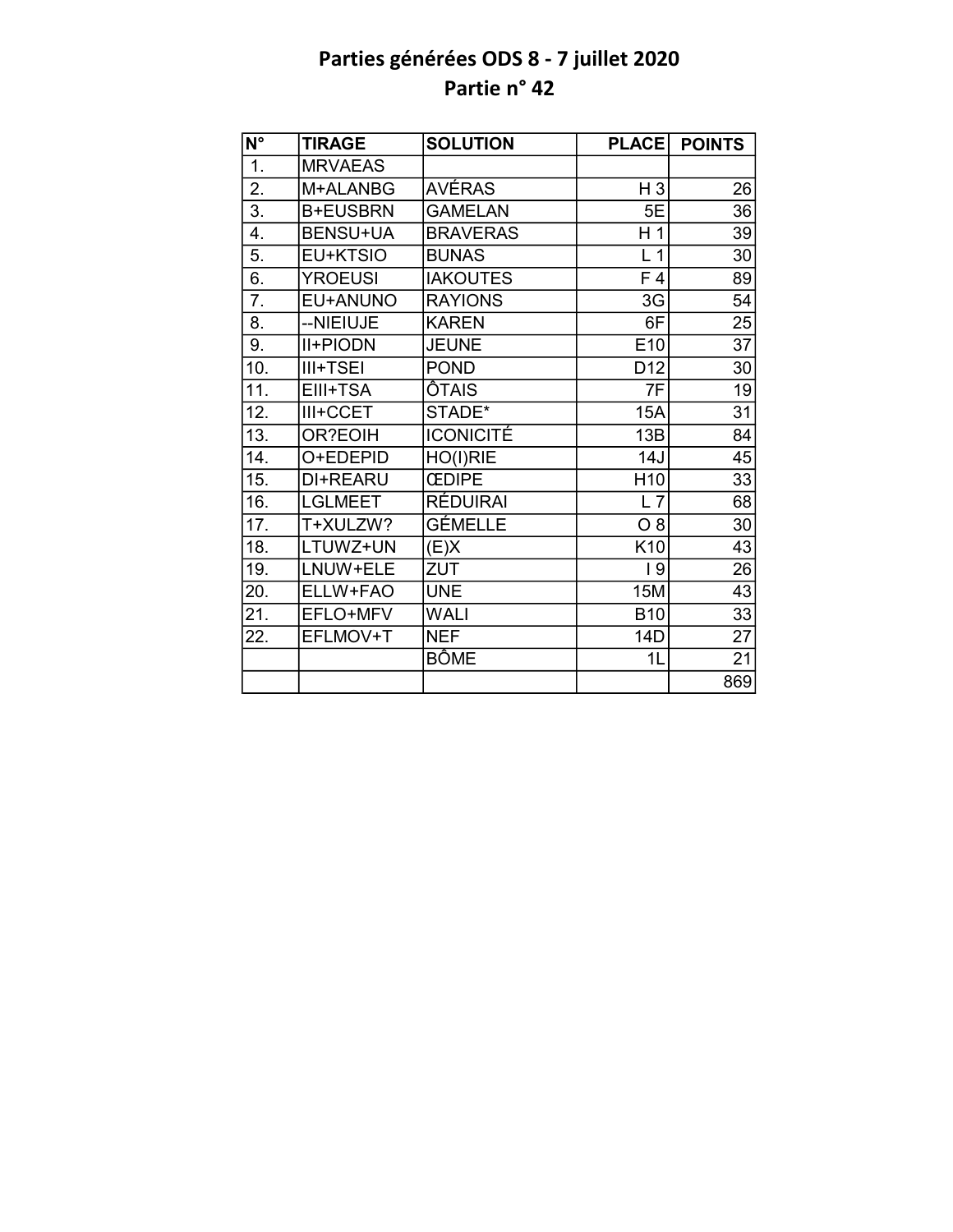| $\overline{\mathsf{N}^{\circ}}$ | <b>TIRAGE</b>   | <b>SOLUTION</b>    | <b>PLACE</b>   | <b>POINTS</b>   |
|---------------------------------|-----------------|--------------------|----------------|-----------------|
| 1.                              | <b>AOWUIGE</b>  |                    |                |                 |
| 2.                              | AEGIO+XA        | WU                 | H <sub>7</sub> | 22              |
| $\overline{3}$ .                | EGO+ESTE        | <b>AXAI</b>        | G <sub>8</sub> | 25              |
| 4.                              | O+MJNLOI        | ÉTIGÉES            | 11E            | 32              |
| 5.                              | IL+MEAH?        | <b>JOMON</b>       | 10J            | 58              |
| 6.                              | --IDADVNC       | <b>HEIMA(T)LOS</b> | K <sub>3</sub> | 74              |
| 7.                              | --EHILUID       | VAIN               | L <sub>1</sub> | 31              |
| 8.                              | <b>HU+SUPED</b> | <b>LIVIDE</b>      | 1J             | 30              |
| 9.                              | EH+IUASR        | PUDUS*             | O <sub>6</sub> | 38              |
| 10.                             | AIU+DPEI        | <b>RHÉS</b>        | 12D            | 35              |
| 11.                             | <b>IIU+TABC</b> | APHIDÉ             | 3 <sub>l</sub> | 26              |
| 12.                             | CI+NSOEK        | <b>BOUTAI</b>      | M 9            | 22              |
| 13.                             | C+EALEOT        | <b>KOINÈS</b>      | 15H            | $\overline{57}$ |
| 14.                             | AE+ELCAR        | <b>COLITE</b>      | 14J            | 42              |
| 15.                             | <b>QESUNNR</b>  | <b>ÉCALERA</b>     | 4C             | $\overline{72}$ |
| 16.                             | --UNNRETL       | <b>QUE</b>         | F 6            | 29              |
| 17.                             | --FSTEIOR       | <b>LURENT</b>      | B <sub>2</sub> | 26              |
| 18.                             | <b>EOVGMFN</b>  | <b>SEFIROT</b>     | 1A             | 90              |
| 19.                             | --BMSARGT       | <b>FLOQUÉE</b>     | F 3            | 28              |
| 20.                             | GMRT+VYN        | <b>BAES</b>        | O12            | $\overline{27}$ |
| 21.                             | MNRTV+?R        | <b>GYM</b>         | 61             | 34              |
|                                 |                 | V(O)RTEX           | 9B             | 17              |
|                                 |                 |                    |                | 815             |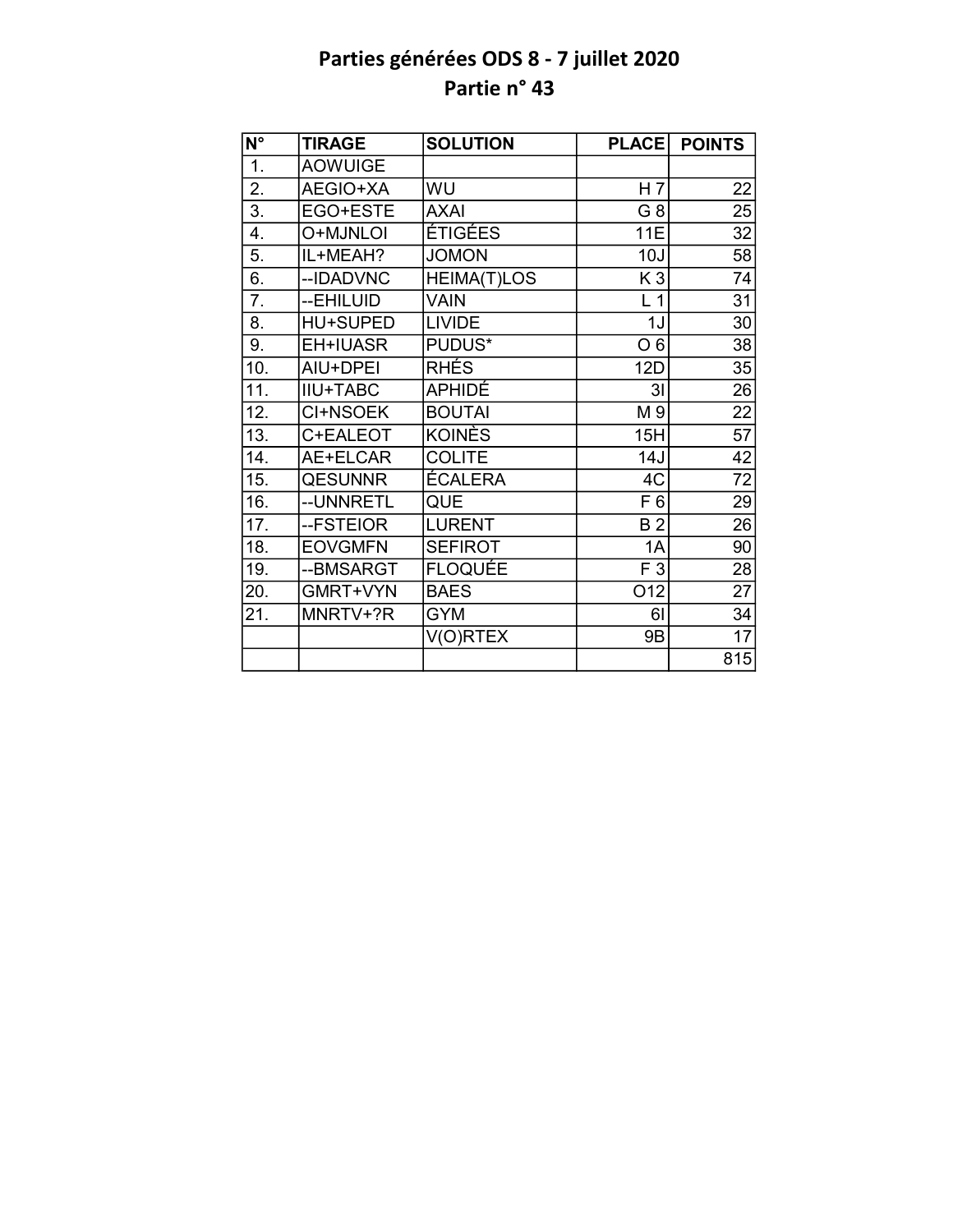| $N^{\circ}$ | <b>TIRAGE</b>   | <b>SOLUTION</b> | <b>PLACE</b>    | <b>POINTS</b>   |
|-------------|-----------------|-----------------|-----------------|-----------------|
| 1.          | <b>IISELTD</b>  |                 |                 |                 |
| 2.          | <b>I+GNILHE</b> | <b>DÉLITS</b>   | H 4             | 18              |
| 3.          | L+?OROEP        | <b>DINGHIE</b>  | 4H              | 24              |
| 4.          | <b>VAIOETA</b>  | (S)POOLER       | O <sub>4</sub>  | 86              |
| 5.          | <b>JEAERIE</b>  | TAVAÏOLE*       | 6B              | 65              |
| 6.          | E+UEIXGT        | <b>REJETAI</b>  | B <sub>2</sub>  | 28              |
| 7.          | <b>IEMCATA</b>  | <b>EXIGUÏTÉ</b> | M <sub>2</sub>  | 90              |
| 8.          | <b>FNYEOEE</b>  | ÉMACIÂT         | L8              | 78              |
| 9.          | <b>F+AUERLB</b> | <b>ENVOYÉE</b>  | D <sub>4</sub>  | 58              |
| 10.         | --SODFNSO       | <b>FABULER</b>  | A8              | 104             |
| 11.         | OSS+CAAD        | <b>FOND</b>     | K10             | 34              |
| 12.         | OS+ASMVN        | <b>ADACS</b>    | 15A             | 72              |
| 13.         | --NRUURET       | <b>SAVONS</b>   | 11D             | $\overline{38}$ |
| 14.         | UU+UHBKU        | <b>ERRENT</b>   | 3B              | 35              |
| 15.         | KUUU+EW?        | <b>HUB</b>      | M13             | $\overline{32}$ |
| 16.         | EUUU?+MR        | <b>KWA</b>      | C <sub>13</sub> | 42              |
| 17.         | RUU+PQSS        | MUTU(L)E        | 14J             | 29              |
| 18.         | --SLIQTRM       | PUNUS*          | J <sub>2</sub>  | 29              |
|             |                 | <b>TRIS</b>     | 15H             | 25              |
|             |                 |                 |                 | 887             |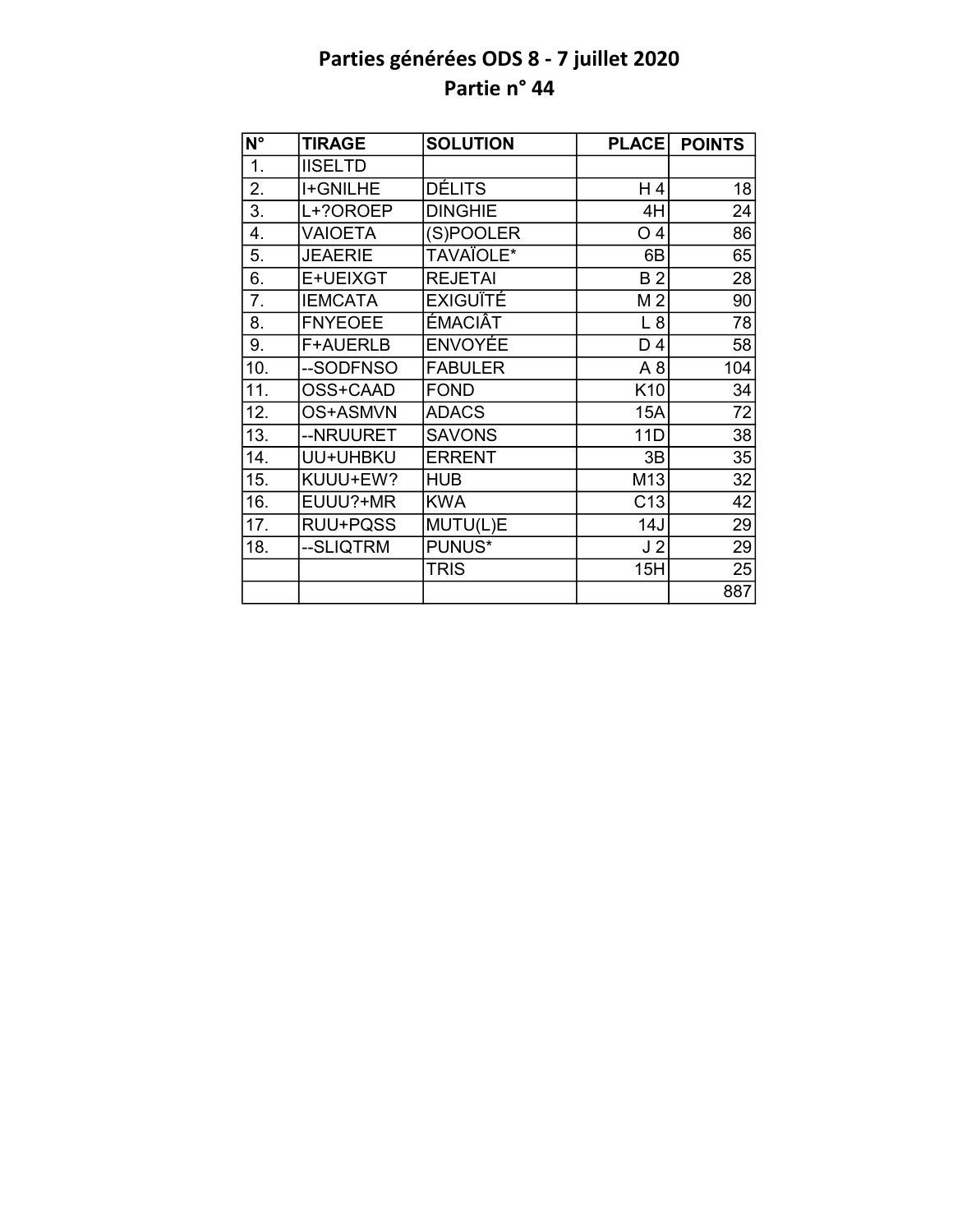| N°                | <b>TIRAGE</b>   | <b>SOLUTION</b> | <b>PLACE</b>   | <b>POINTS</b>   |
|-------------------|-----------------|-----------------|----------------|-----------------|
| $\overline{1}$ .  | <b>AFALUAD</b>  |                 |                |                 |
| $\overline{2}$ .  | ALU+NEHT        | <b>FADA</b>     | H <sub>5</sub> | 16              |
| $\overline{3}$ .  | U+KNEFAE        | <b>HALENT</b>   | 9C             | 23              |
| 4.                | <b>FU+AQNCI</b> | AKÈNE           | 10A            | 43              |
| 5.                | FN+TRUOT        | <b>CAQUAI</b>   | A6             | 45              |
| $\overline{6}$ .  | --YPCAI?T       | <b>TOFU</b>     | 12A            | 33              |
| $\overline{7}$ .  | --NSOEBGS       | C(R)YPTAI       | <b>B</b> 1     | 100             |
| 8.                | --ELIEAXS       | <b>BESOGNES</b> | F <sub>8</sub> | 82              |
| 9.                | <b>EHVUWEE</b>  | <b>EXILASSE</b> | 15A            | 212             |
| 10.               | EEHUW+ER        | VÉ              | 14A            | 37              |
| $\overline{11}$ . | EUW+TMLT        | <b>ÉCHER</b>    | 1A             | 33              |
| 12.               | LTTUW+AE        | <b>MYE</b>      | 3A             | 26              |
| 13.               | ET+?OOTE        | <b>OUTLAW</b>   | 11F            | 30              |
| 14.               | EOOT+IIL        | ÉCHÈRE(N)T      | 1A             | 36              |
| 15.               | <b>I+NIDSLG</b> | <b>FOLIOTE</b>  | 5H             | 20              |
| 16.               | <b>GLN+UMBN</b> | <b>SIDI</b>     | L11            | $\overline{26}$ |
| $\overline{17}$ . | <b>BLN+SISR</b> | <b>MUNGO</b>    | L <sub>1</sub> | $\overline{18}$ |
| 18.               | LS+RIEPA        | <b>BRINS</b>    | O <sub>4</sub> | $\overline{41}$ |
| 19.               | <b>RJERMUU</b>  | <b>REPLIAIS</b> | 14H            | 84              |
| 20.               | ERRUU+OO        | <b>JAM</b>      | J10            | $\overline{27}$ |
| 21.               | OO+EVZDN        | <b>RUMEUR</b>   | 1J             | $\overline{21}$ |
| 22.               | OV+R            | <b>DONNEZ</b>   | 3 <sub>l</sub> | 36              |
|                   |                 | <b>ORDONNEZ</b> | 3G             | 19              |
|                   |                 |                 |                | 1008            |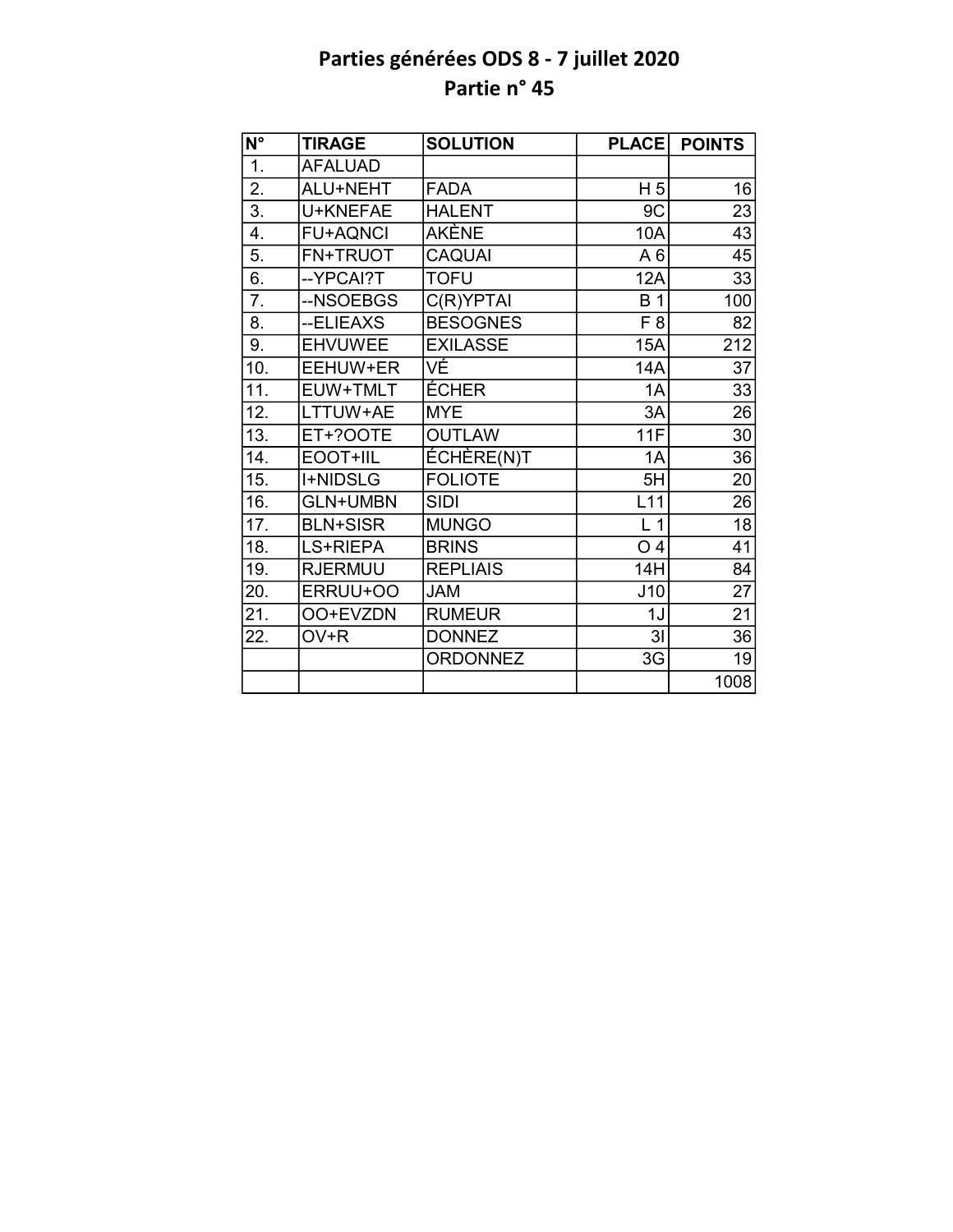| N°                | <b>TIRAGE</b>  | <b>SOLUTION</b>   | <b>PLACE</b>   | <b>POINTS</b>   |
|-------------------|----------------|-------------------|----------------|-----------------|
| $\overline{1}$ .  | <b>REZOWFA</b> |                   |                |                 |
| $\overline{2}$ .  | AW+IKNAE       | <b>FOREZ</b>      | H <sub>8</sub> | 54              |
| $\overline{3}$ .  | EI+LILGQ       | <b>KWANZA</b>     | <b>12D</b>     | 66              |
| 4.                | EGILL+UE       | Qľ*               | 17             | 22              |
| 5.                | --DTHSUEO      | <b>GUEILLE*</b>   | J <sub>4</sub> | 77              |
| $\overline{6}$ .  | OTU+NEYP       | <b>SHED</b>       | J12            | 44              |
| $\overline{7}$ .  | EU+NEGSD       | <b>TYPON</b>      | K <sub>1</sub> | 39              |
| 8.                | EGU+ULSI       | <b>DYNES</b>      | 2J             | 38              |
| 9.                | <b>ILRNVIS</b> | <b>GUEULAIS</b>   | F <sub>7</sub> | 63              |
| 10.               | LR+EAECP       | <b>DIVINS</b>     | 15J            | 42              |
| $\overline{11}$ . | X?UERTB        | <b>REPLACES</b>   | O 8            | 89              |
| 12.               | <b>IOHMSNR</b> | (E)XTUBER         | 6A             | 101             |
| 13.               | M+UTAEOB       | <b>HIERONS</b>    | A <sub>4</sub> | 39              |
| 14.               | E?DRAUA        | <b>EMBOUTÂT</b>   | 1F             | 94              |
| 15.               | <b>TAFNMAV</b> | (B)RETAUDA        | C <sub>3</sub> | $\overline{72}$ |
| 16.               | AMNTV+TI       | $PAF^*$           | 3K             | $\overline{31}$ |
| 17.               | MNTT+LAT       | <b>VIA</b>        | H4             | 28              |
| 18.               | LMTTT+OI       | <b>NA</b>         | <b>K7</b>      | $\overline{19}$ |
| 19.               | LTT+EEJE       | <b>OMIT</b>       | L8             | $\overline{15}$ |
| 20.               | EELT+MSR       | ÉJET              | F <sub>1</sub> | $\overline{27}$ |
| 21.               | ELMRT+OC       | <b>EMBOUTÂTES</b> | 1F             | $\overline{41}$ |
| 22.               | LR+E           | <b>COMTES</b>     | <b>14A</b>     | 18              |
|                   |                | RÉE               | 14M            | $\overline{12}$ |
|                   |                |                   |                | 1031            |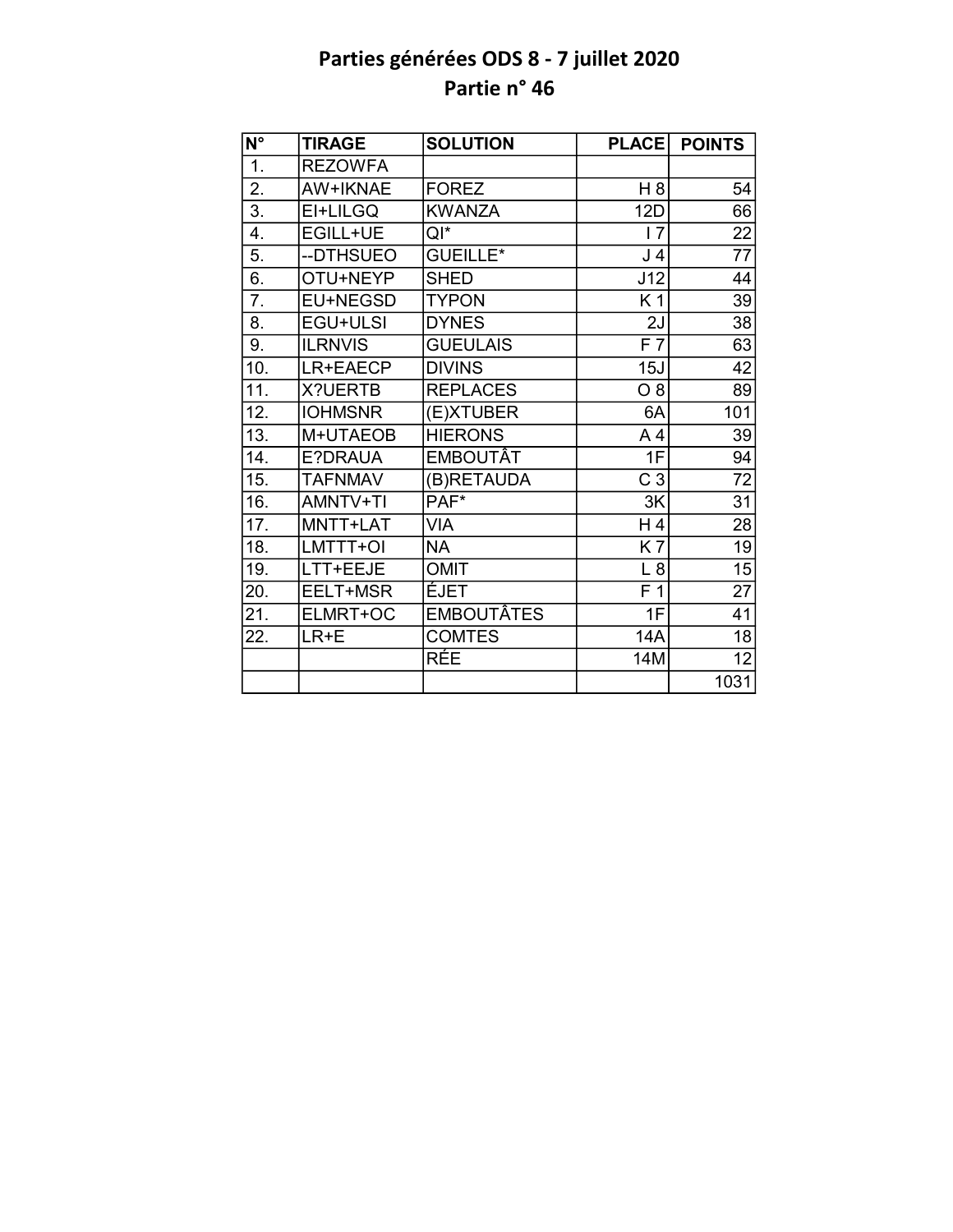| $\overline{\mathsf{N}^{\circ}}$ | <b>TIRAGE</b>   | <b>SOLUTION</b>    | <b>PLACE</b>   | <b>POINTS</b>   |
|---------------------------------|-----------------|--------------------|----------------|-----------------|
| 1.                              | <b>ENPNANM</b>  |                    |                |                 |
| 2.                              | MN+OETIS        | <b>PANNE</b>       | H 4            | 20              |
| $\overline{3}$ .                | -- UELLSET      | <b>MONÉTISE</b>    | 8A             | 80              |
| 4.                              | <b>WNTLEUR</b>  | <b>LUTÉALES</b>    | 5D             | 82              |
| 5.                              | LNRTU+EC        | ÉWÉ                | J <sub>5</sub> | $\overline{32}$ |
| 6.                              | <b>EUVRATA</b>  | <b>RECULENT</b>    | D <sub>7</sub> | 70              |
| 7.                              | <b>AODRMPE</b>  | <b>AVENTURA</b>    | 13A            | 74              |
| 8.                              | --QIOIONR       | <b>POMMADERA</b>   | A <sub>5</sub> | 65              |
| 9.                              | <b>IOOR+REE</b> | QIN                | 4C             | 26              |
| 10.                             | --OEAISAD       | <b>ERRE</b>        | 17             | 20              |
| 11.                             | AADEO+FY        | <b>POMMADERAIS</b> | A 5            | 48              |
| 12.                             | AAFO+SOA        | <b>DEY</b>         | 14F            | 37              |
| $\overline{13}$ .               | --ETIGDNS       | <b>SOFA</b>        | 15H            | $\overline{57}$ |
| 14.                             | D+LBUSIX        | <b>GISENT</b>      | 12H            | 34              |
| 15.                             | <b>BDU+IGOI</b> | <b>SILEX</b>       | 10F            | 36              |
| 16.                             | GI+MREZA        | <b>BOUDI</b>       | 11K            | $\overline{28}$ |
| 17.                             | AGI+LCAE        | RÉMIZ              | $O_8$          | 75              |
| 18.                             | G+IVHA?O        | ÉCALAI             | 3H             | 30              |
| 19.                             | H+TUFJBH        | VI(R)AGO           | 2J             | 52              |
| 20.                             | FHJT+KE?        | <b>BOUH</b>        | O <sub>1</sub> | 39              |
| 21.                             | FH+AOU          | $K(E)$ TJE*        | 14K            | 51              |
|                                 |                 | <b>WAOUH</b>       | 6J             | 27              |
|                                 |                 |                    |                | 983             |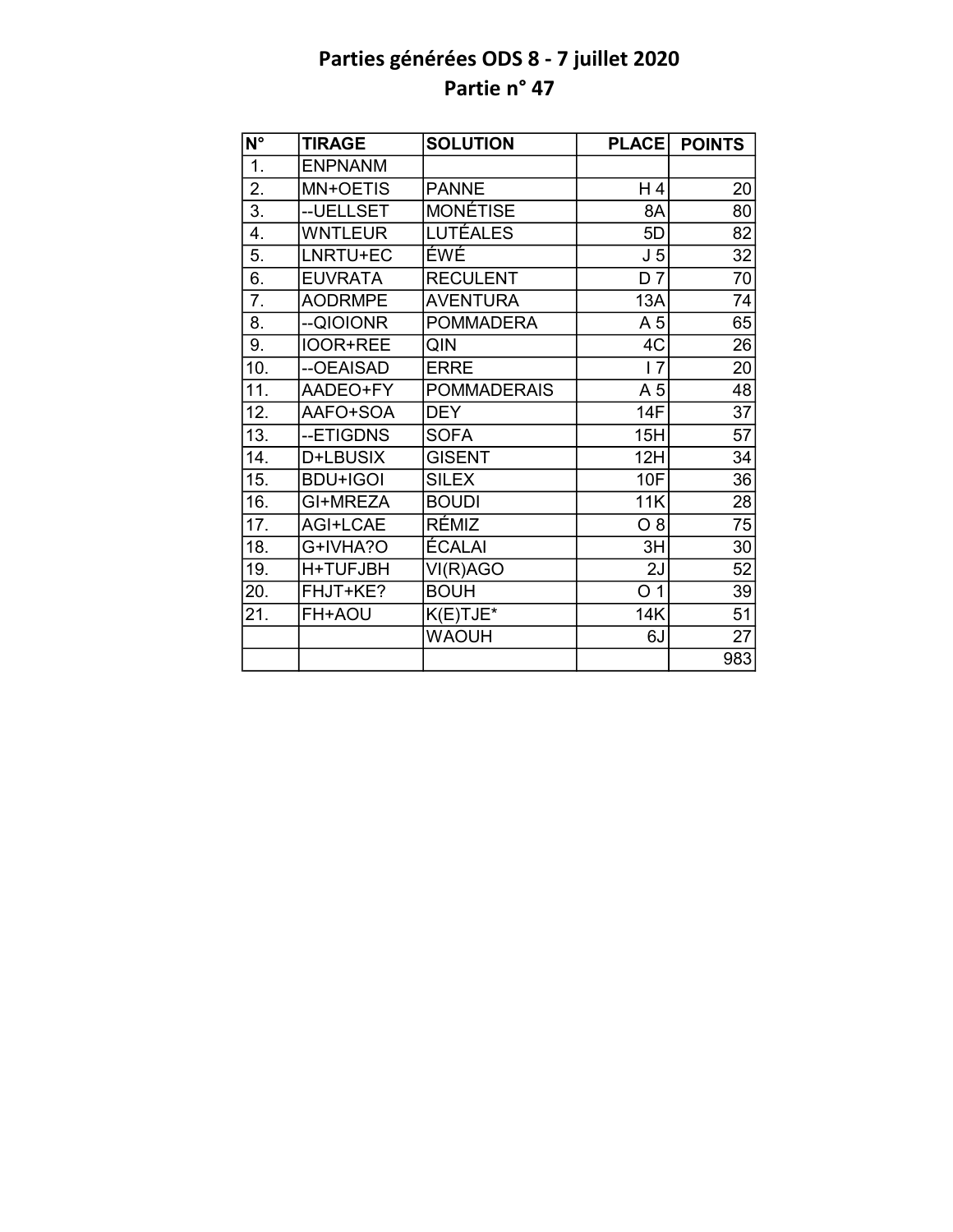| $\overline{\mathsf{N}^{\circ}}$ | <b>TIRAGE</b>   | <b>SOLUTION</b> | <b>PLACE</b>   | <b>POINTS</b>   |
|---------------------------------|-----------------|-----------------|----------------|-----------------|
| 1.                              | -- VHAINKN      |                 |                |                 |
| $\overline{2}$ .                | NNV+NIRO        | <b>HAÏK</b>     | H <sub>5</sub> | 32              |
| $\overline{3}$ .                | NV+GOEVT        | <b>HONNIR</b>   | 5H             | 18              |
| 4.                              | -- IFEQALN      | <b>VIVOTE</b>   | L <sub>4</sub> | 26              |
| 5.                              | EILN+ENI        | <b>FAQ</b>      | 17             | 45              |
| 6.                              | <b>EBHZASM</b>  | ÎLIENNE*        | J <sub>9</sub> | 70              |
| 7.                              | --IEUOCUL       | <b>MAZÉES</b>   | 15G            | 51              |
| 8.                              | <b>IU+ITWSM</b> | <b>COULÉ</b>    | G 7            | 34              |
| 9.                              | <b>IIMT+SBN</b> | <b>WUS</b>      | 12E            | 20              |
| 10.                             | BIM+SRE?        | <b>TWINS</b>    | E11            | 28              |
| 11.                             | <b>TBRTUAT</b>  | BEÏR(A)MS       | N <sub>1</sub> | 85              |
| 12.                             | TTT+RESE        | <b>BARBU</b>    | 1K             | 30              |
| 13.                             | <b>AAEGPOF</b>  | <b>STRETTE</b>  | 2E             | 65              |
| 14.                             | FO+EOAPL        | <b>AGAPE</b>    | 1A             | 35              |
| 15.                             | AEO+RAEN        | <b>FLOPS</b>    | <b>15A</b>     | 39              |
| 16.                             | AANO+RYG        | <b>RÉEZ</b>     | 112            | $\overline{21}$ |
| 17.                             | GNO+UIDJ        | <b>RAYA</b>     | 10L            | 46              |
| 18.                             | GOU+CELD        | <b>DJAÏN</b>    | O 8            | 42              |
| 19.                             | DG+UAXET        | <b>ENCLOUE</b>  | 13I            | 32              |
| 20.                             | DG+UD?OI        | <b>GÂTEUX</b>   | <b>B</b> 1     | 72              |
| 21.                             | <b>DGI+MEHS</b> | OUD(S)          | 14L            | 33              |
| 22.                             | GH+EL           | <b>DÉMIS</b>    | A 5            | 35              |
|                                 |                 | HÉ              | 1H             | 32              |
|                                 |                 |                 |                | 891             |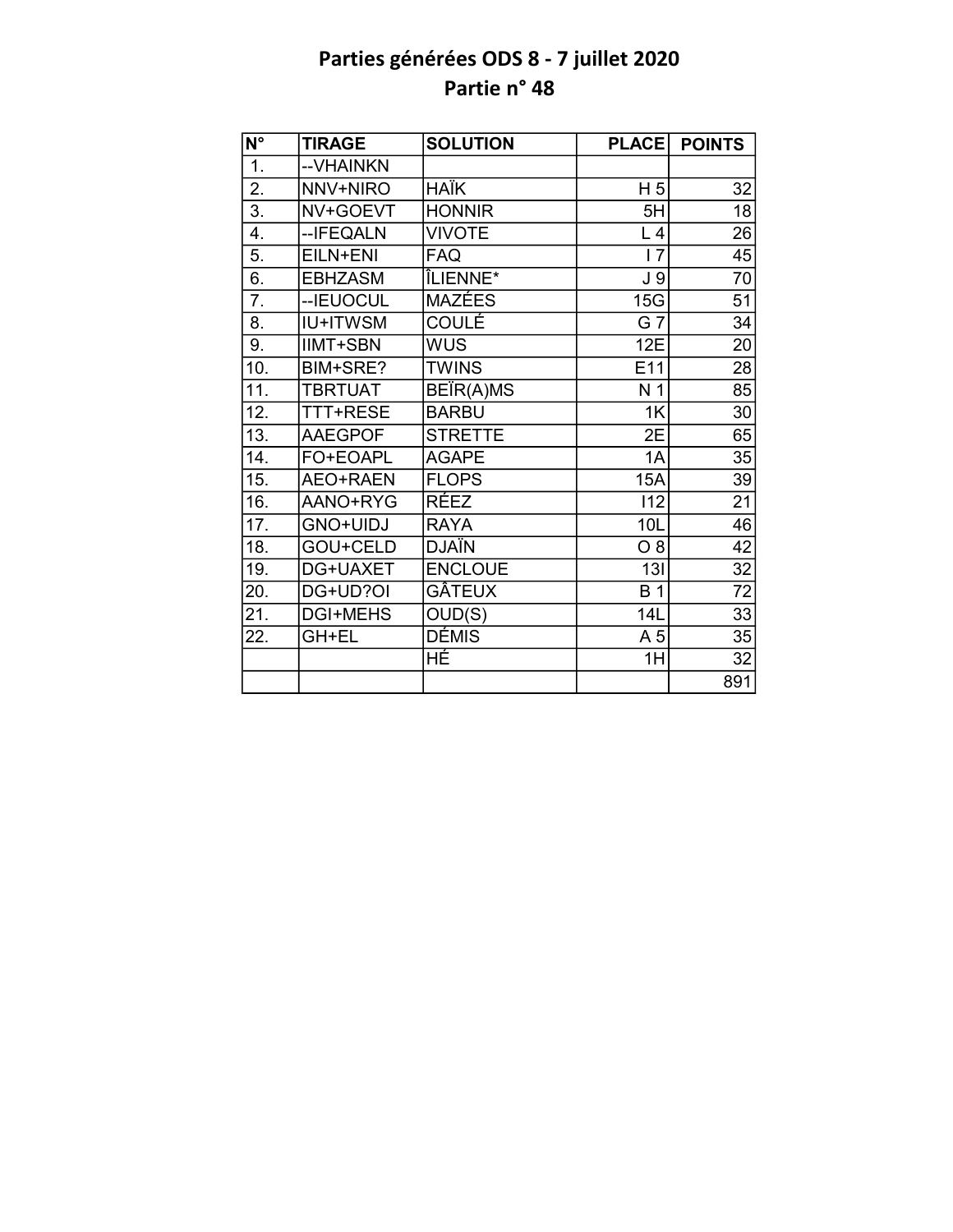| N°               | <b>TIRAGE</b>   | <b>SOLUTION</b>                         | <b>PLACE</b>   | <b>POINTS</b>   |
|------------------|-----------------|-----------------------------------------|----------------|-----------------|
| 1.               | <b>JSNPEAG</b>  |                                         |                |                 |
| $\overline{2}$ . | --CUSHLOR       | <b>JASPE</b>                            | H 4            | 44              |
| $\overline{3}$ . | --UDUNNRI       | <b>CHORUS</b>                           | 9C             | 30              |
| 4.               | INN+MEHA        | JUDRU*                                  | 4H             | 26              |
| 5.               | MN+IEBBE        | <b>HAINE</b>                            | 10B            | 33              |
| 6.               | <b>BM+NNEOR</b> | <b>INHIBÉE</b>                          | D <sub>7</sub> | 26              |
| 7.               | NN+UDLEO        | <b>HOMBRE</b>                           | <b>B10</b>     | 24              |
| 8.               | LN+TXLEO        | DÉNOUE                                  | 15A            | 24              |
| 9.               | LLNO+EAA        | <b>TEX</b>                              | C <sub>5</sub> | 43              |
| 10.              | AELNO+IF        | <b>LATEX</b>                            | C <sub>3</sub> | 28              |
| 11.              | --ELNEAEU       | <b>FAINE</b>                            | D 1            | 32              |
| 12.              | E+MARKSM        | <b>FALUNÉE</b>                          | 1D             | 30              |
| 13.              | MMR+ONGI        | <b>SAKÉ</b>                             | $E_3$          | $\overline{56}$ |
| 14.              | MMR+IEPO        | <b>BOEING</b>                           | 13B            | $\overline{22}$ |
| 15.              | IMMO+GTA        | <b>PRÉ</b>                              | F 3            | $\overline{28}$ |
| 16.              | <b>T?TLUER</b>  | <b>GOMMAIT</b>                          | 11F            | $\overline{74}$ |
| 17.              | <b>IZEAQIE</b>  | TURL(U)TE                               | 21             | $\overline{72}$ |
| 18.              | AEIIQ+AS        | ZÉE                                     | O <sub>1</sub> | 36              |
| 19.              | AEI+LCIW        | QUASI*                                  | M 1            | 36              |
| 20.              | CII+FVOT        | AWALÉ                                   | J <sub>9</sub> | 34              |
| 21.              | FIT+RTVY        | <b>VIOC</b>                             | A7             | 38              |
| 22.              | FITTV+?L        | <b>DRY</b>                              | J <sub>4</sub> | 33              |
|                  |                 | $\overline{\mathsf{VE}}(\mathsf{R})$ IF | 13I            | 28              |
|                  |                 |                                         |                | 797             |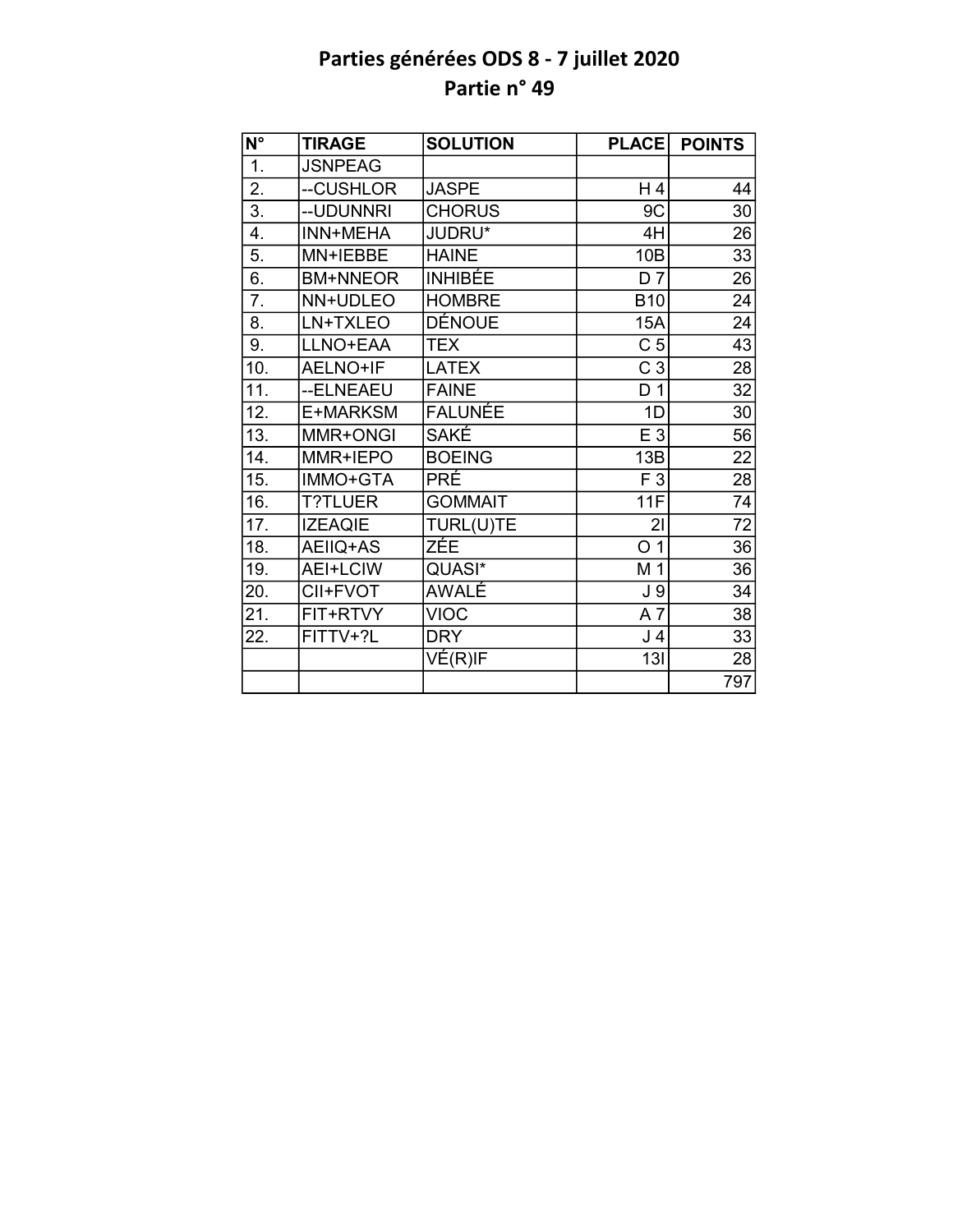| N°               | <b>TIRAGE</b>   | <b>SOLUTION</b> | <b>PLACE</b>    | <b>POINTS</b> |
|------------------|-----------------|-----------------|-----------------|---------------|
| $\overline{1}$ . | --LFIMTAE       |                 |                 |               |
| 2.               | E+PRUAEN        | FILMÂT          | H 4             | 28            |
| 3.               | <b>CRUIHNI</b>  | PÉTUNERA        | 9F              | 63            |
| 4.               | <b>I+WAEARE</b> | <b>NICHEUR</b>  | K <sub>5</sub>  | 48            |
| 5.               | AEEI+TLS        | <b>WRAP</b>     | F <sub>6</sub>  | 35            |
| 6.               | <b>HVATPGO</b>  | <b>ATELIERS</b> | $L_3$           | 84            |
| 7.               | GH+MEAMO        | <b>VAPOTA</b>   | 8A              | 36            |
| 8.               | <b>AVSRGEE</b>  | <b>HOMOGAME</b> | D <sub>7</sub>  | 78            |
| 9.               | <b>UTIASLR</b>  | <b>VERSAGE</b>  | 15A             | 102           |
| 10.              | O?JSCIB         | <b>LUSTRAI</b>  | 121             | 79            |
| 11.              | <b>BCIO+ESX</b> | J(A)S           | H <sub>13</sub> | 63            |
| 12.              | CO+EUED?        | <b>BIAXES</b>   | N <sub>10</sub> | 46            |
| 13.              | <b>NQOLADY</b>  | CODEU(S)E       | O <sub>4</sub>  | 90            |
| 14.              | -- UEEOEKF      | <b>NOYA</b>     | M 1             | 50            |
| 15.              | EEO+ULET        | <b>KEUF</b>     | J3              | 41            |
| 16.              | EEOT+OBZ        | <b>RELU</b>     | M12             | 34            |
| 17.              | O+IDTNEN        | <b>OBTENEZ</b>  | 11              | 57            |
| 18.              | <b>ILSNIQR</b>  | DÉTONNAI        | <b>B2</b>       | 72            |
| 19.              | ILR+D           | <b>QINS</b>     | 2F              | 29            |
|                  |                 | $IL^*$          | 3F              | 15            |
|                  |                 |                 |                 | 1050          |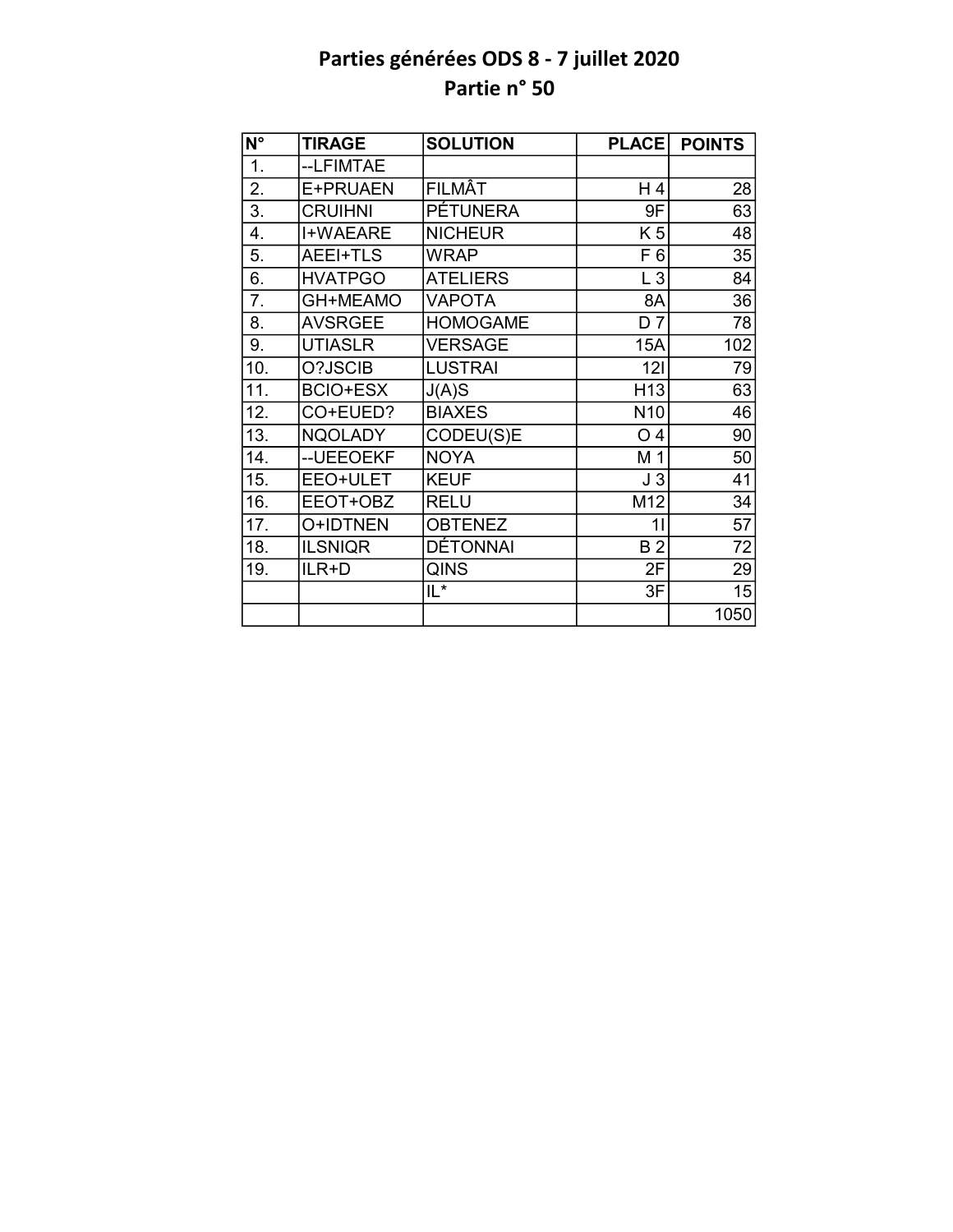| $\overline{\mathsf{N}^\circ}$ | <b>TIRAGE</b>   | <b>SOLUTION</b>  | <b>PLACE</b>    | <b>POINTS</b>   |
|-------------------------------|-----------------|------------------|-----------------|-----------------|
| 1.                            | <b>ONMSGOS</b>  |                  |                 |                 |
| 2.                            | GS+TIBNO        | <b>MONOS</b>     | H 4             | 16              |
| 3.                            | --SUATSAE       | <b>BISON</b>     | 13              | $\overline{21}$ |
| 4.                            | <b>EDEMDEE</b>  | <b>SAUTASSE</b>  | 8C              | 67              |
| 5.                            | DE+UDC?A        | ÉMONDÉE          | 7F              | 21              |
| 6.                            | U+L?ONIS        | DÉCADE(S)        | K <sub>2</sub>  | 28              |
| 7.                            | --ILTOEES       | <b>I(O)ULONS</b> | M 1             | 75              |
| 8.                            | <b>ATEHIPR</b>  | <b>OISELETS</b>  | C <sub>6</sub>  | 70              |
| 9.                            | <b>REZACAF</b>  | <b>THÉRAPIE</b>  | <b>11A</b>      | 76              |
| 10.                           | --LHUEIVL       | <b>CARAFEZ</b>   | 10H             | 97              |
| 11.                           | ILUV+EAO        | <b>HILE</b>      | 1L              | 33              |
| 12.                           | --PQFEREY       | <b>LOUVETAI</b>  | A6              | 86              |
| 13.                           | EEFPQR+U        | YET              | F <sub>6</sub>  | 32              |
| 14.                           | EFP+BILR        | <b>CERQUE</b>    | H <sub>10</sub> | 48              |
| 15.                           | P+ERKTGU        | FÉLIBRE          | M 9             | 32              |
| 16.                           | <b>PRTU+URI</b> | <b>GEEK</b>      | 15L             | 48              |
| 17.                           | PRTUU+TA        | <b>RIZ</b>       | N 8             | 17              |
| 18.                           | RU+NJVNA        | <b>PUTTA</b>     | O <sub>4</sub>  | 36              |
| 19.                           | NNV+IENM        | <b>JURA</b>      | E 3             | 33              |
|                               |                 | <b>IVE</b>       | F <sub>1</sub>  | 23              |
|                               |                 |                  |                 | 859             |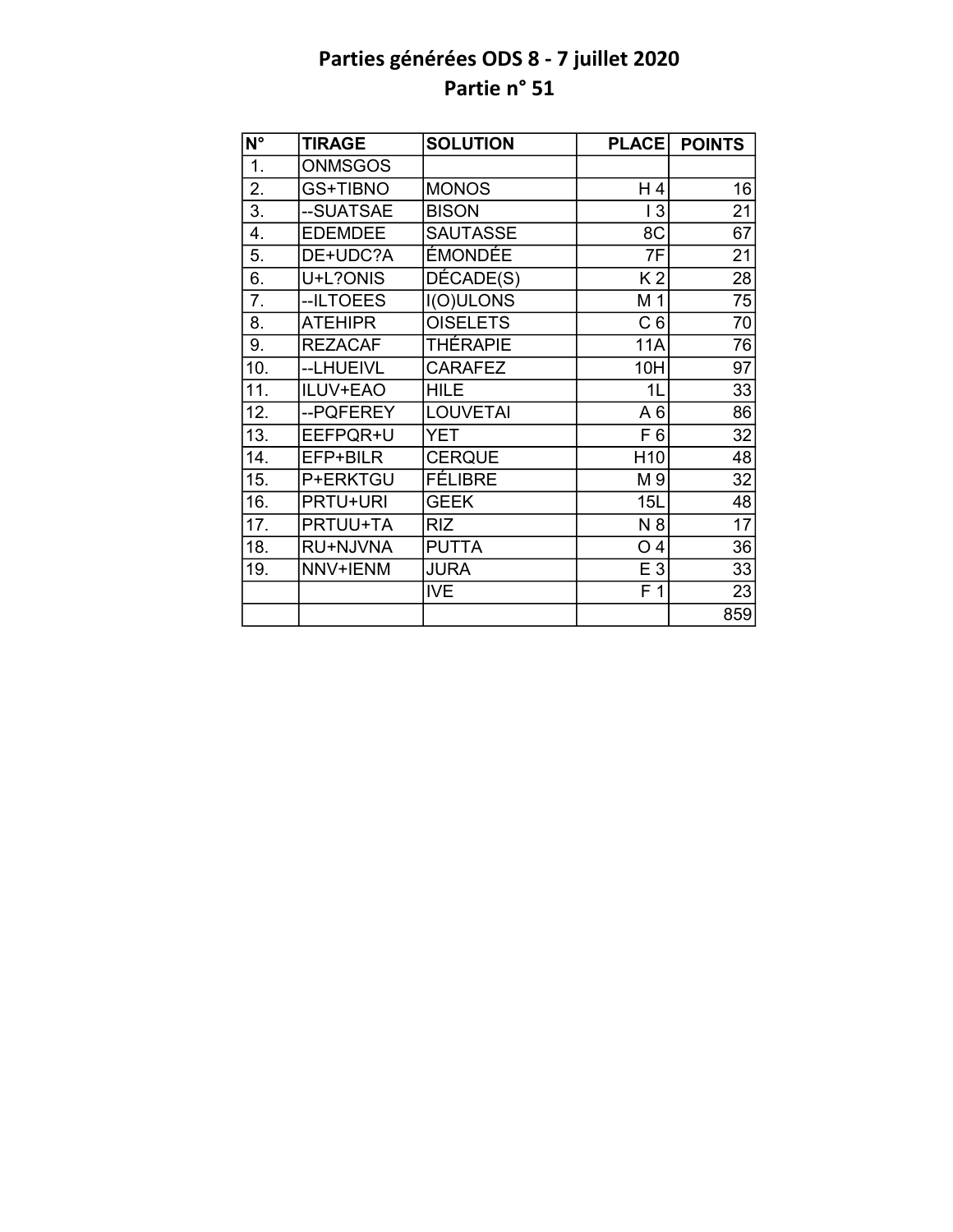| $\overline{\mathsf{N}^{\circ}}$ | <b>TIRAGE</b>  | <b>SOLUTION</b> | <b>PLACE</b>    | <b>POINTS</b>   |
|---------------------------------|----------------|-----------------|-----------------|-----------------|
| $\overline{1}$ .                | <b>EVNRAAE</b> |                 |                 |                 |
| 2.                              | A+SOANCE       | ÉNERVA          | H 8             | 26              |
| 3.                              | A+EEGIAL       | <b>NÉCROSA</b>  | 11E             | 36              |
| 4.                              | --AILRISI      | LIÉGEA          | L10             | 26              |
| 5.                              | --ATL?IZU      | <b>RÉSILIAI</b> | 8G              | $\overline{59}$ |
| 6.                              | L+AEMAIR       | ZI(E)UTA        | O <sub>4</sub>  | 99              |
| $\overline{7}$ .                | <b>NNAEDUS</b> | <b>ALARMIEZ</b> | 4H              | 88              |
| 8.                              | ANNU+OSE       | <b>LEDS</b>     | 10L             | 24              |
| 9.                              | NO+WPEFI       | <b>SENAU</b>    | 5H              | 23              |
| 10.                             | ENOP+TET       | <b>WIFI</b>     | M 1             | $\overline{32}$ |
| 11.                             | <b>UPLOMMH</b> | <b>PONETTE</b>  | 14D             | $\overline{73}$ |
| 12.                             | --MONMHUT      | <b>WOH</b>      | 1M              | 45              |
| 13.                             | MMO+OOIU       | <b>HUTIN</b>    | 2J              | 36              |
| 14.                             | --ESETTDC      | <b>UMMAS</b>    | H <sub>1</sub>  | 21              |
| 15.                             | --RBA?JXI      | <b>DÉTECTE</b>  | 61              | 29              |
| 16.                             | X+EOSURY       | JABIR(U)        | <b>15A</b>      | 53              |
| 17.                             | --LKSPREE      | <b>SOYEUX</b>   | 12A             | 63              |
| 18.                             | ERS+GVDQ       | <b>KELPS</b>    | A <sub>8</sub>  | 48              |
| 19.                             | DEGQR+NR       | VÉS             | G13             | 34              |
| 20.                             | DGNQR+OL       | <b>RYE</b>      | C11             | 24              |
| 21.                             | GLQ+UBOF       | <b>RANDO</b>    | 15K             | $\overline{18}$ |
| 22.                             | <b>BFLOQU</b>  | <b>GEX</b>      | F <sub>10</sub> | $\overline{17}$ |
| 23.                             | <b>BQU</b>     | <b>GOLF</b>     | 13L             | 16              |
|                                 |                | <b>BRU</b>      | G 7             | 12              |
|                                 |                |                 |                 | 902             |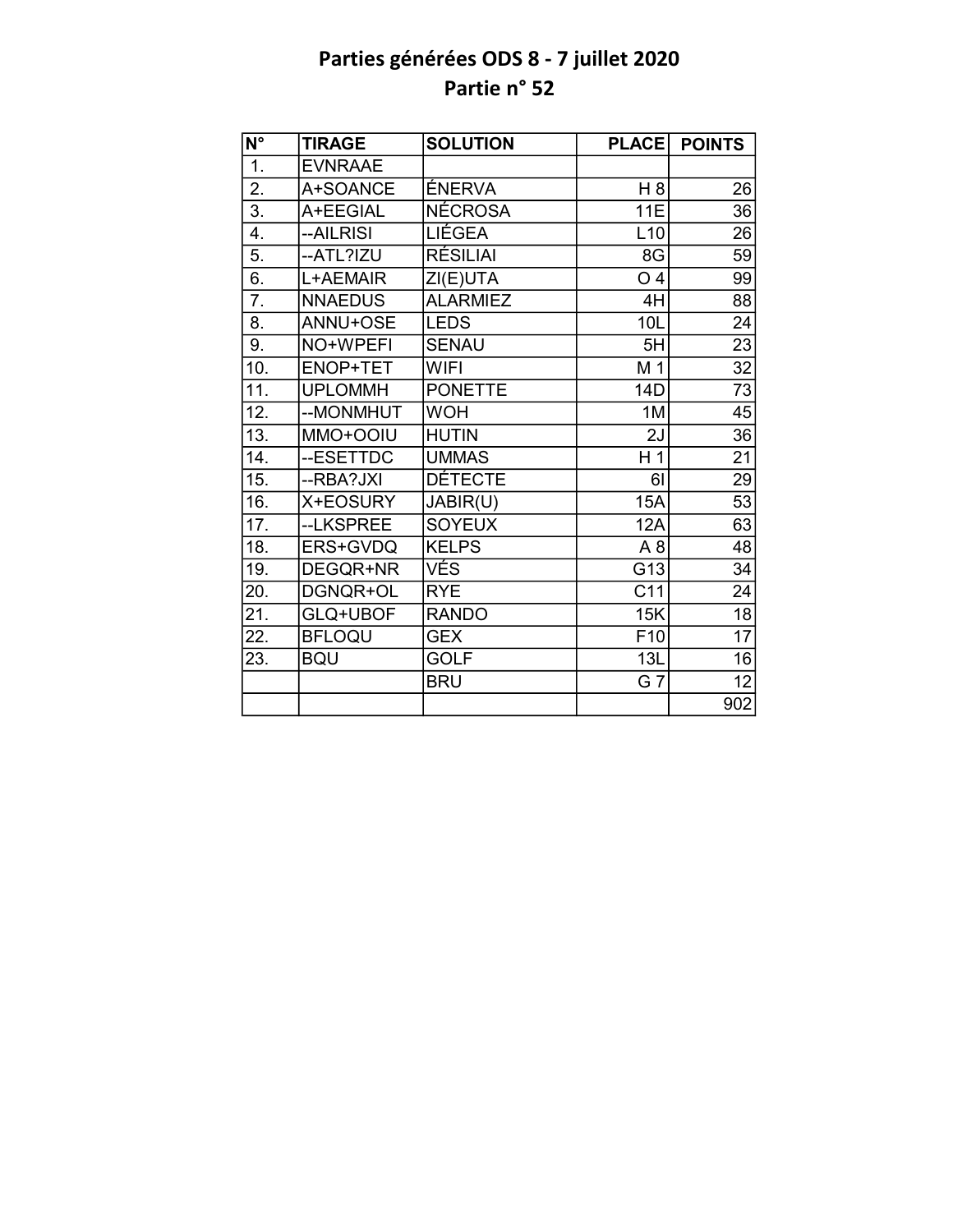| N°                | <b>TIRAGE</b>   | <b>SOLUTION</b>  | <b>PLACE</b>    | <b>POINTS</b>   |
|-------------------|-----------------|------------------|-----------------|-----------------|
| $\overline{1}$ .  | <b>TTLULEN</b>  |                  |                 |                 |
| 2.                | L+QTUSOT        | <b>LUTENT</b>    | $H_3$           | 14              |
| $\overline{3}$ .  | L+IBCSXE        | <b>TOQUETS</b>   | 6D              | $\overline{32}$ |
| 4.                | <b>BI+RRIVM</b> | <b>EXCLUS</b>    | 4D              | 34              |
| 5.                | <b>IRRV+ILF</b> | BIM*             | 2H              | 19              |
| 6.                | ILRR+EGO        | VIF              | 5J              | 23              |
| 7.                | --EAEHBID       | <b>TRIERGOL</b>  | 8H              | 80              |
| 8.                | <b>ISUZERF</b>  | <b>THÉBAÏDE</b>  | D <sub>6</sub>  | 80              |
| 9.                | TGP?ADA         | <b>SURFIEZ</b>   | 14D             | 106             |
| 10.               | --DAARLEA       | $D(U)$ PAIT      | H <sub>10</sub> | 33              |
| $\overline{11}$ . | <b>EUOIIMN</b>  | <b>ALGARADE</b>  | M 6             | 74              |
| 12.               | <b>MAYPOGE</b>  | <b>MICOQUIEN</b> | F <sub>2</sub>  | 75              |
| 13.               | <b>IESKAWA</b>  | <b>POLYGAME</b>  | O <sub>6</sub>  | $\overline{73}$ |
| 14.               | AEI+EHTA        | <b>KWAS</b>      | 3A              | 46              |
| 15.               | EI+ESNNU        | TAKAHÉ           | A <sub>1</sub>  | $\overline{57}$ |
| 16.               | <b>ROVURLC</b>  | <b>ENNUIES</b>   | <b>B</b> 5      | 70              |
| 17.               | LORRU+OS        | <b>CUVE</b>      | 8A              | 27              |
| 18.               | LORU+NNE        | <b>SOIRS</b>     | 11B             | 30              |
| 19.               | EN+EJ?E         | <b>LURON</b>     | L11             | 22              |
| 20.               | EN              | JE(T)EZ          | J10             | 36              |
|                   |                 | EN*              | 110             | 15              |
|                   |                 |                  |                 | 946             |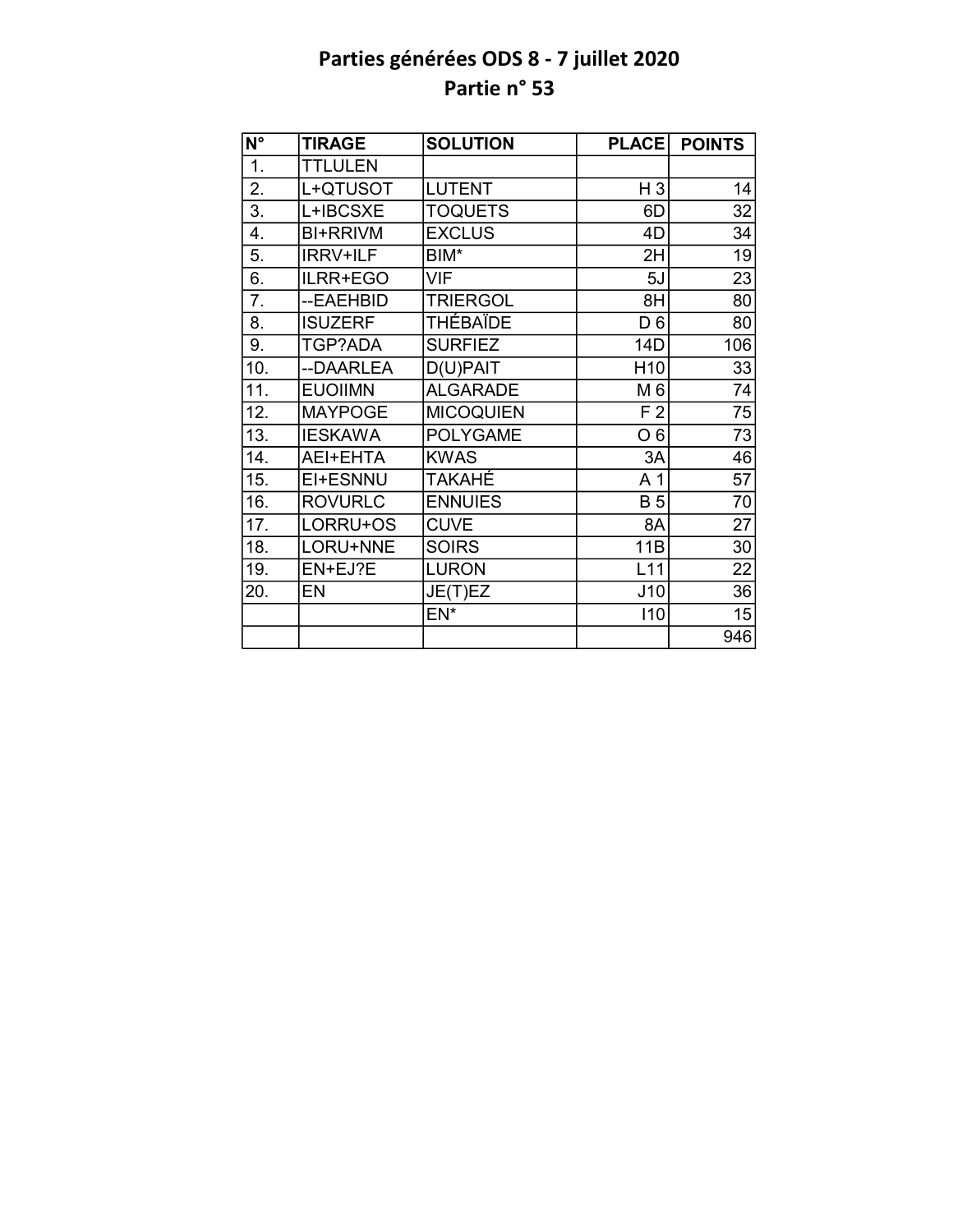| $\overline{\mathsf{N}^{\circ}}$ | <b>TIRAGE</b>   | <b>SOLUTION</b> | <b>PLACE</b>    | <b>POINTS</b>   |
|---------------------------------|-----------------|-----------------|-----------------|-----------------|
| 1.                              | <b>IELSENA</b>  |                 |                 |                 |
| $\overline{2}$ .                | <b>UNDEAAU</b>  | ALÉSIEN         | $H_3$           | 66              |
| $\overline{3}$ .                | --EAAURPV       | <b>ADA</b>      | G 7             | 15              |
| 4.                              | AU+URTEG        | <b>REPAVA</b>   | 3C              | 30              |
| 5.                              | <b>TBUEMRN</b>  | <b>TAGUEURS</b> | 6A              | 68              |
| 6.                              | ?LONOAT         | <b>EMBURENT</b> | 5H              | 72              |
| 7.                              | <b>SYEXERD</b>  | GON(D)OLÂT      | C <sub>6</sub>  | 68              |
| 8.                              | Y+LMUIIS        | <b>DEXTRES</b>  | O <sub>2</sub>  | 81              |
| 9.                              | IILM+ZE?        | <b>YUES</b>     | D <sub>1</sub>  | 46              |
| 10.                             | <b>ENOCUUT</b>  | MIA(U)LIEZ      | 12A             | 108             |
| 11.                             | CTUU+QOE        | <b>ZONE</b>     | H <sub>12</sub> | 39              |
| 12.                             | <b>TU+OFSVH</b> | <b>COQUET</b>   | A 1             | 48              |
| 13.                             | <b>FV+RILAG</b> | <b>HOTUS</b>    | 11G             | $\overline{35}$ |
| 14.                             | --PSKVAEH       | <b>FILA</b>     | 1L              | 87              |
| 15.                             | EHKPV+CA        | <b>COQUETAS</b> | A <sub>1</sub>  | $\overline{51}$ |
| 16.                             | CEV+FTGN        | <b>HOPAK</b>    | 10B             | $\overline{47}$ |
| 17.                             | CFG+OEEI        | <b>VENT</b>     | 10J             | 30              |
| 18.                             | F+TBIRLW        | NÉGOCIE         | 14H             | $\overline{28}$ |
| 19.                             | <b>BW+INEDE</b> | <b>FLIRT</b>    | O11             | 38              |
| 20.                             | <b>BDEE+SRJ</b> | <b>IWAN</b>     | F <sub>1</sub>  | 33              |
| 21.                             | BDR+IM          | JÈSE            | N 7             | 34              |
| 22.                             | <b>DIR</b>      | <b>MOB</b>      | 13G             | 27              |
|                                 |                 | <b>DIX</b>      | 4M              | 18              |
|                                 |                 |                 |                 | 1069            |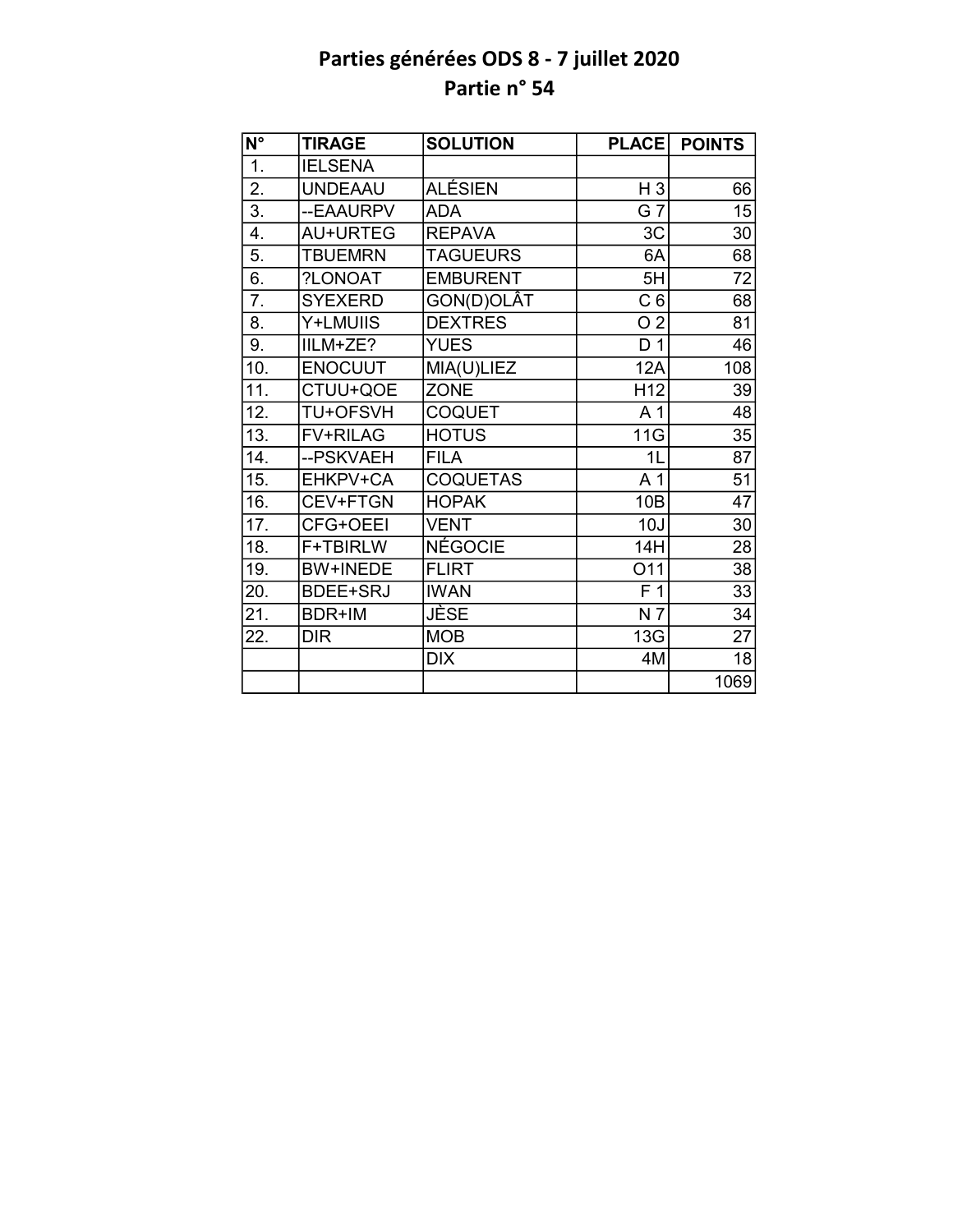| $\overline{\mathsf{N}^{\circ}}$ | <b>TIRAGE</b>  | <b>SOLUTION</b> | <b>PLACE</b>    | <b>POINTS</b>   |
|---------------------------------|----------------|-----------------|-----------------|-----------------|
| 1.                              | --SLTNQIE      |                 |                 |                 |
| 2.                              | ELT+EAPU       | <b>QINS</b>     | H <sub>5</sub>  | 22              |
| $\overline{3}$ .                | <b>IHUIRSM</b> | <b>SPATULÉE</b> | 8H              | 83              |
| $\overline{4}$ .                | --LMNAESO      | HUI*            | 13              | 19              |
| 5.                              | <b>PERCCLE</b> | <b>MÉLANOSE</b> | O <sub>1</sub>  | 80              |
| $\overline{6}$ .                | --LEFUAKF      | <b>CRÊPÉE</b>   | 2J              | 32              |
| 7.                              | AEFL+OIL       | <b>KEUF</b>     | L <sub>1</sub>  | 52              |
| 8.                              | <b>DNUZIAH</b> | <b>FOUAILLE</b> | $L_6$           | 72              |
| 9.                              | DHU+OEIE       | <b>ZAIN</b>     | 14L             | 47              |
| 10.                             | DEIO+RVN       | <b>HUNE</b>     | 012             | 33              |
| 11.                             | O+EMUATV       | <b>DEVINER</b>  | 13G             | 38              |
| 12.                             | <b>ETRETIE</b> | ÉMOUVAIT        | 6B              | 79              |
| 13.                             | <b>CUIS?SD</b> | TERMITÉE        | C <sub>3</sub>  | $\overline{72}$ |
| 14.                             | ?SGAETD        | $D(E)$ CUISIS   | 10H             | 68              |
| 15.                             | <b>AXETRBY</b> | GAUD(I)TES      | E <sub>4</sub>  | 86              |
| 16.                             | AT+BLIRO       | <b>BÉRYX</b>    | <b>B10</b>      | $\overline{72}$ |
| 17.                             | IRT+OSWN       | LYOBA*          | 13A             | 32              |
| 18.                             | IRT+EOGM       | <b>WONS</b>     | <b>14F</b>      | 43              |
| 19.                             | GIM+ANJR       | TÔLER           | A11             | 34              |
| 20.                             | GIMN+A         | <b>JAR</b>      | D <sub>2</sub>  | 30              |
| 21.                             | <b>AIM</b>     | QING            | 5H              | 24              |
|                                 |                | <b>MENA</b>     | H <sub>12</sub> | 21              |
|                                 |                |                 |                 | 1039            |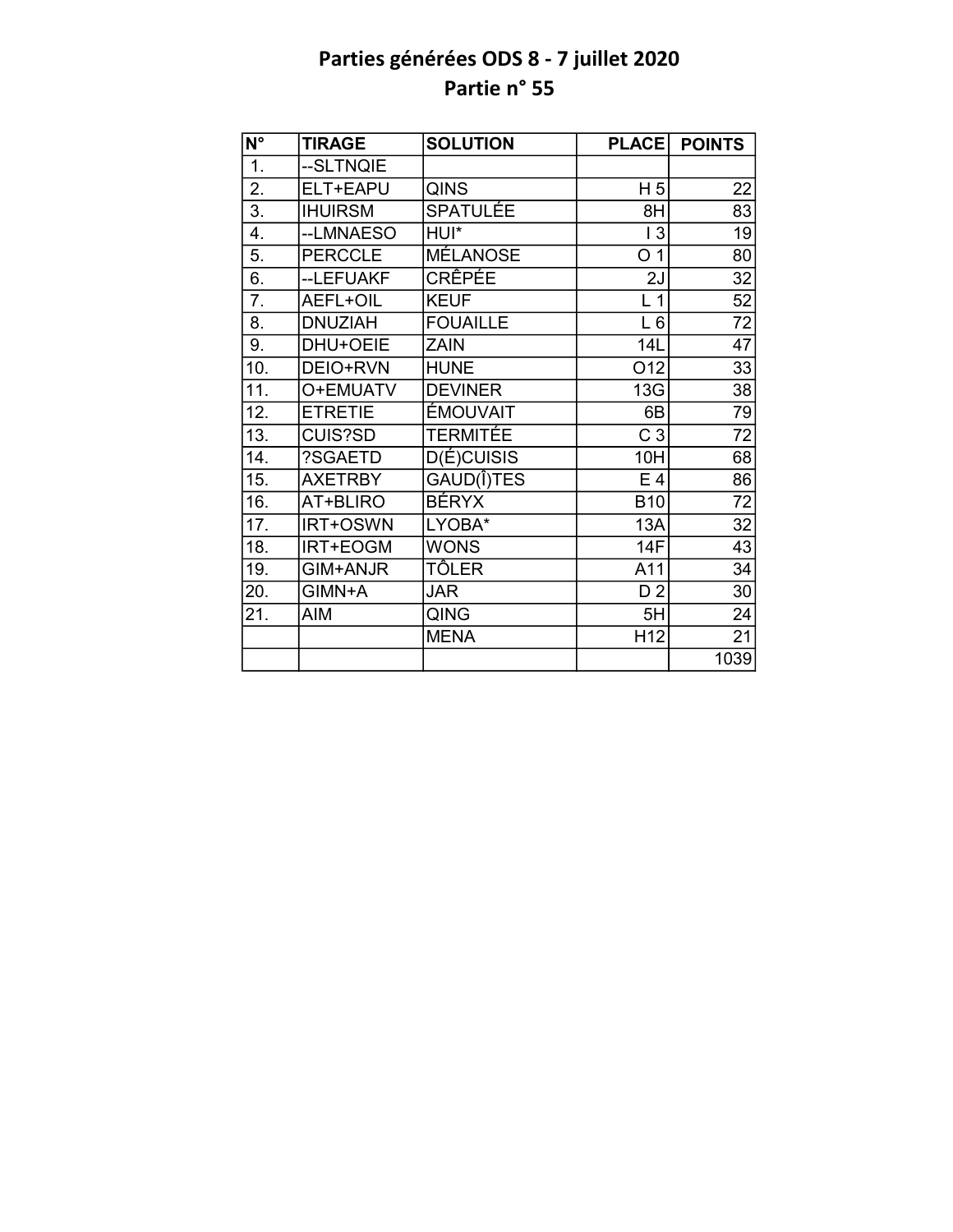| $N^{\circ}$      | <b>TIRAGE</b>   | <b>SOLUTION</b> | <b>PLACE</b>    | <b>POINTS</b>   |
|------------------|-----------------|-----------------|-----------------|-----------------|
| 1.               | <b>EFHATGJ</b>  |                 |                 |                 |
| $\overline{2}$ . | <b>FGT+EENB</b> | <b>HAJE</b>     | H <sub>5</sub>  | 28              |
| 3.               | <b>FG+UOLIR</b> | BENÊT           | 4               | $\overline{27}$ |
| $\overline{4}$ . | G+TSPEAB        | <b>FRIOULAN</b> | 6B              | 21              |
| 5.               | <b>BG+OTUMG</b> | <b>PÉTAS</b>    | J <sub>5</sub>  | 44              |
| 6.               | GMT+UNOU        | <b>BOURG</b>    | C <sub>3</sub>  | 20              |
| 7.               | NTU+EOEA        | <b>GOUM</b>     | D <sub>1</sub>  | 26              |
| 8.               | EOU+NRET        | <b>HEPTANE</b>  | 5H              | 24              |
| 9.               | <b>VXINUFI</b>  | <b>GUÉERONT</b> | 1D              | 77              |
| 10.              | FINUV+?M        | XI              | 6N              | 62              |
| 11.              | <b>FMNU+ASA</b> | VI(T)           | 4L              | 33              |
| 12.              | AMN+ERSE        | <b>FUSA</b>     | 8A              | 33              |
| 13.              | --VNOLEUC       | <b>MARNÉES</b>  | <b>10F</b>      | 74              |
| 14.              | --AAEAN?S       | RÉVOLU          | H <sub>10</sub> | 39              |
| 15.              | AA+EWCTE        | (R)ÉSINA        | O 3             | 38              |
| 16.              | CET+DIRP        | AWALE           | 14E             | 34              |
| 17.              | P+DMTLIL        | <b>CORDITE</b>  | 13G             | 38              |
| 18.              | DLM+SREY        | <b>POLIT</b>    | E <sub>5</sub>  | 22              |
| 19.              | DM+CZKIO        | <b>LYRES</b>    | 15A             | 47              |
| 20.              | CDMO+ESI        | <b>ZIKR</b>     | C12             | 44              |
| 21.              | <b>IS+DNLIA</b> | <b>MÉDOC</b>    | 12K             | 34              |
|                  |                 | <b>DIZAIN</b>   | 12A             | 36              |
|                  |                 |                 |                 | 801             |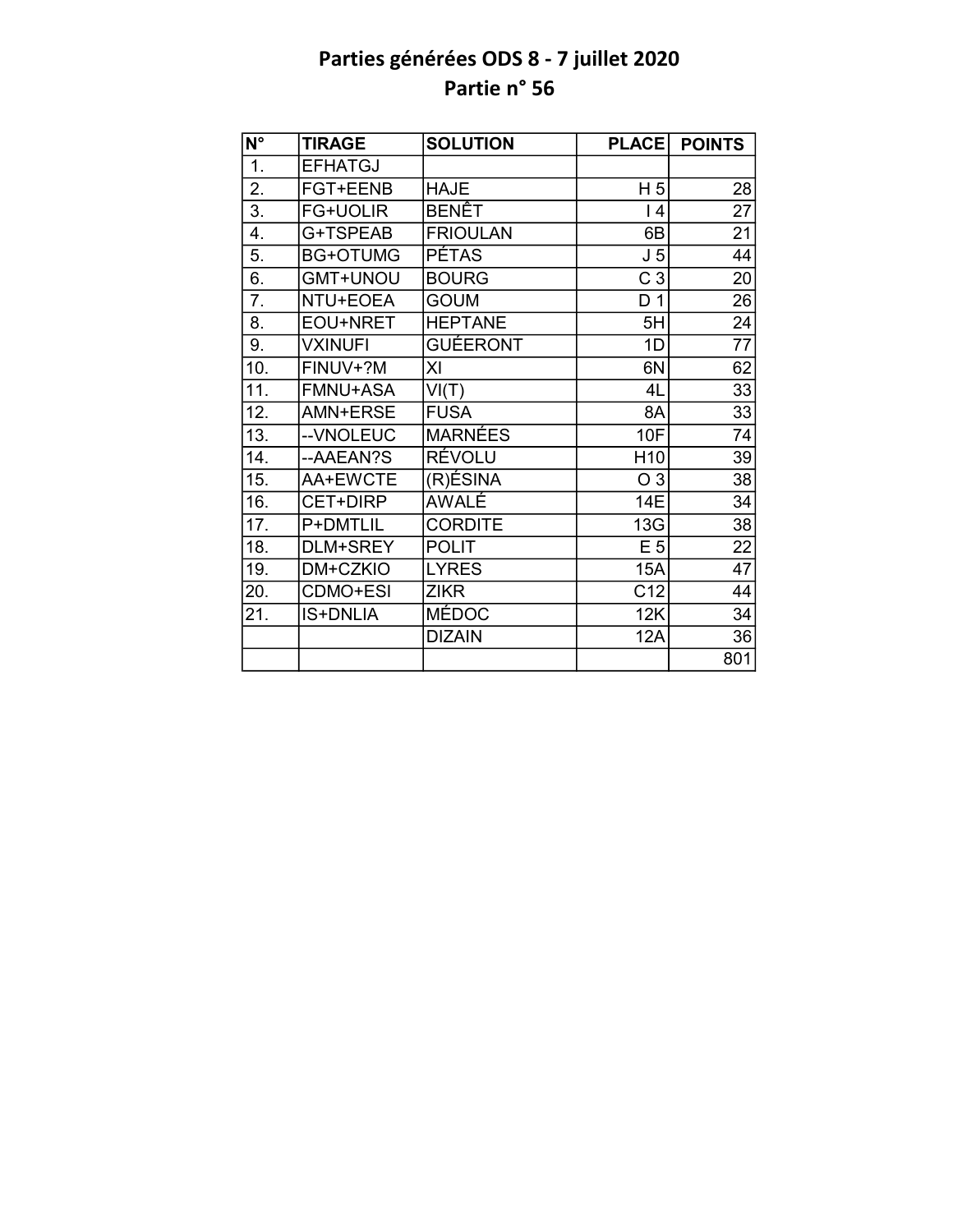| $\overline{\mathsf{N}^\circ}$ | <b>TIRAGE</b>   | <b>SOLUTION</b> | <b>PLACE</b>    | <b>POINTS</b>   |
|-------------------------------|-----------------|-----------------|-----------------|-----------------|
| 1.                            | <b>UEEETNI</b>  |                 |                 |                 |
| 2.                            | E+IZSLSD        | <b>NUITÉE</b>   | H 3             | 14              |
| $\overline{3}$ .              | <b>PHEINOO</b>  | DÉLISSEZ        | 7B              | 80              |
| 4.                            | EI+EKWSR        | <b>PHONON</b>   | 3C              | 24              |
| 5.                            | EW+ITLAT        | <b>SKIER</b>    | 4A              | 46              |
| 6.                            | AL+SHOLX        | <b>TWISTE</b>   | A <sub>1</sub>  | 45              |
| 7.                            | --UMLRUDS       | <b>SAX</b>      | 8A              | 50              |
| 8.                            | --RTOGNEA       | WUS             | 2A              | 29              |
| 9.                            | <b>LEMCIAM</b>  | <b>ESTRAGON</b> | G <sub>6</sub>  | 65              |
| 10.                           | IM+DDNMO        | <b>EXCLAME</b>  | $C\bar{T}$      | 44              |
| 11.                           | --CENOAAE       | LOI             | D <sub>7</sub>  | $\overline{22}$ |
| 12.                           | <b>EMLTRIE</b>  | ANONACÉE        | 13F             | 72              |
| 13.                           | <b>FIYBVER</b>  | <b>MULETIER</b> | 4G              | $\overline{71}$ |
| 14.                           | <b>BIV+ARSR</b> | <b>FERRY</b>    | N <sub>2</sub>  | 74              |
| 15.                           | --JDUAOHN       | <b>BRAVI</b>    | 14B             | 48              |
| 16.                           | DJN+NF?U        | <b>OUAH</b>     | <b>15A</b>      | 67              |
| 17.                           | DNN?+PUB        | <b>FEUJ</b>     | L12             | 44              |
| 18.                           | <b>BNP+ERLI</b> | DJ(E)UN         | 15K             | 36              |
| 19.                           | --UVEAMSA       | <b>BINE</b>     | O <sub>1</sub>  | 39              |
| 20.                           | MU+LRQ?L        | ÉVASA           | 7K              | 27              |
| 21.                           | LLM+TEPG        | ARQU(E)         | O <sub>7</sub>  | 33              |
|                               |                 | <b>MOLE</b>     | H <sub>12</sub> | 26              |
|                               |                 |                 |                 | 956             |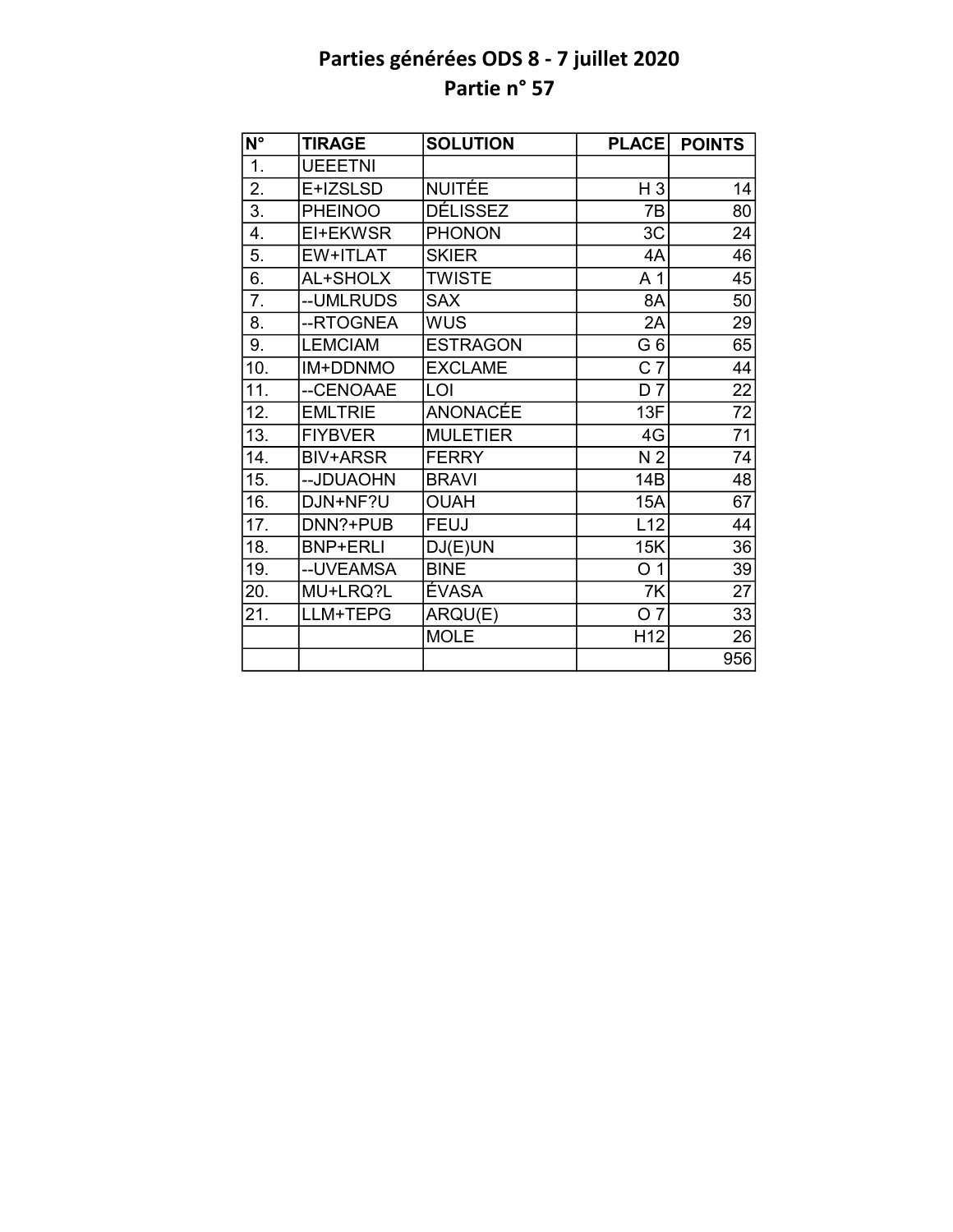| N°                | <b>TIRAGE</b>   | <b>SOLUTION</b>   | <b>PLACE</b>   | <b>POINTS</b> |
|-------------------|-----------------|-------------------|----------------|---------------|
| 1.                | <b>JCEEWTE</b>  |                   |                |               |
| 2.                | --EETUFLT       | ÉJECTE            | $H_3$          | 46            |
| $\overline{3}$ .  | ?UASLLI         | <b>FLUETTE</b>    | 9E             | 78            |
| 4.                | <b>ITOEEAM</b>  | AILLEU(R)S        | 5D             | 78            |
| 5.                | EO+SPTRO        | ATÉMI             | 8A             | 29            |
| $\overline{6}$ .  | O+BNIERN        | <b>ESTROPE</b>    | C <sub>2</sub> | 32            |
| 7.                | <b>ESNAHNG</b>  | <b>RABONNIE</b>   | A7             | 61            |
| 8.                | EGN+RIAH        | <b>SHAN</b>       | <b>15A</b>     | 57            |
| 9.                | R+UDTOED        | <b>SHANGHAÏEN</b> | 15A            | 51            |
| 10.               | <b>LSWNXEA</b>  | <b>DÉTORDU</b>    | 141            | 79            |
| 11.               | ELNS+AOL        | <b>WAX</b>        | $\vert$ 1      | 52            |
| 12.               | E+QIFZVS        | <b>WALLONS</b>    | 11             | 51            |
| $\overline{13}$ . | <b>FQ+EUYCR</b> | <b>VISEZ</b>      | 4K             | 59            |
| 14.               | CEFQRU+G        | AY                | 21             | 62            |
| 15.               | F+PMIA?K        | <b>GRECQUE</b>    | 2A             | 38            |
| 16.               | AIMP+DRI        | K(E)UF            | O12            | 75            |
| 17.               | <b>RASMNOE</b>  | <b>DÉPRIMAI</b>   | N 3            | 66            |
| 18.               | <b>OAIEUVE</b>  | <b>ORNÂMES</b>    | 11H            | 79            |
| 19.               | AEU+UB          | <b>OGIVE</b>      | A <sub>1</sub> | 39            |
|                   |                 | <b>BAUME</b>      | 8K             | 31            |
|                   |                 |                   |                | 1063          |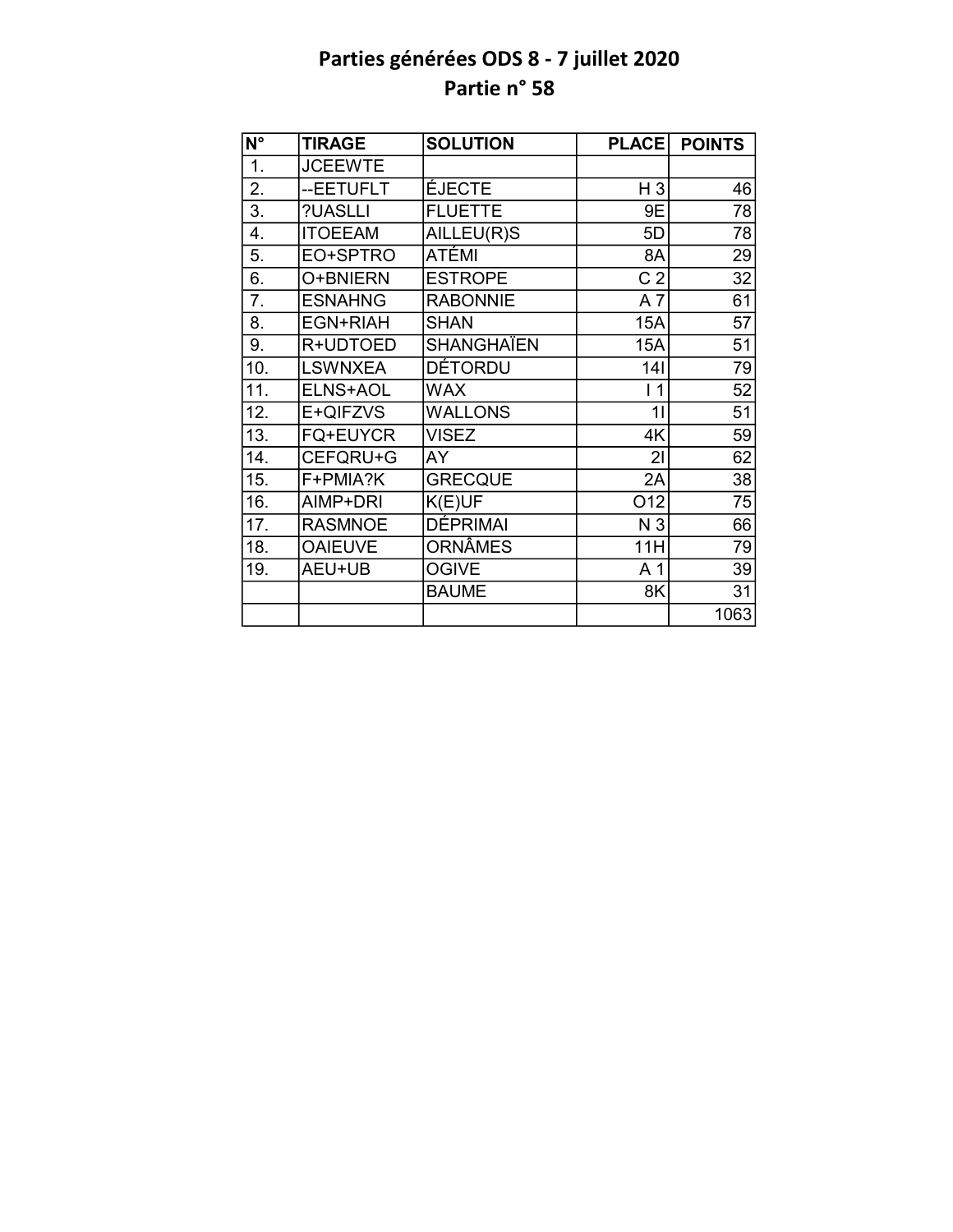| $\overline{\mathsf{N}^{\circ}}$ | <b>TIRAGE</b>   | <b>SOLUTION</b>  | <b>PLACE</b>   | <b>POINTS</b>   |
|---------------------------------|-----------------|------------------|----------------|-----------------|
| 1.                              | <b>BAEI?BE</b>  |                  |                |                 |
| 2.                              | --MTYIIEE       | ÉBA(U)BIE        | $H_3$          | 76              |
| $\overline{3}$ .                | EIIM+ASE        | <b>BYTE</b>      | 7H             | 25              |
| 4.                              | AI+DTAOE        | ÉMISE            | L4             | 30              |
| 5.                              | A+VRERNN        | <b>IODATE</b>    | 3J             | 22              |
| 6.                              | <b>AGAOSTP</b>  | <b>VERRANNE</b>  | O <sub>2</sub> | 86              |
| 7.                              | --CNZUAMT       | <b>PAGEOTAS</b>  | 9E             | 73              |
| 8.                              | CNT+ORTU        | ZAMU             | 10B            | 38              |
| 9.                              | --RUJOSAS       | CONTRUT*         | N 9            | 76              |
| 10.                             | ?HSIUID         | <b>JAROUSSE</b>  | 3A             | 82              |
| 11.                             | IU+AEFED        | JIH(A)DS         | A <sub>3</sub> | $\overline{51}$ |
| 12.                             | U+ELLLHE        | <b>DÉFAITE</b>   | 15I            | 36              |
| 13.                             | --FVUELIK       | <b>HUÉE</b>      | <b>11C</b>     | $\overline{32}$ |
| 14.                             | <b>EKLU+INL</b> | <b>VIF</b>       | 14J            | 40              |
| 15.                             | ILLU+NEO        | <b>KEN</b>       | 13I            | $\overline{34}$ |
| 16.                             | ILL+RGEP        | <b>NOUEZ</b>     | <b>B6</b>      | 24              |
| 17.                             | GILLP+LL        | <b>REDÉFAITE</b> | 15G            | 39              |
| 18.                             | GLL+AOWM        | <b>PILLA</b>     | 5D             | 14              |
| 19.                             | <b>GM+EQISN</b> | <b>WALLON</b>    | 111            | 30              |
| 20.                             | GMQ+CXUR        | <b>SEINE</b>     | O11            | 29              |
| 21.                             | CGMQRU+L        | ΧI               | J <sub>2</sub> | 31              |
|                                 |                 | <b>CROUP</b>     | D <sub>1</sub> | 24              |
|                                 |                 |                  |                | 892             |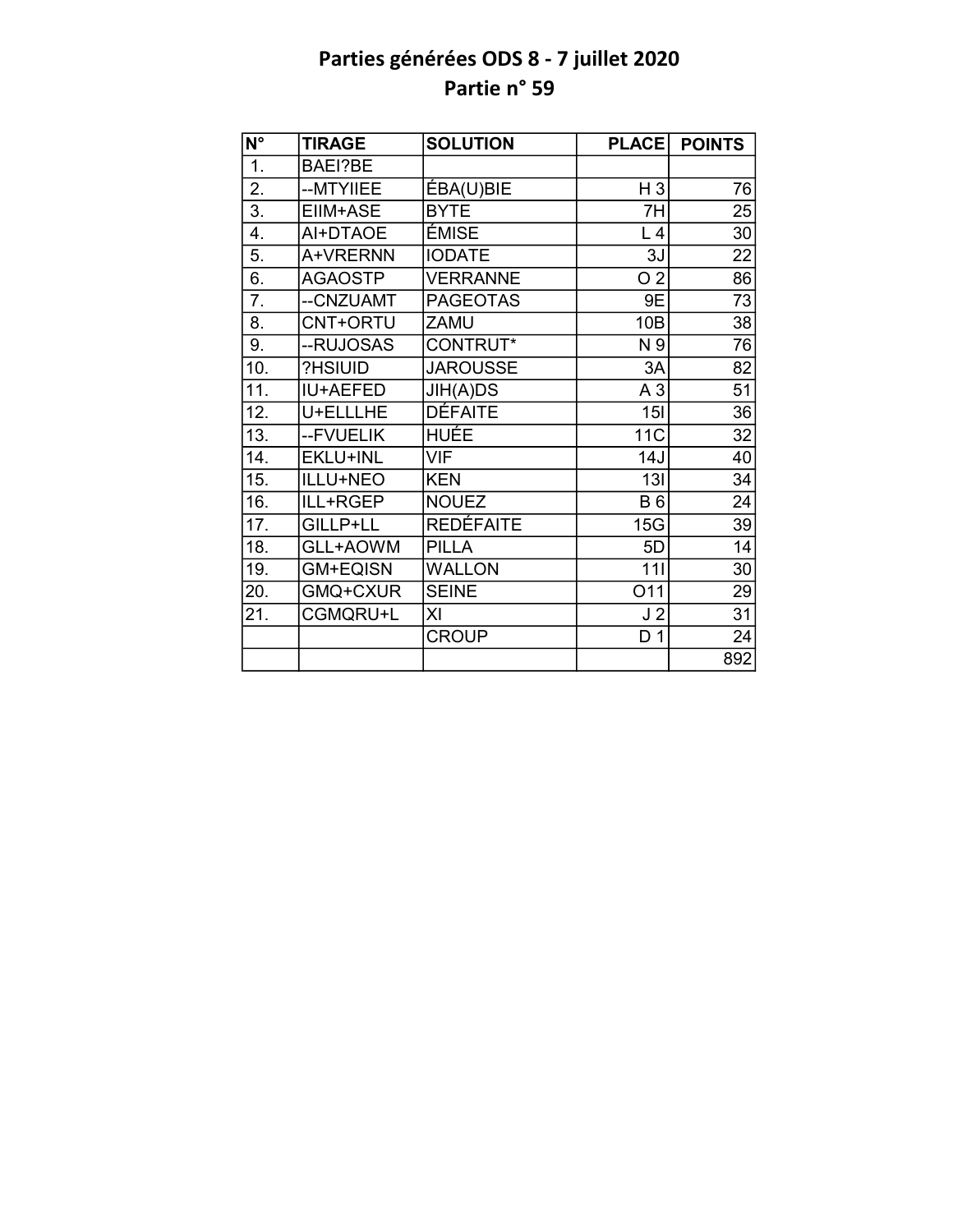| N°               | <b>TIRAGE</b>   | <b>SOLUTION</b> | <b>PLACE</b>   | <b>POINTS</b>   |
|------------------|-----------------|-----------------|----------------|-----------------|
| $\overline{1}$ . | <b>OHEEBNP</b>  |                 |                |                 |
| 2.               | <b>BE+ILUAE</b> | <b>PHONE</b>    | H 4            | 26              |
| 3.               | USTNE?A         | <b>BANLIEUE</b> | 7F             | 63              |
| 4.               | <b>OLNLIMO</b>  | ANTHU(M)ES      | 5E             | 90              |
| 5.               | LL+AUEBD        | <b>MONOÏ</b>    | 4K             | 21              |
| 6.               | L+RIV?IA        | <b>BLAUDE</b>   | 8A             | 34              |
| 7.               | --LTEFAIZ       | VIRILI(S)A      | O <sub>1</sub> | 140             |
| 8.               | --LGAQENU       | <b>FILEZ</b>    | <b>B6</b>      | 45              |
| 9.               | --RISMEOS       | <b>QUENA</b>    | 4A             | 42              |
| 10.              | <b>IAHUOED</b>  | <b>ROSÎMES</b>  | 9F             | 76              |
| 11.              | EIO+LRNR        | <b>DAHU</b>     | 3G             | 26              |
| 12.              | --FEITRAE       | <b>NÉROLI</b>   | 2J             | 20              |
| 13.              | --SEAUTGY       | <b>REFAITE</b>  | N 8            | $\overline{88}$ |
| 14.              | GTU+ACCE        | <b>MYASE</b>    | J <sub>9</sub> | 35              |
| 15.              | --GREEDNR       | <b>STUCAGE</b>  | L <sub>9</sub> | $\overline{22}$ |
| 16.              | N+OTCSPT        | DÉGRÉER         | 15G            | $\overline{27}$ |
| 17.              | COT+WXIS        | <b>PÉTANTS</b>  | 13I            | 24              |
| 18.              | ITW+LKJT        | <b>COXES</b>    | C <sub>1</sub> | $\overline{32}$ |
| 19.              | IJLTT+MV        | <b>WOK</b>      | 2B             | 42              |
|                  |                 | LIT             | K11            | 17              |
|                  |                 |                 |                | 870             |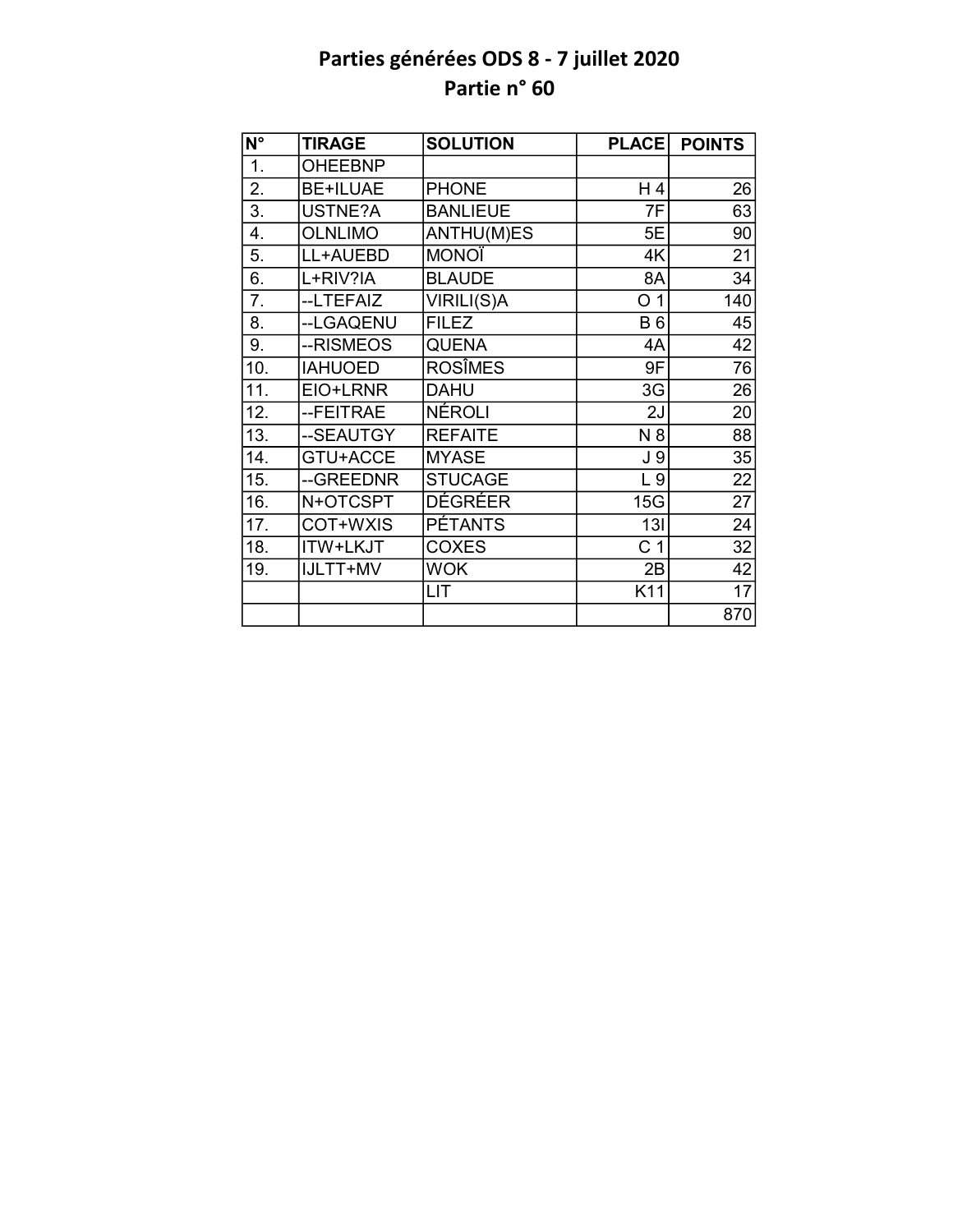| $\overline{\mathsf{N}^{\circ}}$ | <b>TIRAGE</b>   | <b>SOLUTION</b> | <b>PLACE</b>   | <b>POINTS</b>   |
|---------------------------------|-----------------|-----------------|----------------|-----------------|
| 1.                              | <b>EEDLDSO</b>  |                 |                |                 |
| 2.                              | L+NEBJOO        | DÉSODÉ          | H 4            | 20              |
| 3.                              | ELNO+SZY        | <b>JOB</b>      | G 9            | 37              |
| 4.                              | ELN+PTNU        | <b>SOYEZ</b>    | 5E             | 46              |
| 5.                              | LN+IUUAE        | <b>PENTU</b>    | 4A             | $\overline{22}$ |
| 6.                              | U+EEMRAA        | <b>PAULIEN</b>  | A <sub>4</sub> | 27              |
| 7.                              | A+LIEOIN        | <b>EMBUERA</b>  | <b>11E</b>     | 40              |
| 8.                              | O+MDSREA        | <b>ENLIAI</b>   | L8             | 25              |
| 9.                              | <b>TNEIEIN</b>  | <b>MONARDES</b> | C <sub>2</sub> | 76              |
| 10.                             | <b>EHUCXEL</b>  | <b>INNÉITÉ</b>  | M 3            | $\overline{73}$ |
| 11.                             | H+OQANTA        | <b>EXCLUE</b>   | N 9            | $\overline{77}$ |
| 12.                             | AANQ+PLE        | <b>HOT</b>      | 17             | 34              |
| 13.                             | AL+SRSTA        | <b>PANIQUE</b>  | 13I            | $\overline{38}$ |
| 14.                             | --VRAEMGA       | <b>SARTS</b>    | D <sub>1</sub> | 36              |
| 15.                             | --F?UVURB       | <b>RAVAGE</b>   | <b>B</b> 9     | $\overline{31}$ |
| 16.                             | <b>BRU+TEAM</b> | V(E)UF          | 15A            | 49              |
| 17.                             | MRU+LWII        | BÊTA            | J6             | 33              |
| 18.                             | <b>IIL+GTCF</b> | WÜRM            | O <sub>6</sub> | $\overline{47}$ |
| 19.                             | GIIT+?TS        | <b>CALF</b>     | 12A            | 24              |
| 20.                             | GI+LHKIR        | $T(U)$ TSI      | 15K            | 30              |
| 21.                             | GILR+O          | KHI             | L <sub>2</sub> | 39              |
|                                 |                 | <b>IMAGO</b>    | 2B             | 18              |
|                                 |                 |                 |                | 822             |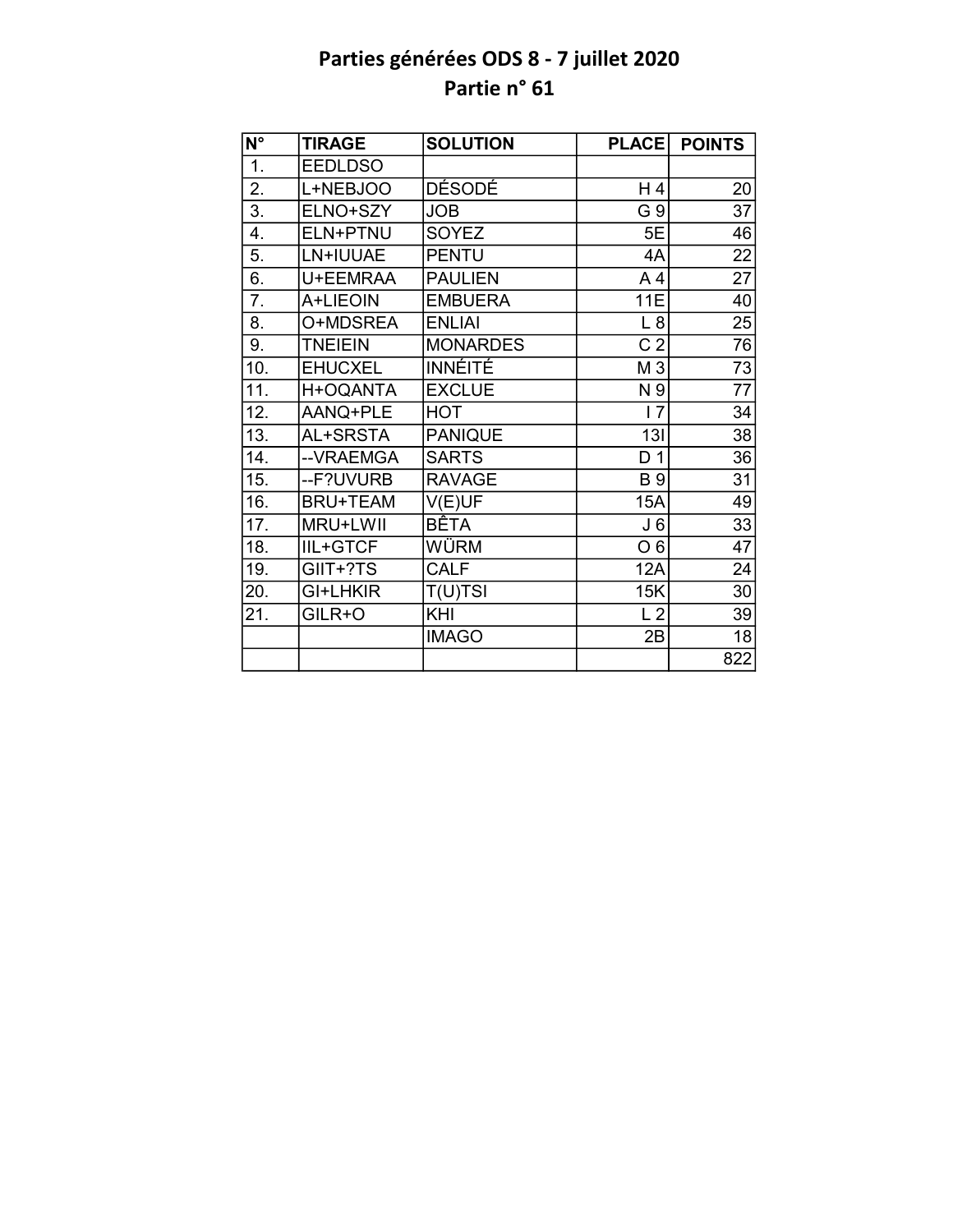| $N^{\circ}$      | <b>TIRAGE</b>   | <b>SOLUTION</b>  | <b>PLACE</b>     | <b>POINTS</b>   |
|------------------|-----------------|------------------|------------------|-----------------|
| $\overline{1}$ . | <b>TNDIEAB</b>  |                  |                  |                 |
| $\overline{2}$ . | MI?PEEL         | DÉBINÂT          | H <sub>2</sub>   | 76              |
| $\overline{3}$ . | <b>AVZCXSA</b>  | EMPILIE(Z)       | 5E               | 90              |
| 4.               | Z+SBEHOA        | <b>EXCAVAS</b>   | 3H               | 62              |
| 5.               | --HO?IJOI       | <b>BOSSEZ</b>    | N <sub>1</sub>   | 74              |
| 6.               | HIIO+YSK        | JOB(S)           | 1L               | 60              |
| 7.               | IY+SEETU        | <b>HOKIS</b>     | 4A               | 44              |
| 8.               | <b>IT+VIUQR</b> | <b>YEUSE</b>     | 17               | 48              |
| 9.               | --LENRFOT       | <b>QUIRITE</b>   | <b>11C</b>       | 28              |
| 10.              | <b>LAPSFEE</b>  | <b>RONFLETTE</b> | 8A               | 98              |
| 11.              | EP+EMETE        | <b>FÊLAS</b>     | 12E              | 36              |
| 12.              | EEM+MDNA        | <b>PÉKET</b>     | $\overline{C}$ 2 | 32              |
| 13.              | AD+UEARN        | <b>MNÈMES</b>    | 10D              | $\overline{31}$ |
| 14.              | AER+DCVS        | <b>QUAND</b>     | C <sub>11</sub>  | $\overline{26}$ |
| 15.              | <b>GATAIHN</b>  | <b>CREVARDS</b>  | $A\overline{7}$  | 65              |
| 16.              | <b>H+UROTLR</b> | <b>DAIGNÂT</b>   | 15C              | $\overline{30}$ |
| 17.              | <b>HLRTU+UN</b> | <b>PORT</b>      | G <sub>5</sub>   | 22              |
| 18.              | HNRU+IGW        | LUTH             | A 1              | $\overline{21}$ |
| 19.              | <b>GHINR+AI</b> | WU               | D <sub>1</sub>   | 25              |
| 20.              | GIIR+ROL        | <b>CHINA</b>     | J <sub>3</sub>   | $\overline{25}$ |
| 21.              | GIORR+EU        | IL               | K7               | $\overline{16}$ |
| 22.              | <b>IRRU+E</b>   | <b>GODÉ</b>      | 2F               | 21              |
| 23.              | <b>IRRU</b>     | <b>ÉCHINA</b>    | J <sub>2</sub>   | $\overline{22}$ |
| 24.              | <b>IRR</b>      | WU               | 1D               | $\overline{11}$ |
|                  |                 | MI               | F <sub>5</sub>   | 10              |
|                  |                 |                  |                  | 973             |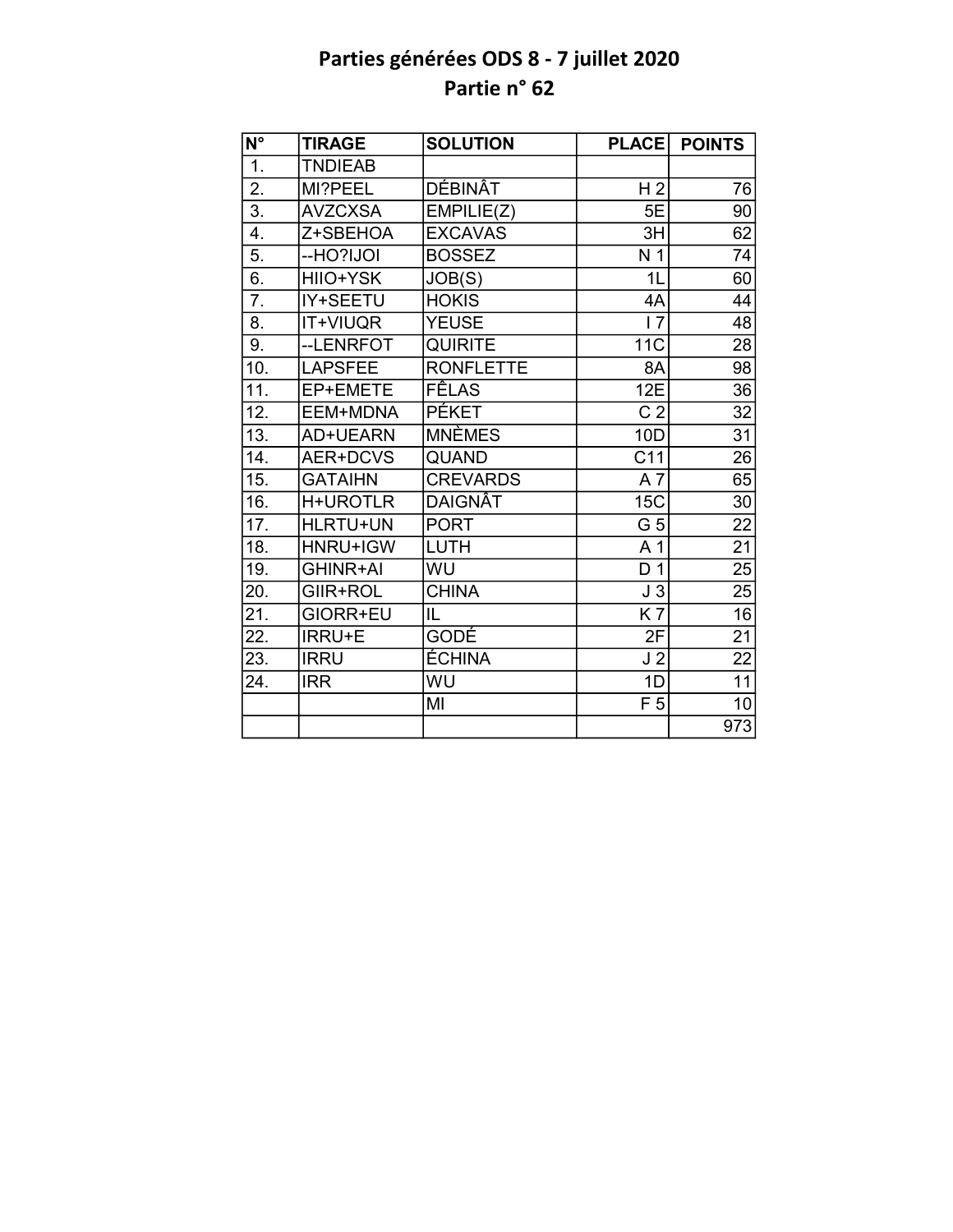| N°               | <b>TIRAGE</b>   | <b>SOLUTION</b> | <b>PLACE</b>    | <b>POINTS</b> |
|------------------|-----------------|-----------------|-----------------|---------------|
| $\overline{1}$ . | <b>LLANEEA</b>  |                 |                 |               |
| 2.               | A+IAEURT        | ALLÈNE          | $H_3$           | 14            |
| 3.               | <b>IIGDEEO</b>  | <b>AURAIENT</b> | 7B              | 61            |
| 4.               | EGII+ACO        | DÉO             | 6B              | 19            |
| 5.               | IO+HGSBR        | <b>CIGALE</b>   | 5D              | 23            |
| 6.               | <b>BR+FAEUE</b> | <b>SHOGI</b>    | A <sub>7</sub>  | 36            |
| 7.               | --IBASTLZ       | FÉRUE           | <b>B11</b>      | 21            |
| 8.               | BL+?HURO        | <b>ZESTAI</b>   | 15A             | 48            |
| 9.               | --FLA?NNE       | HÂBL(E)UR       | 3G              | 36            |
| 10.              | <b>OREELCV</b>  | ENFLAN(T)       | 14D             | 84            |
| 11.              | -- VUQANMA      | VÉLOCE          | 2B              | 39            |
| 12.              | MV+BUOEP        | <b>CORNAQUA</b> | D <sub>5</sub>  | 36            |
| 13.              | <b>BMOP+EED</b> | <b>VEAU</b>     | H <sub>12</sub> | 33            |
| 14.              | MP+KIIIO        | <b>BOUDÉE</b>   | L <sub>1</sub>  | 24            |
| 15.              | IIIP+PNT        | MOOK*           | 2K              | 32            |
| 16.              | <b>IIPP+TES</b> | $NIT^*$         | E 9             | 21            |
| 17.              | EIPT+YRA        | PSI*            | O <sub>1</sub>  | 30            |
| 18.              | <b>SMTUTJS</b>  | <b>TYPERAI</b>  | K <sub>6</sub>  | 88            |
| 19.              | --MRSDENI       | <b>JUS</b>      | 3A              | 29            |
| 20.              | MN+ORSWX        | <b>SPIDER</b>   | 8J              | 30            |
|                  |                 | <b>MIXONS</b>   | 12J             | 34            |
|                  |                 |                 |                 | 738           |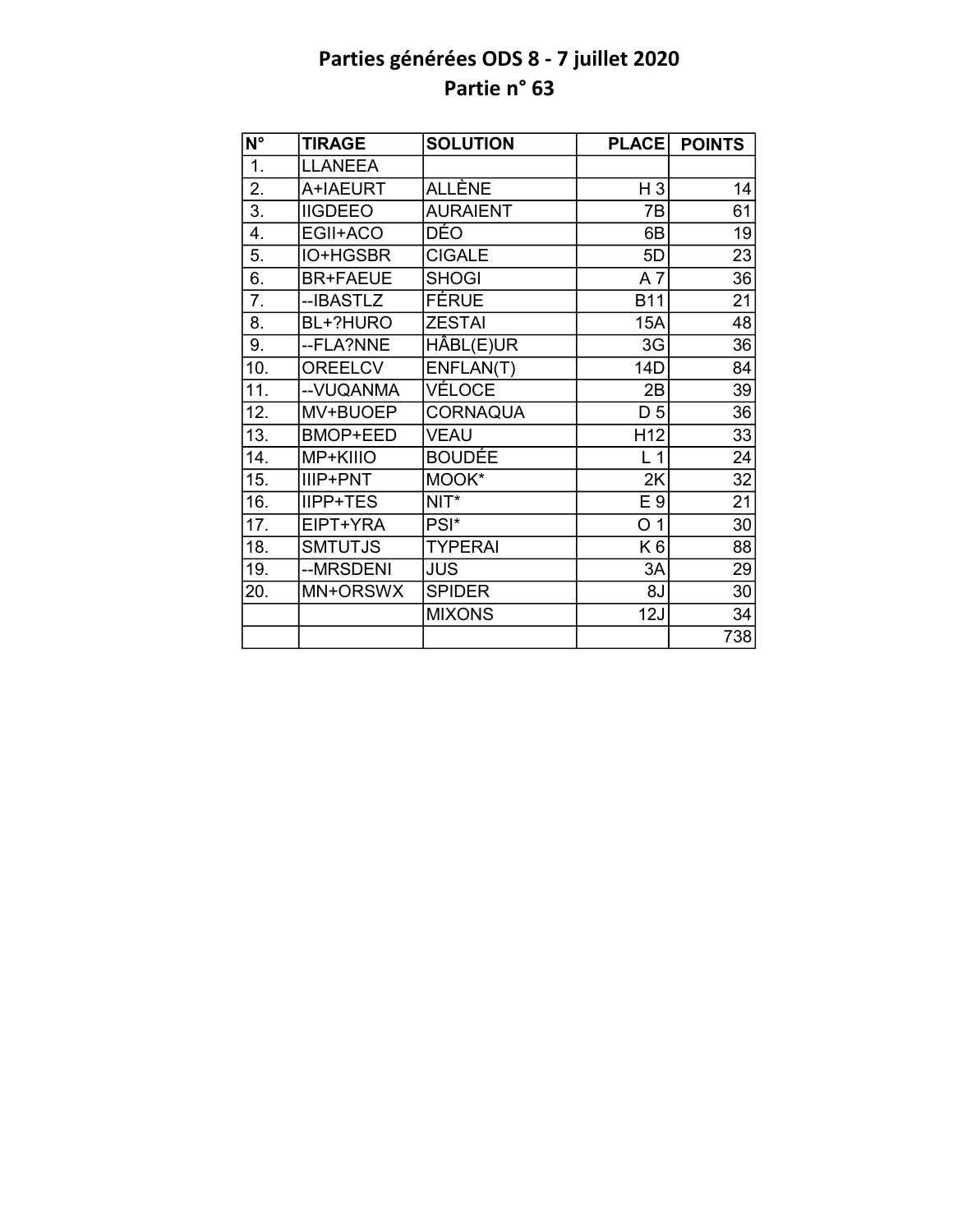| N°               | <b>TIRAGE</b>   | <b>SOLUTION</b> | <b>PLACE</b>   | <b>POINTS</b>   |
|------------------|-----------------|-----------------|----------------|-----------------|
| $\overline{1}$ . | <b>AISLINU</b>  |                 |                |                 |
| 2.               | L+OSLEC?        | <b>USINAI</b>   | H <sub>3</sub> | 14              |
| 3.               | <b>CAURNEE</b>  | OSCILLE(R)      | 5E             | 86              |
| 4.               | <b>ELEEMSG</b>  | CRÉNEAU         | G 7            | 73              |
| 5.               | <b>NEUISTE</b>  | <b>SEMELAGE</b> | 12B            | $\overline{74}$ |
| 6.               | <b>VRIOFAI</b>  | <b>LUTINÉES</b> | J <sub>5</sub> | $\overline{73}$ |
| 7.               | FOR+EPTB        | <b>VISAI</b>    | <b>B10</b>     | 32              |
| 8.               | <b>BP+ETUNO</b> | <b>FORET</b>    | 4A             | $\overline{26}$ |
| 9.               | --E?IDATO       | <b>POUF</b>     | A 1            | 27              |
| 10.              | <b>STOTREE</b>  | PODIAT(R)E      | 1A             | 83              |
| 11.              | -- IHEARGZ      | TÉTROSE         | 15B            | 83              |
| 12.              | HR+MAADD        | <b>GARIEZ</b>   | L3             | 50              |
| 13.              | --BOFTREK       | <b>DHARMA</b>   | 6A             | 29              |
| 14.              | <b>BORT+URN</b> | <b>FREAK</b>    | C <sub>3</sub> | 54              |
| 15.              | --BASUJMQ       | <b>RIBOT</b>    | <b>11A</b>     | 25              |
| 16.              | ABMQ+YPD        | JUBÉS           | C <sub>9</sub> | 53              |
| 17.              | <b>BDMPQ+LE</b> | <b>RAY</b>      | D <sub>6</sub> | 33              |
| 18.              | MPQ+NLUN        | <b>BLED</b>     | 2J             | 29              |
| 19.              | LMNNQ+IX        | <b>ZUP</b>      | 8L             | 14              |
| 20.              | LMNNQ+AH        | <b>DIX</b>      | A6             | 39              |
|                  |                 | <b>JAM</b>      | 9C             | 24              |
|                  |                 |                 |                | 921             |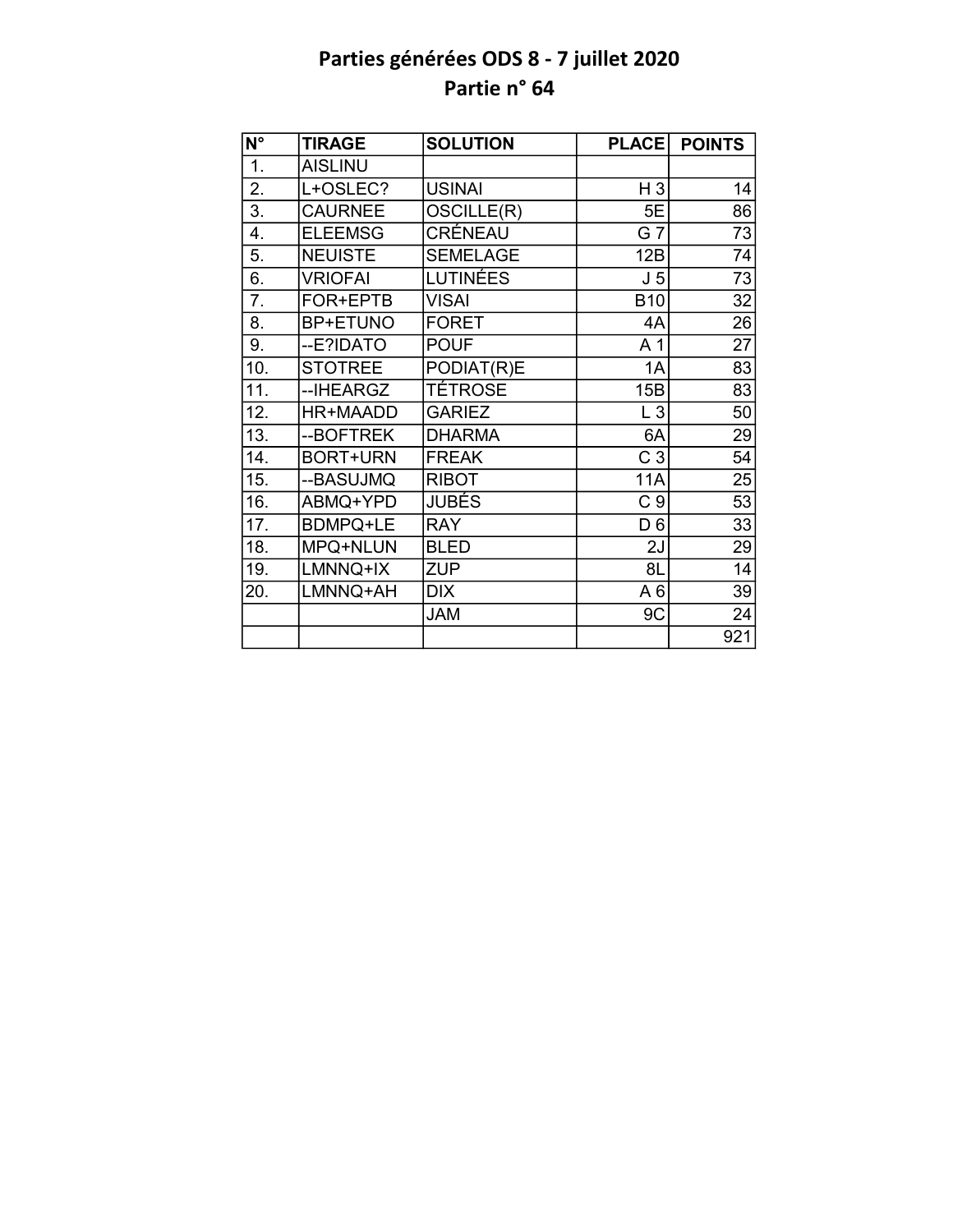| N°                | <b>TIRAGE</b>   | <b>SOLUTION</b> | <b>PLACE</b>   | <b>POINTS</b>   |
|-------------------|-----------------|-----------------|----------------|-----------------|
| $\overline{1}$ .  | --LFAIUEN       |                 |                |                 |
| 2.                | <b>I+NWIEOO</b> | <b>FALUNE</b>   | H 4            | 26              |
| $\overline{3}$ .  | -- TMTIOLM      | <b>WON</b>      | G 7            | 49              |
| 4.                | LMT+NPEA        | <b>MOTIF</b>    | 4D             | 18              |
| 5.                | <b>QTENRJA</b>  | <b>LAMPANTE</b> | 5G             | $\overline{74}$ |
| 6.                | NQR+UEEL        | <b>JETA</b>     | C <sub>3</sub> | 32              |
| 7.                | --PNDIYIO       | <b>QUÊTER</b>   | M <sub>2</sub> | 28              |
| 8.                | <b>IINP+LES</b> | YOD             | 19             | 45              |
| 9.                | N+ESAGOR        | <b>LIPIDES</b>  | 11E            | 40              |
| 10.               | <b>BTEHAEA</b>  | <b>SONGERA</b>  | O <sub>5</sub> | 86              |
| 11.               | A+?RUEUL        | <b>HÉBÉTA</b>   | <b>B6</b>      | 34              |
| 12.               | <b>GICREID</b>  | RELU(Q)UA       | A 9            | 77              |
| $\overline{13}$ . | GII+VOIT        | <b>CÈDRE</b>    | J10            | $\overline{26}$ |
| 14.               | --OADKIFI       | <b>VITILIGO</b> | E 7            | 62              |
| 15.               | AFIO+SAU        | KID*            | N <sub>1</sub> | 47              |
| 16.               | AFIOU+ZS        | $AS^*$          | O <sub>1</sub> | 49              |
| 17.               | OZ+TAEEV        | <b>SUIFA</b>    | 15E            | 37              |
| 18.               | E+SRUHCR        | <b>AVORTEZ</b>  | 13G            | $\overline{42}$ |
| 19.               | RR+NEM?L        | ÉCHUS           | C10            | 28              |
| 20.               | LNRR?+EN        | DÉM             | 12J            | 19              |
|                   |                 | $R(I)$ REZ      | M 9            | 20              |
|                   |                 |                 |                | 839             |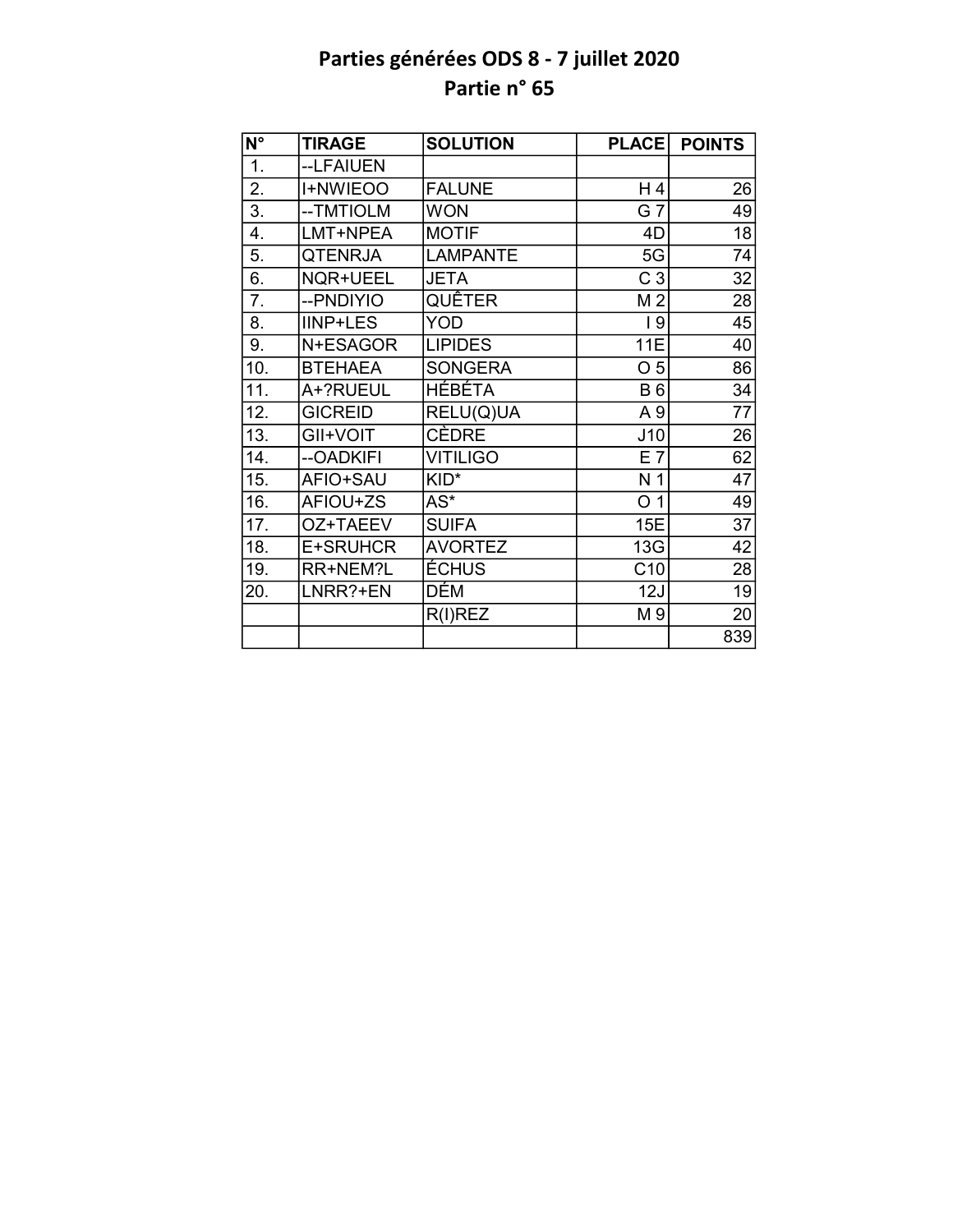| N°  | <b>TIRAGE</b>   | <b>SOLUTION</b> | <b>PLACE</b>   | <b>POINTS</b>   |
|-----|-----------------|-----------------|----------------|-----------------|
| 1.  | <b>EORNMAE</b>  |                 |                |                 |
| 2.  | <b>RQOOASO</b>  | <b>ROMANÉE</b>  | H <sub>2</sub> | 70              |
| 3.  | --OFREDEE       | <b>AMOROSO</b>  | 4G             | 16              |
| 4.  | <b>CEETARV</b>  | <b>REFONDÉE</b> | 6D             | 72              |
| 5.  | --UISNISA       | <b>RECAVÉE</b>  | E <sub>5</sub> | 48              |
| 6.  | <b>STKJIZU</b>  | <b>USINAIS</b>  | 12D            | 79              |
| 7.  | IJZ+EEHU        | <b>STUKA</b>    | 8A             | 72              |
| 8.  | EHI+IOAM        | <b>JOUEZ</b>    | M <sub>3</sub> | 62              |
| 9.  | --AIATIDI       | EH              | F 9            | 31              |
| 10. | --DMBLEAI       | <b>TAUDA</b>    | 5K             | 20              |
| 11. | IL+LYIME        | <b>BADAME</b>   | O <sub>4</sub> | 39              |
| 12. | <b>IILL+AFE</b> | <b>MYE</b>      | N 9            | 36              |
| 13. | SU?NAVP         | <b>FILIALE</b>  | 13I            | 89              |
| 14. | --HPTEPOQ       | UVÉ(E)S         | O11            | 35              |
| 15. | EPQ+IITN        | <b>PHOTO</b>    | 3F             | 29              |
| 16. | EIPT+NUT        | QIN             | 13B            | $\overline{22}$ |
| 17. | TTU+LIL?        | PINE*           | <b>14A</b>     | 35              |
| 18. | <b>UXBLNRT</b>  | TULLIST(E)      | A <sub>3</sub> | 58              |
| 19. | <b>BLNRTU+G</b> | <b>SIX</b>      | J12            | 32              |
| 20. | <b>BGLRT+EI</b> | <b>UN</b>       | 15A            | 28              |
| 21. | G+RNGASE        | <b>LIBERTY</b>  | 10H            | 24              |
|     |                 | <b>CANÉES</b>   | 7E             | 24              |
|     |                 |                 |                | 921             |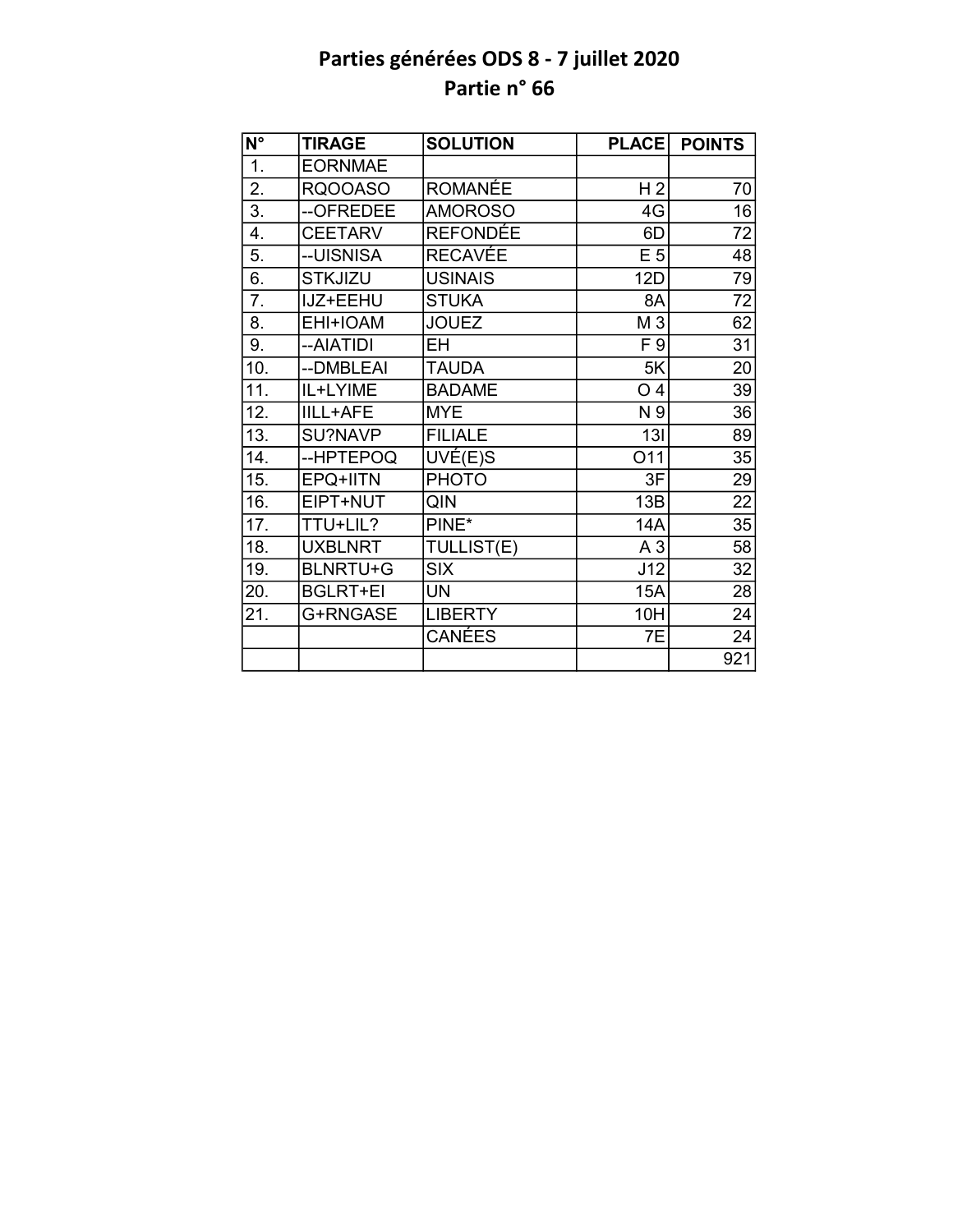| $\overline{\mathsf{N}^{\circ}}$ | <b>TIRAGE</b>   | <b>SOLUTION</b>   | <b>PLACE</b>    | <b>POINTS</b>   |
|---------------------------------|-----------------|-------------------|-----------------|-----------------|
| $\overline{1}$ .                | --IEEDEK?       |                   |                 |                 |
| $\overline{2}$ .                | <b>DE+PUNTN</b> | KÉ(F)IÉ           | H 4             | 46              |
| $\overline{3}$ .                | P+XONOUR        | <b>ENTENDU</b>    | 5E              | 32              |
| 4.                              | NU+ARUTE        | <b>PROXO</b>      | 6B              | 39              |
| 5.                              | <b>AOLODLT</b>  | <b>PUANTEUR</b>   | <b>B6</b>       | 62              |
| 6.                              | LO+YLREF        | <b>DALOT</b>      | 4A              | 28              |
| 7.                              | <b>FO+TSIIE</b> | <b>RALLYE</b>     | 8A              | 48              |
| 8.                              | FI+FIASW        | <b>SOTIE</b>      | 14B             | 36              |
| 9.                              | --NLIEDEO       | WIFIS*            | L <sub>1</sub>  | 63              |
| 10.                             | --LAEM?GR       | <b>DODELINE</b>   | J <sub>5</sub>  | 64              |
| 11.                             | <b>BSIRUMS</b>  | <b>GERM(I)NAL</b> | <b>11E</b>      | 86              |
| 12.                             | --QUJSCVE       | WÜRM              | 1L              | 42              |
| $\overline{13}$ .               | --ECIRAPH       | <b>QUELS</b>      | L8              | 40              |
| 14.                             | <b>SVAUJAI</b>  | <b>CHIPERA</b>    | 13E             | 86              |
| 15.                             | AAV+VTFH        | <b>JUIFS</b>      | 3 <sub>l</sub>  | 46              |
| 16.                             | FV+EEESA        | <b>HAVÂT</b>      | <b>14K</b>      | $\overline{27}$ |
| 17.                             | AEFS+ANB        | <b>VÊTE</b>       | O <sub>12</sub> | 33              |
| 18.                             | AFS+TISM        | <b>BAÏNE</b>      | 2J              | 45              |
| 19.                             | FT+OBANE        | MASSIVETÉ         | O <sub>7</sub>  | 39              |
| 20.                             | ABT+GCZ         | FONDÉ             | A <sub>1</sub>  | 27              |
| 21.                             | <b>AGT</b>      | <b>BÊCHEZ</b>     | F <sub>10</sub> | 28              |
|                                 |                 | KA                | 4H              | 21              |
|                                 |                 |                   |                 | 938             |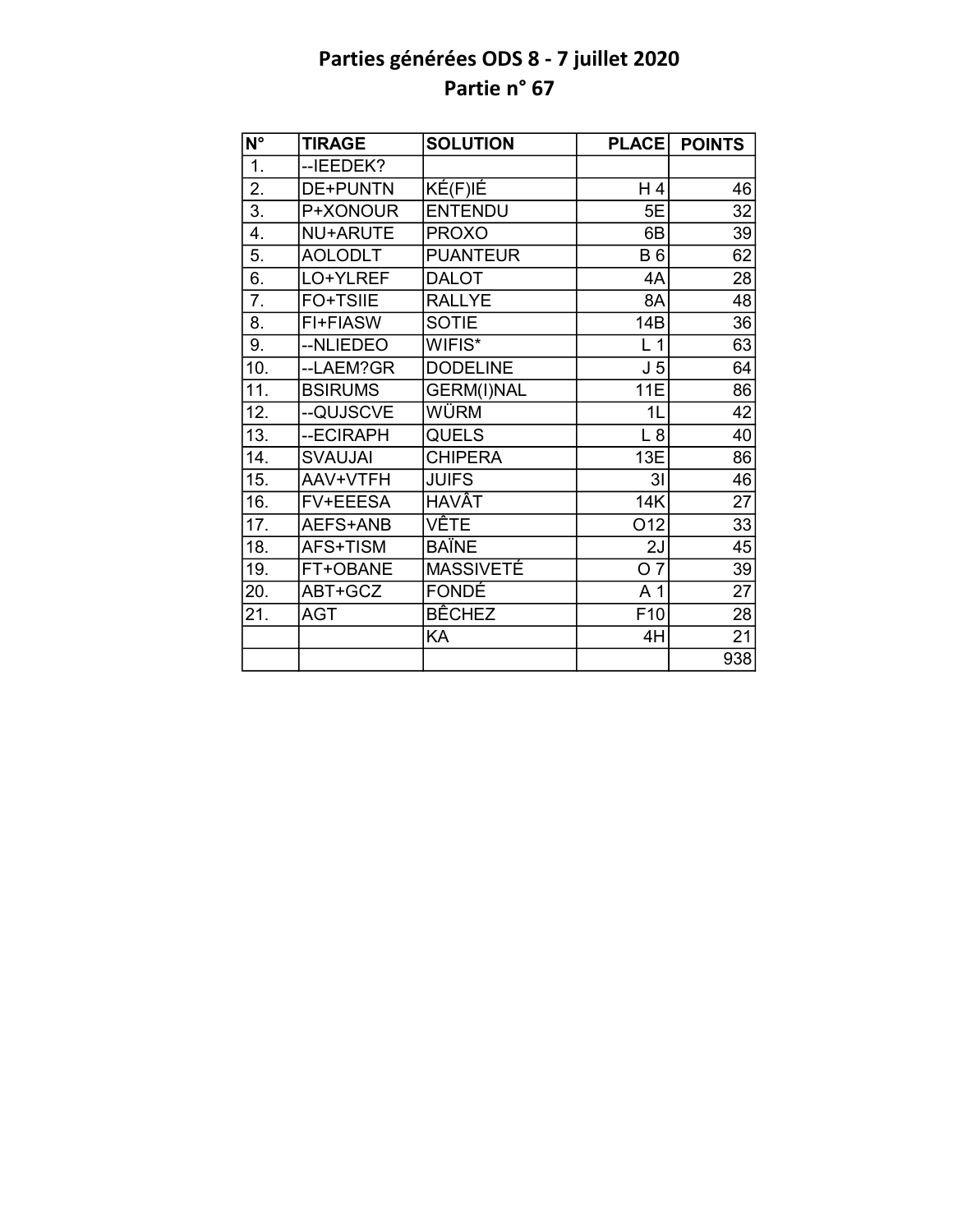| $\overline{\mathsf{N}^{\circ}}$ | <b>TIRAGE</b>   | <b>SOLUTION</b> | <b>PLACE</b>   | <b>POINTS</b>   |
|---------------------------------|-----------------|-----------------|----------------|-----------------|
| 1.                              | <b>JUOPRSA</b>  |                 |                |                 |
| 2.                              | P+NIIACU        | <b>AJOURS</b>   | H <sub>3</sub> | 42              |
| $\overline{3}$ .                | CIP+SWZI        | <b>JAUNI</b>    | 4H             | 24              |
| 4.                              | CIW+HAC?        | <b>ZIPS</b>     | M 1            | 43              |
| 5.                              | --CEARLCU       | WI(D)IA         | 2J             | 66              |
| 6.                              | <b>EMOSDGY</b>  | <b>ACCULERA</b> | 3A             | 76              |
| 7.                              | DGO+ENFL        | <b>MYASE</b>    | A 1            | 48              |
| 8.                              | --EIEGHHU       | <b>DÉGONFLE</b> | F <sub>2</sub> | 69              |
| 9.                              | EGHI+LIT        | <b>EUH</b>      | G 7            | 30              |
| 10.                             | <b>H+ENKREB</b> | <b>LITIGE</b>   | 10A            | $\overline{27}$ |
| 11.                             | EHN+OTDM        | <b>BEURK</b>    | D <sub>1</sub> | $\overline{38}$ |
| 12.                             | HT+OETQT        | <b>DOLMEN</b>   | A <sub>8</sub> | 27              |
| 13.                             | QTT+EIME        | HÔTE            | <b>B12</b>     | $\overline{21}$ |
| 14.                             | Q+TNEUAL        | <b>ÉMIETTE</b>  | 15B            | $\overline{27}$ |
| 15.                             | <b>UTSOVRN</b>  | <b>LAQUENT</b>  | 14H            | $112$           |
| 16.                             | RTUV+XOI        | <b>NÔS</b>      | 11D            | 29              |
| 17.                             | IU+AR?RV        | <b>VORTEX</b>   | L10            | 56              |
| 18.                             | <b>SLAAAEB</b>  | (S)URVIRA       | O <sub>2</sub> | 93              |
| 19.                             | AAL+SDEF        | <b>BAÏNES</b>   | D <sub>8</sub> | 22              |
| 20.                             | <b>DS+PENEI</b> | <b>FAVELA</b>   | 10J            | $\overline{22}$ |
| 21.                             | <b>DES</b>      | <b>PÉNIEN</b>   | M 9            | 30              |
|                                 |                 | <b>SE</b>       | 6A             | 20              |
|                                 |                 |                 |                | 922             |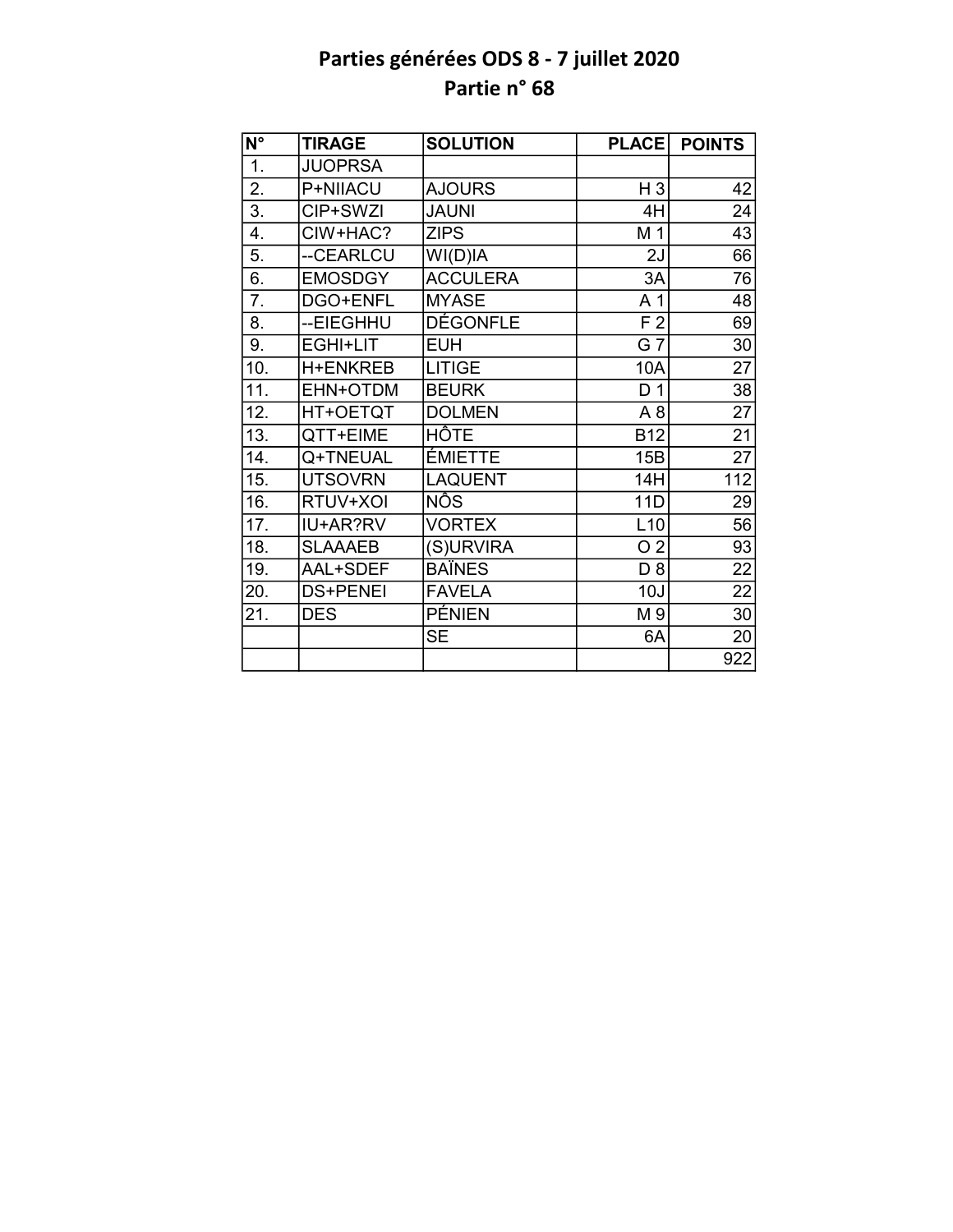| $\overline{\mathsf{N}^{\circ}}$ | <b>TIRAGE</b>   | <b>SOLUTION</b>  | <b>PLACE</b>    | <b>POINTS</b>   |
|---------------------------------|-----------------|------------------|-----------------|-----------------|
| 1.                              | ?SONIAN         |                  |                 |                 |
| 2.                              | <b>EBFURUL</b>  | (T)ONNAIS        | $H_3$           | 64              |
| $\overline{3}$ .                | FLRUU+UX        | <b>BÉTONNAIS</b> | H <sub>1</sub>  | 30              |
| 4.                              | LUU+VZTE        | <b>FREUX</b>     | 2F              | 45              |
| 5.                              | UUV+VCEE        | <b>BLETZ</b>     | 1H              | 39              |
| 6.                              | <b>CU+APRNU</b> | <b>VEUVE</b>     | G 9             | 25              |
| $\overline{7}$ .                | CPR+ODIT        | <b>UNAU</b>      | H <sub>12</sub> | 23              |
| 8.                              | D+AYIORE        | <b>PICORENT</b>  | 13B             | 26              |
| 9.                              | DEIOR+MD        | AY               | 16              | 44              |
| 10.                             | DMR+LWAO        | <b>ZOÏDE</b>     | L <sub>1</sub>  | $\overline{30}$ |
| 11.                             | DLMO+MIL        | <b>WRAP</b>      | <b>B10</b>      | $\overline{35}$ |
| 12.                             | --OPMTIHA       | <b>OLIM</b>      | 3J              | 22              |
| 13.                             | AMT+ASCE        | <b>HOPI</b>      | K <sub>5</sub>  | $\overline{28}$ |
| 14.                             | <b>QDRNOME</b>  | <b>ESCAMOTA</b>  | E8              | $\overline{72}$ |
| 15.                             | QR+LEEFG        | <b>MONDÉE</b>    | 8A              | 30              |
| 16.                             | QR+EDSSS        | <b>GIFLÉE</b>    | 8J              | 42              |
| 17.                             | --UTRAHSD       | ÈS               | 14A             | 36              |
| 18.                             | DHR+LGNI        | <b>SAUT</b>      | 9K              | 25              |
| 19.                             | <b>HLN+AERL</b> | <b>DRING</b>     | 5E              | 27              |
| 20.                             | <b>ALNR+ETI</b> | <b>WELCHE</b>    | 10 <sub>B</sub> | 28              |
| 21.                             | <b>EJEIITB</b>  | <b>INALTERE</b>  | O <sub>1</sub>  | $\overline{77}$ |
| 22.                             | BII+?SRA        | JETÉ             | 6B              | 30              |
| 23.                             | <b>NSKQEU</b>   | UB(É)RISAI*      | 15H             | 80              |
| 24.                             | <b>NQU</b>      | <b>FAKES*</b>    | L8              | 34              |
|                                 |                 | QUE              | 11J             | 20              |
|                                 |                 |                  |                 | 912             |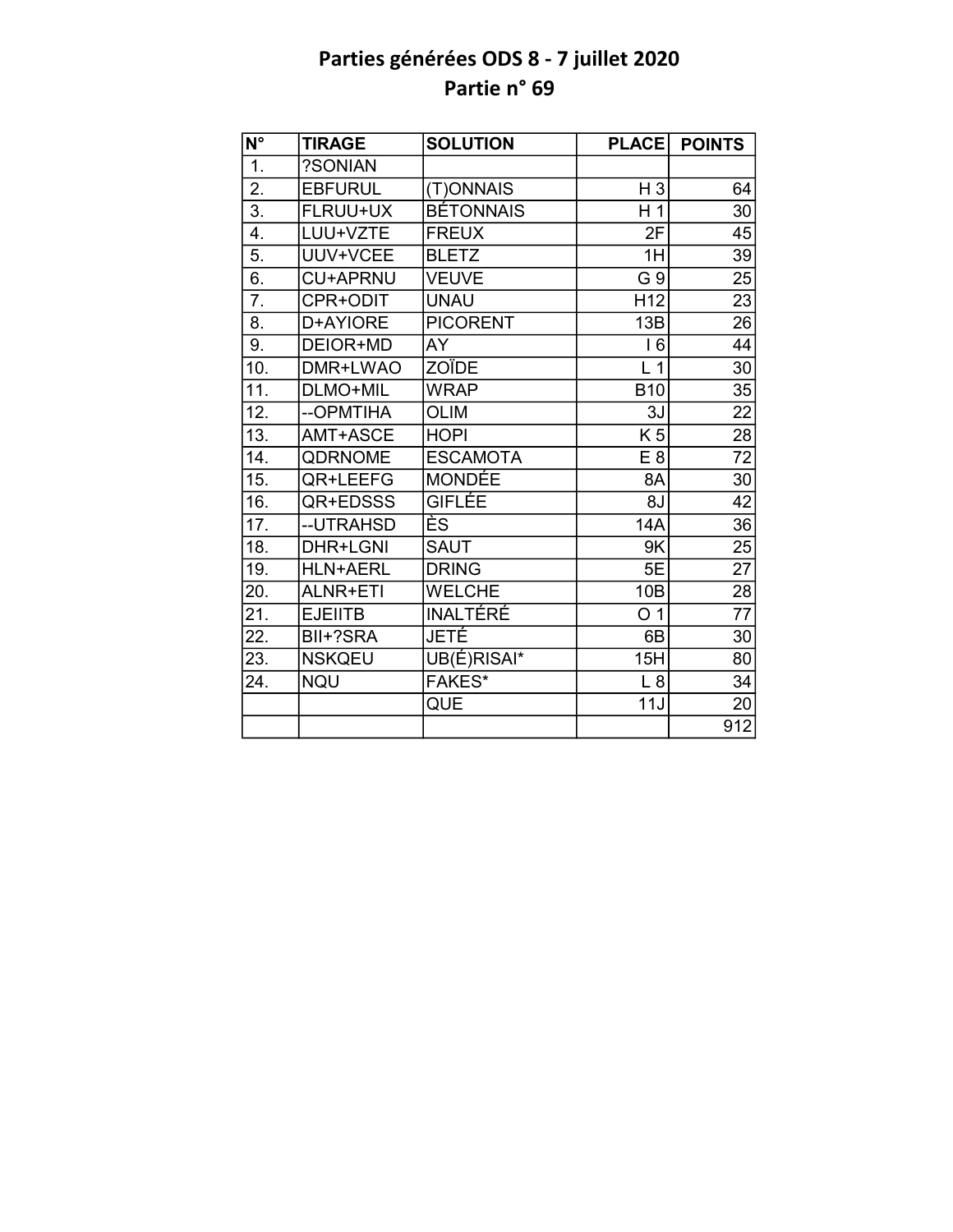| $\overline{\mathsf{N}^{\circ}}$ | <b>TIRAGE</b>   | <b>SOLUTION</b>   | <b>PLACE</b>    | <b>POINTS</b>   |
|---------------------------------|-----------------|-------------------|-----------------|-----------------|
| $\overline{1}$ .                | <b>ENMXULJ</b>  |                   |                 |                 |
| $\overline{2}$ .                | NX+CQEBE        | <b>JUMEL</b>      | H 4             | 42              |
| 3.                              | --EDOOGEA       | <b>EX</b>         | 16              | 45              |
| 4.                              | DOO+BONK        | <b>AUGÉE</b>      | 5G              | 25              |
| 5.                              | NO+SIDIU        | <b>DOBOK</b>      | 4K              | $\overline{57}$ |
| $\overline{6}$ .                | OTREE?H         | <b>INDOUISME*</b> | 6A              | 67              |
| 7.                              | <b>AIDFISM</b>  | THÉORI(S)E        | A 1             | 149             |
| 8.                              | --EAENTST       | <b>MODIFIAS</b>   | D <sub>5</sub>  | 78              |
| 9.                              | <b>EVWLRUA</b>  | TENTÂTES          | 1A              | 77              |
| 10.                             | --EOQPYUU       | <b>KEVLAR</b>     | O <sub>4</sub>  | 54              |
| $\overline{11}$ .               | OPQU+IAR        | <b>YUE</b>        | E <sub>11</sub> | $\overline{48}$ |
| 12.                             | P+TFAEWN        | <b>ROQUAI</b>     | N 8             | 33              |
| 13.                             | EFNT+ITG        | <b>WAP</b>        | M11             | 49              |
| 14.                             | --IRSNLRE       | <b>TE</b>         | 14N             | 32              |
| 15.                             | LN+NNZEI        | <b>FRISER</b>     | 9D              | $\overline{25}$ |
| 16.                             | ILNN+SCS        | <b>NEZ</b>        | 10F             | $\overline{44}$ |
| 17.                             | <b>NS+ATOFN</b> | <b>CLINS</b>      | <b>14A</b>      | $\overline{27}$ |
| 18.                             | AMG?UCB         | <b>FANTONS</b>    | $J_8$           | $\overline{74}$ |
| 19.                             | CGM+HUVR        | UBAC(S)           | A11             | 33              |
| 20.                             | GMRV+IET        | <b>ÉCHU</b>       | 3A              | $\overline{18}$ |
| 21.                             | GMT+LPLA        | <b>VIBRE</b>      | M <sub>2</sub>  | $\overline{20}$ |
| 22.                             | GLLPT+E         | MA                | N <sub>1</sub>  | 16              |
|                                 |                 | <b>PEU</b>        | E 4             | 16              |
|                                 |                 |                   |                 | 1029            |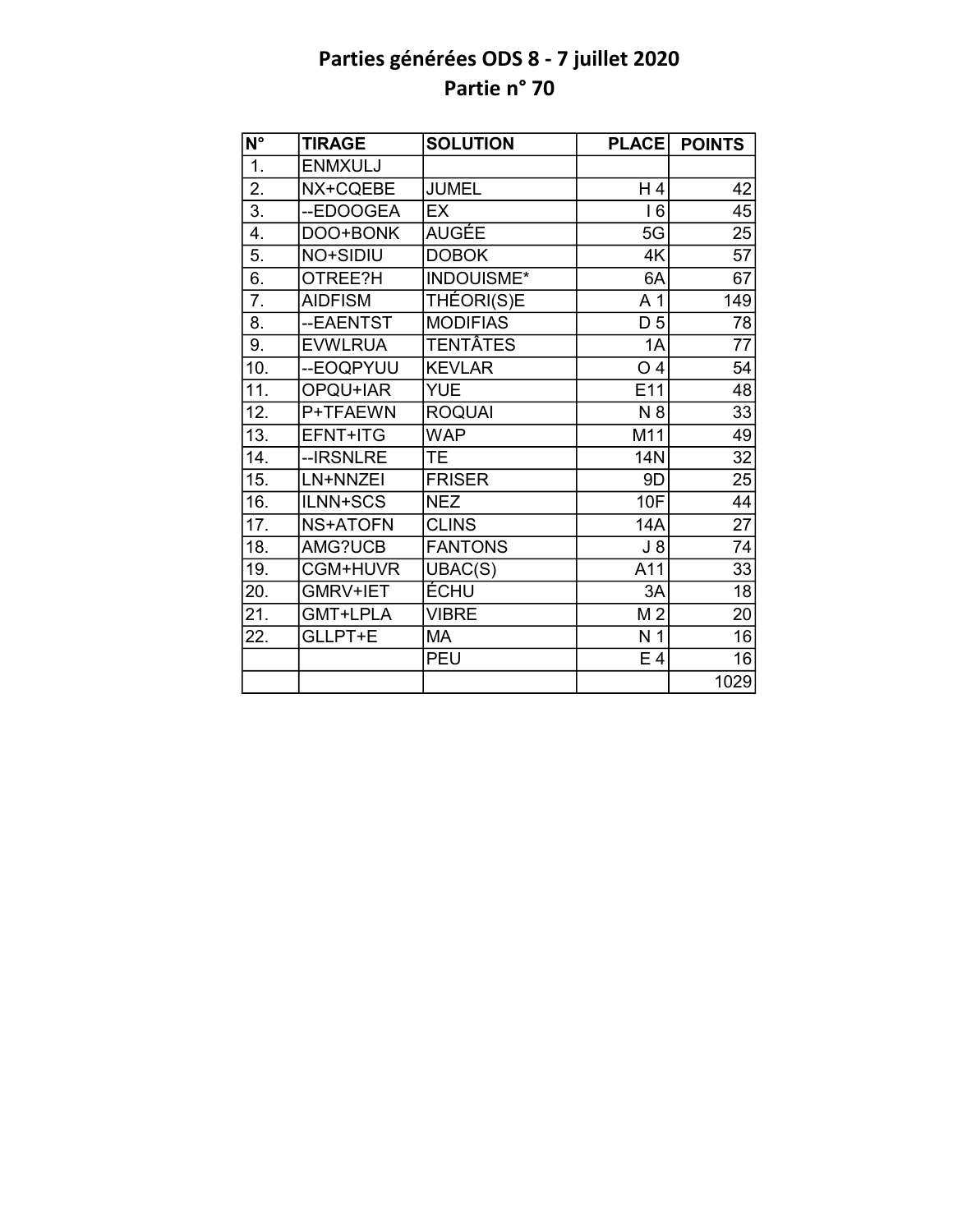| $N^{\circ}$       | <b>TIRAGE</b>  | <b>SOLUTION</b> | <b>PLACE</b>    | <b>POINTS</b>   |
|-------------------|----------------|-----------------|-----------------|-----------------|
| $\overline{1}$ .  | <b>XLIDVSI</b> |                 |                 |                 |
| 2.                | ILSV+ATA       | <b>DIX</b>      | H <sub>6</sub>  | 26              |
| $\overline{3}$ .  | <b>EANBFFE</b> | <b>SALIVÂT</b>  | 15              | 82              |
| 4.                | E+JCZORT       | <b>BAFFENT</b>  | <b>11C</b>      | 30              |
| 5.                | OR+PEIED       | <b>JACTEZ</b>   | D <sub>10</sub> | 68              |
| 6.                | <b>UOEUMRE</b> | <b>PROTÉIDE</b> | 13A             | 76              |
| 7.                | EORU+HDE       | <b>MUEZ</b>     | 15A             | 42              |
| 8.                | <b>NTOIUCE</b> | <b>HOURDÉE</b>  | 14H             | 81              |
| 9.                | <b>AREWARN</b> | <b>NOCTUIDÉ</b> | L8              | 76              |
| 10.               | AAENRR+M       | <b>DAW</b>      | 6H              | 33              |
| 11.               | NAE?ELO        | <b>MARRANE</b>  | M <sub>2</sub>  | 70              |
| 12.               | <b>TEOHRIG</b> | (M)ÉLANOME      | 2G              | 70              |
| $\overline{13}$ . | EGOR+ETN       | <b>HIT</b>      | 1H              | $\overline{37}$ |
| 14.               | <b>LSAIMAU</b> | <b>GÉRONTE</b>  | 3A              | 70              |
| 15.               | AEPTRL?        | <b>MIAULAS</b>  | O 8             | 89              |
| 16.               | <b>ISNQVYS</b> | PÈLERA(I)T      | <b>B2</b>       | 72              |
| 17.               | IQSV+USU       | <b>YINS</b>     | 8A              | 39              |
| 18.               | SSUV+KOG       | QUOI            | D <sub>1</sub>  | 38              |
| 19.               | GOSV+LIB       | <b>KYUS</b>     | A7              | 35              |
| 20.               | GL+ES          | <b>BOIVES</b>   | N <sub>10</sub> | 36              |
|                   |                | <b>LES</b>      | K4              | 20              |
|                   |                |                 |                 | 1090            |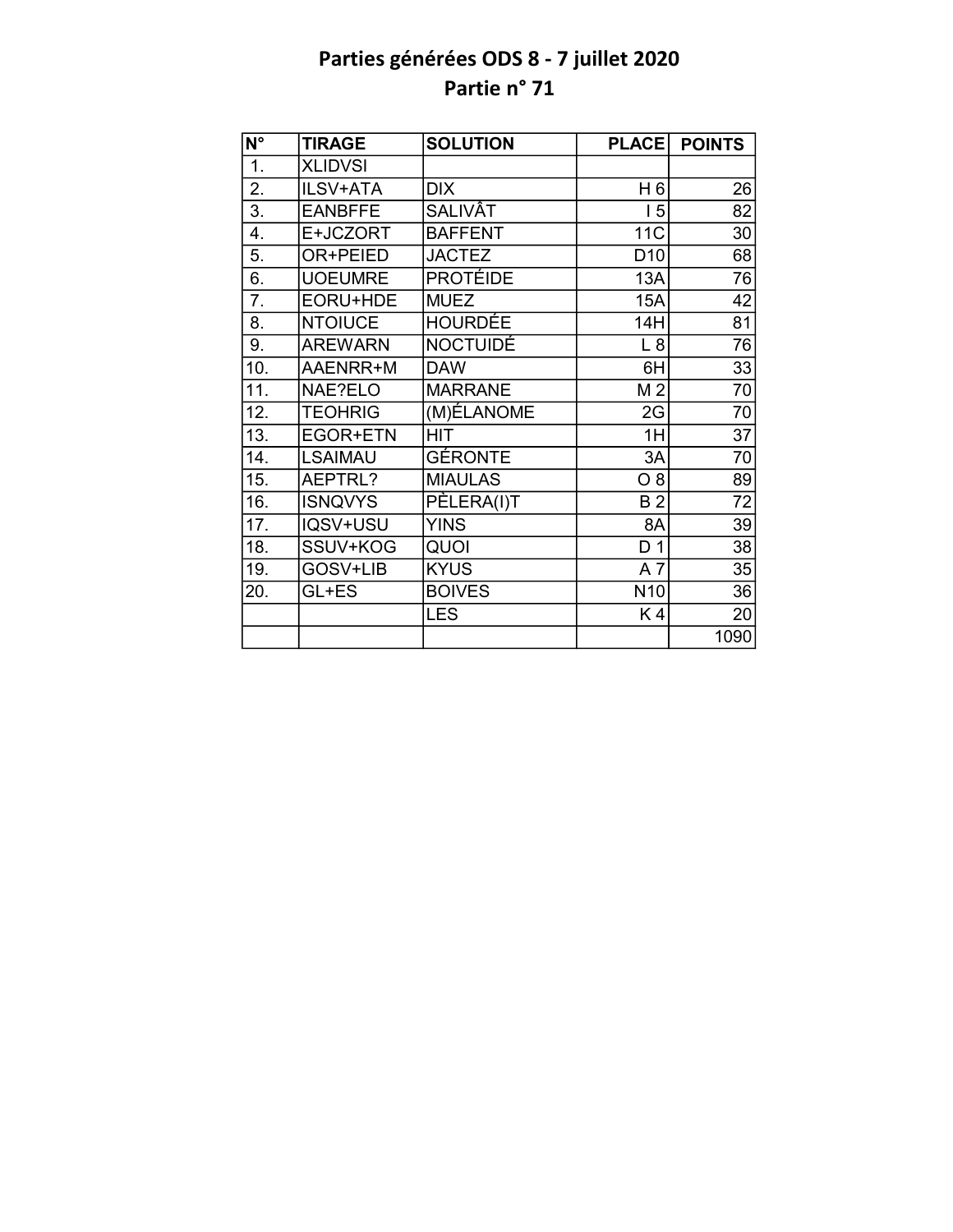| $\overline{\mathsf{N}^{\circ}}$ | <b>TIRAGE</b>   | <b>SOLUTION</b>   | <b>PLACE</b>   | <b>POINTS</b>   |
|---------------------------------|-----------------|-------------------|----------------|-----------------|
| $\overline{1}$ .                | <b>STJAAAU</b>  |                   |                |                 |
| $\overline{2}$ .                | A+EOHREE        | <b>AJUSTA</b>     | H <sub>3</sub> | 42              |
| $\overline{3}$ .                | --ERRFTWE       | <b>RÉAJUSTA</b>   | H 1            | 45              |
| 4.                              | W+MSADAN        | <b>RÉFUTER</b>    | 5E             | 40              |
| $\overline{5}$ .                | AMN+DULM        | <b>DAWS</b>       | 9E             | 40              |
| 6.                              | --RGESINM       | <b>MUNDA</b>      | L <sub>1</sub> | 29              |
| 7.                              | <b>EEELZFD</b>  | <b>GARNÎMES</b>   | F <sub>8</sub> | 64              |
| 8.                              | EL+IQSYA        | DÉFIEZ            | 12C            | $\overline{58}$ |
| 9.                              | ILQ+OALP        | <b>YASSE</b>      | 15D            | 72              |
| 10.                             | AILQ+VTI        | <b>PLOYASSE</b>   | 15A            | $\overline{57}$ |
| 11.                             | AILQ+LIR        | <b>VINT</b>       | 11D            | 31              |
| 12.                             | ILLR+UNE        | <b>QUAI</b>       | 2K             | 22              |
| $\overline{13}$ .               | <b>AEBAETG</b>  | <b>NIELLURE</b>   | 2A             | $\overline{70}$ |
| 14.                             | AEG+UECL        | <b>ÉBAT</b>       | 13A            | 24              |
| 15.                             | <b>IUOKMEE</b>  | <b>ENCULAGE</b>   | A 1            | 158             |
| 16.                             | EEIO+SOB        | <b>KEUM</b>       | 14E            | 30              |
| 17.                             | <b>BIO+?OOV</b> | OSÉE              | O <sub>1</sub> | $\overline{27}$ |
| 18.                             | <b>BOO+PNNH</b> | AVOIN(A)*         | 3H             | 35              |
| 19.                             | BNNOP+S?        | HO                | <b>B6</b>      | 29              |
| 20.                             | <b>BNP+TICH</b> | SON(E)S           | 6H             | 21              |
| 21.                             | <b>BCNPT+EU</b> | HI                | 3C             | $\overline{22}$ |
| 22.                             | <b>BENTU+EX</b> | <b>CLIP</b>       | D <sub>1</sub> | $\overline{22}$ |
| 23.                             | <b>BENT+ONL</b> | <b>EUX</b>        | 6D             | 65              |
| 24.                             | <b>BELNO+IR</b> | PLOYASSENT        | <b>15A</b>     | 21              |
| 25.                             | <b>IAT</b>      | <b>BILERONT</b>   | $J_8$          | 64              |
|                                 |                 | <b>RÉFUTERAIT</b> | 5E             | 13              |
|                                 |                 |                   |                | 1101            |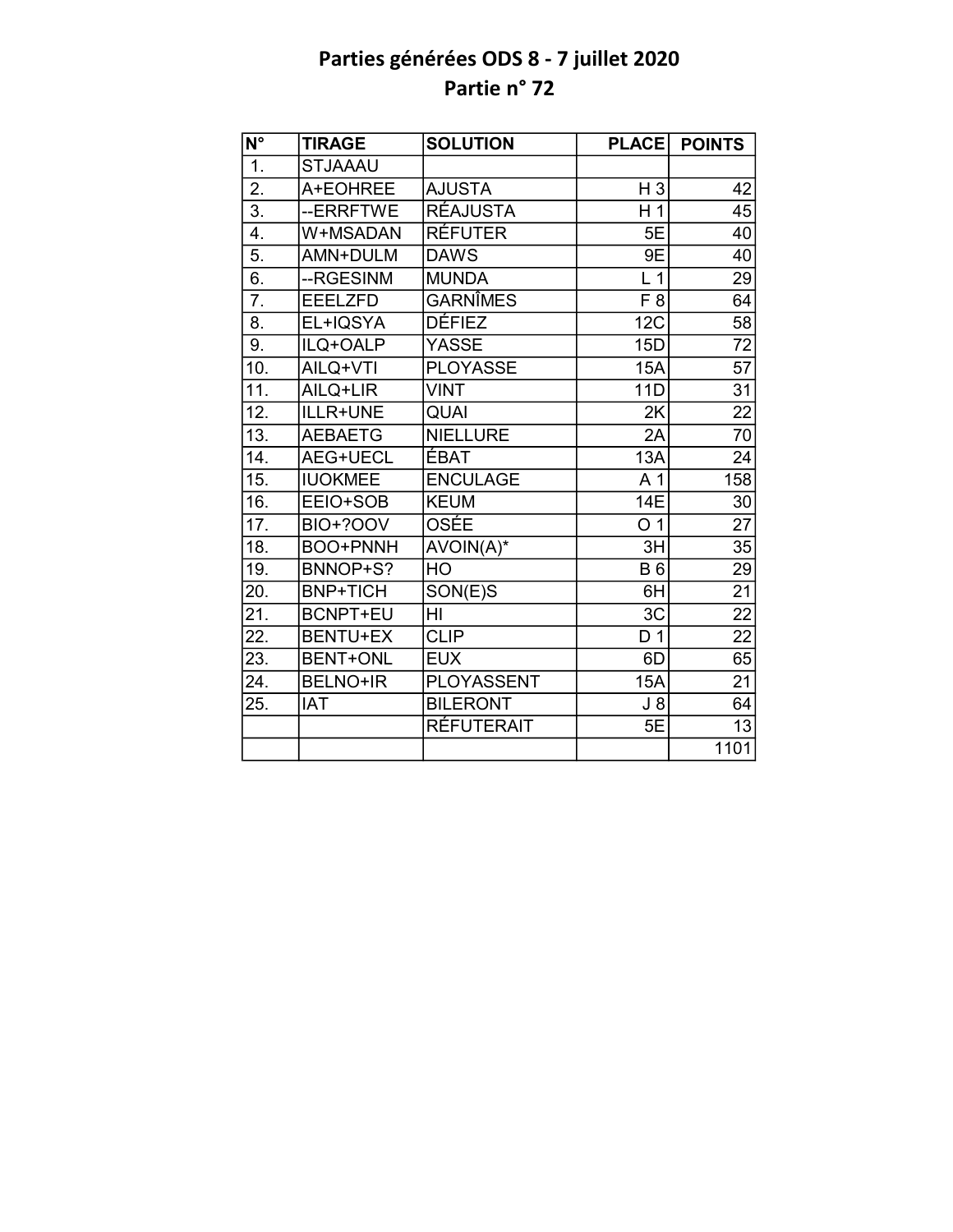| $\overline{\mathsf{N}^{\circ}}$ | <b>TIRAGE</b>   | <b>SOLUTION</b> | <b>PLACE</b>    | <b>POINTS</b>   |
|---------------------------------|-----------------|-----------------|-----------------|-----------------|
| 1.                              | <b>EDLZSER</b>  |                 |                 |                 |
| 2.                              | DR+ASERP        | <b>ZÈLES</b>    | H 4             | 48              |
| $\overline{3}$ .                | <b>MMHDEOT</b>  | PARÈDRES        | 5E              | 94              |
| 4.                              | DT+BITIS        | <b>HOMME</b>    | 4K              | 31              |
| 5.                              | IT+LNEGT        | <b>BIDETS</b>   | O <sub>1</sub>  | $\overline{27}$ |
| 6.                              | <b>ETALEAB</b>  | <b>LIGNETTE</b> | 7A              | 62              |
| 7.                              | AQ?DEAE         | <b>BATELAGE</b> | C <sub>1</sub>  | 72              |
| 8.                              | AD+SPIOE        | Q(U)ÉLÉA        | A4              | 60              |
| 9.                              | <b>GRTUEON</b>  | <b>ADIPOSE</b>  | <b>B</b> 9      | 80              |
| 10.                             | RCAU?JS         | TANGUERO*       | 2B              | 72              |
| 11.                             | <b>IUFCOVA</b>  | CO(N)JURAS      | 13A             | 84              |
| 12.                             | ACIO+NWO        | <b>VEUF</b>     | 15A             | 42              |
| 13.                             | <b>IOW+LNSO</b> | <b>ACON</b>     | 1F              | 32              |
| 14.                             | SW+EEFIR        | <b>NIOLO</b>    | 3 <sub>l</sub>  | 31              |
| 15.                             | EFIRS+EV        | <b>WEB</b>      | 1A              | 44              |
| 16.                             | <b>HRITYEU</b>  | <b>FÉVIERS</b>  | 12G             | 86              |
| 17.                             | <b>IU+IMNXK</b> | <b>THYRSE</b>   | M 8             | 44              |
| 18.                             | <b>IKMNU+IU</b> | ΧI              | N <sub>13</sub> | 33              |
| 19.                             | <b>IINU+NAU</b> | <b>KEUM</b>     | K11             | 28              |
| 20.                             | <b>INNUU+AL</b> | <b>AIR</b>      | L10             | 26              |
| 21.                             | <b>AINNU</b>    | QUEL            | 4A              | 22              |
|                                 |                 | <b>NAN</b>      | 14E             | 17              |
|                                 |                 |                 |                 | 1035            |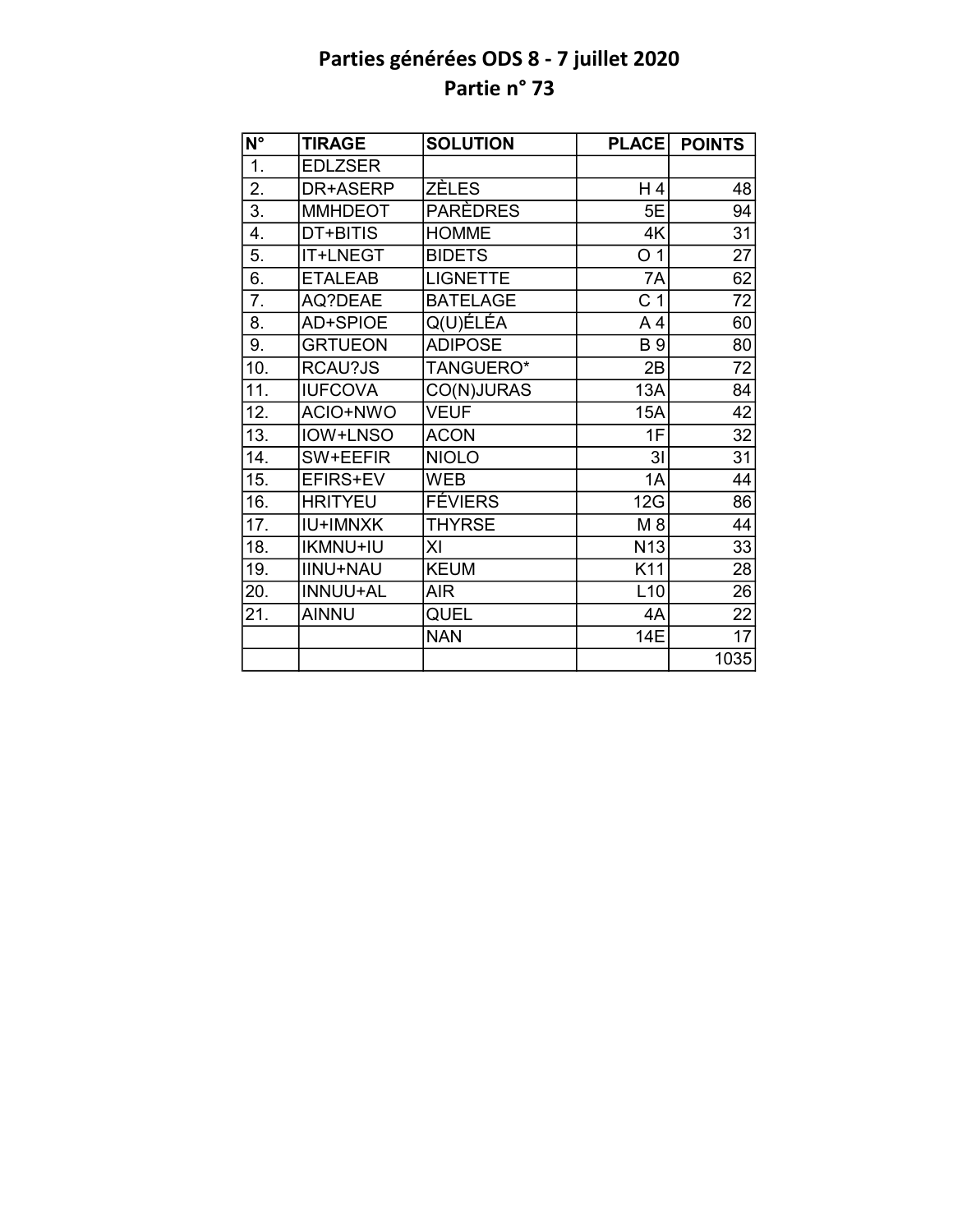| $\overline{\mathsf{N}^{\circ}}$ | <b>TIRAGE</b>   | <b>SOLUTION</b>   | <b>PLACE</b>   | <b>POINTS</b>   |
|---------------------------------|-----------------|-------------------|----------------|-----------------|
| 1.                              | <b>XAIEENR</b>  |                   |                |                 |
| $\overline{2}$ .                | EN+EMLBD        | <b>IXERA</b>      | H 4            | 30              |
| $\overline{3}$ .                | --ISLTKOR       | <b>BLÊME</b>      | 3E             | 26              |
| 4.                              | --ILEUNER       | <b>KILOS</b>      | 9G             | 42              |
| 5.                              | <b>OEDUESE</b>  | <b>LÉSINEUR</b>   | <b>K7</b>      | 66              |
| 6.                              | -?EEINRF        | DÉROULÉES         | 7F             | 63              |
| 7.                              | <b>WESTURZ</b>  | REFIXEN(T)        | 5D             | 126             |
| 8.                              | TUWZ+AAA        | <b>REMIXERAIS</b> | H 1            | 60              |
| 9.                              | AAUW+YOS        | ZÊTA              | 12J            | 26              |
| 10.                             | AUW+?SAI        | <b>SOYAS</b>      | 10D            | $\overline{45}$ |
| 11.                             | AU+FEDUQ        | SWA(Z)I           | 15K            | 78              |
| 12.                             | --EITNAFT       | <b>ÉDUQUA</b>     | 8A             | 69              |
| 13.                             | <b>TSCEPII</b>  | <b>FÊTAIENT</b>   | M <sub>2</sub> | $\overline{74}$ |
| 14.                             | IIT+VGAR        | <b>CEPS</b>       | C <sub>3</sub> | 38              |
| 15.                             | <b>GR+NVAON</b> | <b>VIDAIT</b>     | <b>B6</b>      | $\overline{33}$ |
| 16.                             | GNNO+BCH        | <b>RIVA</b>       | 6L             | 30              |
| 17.                             | <b>BGNNO+RP</b> | <b>HIC</b>        | 10J            | 29              |
| 18.                             | --OEUMNMH       | <b>ROB</b>        | B <sub>2</sub> | $\overline{18}$ |
| 19.                             | MNOU+NUL        | <b>HEM</b>        | 13M            | 24              |
| 20.                             | LMU+DPNG        | <b>KANOUN</b>     | G 9            | 16              |
| 21.                             | --GLLJTAN       | DÛ                | 112            | $\overline{19}$ |
| 22.                             | GLLT+MOP        | JAN               | N <sub>1</sub> | 32              |
|                                 |                 | <b>POT</b>        | A <sub>1</sub> | 22              |
|                                 |                 |                   |                | 966             |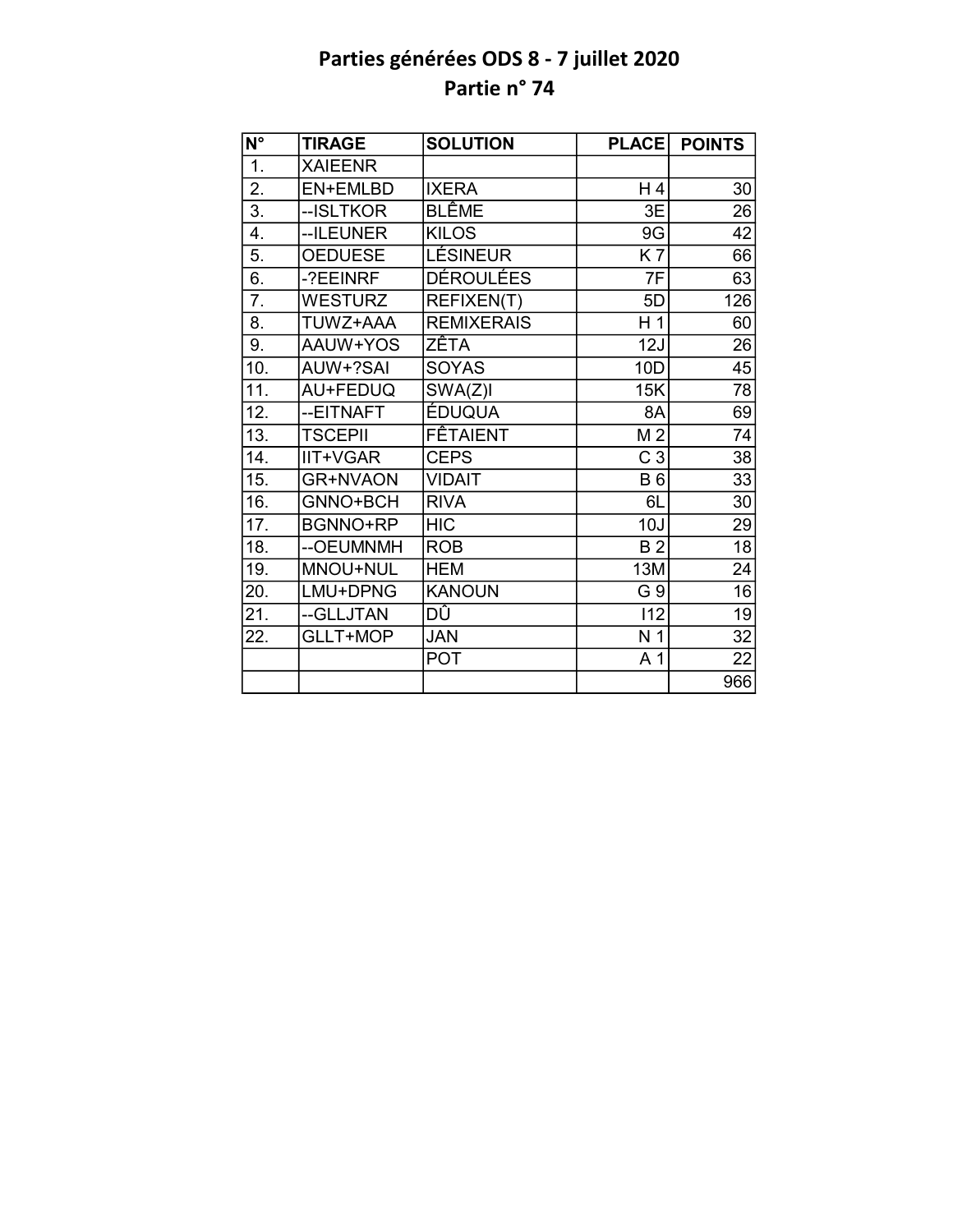| N°               | <b>TIRAGE</b>   | <b>SOLUTION</b> | <b>PLACE</b>    | <b>POINTS</b>   |
|------------------|-----------------|-----------------|-----------------|-----------------|
| $\overline{1}$ . | <b>LXIAUSE</b>  |                 |                 |                 |
| 2.               | U+ECIFON        | <b>EXILAS</b>   | H <sub>3</sub>  | 50              |
| 3.               | <b>CNO+MEEI</b> | <b>FIEUX</b>    | 4D              | 34              |
| 4.               | <b>IERMEAN</b>  | <b>MIOCÈNES</b> | 8A              | 92              |
| 5.               | <b>BJMREOU</b>  | <b>REMANIÉE</b> | 3G              | $\overline{77}$ |
| 6.               | <b>ORU+ASAI</b> | <b>JAMBE</b>    | 7G              | 42              |
| 7.               | <b>HRDEIOC</b>  | <b>SAMOURAÏ</b> | A6              | 60              |
| 8.               | ATHBEE?         | <b>DÉCHOIR</b>  | $L_6$           | 98              |
| 9.               | <b>SLGLZEO</b>  | HÉBÉTA(I)       | 13G             | 100             |
| 10.              | --A?UTQVN       | <b>GELEZ</b>    | N <sub>2</sub>  | 70              |
| 11.              | --RYAENLS       | (É)VOQUANT      | C <sub>6</sub>  | 108             |
| 12.              | <b>EOURDSE</b>  | <b>ANALYSER</b> | 11C             | 84              |
| 13.              | <b>FLKTUAI</b>  | <b>RÔDEUSE</b>  | N 8             | 86              |
| 14.              | ALTU+INW        | <b>KIF</b>      | 2J              | 73              |
| 15.              | ILNU+VGT        | <b>SWEAT</b>    | H11             | $\overline{72}$ |
| 16.              | GNV+UASR        | <b>TUILE</b>    | 14J             | 29              |
| 17.              | GRSUV+SP        | <b>NA</b>       | K <sub>10</sub> | 44              |
| 18.              | <b>GSV+TONL</b> | <b>PURS</b>     | 1G              | 30              |
| 19.              | GLNT+TDO        | <b>VOS</b>      | O <sub>1</sub>  | 31              |
| 20.              | DGLN+PE         | TÔT             | 9E              | 19              |
|                  |                 | <b>GEL</b>      | 6F              | 19              |
|                  |                 |                 |                 | 1218            |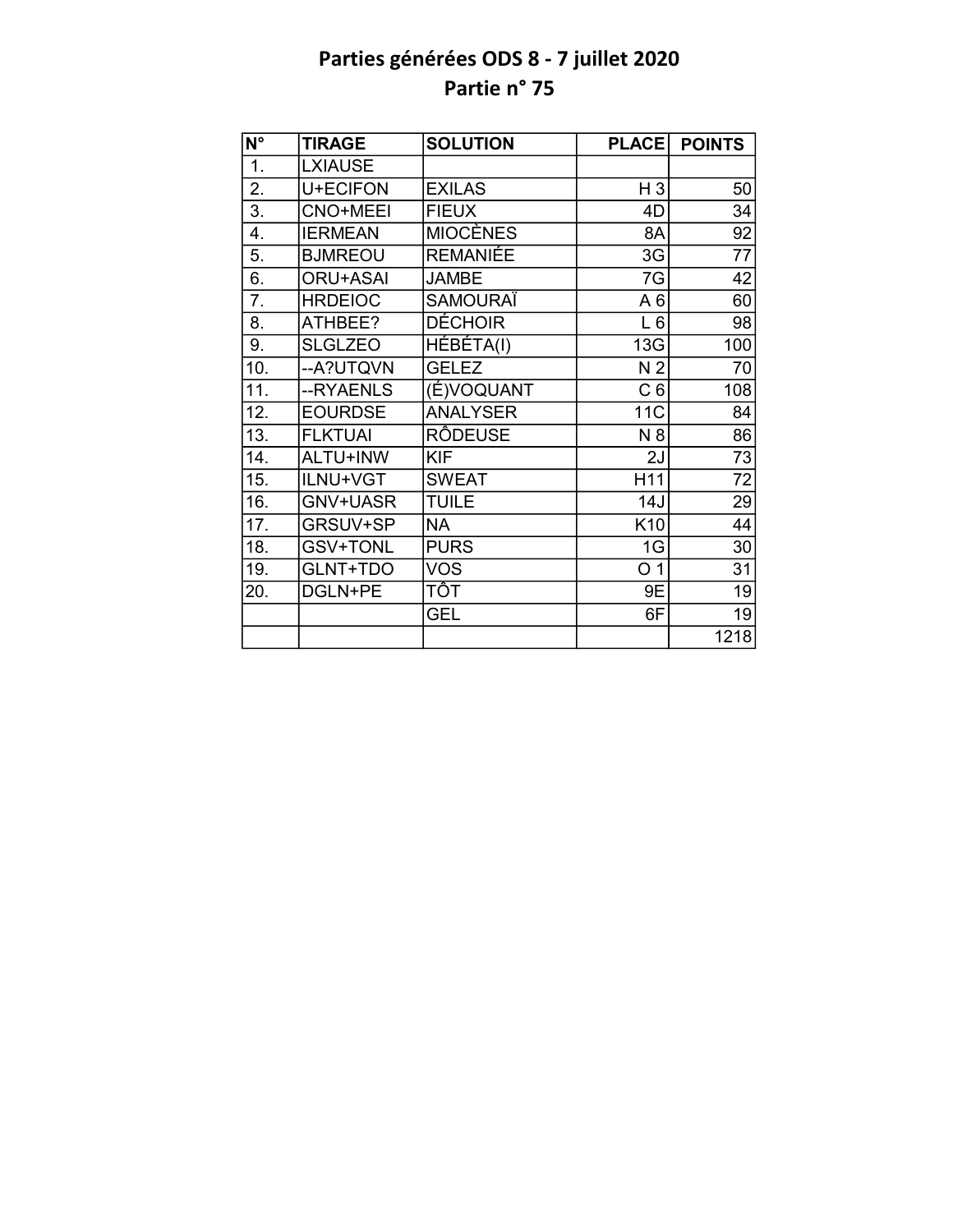| N°  | <b>TIRAGE</b>   | <b>SOLUTION</b> | <b>PLACE</b>   | <b>POINTS</b> |
|-----|-----------------|-----------------|----------------|---------------|
| 1.  | <b>TREJIEA</b>  |                 |                |               |
| 2.  | <b>NOUAIUR</b>  | <b>REJETAI</b>  | H <sub>2</sub> | 94            |
| 3.  | U+OAEROK        | <b>NOUERAI</b>  | 5E             | 28            |
| 4.  | AEOO+MMN        | <b>KRU</b>      | G 7            | 46            |
| 5.  | <b>UAIOINR</b>  | <b>MONOMANE</b> | E 3            | 60            |
| 6.  | --NGAPTXE       | <b>JORAN</b>    | 4H             | 30            |
| 7.  | GP+SAARY        | <b>TEXAN</b>    | 17             | 41            |
| 8.  | <b>GR+TFISU</b> | <b>PAYAS</b>    | <b>11A</b>     | 54            |
| 9.  | --TUE?IIT       | <b>FUSAIT</b>   | D <sub>8</sub> | 39            |
| 10. | <b>EEALELO</b>  | INTITU(L)É      | $L_3$          | 66            |
| 11. | AO+EFESE        | ÉPELLE          | A10            | 27            |
| 12. | EEE+U?NG        | <b>SOFA</b>     | 121            | 29            |
| 13. | --POECMIB       | EUGÉNA(T)E      | <b>B6</b>      | 69            |
| 14. | <b>BEI+ALEI</b> | <b>COMPO</b>    | 4A             | 26            |
| 15. | <b>BEEI+CHS</b> | LIA             | $J_8$          | 24            |
| 16. | EEH+DEBR        | <b>BISOC</b>    | F <sub>2</sub> | 45            |
| 17. | EH+IHVTR        | <b>BRIDÉE</b>   | 6J             | 31            |
| 18. | HIT+QUGE        | <b>HERVE</b>    | O <sub>5</sub> | 33            |
|     |                 | ÉTIQUE          | 15A            | 21            |
|     |                 |                 |                | 763           |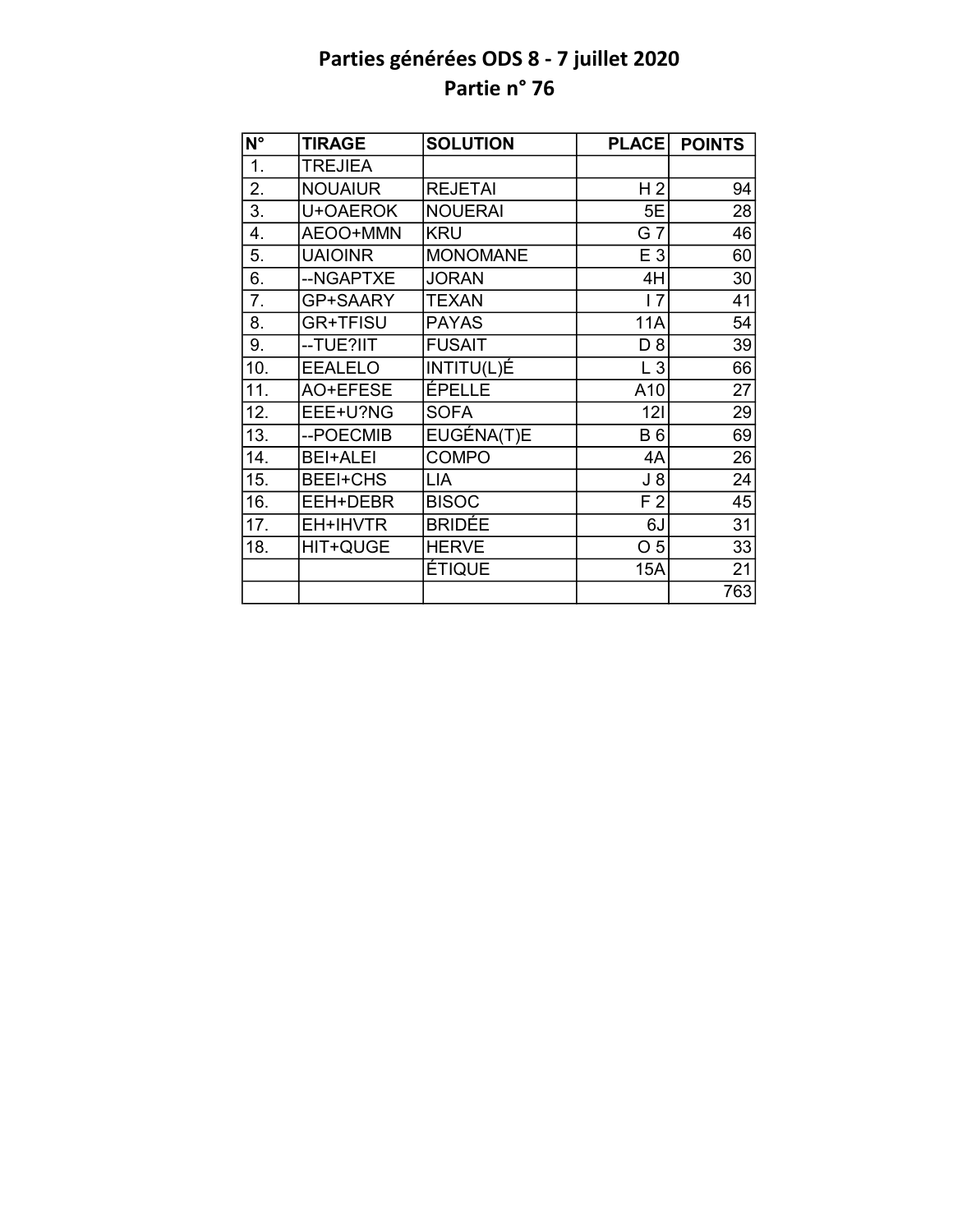| N°               | <b>TIRAGE</b>   | <b>SOLUTION</b> | <b>PLACE</b>    | <b>POINTS</b>   |
|------------------|-----------------|-----------------|-----------------|-----------------|
| 1.               | <b>LOEOTMA</b>  |                 |                 |                 |
| 2.               | O+SGDIUA        | <b>MOLETA</b>   | H4              | 18              |
| 3.               | O+R?UAQH        | <b>GUIDAS</b>   | 10F             | 22              |
| 4.               | <b>MENOTBA</b>  | (C)HOQUERA      | 7C              | 69              |
| 5.               | M+UNAFIP        | <b>NABOTE</b>   | 8J              | 35              |
| 6.               | --ULJEE?S       | <b>MAFIA</b>    | K4              | 36              |
| $\overline{7}$ . | <b>LDNOEAE</b>  | JO(D)LEUSE      | M7              | 94              |
| 8.               | <b>PONINIR</b>  | <b>DOLÉANCE</b> | C <sub>1</sub>  | $\overline{66}$ |
| 9.               | <b>EDPLAIE</b>  | <b>PIONNIER</b> | 14G             | 74              |
| 10.              | --NVGKERU       | LAPIDÉE         | <b>B</b> 8      | 84              |
| 11.              | <b>GRUV+TUR</b> | <b>KEN</b>      | O <sub>13</sub> | 47              |
| 12.              | --EYFSCOE       | VAU             | 9G              | 24              |
| 13.              | EY+MZIAG        | <b>COEFS</b>    | 15I             | $\overline{46}$ |
| 14.              | <b>AGI+ESTU</b> | <b>MOYEZ</b>    | 2B              | 88              |
| 15.              | --RCUIEAR       | <b>DÉGUSTAI</b> | 12B             | $\overline{72}$ |
| 16.              | <b>SXSLWEI</b>  | <b>ÉCURERAI</b> | O <sub>4</sub>  | 61              |
| 17.              | --RVSBTEW       | <b>LEXIS</b>    | A <sub>5</sub>  | 53              |
|                  |                 | <b>YETS</b>     | D <sub>2</sub>  | 34              |
|                  |                 |                 |                 | 923             |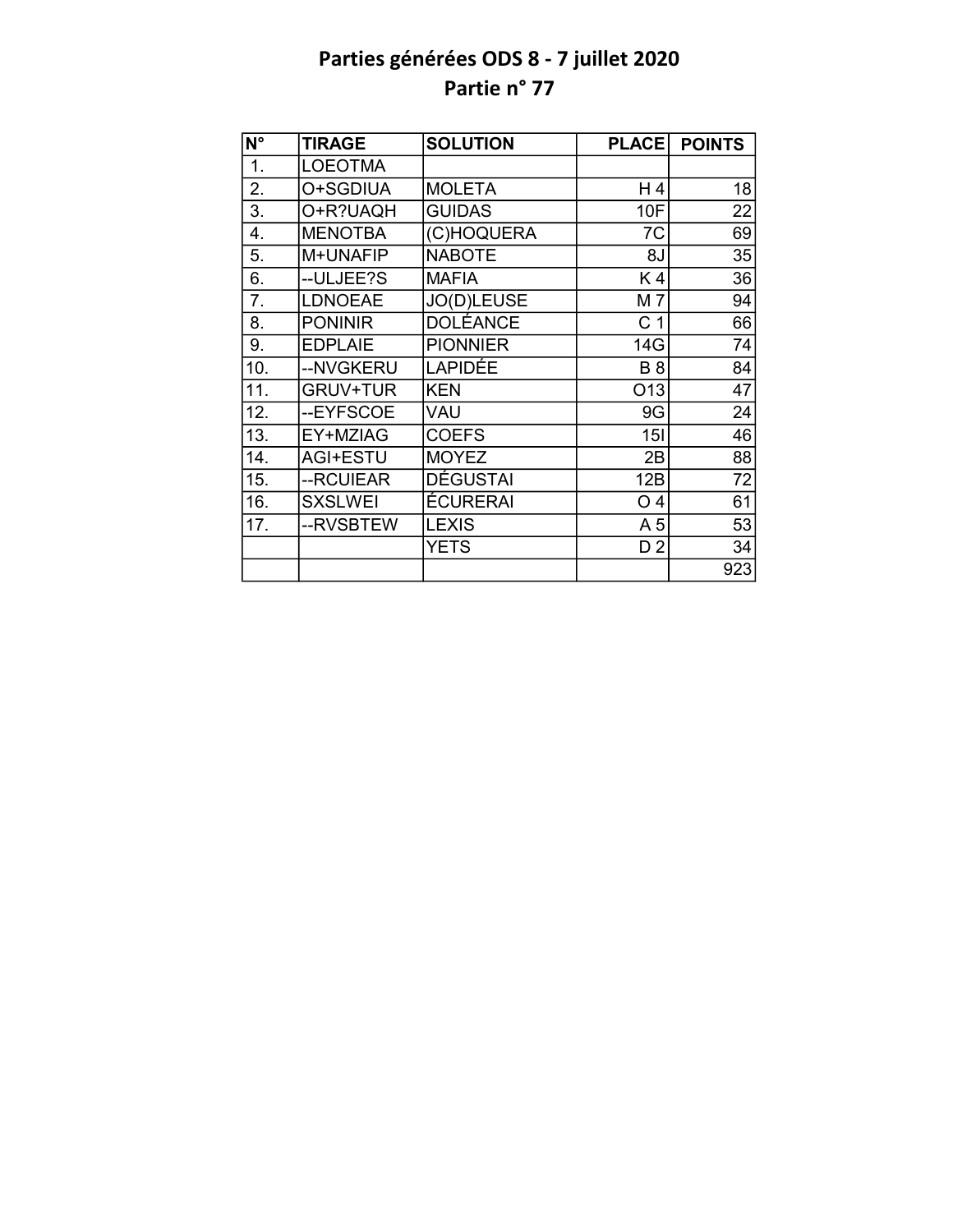| N°                | <b>TIRAGE</b>   | <b>SOLUTION</b>   | <b>PLACE</b>     | <b>POINTS</b>   |
|-------------------|-----------------|-------------------|------------------|-----------------|
| $\overline{1}$ .  | --UIAERUF       |                   |                  |                 |
| 2.                | <b>UU+XAISE</b> | <b>FERAI</b>      | H4               | 24              |
| $\overline{3}$ .  | <b>I+OUIERL</b> | <b>FUSEAUX</b>    | 4H               | $\overline{38}$ |
| 4.                | <b>ENAPILJ</b>  | <b>IOULERAI</b>   | 7B               | 61              |
| 5.                | INP+RZUL        | <b>JALE</b>       | 3K               | 48              |
| 6.                | <b>IPR+AISO</b> | <b>LUZIN</b>      | <b>B4</b>        | 34              |
| $\overline{7}$ .  | <b>REMEBRA</b>  | <b>POLIRAIS</b>   | E <sub>5</sub>   | 90              |
| 8.                | <b>EOOTNEF</b>  | <b>EMBARRE</b>    | A8               | 89              |
| 9.                | FOO+DUNN        | <b>ENTE</b>       | 15A              | 48              |
| 10.               | NOU+ABPT        | <b>FONDÉ</b>      | D11              | $\overline{27}$ |
| $\overline{11}$ . | <b>BOPU+KEM</b> | <b>TEXAN</b>      | N <sub>2</sub>   | $\overline{32}$ |
| 12.               | <b>BKMOU+CI</b> | <b>JEEP</b>       | K <sub>3</sub>   | 26              |
| 13.               | KMO+GMEI        | <b>CUBI</b>       | A <sub>1</sub>   | $\overline{30}$ |
| 14.               | GIMM+AIS        | KORÊ              | 9C               | 23              |
| 15.               | GIIM+?RA        | <b>MAS</b>        | $\overline{0}$ 1 | 26              |
| 16.               | --EHGSSUQ       | AM(A)IGRI         | O <sub>6</sub>   | 79              |
| 17.               | GHQU+VL?        | <b>AMAIGRISSE</b> | O <sub>6</sub>   | 33              |
| 18.               | GHV+EENA        | $QU(E)L^*$        | N <sub>12</sub>  | $\overline{35}$ |
| 19.               | EGV+EHDT        | <b>AHANE</b>      | 10E              | 29              |
| 20.               | --SCVGOTL       | <b>DÉVÊTUS</b>    | 13I              | 26              |
| 21.               | --OYTHCSW       | <b>GOLFERAI</b>   | H <sub>1</sub>   | 36              |
| 22.               | COSTY+TE        | <b>WOH</b>        | 6D               | $\overline{47}$ |
| 23.               | EOTT+NTV        | <b>COSY</b>       | 2G               | 35              |
| 24.               | OTV+D           | <b>ENTÊTENT</b>   | <b>15A</b>       | 24              |
|                   |                 | VÉTO              | L12              | 16              |
|                   |                 |                   |                  | 956             |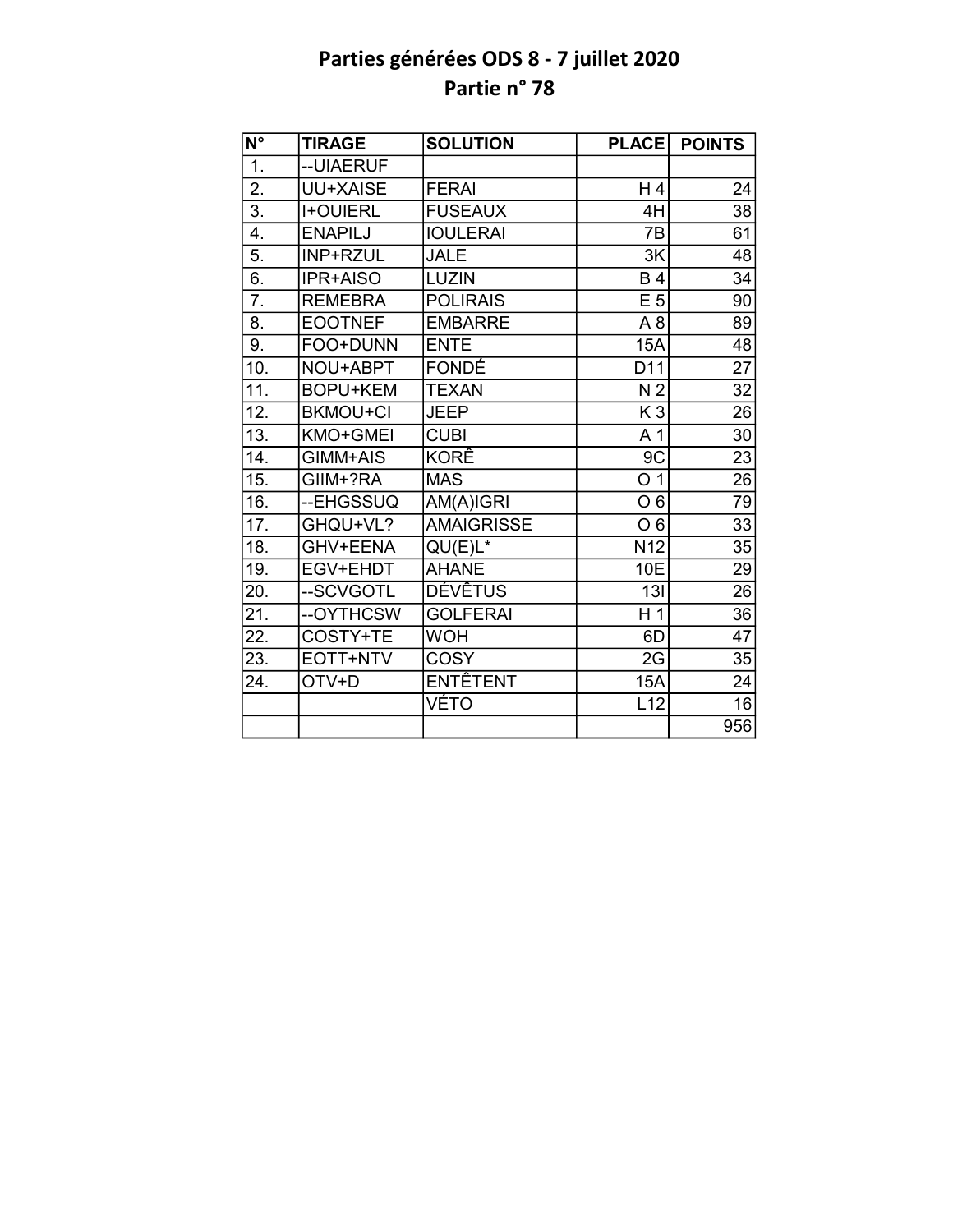| $\overline{\mathsf{N}^{\circ}}$ | <b>TIRAGE</b>   | <b>SOLUTION</b>  | <b>PLACE</b>    | <b>POINTS</b>   |
|---------------------------------|-----------------|------------------|-----------------|-----------------|
| 1.                              | <b>PUCRYES</b>  |                  |                 |                 |
| 2.                              | U+TEEXSR        | <b>CYPRÈS</b>    | $H_3$           | 58              |
| $\overline{3}$ .                | <b>TU+RJEAI</b> | <b>XÉRÈS</b>     | 17              | 48              |
| 4.                              | <b>LASISNM</b>  | <b>JUTERAIS</b>  | 11B             | 80              |
| 5.                              | --ORHUFOA       | <b>LYSAIS</b>    | 4G              | 30              |
| 6.                              | OR+EGPRE        | FOUTAH*          | $D_8$           | 32              |
| 7.                              | EP+NIORU        | <b>GOURER</b>    | C <sub>9</sub>  | 37              |
| 8.                              | <b>IRU+GAET</b> | <b>OPEN</b>      | J <sub>7</sub>  | 31              |
| 9.                              | <b>OENIUOT</b>  | <b>ARGUTIE</b>   | 15C             | 85              |
| 10.                             | OOT+BUUM        | PUÎNÉ            | 5H              | 24              |
| 11.                             | M+BMISEW        | <b>TOUBOU</b>    | 141             | $\overline{22}$ |
| 12.                             | IMMS+EET        | <b>WEB</b>       | O <sub>13</sub> | $\overline{51}$ |
| $\overline{13}$ .               | EEAD?SN         | <b>MÉSESTIME</b> | L <sub>2</sub>  | $\overline{62}$ |
| 14.                             | --EKLZDAN       | ÉDEN(T)AS        | E 3             | 73              |
| 15.                             | <b>ADLN+VHI</b> | <b>ZEK</b>       | 11K             | 54              |
| 16.                             | HILNV+MT        | <b>DAW</b>       | 13M             | $\overline{34}$ |
| 17.                             | HMT+NCNE        | VÉLIN            | 3K              | $\overline{22}$ |
| 18.                             | M+TLDILF        | <b>CHINENT</b>   | N <sub>1</sub>  | $\overline{28}$ |
| 19.                             | DLLMT+IA        | IF               | 12G             | 20              |
| 20.                             | LL+VOLAA        | <b>ADMIT</b>     | $\overline{07}$ | 23              |
| 21.                             | $LLO+?Q$        | <b>AVALE</b>     | 3A              | $\overline{16}$ |
| 22.                             | LLO?            | $QI^*$           | <b>10N</b>      | 25              |
| 23.                             | <b>LLO</b>      | MÉSESTIMÉE(S)    | L <sub>2</sub>  | 24              |
|                                 |                 | <b>OVIN</b>      | K <sub>2</sub>  | 10              |
|                                 |                 |                  |                 | 889             |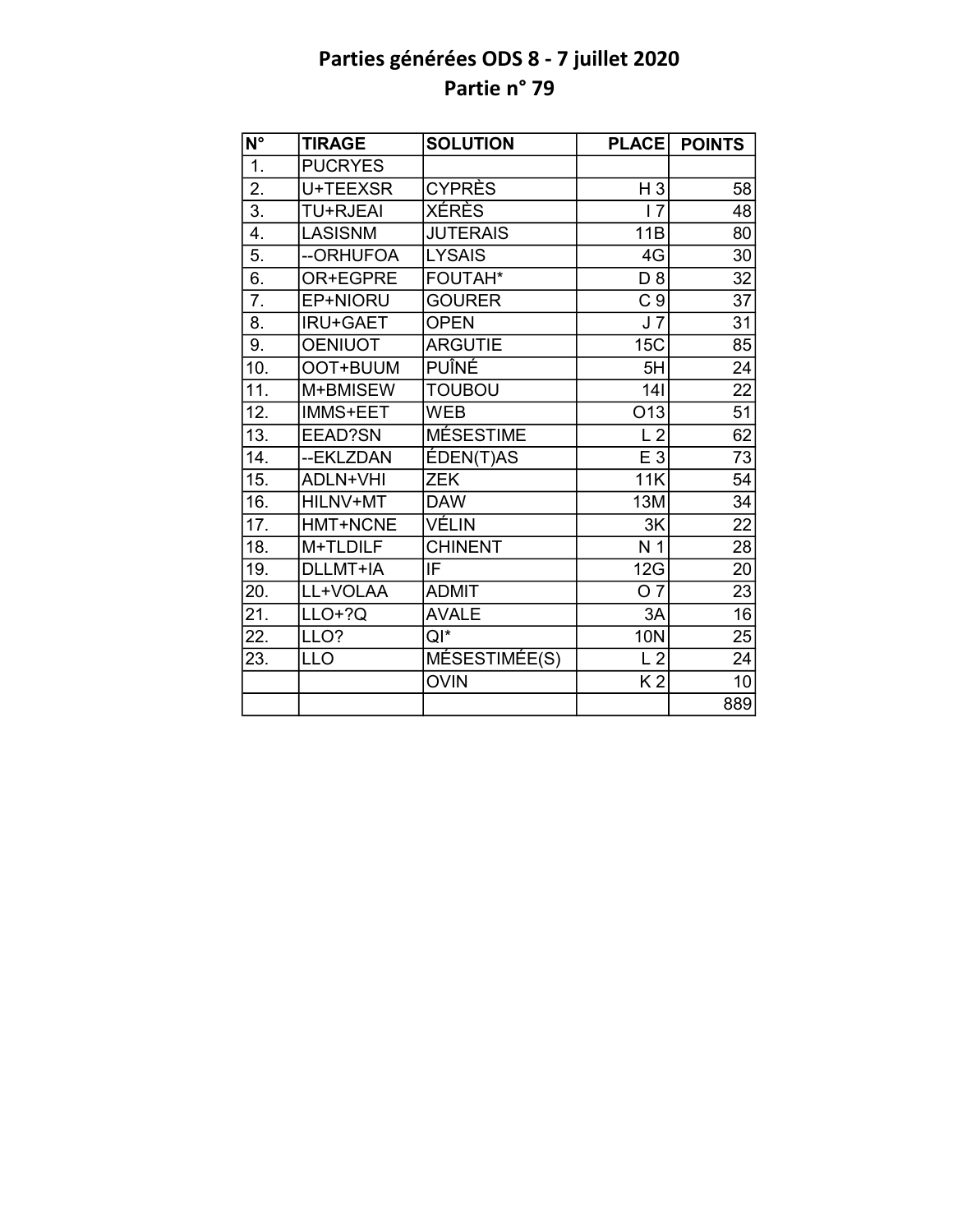| $\overline{\mathsf{N}^{\circ}}$ | <b>TIRAGE</b>  | <b>SOLUTION</b> | <b>PLACE</b>   | <b>POINTS</b>   |
|---------------------------------|----------------|-----------------|----------------|-----------------|
| 1.                              | <b>EECORLF</b> |                 |                |                 |
| 2.                              | L+TKEEEI       | <b>FORCÉE</b>   | H 4            | 30              |
| 3.                              | EEL+AIDL       | TRIKE*          | 6G             | 34              |
| 4.                              | <b>RMUUCIO</b> | <b>DÉFAILLE</b> | 4F             | 74              |
| 5.                              | O+TRGSVA       | <b>CURIUM</b>   | 3B             | 30              |
| 6.                              | V+FHUEZD       | <b>GASTRO</b>   | N <sub>2</sub> | 31              |
| 7.                              | DFV+SEUG       | <b>HUEZ</b>     | O <sub>7</sub> | 53              |
| 8.                              | DGV+LEBI       | <b>FUSE</b>     | 10F            | $\overline{27}$ |
| 9.                              | --ADNLAIS      | <b>VIDE</b>     | 4A             | 35              |
| 10.                             | <b>LOAUEGR</b> | <b>LANDAISE</b> | 8A             | 83              |
| 11.                             | --RTERPSU      | <b>LOUAGE</b>   | J10            | $\overline{23}$ |
| 12.                             | <b>EBQJEXV</b> | <b>PRÉTEURS</b> | 15H            | 149             |
| 13.                             | EEQVX+IE       | <b>JAB</b>      | 3M             | 42              |
| 14.                             | EQ+EMIOT       | <b>EXUVIE</b>   | 12H            | 38              |
| 15.                             | EEMOT+TB       | QI*             | 2A             | 28              |
| 16.                             | EEMTT+SP       | <b>BOB</b>      | O <sub>1</sub> | 24              |
| 17.                             | --TMTNWA?      | <b>ESTER</b>    | N11            | 29              |
| 18.                             | <b>ILPRNSH</b> | W(A)TTMAN       | <b>11A</b>     | 89              |
| 19.                             | LNR+YAOE       | <b>WHIPS</b>    | A11            | 69              |
| 20.                             | NO+OMANA       | <b>PYRALE</b>   | 14A            | 38              |
| 21.                             | ANNO+N?N       | <b>MOA</b>      | 2E             | 19              |
|                                 |                | (S)ONNA*        | $L_6$          | 19              |
|                                 |                |                 |                | 964             |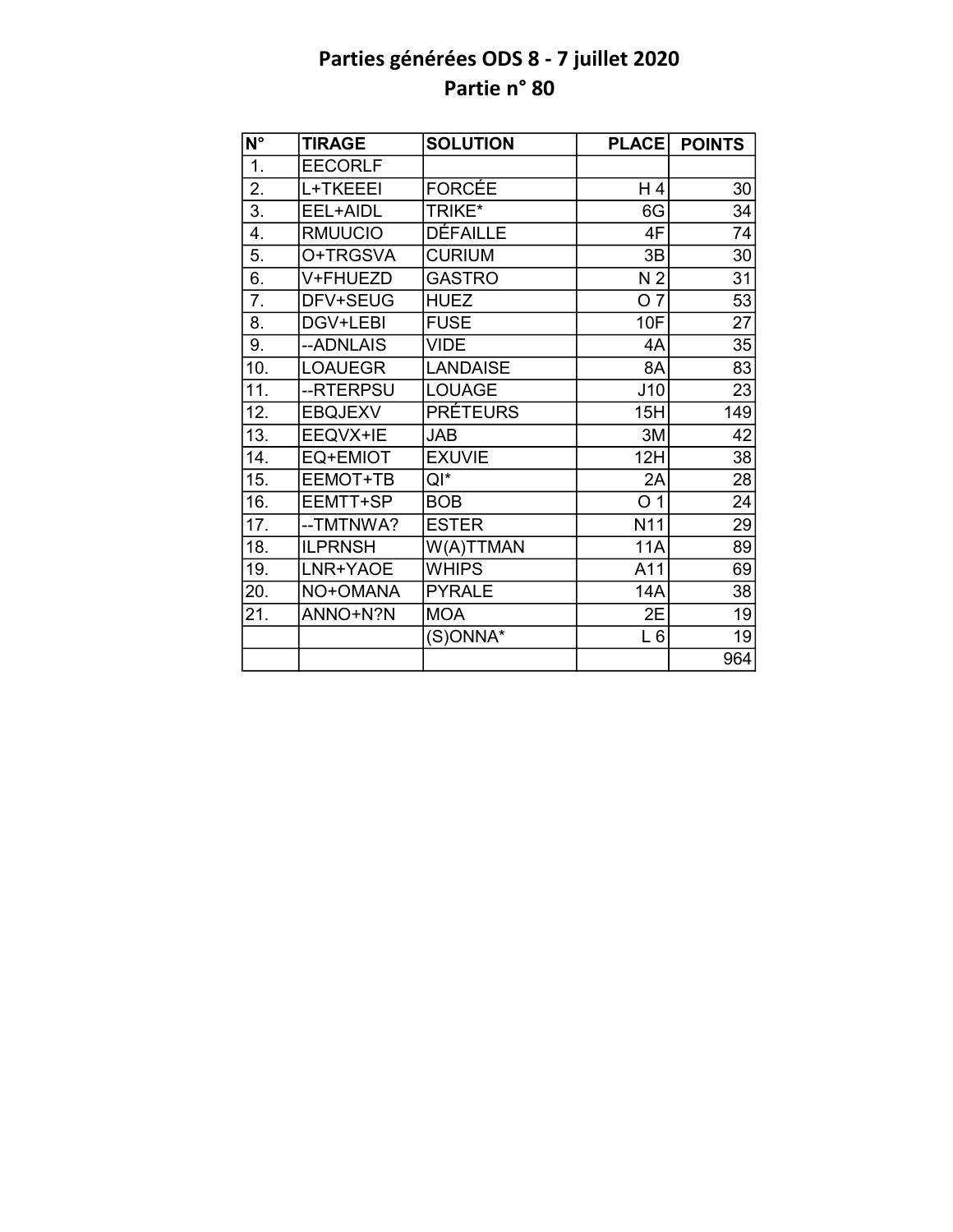| $\overline{\mathsf{N}^{\circ}}$ | <b>TIRAGE</b>   | <b>SOLUTION</b> | <b>PLACE</b>    | <b>POINTS</b>   |
|---------------------------------|-----------------|-----------------|-----------------|-----------------|
| 1.                              | <b>UCATCRE</b>  |                 |                 |                 |
| 2.                              | --ENVDUGM       | <b>ACCRUE</b>   | H <sub>3</sub>  | 26              |
| $\overline{3}$ .                | <b>GM+IUOTP</b> | <b>ADVENU</b>   | 3H              | 24              |
| 4.                              | GI+?ONHL        | <b>COMPUT</b>   | 5H              | 22              |
| 5.                              | <b>RQIASIE</b>  | (C)HIGNOLE      | 8A              | 89              |
| 6.                              | --RLTIULA       | <b>IRAQIENS</b> | E <sub>2</sub>  | 80              |
| 7.                              | --ATFNEMI       | <b>HURLAIT</b>  | <b>B</b> 8      | 24              |
| 8.                              | <b>AEMT+IEH</b> | NIF*            | F 4             | 38              |
| 9.                              | --EEEPWAX       | <b>HETMAN</b>   | 4A              | 28              |
| 10.                             | EPW+AESE        | <b>AXÉE</b>     | A12             | 58              |
| 11.                             | <b>AP+MALES</b> | ÉWÉES           | N <sub>1</sub>  | $\overline{51}$ |
| 12.                             | <b>ENUNZFA</b>  | <b>PALPÂMES</b> | K 5             | 76              |
| 13.                             | <b>ENU+RAIU</b> | <b>FANEZ</b>    | 1K              | $\overline{54}$ |
| 14.                             | NU+EOR?S        | ÉPURAI          | 8J              | $\overline{27}$ |
| 15.                             | <b>VKOETRB</b>  | (F)LUERONS      | <b>11A</b>      | $\overline{77}$ |
| 16.                             | BETV+JED        | ROKH*           | A <sub>1</sub>  | 48              |
| 17.                             | BV+YILGT        | DÉJETÉ          | D <sub>10</sub> | 30              |
| 18.                             | BLTV+BAE        | <b>YOGI</b>     | F10             | 34              |
| 19.                             | <b>BB+SSTDI</b> | <b>ÉLEVÂT</b>   | 15D             | 27              |
| 20.                             | <b>BBDIST+N</b> | ROKHS*          | A 1             | 17              |
| 21.                             | BDT+OOL         | <b>IBNS</b>     | L12             | 18              |
|                                 |                 | <b>TONDO</b>    | 14J             | 16              |
|                                 |                 |                 |                 | 864             |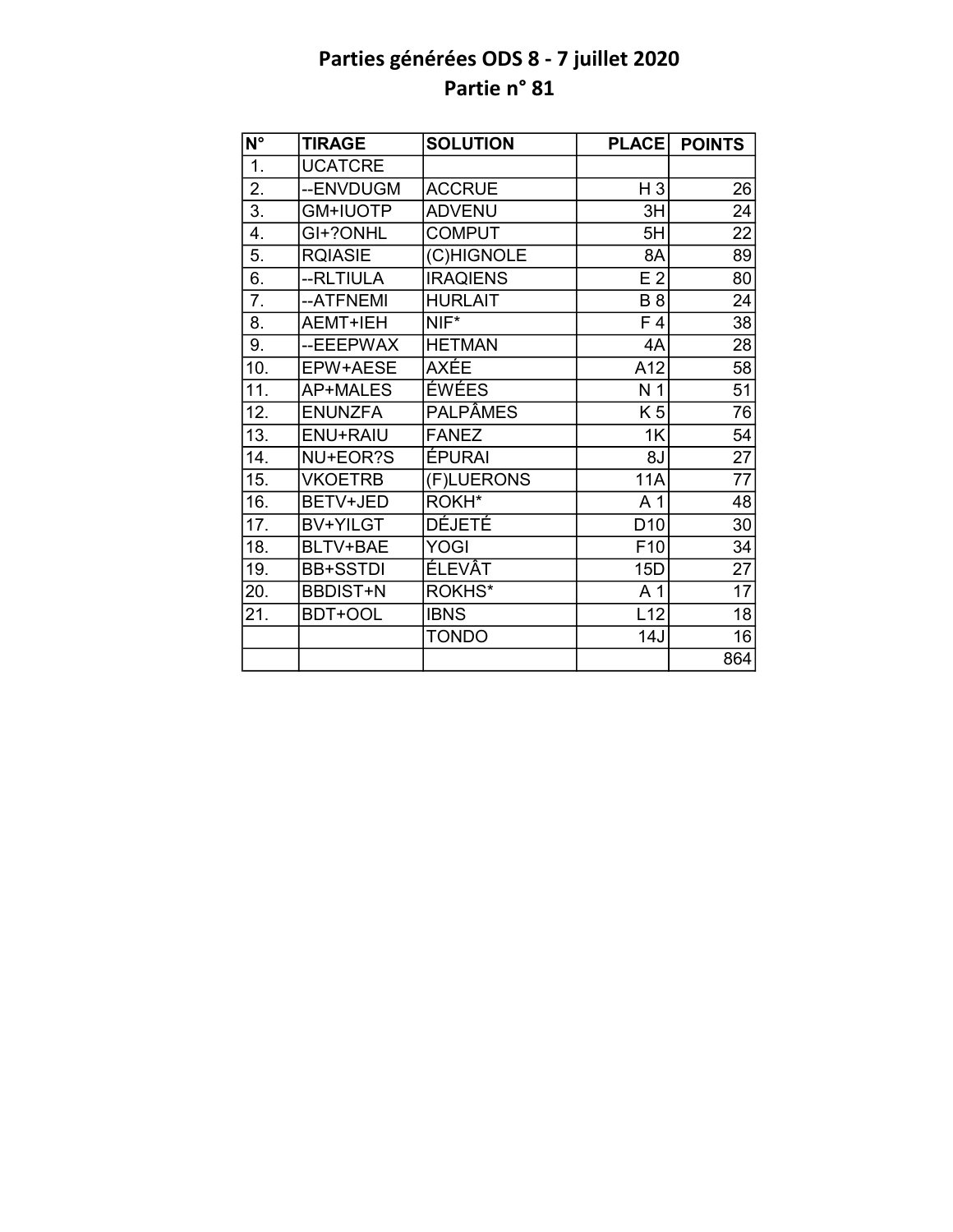| $\overline{\mathsf{N}^{\circ}}$ | <b>TIRAGE</b>   | <b>SOLUTION</b> | <b>PLACE</b>    | <b>POINTS</b>   |
|---------------------------------|-----------------|-----------------|-----------------|-----------------|
| 1.                              | <b>IAASTAR</b>  |                 |                 |                 |
| 2.                              | <b>USGNECW</b>  | <b>ARASAIT</b>  | $H_3$           | 66              |
| $\overline{3}$ .                | CEGNS+E?        | <b>WUS</b>      | 6F              | 32              |
| 4.                              | <b>NASTOUU</b>  | CAGNE(U)SE      | 3G              | 80              |
| 5.                              | OT+LXAAE        | <b>UNAUS</b>    | 2J              | $\overline{27}$ |
| 6.                              | <b>EERANAM</b>  | <b>OXALATE</b>  | 9               | 71              |
| 7.                              | <b>EDERLUB</b>  | ÉMANERAI        | 8A              | 80              |
| 8.                              | <b>BIHDEOF</b>  | <b>BERLAUDE</b> | <b>11E</b>      | 94              |
| 9.                              | EFI+TONO        | <b>HEBDO</b>    | 15H             | 36              |
| 10.                             | <b>NO+TARTL</b> | <b>FIOTE</b>    | 12A             | 28              |
| 11.                             | RT+LIHQE        | <b>LOFANT</b>   | A10             | $\overline{27}$ |
| 12.                             | QRT+KCOE        | <b>HILE</b>     | 12L             | 26              |
| 13.                             | -- TVIIMTP      | <b>COKE</b>     | 7A              | 55              |
| 14.                             | -?ISEVNT        | PIU             | J <sub>9</sub>  | 25              |
| 15.                             | <b>GSISPOR</b>  | ENT(R)EVIS      | $O_8$           | 140             |
| 16.                             | GIR+ERQI        | <b>SIPOS</b>    | M11             | 38              |
| 17.                             | QR+MUMVN        | <b>GIRIE</b>    | N <sub>6</sub>  | 20              |
| 18.                             | MNQV+TIY        | <b>MUR</b>      | 13C             | $\overline{21}$ |
| 19.                             | MQ+LEDEJ        | <b>VANITY</b>   | 5G              | 41              |
| 20.                             | DEELMQ+F        | JE              | F <sub>10</sub> | 25              |
| 21.                             | DEMQ+UZE        | <b>FLET</b>     | 14F             | 20              |
| 22.                             | QU+R            | <b>DÉMENEZ</b>  | D <sub>4</sub>  | 36              |
| 23.                             | <b>RU</b>       | QIN             | 9M              | 18              |
|                                 |                 | <b>RU</b>       | 1M              | 8               |
|                                 |                 |                 |                 | 1014            |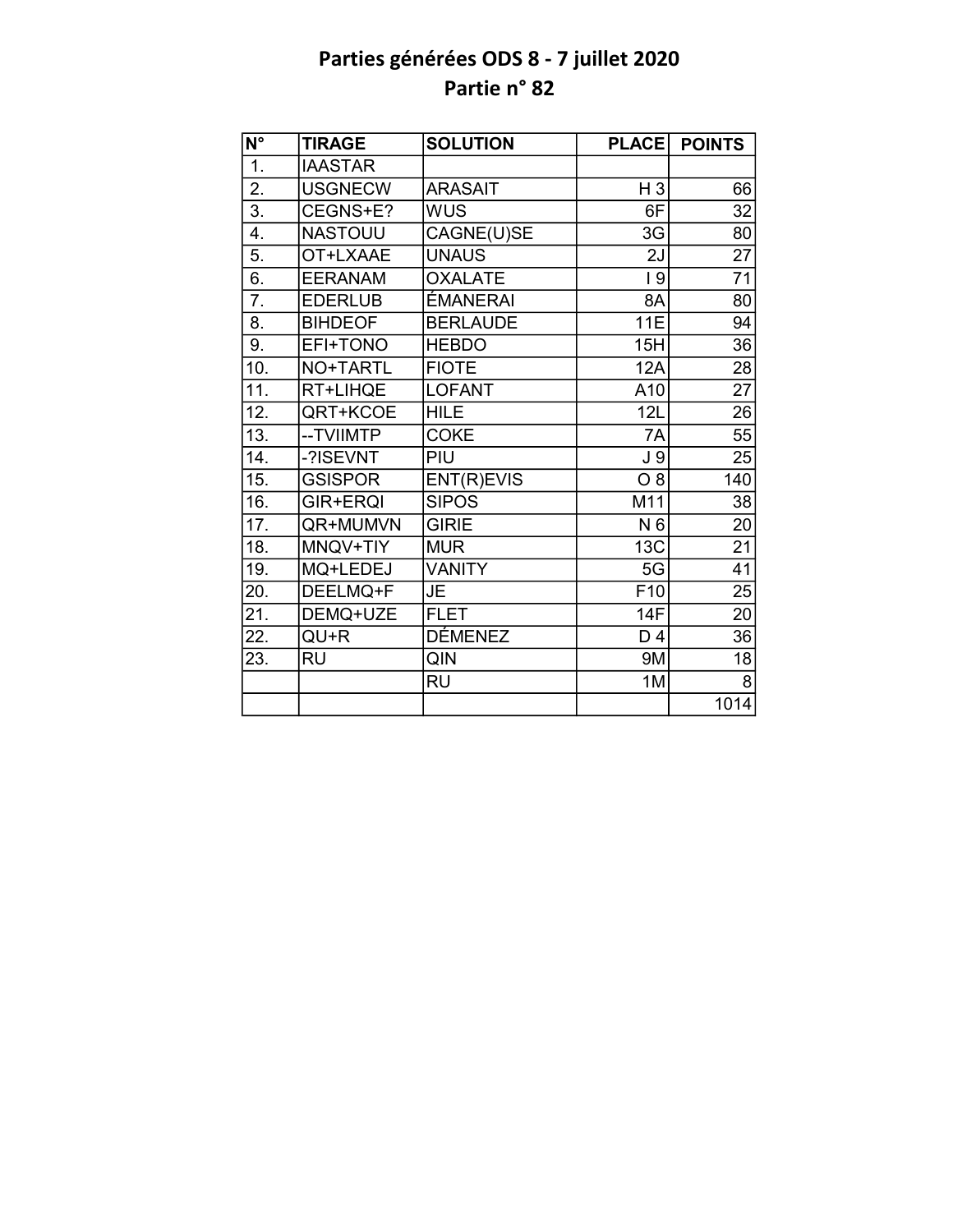| $\overline{\mathsf{N}^\circ}$ | <b>TIRAGE</b>   | <b>SOLUTION</b> | <b>PLACE</b>   | <b>POINTS</b>   |
|-------------------------------|-----------------|-----------------|----------------|-----------------|
| 1.                            | AV?UEEQ         |                 |                |                 |
| 2.                            | --ERUMOIG       | VAQUÉE(S)*      | H <sub>2</sub> | 98              |
| $\overline{3}$ .              | <b>IEVEBBN</b>  | <b>ROUGÎMES</b> | 8A             | 83              |
| 4.                            | --SOMEMOT       | AVINÉE          | 3H             | 26              |
| 5.                            | O+ERNPSN        | <b>SOMMET</b>   | 2J             | 32              |
| $\overline{6}$ .              | <b>OIBNENF</b>  | <b>PRENIONS</b> | E <sub>4</sub> | 90              |
| 7.                            | NNO+RXAA        | <b>BIEF</b>     | 3C             | 29              |
| 8.                            | --EABLCAO       | <b>AXONE</b>    | 6A             | 34              |
| 9.                            | <b>SEAGRSK</b>  | TABACOLE*       | O <sub>2</sub> | 95              |
| 10.                           | <b>GR+AUULH</b> | <b>UKASES</b>   | C <sub>8</sub> | 50              |
| 11.                           | <b>GLRUU+DT</b> | HA              | <b>B10</b>     | 28              |
| 12.                           | LRTU+ITI        | <b>DEUG</b>     | 7G             | 14              |
| 13.                           | ILTTU+WZ        | R <sub>l</sub>  | 2E             | $\overline{23}$ |
| 14.                           | TTUW+RUE        | <b>LIEZ</b>     | 12A            | $\overline{34}$ |
| 15.                           | UW+DLOEC        | <b>METTEUR</b>  | L <sub>2</sub> | $\overline{18}$ |
| 16.                           | ELW+INAA        | CLOUD*          | A11            | 29              |
| 17.                           | EIL+EDNA        | <b>GNAWA</b>    | J <sub>7</sub> | 35              |
| 18.                           | <b>YEITUJR</b>  | <b>DEADLINE</b> | <b>15A</b>     | 86              |
| 19.                           | <b>JRU+ILSF</b> | YÉTI            | K11            | 48              |
| 20.                           | IJR+?SLE        | <b>FUSEL</b>    | 12H            | 40              |
| 21.                           | ILR+TPRH        | JI(V)ES         | 14J            | 54              |
|                               |                 | <b>TRIPLA</b>   | A <sub>1</sub> | 33              |
|                               |                 |                 |                | 979             |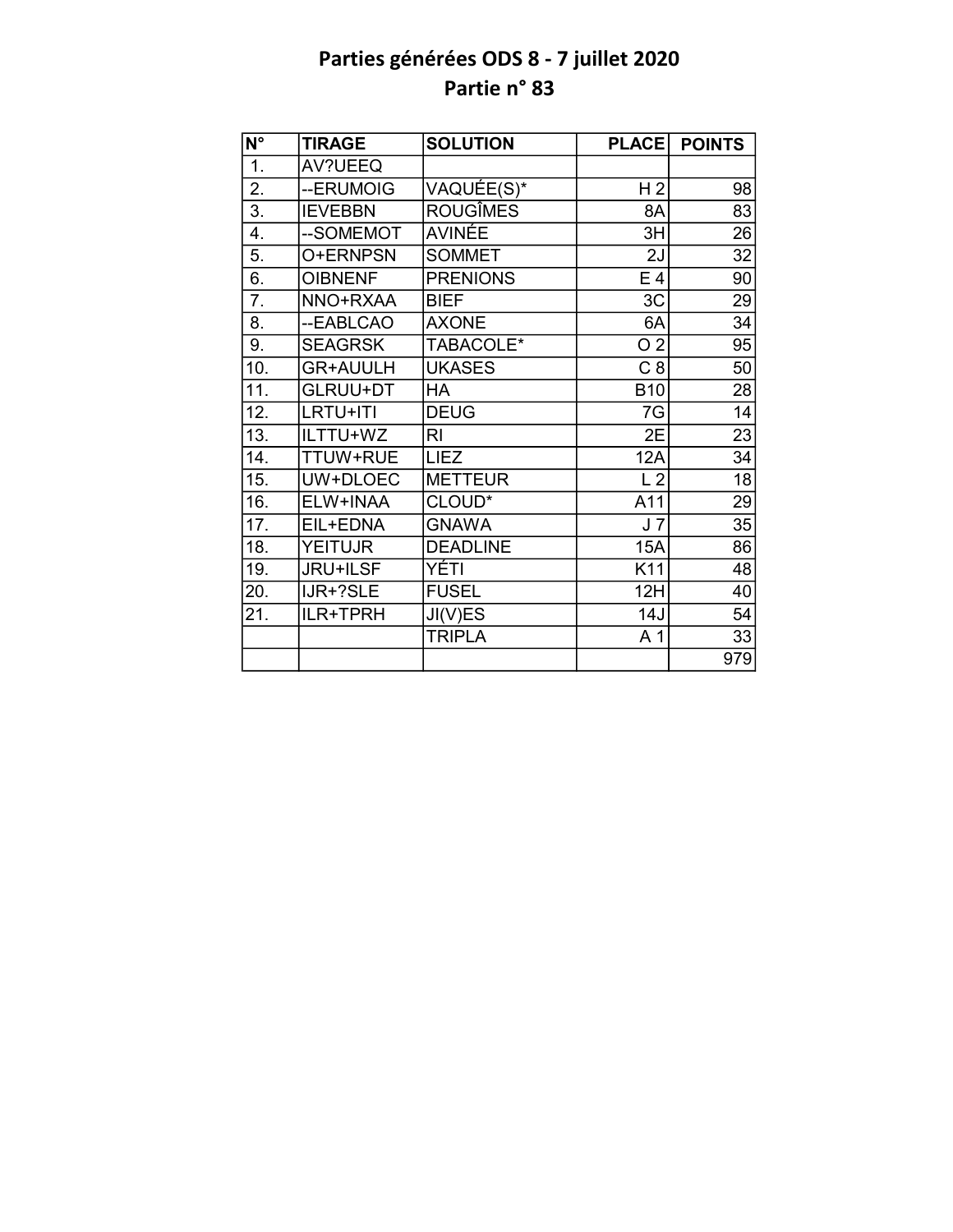| $\overline{\mathsf{N}^{\circ}}$ | <b>TIRAGE</b>   | <b>SOLUTION</b>  | <b>PLACE</b>   | <b>POINTS</b>   |
|---------------------------------|-----------------|------------------|----------------|-----------------|
| 1.                              | OERT?ML         |                  |                |                 |
| 2.                              | <b>ARTDEUD</b>  | (A)MERLOT        | $H_3$          | 68              |
| 3.                              | T+ATUOAA        | <b>DAURADE</b>   | 3G             | $\overline{22}$ |
| 4.                              | AT+VUTDS        | AOÛTA            | 4K             | 22              |
| 5.                              | T+UINEEI        | <b>DUVETAS</b>   | 5E             | 50              |
| 6.                              | <b>RIIWGSL</b>  | <b>INTUITÉE</b>  | 9C             | 61              |
| 7.                              | --TLCAEOL       | <b>AIGRIS</b>    | O <sub>4</sub> | 21              |
| 8.                              | <b>EIBEPRA</b>  | <b>COLLETA</b>   | N 8            | 78              |
| 9.                              | --NRUOERZ       | <b>REPAIE</b>    | 15J            | 43              |
| 10.                             | U+X?AIWN        | <b>ORNEREZ</b>   | 121            | 52              |
| 11.                             | INU?+TMF        | <b>WAX</b>       | 8A             | 74              |
| 12.                             | <b>BEANVJI</b>  | <b>FU(R)MINT</b> | 11C            | 72              |
| 13.                             | <b>BV+LBSEI</b> | JAÏNE            | 12A            | 50              |
| 14.                             | --USLEOEN       | <b>JIVE</b>      | A12            | 42              |
| 15.                             | <b>LSEOGSM</b>  | LÉONURES         | 6C             | 80              |
| 16.                             | --SMHPBEQ       | <b>LEGOS</b>     | 13C            | 32              |
| 17.                             | --ESYSBNB       | <b>HEP</b>       | 14F            | 31              |
| 18.                             | <b>BENSS+FH</b> | <b>BEY</b>       | $J_8$          | 34              |
| 19.                             | <b>BHNS+CAM</b> | SELF*            | 7F             | 32              |
|                                 |                 | <b>BAH</b>       | 4D             | 27              |
|                                 |                 |                  |                | 891             |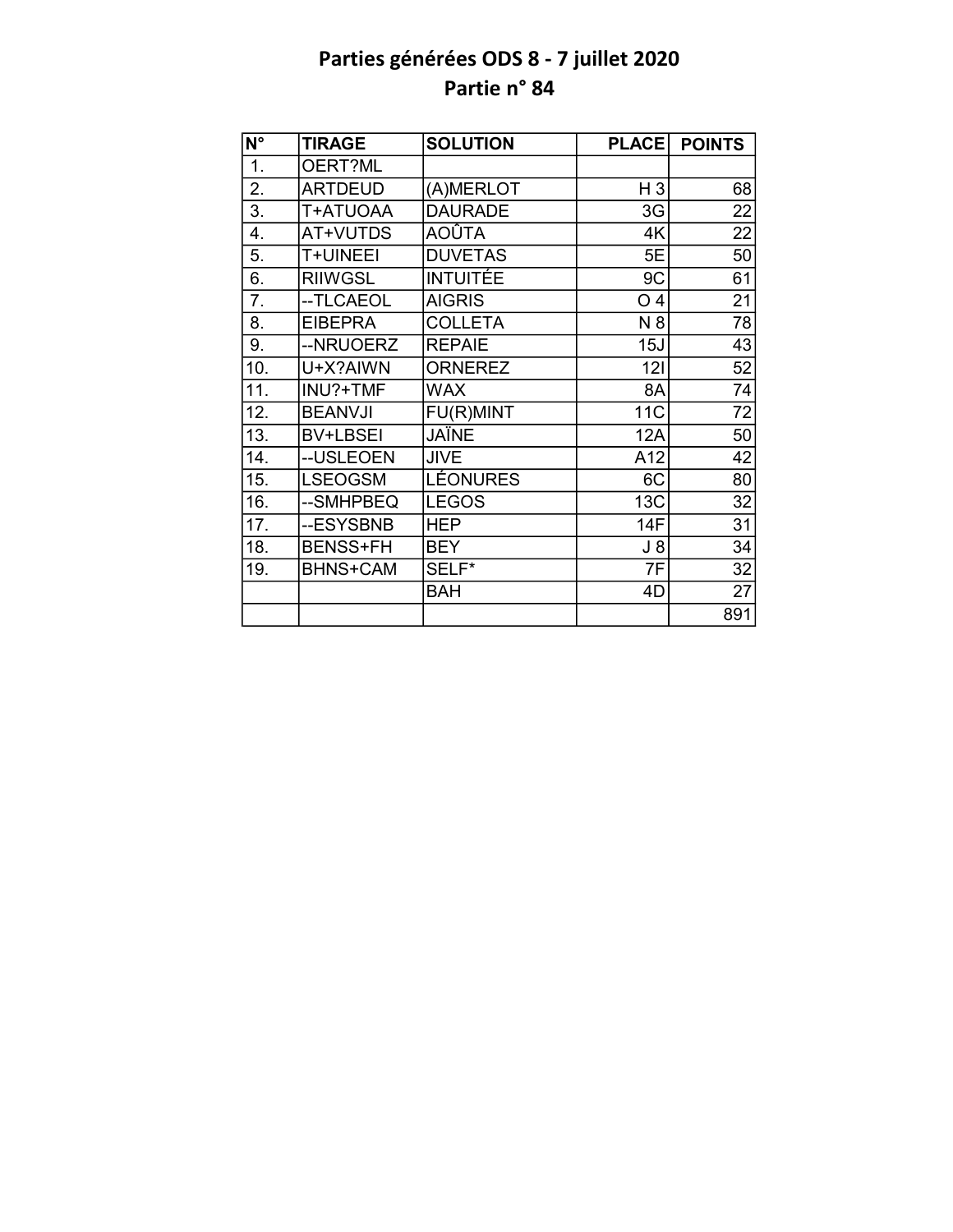| $N^{\circ}$       | <b>TIRAGE</b>   | <b>SOLUTION</b> | <b>PLACE</b>    | <b>POINTS</b>   |
|-------------------|-----------------|-----------------|-----------------|-----------------|
| 1.                | <b>DORSBZA</b>  |                 |                 |                 |
| 2.                | DO+VUQGR        | <b>ZARBS</b>    | H4              | 52              |
| $\overline{3}$ .  | --EHUEWTL       | <b>ROQUA</b>    | 5D              | 24              |
| 4.                | EEW+?TSP        | <b>LUTH</b>     | C <sub>3</sub>  | 27              |
| 5.                | PW+IETEE        | (D)ÉTROQUÂTES   | 5A              | 34              |
| 6.                | EIP+OIUL        | <b>TWEED</b>    | A 1             | 42              |
| 7.                | <b>IILOP+EM</b> | EU              | <b>B</b> 1      | 28              |
| 8.                | <b>OHEDDNN</b>  | <b>IMPOLIES</b> | 8A              | 86              |
| 9.                | --EDDONBF       | ΗÉ              | 6J              | 28              |
| 10.               | --IA?AAJD       | <b>BLONDE</b>   | E7              | $\overline{18}$ |
| 11.               | --LUDUTEO       | JA(R)D          | D <sub>12</sub> | 44              |
| 12.               | <b>OUU+ANMA</b> | <b>TALED</b>    | <b>13C</b>      | 26              |
| 13.               | --CIYNORM       | <b>MANQUAI</b>  | F <sub>2</sub>  | 25              |
| 14.               | CIMO+NEE        | <b>HENRY</b>    | 6J              | $\overline{37}$ |
| 15.               | O+NGIRUO        | <b>MÉDECIN</b>  | 15B             | 33              |
| 16.               | <b>INOR+XAA</b> | <b>GOUR</b>     | 14A             | $\overline{17}$ |
| 17.               | ANOR+UFP        | <b>MIXA</b>     | <b>B</b> 8      | 34              |
| $\overline{18}$ . | <b>NP+SFNLI</b> | <b>FOURRA</b>   | $M\overline{3}$ | 20              |
| 19.               | LNP+EOIV        | <b>SNIF</b>     | O <sub>6</sub>  | 39              |
| 20.               | NP+SGTEI        | <b>VIOLE</b>    | L8              | 33              |
| 21.               | S+RSAIAE        | <b>PIGENT</b>   | 13I             | 33              |
| 22.               | <b>KAVTCSR</b>  | <b>RESALAIS</b> | 11H             | 66              |
| 23.               | ASTV+EL         | <b>ROCK</b>     | 4L              | 50              |
| 24.               | <b>ELT</b>      | <b>VISTA</b>    | N <sub>10</sub> | 32              |
|                   |                 | ÎLET            | A8              | 19              |
|                   |                 |                 |                 | 847             |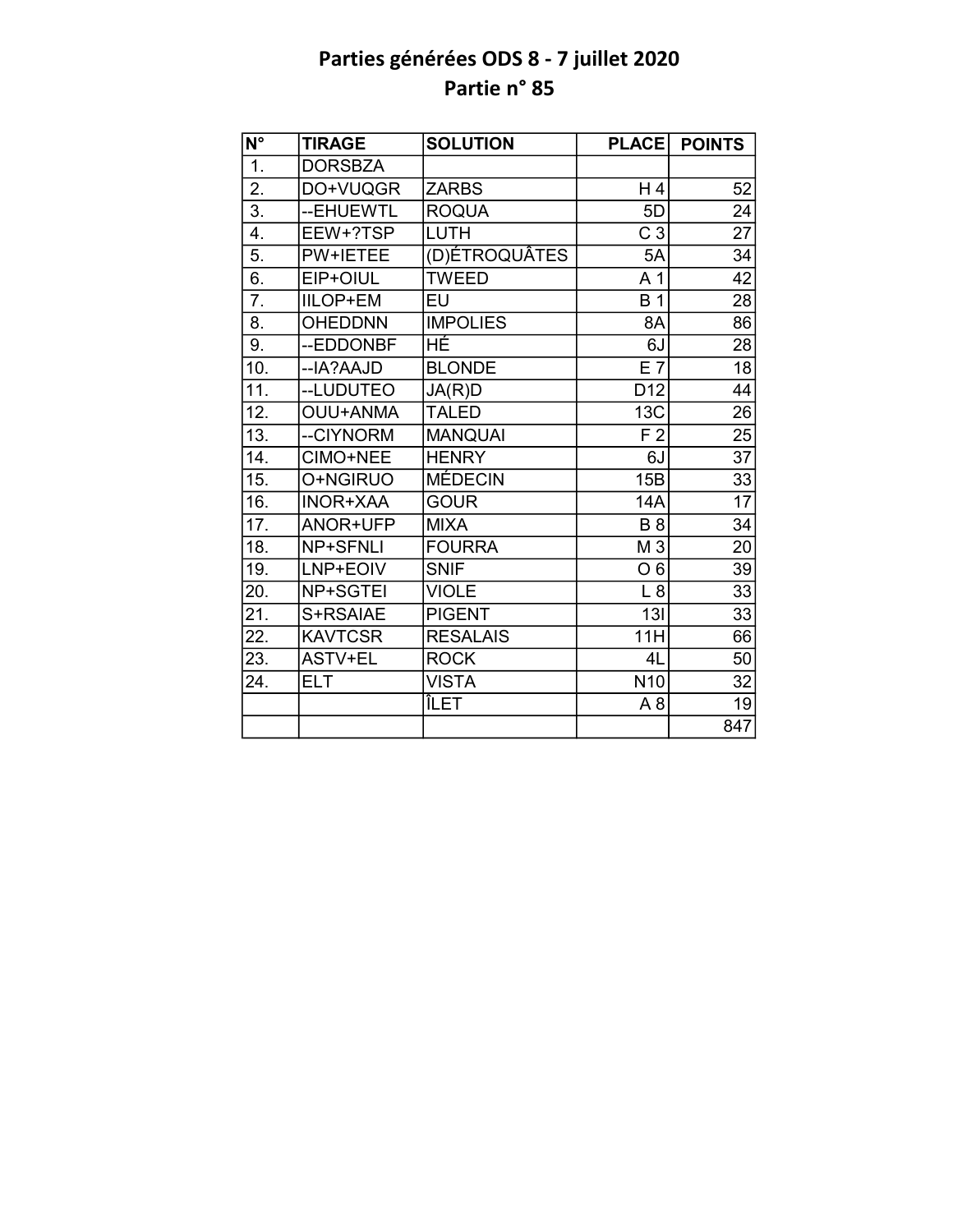| $\overline{\mathsf{N}^{\circ}}$ | <b>TIRAGE</b>  | <b>SOLUTION</b> | <b>PLACE</b>    | <b>POINTS</b>   |
|---------------------------------|----------------|-----------------|-----------------|-----------------|
| 1.                              | <b>TLOWDEX</b> |                 |                 |                 |
| 2.                              | LW+COYRA       | <b>DÉTOX</b>    | H 8             | 50              |
| $\overline{3}$ .                | --NSTIDII      | <b>OYAT</b>     | 10E             | 33              |
| 4.                              | DI+ECEAE       | <b>INSTI</b>    | D 9             | 24              |
| 5.                              | --NREIUAE      | <b>EXCÉDAI</b>  | 12G             | $\overline{38}$ |
| 6.                              | <b>AROELUR</b> | <b>DÉNUERAI</b> | 8H              | 80              |
| $\overline{7}$ .                | <b>AIQMLNS</b> | <b>ROULERAI</b> | O <sub>1</sub>  | 77              |
| 8.                              | ALMN+IUT       | $QIS^*$         | N <sub>10</sub> | 46              |
| 9.                              | <b>OEANSGV</b> | <b>MALNUTRI</b> | M <sub>2</sub>  | 72              |
| 10.                             | EGOS+LLH       | <b>AVEN</b>     | 9F              | 35              |
| 11.                             | GLLOS+TU       | <b>EH</b>       | C12             | $\overline{22}$ |
| 12.                             | -- TRUODEG     | <b>SUS</b>      | 11D             | 22              |
| 13.                             | --ZEBF?EN      | <b>DROGUENT</b> | J <sub>2</sub>  | 74              |
| 14.                             | BEEF?+LP       | <b>ZEN</b>      | 71              | 46              |
| 15.                             | FP+TMGEO       | BEL(G)E*        | <b>B10</b>      | $\overline{32}$ |
| 16.                             | GMOT+UAS       | <b>PIFE</b>     | M11             | $\overline{22}$ |
| 17.                             | <b>OC?EENK</b> | <b>GOÛTÂMES</b> | 14G             | 74              |
| 18.                             | CEO+VLMS       | KNÖ(D)EL        | 4H              | $\overline{48}$ |
| 19.                             | CM+LRAIF       | VÉLOS           | 15D             | 45              |
| 20.                             | FILM+PRJ       | <b>RACK</b>     | H <sub>1</sub>  | 45              |
| 21.                             | --PEHMWBI      | <b>RIF</b>      | <b>15M</b>      | 30              |
| 22.                             | HIMP+ESA       | <b>WEB</b>      | C <sub>7</sub>  | 34              |
| 23.                             | E+LTJ          | <b>AMPHIS</b>   | 5C              | 40              |
|                                 |                | JE              | A14             | 36              |
|                                 |                |                 |                 | 1025            |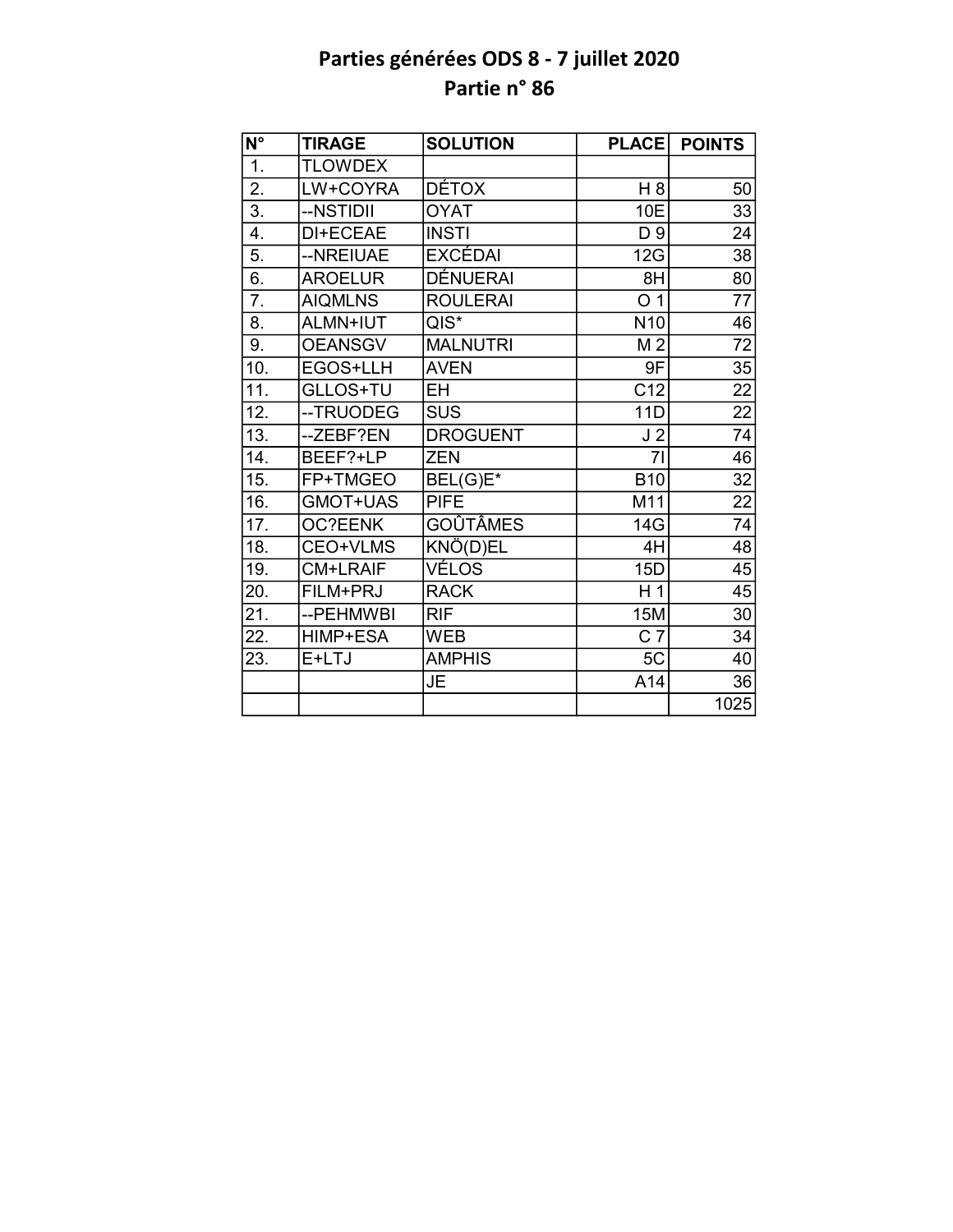| N°  | <b>TIRAGE</b>   | <b>SOLUTION</b> | <b>PLACE</b>   | <b>POINTS</b> |
|-----|-----------------|-----------------|----------------|---------------|
| 1.  | <b>HIOTELS</b>  |                 |                |               |
| 2.  | <b>AEUVODA</b>  | <b>HOSTILE</b>  | H4             | 78            |
| 3.  | --SIDCOES       | DÉSAVOUA        | 6F             | 74            |
| 4.  | <b>ILRSRRE</b>  | <b>COSSIDÉ</b>  | <b>11E</b>     | 101           |
| 5.  | RR+UIAGU        | <b>RIELS</b>    | N <sub>2</sub> | 29            |
| 6.  | <b>IU+NTEUE</b> | <b>RAGEUR</b>   | G <sub>3</sub> | 22            |
| 7.  | --PERQEDZ       | <b>TENUE</b>    | O <sub>1</sub> | 27            |
| 8.  | -?AJMAMN        | PÈDZER          | <b>12A</b>     | 48            |
| 9.  | MMN+OCUE        | JA(L)AP         | A8             | 39            |
| 10. | <b>NLHEIOE</b>  | <b>COMMUNE</b>  | B <sub>2</sub> | 85            |
| 11. | EHIL+AUT        | JALAPEÑO*       | A8             | 48            |
| 12. | --KBGTIAQ       | <b>HAUTE</b>    | C <sub>3</sub> | 39            |
| 13. | --BIREFWN       | <b>SAKTI</b>    | G11            | 43            |
| 14. | --XTEIIGE       | <b>WIFI</b>     | 15F            | 48            |
| 15. | EQFIL?B         | <b>EXIGUÏTÉ</b> | L <sub>2</sub> | 88            |
| 16. | <b>BFI+LEYU</b> | Q(U)EL          | D <sub>1</sub> | 50            |
| 17. | FI+ANMOB        | <b>BUTYLE</b>   | 8J             | 51            |
| 18. | --NARSMSN       | <b>FONDAI</b>   | C <sub>9</sub> | 28            |
|     |                 | DRAMS*          | J11            | 28            |
|     |                 |                 |                | 926           |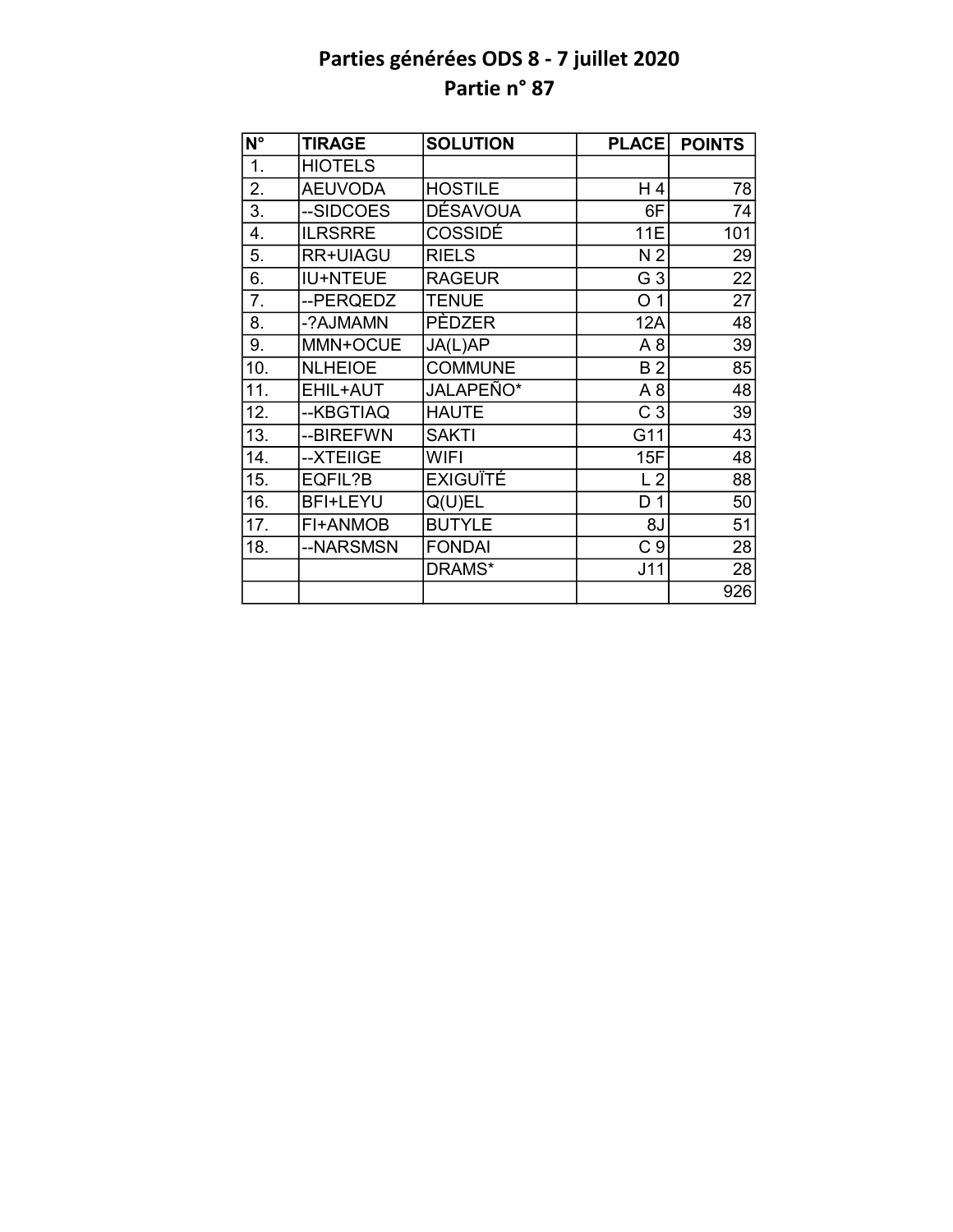| N°               | <b>TIRAGE</b>   | <b>SOLUTION</b>   | <b>PLACE</b>   | <b>POINTS</b> |
|------------------|-----------------|-------------------|----------------|---------------|
| $\overline{1}$ . | <b>AFNAERR</b>  |                   |                |               |
| 2.               | --ELOIRTE       | <b>FANERA</b>     | H 4            | 26            |
| 3.               | <b>SVRBEOA</b>  | <b>ÉTOILER</b>    | G 1            | 71            |
| 4.               | --OUCEHGE       | <b>OBSERVA</b>    | 10F            | 76            |
| 5.               | <b>OBELGDE</b>  | GOUACHÉE          | L7             | 80            |
| 6.               | --DE?JWNE       | <b>GOBÉE</b>      | F <sub>4</sub> | 38            |
| 7.               | EW+ALAXA        | J(U)DÉEN          | 1D             | 63            |
| 8.               | AAALW+SU        | EX                | M12            | 49            |
| 9.               | AW+UOHLM        | <b>AULAS</b>      | 15H            | 34            |
| 10.              | ALMU+PEM        | <b>WOH</b>        | <b>14F</b>     | 40            |
| 11.              | <b>ESVSUEE</b>  | <b>EMPLUMA</b>    | 21             | 82            |
| 12.              | <b>RYUTAMN</b>  | <b>SÉVEUSE</b>    | <b>11A</b>     | 76            |
| 13.              | <b>NT+I?IIU</b> | <b>MAURYS</b>     | A6             | 48            |
| 14.              | --INAASPT       | INI(Q)UITÉ        | D 4            | 66            |
| 15.              | --IONLEZL       | <b>APAISANT</b>   | O <sub>2</sub> | 83            |
| 16.              | L+TITFRS        | <b>ZOLIEN</b>     | <b>B2</b>      | 41            |
| 17.              | LST+QDIN        | <b>FLIRT</b>      | L <sub>1</sub> | 24            |
| 18.              | DILQ+DRC        | <b>OBSERVANTS</b> | 10F            | 28            |
| 19.              | DDILR+TK        | COQ               | 3A             | 24            |
|                  |                 | KIT               | 5J             | 24            |
|                  |                 |                   |                | 973           |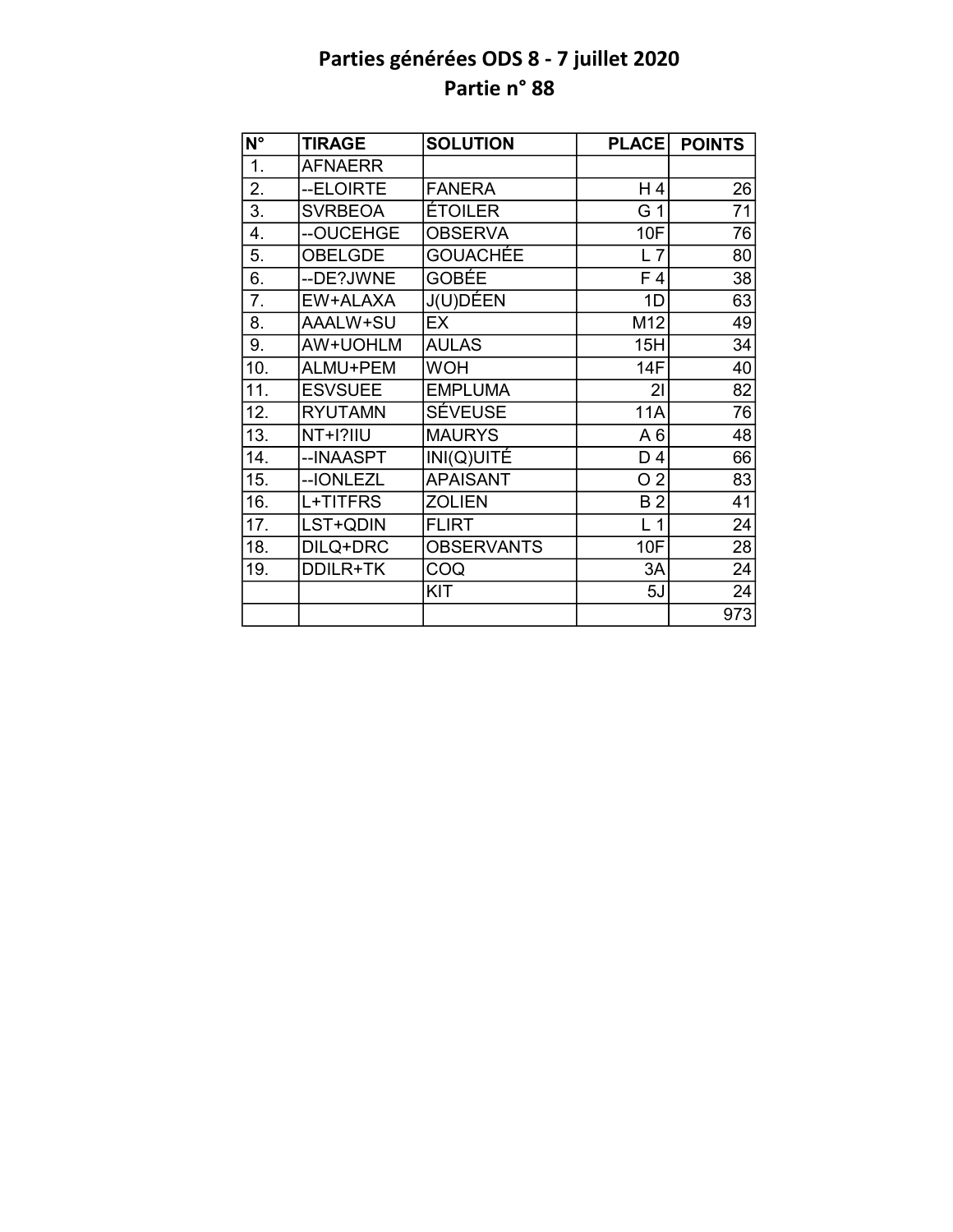| $\overline{\mathsf{N}^{\circ}}$ | <b>TIRAGE</b>   | <b>SOLUTION</b>   | <b>PLACE</b>   | <b>POINTS</b>   |
|---------------------------------|-----------------|-------------------|----------------|-----------------|
| 1.                              | NONYI?E         |                   |                |                 |
| 2.                              | <b>DEAGOVA</b>  | ENNOY(A)I         | H 8            | 100             |
| $\overline{3}$ .                | D+UEPAON        | <b>VOYAGEA</b>    | 12F            | 40              |
| 4.                              | <b>NEETREE</b>  | <b>PADOUANE</b>   | L7             | 62              |
| 5.                              | E+AEPOAB        | <b>ENTRÉE</b>     | 15F            | 66              |
| 6.                              | AAEP+SEU        | OBÉI              | 14E            | 24              |
| 7.                              | AAEPU+XI        | <b>SE</b>         | M12            | 29              |
| 8.                              | AEIU+SUL        | <b>APAX</b>       | 8L             | 45              |
| 9.                              | AILUU+BS        | <b>VOYAGEASSE</b> | 12F            | 24              |
| 10.                             | UU+IISKM        | BLÉSAI            | 14J            | 43              |
| 11.                             | MUU+OAEH        | <b>SKIAI</b>      | N 5            | 34              |
| 12.                             | EMOUU+EQ        | <b>HUA</b>        | <b>11K</b>     | 26              |
| 13.                             | <b>REEWDDT</b>  | <b>MOQUEUSE</b>   | 5H             | $\overline{82}$ |
| 14.                             | --UIDSCTJ       | <b>TWEED</b>      | 13A            | 33              |
| 15.                             | <b>CDI+VHCI</b> | <b>JUSTE</b>      | L <sub>1</sub> | 40              |
| 16.                             | CDH+TAAL        | <b>VICIE</b>      | O <sub>1</sub> | $\overline{33}$ |
| 17.                             | DT+URGUM        | <b>CHAULAI</b>    | 2 <sub>l</sub> | 40              |
| 18.                             | DGMRU+RF        | UT                | 14B            | $\overline{28}$ |
| 19.                             | DGU+TMIL        | <b>FRÉMIR</b>     | O10            | 30              |
| 20.                             | DGLU+?LE        | $MIT*$            | 61             | 22              |
| 21.                             | <b>TRFSAIR</b>  | GUÉD(I)LLE        | 8A             | $\overline{83}$ |
| 22.                             | <b>RENOLNZ</b>  | <b>FRATRIES</b>   | C <sub>2</sub> | 76              |
|                                 |                 | <b>ROTEZ</b>      | A11            | 48              |
|                                 |                 |                   |                | 1008            |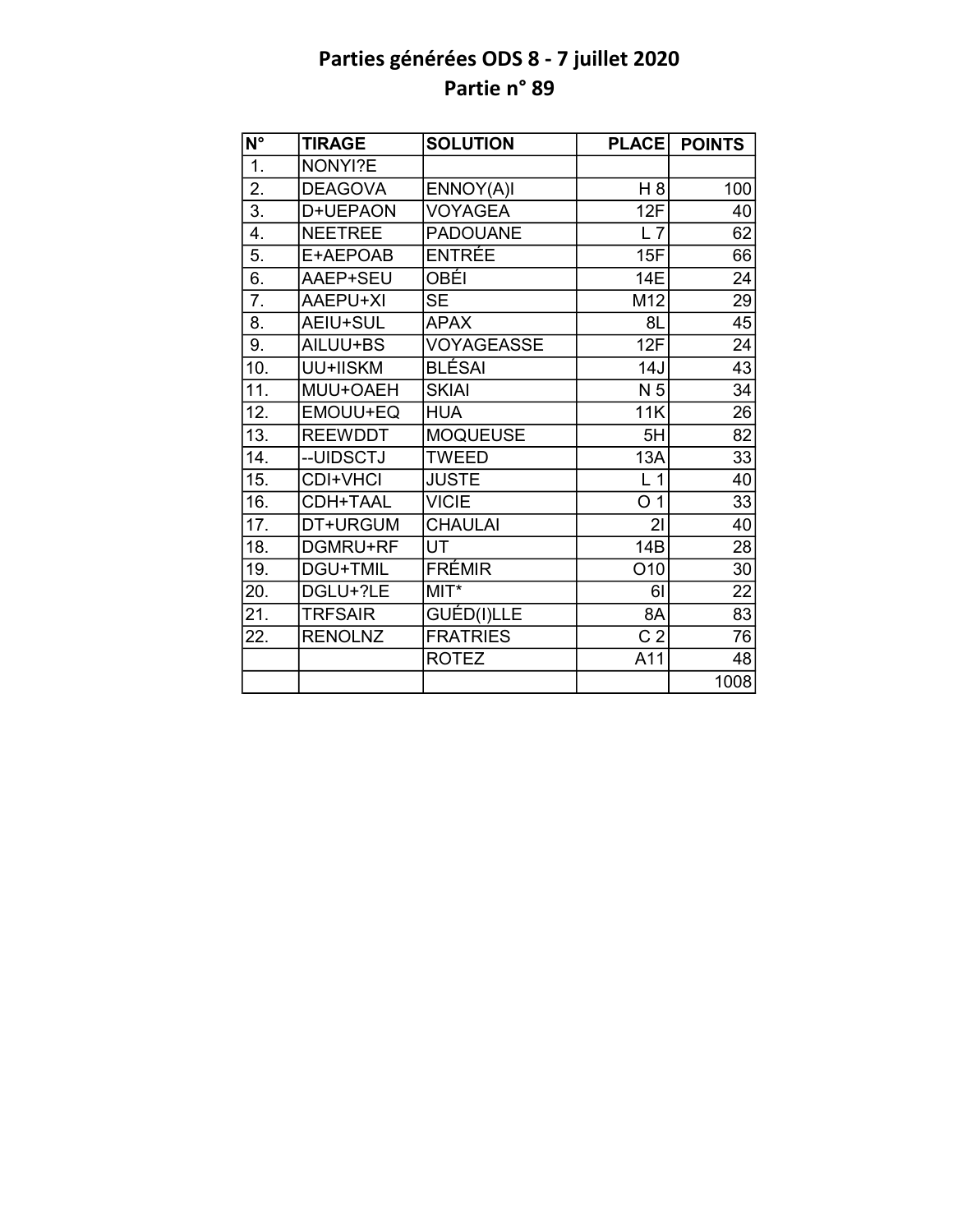| N°                | <b>TIRAGE</b>   | <b>SOLUTION</b> | <b>PLACE</b>    | <b>POINTS</b>   |
|-------------------|-----------------|-----------------|-----------------|-----------------|
| 1.                | <b>OUNSERM</b>  |                 |                 |                 |
| 2.                | ?VSRNAO         | <b>MUERONS</b>  | H4              | 70              |
| $\overline{3}$ .  | <b>EDLJIBP</b>  | NOV(E)RAS       | G 8             | 71              |
| 4.                | --CPLLHUA       | JUBILÉ          | 5G              | 30              |
| $\overline{5}$ .  | --ZAWEDAE       | <b>PELUCHA</b>  | L <sub>4</sub>  | 34              |
| 6.                | AADZ+EIO        | ÉWÉE            | 6E              | $\overline{42}$ |
| $\overline{7}$ .  | AA+EFNPN        | ZOÏDE           | 11J             | 45              |
| 8.                | ANNP+GUE        | <b>FÊLA</b>     | 6J              | 30              |
| 9.                | U+EHANAD        | <b>PENNAGE</b>  | E 5             | 40              |
| 10.               | DEU+OSBL        | <b>AHAN</b>     | H <sub>12</sub> | 34              |
| $\overline{11}$ . | <b>QIIETYI</b>  | <b>DOUBLES</b>  | O <sub>5</sub>  | 96              |
| 12.               | <b>IIIQY+AV</b> | <b>TE</b>       | 12L             | 39              |
| 13.               | AIIQY+EG        | <b>IVE</b>      | N 9             | 29              |
| 14.               | AEGIIQ+I        | <b>DEY</b>      | M11             | 26              |
| 15.               | <b>AEGII+KN</b> | QI*             | M <sub>3</sub>  | $\overline{22}$ |
| 16.               | <b>IKN+MOFO</b> | $AGIE*$         | N <sub>1</sub>  | 24              |
| 17.               | <b>FIMO+TES</b> | <b>KOAN</b>     | 1 <sub>L</sub>  | 69              |
| 18.               | OT+IUETT        | <b>FÎMES</b>    | 12A             | $\overline{37}$ |
| 19.               | IOTT+SLC        | <b>FUTE</b>     | A12             | 21              |
| 20.               | T+ME?AER        | CLOSIT*         | 14J             | $\overline{42}$ |
| 21.               | <b>TSARRDT</b>  | MATIF(I)EREZ    | J <sub>2</sub>  | $\overline{78}$ |
| 22.               | RTT+LUXI        | <b>RIDAS</b>    | <b>B11</b>      | 21              |
| 23.               | RTX+RUE         | <b>LUTIN</b>    | 8A              | 18              |
| 24.               | <b>RTU</b>      | <b>TAXER</b>    | 14A             | 14              |
|                   |                 | WU              | F 6             | 13              |
|                   |                 |                 |                 | 945             |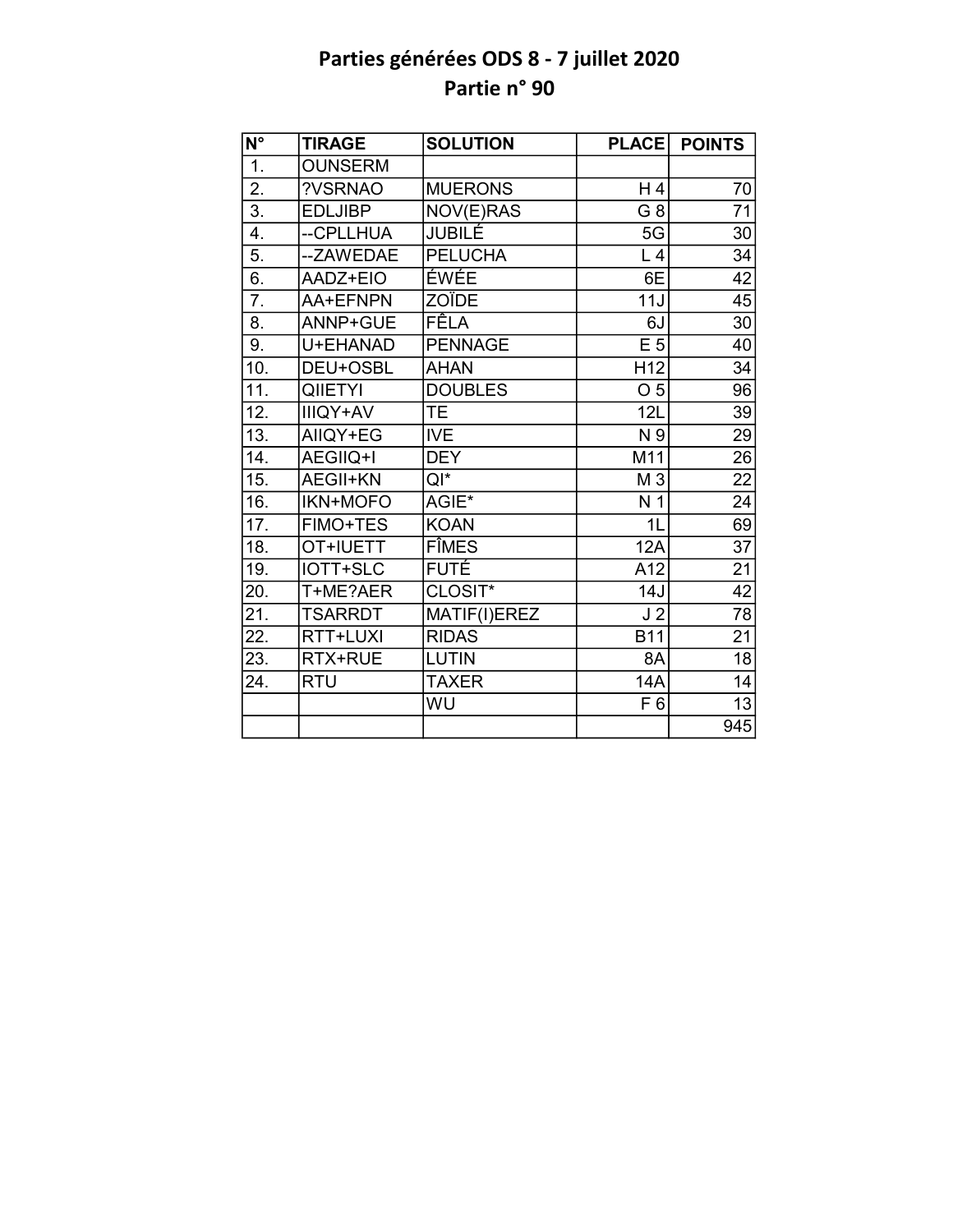| N°               | <b>TIRAGE</b>   | <b>SOLUTION</b>  | <b>PLACE</b>    | <b>POINTS</b> |
|------------------|-----------------|------------------|-----------------|---------------|
| 1.               | <b>EEERXZA</b>  |                  |                 |               |
| 2.               | E+UCAVCO        | <b>AXEREZ</b>    | H 3             | 68            |
| $\overline{3}$ . | <b>JTKTEEM</b>  | <b>ACCOUVEZ</b>  | 8A              | 125           |
| 4.               | MT+AQTIL        | KETJE*           | 2F              | 68            |
| 5.               | LM+TLAIH        | <b>QUITTA</b>    | E 7             | 26            |
| 6.               | L+NOSEED        | <b>LITHAM</b>    | 13C             | 36            |
| 7.               | <b>AGHSINL</b>  | <b>DÉTELONS</b>  | 10C             | 63            |
| 8.               | <b>H+ERGLNI</b> | SIGNAL*          | K <sub>2</sub>  | 36            |
| 9.               | <b>IPSAVBE</b>  | <b>GHRÉLINE*</b> | 5A              | 74            |
| 10.              | <b>B+FTEMOL</b> | <b>PAVIES</b>    | 8J              | 53            |
| 11.              | LMOT+OAE        | <b>BIEF</b>      | D <sub>12</sub> | 34            |
| 12.              | MO+?SEBW        | <b>FŒTAL</b>     | 15D             | 27            |
| 13.              | <b>BMOS+RPU</b> | $(E)$ WÉ         | J13             | 41            |
| 14.              | MP+NSERU        | <b>BOURGS</b>    | A <sub>1</sub>  | 30            |
| 15.              | <b>OMIEUDI</b>  | PRÉMUNIS         | M <sub>2</sub>  | 76            |
| 16.              | DIM+N?UU        | <b>OUÏES</b>     | 91              | 28            |
| 17.              | <b>NATAOID</b>  | DU(B)NIUMS       | O <sub>1</sub>  | 80            |
| 18.              | <b>IO+RFRYE</b> | <b>VEDANTA</b>   | L8              | 22            |
| 19.              | FIRR+S          | <b>OYE</b>       | M13             | 39            |
|                  |                 | <b>RIFS</b>      | N11             | 44            |
|                  |                 |                  |                 | 970           |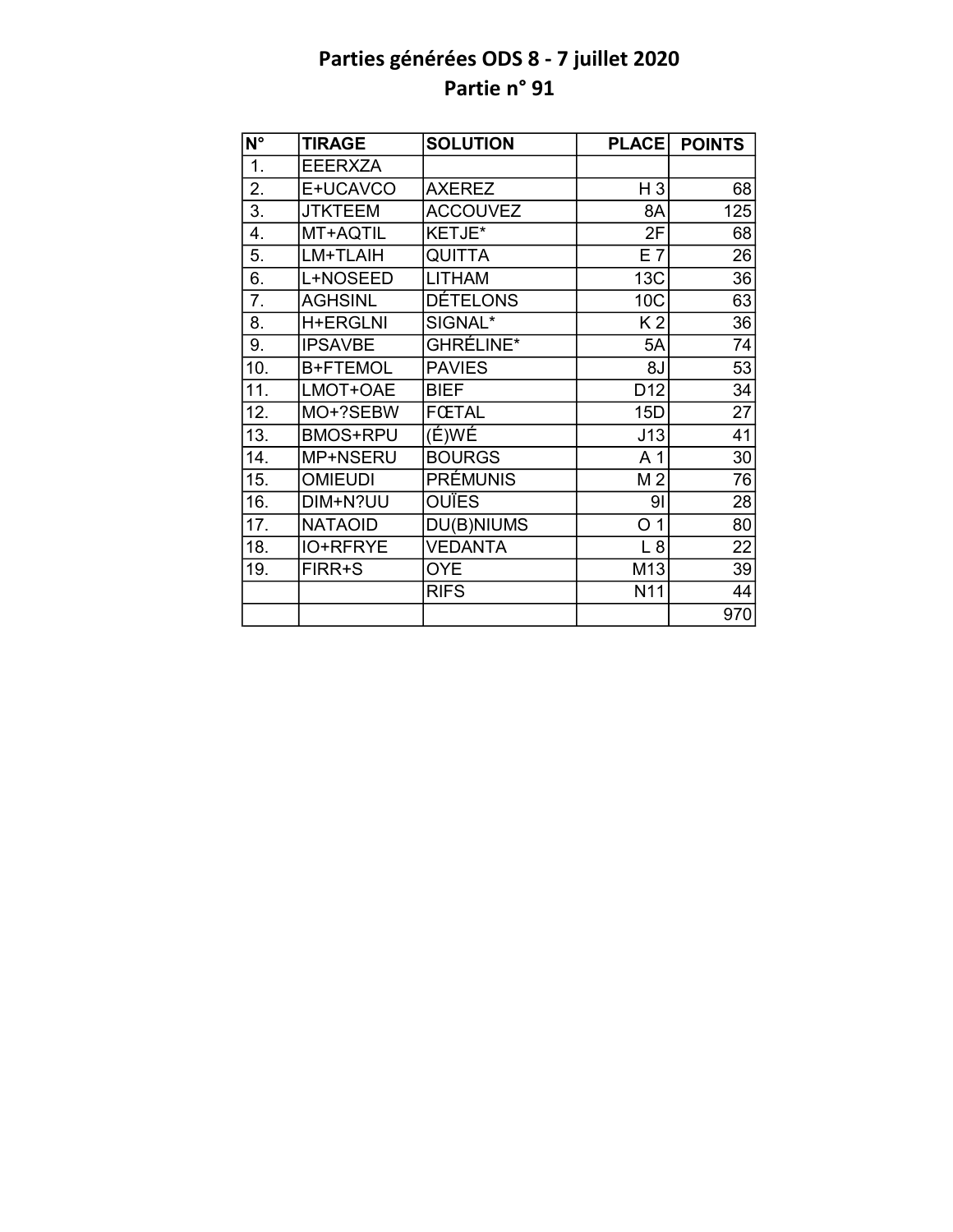| N°               | <b>TIRAGE</b>   | <b>SOLUTION</b>   | <b>PLACE</b>   | <b>POINTS</b>   |
|------------------|-----------------|-------------------|----------------|-----------------|
| $\overline{1}$ . | <b>TDMUIEZ</b>  |                   |                |                 |
| 2.               | --YSEUTAT       | <b>DUITEZ</b>     | H <sub>7</sub> | 52              |
| 3.               | <b>EIHILEE</b>  | <b>TUYAUTES</b>   | 8D             | 68              |
| 4.               | EI+BAUS?        | <b>HÉLIEZ</b>     | <b>12C</b>     | 36              |
| 5.               | <b>LOIUPMO</b>  | <b>BU(I)SSAIE</b> | K4             | 86              |
| 6.               | <b>OU+RKCVT</b> | <b>EMPLOI</b>     | $J_8$          | 30              |
| 7.               | --EDDAOIO       | <b>TRUCK</b>      | L11            | 55              |
| 8.               | DEOO+ELW        | <b>KADI</b>       | 15L            | $\overline{42}$ |
| 9.               | DLOO+RA?        | ÉWÉ               | 13A            | 34              |
| 10.              | <b>RANHXNA</b>  | DORLO(T)AI        | $O_8$          | $\overline{77}$ |
| 11.              | HNN+EEPE        | <b>AXERA</b>      | A11            | $\overline{72}$ |
| 12.              | NN+NCMAO        | ÉPHÈBE            | 4G             | 32              |
| 13.              | NNN+OETN        | <b>CAMPO</b>      | H <sub>1</sub> | 30              |
| 14.              | <b>FJEEIAS</b>  | ÂNONNENT          | 15A            | 77              |
| 15.              | AEFIS+NN        | JE                | 14F            | 52              |
| 16.              | <b>AGSLBSE</b>  | <b>INFANTES</b>   | D 3            | 72              |
| 17.              | <b>IIGQOVL</b>  | <b>GALBASSE</b>   | 2G             | 84              |
| 18.              | GILOV+FU        | QI*               | C <sub>3</sub> | 38              |
| 19.              | ILUV+REM        | <b>FOGS</b>       | 10A            | 28              |
| 20.              | <b>IMR+TUSV</b> | VELU              | 1L             | 46              |
|                  |                 | <b>SURVIT</b>     | M4             | 28              |
|                  |                 |                   |                | 1039            |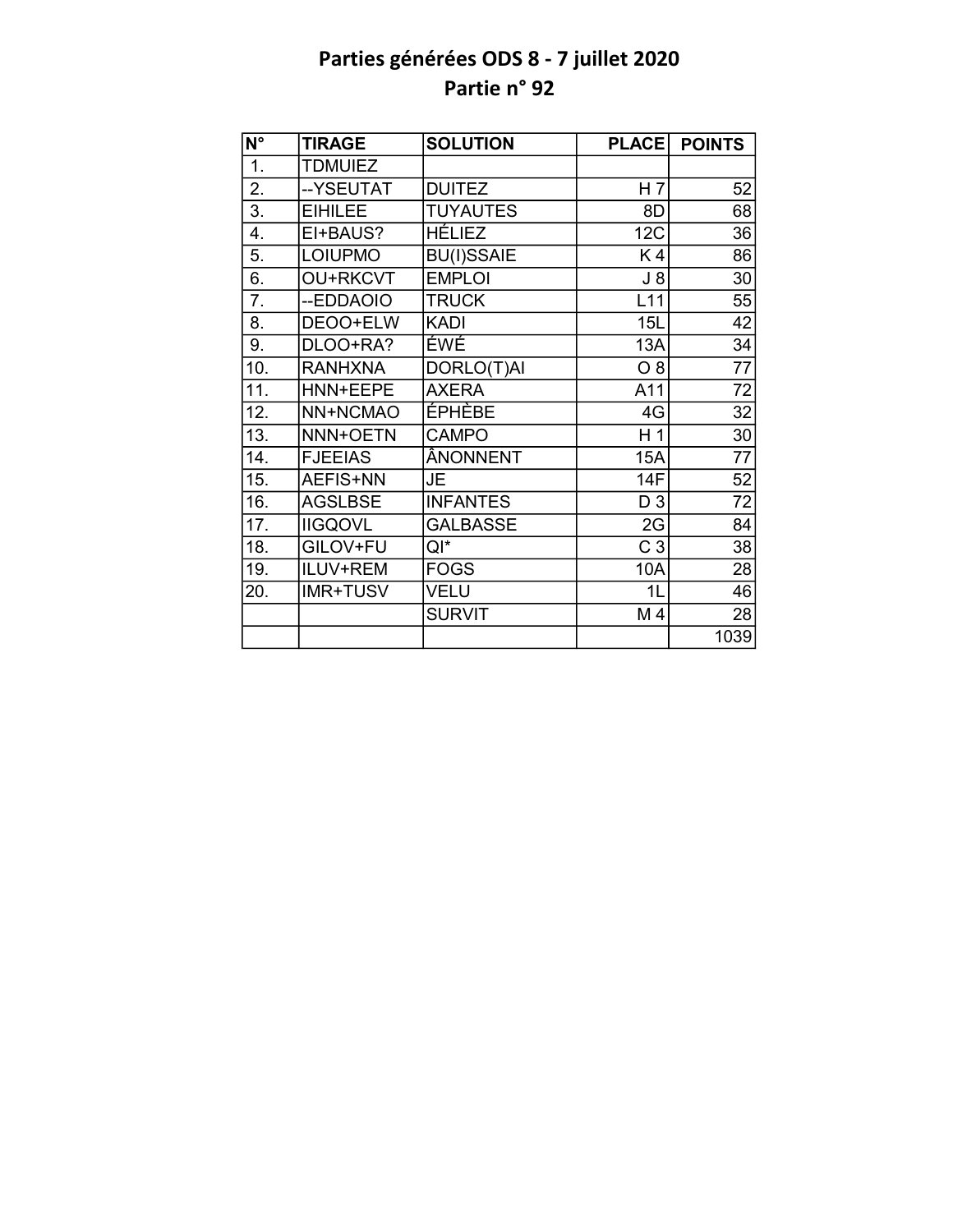| N°  | <b>TIRAGE</b>   | <b>SOLUTION</b>  | <b>PLACE</b>    | <b>POINTS</b>   |
|-----|-----------------|------------------|-----------------|-----------------|
| 1.  | <b>LAJAILV</b>  |                  |                 |                 |
| 2.  | ILL+EOER        | <b>JAVA</b>      | H <sub>5</sub>  | 28              |
| 3.  | <b>EBXERDR</b>  | ROILLÉE          | G <sub>8</sub>  | 61              |
| 4.  | --DRNEUSG       | EXÈDRE           | 14E             | 38              |
| 5.  | <b>IAKTSCY</b>  | <b>GRANDEURS</b> | 8F              | 62              |
| 6.  | <b>IT+NMULT</b> | <b>YACKS</b>     | 15A             | 107             |
| 7.  | -- UHEACOR      | <b>MUTILENT</b>  | K <sub>3</sub>  | 68              |
| 8.  | <b>ITELQMT</b>  | <b>CHOURERA</b>  | M <sub>2</sub>  | 80              |
| 9.  | ELMTT+UB        | $QI^*$           | F <sub>10</sub> | 52              |
| 10. | LM+SIEEU        | <b>BUTTÉE</b>    | 13B             | 30              |
| 11. | <b>DHROEFN</b>  | <b>SIMULÉES</b>  | N 8             | 78              |
| 12. | DHOR+OGS        | <b>NEF</b>       | J 4             | 31              |
| 13. | GO+AAAL?        | <b>HORDES</b>    | 13J             | 25              |
| 14. | AA?+ENNT        | <b>GLOSA</b>     | 15K             | 21              |
| 15. | <b>MIEPRBT</b>  | ENTA(M)ANT       | D <sub>6</sub>  | 66              |
| 16. | BMT+OEZO        | <b>PIER</b>      | N <sub>1</sub>  | $\overline{27}$ |
| 17. | BT+?AWIS        | <b>ZOOME</b>     | C <sub>3</sub>  | 38              |
| 18. | T?+FPVUE        | <b>BIWAS</b>     | E <sub>2</sub>  | $\overline{36}$ |
| 19. | FPTU+NES        | V(I)ET           | 8A              | 34              |
| 20. | EPT+IAI         | <b>FUNS</b>      | F 3             | 34              |
|     |                 | <b>PÉTAI</b>     | O 3             | 20              |
|     |                 |                  |                 | 936             |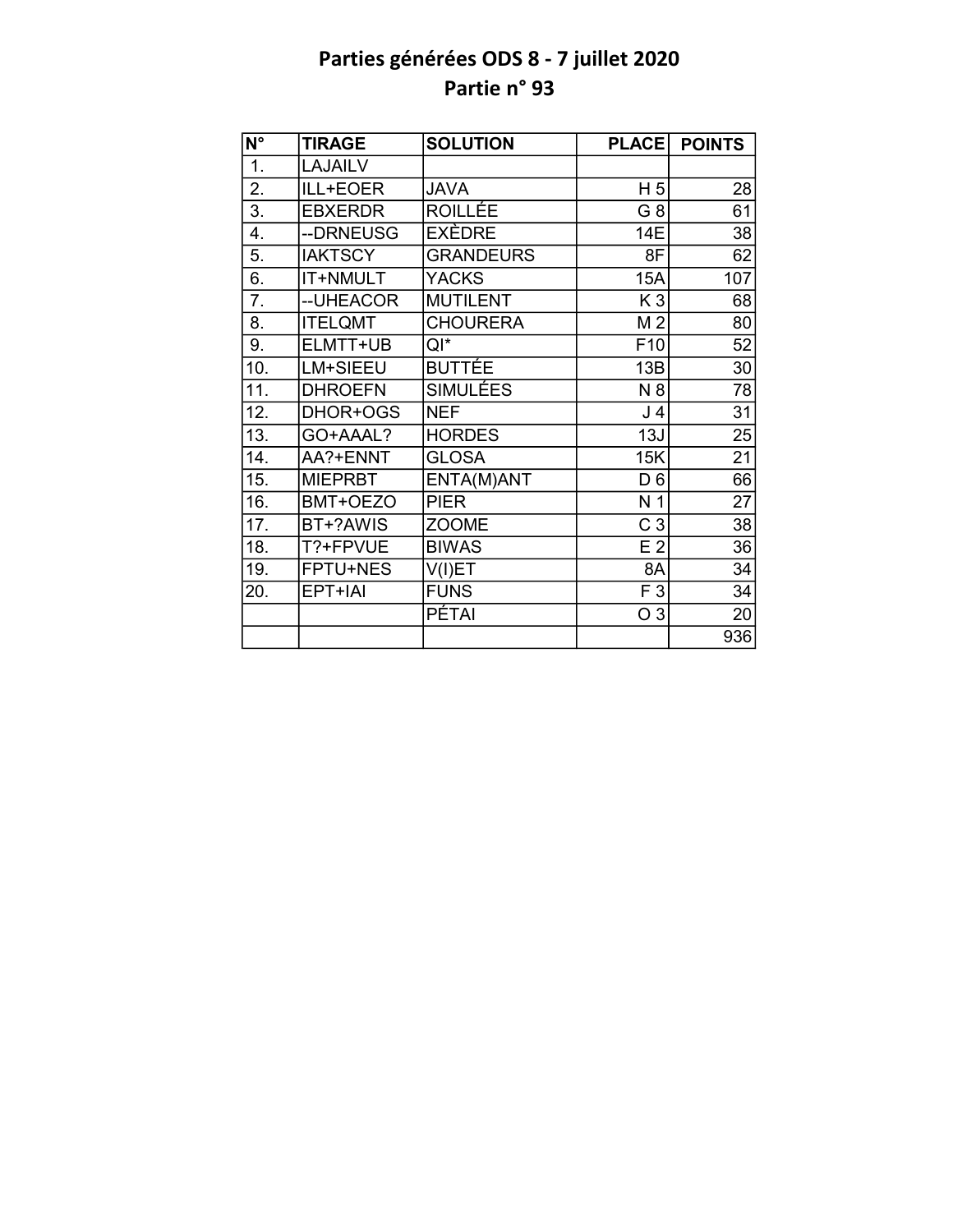| N°               | <b>TIRAGE</b>   | <b>SOLUTION</b>  | <b>PLACE</b>   | <b>POINTS</b>   |
|------------------|-----------------|------------------|----------------|-----------------|
| $\overline{1}$ . | <b>DVIETRU</b>  |                  |                |                 |
| $\overline{2}$ . | T+ESIQLN        | <b>VIDURE</b>    | H4             | 28              |
| 3.               | ELNT+EVI        | $QIS^*$          | <b>10F</b>     | 37              |
| 4.               | <b>RTMWEMA</b>  | LÉNITIVE         | 5E             | 94              |
| 5.               | AMMRT+EG        | ÉWÉ              | F <sub>5</sub> | 32              |
| 6.               | T+TTTUE?        | <b>GRAMME</b>    | 8A             | 46              |
| 7.               | T+EZDEOM        | T(U)TUTE         | 3C             | 24              |
| 8.               | --RFELE?C       | <b>AZOTÉE</b>    | C8             | $\overline{50}$ |
| 9.               | <b>OENOPEL</b>  | RÉCIF(A)LE       | J <sub>2</sub> | 72              |
| 10.              | <b>OAPSAAA</b>  | GÉNOPOLE         | A <sub>8</sub> | 92              |
| 11.              | AAA+INEK        | <b>SOAP</b>      | 14C            | 28              |
| 12.              | AAE+BIAH        | TAKIN*           | 11C            | 39              |
| 13.              | AAB+UGUF        | <b>HAIE</b>      | 4L             | 26              |
| 14.              | ABGUU+SJ        | <b>FA</b>        | 3M             | $\overline{22}$ |
| 15.              | <b>BGSUU+HA</b> | <b>JAR</b>       | <b>B6</b>      | $\overline{26}$ |
| 16.              | <b>AGU+DTLR</b> | <b>HUBS</b>      | 15E            | $\overline{36}$ |
| 17.              | <b>ISSEOBU</b>  | <b>DÉRÉGULÂT</b> | 9G             | 71              |
| 18.              | <b>RAEAYIN</b>  | <b>BOUTISSE</b>  | O <sub>6</sub> | 83              |
| 19.              | <b>NIMCRNX</b>  | <b>ENRAYAI</b>   | 12G            | 89              |
| 20.              | CINNR+DU        | <b>MAX</b>       | N 8            | 67              |
| 21.              | <b>INNR+LSO</b> | <b>DUCE</b>      | O <sub>1</sub> | 29              |
| 22.              | <b>IRS</b>      | <b>NYLON</b>     | K11            | 28              |
|                  |                 | <b>SIS</b>       | <b>11M</b>     | 19              |
|                  |                 |                  |                | 1038            |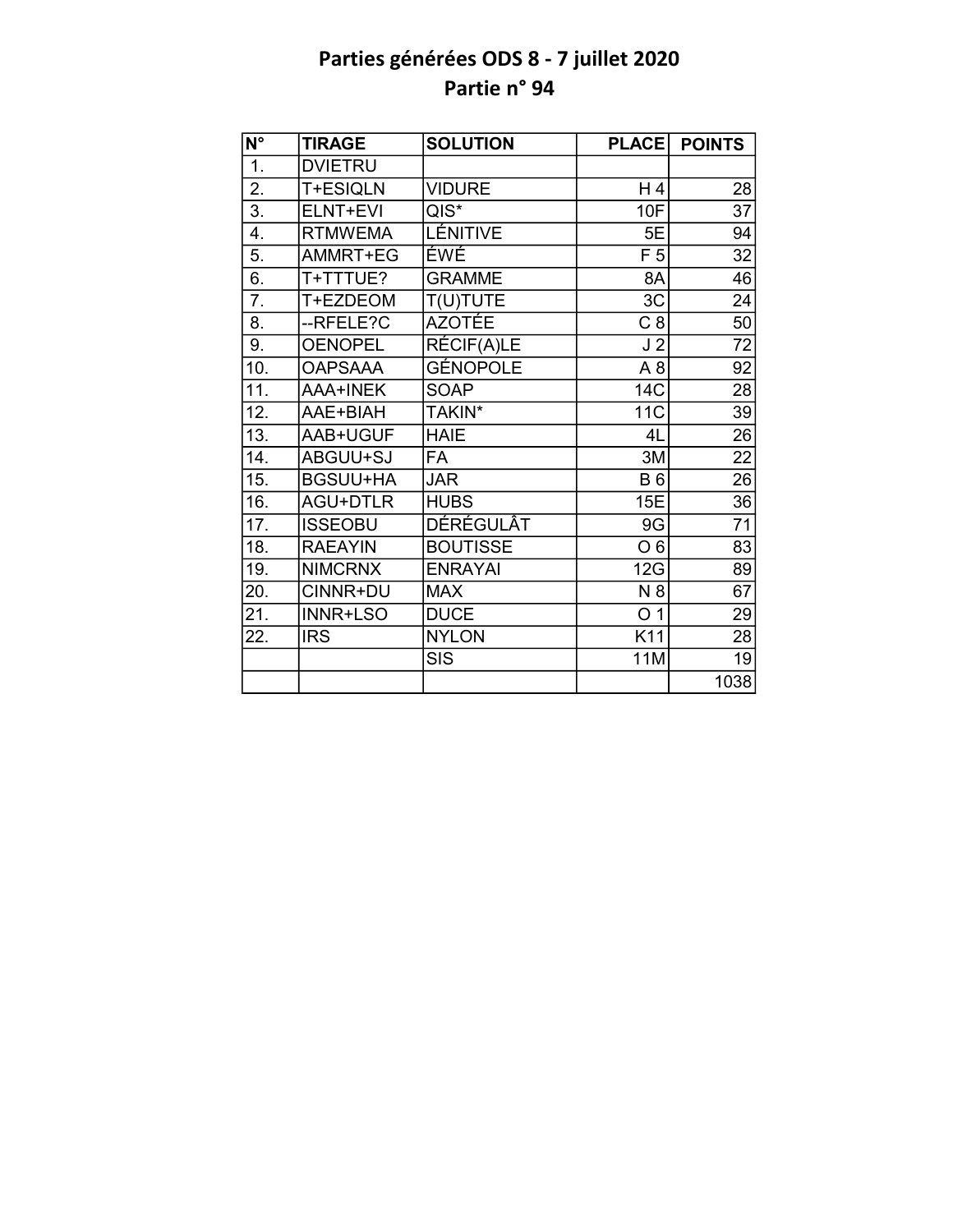| $\overline{\mathsf{N}^\circ}$ | <b>TIRAGE</b>   | <b>SOLUTION</b>  | <b>PLACE</b>   | <b>POINTS</b>   |
|-------------------------------|-----------------|------------------|----------------|-----------------|
| 1.                            | <b>REAENZI</b>  |                  |                |                 |
| 2.                            | N+IMRATS        | AZÉRIE           | H <sub>3</sub> | 50              |
| $\overline{3}$ .              | VLVU?IN         | <b>MARTINS</b>   | 9B             | 76              |
| 4.                            | <b>SETDEPR</b>  | UNIV(A)LVE       | 5A             | 76              |
| 5.                            | <b>BUAHFEH</b>  | <b>DÉPITERAS</b> | C <sub>2</sub> | 76              |
| $\overline{6}$ .              | BEF+NANX        | <b>HUHAU</b>     | A <sub>4</sub> | 45              |
| 7.                            | ABNN+MA?        | <b>FIXE</b>      | F <sub>8</sub> | 36              |
| 8.                            | M+QERMIR        | BANAN(E)         | <b>12A</b>     | 36              |
| 9.                            | <b>EMMRR+GI</b> | $QIN^*$          | G 7            | 41              |
| 10.                           | --LLAEOBY       | <b>TERNIR</b>    | E 9            | 27              |
| 11.                           | --MTEDEGK       | <b>BAYLE</b>     | 15D            | 64              |
| 12.                           | DGMT+LAE        | BÉKÉ             | A12            | 45              |
| 13.                           | EGLM+LGA        | <b>DATA</b>      | <b>B11</b>     | $\overline{34}$ |
| 14.                           | G+UOSRCE        | <b>GAMELLA</b>   | 3G             | 26              |
| 15.                           | <b>EIOEWLO</b>  | <b>COURGES</b>   | 14H            | 78              |
| 16.                           | ILOO+ESU        | <b>ÉWÉE</b>      | J <sub>1</sub> | 33              |
| 17.                           | ILOOU+CA        | <b>MES</b>       | 3              | 30              |
| 18.                           | AO+IEDJP        | LICOU            | N <sub>2</sub> | 28              |
| 19.                           | ADP+UOMN        | <b>JOLIE</b>     | L <sub>1</sub> | 40              |
| 20.                           | MN+IOFUS        | <b>PADOUE</b>    | 1E             | 27              |
| 21.                           | <b>OTNSTT</b>   | <b>REFUMIONS</b> | <b>11E</b>     | 76              |
|                               |                 | <b>MOTOS</b>     | 111            | 24              |
|                               |                 |                  |                | 968             |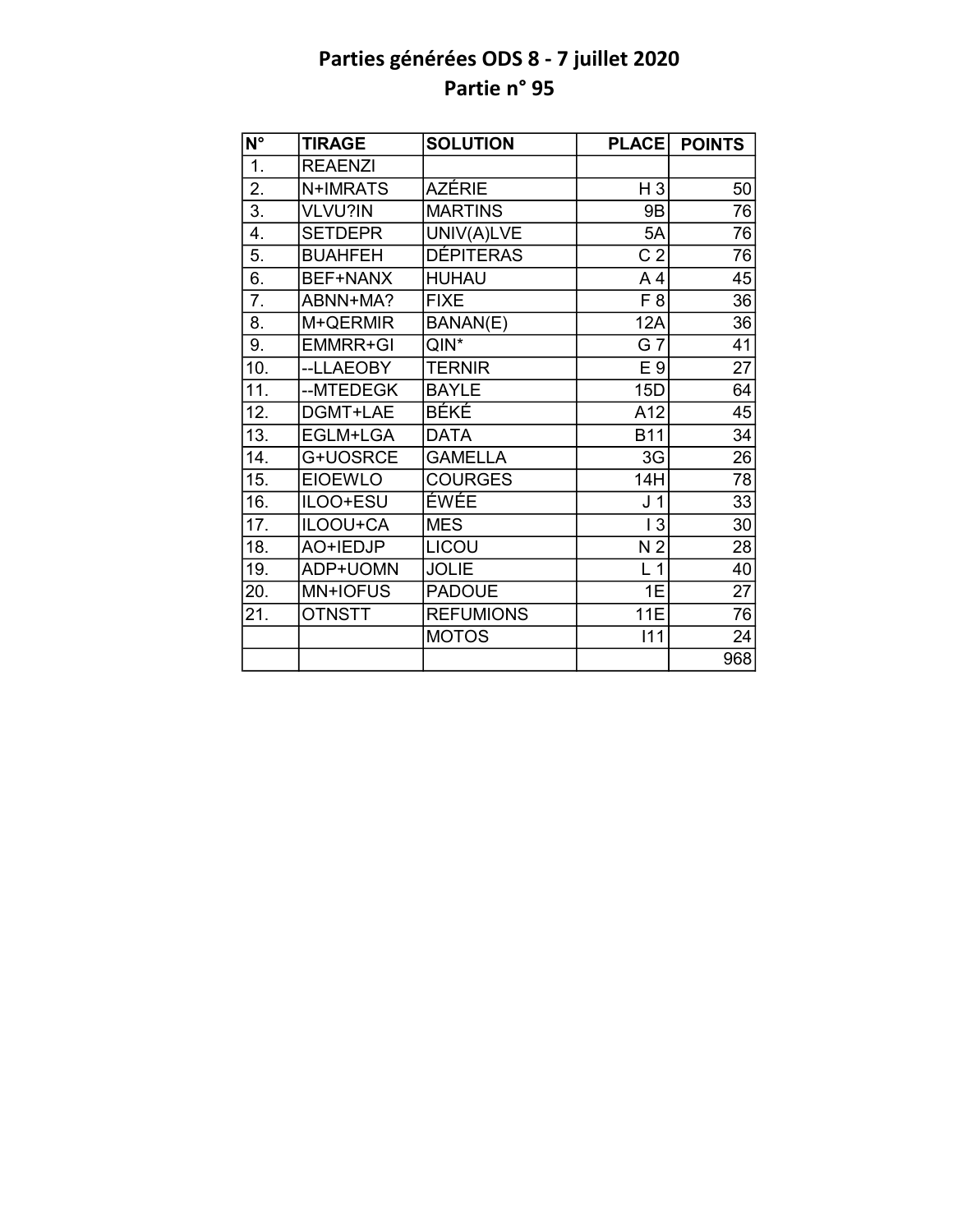| $\overline{\mathsf{N}^{\circ}}$ | <b>TIRAGE</b>   | <b>SOLUTION</b> | <b>PLACE</b>    | <b>POINTS</b>   |
|---------------------------------|-----------------|-----------------|-----------------|-----------------|
| 1.                              | <b>ULAERLD</b>  |                 |                 |                 |
| 2.                              | <b>MJTOSNE</b>  | <b>DALLEUR</b>  | H <sub>4</sub>  | 70              |
| $\overline{3}$ .                | M+LEERTF        | <b>JETONS</b>   | 11 <sub>C</sub> | 35              |
| 4.                              | LM+IUMSV        | <b>FRÈTE</b>    | 12A             | 39              |
| 5.                              | MSUV+TEP        | <b>FILM</b>     | A12             | 24              |
| 6.                              | MSUV+EOI        | <b>TEP</b>      | 13C             | $\overline{38}$ |
| 7.                              | <b>USXRIVH</b>  | ÉMOUVAIS        | 5C              | 74              |
| 8.                              | --UHSINPL       | <b>VIREUX</b>   | C <sub>2</sub>  | 56              |
| 9.                              | ILNU+GAE        | PHÔS            | F 9             | 26              |
| 10.                             | <b>AYTUABE</b>  | <b>SALINGUE</b> | J <sub>5</sub>  | 65              |
| 11.                             | AABU+WUM        | <b>YET</b>      | 10B             | $\overline{47}$ |
| 12.                             | AABMUU+I        | WU              | 6B              | $\overline{31}$ |
| $\overline{13}$ .               | ABIMU+CT        | <b>AUX</b>      | 7A              | $\overline{23}$ |
| 14.                             | <b>BM+EEAII</b> | <b>CUVAIT</b>   | 2A              | 26              |
| 15.                             | ABI+HOA?        | ÉCIME           | A <sub>1</sub>  | 30              |
| 16.                             | AO+ARASG        | I(N)HIBA        | 8J              | $\overline{42}$ |
| 17.                             | AAGO+EOI        | <b>SAR</b>      | <b>9A</b>       | 28              |
| $\overline{18}$ .               | AAGOO+AK        | LIE             | <b>14A</b>      | $\overline{19}$ |
| 19.                             | AAGOO+SS        | KA              | 1D              | 44              |
| 20.                             | OO+FNTO?        | <b>SAGAS</b>    | 13J             | 22              |
| 21.                             | OT+CDNNE        | FO(I)SON        | N <sub>10</sub> | $\overline{32}$ |
| 22.                             | <b>REREEDL</b>  | <b>DÉCONNÂT</b> | O <sub>2</sub>  | 64              |
| 23.                             | EELRR+QO        | DEL*            | 6F              | $\overline{20}$ |
|                                 |                 | <b>ERRONÉ</b>   | 15J             | 21              |
|                                 |                 |                 |                 | 876             |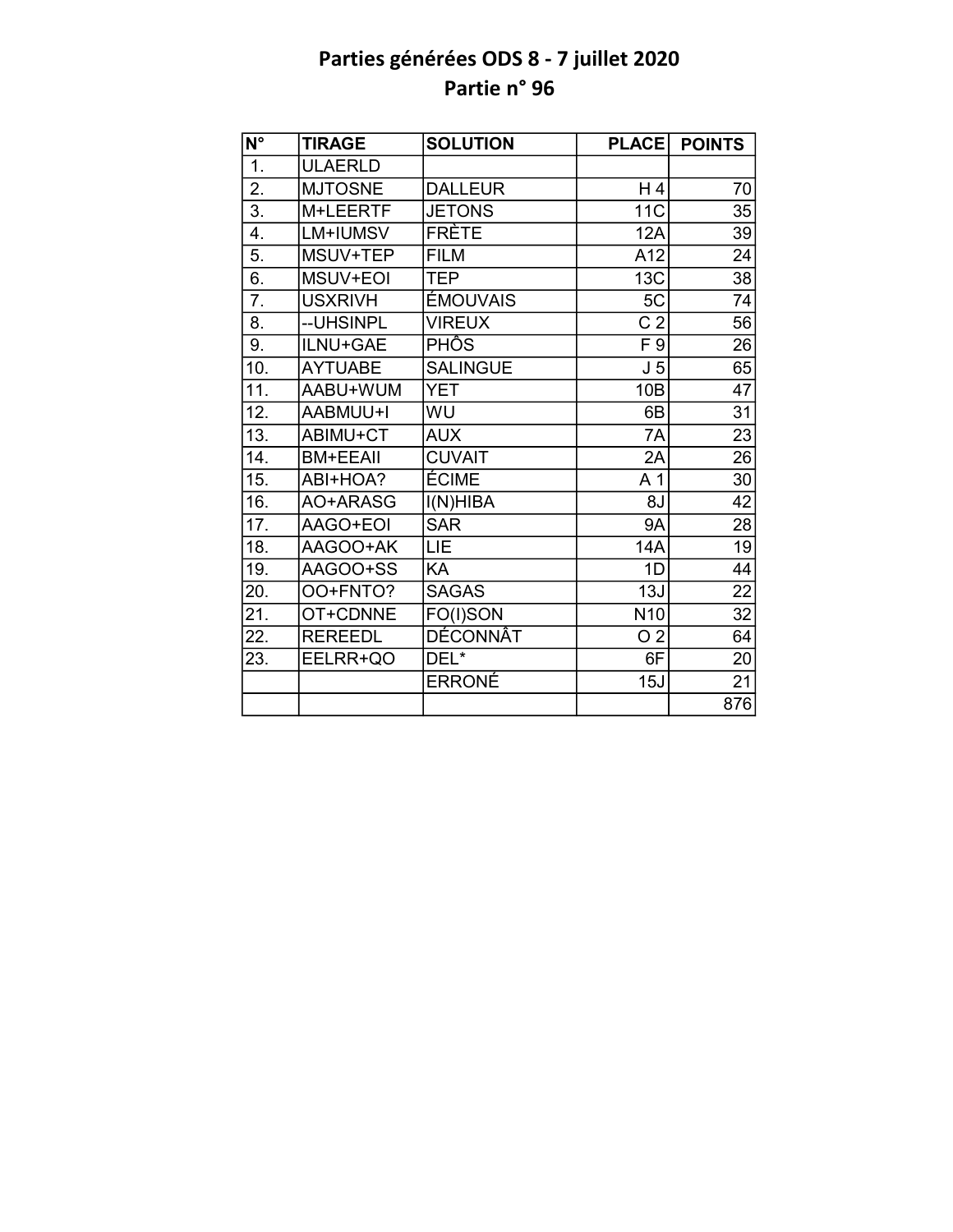| $\overline{\mathsf{N}^{\circ}}$ | <b>TIRAGE</b>   | <b>SOLUTION</b> | <b>PLACE</b>   | <b>POINTS</b> |
|---------------------------------|-----------------|-----------------|----------------|---------------|
| 1.                              | <b>IIAETWO</b>  |                 |                |               |
| 2.                              | EIW+IART        | ÔTAI            | H <sub>5</sub> | 8             |
| $\overline{3}$ .                | <b>IIR+NVKE</b> | WATTÉ           | 6F             | 36            |
| 4.                              | V+DEEPBE        | <b>KEIRIN</b>   | 4H             | 74            |
| 5.                              | <b>BD+NGARE</b> | VÊPRÉE          | K 1            | 37            |
| 6.                              | <b>NVAUEOM</b>  | <b>BRIGANDE</b> | 8F             | 64            |
| 7.                              | MO+ERSUE        | <b>AVENUE</b>   | 21             | 34            |
| 8.                              | <b>LLNUTEI</b>  | <b>DORMEUSE</b> | L8             | 72            |
| 9.                              | <b>EMTNTAE</b>  | <b>BULLETIN</b> | F <sub>8</sub> | 64            |
| 10.                             | <b>UOJRUZX</b>  | ÉTAMENT         | N 8            | 83            |
| 11.                             | RUX+DOEO        | <b>JOUEZ</b>    | 12C            | 42            |
| 12.                             | DORU+ASQ        | <b>EXO</b>      | O11            | 48            |
| 13.                             | OR+EMASR        | <b>QUADS</b>    | O <sub>4</sub> | 105           |
| 14.                             | <b>SIIAYAG</b>  | RÉMORAS         | 1 <sup>C</sup> | 79            |
| 15.                             | AII+TLLH        | <b>YANGS</b>    | 15D            | 75            |
| 16.                             | HIT+IRFO        | <b>VILLA</b>    | 1K             | 34            |
| 17.                             | FIORT+FL        | HI              | 2F             | 28            |
| 18.                             | <b>FLR+DCNU</b> | <b>FOUIT</b>    | 9D             | 27            |
| 19.                             | --I?ECPNH       | <b>COUDE</b>    | 5G             | 19            |
| 20.                             | HIN?+SLS        | <b>PEC</b>      | 13B            | 36            |
| 21.                             | LNSS+R?F        | HI(T)           | 14A            | 27            |
|                                 |                 | (I)F            | <b>15A</b>     | 32            |
|                                 |                 |                 |                | 1024          |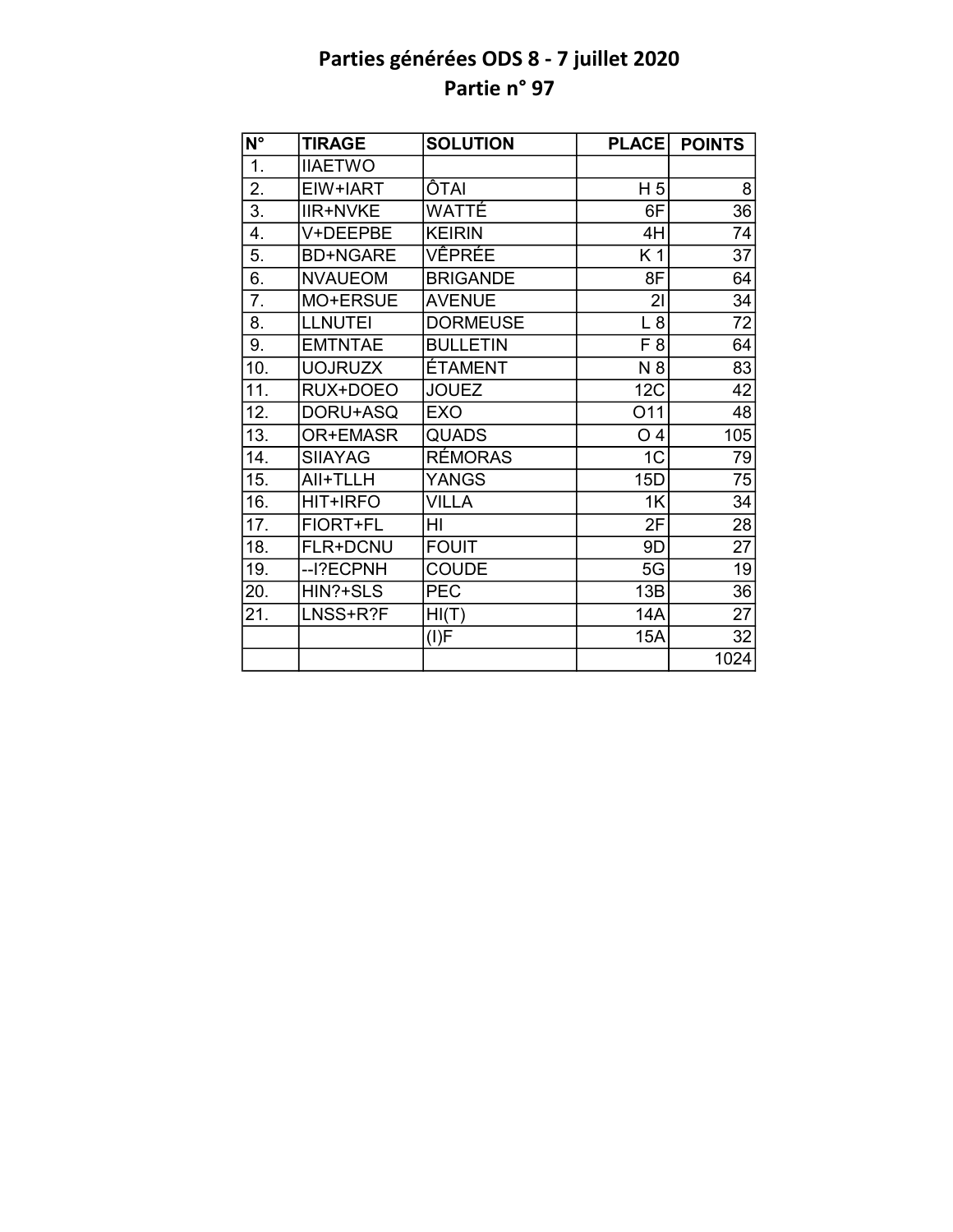| N°                | <b>TIRAGE</b>   | <b>SOLUTION</b> | <b>PLACE</b>    | <b>POINTS</b>   |
|-------------------|-----------------|-----------------|-----------------|-----------------|
| $\overline{1}$ .  | <b>BFVIUEN</b>  |                 |                 |                 |
| $\overline{2}$ .  | <b>BIN+OSZE</b> | <b>VEUF</b>     | H <sub>5</sub>  | 20              |
| $\overline{3}$ .  | <b>ADACSIA</b>  | <b>SNOBIEZ</b>  | 9H              | 81              |
| $\overline{4}$ .  | AAADS+IT        | CI              | 10J             | 24              |
| 5.                | AA+IANEL        | <b>DISAIT</b>   | L8              | 23              |
| 6.                | A+LDIWTS        | <b>ALEVINA</b>  | 5E              | 40              |
| $\overline{7}$ .  | DT+OSEQH        | <b>WALIS</b>    | L <sub>1</sub>  | 59              |
| 8.                | --LOHANEE       | <b>HÔTES</b>    | 4A              | 26              |
| 9.                | HNO+ERAA        | <b>AWELE</b>    | 1K              | 42              |
| 10.               | AH+ENEKG        | <b>ZONERA</b>   | N 9             | 34              |
| $\overline{11}$ . | EH+?FETQ        | <b>KHÂGNE</b>   | A <sub>3</sub>  | $\overline{57}$ |
| 12.               | FQ+MDORE        | THÈ(S)E         | 15K             | 48              |
| 13.               | FOQR+SOU        | <b>DÈME</b>     | M12             | 25              |
| 14.               | FO+?UYPU        | <b>ROQUAS</b>   | 2H              | 33              |
| 15.               | FUU+RSEP        | (H)YPOTHÈSE     | 15 <sub>G</sub> | 63              |
| 16.               | F+TTURUT        | <b>USURPE</b>   | 3C              | $\overline{33}$ |
| 17.               | RTTU+AEL        | <b>FUT</b>      | 1G              | 29              |
| 18.               | <b>IRCEBMD</b>  | <b>TALUTER</b>  | $\overline{B8}$ | $\overline{70}$ |
| 19.               | <b>B+OGNIVE</b> | <b>DÉCIMER</b>  | 13A             | 24              |
| 20.               | GIV+ALMN        | <b>BEDON</b>    | A11             | $\overline{36}$ |
| 21.               | AGLM+IJR        | <b>ENVI</b>     | G 5             | $\overline{27}$ |
| 22.               | $GIMR+X$        | <b>JALE</b>     | F <sub>10</sub> | 27              |
|                   |                 | <b>MAXI</b>     | 11E             | 28              |
|                   |                 |                 |                 | 849             |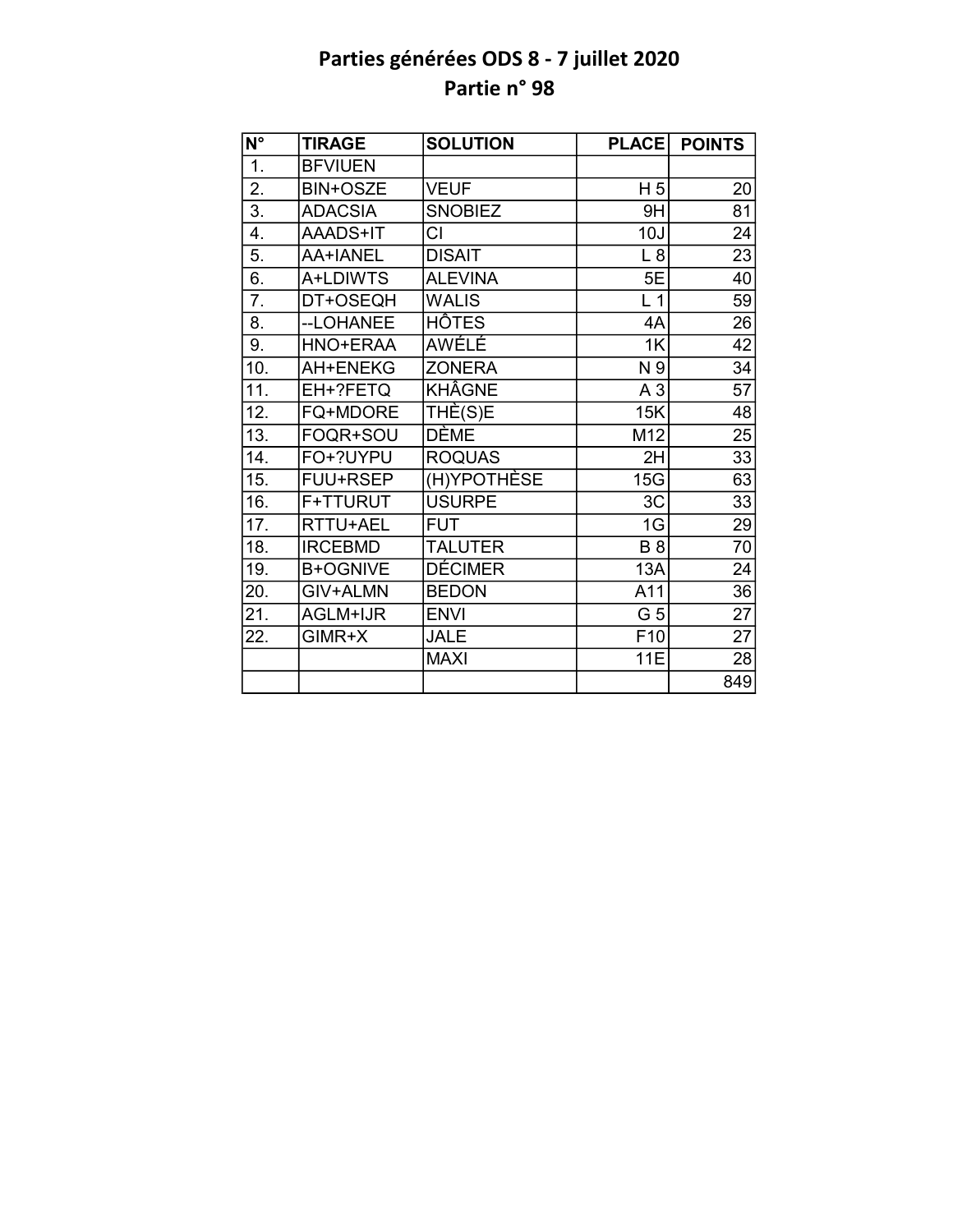| N°                | <b>TIRAGE</b>   | <b>SOLUTION</b> | <b>PLACE</b>    | <b>POINTS</b>   |
|-------------------|-----------------|-----------------|-----------------|-----------------|
| 1.                | <b>OPWEZII</b>  |                 |                 |                 |
| 2.                | EIOW+MYT        | <b>ZIP</b>      | H 6             | 28              |
| $\overline{3}$ .  | ITW+SELU        | <b>MOYEZ</b>    | 6D              | 44              |
| 4.                | EILT+LRA        | <b>WUS</b>      | 9F              | 28              |
| 5.                | <b>GETAEAT</b>  | <b>TIRAILLE</b> | 7G              | 64              |
| 6.                | --ATRVJIH       | ÉTAGEÂT         | O <sub>3</sub>  | 86              |
| 7.                | <b>HI+LROII</b> | <b>JAVART</b>   | J <sub>6</sub>  | 34              |
| 8.                | <b>I+IMIDEE</b> | <b>HILOIRE</b>  | 3I              | 28              |
| 9.                | EII+O?FN        | <b>DEMI</b>     | 2H              | 24              |
| 10.               | R?ESENC         | MÉFIION(S)      | D <sub>6</sub>  | 80              |
| $\overline{11}$ . | <b>NUAEERS</b>  | CO(H)ÉRENTS     | <b>11C</b>      | 90              |
| 12.               | N+EGBDNA        | <b>SAURÉE</b>   | 12J             | 33              |
| $\overline{13}$ . | <b>BEGN+KOB</b> | <b>DAN</b>      | 5E              | 28              |
| 14.               | --LNAPEUQ       | KOÏ             | 10B             | 36              |
| 15.               | NP+EONES        | QUÉLÉA          | N <sub>10</sub> | $\overline{58}$ |
| 16.               | <b>EN+UFSUX</b> | <b>OPENS</b>    | 1K              | 33              |
| 17.               | <b>ENSUU+EH</b> | <b>FAX</b>      | <b>15M</b>      | 45              |
| 18.               | <b>HU+AGTAE</b> | <b>NOCEUSE</b>  | C <sub>9</sub>  | $\overline{27}$ |
| 19.               | H+NTLUVR        | GÂTEAU          | 1 <sub>C</sub>  | 33              |
| 20.               | LRV+BSOC        | <b>HUENT</b>    | 15A             | $\overline{27}$ |
| 21.               | <b>BRV+DBMI</b> | ÉCLOS           | H11             | 30              |
|                   |                 | <b>VROMBI</b>   | <b>14F</b>      | 26              |
|                   |                 |                 |                 | 882             |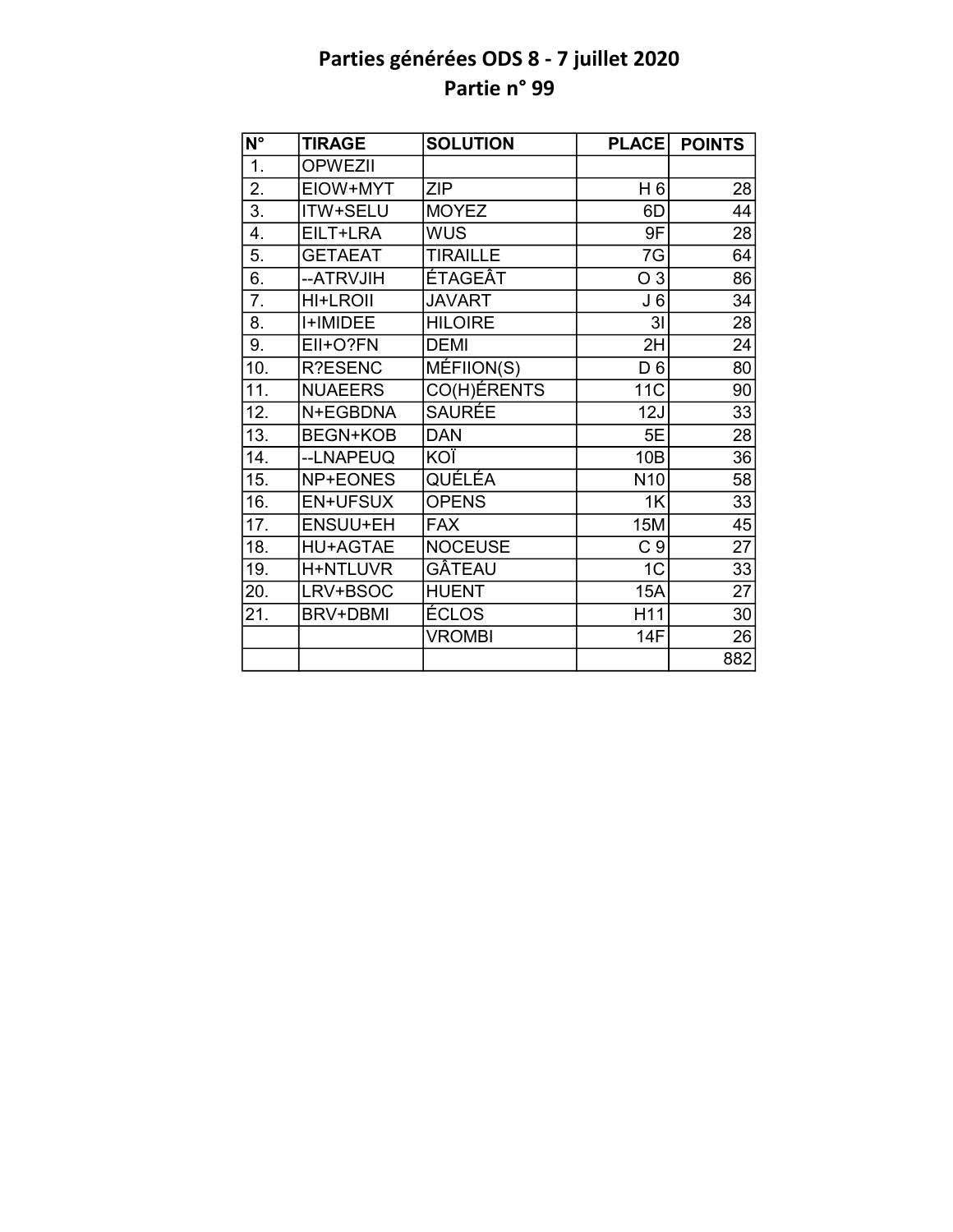| N°                | <b>TIRAGE</b>   | <b>SOLUTION</b> | <b>PLACE</b>    | <b>POINTS</b>   |
|-------------------|-----------------|-----------------|-----------------|-----------------|
| $\overline{1}$ .  | <b>ENULARH</b>  |                 |                 |                 |
| 2.                | -- UBEOVEI      | <b>HALEUR</b>   | H 4             | 26              |
| 3.                | <b>OWIORXL</b>  | <b>BOUVERIE</b> | 9C              | 68              |
| 4.                | LOORW+YS        | XI              | 10J             | 62              |
| 5.                | OOR+NNUP        | <b>YAWLS</b>    | 5G              | 46              |
| 6.                | <b>NU+ESAJU</b> | <b>PONOR</b>    | 111             | 30              |
| 7.                | U+GRKODM        | <b>JAUNES</b>   | 10B             | 48              |
| 8.                | GMR+OSNE        | <b>KOUDOU</b>   | D <sub>8</sub>  | $\overline{52}$ |
| 9.                | <b>IIEERUR</b>  | <b>MURGEONS</b> | 13C             | 74              |
| 10.               | <b>IRU+TBPR</b> | <b>EIDER</b>    | 11B             | $\overline{38}$ |
| $\overline{11}$ . | --FAAFANI       | <b>BOUR</b>     | H <sub>12</sub> | $\overline{27}$ |
| 12.               | A+EICAHI        | <b>AFFINA</b>   | 14J             | 32              |
| 13.               | <b>RIEENQS</b>  | <b>AICHERAI</b> | <b>15C</b>      | $\overline{67}$ |
| 14.               | EENR+ETL        | $QIS^*$         | 13M             | 42              |
| 15.               | ELNRT+EM        | ÉWÉ             | 4               | $\overline{19}$ |
| 16.               | LN+DAULT        | <b>RÉÉMET</b>   | 7G              | $\overline{23}$ |
| 17.               | LLU+ATAS        | <b>TANSAD</b>   | O <sub>10</sub> | 24              |
| 18.               | LT+STEE?        | <b>SALUA</b>    | 8K              | 23              |
| 19.               | <b>NLPEITM</b>  | L(U)TTEUSE      | N 3             | 65              |
| 20.               | ILM+DZTC        | <b>PENTY</b>    | G 1             | $\overline{23}$ |
| 21.               | DILMT+OV        | <b>ZEC</b>      | 2F              | 34              |
| 22.               | DMV+?G          | <b>POLIT</b>    | 1G              | 33              |
|                   |                 | V(U)            | <b>12A</b>      | $\overline{17}$ |
|                   |                 |                 |                 | 873             |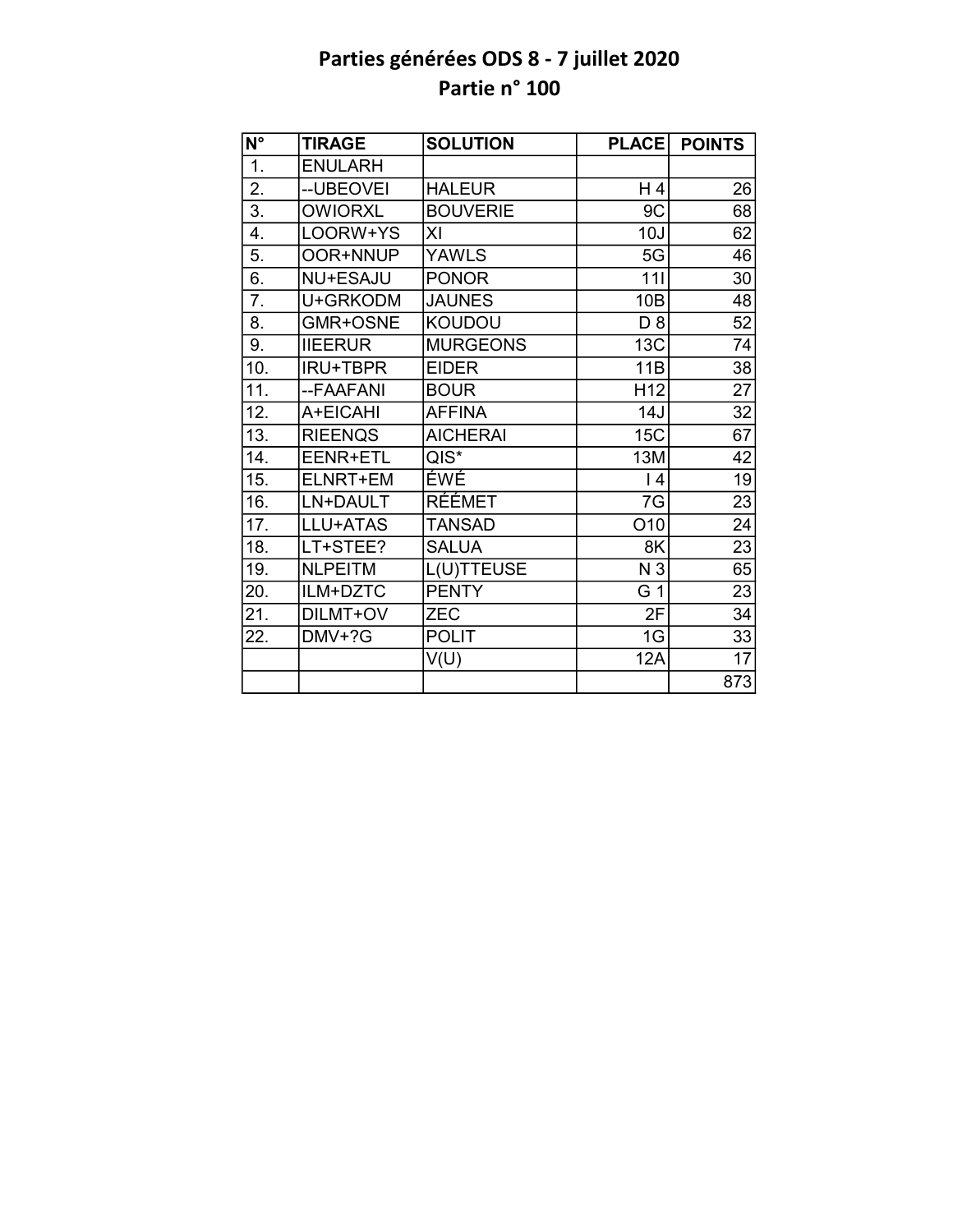| N°               | <b>TIRAGE</b>   | <b>SOLUTION</b>  | <b>PLACE</b>    | <b>POINTS</b>   |
|------------------|-----------------|------------------|-----------------|-----------------|
| $\overline{1}$ . | <b>TUUICYT</b>  |                  |                 |                 |
| 2.               | <b>TUY+OUAS</b> | <b>CUIT</b>      | H <sub>5</sub>  | 12              |
| 3.               | UU+HOEEG        | <b>YOUTSA</b>    | 6F              | $\overline{37}$ |
| 4.               | <b>GU+LAAER</b> | HOUÉE            | 5K              | 26              |
| 5.               | NA?BDIK         | <b>ÉLAGUERA</b>  | O <sub>5</sub>  | 80              |
| 6.               | <b>ABI+SEAI</b> | K(E)NDO          | L <sub>1</sub>  | $\overline{48}$ |
| 7.               | ABE+SNAE        | <b>SKIAI</b>     | 1K              | 42              |
| 8.               | <b>OTMVFIA</b>  | <b>BANANÉES</b>  | 3H              | $\overline{72}$ |
| 9.               | <b>AM+PCVUN</b> | <b>VOTIF</b>     | N <sub>10</sub> | 55              |
| 10.              | MNP+WEER        | <b>CUVA</b>      | 5C              | 29              |
| 11.              | --BNJLEIO       | <b>WEB</b>       | H <sub>1</sub>  | $\overline{42}$ |
| 12.              | <b>DNMTEAE</b>  | <b>JOBELIN</b>   | 9E              | 77              |
| 13.              | <b>QLEENMM</b>  | <b>SÉDIMENTA</b> | J <sub>6</sub>  | 67              |
| 14.              | --LIUO?PR       | <b>MNÈME</b>     | 10C             | 31              |
| 15.              | <b>NESRIEL</b>  | POULI(E)R        | 15F             | 89              |
| 16.              | --FTLETRR       | <b>ENSILER</b>   | $L$ 7           | 83              |
| 17.              | <b>FLRRT+OH</b> | ET               | 11D             | 26              |
| 18.              | HRR+QADG        | <b>FLOT</b>      | 4A              | $\overline{30}$ |
| 19.              | DHQR+UEZ        | <b>GRAF</b>      | A 1             | 24              |
| 20.              | --QISRXSH       | <b>DRUZE</b>     | 8A              | $\overline{86}$ |
|                  |                 | XI               | M 7             | 44              |
|                  |                 |                  |                 | 1000            |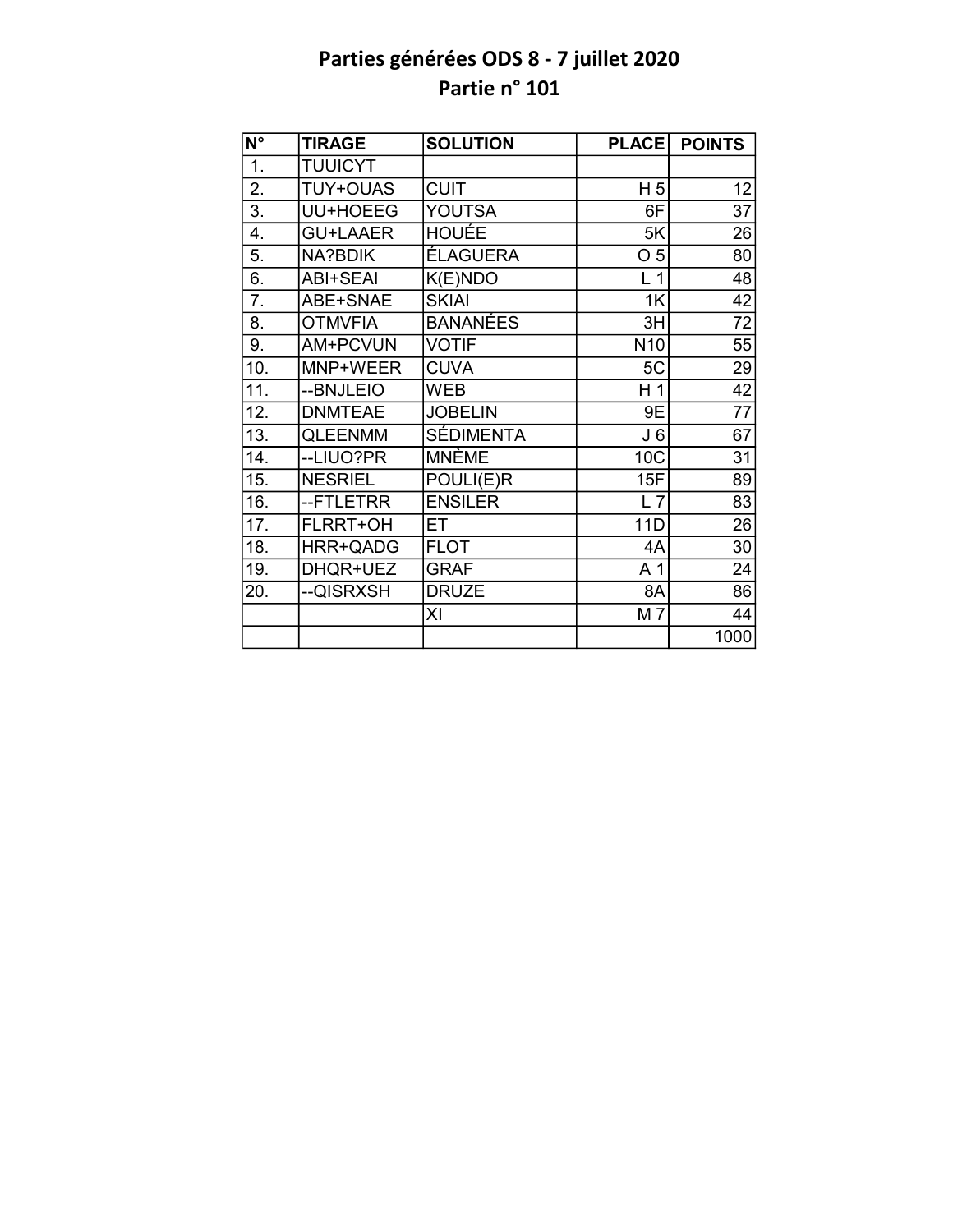| N°  | <b>TIRAGE</b>  | <b>SOLUTION</b> | <b>PLACE</b>   | <b>POINTS</b>   |
|-----|----------------|-----------------|----------------|-----------------|
| 1.  | <b>ISUETEG</b> |                 |                |                 |
| 2.  | U+NLUAQE       | GÎTÉES          | H4             | 18              |
| 3.  | N+OATNIV       | <b>AULIQUE</b>  | 5E             | 56              |
| 4.  | <b>LOOARDE</b> | <b>INNOVÂT</b>  | 3C             | 88              |
| 5.  | OOR+JWZU       | DELÀ            | 4A             | 20              |
| 6.  | --VA?CSAE      | <b>OUZO</b>     | J 4            | 33              |
| 7.  | <b>AIEXILT</b> | CAS(S)AVE       | $L_3$          | 95              |
| 8.  | <b>SRERAJN</b> | <b>EXILAIT</b>  | M 8            | 128             |
| 9.  | RR+OUIRP       | <b>JANTES</b>   | 14J            | 58              |
| 10. | <b>ENBEIBN</b> | <b>POURRIR</b>  | N <sub>2</sub> | 78              |
| 11. | INN+WHTE       | <b>BÉBÉ</b>     | 15G            | $\overline{33}$ |
| 12. | ENN+MFEO       | <b>WHIST</b>    | 011            | 63              |
| 13. | --NULUYOD      | <b>FONDÉE</b>   | A <sub>1</sub> | 30              |
| 14. | DLOUU+D?       | <b>CYON</b>     | 3L             | 30              |
| 15. | DOU+RTEE       | LUND(I)         | O <sub>1</sub> | 31              |
| 16. | <b>EGATIES</b> | <b>REDOUTÉE</b> | 8A             | 80              |
| 17. | <b>AMLCRIF</b> | <b>FIGEÂTES</b> | 1A             | 89              |
| 18. | L+UNSHSM       | <b>FORMICA</b>  | D <sub>7</sub> | 26              |
|     |                | <b>SLUSH</b>    | <b>14A</b>     | 30              |
|     |                |                 |                | 986             |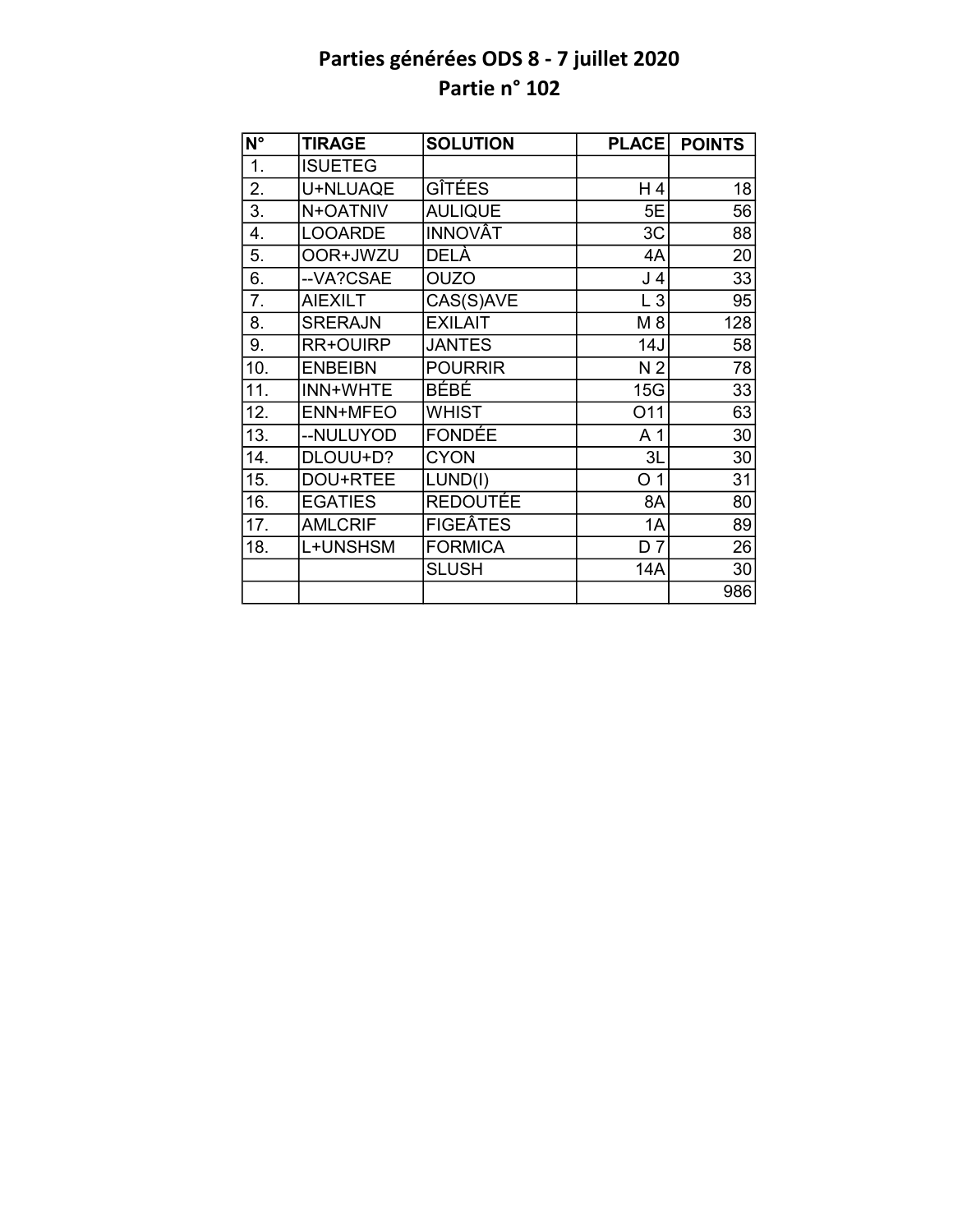| $N^{\circ}$       | <b>TIRAGE</b>   | <b>SOLUTION</b>  | <b>PLACE</b>   | <b>POINTS</b>   |
|-------------------|-----------------|------------------|----------------|-----------------|
| 1.                | <b>ARTLUKE</b>  |                  |                |                 |
| $\overline{2}$ .  | ELT+SEEI        | <b>RAKU</b>      | H <sub>5</sub> | 26              |
| $\overline{3}$ .  | L+SIMADL        | <b>ÉTIRÉES</b>   | 5E             | 28              |
| 4.                | --TULLM?A       | <b>ADMIS</b>     | D 4            | 25              |
| 5.                | <b>XLEIUTH</b>  | ALLUM(Â)T        | C <sub>8</sub> | 68              |
| 6.                | EHILT+NR        | <b>AUX</b>       | 6H             | 65              |
| 7.                | HL+YNEEC        | <b>TERNI</b>     | 4J             | 24              |
| 8.                | <b>QEOOFEA</b>  | <b>LYNCHÉE</b>   | G <sub>8</sub> | $\overline{84}$ |
| 9.                | OOQ+ATUG        | <b>FAMÉE</b>     | 12A            | 26              |
| 10.               | GO+TALDE        | <b>TOQUA</b>     | O <sub>4</sub> | 46              |
| 11.               | <b>IESLRIA</b>  | <b>DÉLOGEÂT</b>  | 13F            | $\overline{72}$ |
| 12.               | --ORNVGBI       | <b>SALIFIER</b>  | A <sub>8</sub> | 149             |
| 13.               | <b>BGN+NEUU</b> | <b>VOIR</b>      | 3K             | 28              |
| 14.               | GNU+PVE?        | <b>ENTUBÉE</b>   | 14A            | $\overline{27}$ |
| 15.               | GNV+WZOE        | (S)UPE           | 15G            | 36              |
| 16.               | GOV+ESAO        | <b>WENZE</b>     | K9             | $\overline{46}$ |
| 17.               | EOOV+CND        | <b>GAYS</b>      | 9E             | 28              |
| 18.               | DENO+TFN        | <b>VOC</b>       | 2J             | $\overline{28}$ |
| 19.               | NO+SAPOR        | <b>FENDIT</b>    | G 1            | 24              |
| 20.               | NO+BIISM        | <b>SUPERPOSA</b> | 15G            | 45              |
| $\overline{21}$ . | IM+JREH         | <b>BONIFS</b>    | 1 <sub>C</sub> | $\overline{36}$ |
| 22.               | <b>HIMR</b>     | JE               | J10            | 52              |
|                   |                 | <b>HIC</b>       | 11E            | 26              |
|                   |                 |                  |                | 989             |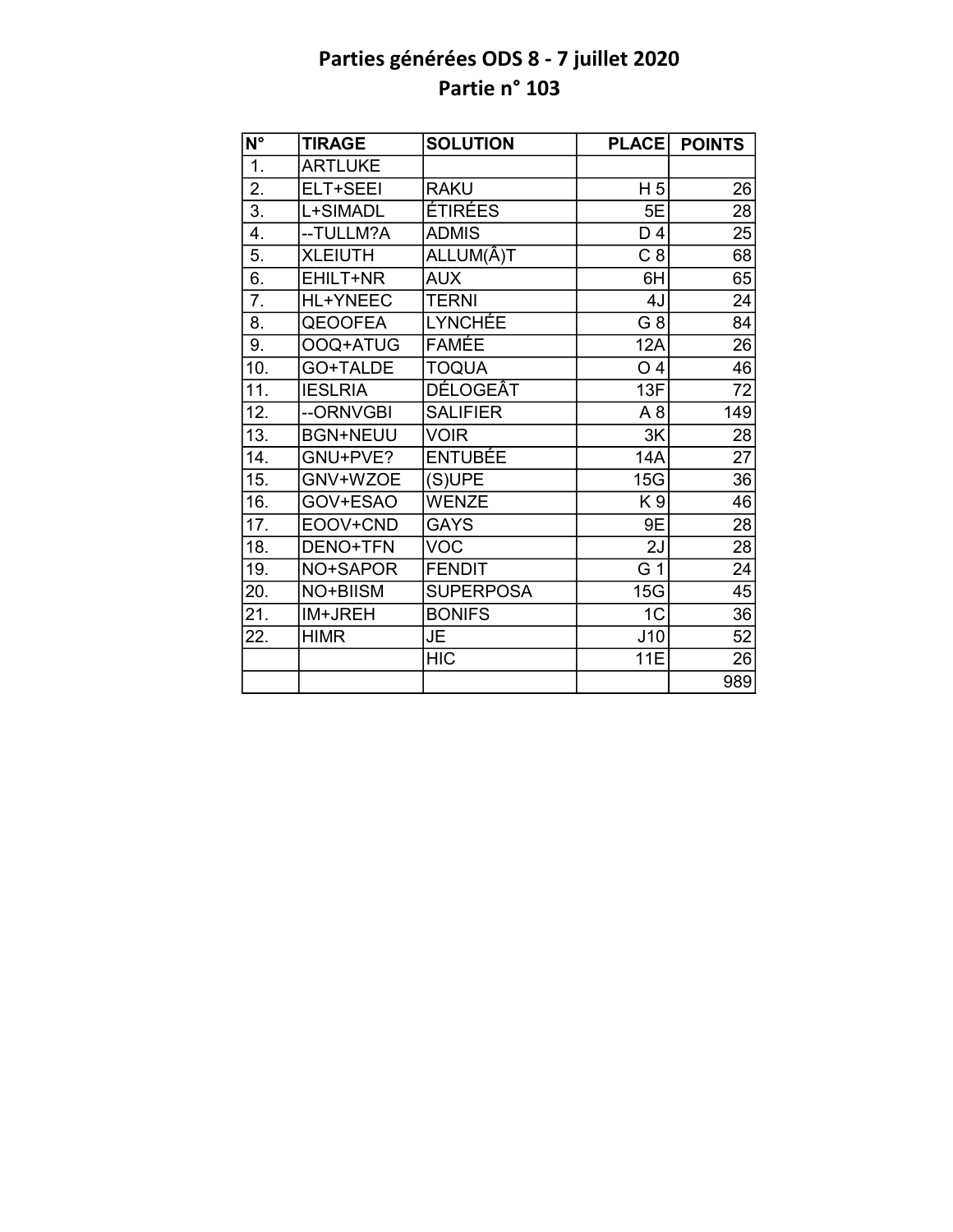| $\overline{\mathsf{N}^\circ}$ | <b>TIRAGE</b>  | <b>SOLUTION</b> | <b>PLACE</b> | <b>POINTS</b>   |
|-------------------------------|----------------|-----------------|--------------|-----------------|
| 1.                            | <b>NATIAVC</b> |                 |              |                 |
| 2.                            | --DSNOEEA      | VATICAN*        | H 4          | 82              |
| $\overline{3}$ .              | <b>ICTZEHI</b> | <b>ADONNÉES</b> | 10E          | 65              |
| $\overline{4}$ .              | ?REIELI        | <b>CHÂTIIEZ</b> | E 8          | 94              |
| 5.                            | --PUGWSEO      | LI(N)ÉAIRE      | 5D           | 78              |
| $\overline{6}$ .              | GOW+OKUL       | <b>SUPEZ</b>    | <b>15A</b>   | $\overline{51}$ |
| 7.                            | GOOUW+?M       | <b>LEK</b>      | 14D          | 34              |
| 8.                            | GMOO+JTG       | WU(S)           | L3           | 29              |
| 9.                            | GG+ALARA       | <b>MOJITO</b>   | 12B          | 28              |
| 10.                           | AGL+UQNS       | <b>GARAI</b>    | <b>13A</b>   | 30              |
| 11.                           | ANQ+FEUO       | <b>GLUS</b>     | M 1          | 34              |
| 12.                           | FO+ESPHE       | <b>QUENA</b>    | 6B           | 37              |
| 13.                           | FO+IESFA       | <b>SPEECH</b>   | 8A           | $\overline{42}$ |
| 14.                           | <b>URBDAXE</b> | <b>ASSOIFFE</b> | L8           | 82              |
| 15.                           | --ELNYTNU      | <b>BEDEAUX</b>  | 15I          | $\overline{57}$ |
| 16.                           | ELT+VEBR       | <b>ENNUYE</b>   | J10          | 35              |
| 17.                           | LT+DEMIR       | <b>BRAVÉE</b>   | 8J           | 33              |
| 18.                           | LR+ATTLR       | <b>MÉDIT</b>    | 4A           | $\overline{27}$ |
| 19.                           | --NRLROLM      | <b>RAB</b>      | 113          | 20              |
| 20.                           | LLNOR+IT       | WÜRM            | 3L           | 14              |
| 21.                           | LR+TOSE        | <b>LINGOT</b>   | 1J           | 24              |
|                               |                | <b>FLOE</b>     | 14L          | 31              |
|                               |                |                 |              | 927             |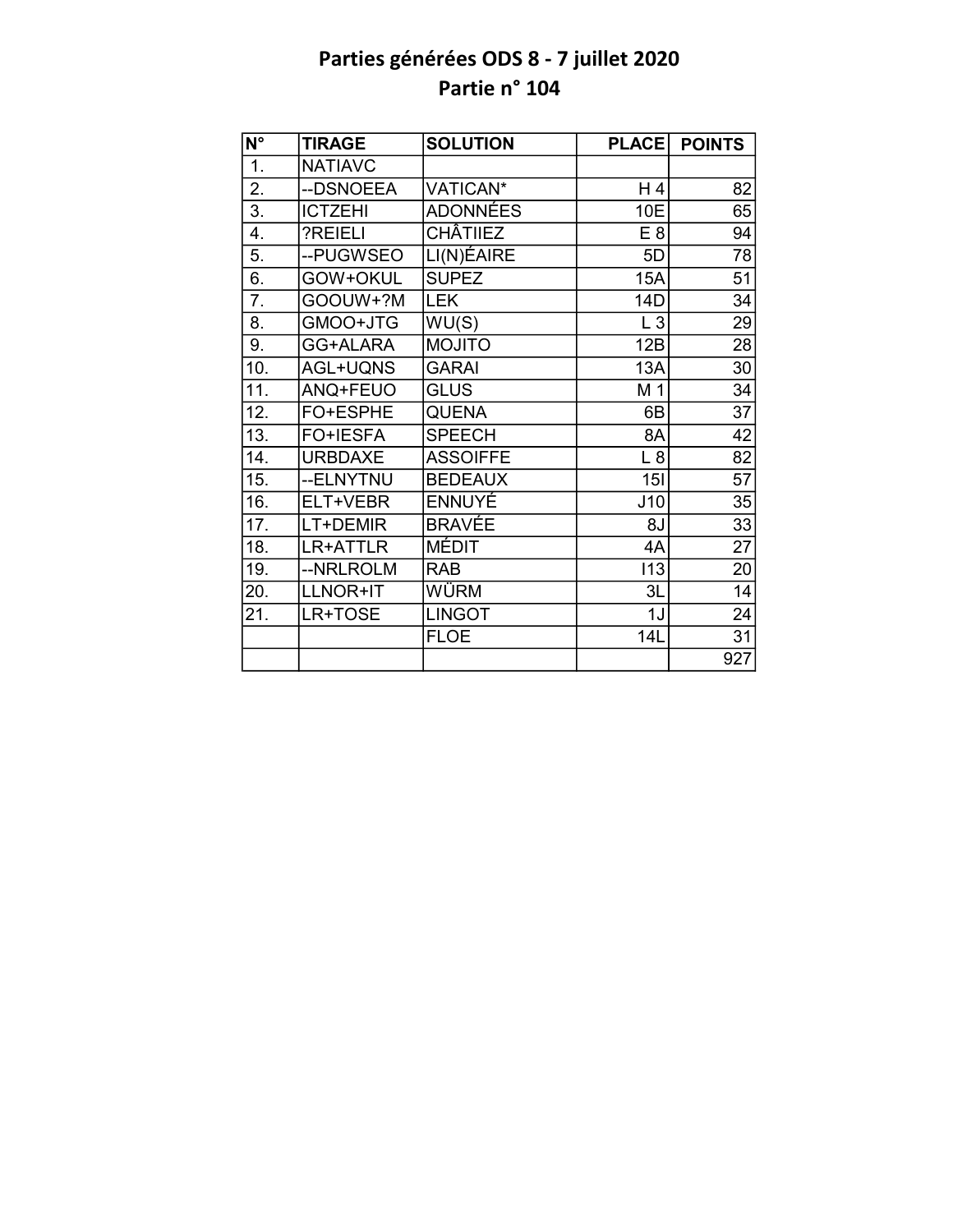| $\overline{\mathsf{N}^{\circ}}$ | <b>TIRAGE</b>   | <b>SOLUTION</b>   | <b>PLACE</b>   | <b>POINTS</b>   |
|---------------------------------|-----------------|-------------------|----------------|-----------------|
| 1.                              | <b>EVSNAEA</b>  |                   |                |                 |
| 2.                              | AN+TEGY?        | VASÉE             | H4             | 24              |
| $\overline{3}$ .                | --OITTHEO       | ÉG(A)YANTE        | 8A             | 131             |
| 4.                              | <b>IOT+LEAX</b> | <b>HOTTE</b>      | G 5            | 20              |
| 5.                              | <b>TIUNDEU</b>  | <b>VÉLOTAXI</b>   | 4H             | 92              |
| 6.                              | <b>ITU+RLET</b> | <b>DUNE</b>       | 3K             | 30              |
| $\overline{7}$ .                | <b>PSIIMMR</b>  | <b>LUTERAIT</b>   | C <sub>3</sub> | 68              |
| 8.                              | <b>SERN?AI</b>  | <b>IMPRIMAS</b>   | E <sub>2</sub> | 74              |
| 9.                              | <b>AOSOEQE</b>  | RÉSI(G)NAI        | O <sub>1</sub> | 119             |
| 10.                             | AEOOQ+ED        | <b>IMPRIMASSE</b> | E <sub>2</sub> | 28              |
| 11.                             | AEOQ+UWM        | <b>MODE</b>       | 3E             | $\overline{17}$ |
| 12.                             | AW+JAGAA        | <b>MOQUE</b>      | N 8            | 32              |
| $\overline{13}$ .               | AAAJW+VE        | <b>AGE</b>        | 2M             | 37              |
| 14.                             | AEW+ESBS        | <b>JAVA</b>       | D11            | 37              |
| 15.                             | AES+DCEO        | <b>WEBS</b>       | 15A            | 64              |
| 16.                             | A+CINRLF        | <b>CODÉES</b>     | 13I            | $\overline{38}$ |
| 17.                             | L+RERKFL        | <b>FARCIN</b>     | 1H             | 40              |
| $\overline{18}$ .               | --FNURZRU       | <b>LEK</b>        | J <sub>4</sub> | $\overline{32}$ |
| 19.                             | NRRUZ+IH        | <b>FOU</b>        | F <sub>2</sub> | 31              |
| 20.                             | NRR+LINL        | <b>HUIEZ</b>      | L10            | 34              |
| $\overline{21}$ .               | LLNNR+AO        | <b>SIR</b>        | 10E            | 14              |
| 22.                             | LLNOR+PT        | DOÑA              | K <sub>3</sub> | 25              |
| 23.                             | LLN+UBL         | <b>TROP</b>       | K <sub>8</sub> | 25              |
|                                 |                 | <b>BUN</b>        | F <sub>6</sub> | 28              |
|                                 |                 |                   |                | 1040            |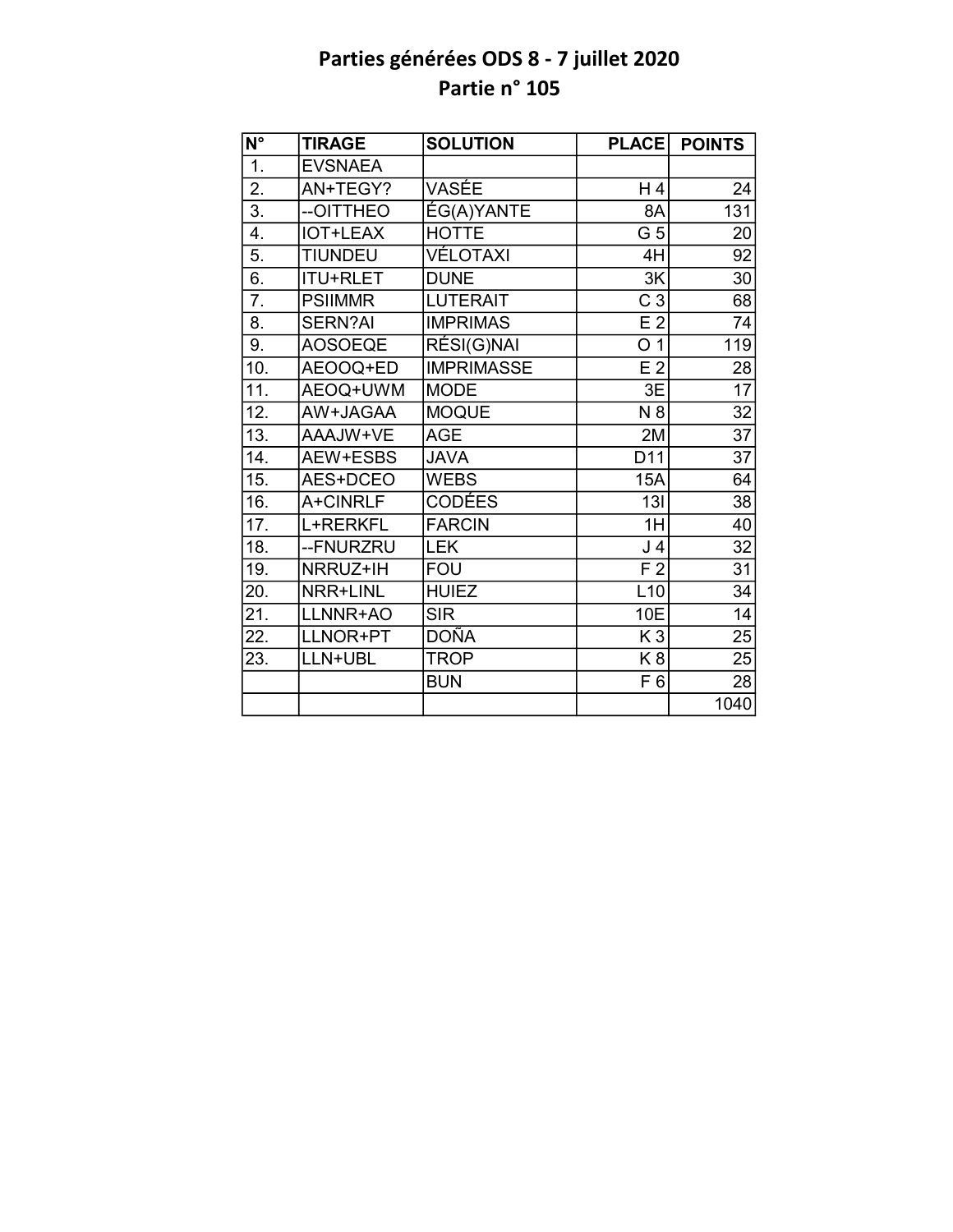| $N^{\circ}$       | <b>TIRAGE</b>   | <b>SOLUTION</b>    | <b>PLACE</b>   | <b>POINTS</b>   |
|-------------------|-----------------|--------------------|----------------|-----------------|
| $\overline{1}$ .  | <b>SESLDIN</b>  |                    |                |                 |
| $\overline{2}$ .  | L+SGEANP        | <b>DESSIN</b>      | H 4            | 18              |
| $\overline{3}$ .  | <b>RAOLTSF</b>  | <b>PLAIGNES</b>    | 8E             | $\overline{62}$ |
| 4.                | <b>RIEDLEJ</b>  | <b>FRÔLÂTES</b>    | 5B             | 72              |
| $\overline{5}$ .  | EIR+LIVY        | <b>FJELD</b>       | <b>B5</b>      | 32              |
| 6.                | <b>IIV+OLGM</b> | <b>LYRE</b>        | 10E            | 41              |
| 7.                | GILMO+AI        | <b>VAIR</b>        | G 7            | 24              |
| 8.                | ?ODIVMR         | <b>LIMOGEAI</b>    | K <sub>3</sub> | 70              |
| 9.                | DIV+S?ET        | ROM(S)             | 11H            | $\overline{37}$ |
| 10.               | T+ABAUCF        | <b>D(É)VIRES</b>   | C <sub>1</sub> | $\overline{34}$ |
| $\overline{11}$ . | AABC+EIU        | <b>FOUT</b>        | D <sub>4</sub> | $\overline{37}$ |
| 12.               | <b>BI+RANWN</b> | <b>CADEAU</b>      | 1A             | 30              |
| 13.               | <b>BNR+PHEA</b> | <b>IWAN</b>        | L <sub>1</sub> | 34              |
| 14.               | NP+OUUST        | ÉBAHIR             | 1H             | 33              |
| 15.               | NOUU+EZT        | <b>PST</b>         | 10A            | $\overline{26}$ |
| 16.               | NOTUU+UN        | <b>ÉBAHIREZ</b>    | 1H             | 66              |
| 17.               | NNOTUU+Q        | <b>RU</b>          | M 1            | 13              |
| 18.               | NQUU+ROR        | <b>DESSINERONT</b> | H <sub>4</sub> | $\overline{13}$ |
| 19.               | NRRUU+EE        | COQ                | A 1            | $\overline{12}$ |
| 20.               | <b>NRU+HNIA</b> | <b>ROUÉE</b>       | 110            | 27              |
| 21.               | <b>INNRU+BE</b> | AH                 | 21             | 30              |
| 22.               | NR+EUETO        | <b>PUBIEN</b>      | A10            | 39              |
| 23.               | U+EMKIET        | <b>PÈLERONT</b>    | E8             | 20              |
| 24.               | <b>IMTU+AXC</b> | TÉKÉE              | 14H            | 34              |
| 25.               | <b>CIMT</b>     | <b>AUX</b>         | 15J            | $\overline{56}$ |
|                   |                 | <b>TIC</b>         | 13L            | 22              |
|                   |                 |                    |                | 882             |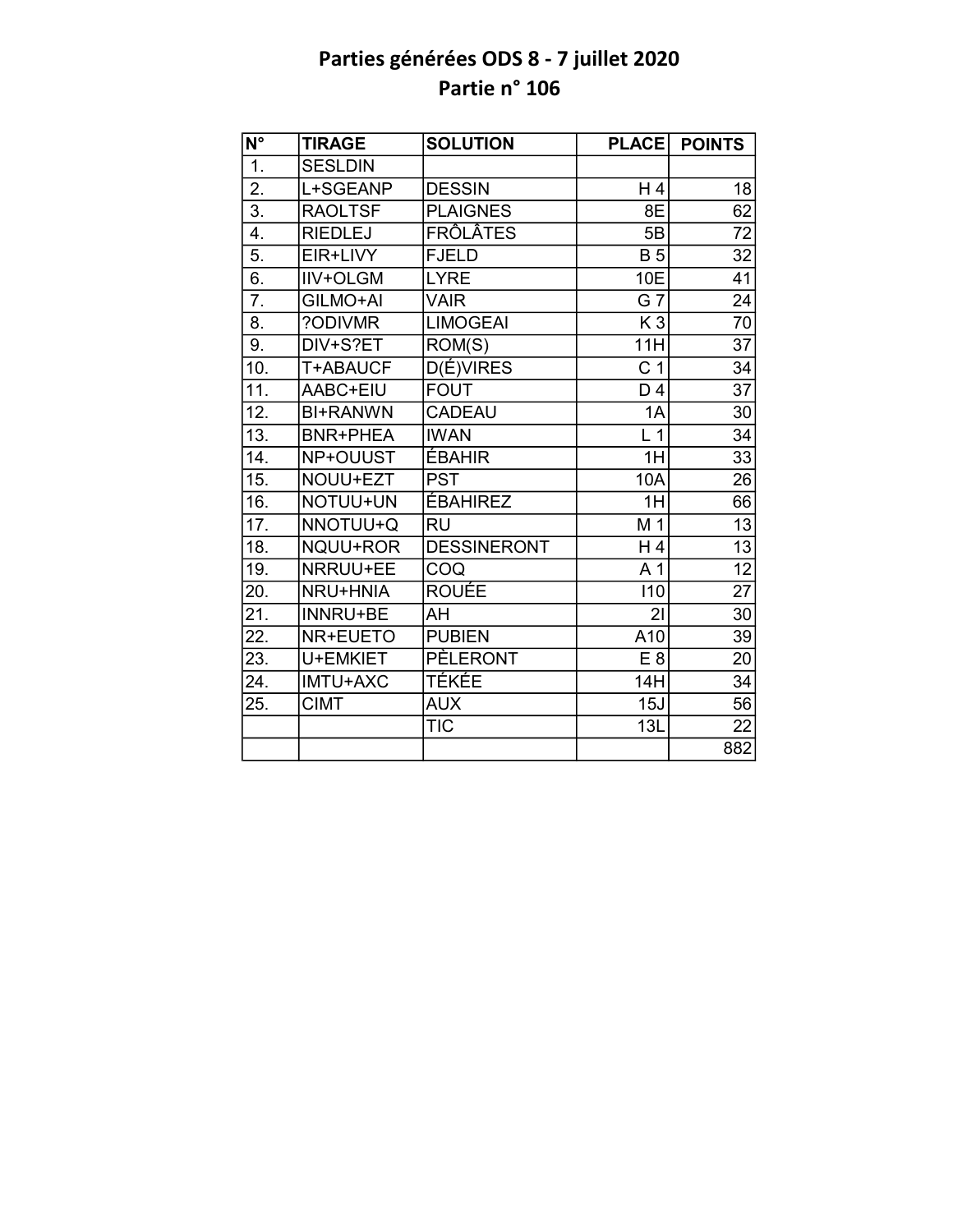| $\overline{\mathsf{N}^{\circ}}$ | <b>TIRAGE</b>   | <b>SOLUTION</b>  | <b>PLACE</b>   | <b>POINTS</b>   |
|---------------------------------|-----------------|------------------|----------------|-----------------|
| $\overline{1}$ .                | <b>IERQEPL</b>  |                  |                |                 |
| $\overline{2}$ .                | Q+ZAKNUT        | ÉPILER           | $H_3$          | 22              |
| $\overline{3}$ .                | OL+UTONA        | <b>ZEK</b>       | 7G             | 41              |
| 4.                              | AT+UOERE        | <b>JONQUE</b>    | 3C             | 42              |
| 5.                              | <b>EETGSWD</b>  | <b>RAJOUTÉE</b>  | C <sub>1</sub> | 66              |
| 6.                              | T+XGOTER        | <b>WEDGES</b>    | J <sub>2</sub> | 61              |
| 7.                              | -- UENACFS      | <b>OXER</b>      | 8A             | 42              |
| 8.                              | N+VUSVIE        | <b>SURFACE</b>   | 1A             | 48              |
| 9.                              | INUVV+UB        | <b>SURFACÉES</b> | 1A             | 42              |
| 10.                             | BUUVV+SR        | <b>FION</b>      | D <sub>1</sub> | 20              |
| 11.                             | UVV+TOLE        | <b>BRUS</b>      | E <sub>5</sub> | 26              |
| 12.                             | <b>TV+HTTUI</b> | <b>DÉVOLU</b>    | 4J             | $\overline{22}$ |
| 13.                             | TTUV+AIT        | <b>HIT</b>       | 3M             | $\overline{26}$ |
| 14.                             | TTU+ANLA        | <b>AVILIT</b>    | N <sub>1</sub> | $\overline{22}$ |
| 15.                             | ANTT+ADE        | <b>AULX</b>      | <b>B</b> 5     | $\overline{23}$ |
| 16.                             | A+E?SARE        | <b>ATTEND</b>    | O <sub>6</sub> | $\overline{23}$ |
| 17.                             | <b>IMGLAMI</b>  | ARÉA(G)ES        | 121            | $\overline{73}$ |
| 18.                             | AGL+IRBA        | <b>MIMAI</b>     | 1K             | 24              |
| 19.                             | <b>DNHCOEI</b>  | <b>GALBERAI</b>  | K <sub>8</sub> | $\overline{72}$ |
| 20.                             | DO+NMYES        | CHAÎNE           | 141            | 38              |
| 21.                             | M+LNFO?P        | <b>SYNODE</b>    | 15D            | 55              |
| 22.                             | FLM+TE          | PON(E)Y          | E11            | 30              |
|                                 |                 | ET               | O14            | 18              |
|                                 |                 |                  |                | 836             |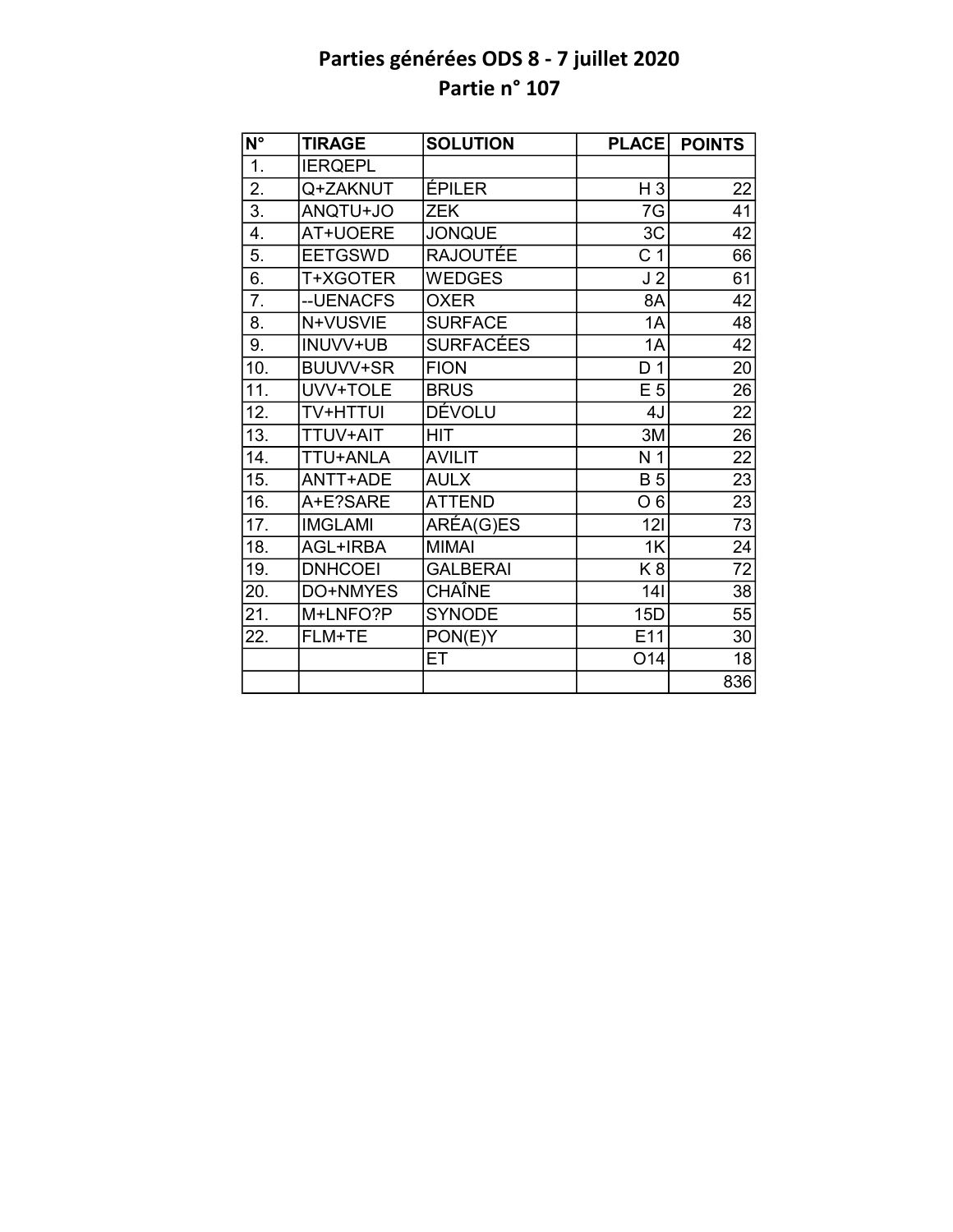| N°               | <b>TIRAGE</b>   | <b>SOLUTION</b>     | <b>PLACE</b>    | <b>POINTS</b>   |
|------------------|-----------------|---------------------|-----------------|-----------------|
| $\overline{1}$ . | ZAIOEV?         |                     |                 |                 |
| 2.               | <b>UPRNLIA</b>  | AVO(U)IEZ           | H <sub>6</sub>  | 106             |
| 3.               | <b>CEORTLA</b>  | <b>PARULINE</b>     | 11A             | 70              |
| 4.               | <b>RSEEAUA</b>  | <b>CLAPOTER</b>     | A <sub>8</sub>  | 167             |
| 5.               | A+TUORTO        | <b>AZURÉES</b>      | 12G             | 34              |
| 6.               | <b>SEEBINE</b>  | <b>AUTOTOUR</b>     | D <sub>5</sub>  | 68              |
| 7.               | <b>VEPLUQK</b>  | ÉBÉNIERS            | J <sub>6</sub>  | 64              |
| 8.               | QUV+CTRA        | <b>KELP</b>         | C <sub>3</sub>  | 36              |
| 9.               | QTV+OEIS        | <b>CRAU</b>         | E <sub>5</sub>  | 31              |
| 10.              | --GGEI?EH       | <b>VITES</b>        | F <sub>2</sub>  | $\overline{32}$ |
| 11.              | <b>GG+JUIRB</b> | $\overline{HIE}(S)$ | 1D              | 42              |
| 12.              | B+OSTASM        | JIGGEUR*            | L8              | 24              |
| 13.              | <b>EOFEDDN</b>  | EMBOSSÂT            | 14A             | 76              |
| 14.              | --MLDHMEI       | FONDÉE              | M <sub>3</sub>  | 31              |
| 15.              | --ENAIFML       | <b>HEM</b>          | 15G             | 32              |
| 16.              | --AXSIDDU       | <b>FLAMINE</b>      | K1              | 78              |
| 17.              | ADDIS+NQ        | <b>JEUX</b>         | 8L              | 60              |
| 18.              | DNQ+LNYT        | SIDA*               | 15L             | 36              |
| 19.              | DLNNTY+W        | QI*                 | F <sub>10</sub> | 25              |
|                  |                 | <b>LYNX</b>         | O <sub>5</sub>  | 22              |
|                  |                 |                     |                 | 1034            |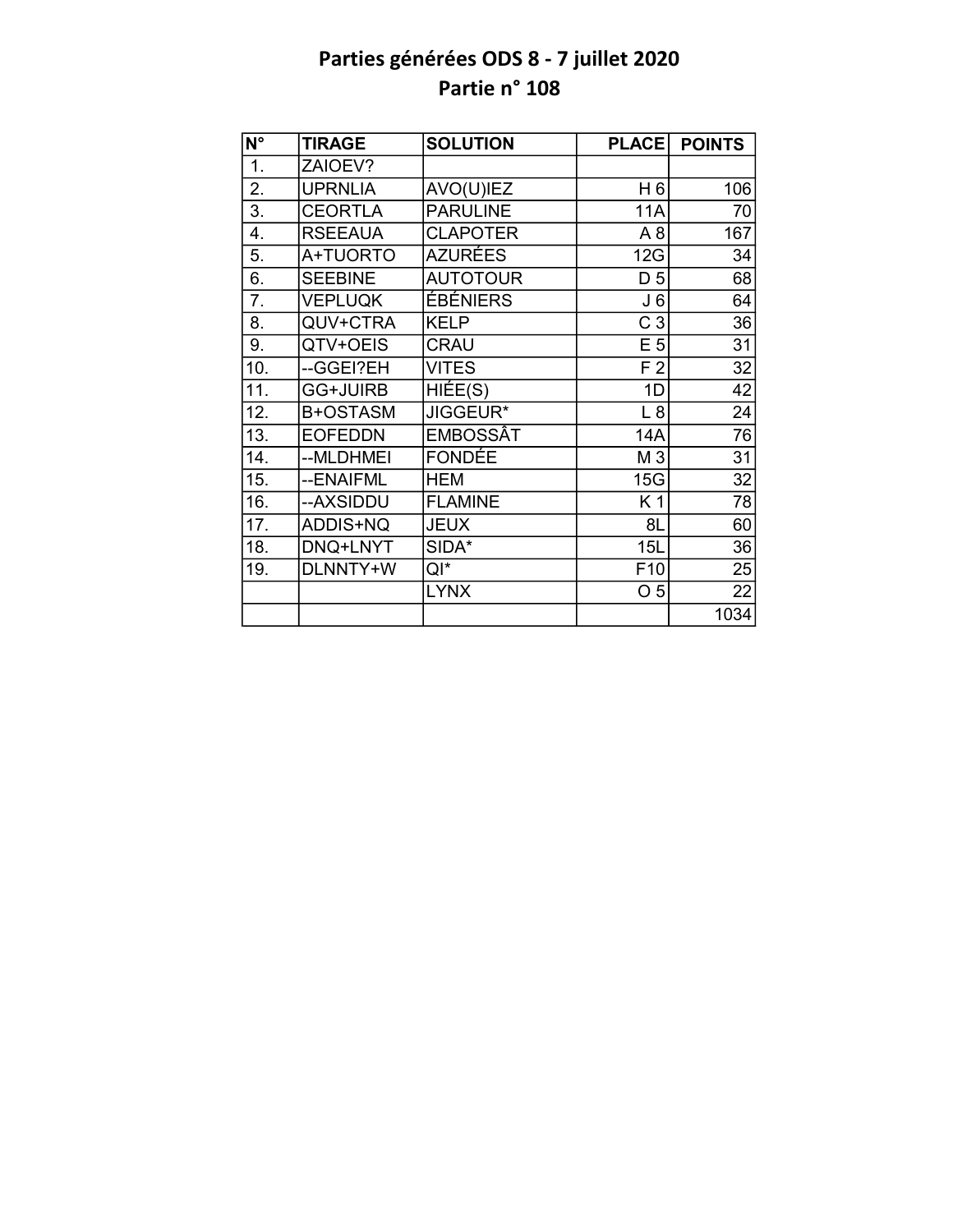| $N^{\circ}$      | <b>TIRAGE</b>   | <b>SOLUTION</b>      | <b>PLACE</b>     | <b>POINTS</b>   |
|------------------|-----------------|----------------------|------------------|-----------------|
| 1.               | <b>OZFSHEE</b>  |                      |                  |                 |
| $\overline{2}$ . | EHO+TTNS        | <b>ZEFS</b>          | H <sub>5</sub>   | 32              |
| $\overline{3}$ . | NS+OKOWU        | <b>HOTTEZ</b>        | 5C               | 36              |
| 4.               | NOOU+SHU        | <b>WOKS</b>          | D 4              | 44              |
| 5.               | NOUU+LEY        | <b>SHOW</b>          | 4A               | $\overline{22}$ |
| 6.               | LOUU+EOS        | <b>NEYS</b>          | A <sub>1</sub>   | 39              |
| 7.               | LOU+ERLT        | <b>OUEST</b>         | E <sub>1</sub>   | 22              |
| 8.               | L+IAODAE        | ROULOTE <sup>*</sup> | 1D               | 24              |
| 9.               | --DARECDJ       | ÉLIDA*               | K <sub>1</sub>   | 20              |
| 10.              | --EAIIREC       | <b>JADE</b>          | 4 <sub>l</sub>   | $\overline{24}$ |
| 11.              | --REMLULA       | <b>ACIÉRIE</b>       | $\overline{C}$ 7 | 75              |
| 12.              | <b>EAXMOUI</b>  | <b>MAILLURE</b>      | 12A              | $\overline{74}$ |
| 13.              | OU+VSBNC        | <b>MAXIME</b>        | A <sub>8</sub>   | $\overline{51}$ |
| 14.              | <b>BNU+FNRE</b> | <b>VOCS</b>          | M 1              | $\overline{31}$ |
| 15.              | --RUIMNL?       | <b>BÉNEF</b>         | H11              | 30              |
| 16.              | <b>BUPNGTO</b>  | FULMIN(E)R           | 15H              | 86              |
| 17.              | BT+UI?AD        | <b>POUGNE</b>        | N <sub>10</sub>  | 28              |
| 18.              | <b>QEIPTDE</b>  | D(É)BUTAI            | O <sub>4</sub>   | $\overline{87}$ |
| 19.              | DEEPT+AA        | $QI^*$               | 6J               | 32              |
| 20.              | AAE+NATG        | <b>DÉPÔT</b>         | 11K              | 26              |
| 21.              | AEGT+VNR        | <b>ANA</b>           | N <sub>1</sub>   | 19              |
| 22.              | G+ISER          | AVÈRENT              | $L$ 7            | 28              |
|                  |                 | <b>GRISE</b>         | 19               | 26              |
|                  |                 |                      |                  | 856             |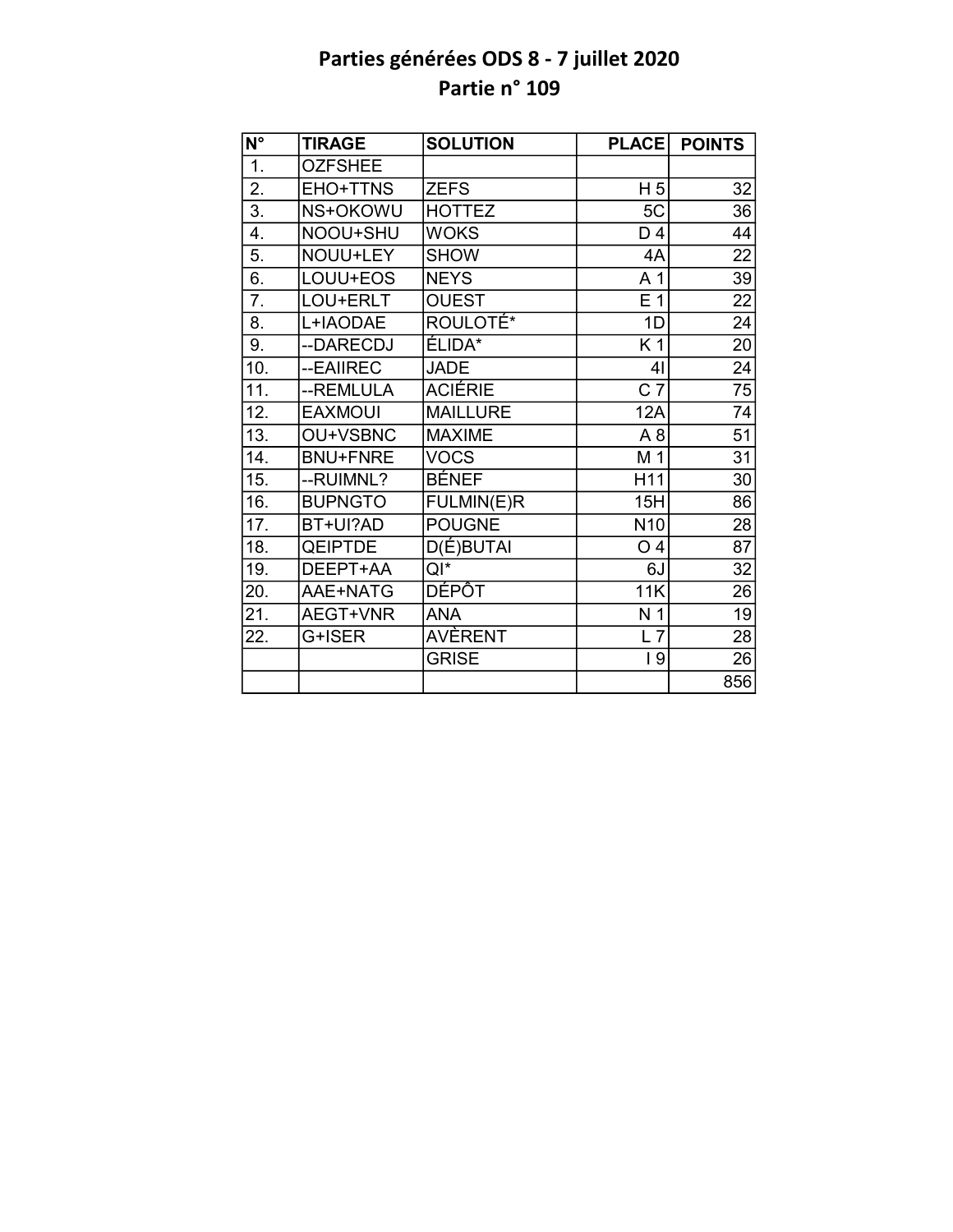| N°                | <b>TIRAGE</b>   | <b>SOLUTION</b>   | <b>PLACE</b>    | <b>POINTS</b>   |
|-------------------|-----------------|-------------------|-----------------|-----------------|
| $\overline{1}$ .  | --ESINENM       |                   |                 |                 |
| 2.                | <b>AOTDIEE</b>  | <b>MIENNES</b>    | H 4             | 70              |
| $\overline{3}$ .  | <b>YANTROI</b>  | <b>DIATOMÉE</b>   | 4C              | 70              |
| 4.                | <b>ADEFWRE</b>  | <b>TRAYIONS</b>   | 10A             | 71              |
| 5.                | W+JSEIAU        | FÉDÉRÂT           | A <sub>4</sub>  | 45              |
| 6.                | EUW+OTAR        | <b>JASAI</b>      | C <sub>9</sub>  | 40              |
| 7.                | AEOT+LDS        | <b>WÜRMIENNES</b> | H <sub>1</sub>  | 60              |
| $\overline{8}$ .  | -?CHUEEH        | DÉSOLÂT           | 14A             | 83              |
| 9.                | <b>EOMEUIQ</b>  | HUCHÉE(S)         | 15F             | 99              |
| 10.               | EEMO+RLM        | QUAI              | 12A             | 38              |
| 11.               | <b>AFXLBOE</b>  | <b>REMMOULE</b>   | 2C              | 66              |
| 12.               | ABFLO+AT        | EX                | <b>15A</b>      | 53              |
| $\overline{13}$ . | AF+NVCUG        | <b>OBLAT</b>      | 141             | $\overline{31}$ |
| 14.               | FG+UIVIL        | <b>CUVANT</b>     | M 9             | 28              |
| 15.               | <b>FU+LNKER</b> | VIGILA*           | 12H             | 28              |
| 16.               | LNU+PSSP        | KÉFIR             | E 7             | 34              |
| 17.               | LNPP+GAE        | SUS*              | N <sub>12</sub> | 35              |
| 18.               | EGLN+SZA        | <b>PAP</b>        | 3B              | $\overline{27}$ |
| 19.               | ?UTTBNR         | <b>SANGLEZ</b>    | K4              | 95              |
| 20.               | R+OIE           | TUB(A)NT          | 1J              | 32              |
|                   |                 | KOINÈ             | 7E              | 16              |
|                   |                 |                   |                 | 1021            |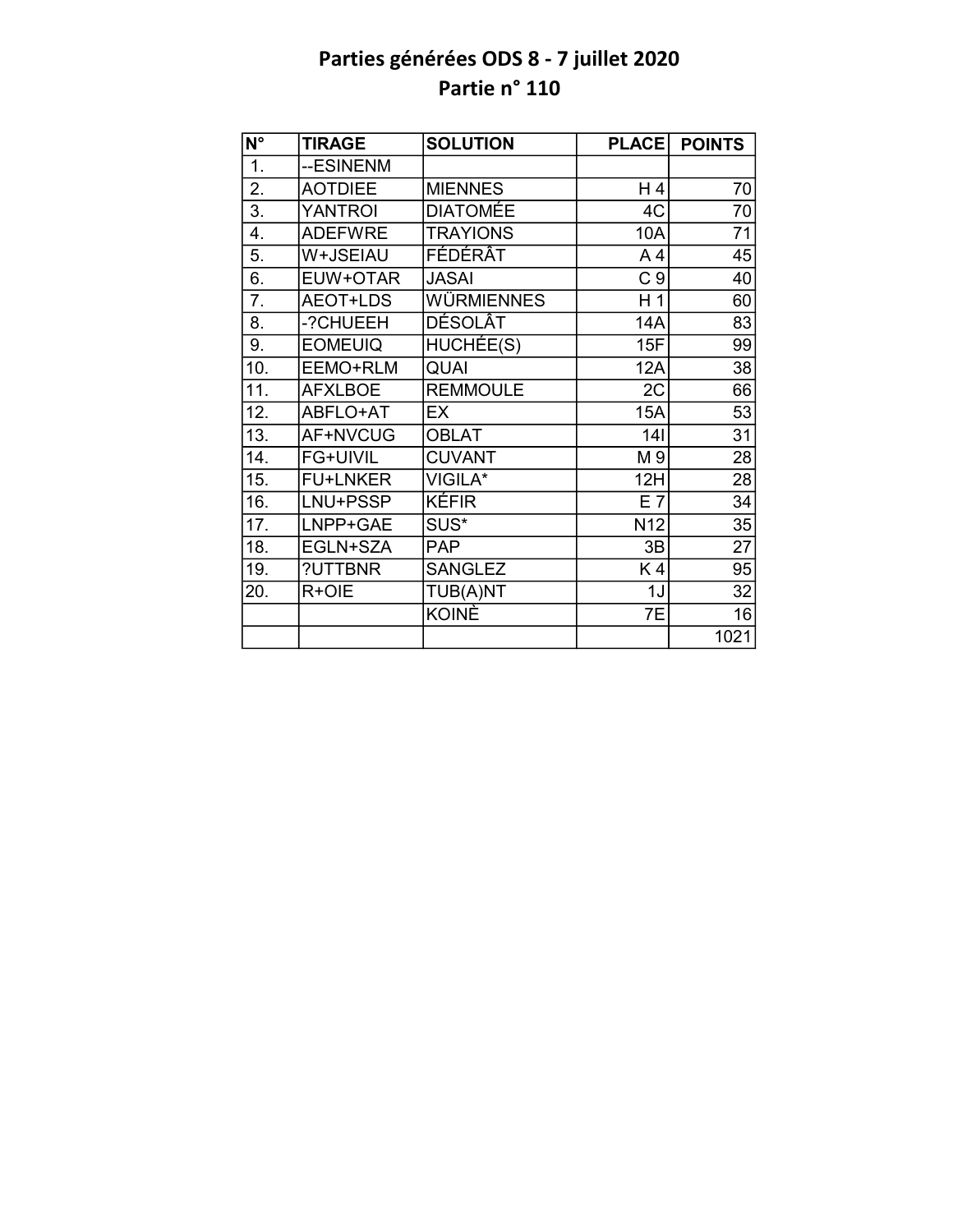| $\overline{\mathsf{N}^{\circ}}$ | <b>TIRAGE</b>   | <b>SOLUTION</b> | <b>PLACE</b>    | <b>POINTS</b>   |
|---------------------------------|-----------------|-----------------|-----------------|-----------------|
| 1.                              | <b>TEEULRR</b>  |                 |                 |                 |
| $\overline{2}$ .                | T+EGBMSI        | <b>LEURRE</b>   | $H_3$           | 14              |
| 3.                              | --UTWLITD       | <b>BITUMES</b>  | 5E              | 40              |
| 4.                              | DTU+GIEH        | <b>TWILL</b>    | 3E              | 16              |
| 5.                              | <b>DEG+MELA</b> | <b>HUIT</b>     | 6J              | 30              |
| 6.                              | <b>RDATESE</b>  | <b>DÉMÊLAGE</b> | 8A              | 86              |
| $\overline{7}$ .                | <b>AOVEEGN</b>  | <b>ESTRADE</b>  | 17              | 76              |
| 8.                              | EO+NNFII        | VÉGAN           | 6B              | $\overline{27}$ |
| 9.                              | O+ZUHE?I        | <b>INFINIE</b>  | $L_6$           | 28              |
| 10.                             | ORPEELU         | DOU(C)HIEZ      | A <sub>8</sub>  | 122             |
| $\overline{11}$ .               | U+MILREK        | <b>ÉPLORÉ</b>   | K <sub>10</sub> | 28              |
| 12.                             | <b>IRU+SAAT</b> | <b>KREML</b>    | 14J             | 70              |
| 13.                             | <b>VNBOOQC</b>  | <b>MATURAIS</b> | C8              | $\overline{70}$ |
| 14.                             | <b>BNOV+JIA</b> | COQ             | H <sub>13</sub> | 40              |
| 15.                             | --ORDPFOS       | <b>JOINTA</b>   | M <sub>2</sub>  | $\overline{31}$ |
| 16.                             | DF+NAUBV        | <b>PROJOS</b>   | 2J              | 42              |
| 17.                             | ABUV+XCE        | <b>DONF</b>     | L <sub>1</sub>  | 32              |
| 18.                             | ABCEUV+E        | <b>EX</b>       | L14             | 42              |
| 19.                             | UV+?YSAS        | <b>HERBACÉ</b>  | 12A             | 28              |
| 20.                             | UV?+ATUN        | <b>YASS</b>     | O12             | 85              |
| 21.                             | <b>NUUV</b>     | D(A)TA          | 1L              | 33              |
| 22.                             | <b>NU</b>       | VU              | 4D              | 16              |
|                                 |                 | <b>NU</b>       | M11             | 10              |
|                                 |                 |                 |                 | 966             |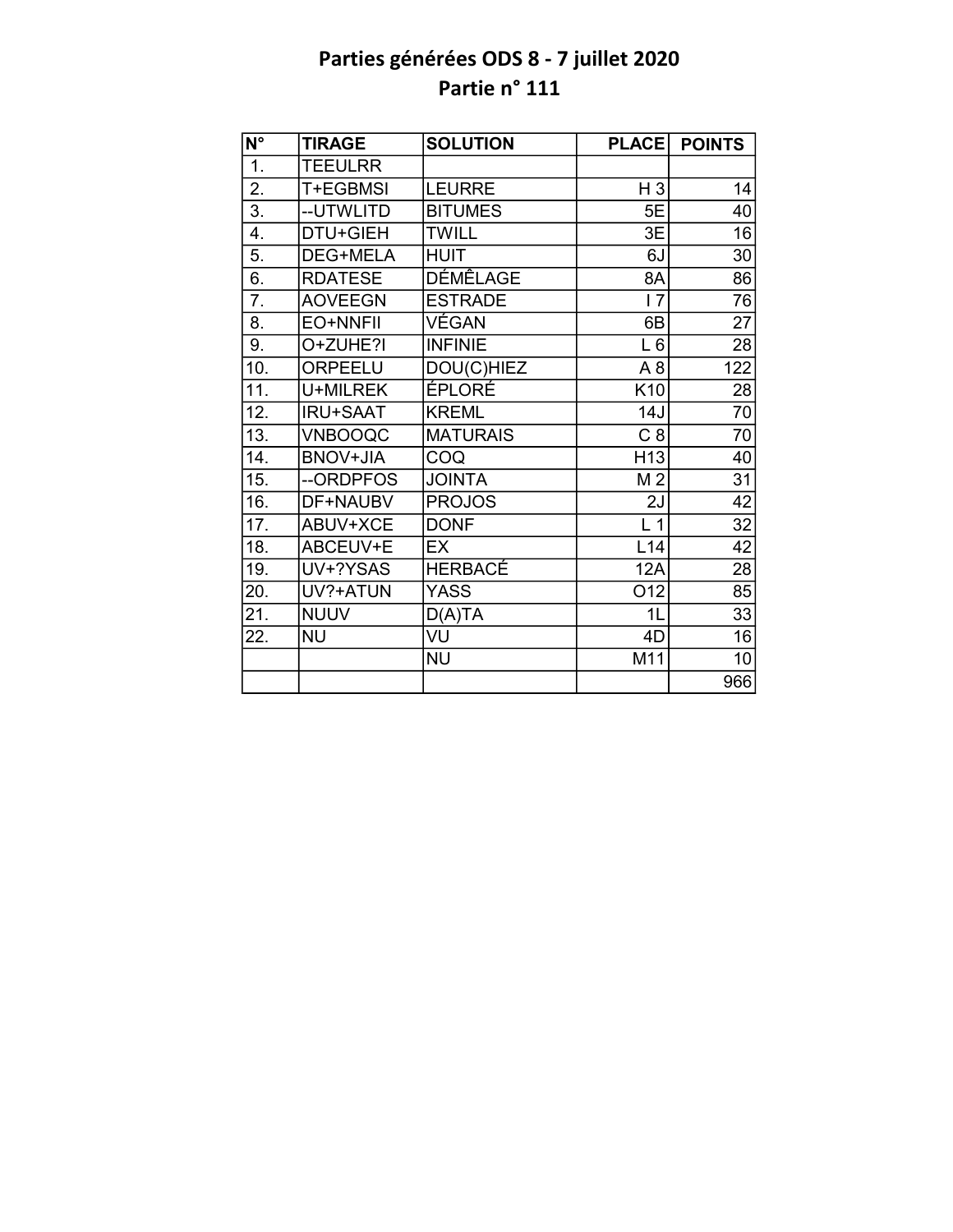| N°                | <b>TIRAGE</b>   | <b>SOLUTION</b> | <b>PLACE</b>    | <b>POINTS</b>   |
|-------------------|-----------------|-----------------|-----------------|-----------------|
| $\overline{1}$ .  | <b>ONESODE</b>  |                 |                 |                 |
| $\overline{2}$ .  | E+AM?RHU        | <b>ODÉONS</b>   | $H_3$           | 18              |
| $\overline{3}$ .  | <b>AELIVNE</b>  | E(N)RHUMAS      | 8A              | 95              |
| 4.                | <b>CBTASUF</b>  | <b>ALEVINÉE</b> | A <sub>1</sub>  | 95              |
| 5.                | -- UETEEL?      | <b>BATCHS</b>   | D 4             | 26              |
| 6.                | --UNESOVI       | RÉ(S)ULTÉE      | C8              | 69              |
| $\overline{7}$ .  | <b>TEEXIRC</b>  | <b>ÉLUVIONS</b> | 12B             | 74              |
| 8.                | --IAASROF       | <b>EXCITER</b>  | 13I             | $\overline{91}$ |
| 9.                | AIR+TULS        | AFROS*          | O11             | 36              |
| 10.               | <b>EFULHPE</b>  | <b>LUSTRAIS</b> | 15H             | 77              |
| $\overline{11}$ . | EEF+YGOE        | <b>PEUHL</b>    | <b>B11</b>      | 38              |
| 12.               | EEEFO+NP        | <b>GLEY</b>     | 15A             | 72              |
| 13.               | EP+RIDDN        | <b>FOËNE</b>    | E <sub>2</sub>  | 26              |
| 14.               | <b>DDIN+AUK</b> | <b>PERF</b>     | 12L             | 30              |
| 15.               | DDNU+ALB        | <b>KAMI</b>     | F 6             | 66              |
| 16.               | ADLN+ISQ        | <b>DUB</b>      | G 3             | 20              |
| 17.               | LQ+AETIW        | <b>DIVANS</b>   | E <sub>10</sub> | 35              |
| 18.               | EILW+GZI        | QAT             | 11K             | $\overline{28}$ |
| 19.               | GIW+TNMM        | <b>BÊLIEZ</b>   | 5G              | 34              |
| 20.               | GMMN+EAJ        | WITZ            | L <sub>2</sub>  | 44              |
| 21.               | GMM+RRO         | JAÏNE           | 3J              | $\overline{24}$ |
| 22.               | <b>MMORR</b>    | RÉGI            | N <sub>12</sub> | 16              |
|                   |                 | <b>MÉMO</b>     | N <sub>2</sub>  | $\overline{12}$ |
|                   |                 |                 |                 | 1026            |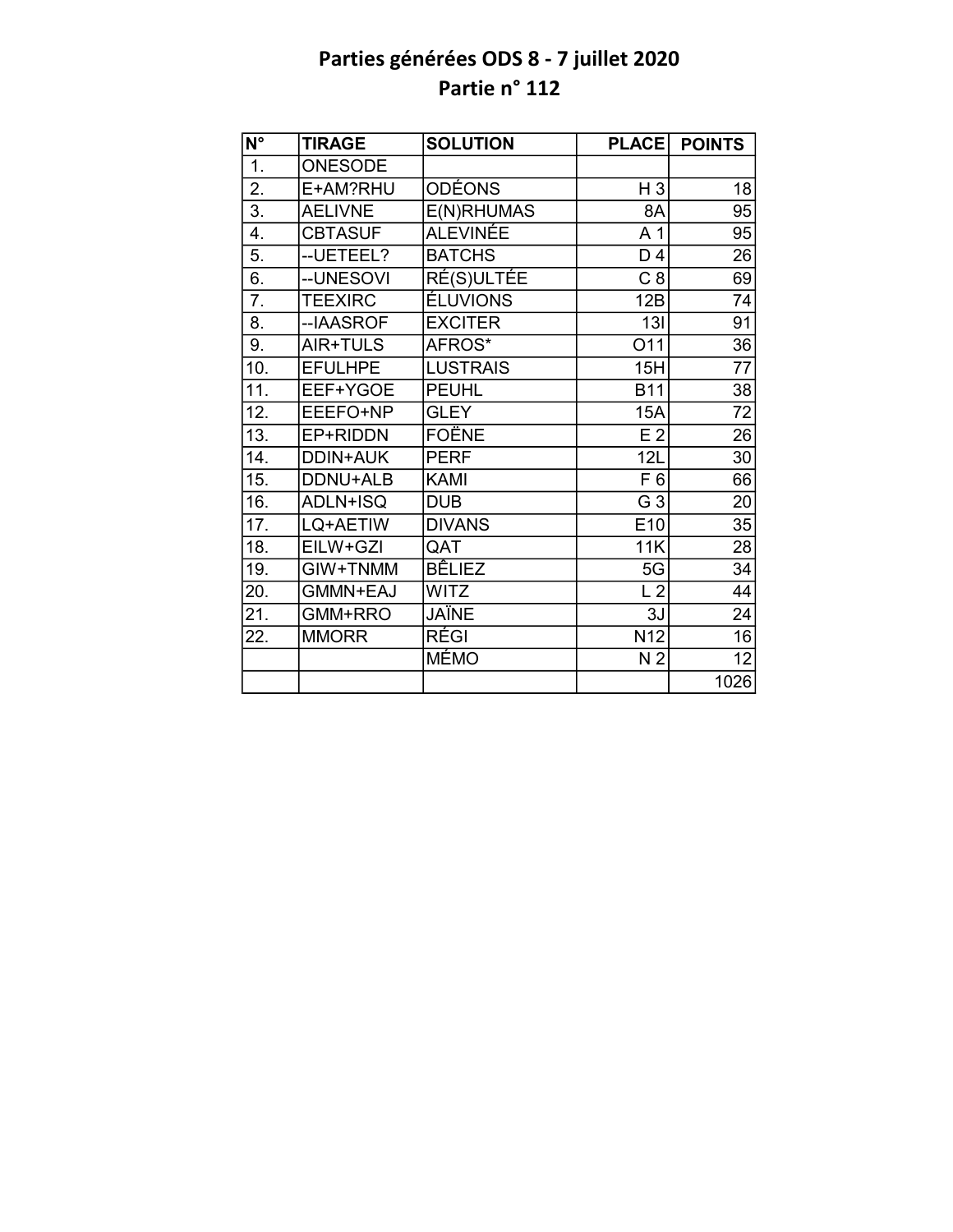| $N^{\circ}$       | <b>TIRAGE</b>  | <b>SOLUTION</b>               | <b>PLACE</b>   | <b>POINTS</b>   |
|-------------------|----------------|-------------------------------|----------------|-----------------|
| $\overline{1}$ .  | <b>EKE?PIE</b> |                               |                |                 |
| 2.                | <b>EEEARAN</b> | PÉKI(N)EE                     | H <sub>2</sub> | 104             |
| $\overline{3}$ .  | AEE+INID       | <b>KAREN</b>                  | 4H             | 28              |
| 4.                | EI+LADRT       | DÉNIAI                        | 5E             | 18              |
| 5.                | <b>EUITGOI</b> | <b>DÉLITERA</b>               | 7G             | 63              |
| 6.                | --FOIESBO      | <b>GOUET</b>                  | K 1            | 28              |
| 7.                | FO+TESSR       | <b>BOISE</b>                  | O <sub>4</sub> | 40              |
| 8.                | --NOATCAE      | <b>FAROTES*</b>               | N 6            | 35              |
| 9.                | OT+HRMAS       | <b>AGENÇA</b>                 | 1J             | 30              |
| 10.               | MO+INTQA       | <b>HARTS</b>                  | O11            | 35              |
| $\overline{11}$ . | MOQ+LCAH       | <b>NOTAI</b>                  | 2J             | 30              |
| 12.               | LQ+LRBIU       | <b>CHÔMÂT</b>                 | 14J            | 36              |
| $\overline{13}$ . | --OSISYEU      | QUI                           | 15H            | $\overline{34}$ |
| 14.               | IO+WTUVO       | <b>ESSUYÉ</b>                 | 3C             | $\overline{50}$ |
| 15.               | IOOTUV+B       | WU                            | F <sub>2</sub> | $\overline{31}$ |
| 16.               | OOV+DXEE       | <b>BITU</b>                   | 4A             | 24              |
| 17.               | DEOOV+UE       | EX                            | 6E             | 65              |
| 18.               | DOO+SENM       | <b>BUVÉE</b>                  | A4             | 30              |
| 19.               | O+FLLEUN       | <b>MONDES</b>                 | 9C             | 29              |
| 20.               | EL+RL?VJ       | <b>FOULON</b>                 | D <sub>8</sub> | $\overline{26}$ |
| 21.               | JLL+IAPR       | $\overline{\mathsf{VERI}}(N)$ | <b>B</b> 1     | 31              |
|                   |                | <b>AVRIL</b>                  | 1A             | $\overline{27}$ |
|                   |                |                               |                | 794             |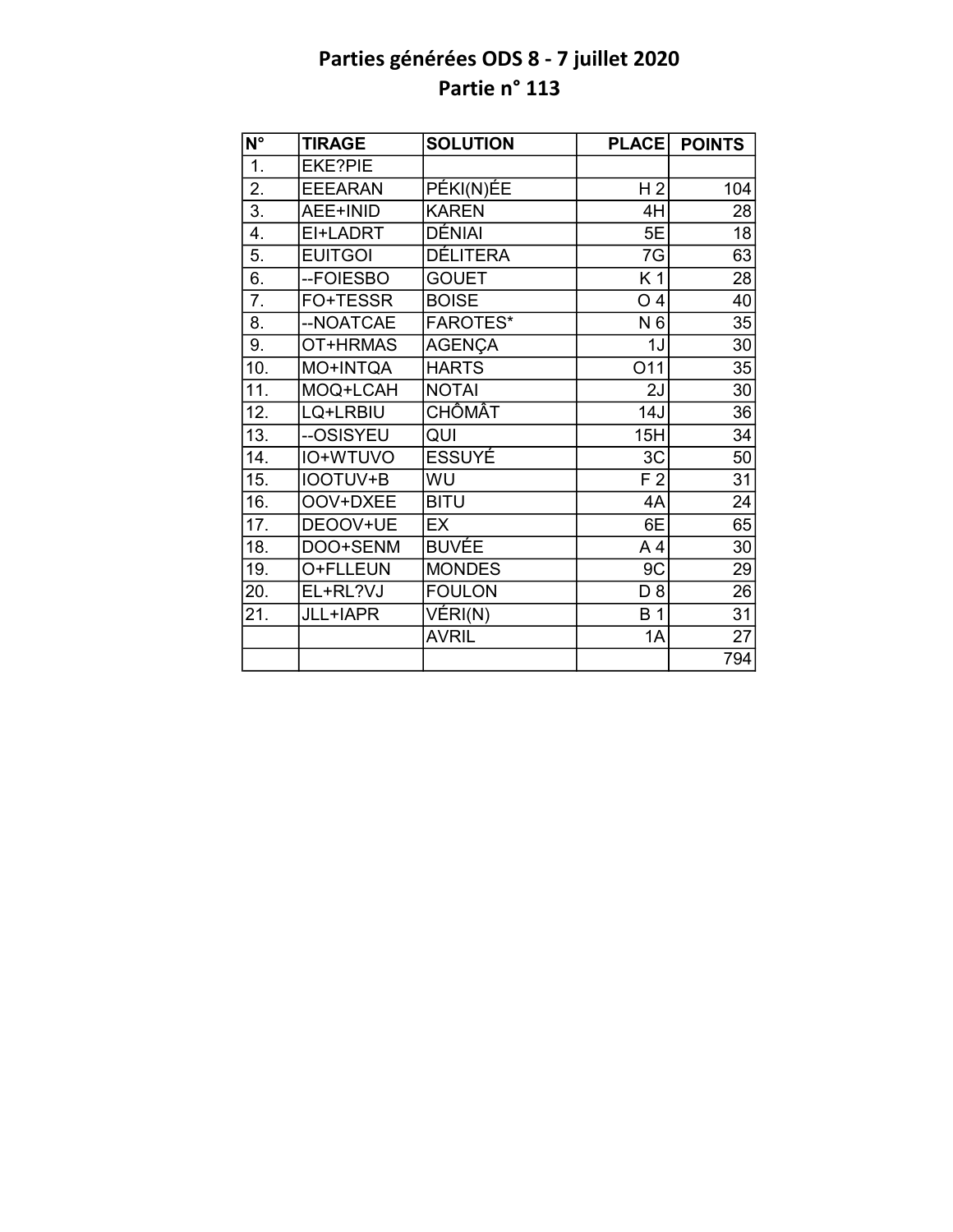| N°                | <b>TIRAGE</b>   | <b>SOLUTION</b> | <b>PLACE</b>   | <b>POINTS</b>   |
|-------------------|-----------------|-----------------|----------------|-----------------|
| $\overline{1}$ .  | THEURO?         |                 |                |                 |
| 2.                | <b>DTDCEOI</b>  | TOU(C)HER       | H 8            | 76              |
| 3.                | <b>DI+AAINI</b> | <b>DOCTE</b>    | 17             | 25              |
| 4.                | IN+EIPRE        | <b>AIDAI</b>    | 15H            | 51              |
| 5.                | AERAEL?         | ÉPINIÈRE        | 13H            | 76              |
| 6.                | <b>AEBOKRV</b>  | RELA(T)ERA      | N 7            | 68              |
| 7.                | AV+HAEBU        | <b>BROKER</b>   | 14C            | 37              |
| 8.                | AAV+VGLT        | <b>BEUH</b>     | O <sub>5</sub> | 44              |
| 9.                | --OWFRUUZ       | GAVÂT           | J 4            | 23              |
| 10.               | FRUW+MUS        | ZOU             | <b>15A</b>     | 40              |
| $\overline{11}$ . | MRSUU+OL        | <b>WIFI</b>     | L12            | $\overline{32}$ |
| 12.               | <b>TTPNSUE</b>  | <b>MOULURAS</b> | 5D             | 86              |
| 13.               | <b>MIESMSE</b>  | <b>POUTSENT</b> | $E_4$          | 70              |
| 14.               | MS+LQIAD        | ÉMISSE          | 8A             | 24              |
| 15.               | --EEFNVMS       | <b>DISQUA</b>   | H <sub>1</sub> | 66              |
| 16.               | EMSV+LCG        | <b>NEF</b>      | <b>9A</b>      | 24              |
| 17.               | CGLM+ELE        | <b>VÊTS</b>     | 7C             | 28              |
| 18.               | GLM+OXNJ        | <b>CELEZ</b>    | A11            | $\overline{17}$ |
| 19.               | GJLM+AIS        | <b>EXON</b>     | <b>12A</b>     | 26              |
| 20.               | GILM+NTA        | <b>JAIS</b>     | 2F             | $\overline{27}$ |
| 21.               | GILN+RNY        | <b>TEAM</b>     | O12            | 23              |
| 22.               | GNN+LI          | <b>RIYAL</b>    | <b>10K</b>     | 14              |
|                   |                 | XI              | <b>B12</b>     | 13              |
|                   |                 |                 |                | 890             |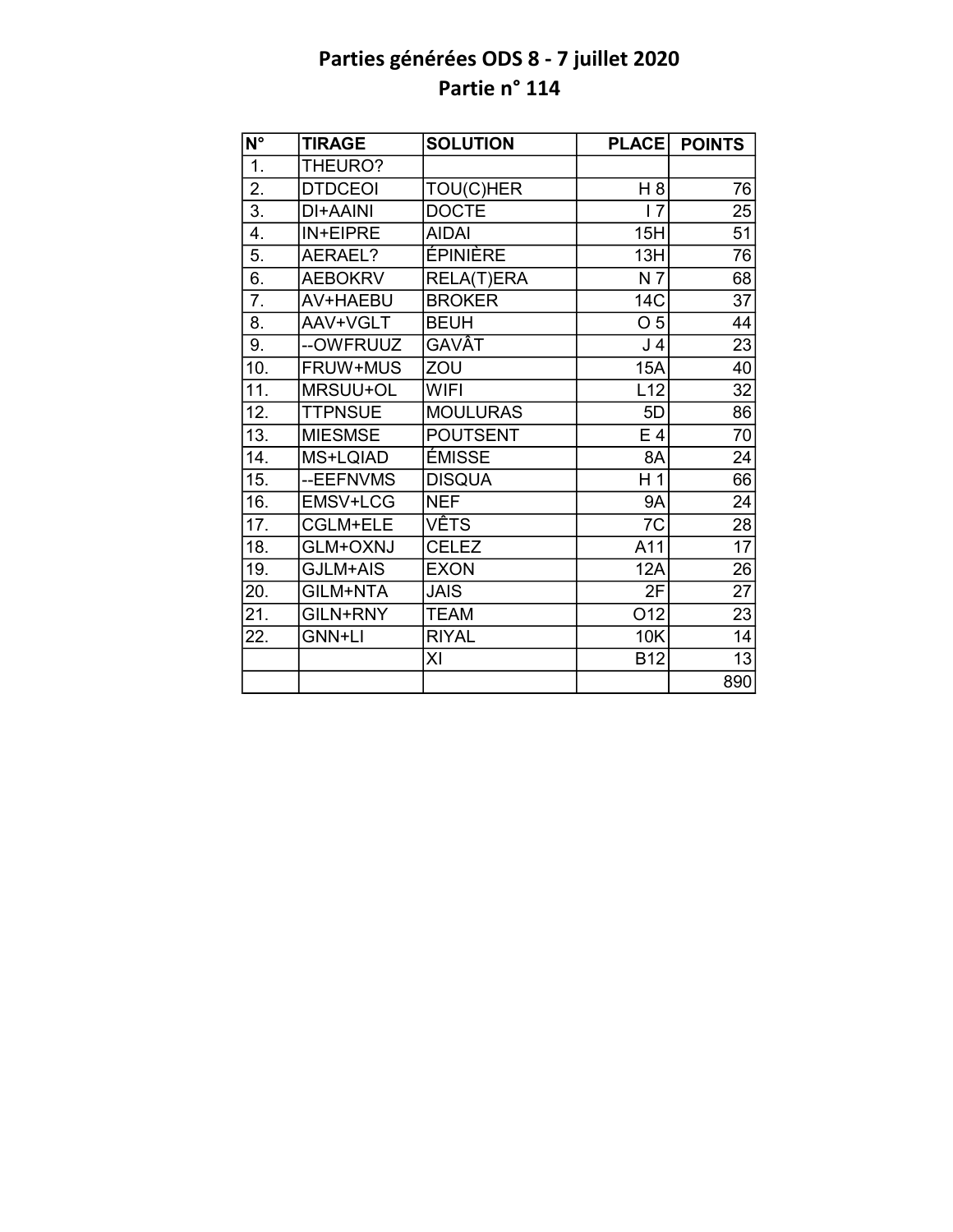| N°                | <b>TIRAGE</b>   | <b>SOLUTION</b>   | <b>PLACE</b>   | <b>POINTS</b>   |
|-------------------|-----------------|-------------------|----------------|-----------------|
| $\overline{1}$ .  | <b>IRETLVL</b>  |                   |                |                 |
| $\overline{2}$ .  | T+AAAGSE        | <b>VRILLE</b>     | H 4            | 26              |
| $\overline{3}$ .  | A+IERRAI        | GAVÂTES           | 4F             | 22              |
| 4.                | <b>SCRILUB</b>  | <b>RAIERAI</b>    | 10H            | 71              |
| 5.                | <b>B+CEIOLA</b> | ÉCLUSIER          | K4             | 40              |
| 6.                | <b>YNIENUS</b>  | <b>BACILLOSE</b>  | 8D             | 67              |
| 7.                | INU+EZ?O        | <b>YENS</b>       | O 7            | 47              |
| 8.                | <b>EPDIPTS</b>  | <b>BOU(I)NIEZ</b> | D <sub>8</sub> | 106             |
| 9.                | --FOUETDU       | <b>PEPTIDES</b>   | 14C            | 67              |
| 10.               | DU+MANEW        | <b>FOUET</b>      | 15G            | 42              |
| $\overline{11}$ . | EMNU+FJE        | <b>WAD</b>        | N 6            | $\overline{47}$ |
| 12.               | EFM+RHEK        | <b>JAUNE</b>      | M 9            | 40              |
| 13.               | EFHM+LDA        | <b>KERN</b>       | 12J            | $\overline{37}$ |
| 14.               | --OFVDTUM       | <b>HÉLA</b>       | C <sub>9</sub> | 25              |
| 15.               | DMOV+GUM        | <b>TUF</b>        | 14M            | 25              |
| 16.               | DGMMO+ST        | VU                | 3 <sub>l</sub> | $\overline{20}$ |
| 17.               | MM+EOHAO        | <b>DOGATS</b>     | E <sub>5</sub> | $\overline{25}$ |
| 18.               | HMOO+RES        | <b>MAFÉ</b>       | O12            | $\overline{30}$ |
| 19.               | <b>ER+NQAEX</b> | <b>MOHOS</b>      | 2J             | 34              |
| 20.               | QR+MITNN        | AXÈNE             | 1H             | $\overline{58}$ |
| 21.               | MNRT+BE?        | QIN               | 2F             | $\overline{28}$ |
| 22.               | <b>EMNT</b>     | R(A)B             | 13G            | 26              |
|                   |                 | <b>MET</b>        | 3M             | 16              |
|                   |                 |                   |                | 899             |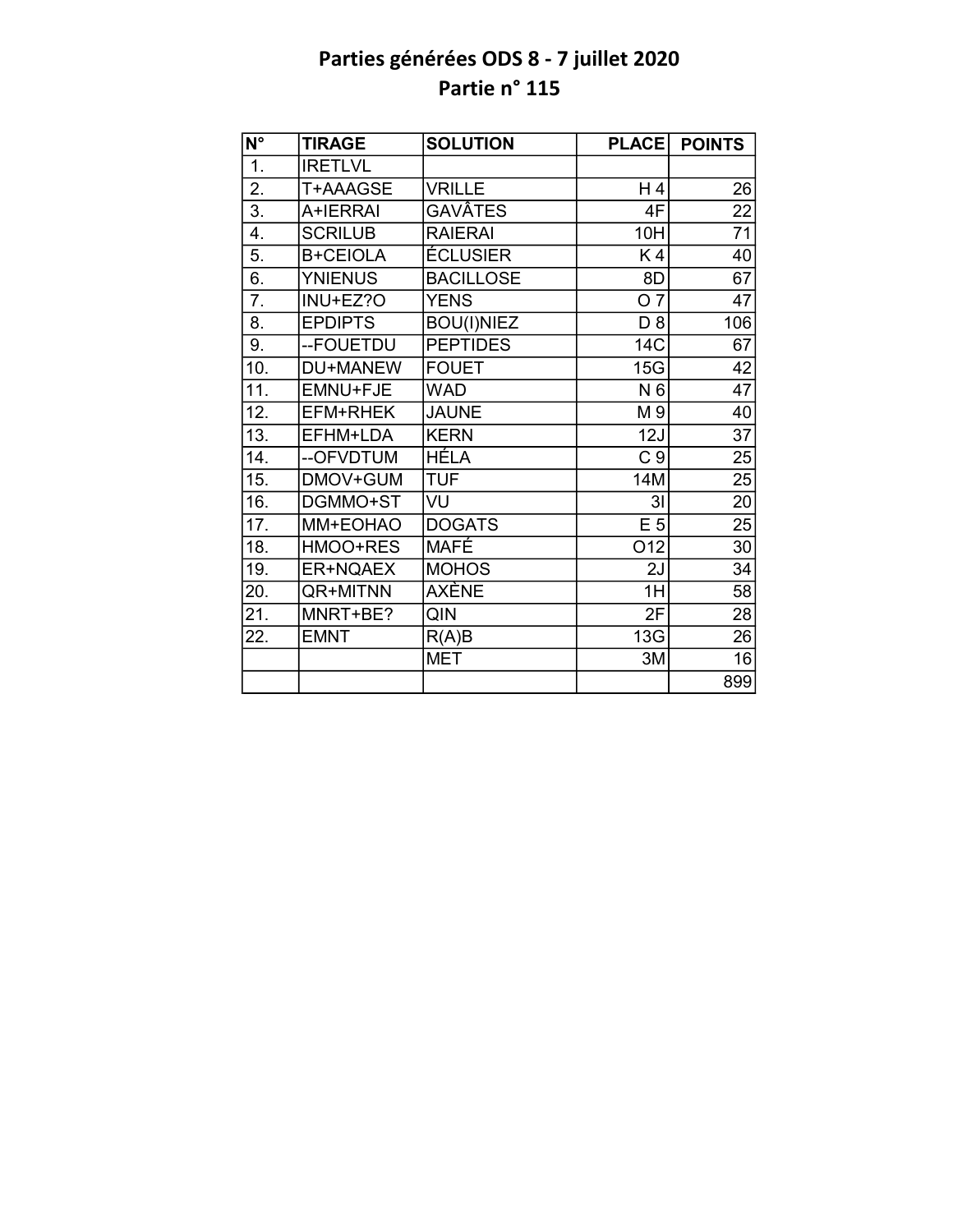| $\overline{\mathsf{N}^{\circ}}$ | <b>TIRAGE</b>   | <b>SOLUTION</b> | <b>PLACE</b>    | <b>POINTS</b>   |
|---------------------------------|-----------------|-----------------|-----------------|-----------------|
| 1.                              | <b>AODAUEJ</b>  |                 |                 |                 |
| 2.                              | A+?EVNHT        | DÉJOUA          | H 4             | 32              |
| $\overline{3}$ .                | <b>RBNDUEO</b>  | A(C)HÈVENT      | 5E              | 102             |
| 4.                              | -- TEIANEO      | <b>CUBERDON</b> | F <sub>5</sub>  | 66              |
| 5.                              | O+TXIONL        | <b>ÉVENTAI</b>  | 4               | 32              |
| 6.                              | LO+RNKOR        | <b>TOXINE</b>   | 8A              | 48              |
| 7.                              | --EZDPGTI       | <b>LOOK</b>     | 111             | 37              |
| 8.                              | DT+AAUSS        | <b>PIGNEZ</b>   | <b>12C</b>      | 56              |
| 9.                              | DS+EYTLE        | <b>SAUTA</b>    | 12K             | 36              |
| 10.                             | T+WICICI        | <b>DÉLAYES</b>  | O <sub>9</sub>  | 51              |
| 11.                             | CCIIT+U?        | <b>KAWI</b>     | L11             | $\overline{22}$ |
| 12.                             | CIU+EEVF        | $CIT(\hat{A})T$ | N <sub>10</sub> | 50              |
| 13.                             | CEI+SNEM        | <b>VEUF</b>     | 13A             | 33              |
| 14.                             | <b>LMRERIH</b>  | ÉMINCÉS         | 15F             | 107             |
| 15.                             | LMR+EAUE        | <b>HIVER</b>    | A11             | 36              |
| 16.                             | <b>RFSPGUA</b>  | <b>MERLEAUX</b> | C <sub>1</sub>  | $\overline{88}$ |
| 17.                             | GPS+LARS        | <b>FROUA</b>    | <b>B6</b>       | 33              |
| 18.                             | <b>GS+MNTBI</b> | <b>RELAPS</b>   | 2B              | 28              |
| 19.                             | MNS+SROL        | <b>GIBET</b>    | J <sub>2</sub>  | 32              |
| 20.                             | LNRS+AQE        | SOM             | 14D             | 21              |
| 21.                             | <b>ELNR</b>     | QATS            | $L_3$           | 22              |
|                                 |                 | RÉ              | H <sub>1</sub>  | 15              |
|                                 |                 |                 |                 | 947             |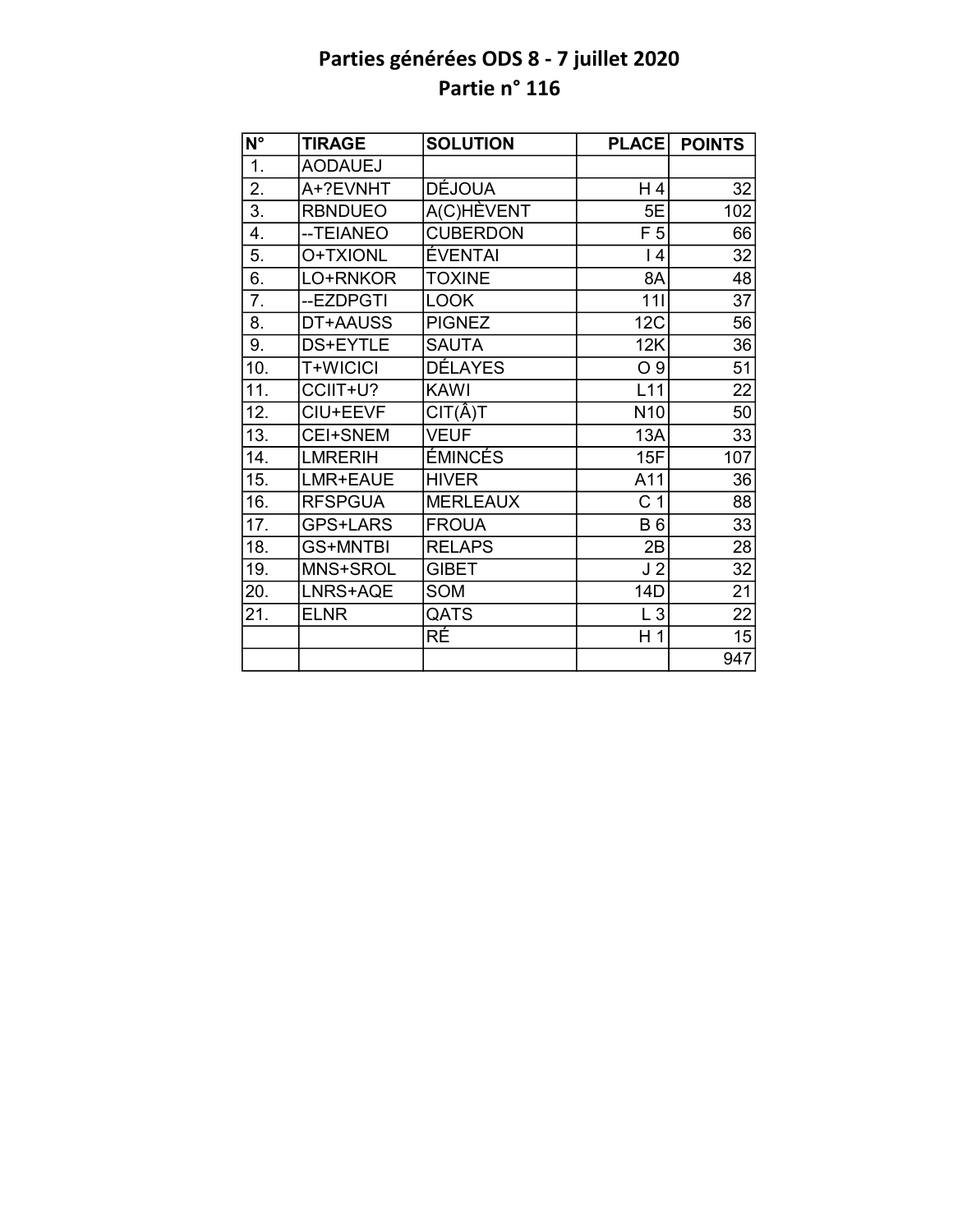| $\overline{\mathsf{N}^{\circ}}$ | <b>TIRAGE</b>  | <b>SOLUTION</b>  | <b>PLACE</b>     | <b>POINTS</b>   |
|---------------------------------|----------------|------------------|------------------|-----------------|
| 1.                              | <b>NWDUOIU</b> |                  |                  |                 |
| 2.                              | DIUU+EZE       | <b>WON</b>       | H 6              | 24              |
| $\overline{3}$ .                | U+XLAAPG       | <b>DÉNUIEZ</b>   | 8F               | $\overline{27}$ |
| 4.                              | <b>NNITTEL</b> | <b>PLAGAUX</b>   | <b>9A</b>        | 104             |
| 5.                              | LN+YEALS       | <b>TINTEZ</b>    | $L_3$            | 30              |
| 6.                              | ELN+ITAI       | <b>YAWLS</b>     | 6F               | 45              |
| 7.                              | <b>EAEQECE</b> | <b>ITALIEN</b>   | M <sub>1</sub>   | 79              |
| 8.                              | EEQ+EOJA       | CAPÉE            | A7               | $\overline{27}$ |
| 9.                              | AEEOQ+RM       | JE               | <b>B6</b>        | 29              |
| 10.                             | EQ+NRRRU       | ARÔME            | 10E              | 28              |
| 11.                             | RRR+EUSL       | <b>QUINE</b>     | 1K               | 39              |
| 12.                             | RR+OOMAU       | <b>MERLUS</b>    | H <sub>10</sub>  | 24              |
| 13.                             | ORU+DVIL       | <b>MAROQUINE</b> | 1G               | $\overline{51}$ |
| 14.                             | DILOR+PB       | VU               | K4               | 22              |
| 15.                             | BOR+BE?E       | <b>PLAID</b>     | $\overline{C}$ 7 | $\overline{21}$ |
| 16.                             | DEI?VHS        | E(M)BOURBE       | 14D              | $\overline{73}$ |
| 17.                             | EV+GAASO       | $D(A)$ SHI*      | <b>15A</b>       | 46              |
| 18.                             | O+NCISFT       | <b>AGAVES</b>    | L10              | 34              |
| 19.                             | <b>NEMEHIR</b> | <b>CONFITS</b>   | D <sub>1</sub>   | 88              |
| 20.                             | IN+UFKOT       | <b>RHÈME</b>     | 12A              | 40              |
| 21.                             | NOTU+SRT       | <b>SKIF</b>      | 15L              | 48              |
|                                 |                | <b>TUONS</b>     | M 9              | 29              |
|                                 |                |                  |                  | 908             |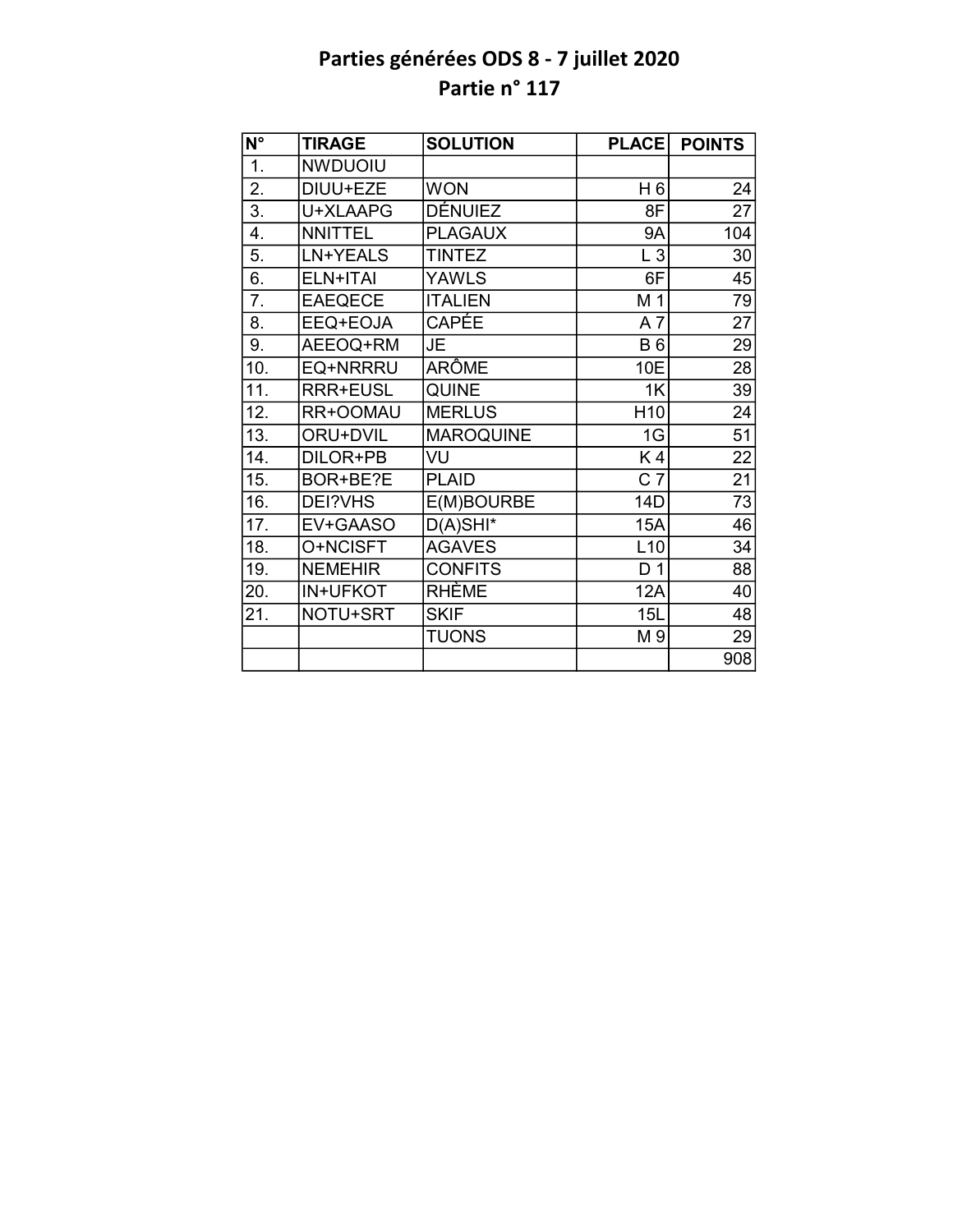| N°                | <b>TIRAGE</b>   | <b>SOLUTION</b>  | <b>PLACE</b>   | <b>POINTS</b> |
|-------------------|-----------------|------------------|----------------|---------------|
| 1.                | <b>ETABARU</b>  |                  |                |               |
| 2.                | CNADEN?         | <b>ABUTERA</b>   | $H_3$          | 74            |
| 3.                | --EETORUI       | CAD(O)NNER*      | 8A             | 80            |
| 4.                | <b>IWIPQEF</b>  | ÉTOURDIE         | C <sub>3</sub> | 72            |
| 5.                | EIIP+RZU        | WAQF*            | 3G             | 41            |
| 6.                | <b>LVOGASL</b>  | <b>RUPINIEZ</b>  | E 4            | 126           |
| $\overline{7}$ .  | AL+CUNEA        | VLOGS*           | <b>B10</b>     | 47            |
| 8.                | A+RSHOEU        | <b>LACUNE</b>    | <b>B</b> 1     | 32            |
| 9.                | --SMJEXII       | <b>HOUERAS</b>   | 19             | 74            |
| 10.               | SX+ETOEA        | <b>MEIJIS</b>    | 15D            | 48            |
| 11.               | AT+EESOS        | ÉLOXÉS           | 1A             | 75            |
| 12.               | <b>EVNPIAM</b>  | <b>AZOTEUSES</b> | 11D            | 86            |
| $\overline{13}$ . | MP+EKHBI        | <b>AVANIE</b>    | 141            | 34            |
| 14.               | <b>BEHM+ITD</b> | <b>KIP</b>       | 13K            | 49            |
| 15.               | HMT+RLAE        | <b>DÉBITE</b>    | G 7            | 30            |
| 16.               | -?TNLAFO        | <b>THERMALE</b>  | K4             | 74            |
| 17.               | --TYNNSUD       | $FLO(U)\hat{A}T$ | L <sub>1</sub> | 33            |
| 18.               | NNTU+GLR        | <b>YODS</b>      | <b>12A</b>     | 52            |
|                   |                 | <b>NUL</b>       | 15M            | 16            |
|                   |                 |                  |                | 1043          |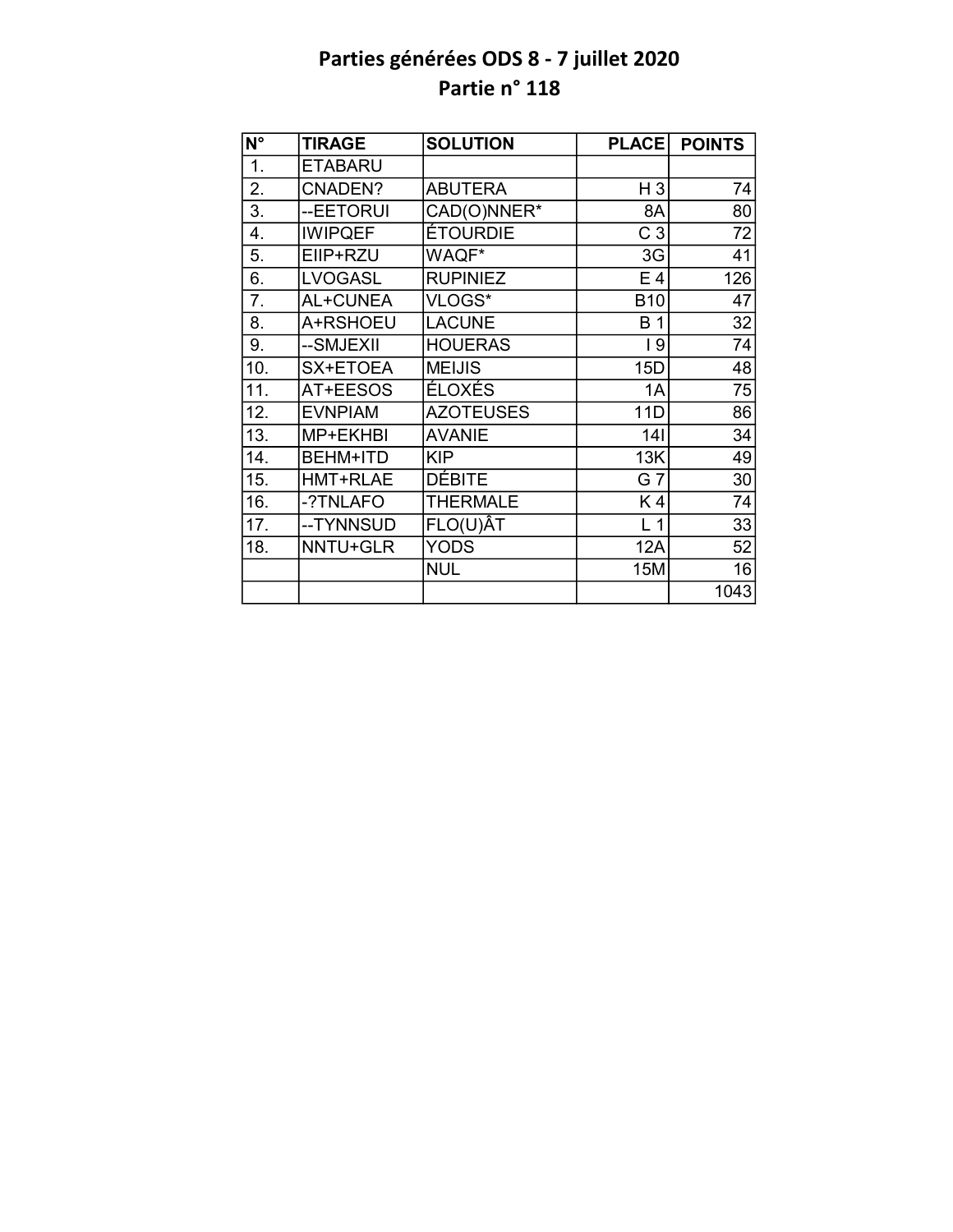| N°               | <b>TIRAGE</b>   | <b>SOLUTION</b> | <b>PLACE</b>    | <b>POINTS</b> |
|------------------|-----------------|-----------------|-----------------|---------------|
| $\overline{1}$ . | <b>SRAASDQ</b>  |                 |                 |               |
| 2.               | QS+EFHLO        | <b>RADAS</b>    | H 4             | 14            |
| 3.               | EHLO+AEY        | <b>FAQS</b>     | 7G              | 26            |
| 4.               | AHO+IBRI        | LYSÉE           | J <sub>5</sub>  | 34            |
| 5.               | -?MOTDVU        | <b>ÉBAHIR</b>   | 8J              | 36            |
| 6.               | <b>TV+EORER</b> | MOUD(S)         | 10F             | 24            |
| 7.               | X?PTERE         | <b>REVOTER</b>  | E <sub>5</sub>  | 97            |
| 8.               | --INENCIO       | EXT(I)RPER      | O <sub>1</sub>  | 104           |
| 9.               | <b>IINNO+CF</b> | <b>CE</b>       | N 1             | 34            |
| 10.              | <b>AUGUOBI</b>  | <b>CONFINAI</b> | L <sub>2</sub>  | 76            |
| 11.              | U+TUIOAG        | <b>BOGUAI</b>   | 12A             | 35            |
| 12.              | UU+VMELT        | <b>GOBAIT</b>   | A10             | 27            |
| 13.              | MUU+AMST        | <b>VELOT</b>    | 3 <sub>l</sub>  | 24            |
| 14.              | MTU+LASO        | <b>SAMU</b>     | 10L             | 23            |
| 15.              | OS+ELJED        | <b>UMLAUT</b>   | H <sub>10</sub> | 24            |
| 16.              | <b>NASNEEH</b>  | <b>JODLEUSE</b> | 14C             | 70            |
| 17.              | A+EWILKE        | <b>HENNÉS</b>   | 15J             | 35            |
| 18.              | EEL+NSIP        | <b>KAWI</b>     | F <sub>2</sub>  | 44            |
| 19.              | <b>AZTENUR</b>  | <b>SLEEPING</b> | C <sub>5</sub>  | 65            |
| 20.              | ANRTU+UI        | ZÉE             | 8A              | 36            |
|                  |                 | <b>AUTRUI</b>   | <b>B</b> 1      | 22            |
|                  |                 |                 |                 | 850           |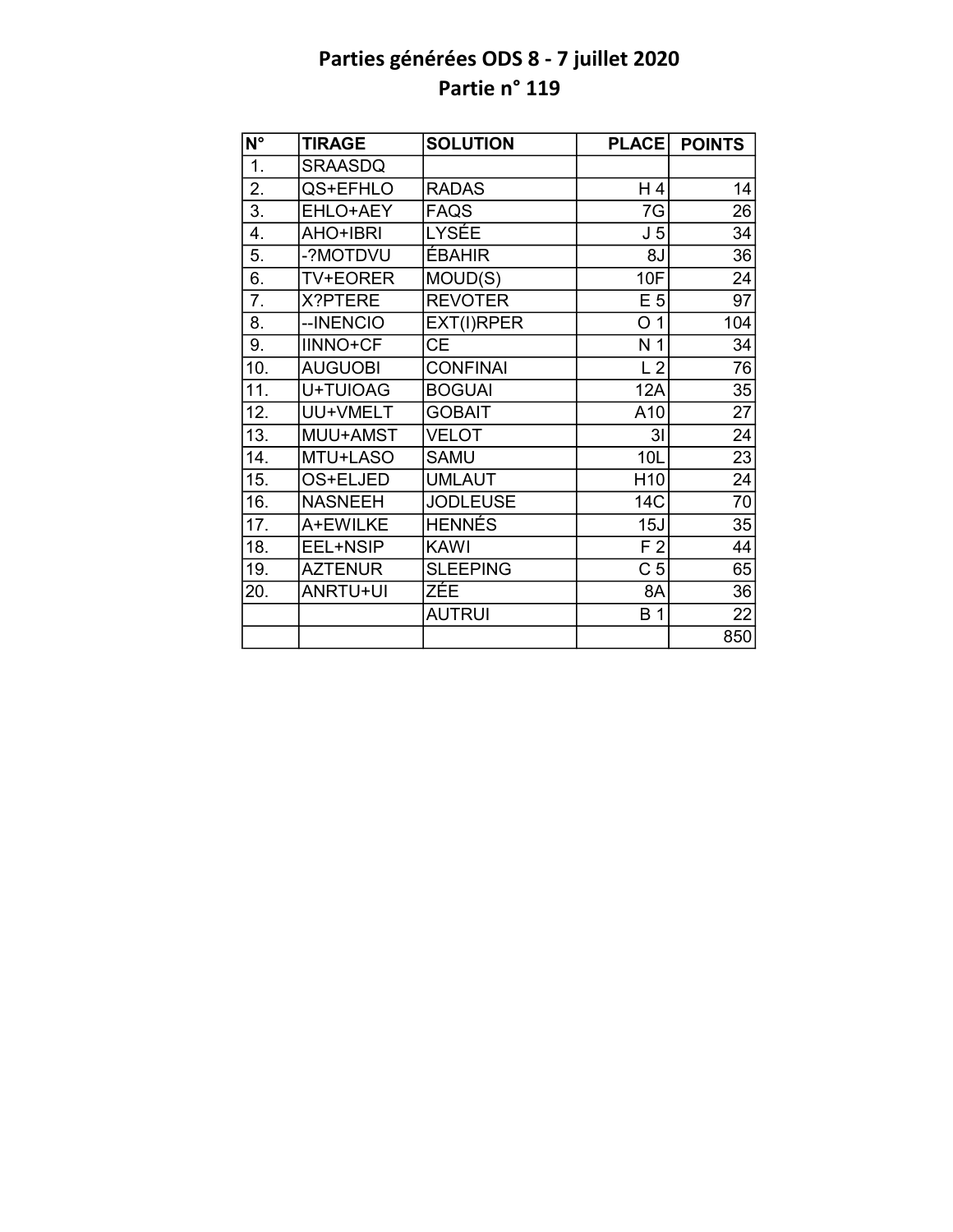| $\overline{\mathsf{N}^{\circ}}$ | <b>TIRAGE</b>   | <b>SOLUTION</b> | <b>PLACE</b>   | <b>POINTS</b>   |
|---------------------------------|-----------------|-----------------|----------------|-----------------|
| $\overline{1}$ .                | --BOIELIE       |                 |                |                 |
| 2.                              | O+LAOTAU        | BILIÉE          | $H_4$          | 22              |
| $\overline{3}$ .                | --UXSMIED       | <b>BOULOTA</b>  | 4H             | $\overline{18}$ |
| $\overline{4}$ .                | MS+NEHOA        | <b>IDÉAUX</b>   | N <sub>1</sub> | 72              |
| 5.                              | EMNO+ETI        | <b>HAIS</b>     | 1 <sub>L</sub> | $\overline{33}$ |
| 6.                              | EE+OWSNN        | <b>TIMON</b>    | O <sub>5</sub> | 31              |
| $\overline{7}$ .                | NNO+LAEG        | ÉWÉS            | 10E            | 42              |
| 8.                              | <b>CUASTVL</b>  | <b>GALONNÉE</b> | $E_4$          | 86              |
| 9.                              | TUV+DOE?        | <b>CLASHAIS</b> | 1H             | 39              |
| 10.                             | <b>IGEIEZS</b>  | DÉVOU(Â)T       | N 8            | 91              |
| 11.                             | R?EFACM         | <b>SIÉGIEZ</b>  | 12E            | $\overline{79}$ |
| 12.                             | --OSATSRE       | MÂC(H)EFER      | $J_8$          | $\overline{71}$ |
| 13.                             | --EAYAQJE       | <b>RÉASSORT</b> | 15D            | $\overline{77}$ |
| 14.                             | AEEJQ+LE        | AY              | 21             | 64              |
| 15.                             | AEEELQ+H        | JE.             | 9G             | $\overline{34}$ |
| 16.                             | EQ+NERPV        | <b>HALÈNE</b>   | 8A             | 30              |
| 17.                             | PQR+TUIU        | <b>NÉVÉ</b>     | M11            | 28              |
| 18.                             | <b>RU+RPFTN</b> | <b>PIQUÂT</b>   | <b>B4</b>      | $\overline{31}$ |
| 19.                             | NPRR+AUK        | <b>TUF</b>      | C <sub>3</sub> | 21              |
| 20.                             | NPRRU+IR        | KA              | 14F            | 64              |
| 21.                             | NRRRU+BR        | ΡI              | L14            | 20              |
|                                 |                 | <b>NUER</b>     | 3L             | 14              |
|                                 |                 |                 |                | 967             |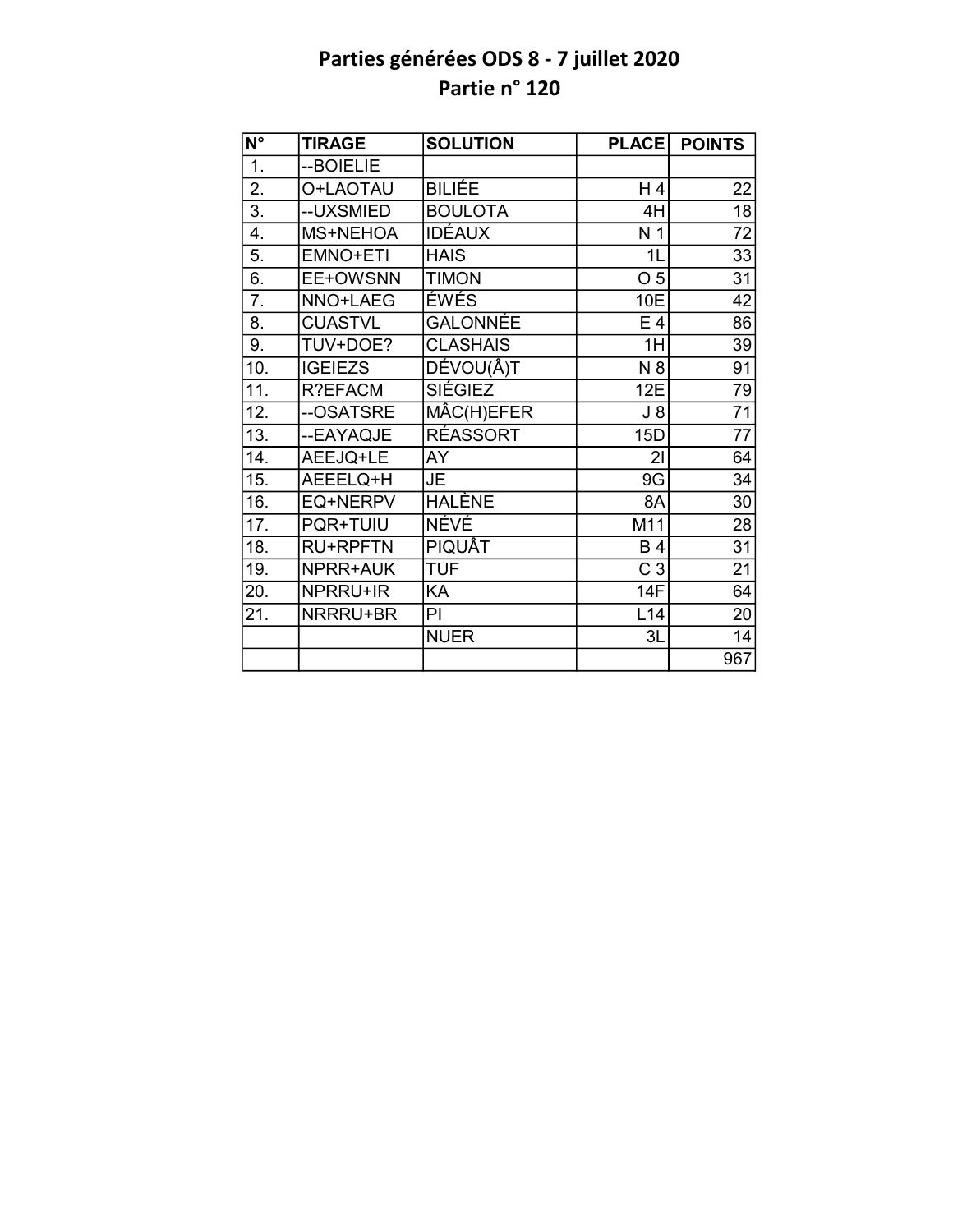| $N^{\circ}$      | <b>TIRAGE</b>   | <b>SOLUTION</b>  | <b>PLACE</b>   | <b>POINTS</b>   |
|------------------|-----------------|------------------|----------------|-----------------|
| $\overline{1}$ . | Z?ADVOE         |                  |                |                 |
| $\overline{2}$ . | O+IELTNL        | (É)VADEZ         | H <sub>7</sub> | 56              |
| 3.               | LN+LEUNC        | <b>TOILEZ</b>    | 12C            | 30              |
| $\overline{4}$ . | --OUMOSNK       | <b>CLÉ</b>       | <b>B10</b>     | 27              |
| 5.               | NSU+SOOT        | <b>MOKO</b>      | A7             | 46              |
| 6.               | NOOT+DPA        | <b>SUS</b>       | 13B            | $\overline{18}$ |
| 7.               | NO+NUGHR        | <b>DÉPOTA</b>    | 11G            | 21              |
| 8.               | <b>GN+ITIEW</b> | <b>HURON</b>     | 10J            | 35              |
| 9.               | <b>EGI+AERT</b> | <b>TWIN</b>      | <b>B</b> 5     | 38              |
| 10.              | <b>GISBAAU</b>  | <b>RÉGATERAI</b> | L <sub>4</sub> | 94              |
| 11.              | <b>AYITEQA</b>  | <b>BAGUAIS</b>   | O <sub>4</sub> | 98              |
| 12.              | AEIQT+NB        | AY               | 8              | 47              |
| 13.              | ABET+NAC        | QIN              | J <sub>6</sub> | 32              |
| 14.              | --EFMSELT       | <b>BACANTE</b>   | <b>14C</b>     | 71              |
| 15.              | FL+O?REE        | TMÈSE            | <b>15A</b>     | 36              |
| 16.              | <b>UFPXLIH</b>  | REFO(U)LER       | 4E             | $\overline{61}$ |
| 17.              | FIU+JILN        | <b>PHLOX</b>     | H <sub>1</sub> | $\overline{57}$ |
| 18.              | <b>IILN+REE</b> | <b>FEUJ</b>      | F 3            | 30              |
| 19.              | <b>I+EDIEVA</b> | <b>ENLIER</b>    | 15H            | 29              |
| 20.              | <b>II+NRMRS</b> | ÉVADE            | A <sub>1</sub> | 35              |
| 21.              | <b>IIR+UUES</b> | <b>MÉRINAS</b>   | 7G             | 24              |
|                  |                 | <b>SUEUR</b>     | C <sub>3</sub> | 31              |
|                  |                 |                  |                | 916             |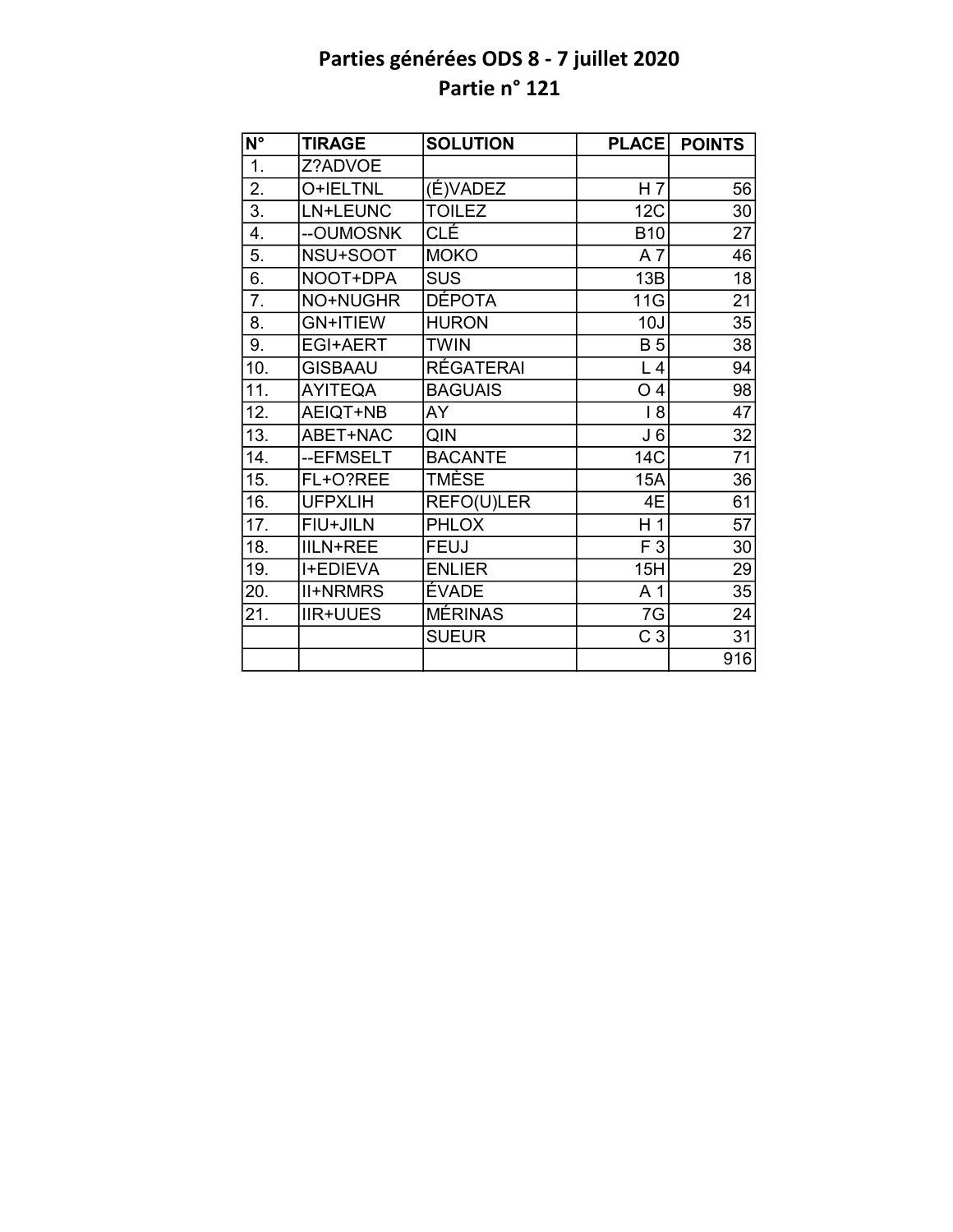| N°  | <b>TIRAGE</b>   | <b>SOLUTION</b> | <b>PLACE</b>   | <b>POINTS</b> |
|-----|-----------------|-----------------|----------------|---------------|
| 1.  | <b>OUWEHUA</b>  |                 |                |               |
| 2.  | EU+NYRE?        | <b>WAOUH</b>    | H 4            | 54            |
| 3.  | <b>CV?SEES</b>  | EN(R)AYURE      | 5E             | 114           |
| 4.  | <b>IIOGOAS</b>  | VÉC(U)SSE       | M <sub>1</sub> | 91            |
| 5.  | GIO+DEAA        | <b>OSAI</b>     | 8L             | 27            |
| 6.  | AGO+EONL        | <b>DÉVIA</b>    | 1K             | 30            |
| 7.  | O+FJOCED        | <b>AGONALE</b>  | N 8            | 20            |
| 8.  | CEFO+ILT        | <b>JUDO</b>     | 4L             | 42            |
| 9.  | ELOT+NIE        | <b>FIC</b>      | M12            | 29            |
| 10. | <b>URAQMSF</b>  | ENTOILÉE        | E <sub>5</sub> | 66            |
| 11. | MRU+TIIE        | <b>FAQS</b>     | 13B            | 37            |
| 12. | --UVRUSEI       | <b>LIMITEUR</b> | 10E            | 63            |
| 13. | <b>IRU+OKGI</b> | <b>VEUFS</b>    | <b>B10</b>     | 38            |
| 14. | <b>GIU+ELEN</b> | <b>IROKO</b>    | 8A             | 72            |
| 15. | <b>AASNLMB</b>  | ÉLINGUER        | <b>B1</b>      | 72            |
| 16. | N+TREXHP        | <b>AMBLAS</b>   | 15H            | 39            |
| 17. | --ERTRTAE       | EX              | O11            | 48            |
| 18. | <b>AUDTBPP</b>  | <b>ATTERRE</b>  | 2E             | 64            |
| 19. | PPU+NTHR        | DÉBAT           | 1A             | 29            |
|     |                 | <b>HOTU</b>     | C <sub>7</sub> | 26            |
|     |                 |                 |                | 961           |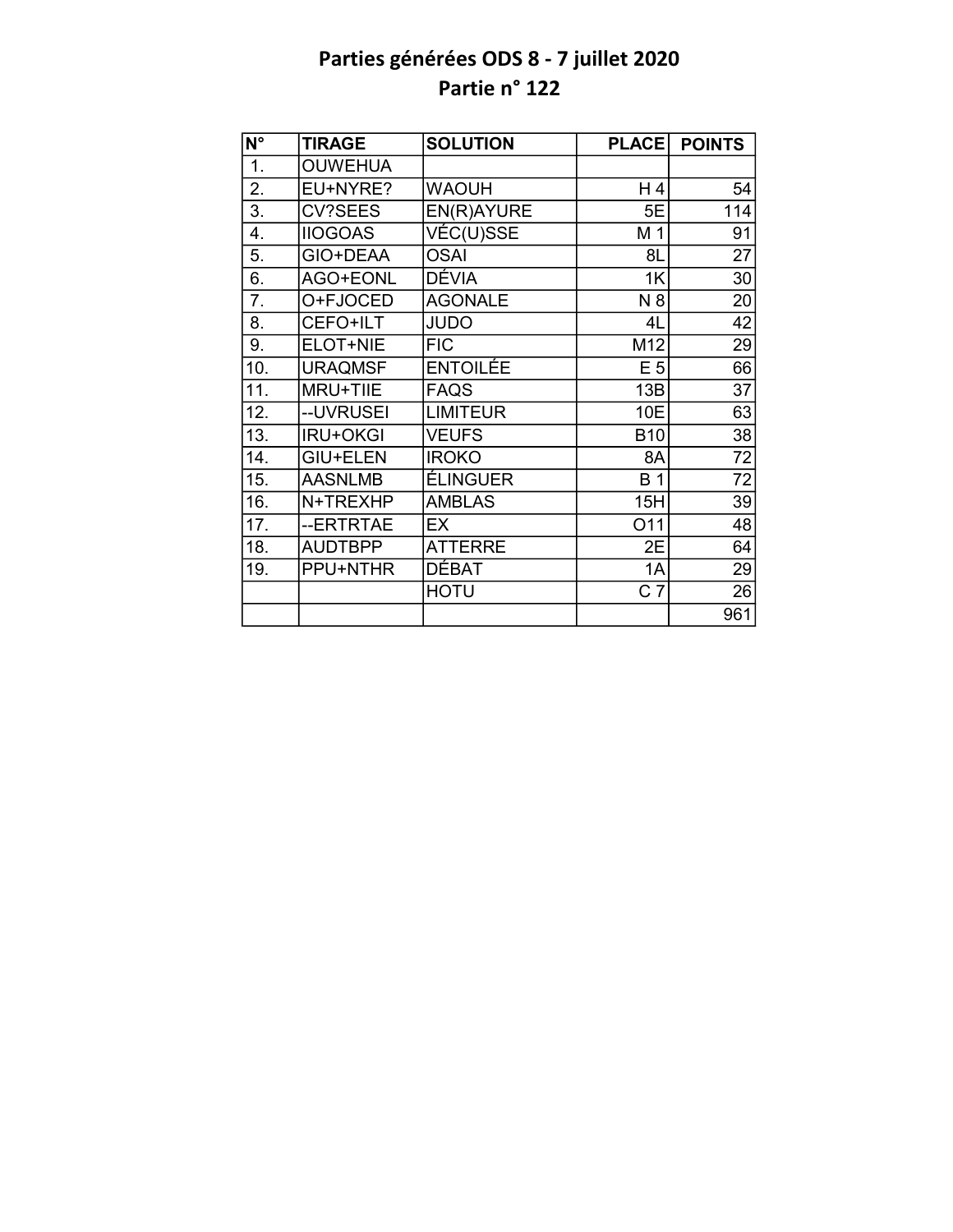| N°                | <b>TIRAGE</b>   | <b>SOLUTION</b> | <b>PLACE</b>    | <b>POINTS</b>   |
|-------------------|-----------------|-----------------|-----------------|-----------------|
| $\overline{1}$ .  | <b>ESULIDA</b>  |                 |                 |                 |
| 2.                | --VYREFEA       | <b>DUALISE</b>  | H 4             | 70              |
| $\overline{3}$ .  | V+NDUEOR        | FRAYÉE          | 11 <sub>C</sub> | 45              |
| 4.                | --EUNZAEO       | <b>VERROU</b>   | D 8             | 26              |
| 5.                | EOU+MTLE        | <b>AUNEZ</b>    | 13C             | 48              |
| 6.                | <b>T+NOSIAI</b> | ÉMOULUE         | 5E              | 32              |
| 7.                | <b>AAIMTJL</b>  | <b>IONISAIT</b> | 8H              | 77              |
| 8.                | ALM+SEKN        | <b>JATI</b>     | 4K              | 31              |
| 9.                | --T?ARMPI       | <b>KÉAS</b>     | O <sub>1</sub>  | 55              |
| 10.               | <b>ESLNATA</b>  | TR(E)MPAIT      | $O_8$           | 89              |
| 11.               | <b>GMTGSEO</b>  | <b>LASSANTE</b> | $L_6$           | 66              |
| 12.               | EGT+OQET        | <b>SMOG</b>     | 111             | 26              |
| $\overline{13}$ . | EEGOT+E?        | QAT*            | 7K              | $\overline{23}$ |
| 14.               | <b>WHCERXI</b>  | GÉOMÈT(R)E      | F <sub>2</sub>  | 65              |
| 15.               | --CERWIUV       | EX              | <b>14E</b>      | 64              |
| 16.               | W+NBNIOI        | <b>CUIVRE</b>   | D <sub>1</sub>  | $\overline{37}$ |
| 17.               | <b>IINNO+LD</b> | WEB             | 13K             | 28              |
| 18.               | IN+URBPD        | <b>DOLINE</b>   | 2J              | $\overline{22}$ |
| 19.               | DP+SREFC        | <b>BRUNI</b>    | 1H              | 32              |
| 20.               | DP+NLUHH        | <b>CERFS</b>    | 15A             | 45              |
|                   |                 | <b>PUNCH</b>    | 1A              | 36              |
|                   |                 |                 |                 | 917             |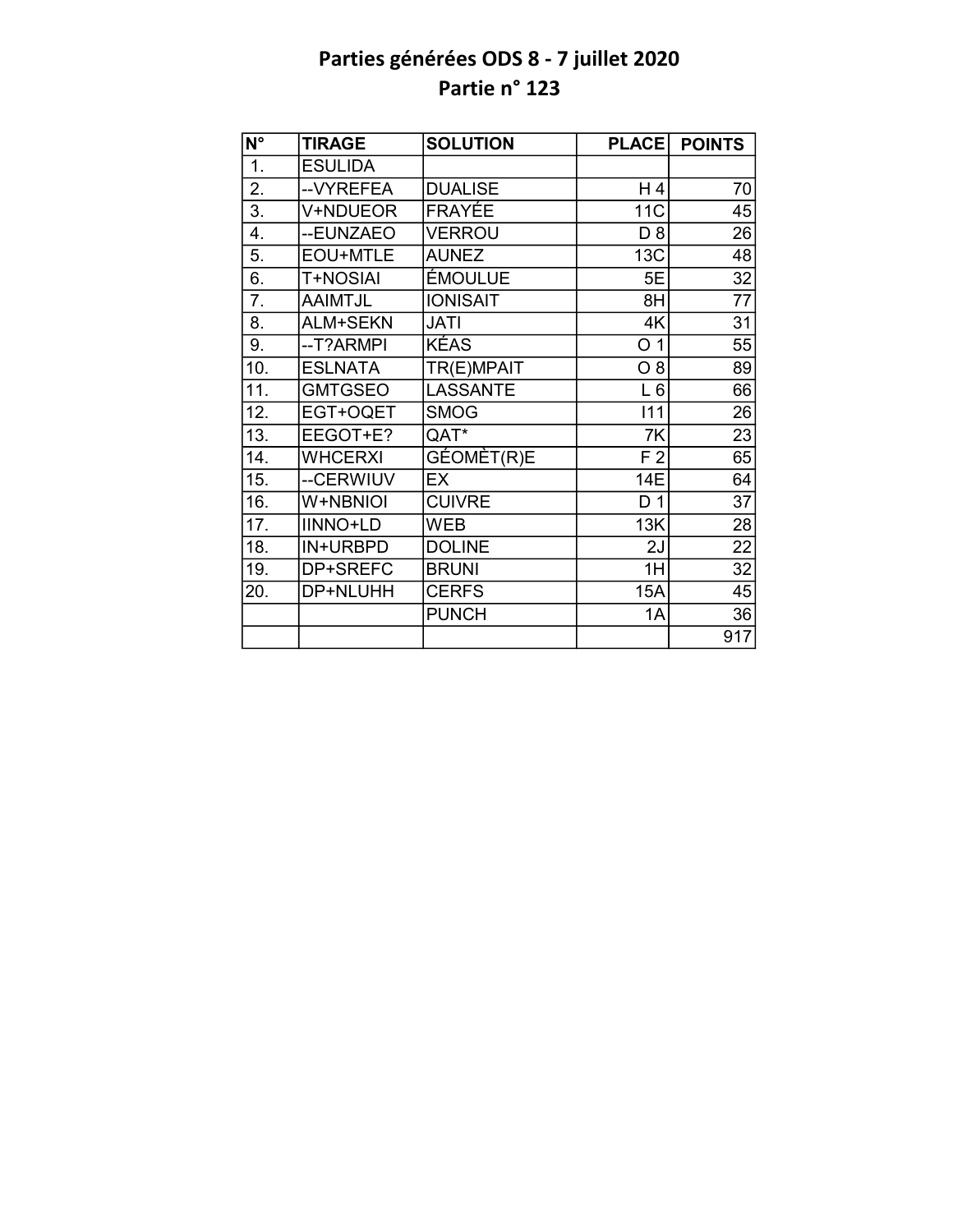| $\overline{\mathsf{N}^\circ}$ | <b>TIRAGE</b>   | <b>SOLUTION</b> | <b>PLACE</b>    | <b>POINTS</b>   |
|-------------------------------|-----------------|-----------------|-----------------|-----------------|
| 1.                            | <b>TCNILIU</b>  |                 |                 |                 |
| 2.                            | L+RUESVI        | <b>INCUIT</b>   | H <sub>3</sub>  | 18              |
| $\overline{3}$ .              | <b>EHMACFO</b>  | <b>VIRTUELS</b> | 8E              | 62              |
| 4.                            | MO+OILGE        | <b>FAUCHE</b>   | 6F              | 30              |
| 5.                            | O+BASR?N        | <b>GLIOME</b>   | L <sub>1</sub>  | 35              |
| 6.                            | <b>STRRFAE</b>  | (É)BORGNAS      | 1H              | 140             |
| 7.                            | <b>HETITUU</b>  | <b>FRATRIES</b> | 3C              | 76              |
| 8.                            | <b>ITTU+QGR</b> | <b>HURE</b>     | D <sub>1</sub>  | 22              |
| 9.                            | <b>GRTTU+EY</b> | Qľ*             | 5E              | 23              |
| 10.                           | TU+PNEO?        | <b>STRYGE</b>   | L8              | 32              |
| 11.                           | <b>ADDNXDE</b>  | SOUP(E)NTE      | O <sub>1</sub>  | 86              |
| 12.                           | <b>DDDN+EAS</b> | <b>AXER</b>     | 101             | 33              |
| $\overline{13}$ .             | D+ANIEKW        | <b>DEDANS</b>   | 14G             | $\overline{27}$ |
| 14.                           | EK+AIMSL        | <b>DIWAN</b>    | 15D             | 60              |
| 15.                           | <b>NZSOMEJ</b>  | LIKÂMES*        | N 8             | 126             |
| 16.                           | JMOS+UAE        | <b>NEZ</b>      | O13             | 40              |
| 17.                           | <b>VBRLPOT</b>  | <b>JOUÂMES</b>  | 11 <sub>C</sub> | 82              |
| 18.                           | BLORV+OE        | <b>TYPA</b>     | 11K             | 34              |
| 19.                           | LOV+AEUT        | <b>BOER</b>     | <b>12A</b>      | 31              |
| 20.                           | OV+ELI          | <b>AUTEL</b>    | 13A             | 39              |
| 21.                           | <b>OV</b>       | LIE             | 14A             | 28              |
|                               |                 | VA              | F <sub>10</sub> | 13              |
|                               |                 |                 |                 | 1037            |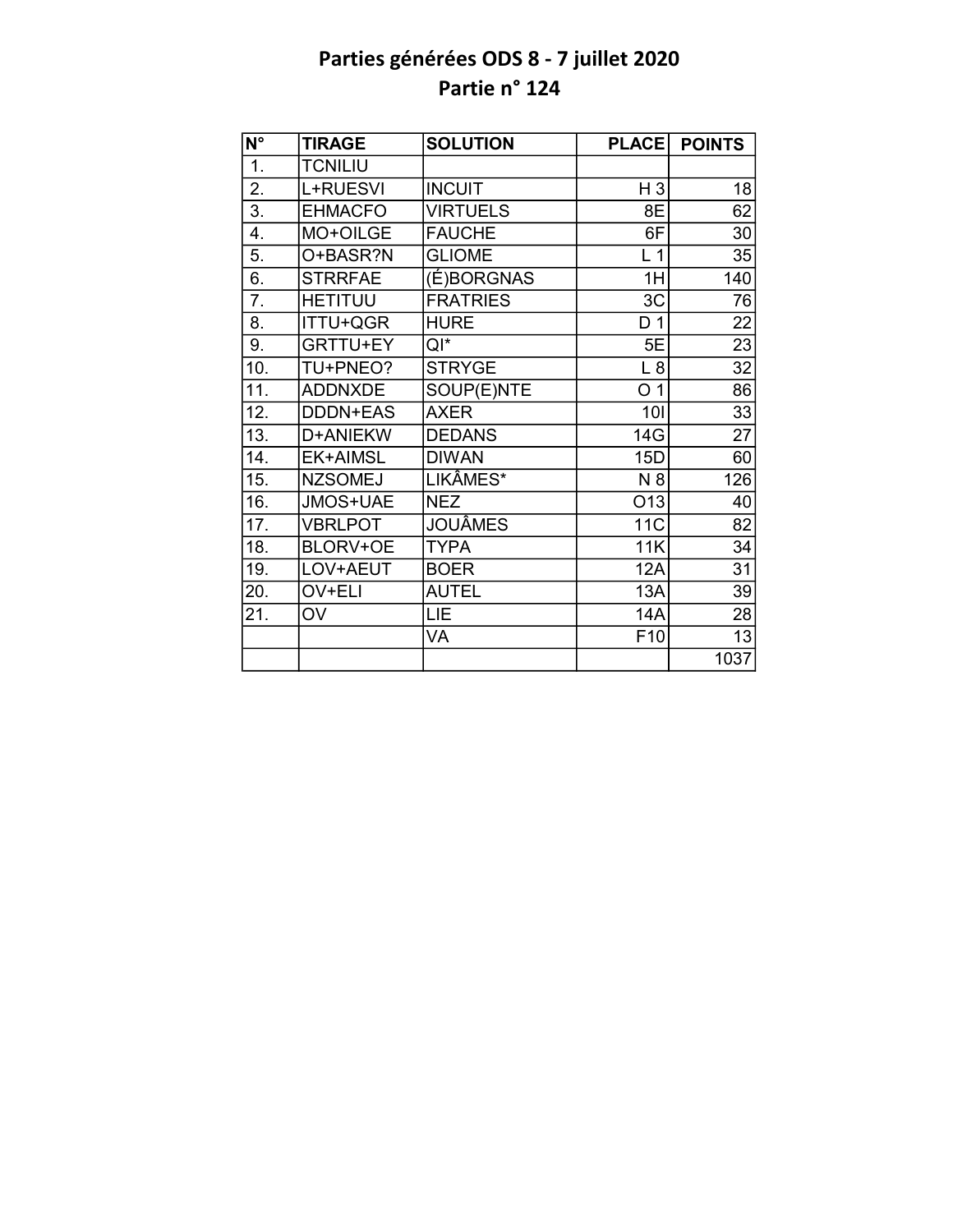| $\overline{\mathsf{N}^{\circ}}$ | <b>TIRAGE</b>   | <b>SOLUTION</b> | <b>PLACE</b>   | <b>POINTS</b>   |
|---------------------------------|-----------------|-----------------|----------------|-----------------|
| 1.                              | -- IFUAREI      |                 |                |                 |
| 2.                              | --LSIRIOE       | <b>AURIFIE</b>  | H 8            | 78              |
| $\overline{3}$ .                | -- UEPUEAR      | <b>OISELIER</b> | 14B            | 70              |
| 4.                              | <b>AU+MRNTN</b> | <b>REPUE</b>    | 15H            | 59              |
| 5.                              | --CEFOERT       | <b>RUMINANT</b> | <b>11E</b>     | 86              |
| 6.                              | C+SAILHN        | <b>FIÉROTE</b>  | 13G            | 43              |
| 7.                              | <b>TTMIPOS</b>  | <b>CHALINS</b>  | N 7            | 75              |
| 8.                              | IMT+GORE        | <b>STOP</b>     | 10C            | 24              |
| 9.                              | MT+EHBUE        | <b>GROIE</b>    | O <sub>4</sub> | 43              |
| 10.                             | EEMT+ELV        | <b>HUB</b>      | <b>13C</b>     | 32              |
| 11.                             | --NDEUADE       | RÊVÉE           | 10H            | $\overline{35}$ |
| 12.                             | --SONAXAC       | ÂNÉE            | 15A            | 27              |
| 13.                             | AN+KIMBA        | <b>COXAS</b>    | G 5            | $\overline{32}$ |
| 14.                             | AK+DZ?UY        | <b>NIMBA</b>    | H <sub>1</sub> | 37              |
| 15.                             | --LEOYIWV       | MAZ(O)UK        | 3H             | 50              |
| 16.                             | ILW+DLQT        | <b>VOYER</b>    | 5K             | 34              |
| 17.                             | LLQW+NTA        | <b>DOIT</b>     | 6F             | 18              |
| 18.                             | LLNQT+EJ        | <b>WAX</b>      | 7E             | 24              |
| 19.                             | LLQ+ELMS        | <b>JEUNOT</b>   | L <sub>1</sub> | 42              |
| 20.                             | --LSAGLDU       | <b>MES</b>      | N <sub>1</sub> | 33              |
| 21.                             | DL+QDL?T        | <b>GUZLAS</b>   | J <sub>1</sub> | 46              |
|                                 |                 | D(O)T           | <b>12D</b>     | 27              |
|                                 |                 |                 |                | 915             |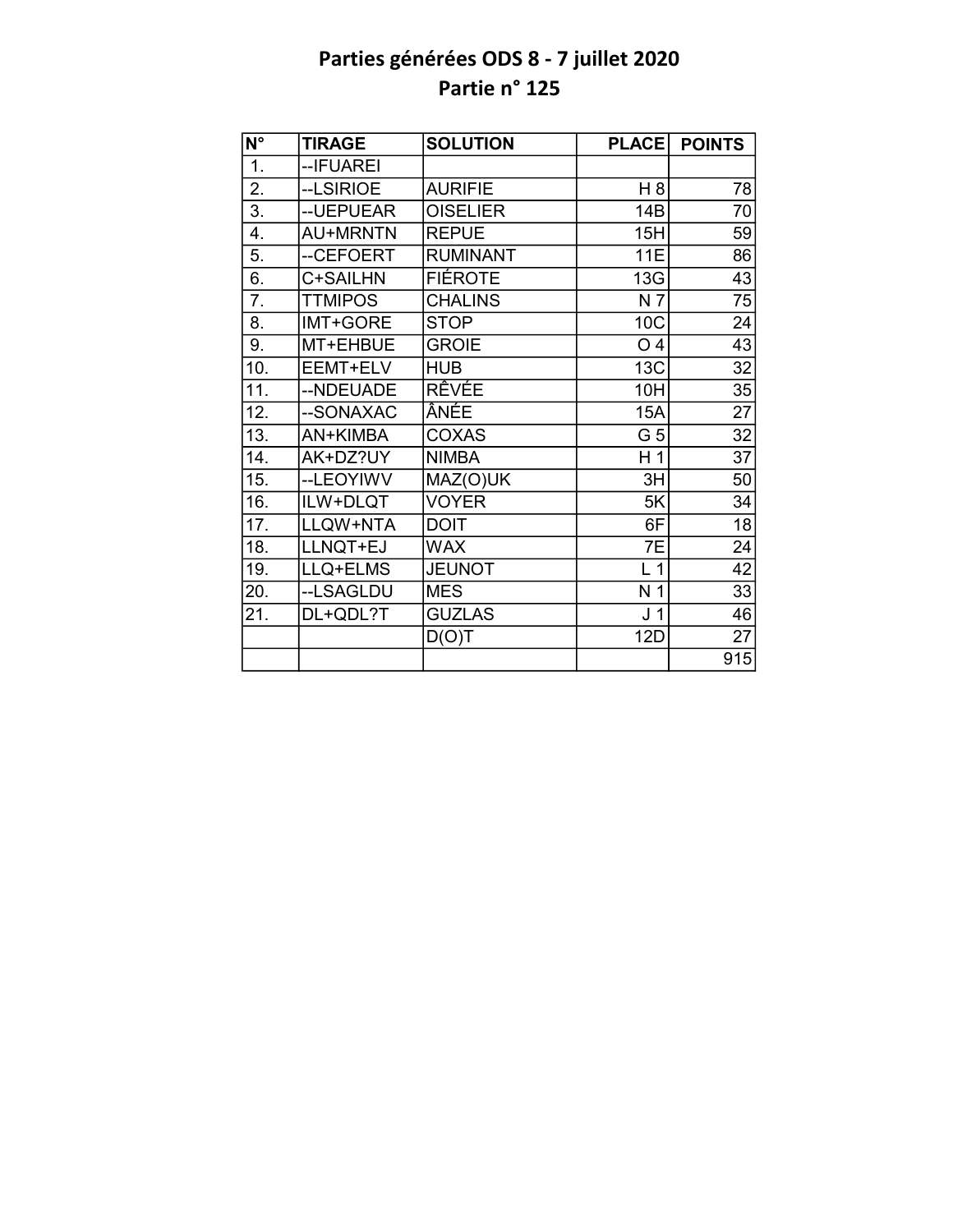| $\overline{\mathsf{N}^{\circ}}$ | <b>TIRAGE</b>  | <b>SOLUTION</b>       | <b>PLACE</b>    | <b>POINTS</b>   |
|---------------------------------|----------------|-----------------------|-----------------|-----------------|
| 1.                              | <b>AVLLOUE</b> |                       |                 |                 |
| 2.                              | L+SEHITE       | ÉVOLUA                | $H_3$           | 26              |
| $\overline{3}$ .                | <b>EMUATEF</b> | <b>ÉOLITHES</b>       | 5G              | $\overline{72}$ |
| 4.                              | AMTU+ENC       | FÉE                   | 6J              | 34              |
| 5.                              | <b>IAEREZO</b> | <b>ÉCUMANTE</b>       | 3H              | 78              |
| 6.                              | AEEO+ETR       | <b>IREZ</b>           | O <sub>1</sub>  | 69              |
| $\overline{7}$ .                | AE+FNXID       | TORÉER                | 2J              | 31              |
| 8.                              | ADN+STAM       | <b>FIXE</b>           | 9G              | 40              |
| 9.                              | <b>EUIVOYG</b> | DÉSÂMANT              | $J_8$           | 64              |
| 10.                             | EIV+SROI       | <b>GUYOT</b>          | 15F             | 45              |
| 11.                             | OR+BCOLB       | <b>DIVISE</b>         | 8J              | $\overline{42}$ |
| 12.                             | BLR+E?ES       | COMBO                 | 12H             | 26              |
| 13.                             | <b>KIERUER</b> | BÊLER(A)S             | 10 <sub>B</sub> | 81              |
| 14.                             | EU+NTWGN       | <b>KERRIE</b>         | C <sub>9</sub>  | 50              |
| 15.                             | --NUHNNUR      | WENGÉ                 | E 9             | 30              |
| 16.                             | NNRU+PJD       | <b>HUN</b>            | $\overline{7}M$ | $\overline{23}$ |
| 17.                             | NNPRU+AI       | DÉJ*                  | 14B             | $\overline{22}$ |
| 18.                             | NNU+IEAM       | <b>PARAI</b>          | 13G             | $\overline{22}$ |
| 19.                             | NNU+SLUA       | <b>MIRAGE</b>         | 12A             | 20              |
| 20.                             | ALNU+PTS       | <b>NUS</b>            | 15A             | 28              |
| 21.                             | LNT+ATOQ       | <b>UPAS</b>           | 9L              | $\overline{31}$ |
| 22.                             | LNT+A?DL       | <b>TOQUA</b>          | 7E              | $\overline{21}$ |
| 23.                             | <b>ADLLNT</b>  | $\overline{DÉJ}(S)^*$ | 14B             | $\overline{26}$ |
|                                 |                | <b>DOTAL</b>          | L11             | 15              |
|                                 |                |                       |                 | 896             |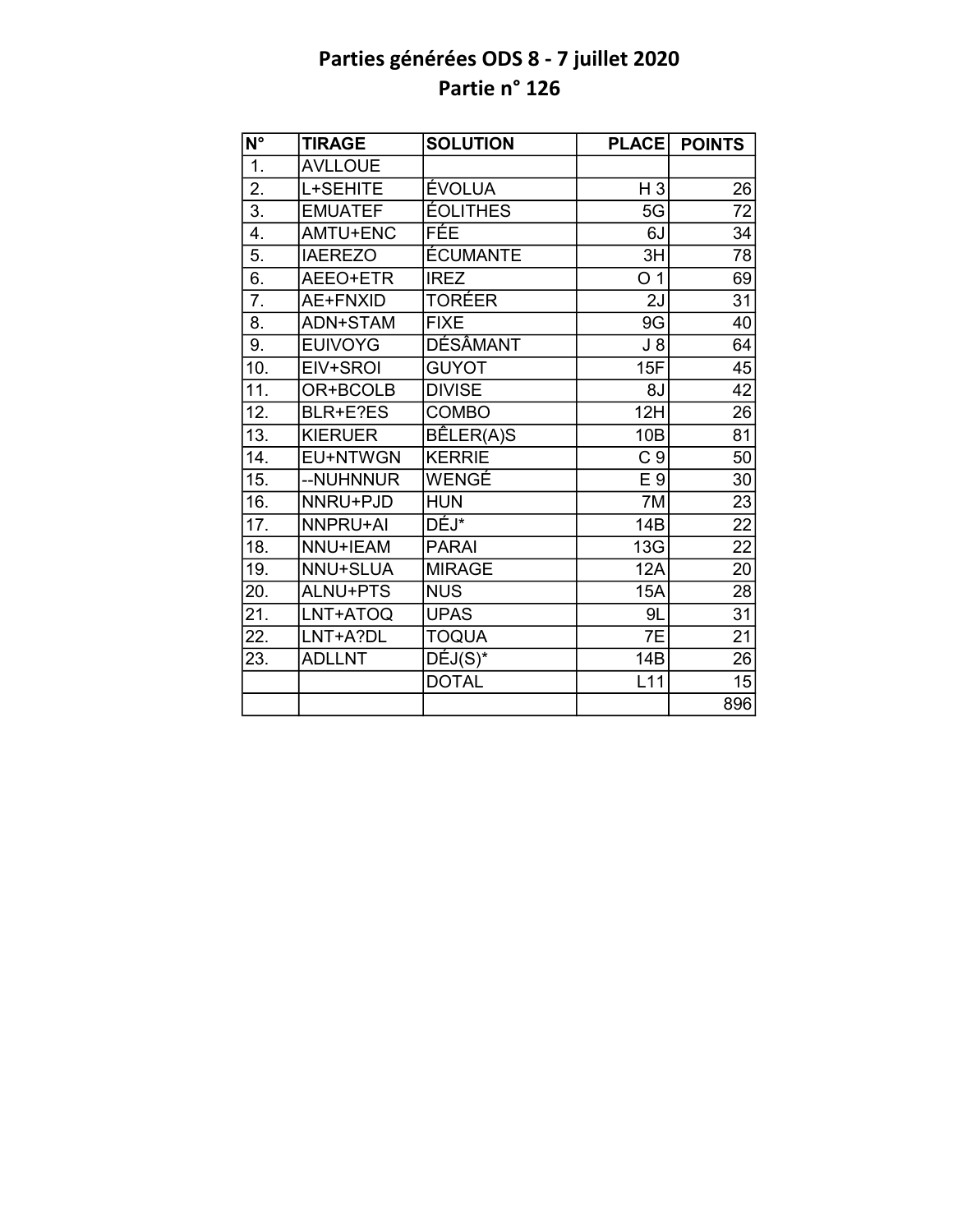| $\overline{\mathsf{N}^{\circ}}$ | <b>TIRAGE</b>  | <b>SOLUTION</b> | <b>PLACE</b>   | <b>POINTS</b>   |
|---------------------------------|----------------|-----------------|----------------|-----------------|
| 1.                              | NELIIHT        |                 |                |                 |
| 2.                              | <b>RIEOFRN</b> | <b>LITHINE</b>  | $H_3$          | 72              |
| $\overline{3}$ .                | OR+EESIE       | <b>FREIN</b>    | 10F            | 29              |
| 4.                              | PURO?JO        | <b>ÉROTISÉE</b> | 5E             | 82              |
| 5.                              | OOR+VLRD       | JU(M)P          | 4L             | 48              |
| 6.                              | DLR+EUUA       | <b>PROVO</b>    | O <sub>4</sub> | 30              |
| 7.                              | U+GIBTMS       | <b>DÉLURA</b>   | K <sub>9</sub> | 23              |
| 8.                              | --FMXAESU      | <b>IMBUS</b>    | 15K            | 38              |
| 9.                              | --ETOTEAE      | <b>FUSEAUX</b>  | M 3            | 69              |
| 10.                             | --UHPIGNA      | <b>JETTE</b>    | L <sub>4</sub> | 20              |
| 11.                             | --ENAKZCN      | <b>NURAGHI</b>  | 13I            | 24              |
| 12.                             | CK+BIAMD       | ZÉNANA          | 14F            | 43              |
| 13.                             | DM+VSDOE       | <b>KABIC</b>    | 4A             | 60              |
| 14.                             | DDEV+OAA       | <b>SMOK</b>     | A 1            | 42              |
| 15.                             | DO+RETST       | ÉVADA           | 11B            | 23              |
| 16.                             | <b>SIERQEC</b> | <b>DÉTROITS</b> | 7C             | 63              |
| 17.                             | EQ+ETNOU       | <b>CERISE</b>   | <b>B10</b>     | 28              |
| 18.                             | NO+LLYPE       | QUÊTE           | 8A             | $\overline{47}$ |
| 19.                             | LLOP+A?W       | <b>NEY</b>      | 15G            | 56              |
| 20.                             | ALLP+MAL       | WO(N)           | 6B             | $\overline{37}$ |
| 21.                             | ALLM+G         | <b>PAL</b>      | A13            | 27              |
|                                 |                | <b>PILLA</b>    | 13A            | 14              |
|                                 |                |                 |                | 875             |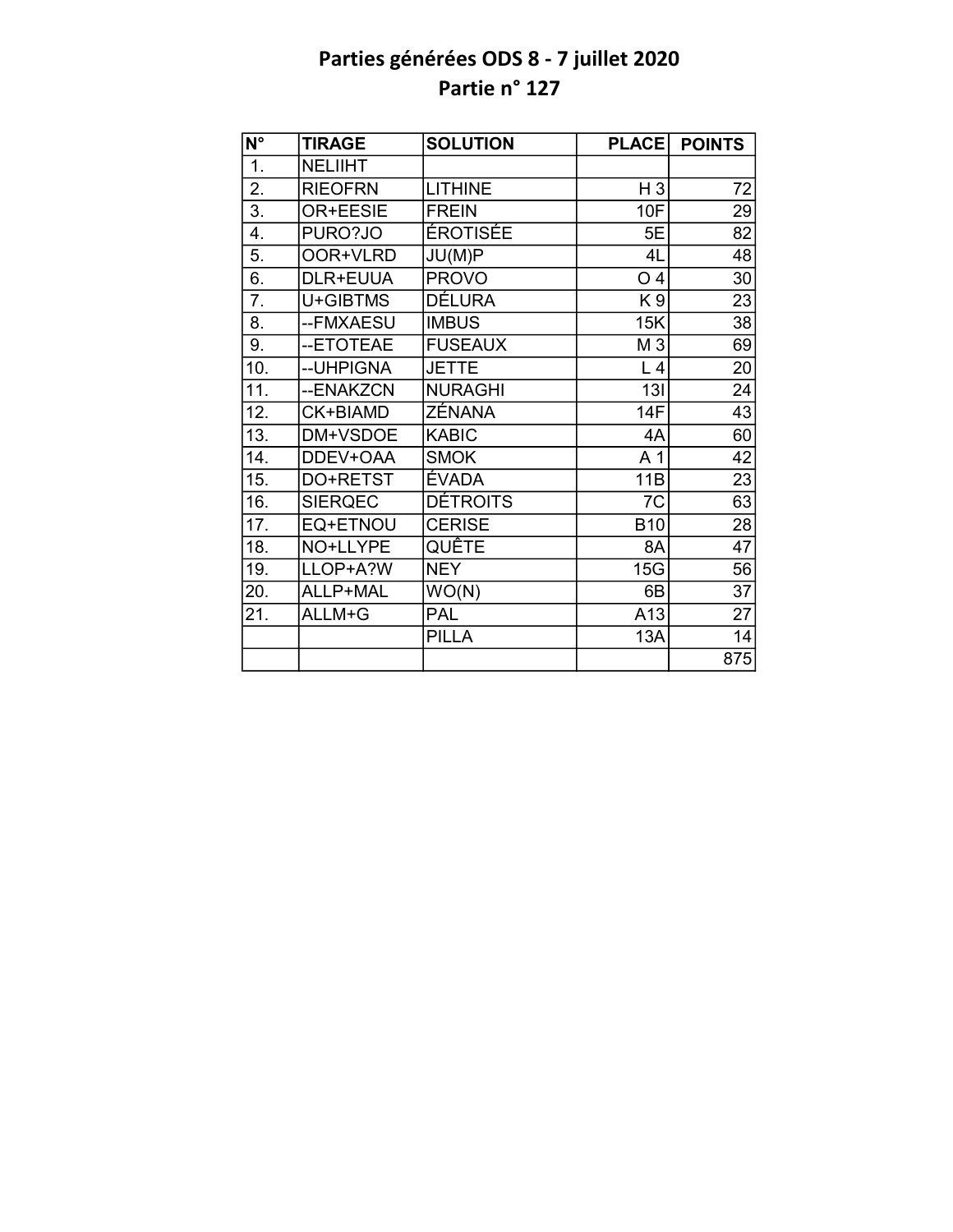| $\overline{\mathsf{N}^{\circ}}$ | <b>TIRAGE</b>   | <b>SOLUTION</b> | <b>PLACE</b>    | <b>POINTS</b>   |
|---------------------------------|-----------------|-----------------|-----------------|-----------------|
| 1.                              | <b>EEJOTIS</b>  |                 |                 |                 |
| $\overline{2}$ .                | IO+UDMXS        | <b>JETÉS</b>    | H4              | 40              |
| $\overline{3}$ .                | DMOSU+SE        | XI              | $\overline{17}$ | 44              |
| 4.                              | <b>LLPNEET</b>  | <b>MODEUSES</b> | 5E              | 90              |
| 5.                              | <b>EANLEUR</b>  | ÉPELLENT        | $\overline{K5}$ | 70              |
| 6.                              | <b>REOMAPN</b>  | <b>NUMÉRALE</b> | E 3             | $\overline{59}$ |
| $\overline{7}$ .                | <b>ASRCFGI</b>  | <b>APREMONT</b> | 12D             | 76              |
| 8.                              | GI+AOIUH        | <b>FARÇAS</b>   | 8A              | 42              |
| 9.                              | AGIIO+NV        | <b>HUN</b>      | J10             | 29              |
| 10.                             | G+GE?NIO        | <b>VOISINA</b>  | L <sub>2</sub>  | $\overline{31}$ |
| 11.                             | <b>TLHTDUO</b>  | GO(R)GERIN      | C <sub>3</sub>  | $\overline{72}$ |
| 12.                             | -- TDTOIAS      | <b>OUH</b>      | M 1             | $\overline{27}$ |
| $\overline{13}$ .               | OTT+NAWT        | <b>SIDA</b>     | L12             | 36              |
| 14.                             | --FELTITQ       | <b>WAD</b>      | 14J             | 33              |
| 15.                             | --LEELNCK       | $QI^*$          | F <sub>2</sub>  | $\overline{27}$ |
| 16.                             | CELL+YT?        | <b>KENS</b>     | J <sub>2</sub>  | $\overline{33}$ |
| 17.                             | ELL+AMTV        | YAC(H)T         | 15K             | 56              |
| $\overline{18}$ .               | ELLMT+DI        | VAU             | $\overline{3}$  | $\overline{29}$ |
| 19.                             | <b>DLL+RUAR</b> | <b>ÉMIT</b>     | N <sub>2</sub>  | 29              |
| 20.                             | LLRU+ETE        | <b>LARDA</b>    | 8K              | 18              |
| $\overline{21}$ .               | LT+BESIA        | <b>LÉMURE</b>   | H <sub>10</sub> | $\overline{21}$ |
| 22.                             | <b>RTUBZEF</b>  | <b>BESTIALE</b> | 15A             | 83              |
| 23.                             | BFU+O           | <b>RENTEZ</b>   | 10A             | $\overline{37}$ |
|                                 |                 | <b>FOB</b>      | O <sub>4</sub>  | 23              |
|                                 |                 |                 |                 | 1005            |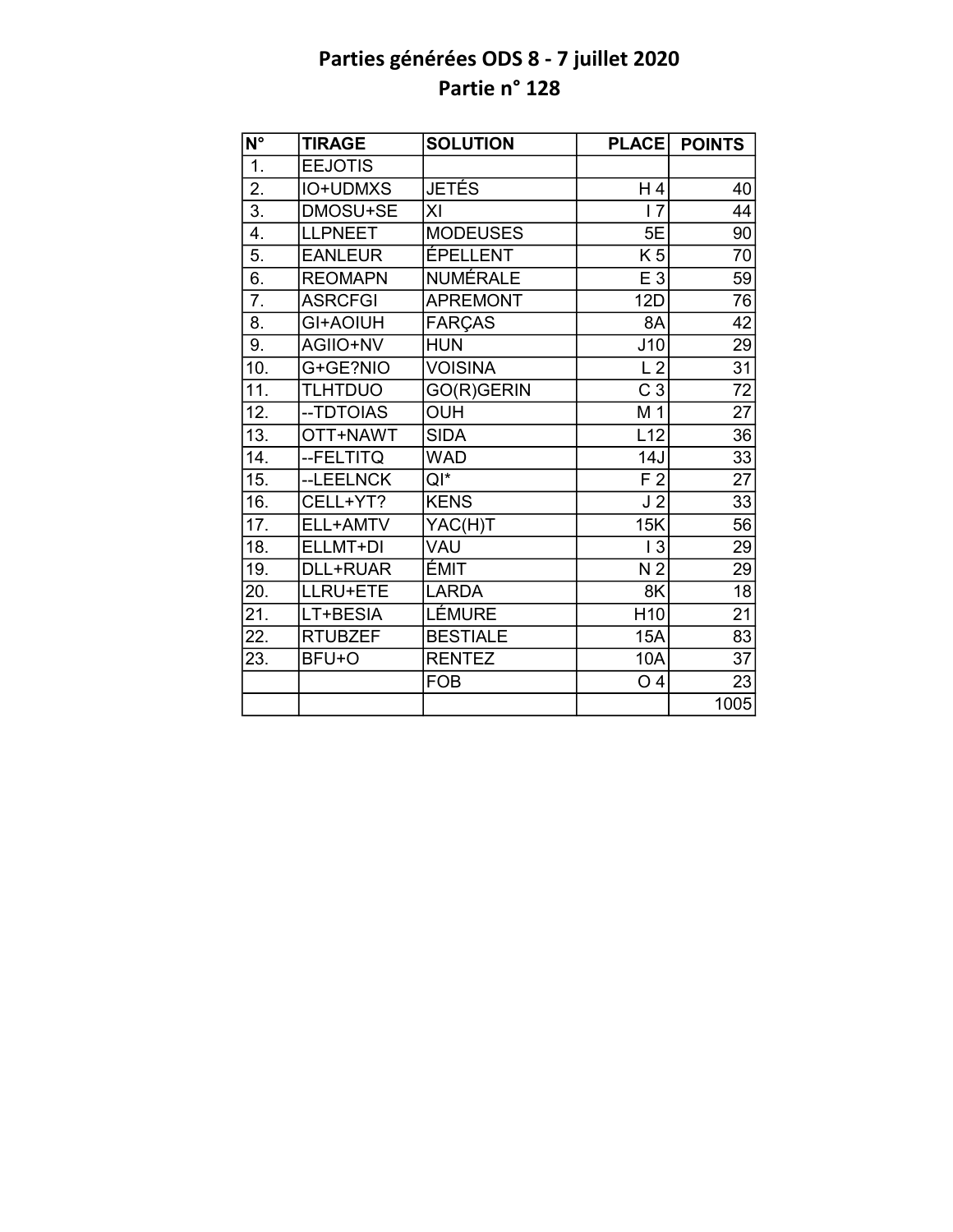| $N^{\circ}$      | <b>TIRAGE</b>   | <b>SOLUTION</b> | <b>PLACE</b>     | <b>POINTS</b>   |
|------------------|-----------------|-----------------|------------------|-----------------|
| 1.               | <b>SLIMNUN</b>  |                 |                  |                 |
| $\overline{2}$ . | LN+TFI?E        | <b>MUNIS</b>    | H 4              | 16              |
| $\overline{3}$ . | <b>ESRTRUE</b>  | I(N)FLUENT      | 5D               | 90              |
| 4.               | <b>IAXFNNU</b>  | <b>URÈTRES</b>  | L3               | 77              |
| $\overline{5}$ . | <b>INN+ALOR</b> | <b>FAUX</b>     | 4A               | 62              |
| 6.               | N+EQVEDU        | <b>RONFLAI</b>  | A <sub>1</sub>   | 30              |
| 7.               | DN+M?EED        | <b>ÉVÊQUE</b>   | 8J               | 48              |
| 8.               | <b>KUOTTCM</b>  | DEM(A)NDÉE      | O <sub>1</sub>   | 80              |
| 9.               | --EOPHBAA       | <b>TOUT</b>     | 8A               | 48              |
| 10.              | --BETRKEO       | <b>HOP</b>      | G 7              | $\overline{26}$ |
| 11.              | --LSUENIS       | <b>BERK</b>     | J <sub>7</sub>   | $\overline{35}$ |
| 12.              | <b>EVANASA</b>  | <b>INUSUELS</b> | C <sub>6</sub>   | 70              |
| 13.              | AAV+CEEG        | <b>NASE</b>     | M 3              | 28              |
| 14.              | V+DAEJIH        | <b>AGACÉE</b>   | K10              | 29              |
| 15.              | AEV+SLCA        | <b>JIHAD</b>    | 12H              | $\overline{48}$ |
| 16.              | <b>IRMZIPO</b>  | <b>CAVALÉES</b> | 15E              | $\overline{92}$ |
| 17.              | IMOR+EBE        | <b>ZIP</b>      | <b>10F</b>       | $\overline{43}$ |
| 18.              | <b>TYLWORI</b>  | <b>ROMBIÈRE</b> | 1A               | $\overline{92}$ |
| 19.              | OTW+GETA        | <b>LYRIC</b>    | E11              | 32              |
| 20.              | AGOTT+OA        | ÉWÉ             | $\overline{F}$ 1 | 32              |
| 21.              | <b>GOOTT</b>    | LAYA            | 12C              | 26              |
| 22.              | <b>GOT</b>      | HÔTE            | J12              | 17              |
|                  |                 | FOG*            | F <sub>5</sub>   | 16              |
|                  |                 |                 |                  | 1037            |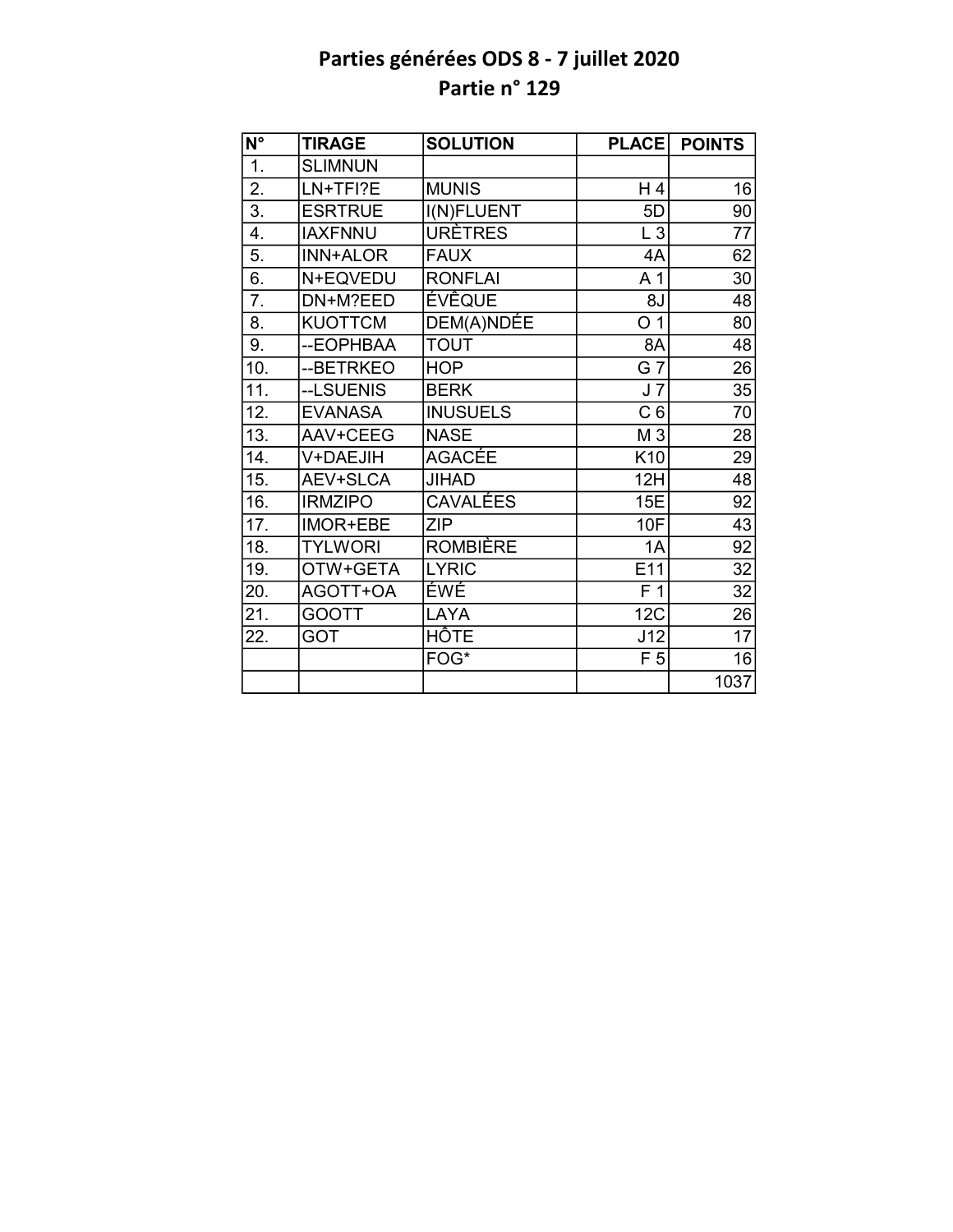| N°  | <b>TIRAGE</b>   | <b>SOLUTION</b> | <b>PLACE</b>      | <b>POINTS</b> |
|-----|-----------------|-----------------|-------------------|---------------|
| 1.  | <b>IIIRXCM</b>  |                 |                   |               |
| 2.  | CIIR+SVE        | <b>MIX</b>      | H 6               | 26            |
| 3.  | <b>DOLFNRI</b>  | <b>ÉCRIVIS</b>  | 9H                | 80            |
| 4.  | <b>SNLSEEL</b>  | <b>FRIDOLIN</b> | M7                | 82            |
| 5.  | <b>ITNRGAA</b>  | <b>SENSILLE</b> | K <sub>5</sub>    | 82            |
| 6.  | <b>VJEUBEA</b>  | <b>GARANTI</b>  | N <sub>1</sub>    | 75            |
| 7.  | --A?AAOCT       | <b>BÉJAUNE</b>  | 14H               | 64            |
| 8.  | A+QETOMU        | AC(C)OTA        | 15C               | 42            |
| 9.  | OT+PKWSE        | <b>MAQUE</b>    | 10D               | 44            |
| 10. | EPST+DSE        | <b>WOK</b>      | 14A               | 53            |
| 11. | ST+THEEG        | <b>SPEED</b>    | 13C               | 44            |
| 12. | <b>GT+IUDNV</b> | <b>THÈSE</b>    | 011               | 53            |
| 13. | --UANFSY?       | <b>DINGUÂT</b>  | E <sub>5</sub>    | 36            |
| 14. | F?+NIITE        | <b>YUANS</b>    | O <sub>4</sub>    | 103           |
| 15. | <b>EALORPE</b>  | (L)ÉNITIF       | $\mathbf{1}$<br>L | 76            |
| 16. | ALOPR+VA        | ÉWÉ             | A13               | 36            |
| 17. | L+BORRHE        | <b>VARLOPA</b>  | 1F                | 36            |
| 18. | <b>BLORR+UE</b> | OHÉ             | J <sub>1</sub>    | 29            |
| 19. | LR+ULZTM        | <b>BOURGE</b>   | 8A                | 30            |
| 20. | LMT+O           | <b>RUOLZ</b>    | <b>B6</b>         | 36            |
|     |                 | <b>OM</b>       | J <sub>5</sub>    | 20            |
|     |                 |                 |                   | 1047          |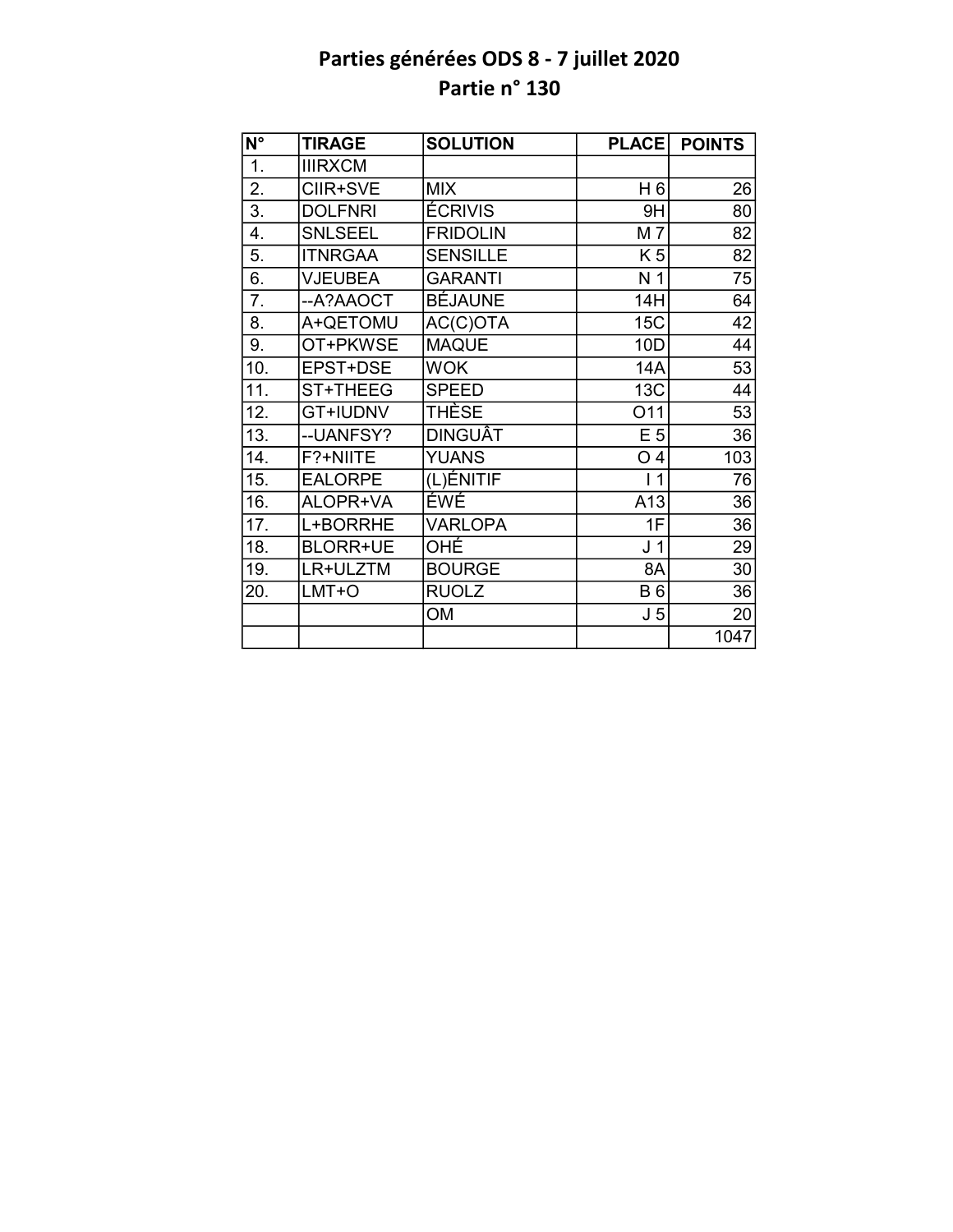| N°                | <b>TIRAGE</b>   | <b>SOLUTION</b> | <b>PLACE</b>   | <b>POINTS</b>   |
|-------------------|-----------------|-----------------|----------------|-----------------|
| 1.                | <b>ZEIOQIA</b>  |                 |                |                 |
| 2.                | AIIQ+VPN        | ZOÉ             | H 6            | 24              |
| $\overline{3}$ .  | AINQV+BF        | <b>ZIP</b>      | 6H             | 20              |
| 4.                | AINQV+JS        | <b>BOF</b>      | 7G             | 24              |
| 5.                | --EEIETSH       | JAÏNS           | K <sub>2</sub> | 39              |
| 6.                | EHI+ENEP        | <b>ÉJETS</b>    | 2J             | 28              |
| $\overline{7}$ .  | EEH+LTED        | <b>PEINE</b>    | L <sub>1</sub> | 28              |
| 8.                | DEEL+LQS        | <b>THAÏE</b>    | 3 <sub>l</sub> | $\overline{27}$ |
| 9.                | ELQ+FURN        | <b>LEDS</b>     | 9E             | 20              |
| 10.               | --IUUMNUR       | <b>PEUF</b>     | 1L             | $\overline{32}$ |
| 11.               | UU+TKM?M        | <b>MURIN</b>    | 10B            | 18              |
| 12.               | MTU+NEEE        | K(A)LIUM        | E7             | 30              |
| $\overline{1}3.$  | ETU+RWOG        | ÉNÉMA           | 8A             | $\overline{21}$ |
| 14.               | EGRTU+AA        | <b>WON</b>      | <b>B6</b>      | $\overline{32}$ |
| 15.               | <b>RDAXLIL</b>  | MAUGRÉÂT        | 12E            | 74              |
| $\overline{16}$ . | DLLR+ITO        | <b>IXA</b>      | 13I            | 29              |
| 17.               | LLR+YVCA        | <b>DITO</b>     | 14G            | 24              |
| $\overline{18}$ . | CLV+OVEE        | <b>RYAL</b>     | <b>15E</b>     | $\overline{48}$ |
| 19.               | <b>V+LSIRRR</b> | VÉLOCE          | 4D             | 30              |
| 20.               | <b>RRR+SAEE</b> | <b>VILS</b>     | 13B            | 30              |
| 21.               | <b>EOBCNUO</b>  | <b>ERRERAS</b>  | M <sub>5</sub> | 62              |
| 22.               | U+UHD?AG        | <b>NOCÉBO</b>   | 15J            | $\overline{52}$ |
| 23.               | <b>GU+QITAL</b> | DAHU(S)         | 5C             | 34              |
| 24.               | GIL+TNAS        | QUÊTA           | 8K             | 39              |
|                   |                 | <b>SIGNALÂT</b> | O <sub>4</sub> | 60              |
|                   |                 |                 |                | 825             |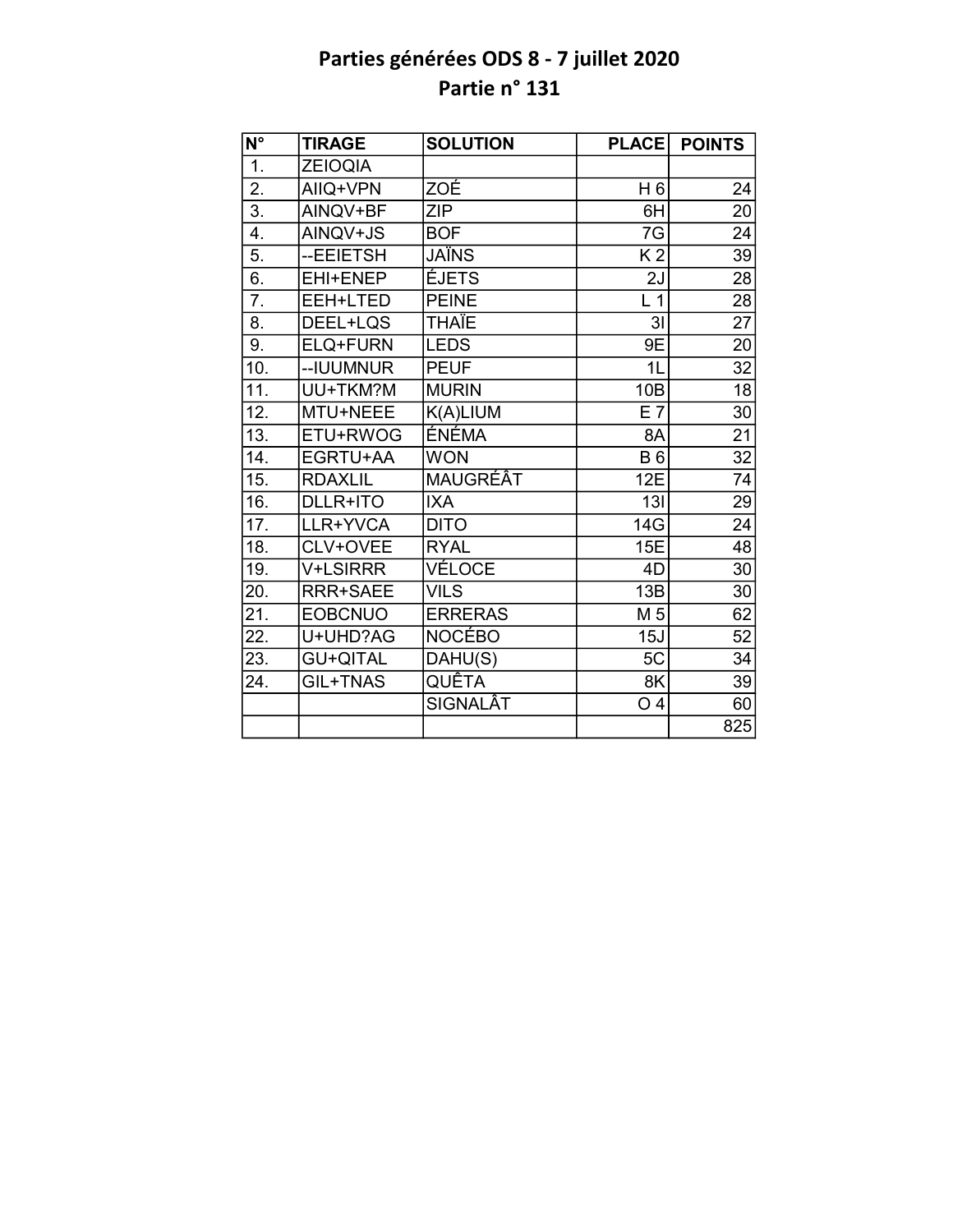| N°               | <b>TIRAGE</b>   | <b>SOLUTION</b> | <b>PLACE</b>    | <b>POINTS</b> |
|------------------|-----------------|-----------------|-----------------|---------------|
| 1.               | <b>MOIMSPT</b>  |                 |                 |               |
| 2.               | M+UTISRT        | <b>IMPÔTS</b>   | $H_3$           | 22            |
| $\overline{3}$ . | --A?IGZTS       | <b>TRITIUMS</b> | 3F              | 72            |
| 4.               | GT+FELUA        | Z(A)MIAS        | L <sub>1</sub>  | 50            |
| 5.               | GL+UEEAE        | <b>FAUTEZ</b>   | 1G              | 54            |
| 6.               | <b>EUTAOVR</b>  | <b>ÉLAGUÉES</b> | 8A              | 83            |
| 7.               | <b>TDNOIRM</b>  | <b>VOÛTERA</b>  | K 5             | 102           |
| 8.               | <b>NBLRUEE</b>  | <b>ENDORMIT</b> | A8              | 83            |
| 9.               | --NPIHIQW       | <b>BRUNELLE</b> | B <sub>2</sub>  | 76            |
| 10.              | <b>INQ+GSAI</b> | WHIP            | 121             | 47            |
| 11.              | G+RILAOR        | <b>NIQUAIS</b>  | E <sub>5</sub>  | 56            |
| 12.              | R+DECEVX        | <b>GLORIA</b>   | D <sub>1</sub>  | 22            |
| 13.              | --KOEALEN       | <b>VEXER</b>    | D <sub>11</sub> | 41            |
| 14.              | EEL+H?DD        | <b>TONKA</b>    | 8K              | 45            |
| 15.              | <b>ASNBSAC</b>  | ALDÉH(Y)DE      | $O_8$           | 98            |
| 16.              | <b>BN+CEOEY</b> | <b>CASSA</b>    | M10             | 33            |
| 17.              | <b>CN+LNEUE</b> | BROYÉE          | 15C             | 51            |
|                  |                 | <b>EXCLUE</b>   | 13C             | 36            |
|                  |                 |                 |                 | 971           |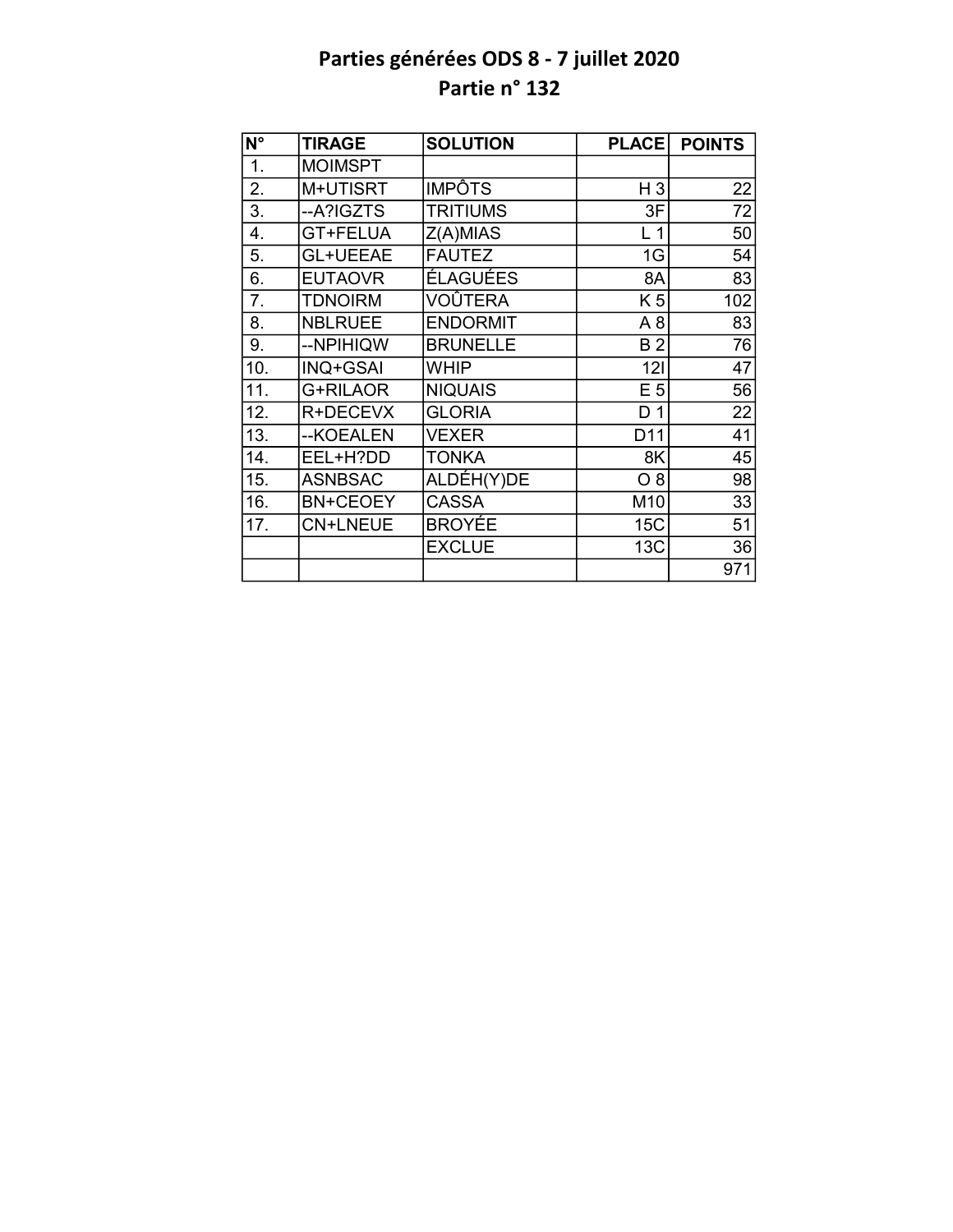| N°               | <b>TIRAGE</b>  | <b>SOLUTION</b> | <b>PLACE</b>   | <b>POINTS</b> |
|------------------|----------------|-----------------|----------------|---------------|
| 1.               | <b>ENFRTUS</b> |                 |                |               |
| 2.               | <b>ANQCDAY</b> | <b>SURFENT</b>  | $H_3$          | 72            |
| 3.               | CNQ+TBIE       | <b>DRAYA</b>    | 5G             | 30            |
| 4.               | BET+RURO       | <b>CINQ</b>     | L <sub>4</sub> | 42            |
| 5.               | <b>LIRGAAR</b> | <b>TOURBER</b>  | G 7            | 70            |
| 6.               | <b>ELSBEST</b> | <b>ÉLARGIRA</b> | 12G            | 70            |
| $\overline{7}$ . | <b>TTIOEND</b> | <b>BLETSES</b>  | O <sub>6</sub> | 91            |
| 8.               | ?SSANXU        | <b>TONDÎTES</b> | 3A             | 70            |
| 9.               | <b>AKTIMEJ</b> | SIN(U)SAUX      | E <sub>2</sub> | 82            |
| 10.              | EIM+LOUA       | <b>TOKAJ</b>    | <b>B2</b>      | 74            |
| 11.              | <b>OEUCZIH</b> | <b>MOULERAI</b> | 13B            | 75            |
| 12.              | EUPO?VN        | <b>CHOURIEZ</b> | M 8            | 102           |
| 13.              | N?+VIMEE       | <b>POUVEZ</b>   | 15H            | 63            |
| 14.              | M+IFDEAA       | VEINEU(X)       | D <sub>8</sub> | 46            |
| 15.              | ADIM+EWO       | <b>FADE</b>     | D <sub>1</sub> | 30            |
| 16.              | IMO+LEME       | <b>DEWAR</b>    | $J_8$          | 35            |
| 17.              | EEMM+SNI       | LOI             | N 8            | 21            |
| 18.              | --HREGMLN      | ÉMISE           | M <sub>2</sub> | 35            |
|                  |                | HÉLER           | 2J             | 32            |
|                  |                |                 |                | 1040          |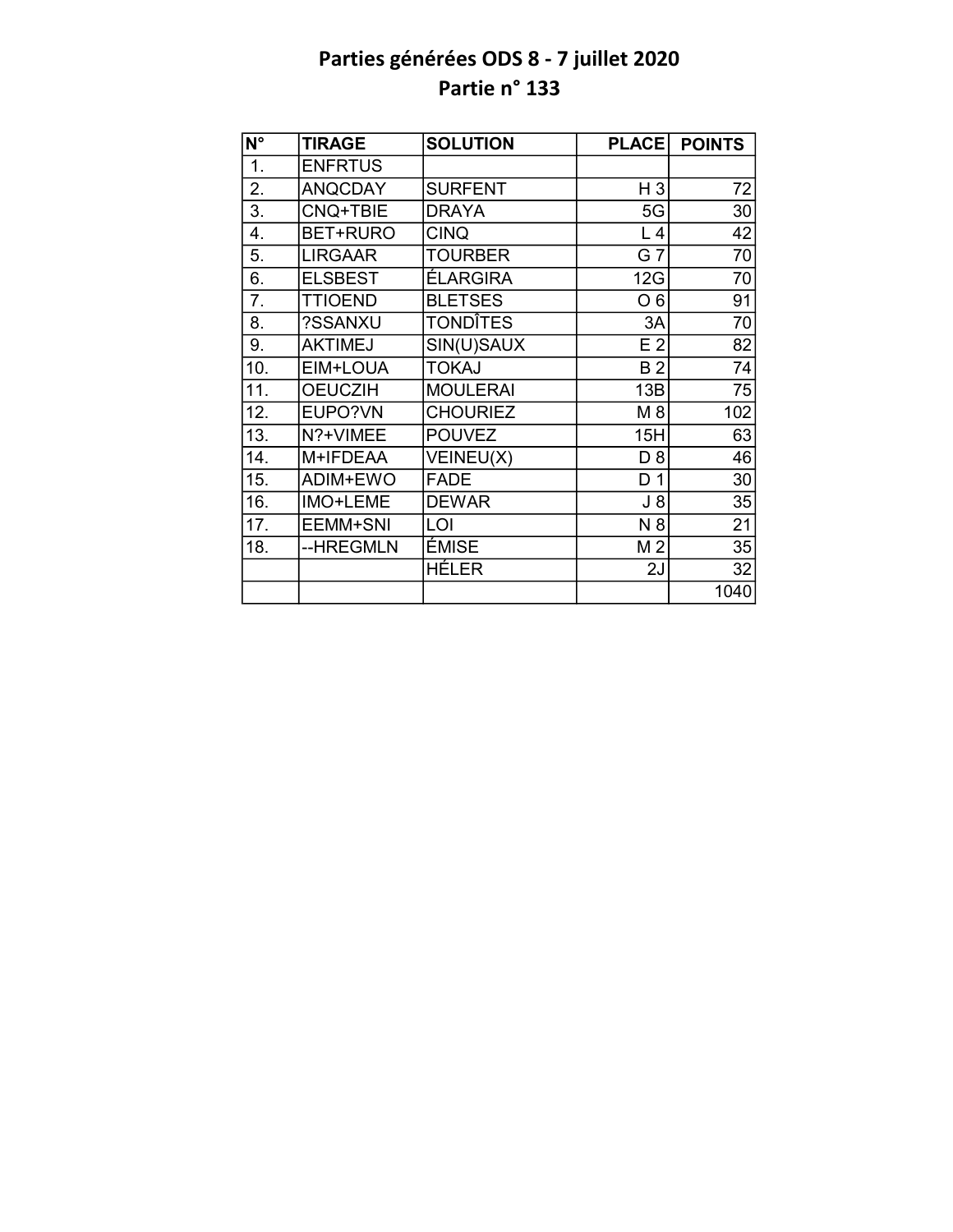| $\overline{\mathsf{N}^{\circ}}$ | <b>TIRAGE</b>  | <b>SOLUTION</b> | <b>PLACE</b>    | <b>POINTS</b>   |
|---------------------------------|----------------|-----------------|-----------------|-----------------|
| $\overline{1}$ .                | TIEUEDR        |                 |                 |                 |
| 2.                              | <b>EHXLNEE</b> | <b>ÉDITEUR</b>  | $H_3$           | 70              |
| $\overline{3}$ .                | EEHLN+LP       | EX              | 16              | 44              |
| 4.                              | P+OVGIIA       | <b>HELLÈNE</b>  | 3G              | 30              |
| 5.                              | GOP+IRIL       | <b>VINAI</b>    | L <sub>1</sub>  | 24              |
| 6.                              | GI+TTEUS       | <b>POLIR</b>    | J <sub>6</sub>  | 38              |
| 7.                              | --BRWSAFE      | <b>LIGUES</b>   | 8J              | 27              |
| 8.                              | EFR+ANRR       | <b>BIWAS</b>    | 5K              | 32              |
| 9.                              | R+EPEUC?       | <b>ENFERRA</b>  | N 8             | 36              |
| 10.                             | <b>DOEAEMU</b> | PERCU(T)E       | 15I             | 99              |
| 11.                             | AM+ULERN       | <b>DÉVOUE</b>   | 1J              | 30              |
| 12.                             | <b>AYEMNTE</b> | NUMÉRAL         | <b>11E</b>      | 90              |
| $\overline{13}$ .               | M+AOTJAD       | <b>ÉGAYENT</b>  | L7              | 43              |
| 14.                             | ADM+NULT       | <b>JOTA</b>     | 12D             | 29              |
| 15.                             | LN+?NKIO       | <b>MAUDIT</b>   | 5D              | 28              |
| 16.                             | NN+HSOFT       | KILO(S)         | 4A              | $\overline{53}$ |
| 17.                             | NN+SOAVT       | <b>THIOFS</b>   | <b>B2</b>       | 40              |
| 18.                             | <b>EACGISM</b> | <b>VANTONS</b>  | $A\overline{7}$ | 88              |
| 19.                             | GI+SIQBZ       | <b>SECAM</b>    | 13E             | 28              |
| 20.                             | <b>GIIQS</b>   | <b>BUTEZ</b>    | F10             | 42              |
| 21.                             | GIQ            | <b>POLIRAIS</b> | J <sub>6</sub>  | 19              |
|                                 |                | IL              | C <sub>3</sub>  | 14              |
|                                 |                |                 |                 | 904             |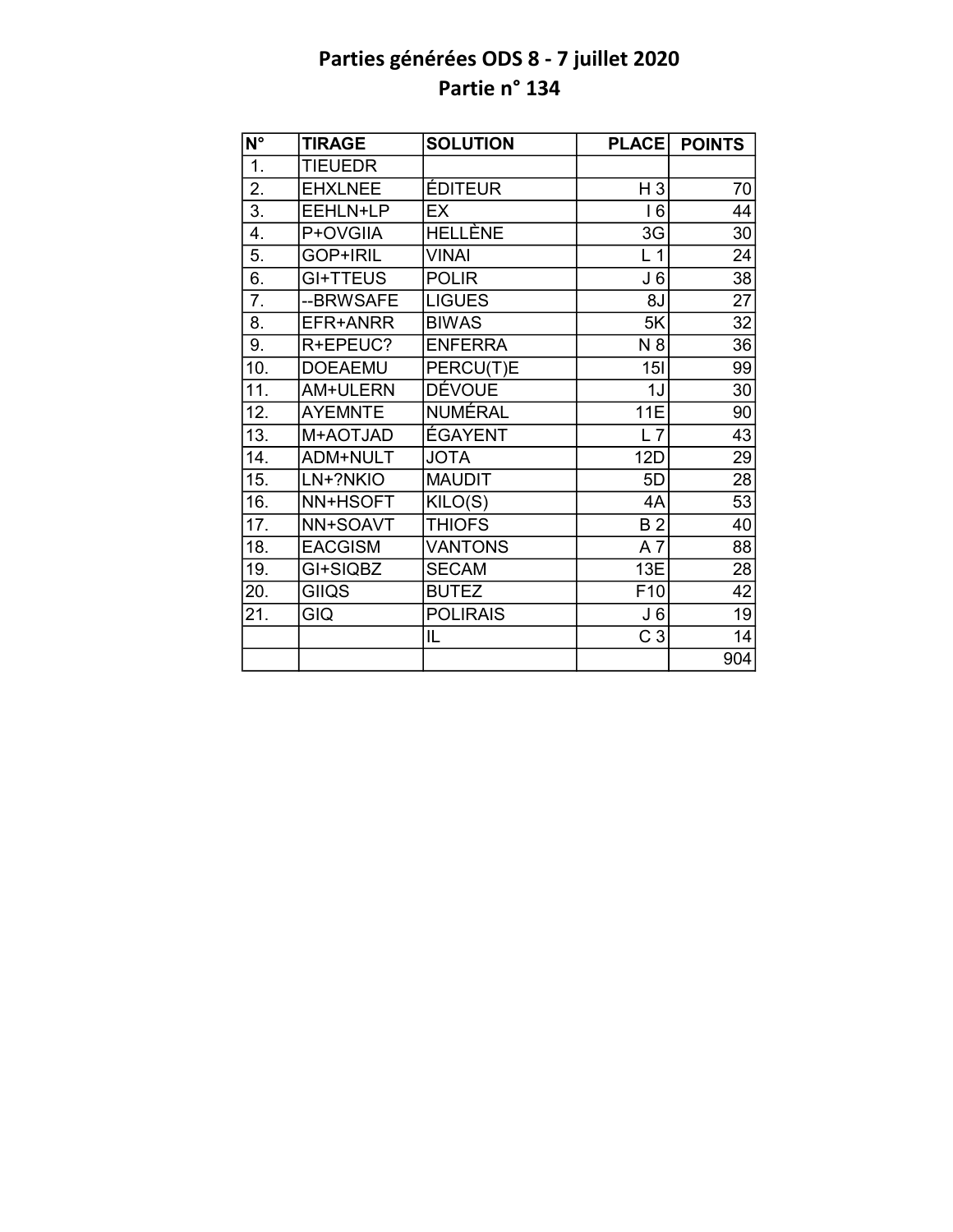| N°                | <b>TIRAGE</b>   | <b>SOLUTION</b> | <b>PLACE</b>   | <b>POINTS</b>   |
|-------------------|-----------------|-----------------|----------------|-----------------|
| $\overline{1}$ .  | <b>LGEAFIR</b>  |                 |                |                 |
| $\overline{2}$ .  | <b>JAEUWIO</b>  | <b>FRAGILE</b>  | H4             | 80              |
| $\overline{3}$ .  | UW+PYHIP        | <b>FEIJOA</b>   | 4H             | 32              |
| 4.                | IPUW+UTQ        | <b>HYPE</b>     | 10E            | 38              |
| 5.                | QTUU+OIE        | <b>WHIP</b>     | E 9            | 36              |
| $\overline{6}$ .  | <b>URAKISR</b>  | <b>UTOPIQUE</b> | 12B            | 86              |
| $\overline{7}$ .  | IR+EAEME        | <b>RAKUS</b>    | $J_8$          | 52              |
| 8.                | <b>AR+RSUEN</b> | ÉMIÉE           | 5K             | 35              |
| 9.                | U+TTALLO        | <b>ENSERRA</b>  | N <sub>2</sub> | 35              |
| 10.               | --HLORITL       | <b>ATOUT</b>    | $O_8$          | 24              |
| $\overline{11}$ . | --ASTEDVZ       | <b>HOURI</b>    | <b>B10</b>     | $\overline{32}$ |
| 12.               | ?UNIEED         | <b>DÉVASTEZ</b> | 2H             | 79              |
| 13.               | <b>EERMNAF</b>  | DÎNEU(S)E       | A <sub>4</sub> | 82              |
| 14.               | AM+OEVNC        | FRÊNE           | <b>B2</b>      | 29              |
| 15.               | EMNO+?LN        | <b>VRAC</b>     | 13A            | 26              |
| 16.               | ELMNN+TS        | (D)ZO           | O <sub>1</sub> | $\overline{35}$ |
| 17.               | ELMNNT+S        | <b>VRACS</b>    | 13A            | 29              |
| 18.               | LMNN+SIL        | <b>EST</b>      | <b>15A</b>     | $\overline{18}$ |
| 19.               | LLN+XGOA        | <b>DENIMS</b>   | 4A             | $\overline{16}$ |
| 20.               | <b>GLL+EAML</b> | <b>SAXON</b>    | F <sub>4</sub> | $\overline{34}$ |
| 21.               | LLL+BBCE        | <b>GAMME</b>    | E <sub>2</sub> | $\overline{33}$ |
| 22.               | CLL+DLNU        | <b>BULBE</b>    | 111            | 22              |
|                   |                 | <b>DUC</b>      | 1G             | $\overline{31}$ |
|                   |                 |                 |                | 884             |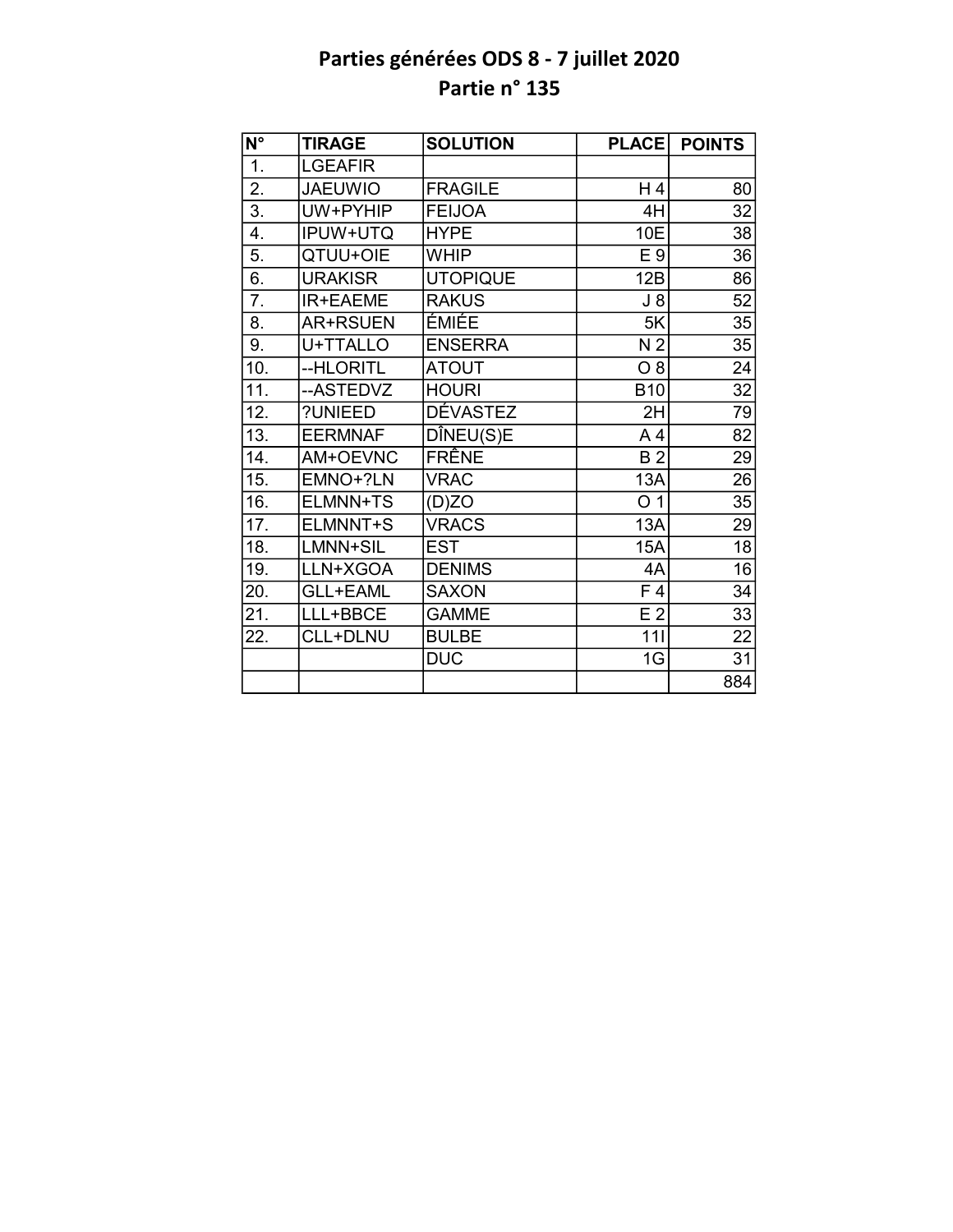| $\overline{\mathsf{N}^{\circ}}$ | <b>TIRAGE</b>   | <b>SOLUTION</b>  | <b>PLACE</b>    | <b>POINTS</b>   |
|---------------------------------|-----------------|------------------|-----------------|-----------------|
| $\overline{1}$ .                | AQE?IPE         |                  |                 |                 |
| $\overline{2}$ .                | <b>HECANZG</b>  | APIQ(U)ÉE        | $H_3$           | 86              |
| $\overline{3}$ .                | <b>GNHSPIA</b>  | ÉCHANGEZ         | 8H              | 122             |
| 4.                              | <b>IDEBUAA</b>  | <b>SPHAIGNE</b>  | N <sub>1</sub>  | 86              |
| 5.                              | AU+EUSRV        | <b>DIBASE</b>    | 1J              | 36              |
| 6.                              | <b>ULIOROK</b>  | <b>SAUVEUR</b>   | 10H             | 80              |
| $\overline{7}$ .                | ILOU+ULL        | ROKH*            | 3K              | 32              |
| 8.                              | ILL+LVAE        | <b>VOULU</b>     | K10             | 16              |
| 9.                              | L+TRTEES        | <b>VEILLA</b>    | 15J             | 39              |
| 10.                             | -- TOETUEA      | <b>STÉRILET</b>  | 5D              | 82              |
| $\overline{11}$ .               | EU+YAOTS        | <b>ÉGOUTTA</b>   | M 7             | 23              |
| 12.                             | E+IJMENO        | <b>YOUTSAS</b>   | D <sub>1</sub>  | 52              |
| 13.                             | <b>ENO+TWIR</b> | <b>ÉMOJI*</b>    | 2B              | 30              |
| 14.                             | EINW+BMD        | <b>TROY</b>      | 1A              | 44              |
| 15.                             | <b>BDIMN+ES</b> | ÉWÉ              | F <sub>5</sub>  | $\overline{32}$ |
| 16.                             | DENS+NEE        | BIM*             | 4J              | $\overline{25}$ |
| $\overline{17}$ .               | <b>NN+CUNEI</b> | <b>DÉSUÈTE</b>   | 12H             | $\overline{20}$ |
| 18.                             | <b>INNNU+MA</b> | <b>CE</b>        | 6J              | $\overline{27}$ |
| 19.                             | NNNU+LXI        | <b>DIAM</b>      | H <sub>12</sub> | $\overline{18}$ |
| 20.                             | INNN+FOR        | <b>LUX</b>       | 1F              | $\overline{38}$ |
| 21.                             | FINNNO+S        | <b>RECHANGEZ</b> | 8G              | $\overline{24}$ |
| 22.                             | N+F?RDN         | <b>FINNOIS</b>   | 13C             | 27              |
|                                 |                 | R(I)F            | 12B             | 24              |
|                                 |                 |                  |                 | 963             |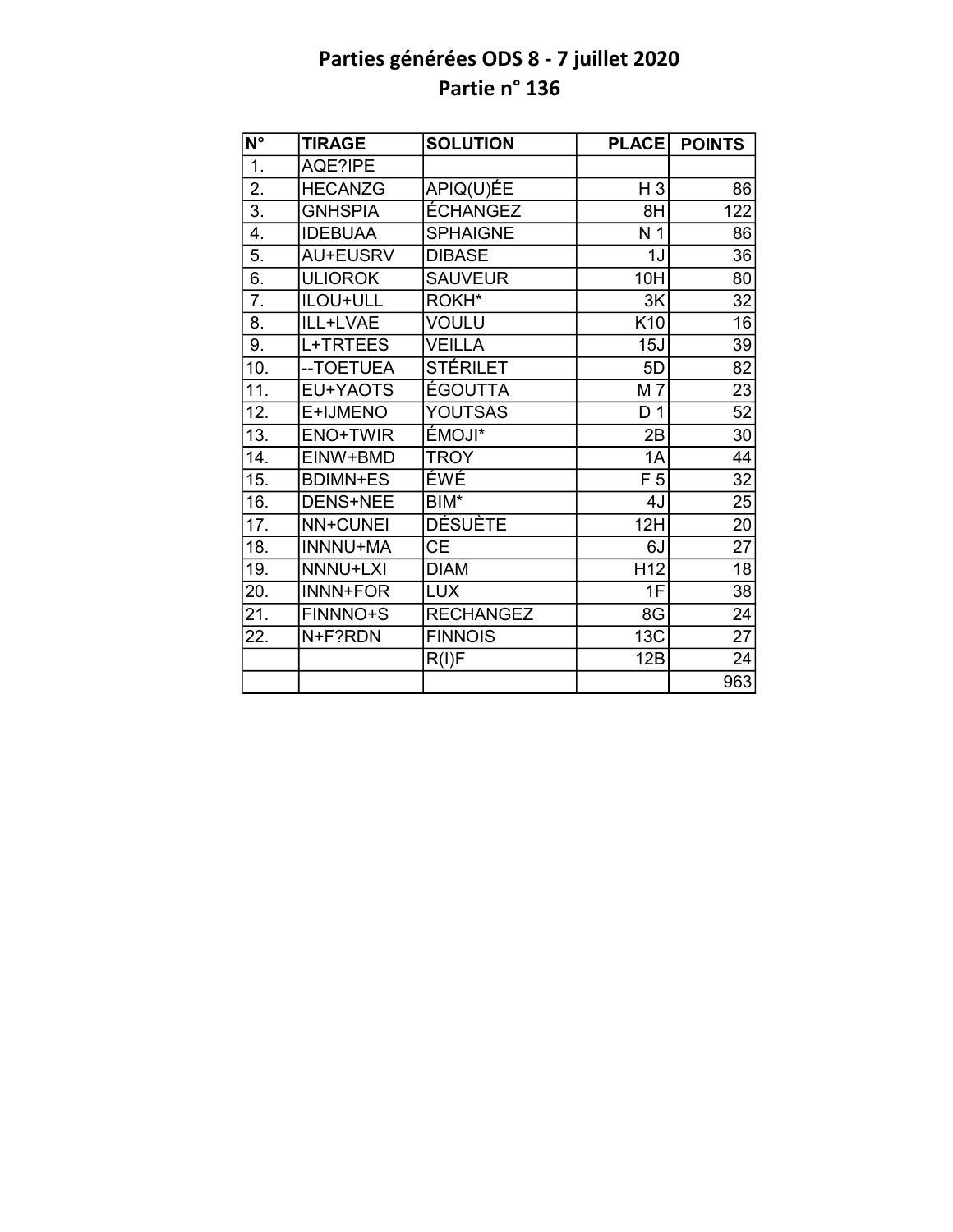| $\overline{\mathsf{N}^{\circ}}$ | <b>TIRAGE</b>   | <b>SOLUTION</b> | <b>PLACE</b>    | <b>POINTS</b>   |
|---------------------------------|-----------------|-----------------|-----------------|-----------------|
| $\overline{1}$ .                | <b>NNEUCBQ</b>  |                 |                 |                 |
| 2.                              | -- UCBPON?      | QUE             | H <sub>6</sub>  | 20              |
| $\overline{3}$ .                | --FTMAKAV       | P(L)OUC         | 9G              | $\overline{22}$ |
| 4.                              | <b>FMV+EESR</b> | <b>ÇAKTA</b>    | K9              | 32              |
| 5.                              | V+RIVYWU        | <b>FERMES</b>   | <b>14F</b>      | $\overline{37}$ |
| 6.                              | <b>IRVVY+ER</b> | WU              | 10F             | 35              |
| $\overline{7}$ .                | RRY+AMGE        | <b>VIVRE</b>    | H11             | 36              |
| 8.                              | ER+?EJHO        | <b>MAGYAR</b>   | 13J             | $\overline{37}$ |
| 9.                              | EEH+BNNA        | JORA(N)         | N <sub>10</sub> | 54              |
| 10.                             | AB+ATEEE        | <b>HENNÉ</b>    | O <sub>6</sub>  | $\overline{33}$ |
| 11.                             | E+PGNIHL        | ABATÉE          | N <sub>1</sub>  | $\overline{27}$ |
| 12.                             | <b>H+UISION</b> | <b>ÉPINGLA</b>  | 1H              | 36              |
| 13.                             | HIINO+LU        | SU              | O <sub>1</sub>  | $\overline{43}$ |
| 14.                             | <b>IILNU+CA</b> | <b>OUH</b>      | $J_8$           | 27              |
| 15.                             | <b>DIZESFL</b>  | <b>INCLUAIT</b> | 4G              | 72              |
| 16.                             | DFLS+ARA        | <b>IREZ</b>     | O12             | 46              |
| 17.                             | ADR+BODU        | <b>ALFAS</b>    | 3K              | 33              |
| $\overline{18}$ .               | D+ESEELL        | <b>RADOUB</b>   | 3B              | $\overline{31}$ |
| 19.                             | DEL+RMIE        | <b>LÈSE</b>     | 4A              | 20              |
| 20.                             | MR+EITTS        | <b>ÉLIDE</b>    | 2B              | 36              |
| 21.                             | T+ODRNAT        | <b>DORMITES</b> | E <sub>2</sub>  | $\overline{25}$ |
| 22.                             | <b>ISOXNT</b>   | <b>TORDANT</b>  | D <sub>8</sub>  | 73              |
| 23.                             | <b>NOST</b>     | XI              | 5K              | 49              |
|                                 |                 | <b>TONS</b>     | 15A             | 25              |
|                                 |                 |                 |                 | 849             |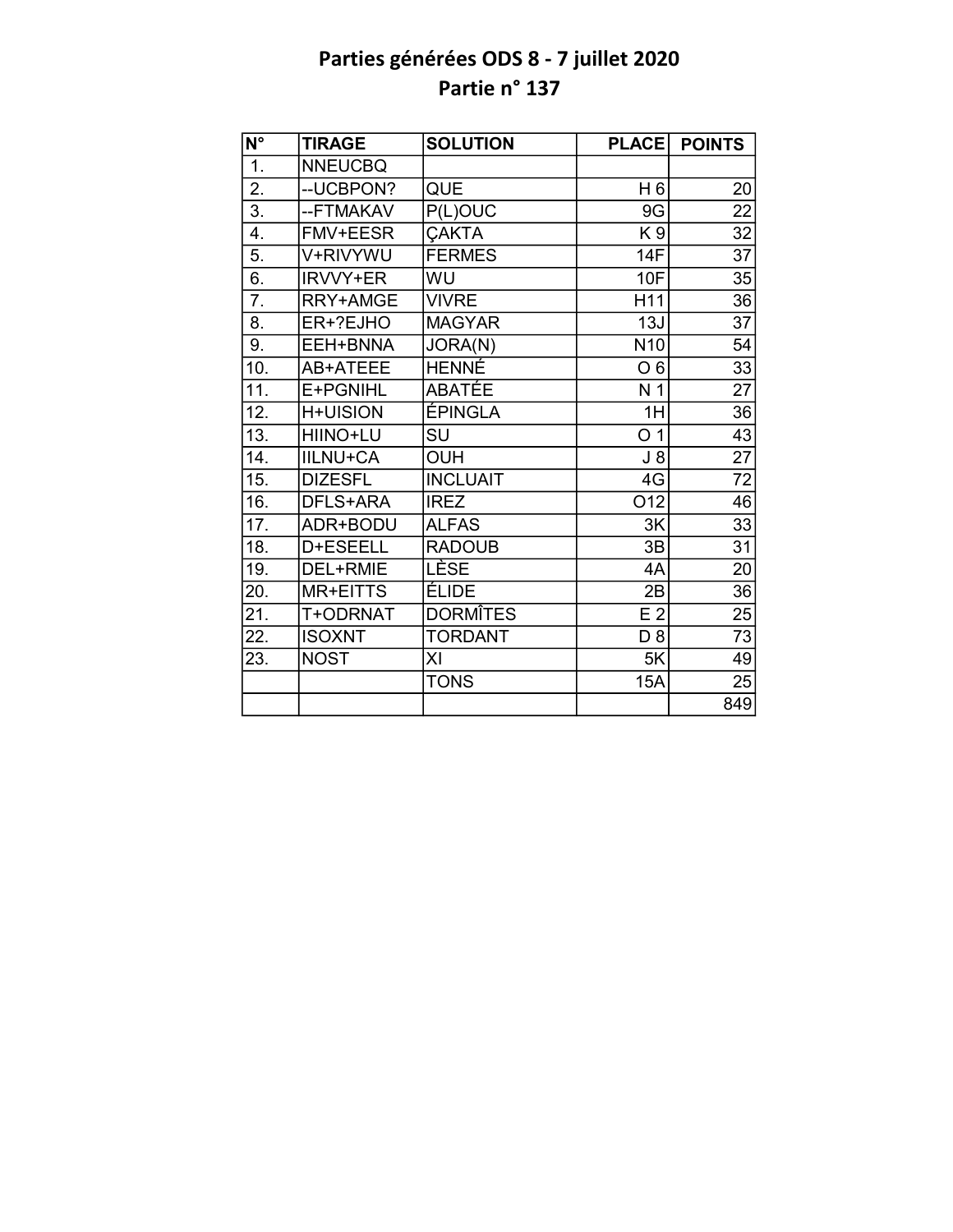| N°               | <b>TIRAGE</b>   | <b>SOLUTION</b>  | <b>PLACE</b>   | <b>POINTS</b>   |
|------------------|-----------------|------------------|----------------|-----------------|
| $\overline{1}$ . | <b>ELCBNIO</b>  |                  |                |                 |
| $\overline{2}$ . | <b>EAEGNAU</b>  | <b>BINOCLE</b>   | H 4            | 78              |
| $\overline{3}$ . | <b>RLERKWA</b>  | <b>ENNUAGEA</b>  | 6G             | $\overline{63}$ |
| 4.               | ELRR+ANT        | <b>KAWA</b>      | K <sub>5</sub> | 44              |
| $\overline{5}$ . | ?UPDEDI         | <b>ALTERNER</b>  | M 3            | 70              |
| 6.               | DD+UEGON        | PUI(S)E          | O <sub>4</sub> | $\overline{37}$ |
| $\overline{7}$ . | <b>FFUAETE</b>  | <b>DUDGEON</b>   | $J_8$          | 69              |
| 8.               | U+TRUR?M        | <b>AFFÉTÉE</b>   | 12G            | 34              |
| 9.               | MRRTUU+Y        | U(S)             | 9J             | 23              |
| 10.              | --TRAMIAO       | <b>YUE</b>       | 10F            | 32              |
| 11.              | <b>UAMOZCR</b>  | <b>TAMANOIR</b>  | <b>14F</b>     | 61              |
| 12.              | COR+EITM        | <b>ZAMU</b>      | 13C            | 30              |
| 13.              | R+NEEIRI        | <b>COMITÉ</b>    | <b>15A</b>     | 33              |
| 14.              | --RHOSTEV       | <b>INÉPUISÉE</b> | O <sub>1</sub> | 30              |
| 15.              | <b>HT+ROISH</b> | <b>VERSO</b>     | N 9            | 34              |
| 16.              | HHIORT+J        | <b>TAMANOIRS</b> | 14F            | 38              |
| 17.              | --LDHETXU       | <b>RIOJA</b>     | D 9            | 24              |
| 18.              | DHLTU+SE        | <b>EXO</b>       | 7F             | $\overline{43}$ |
| 19.              | DLSTU+LH        | <b>HEM</b>       | E11            | 33              |
| 20.              | DHLLTU+Q        | <b>ZAMUS</b>     | 13C            | 20              |
| 21.              | DHLLT+IV        | QUI              | 10B            | 26              |
| 22.              | --SBELVSD       | HI               | N <sub>1</sub> | 19              |
| 23.              | DLSSV+TI        | <b>BYE</b>       | F 9            | 20              |
| 24.              | DV+APLRL        | <b>STILBS</b>    | 4D             | 16              |
|                  |                 | <b>VAR</b>       | 3 <sub>l</sub> | 19              |
|                  |                 |                  |                | 896             |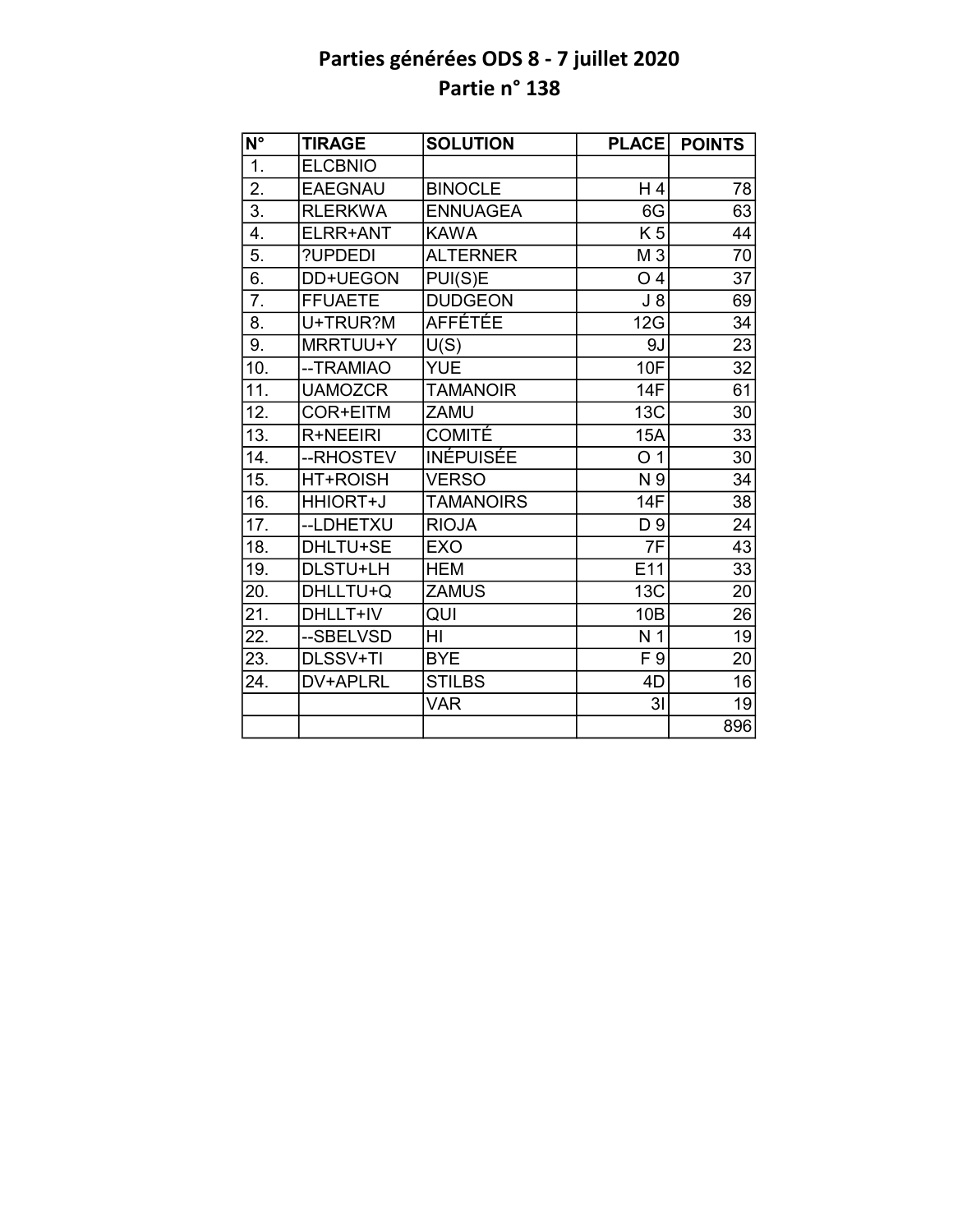| $\overline{\mathsf{N}^{\circ}}$ | <b>TIRAGE</b>   | <b>SOLUTION</b> | <b>PLACE</b>    | <b>POINTS</b>   |
|---------------------------------|-----------------|-----------------|-----------------|-----------------|
| 1.                              | <b>STDAEOJ</b>  |                 |                 |                 |
| 2.                              | OT+ISDPV        | <b>JADES</b>    | H 4             | 42              |
| $\overline{3}$ .                | D+GEEHNR        | <b>PIVOTAS</b>  | 5C              | 24              |
| 4.                              | --ITFHINI       | <b>EH</b>       | 6E              | 31              |
| 5.                              | <b>INT+OEBE</b> | <b>HIFI</b>     | 17              | 29              |
| 6.                              | <b>XAERTGF</b>  | <b>ÉBIONITE</b> | 10G             | 64              |
| $\overline{7}$ .                | --VLARETE       | BAXTER*         | H <sub>10</sub> | 81              |
| 8.                              | EYORIQ?         | <b>RELEVANT</b> | K4              | 94              |
| 9.                              | <b>IQ+ECNEU</b> | OXY(D)ER        | 12G             | 58              |
| 10.                             | <b>CEENU+NI</b> | $QI^*$          | 4D              | 42              |
| 11.                             | <b>INN+UISM</b> | <b>VÉCUE</b>    | 8K              | $\overline{33}$ |
| 12.                             | <b>INN+DINL</b> | <b>SIUM</b>     | 13K             | 25              |
| 13.                             | ILNN+URL        | <b>DIN</b>      | 14M             | 17              |
| 14.                             | LLNNU+AG        | R <sub>l</sub>  | <b>15N</b>      | 16              |
| 15.                             | LN+GAEUT        | <b>GLUANT</b>   | 13C             | 19              |
| 16.                             | <b>PRDTBCE</b>  | ENGLUÂT         | <b>9A</b>       | 64              |
| 17.                             | DPT+ESZS        | <b>REBEC</b>    | A <sub>8</sub>  | 36              |
| 18.                             | DPS+AA?L        | <b>SELTZ</b>    | D <sub>11</sub> | 48              |
| 19.                             | AL+UORMF        | P(È)DZAS        | <b>15A</b>      | 51              |
| 20.                             | <b>OOWUKLA</b>  | <b>MAROUFLE</b> | O <sub>1</sub>  | 89              |
| 21.                             | OUW+EANE        | <b>KOLA</b>     | L <sub>1</sub>  | 50              |
| 22.                             | AEENO+MN        | WU              | 6B              | 35              |
| 23.                             | ENNO+S          | ÂME             | M 1             | 26              |
|                                 |                 | <b>OSE</b>      | 9M              | 26              |
|                                 |                 |                 |                 | 1000            |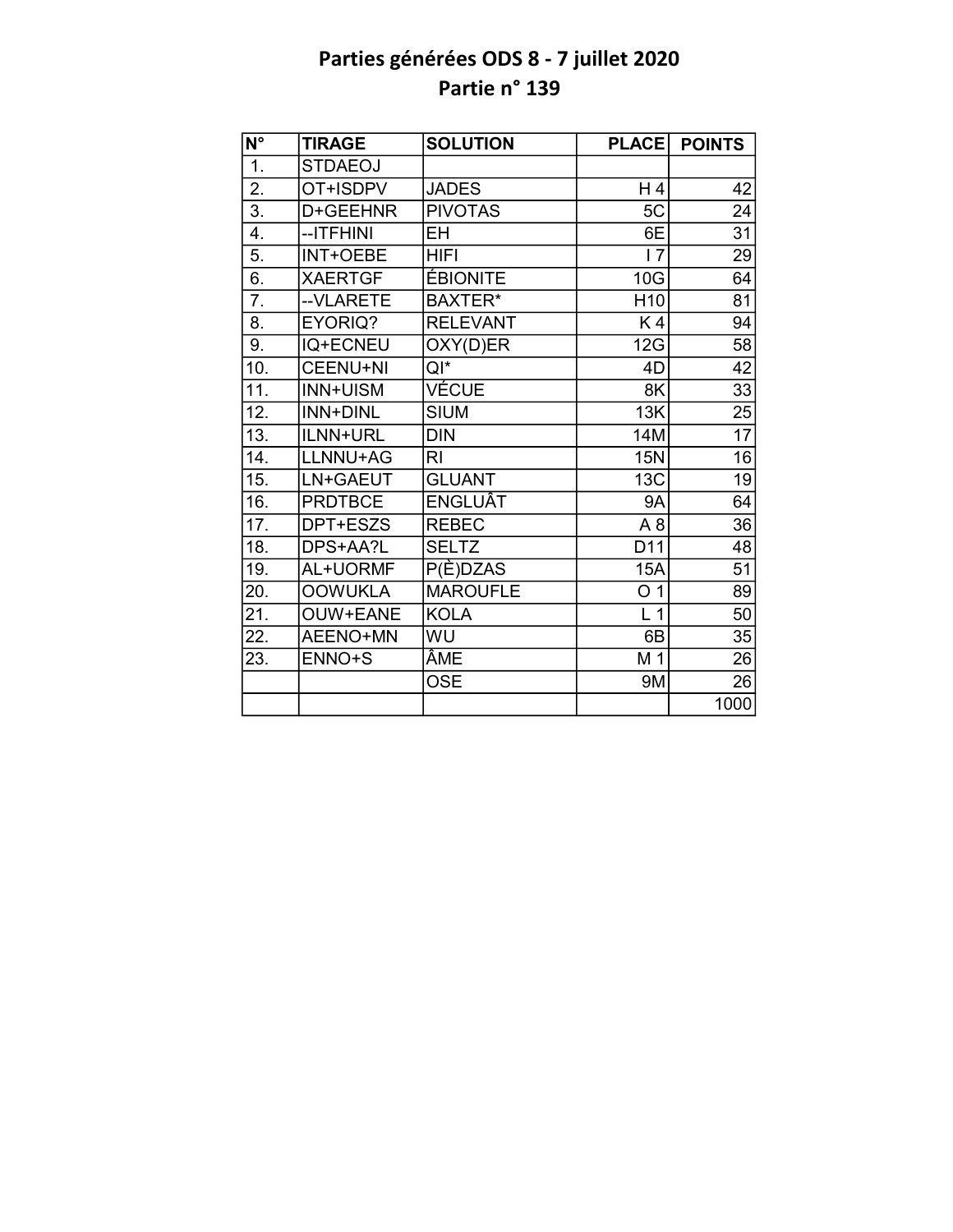| $\overline{\mathsf{N}^\circ}$ | <b>TIRAGE</b>   | <b>SOLUTION</b> | <b>PLACE</b>   | <b>POINTS</b>   |
|-------------------------------|-----------------|-----------------|----------------|-----------------|
| 1.                            | <b>FETVIUV</b>  |                 |                |                 |
| 2.                            | <b>VV+EYITL</b> | <b>FUITE</b>    | $H_4$          | 24              |
| $\overline{3}$ .              | Y+RREKLE        | <b>VULVITE</b>  | 5G             | $\overline{26}$ |
| 4.                            | EK+MDTGA        | <b>LYRER</b>    | 9F             | 34              |
| 5.                            | --UBTNWOP       | <b>MARK</b>     | J <sub>7</sub> | 34              |
| $\overline{6}$ .              | NOTW+LHI        | <b>PUB</b>      | 4K             | $\overline{26}$ |
| 7.                            | HNO+GEOL        | <b>TWILL</b>    | 12             | 31              |
| 8.                            | --BEOAUAR       | <b>KOHOL</b>    | 10J            | 19              |
| 9.                            | <b>OGINESR</b>  | <b>ABOUTERA</b> | 2E             | 68              |
| 10.                           | SEE?LSJ         | <b>GÉRIONS</b>  | O <sub>4</sub> | 98              |
| 11.                           | EL+HNFAP        | J(A)SSE         | 11H            | 46              |
| 12.                           | <b>FN+MERUI</b> | <b>ALEPH</b>    | 1A             | 44              |
| 13.                           | DANGN?E         | <b>FULMINER</b> | F7             | $\overline{68}$ |
| 14.                           | <b>ECSCENS</b>  | N(I)DANGE       | 15C            | 87              |
| 15.                           | <b>CN+ESAIU</b> | ÉCOSSE          | M 8            | 34              |
| 16.                           | QOAZITD         | <b>NUISANCE</b> | <b>12A</b>     | 84              |
| 17.                           | DQ+UIXTD        | <b>ZONAIT</b>   | A10            | 45              |
| 18.                           | DDIUX+RO        | QAT*            | E11            | 40              |
| 19.                           | DIR+ETEE        | <b>DOUX</b>     | 1L             | 53              |
| 20.                           | <b>MAAN</b>     | <b>DÉTIRÉE</b>  | 141            | 82              |
| 21.                           | AM              | <b>NAOS</b>     | K <sub>8</sub> | 21              |
|                               |                 | <b>IMAN</b>     | C12            | 10              |
|                               |                 |                 |                | 974             |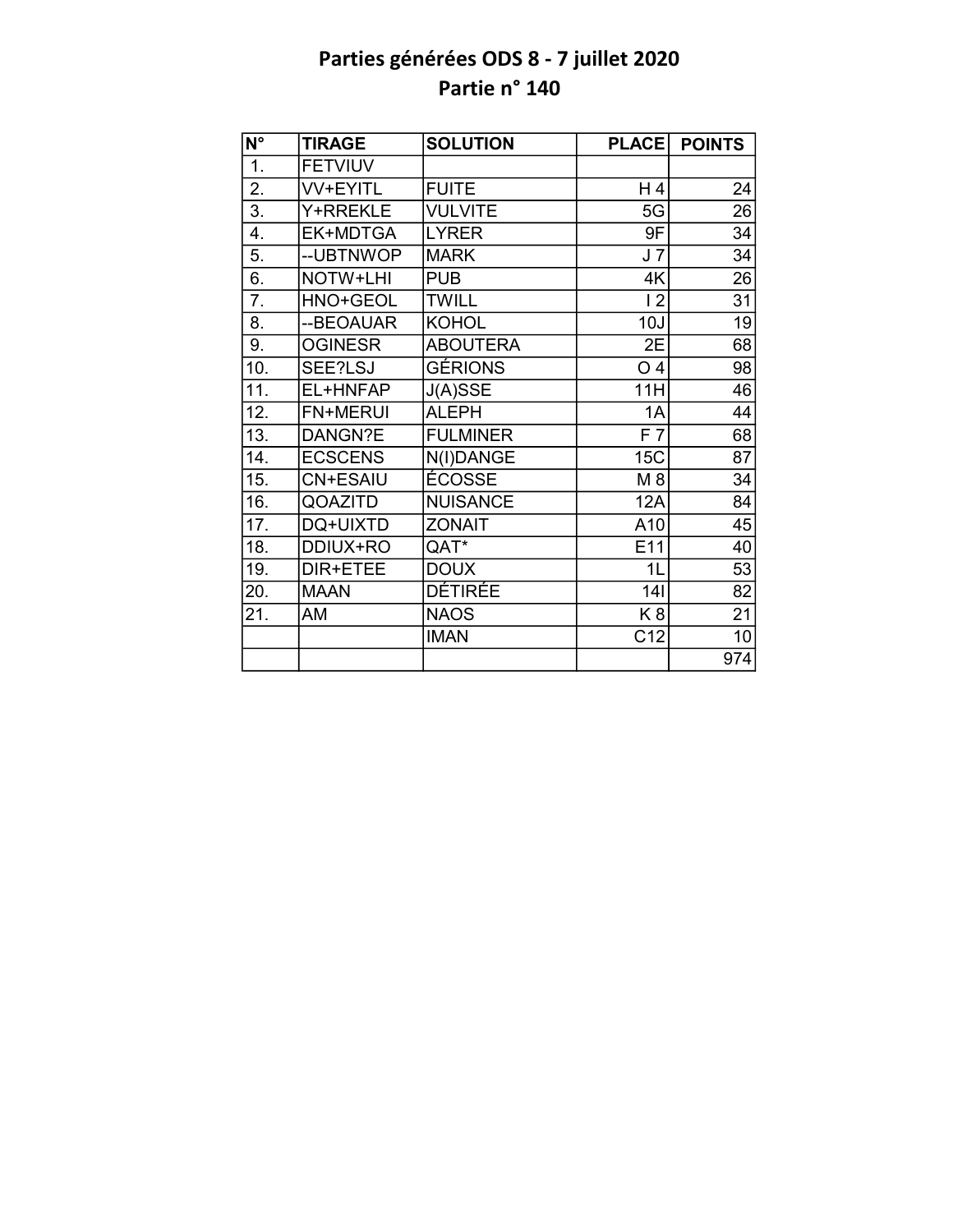| $\overline{N^{\circ}}$ | <b>TIRAGE</b>   | <b>SOLUTION</b> | <b>PLACE</b>    | <b>POINTS</b>   |
|------------------------|-----------------|-----------------|-----------------|-----------------|
| 1.                     | ZARCIDU         |                 |                 |                 |
| 2.                     | --DHIRDIO       | <b>CZAR</b>     | H <sub>5</sub>  | 30              |
| $\overline{3}$ .       | --LGOMOTA       | <b>HOIR</b>     | $G\bar{T}$      | 23              |
| 4.                     | GO+AUR?N        | <b>COMTAL</b>   | 5H              | 18              |
| 5.                     | --ENIEJVE       | AUG(E)RON       | N <sub>2</sub>  | $\overline{77}$ |
| 6.                     | --PHUSTAD       | <b>ENVIÉE</b>   | H <sub>10</sub> | 41              |
| 7.                     | <b>HS+ONFEY</b> | <b>DUPANT</b>   | 8J              | 36              |
| 8.                     | EF+SEUND        | <b>HAYONS</b>   | M 7             | 41              |
| 9.                     | ?AAEKQA         | <b>FENDEUSE</b> | 15A             | 92              |
| 10.                    | <b>AEQ+SDTI</b> | A(R)AK          | L12             | 48              |
| 11.                    | DIQ+RBAR        | <b>SKATE</b>    | 15K             | $\overline{42}$ |
| 12.                    | --LECMEUI       | <b>BRIQUA</b>   | 3J              | 30              |
| $\overline{13}$ .      | --RTEXIFE       | <b>LEUCÉMIE</b> | <b>B</b> 8      | 76              |
| 14.                    | T+ONSGII        | <b>REFIXE</b>   | C <sub>3</sub>  | 58              |
| 15.                    | <b>MEEDSPE</b>  | <b>GITIONS</b>  | A <sub>4</sub>  | 93              |
| 16.                    | M+NALEEL        | <b>SPEEDE</b>   | 2B              | $\overline{47}$ |
| 17.                    | AELLN+ST        | <b>NEEM</b>     | <b>9A</b>       | 29              |
| 18.                    | <b>WTLIBRU</b>  | <b>SELLANT</b>  | 1G              | 76              |
| 19.                    | BILRT+JO        | WU              | 1A              | 35              |
| 20.                    | ILRT+UV         | <b>JOB</b>      | K10             | 29              |
| 21.                    | <b>ILRT</b>     | <b>VUE</b>      | 14F             | 29              |
|                        |                 | LI              | D <sub>6</sub>  | 15              |
|                        |                 |                 |                 | 965             |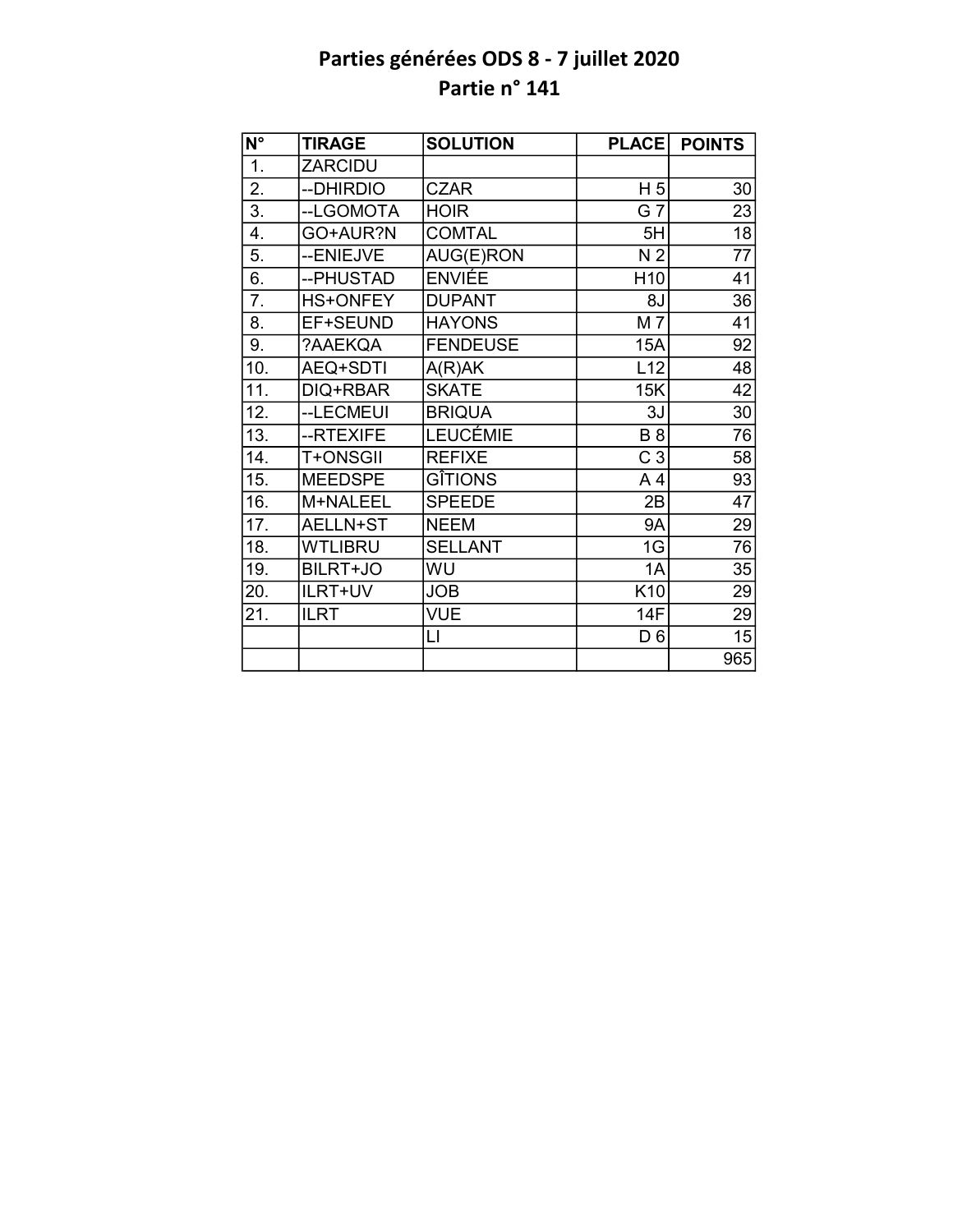| $N^{\circ}$      | <b>TIRAGE</b>   | <b>SOLUTION</b> | <b>PLACE</b>    | <b>POINTS</b>   |
|------------------|-----------------|-----------------|-----------------|-----------------|
| 1.               | <b>MISAMII</b>  |                 |                 |                 |
| $\overline{2}$ . | <b>I+IUNKIO</b> | <b>MIMAIS</b>   | H 4             | 20              |
| $\overline{3}$ . | --GJUUFYI       | <b>KINOIS</b>   | 9C              | 26              |
| 4.               | FIJUU+?S        | <b>GOY</b>      | F 8             | 33              |
| 5.               | U?+RRTEO        | <b>JUIFS</b>    | 11B             | 44              |
| 6.               | <b>ASCLELE</b>  | (S)OUTIRER      | 5D              | 78              |
| 7.               | --LNIEAEN       | <b>CALLÉES</b>  | L <sub>4</sub>  | 78              |
| 8.               | LN+?EARE        | RAINÉE          | 15              | 33              |
| 9.               | <b>TIDEVDW</b>  | A(N)NELER       | M 7             | 75              |
| 10.              | DIV+TTSO        | <b>TWEED</b>    | 12K             | 34              |
| 11.              | T+TAIUAA        | DIVOTS*         | 4A              | 30              |
| 12.              | AAT+ETXE        | <b>JUTAI</b>    | <b>B11</b>      | 24              |
| 13.              | --GFAAURO       | <b>TEX</b>      | J <sub>4</sub>  | 65              |
| 14.              | <b>AGR+ENON</b> | OUAF*           | A12             | 46              |
| 15.              | N+TBAMRA        | <b>GONDERA</b>  | A <sub>1</sub>  | $\overline{27}$ |
| 16.              | <b>HHLSEUR</b>  | AMBRANT*        | 141             | 85              |
| 17.              | H+CEVDLB        | <b>HURLES</b>   | 15D             | 41              |
| 18.              | DHL+ENPP        | <b>VIBICE</b>   | D 8             | 34              |
| 19.              | DLPP+SOU        | <b>HEIN</b>     | <b>B2</b>       | 28              |
| 20.              | DLOPP+QE        | SU              | 8A              | 36              |
| 21.              | LOPQ+EZE        | <b>PENDE</b>    | 8K              | 21              |
| 22.              | LOQ             | <b>PEZE</b>     | M 1             | 34              |
|                  |                 | TO              | O <sub>14</sub> | 6               |
|                  |                 |                 |                 | 898             |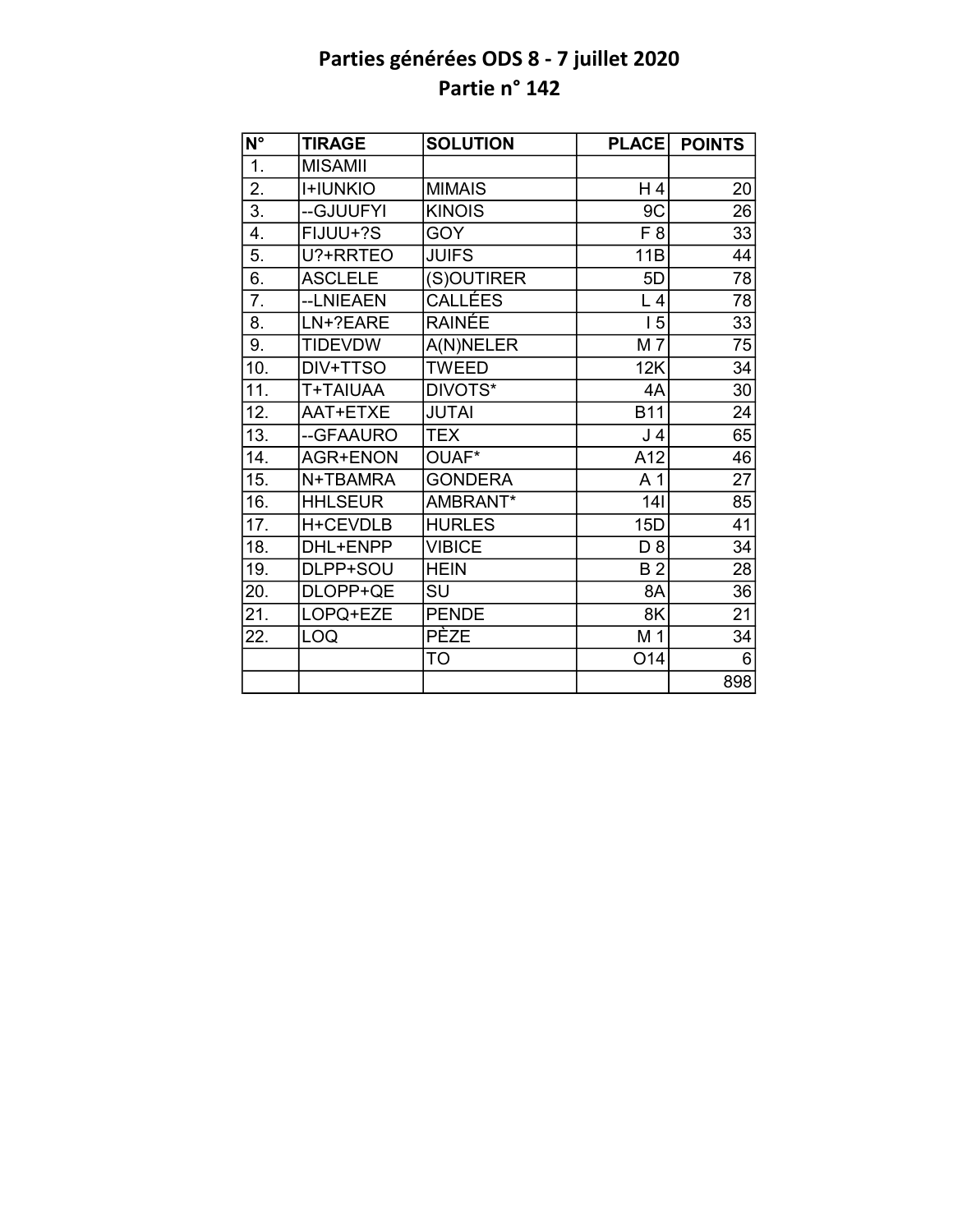| $\overline{\mathsf{N}^{\circ}}$ | <b>TIRAGE</b>   | <b>SOLUTION</b>  | <b>PLACE</b>    | <b>POINTS</b>   |
|---------------------------------|-----------------|------------------|-----------------|-----------------|
| 1.                              | <b>AFSWETE</b>  |                  |                 |                 |
| 2.                              | EF+GLILU        | <b>SWEAT</b>     | H 4             | 30              |
| $\overline{3}$ .                | <b>GL+IEUSV</b> | <b>FEUIL</b>     | G <sub>7</sub>  | 24              |
| 4.                              | V+ASLRTA        | <b>LIGUES</b>    | H <sub>10</sub> | 31              |
| 5.                              | --TROEP?E       | <b>LAVARETS</b>  | 14C             | 65              |
| 6.                              | <b>LACGSAN</b>  | (H) ELIPORTE     | 11E             | 90              |
| $\overline{7}$ .                | <b>ENOOYHT</b>  | <b>GLAÇANTS</b>  | L <sub>5</sub>  | 78              |
| 8.                              | <b>HN+UARSO</b> | <b>OOCYTE</b>    | 8J              | $\overline{51}$ |
| 9.                              | -- ICUMIFI      | <b>OUAH</b>      | <b>15A</b>      | 44              |
| 10.                             | <b>IIMU+PRT</b> | <b>CIF</b>       | 13A             | 28              |
| 11.                             | IMU+XEVN        | <b>PRIT</b>      | N <sub>10</sub> | $\overline{23}$ |
| 12.                             | IMN+IZNB        | <b>VELUX</b>     | 6J              | 45              |
| 13.                             | <b>IIMNN+NE</b> | <b>ZOB</b>       | J10             | 34              |
| 14.                             | <b>INN+AAEB</b> | <b>NEMI</b>      | O <sub>12</sub> | 23              |
| 15.                             | <b>OURDQME</b>  | <b>ANNABIES</b>  | 4A              | $\overline{72}$ |
| 16.                             | DO+SNJEN        | <b>MARQUE</b>    | A <sub>3</sub>  | 42              |
| 17.                             | JNNO+EHE        | <b>DÉMARQUES</b> | A 1             | 54              |
| 18.                             | EHNN+AML        | <b>JOIE</b>      | F <sub>2</sub>  | $\overline{27}$ |
| 19.                             | ELMNN+?U        | <b>HAN</b>       | <b>B2</b>       | 25              |
| 20.                             | <b>EOIRRDS</b>  | MANUÉL(I)N       | D <sub>3</sub>  | 59              |
| 21.                             | IRS+EITD        | <b>REDOX</b>     | N <sub>2</sub>  | 30              |
| 22.                             | $IR+K$          | <b>DITES</b>     | O <sub>1</sub>  | 31              |
| 23.                             | IR              | <b>KET</b>       | 3M              | $\overline{24}$ |
|                                 |                 | <b>NIE</b>       | 5D              | 14              |
|                                 |                 |                  |                 | 944             |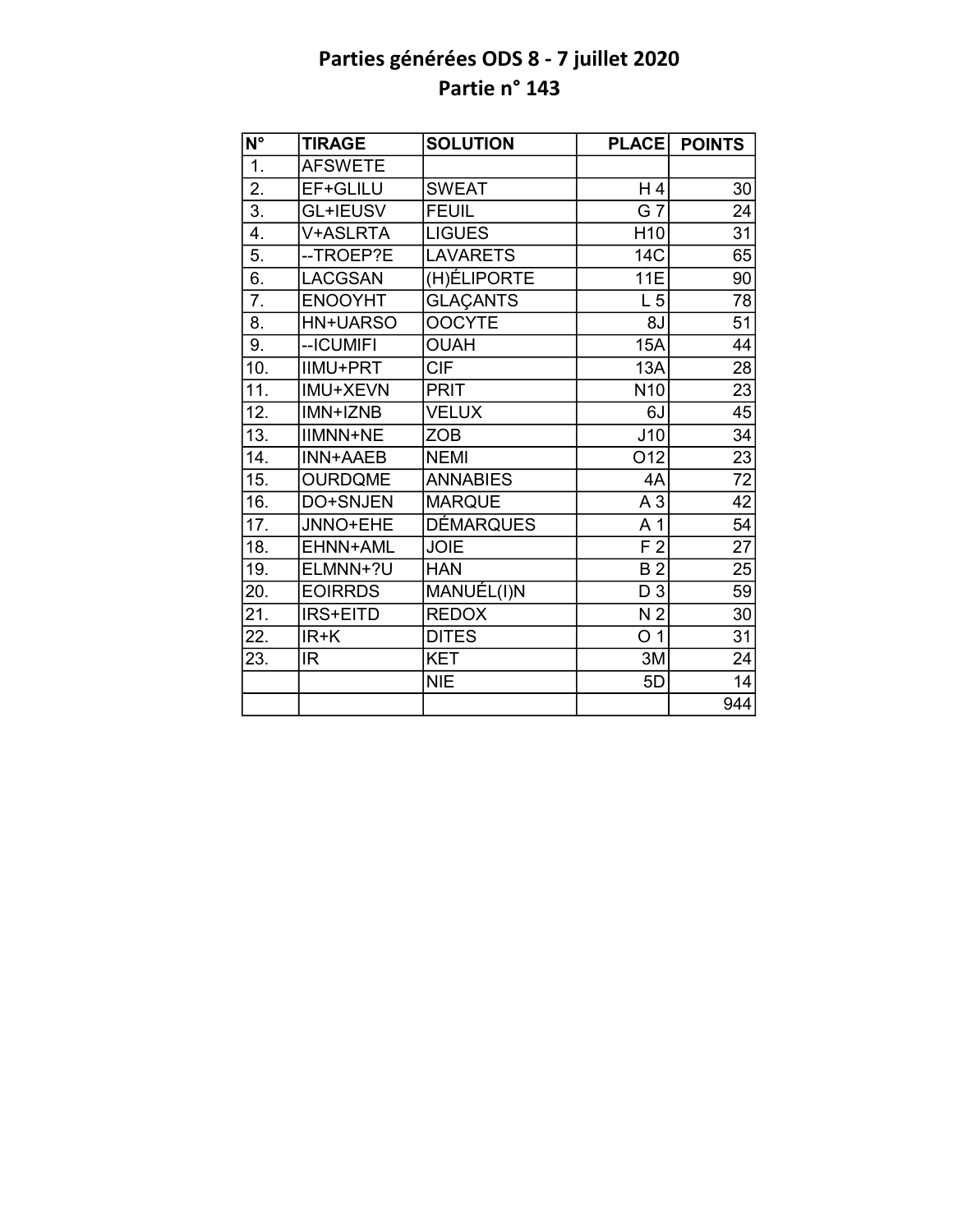| N°                | <b>TIRAGE</b>   | <b>SOLUTION</b> | <b>PLACE</b>    | <b>POINTS</b>   |
|-------------------|-----------------|-----------------|-----------------|-----------------|
| $\overline{1}$ .  | <b>IBOFRGB</b>  |                 |                 |                 |
| 2.                | --GBREEAT       | <b>FIBRO</b>    | H 4             | 28              |
| $\overline{3}$ .  | <b>ANEEFUN</b>  | GOBÈTERA*       | 8G              | 62              |
| 4.                | U+WLLOHI        | <b>FENIANE</b>  | 5E              | 40              |
| 5.                | LLOW+UIT        | HUI*            | O <sub>6</sub>  | 54              |
| 6.                | <b>OU+TAMMI</b> | <b>TWILL</b>    | 4K              | 32              |
| 7.                | MMO+UIRO        | <b>TUBAI</b>    | 6F              | 23              |
| 8.                | MO+EVTCQ        | <b>ROUMI</b>    | 4A              | 19              |
| 9.                | EMQT+KOY        | <b>VOC</b>      | 3C              | 37              |
| 10.               | EMQT+SUA        | <b>YORK</b>     | M 6             | 33              |
| 11.               | <b>T+REGAXI</b> | <b>MAQUES</b>   | 10H             | 53              |
| 12.               | RT+ESUEO        | <b>MIXAGE</b>   | H <sub>10</sub> | 81              |
| $\overline{13}$ . | <b>PTAENUV</b>  | <b>REROUTES</b> | A <sub>4</sub>  | $\overline{74}$ |
| 14.               | P+ASEDTS        | <b>VENTAUX</b>  | 12B             | 38              |
| 15.               | D+NECLSE        | <b>TAPASSE</b>  | 13G             | 29              |
| 16.               | N+NDILZE        | <b>DÉCÈLES</b>  | C <sub>7</sub>  | 30              |
| 17.               | --DMS?PAR       | ÉLISEZ          | L10             | 50              |
| 18.               | LEN?RIH         | DRAP(Â)MES      | 15B             | 62              |
| 19.               | ELR+DAEJ        | HIENT(T)        | 14J             | 47              |
| 20.               | LR+NNO          | <b>DÉJETA</b>   | E <sub>8</sub>  | 28              |
|                   |                 | <b>OR</b>       | <b>B</b> 9      | 14              |
|                   |                 |                 |                 | 834             |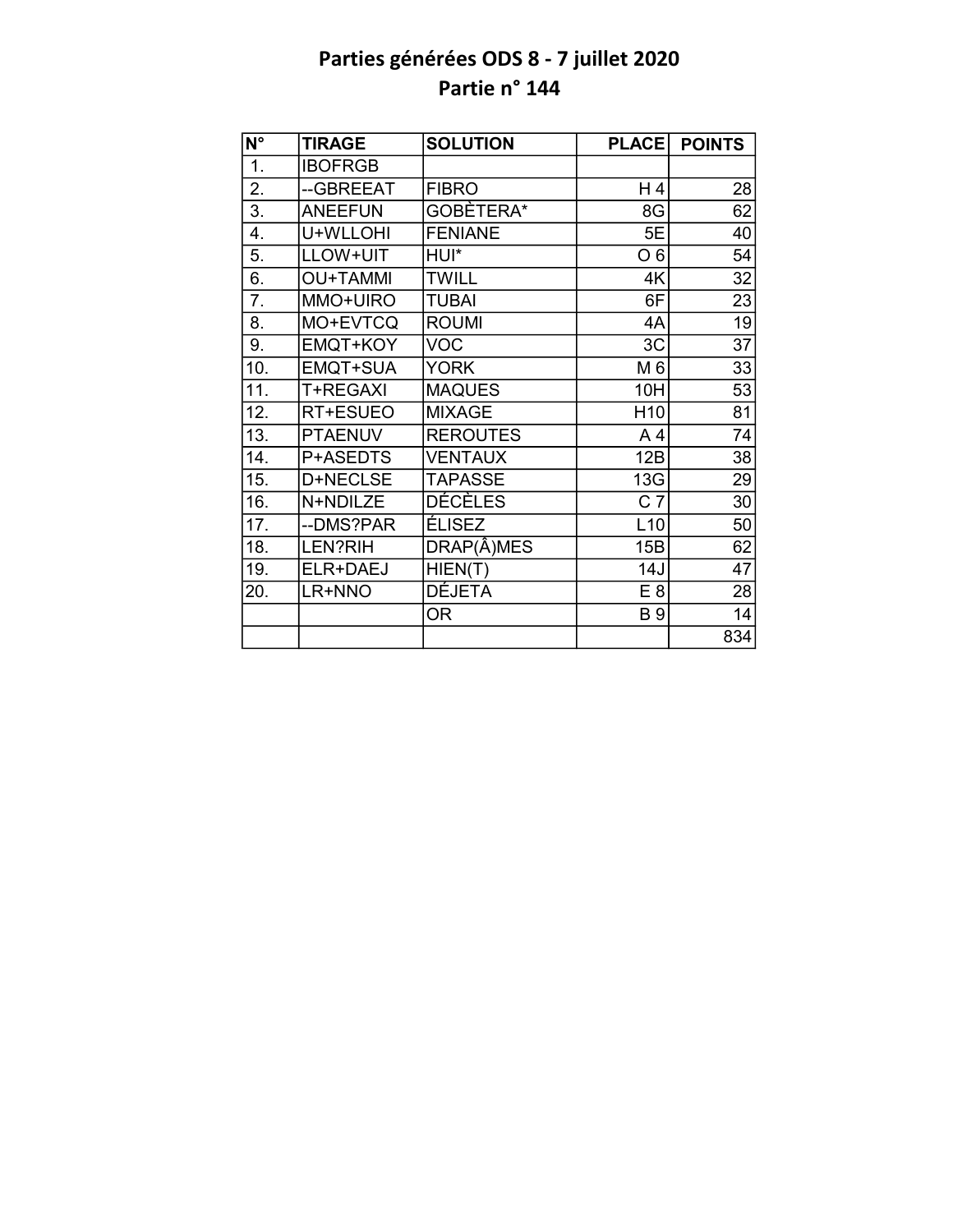| $\overline{\mathsf{N}^{\circ}}$ | <b>TIRAGE</b>  | <b>SOLUTION</b> | <b>PLACE</b>     | <b>POINTS</b>   |
|---------------------------------|----------------|-----------------|------------------|-----------------|
| 1.                              | <b>AANLSNA</b> |                 |                  |                 |
| 2.                              | L+URENBP       | <b>ANANAS</b>   | $H_3$            | 14              |
| $\overline{3}$ .                | N+EOTIIJ       | <b>PARBLEU</b>  | 3G               | 30              |
| 4.                              | <b>NELEEOE</b> | <b>ÉJOINTAI</b> | 5B               | 80              |
| 5.                              | E+TVUFOR       | <b>ENJÔLÉE</b>  | $\overline{C}$ 3 | $\overline{32}$ |
| 6.                              | FOU+DAOS       | TRÊVE           | 8A               | 36              |
| 7.                              | DOO+TTES       | <b>SAUF</b>     | 10C              | 30              |
| 8.                              | DO+DXRUA       | <b>BOTTES</b>   | J3               | 26              |
| 9.                              | ADDRU+IC       | <b>OXO</b>      | 6A               | 63              |
| 10.                             | DD+MGIAS       | <b>SUCRAI</b>   | 8J               | $\overline{33}$ |
| $\overline{1}1.$                | DG+I?QLE       | <b>DIAMS</b>    | <b>11E</b>       | 25              |
| 12.                             | DGL+CUOE       | $MIQ(U)E*$      | H11              | 39              |
| $\overline{13}$ .               | DG+SULLE       | <b>OCCLUE</b>   | $L$ 7            | 20              |
| 14.                             | DGL+DUEW       | <b>QUELS</b>    | 13H              | 24              |
| 15.                             | DEGL+AIR       | <b>DAUW</b>     | N <sub>7</sub>   | 34              |
| 16.                             | <b>ITEMHEP</b> | <b>GADELIER</b> | 15B              | 62              |
| 17.                             | EIMPT+NI       | HÉ              | 14J              | 28              |
| 18.                             | NT+ETFRA       | <b>IMPIE</b>    | 15K              | $\overline{33}$ |
| 19.                             | ANT+HRNM       | <b>FRÈTE</b>    | L <sub>1</sub>   | 24              |
| 20.                             | MNRT+BOS       | <b>HAN</b>      | G 7              | 22              |
| 21.                             | MNOR+AGZ       | <b>TUBS</b>     | 11K              | $\overline{27}$ |
| 22.                             | GMOR+YV?       | <b>RANZ</b>     | 2L               | 28              |
| 23.                             | MV+KE          | GYRO(S)         | 12A              | 35              |
|                                 |                | <b>ZEK</b>      | O <sub>2</sub>   | 31              |
|                                 |                |                 |                  | 776             |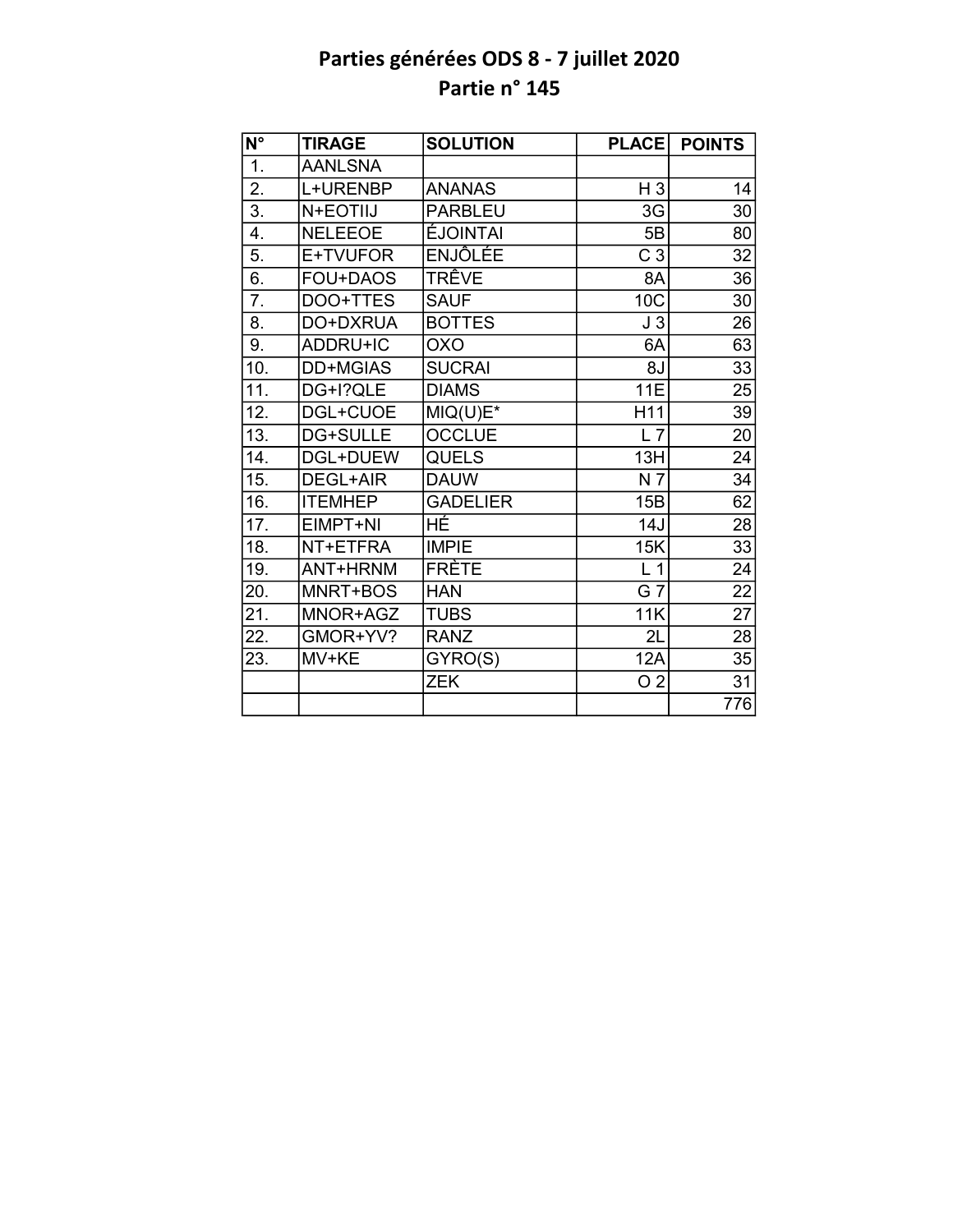| $N^{\circ}$       | <b>TIRAGE</b>   | <b>SOLUTION</b> | <b>PLACE</b>    | <b>POINTS</b>   |
|-------------------|-----------------|-----------------|-----------------|-----------------|
| $\overline{1}$ .  | <b>NGNIUTM</b>  |                 |                 |                 |
| 2.                | M+TUASOE        | <b>TUNING</b>   | H <sub>7</sub>  | 18              |
| $\overline{3}$ .  | --GIRNHQO       | <b>TOUÂMES</b>  | 13B             | 76              |
| 4.                | INQ+OMIE        | <b>ROUGH</b>    | D <sub>11</sub> | 26              |
| 5.                | NQ+EEEEV        | <b>MOITIÉ</b>   | <b>B10</b>      | $\overline{22}$ |
| 6.                | Q+LSNEEA        | ÉVEINÉE*        | 10E             | 20              |
| 7.                | <b>IHAEEKR</b>  | SQUALÈNE        | 8F              | 66              |
| 8.                | --ORAADII       | <b>HARKIE</b>   | 15D             | 54              |
| 9.                | AI+UFDRT        | <b>RADIO</b>    | A6              | 21              |
| 10.               | <b>CBAOLJS</b>  | <b>DÉFRUITA</b> | M 7             | $\overline{86}$ |
| 11.               | --EYTAARE       | <b>JAS</b>      | N 6             | $\overline{45}$ |
| 12.               | <b>LDELWIC</b>  | <b>ÉTAYERAS</b> | F <sub>1</sub>  | 71              |
| $\overline{13}$ . | W+VUBEOU        | <b>DÉCILLE</b>  | 5E              | $\overline{40}$ |
| 14.               | OUUV+OIS        | <b>WEB</b>      | L4              | 39              |
| 15.               | OOU+STLF        | <b>VISU</b>     | 15L             | 46              |
| 16.               | LO+AC?SM        | <b>TOFUS</b>    | M <sub>1</sub>  | 39              |
| 17.               | <b>UBEEPNN</b>  | CA(L)OMELS      | 1A              | 149             |
| 18.               | <b>BEENN+LH</b> | <b>PUY</b>      | 4D              | 31              |
| 19.               | BELNN+?T        | RHÉ             | 11D             | 27              |
| 20.               | LN?+XPRZ        | <b>BÉTON</b>    | 2J              | 26              |
|                   |                 | PRI(E)Z         | 12K             | 50              |
|                   |                 |                 |                 | 952             |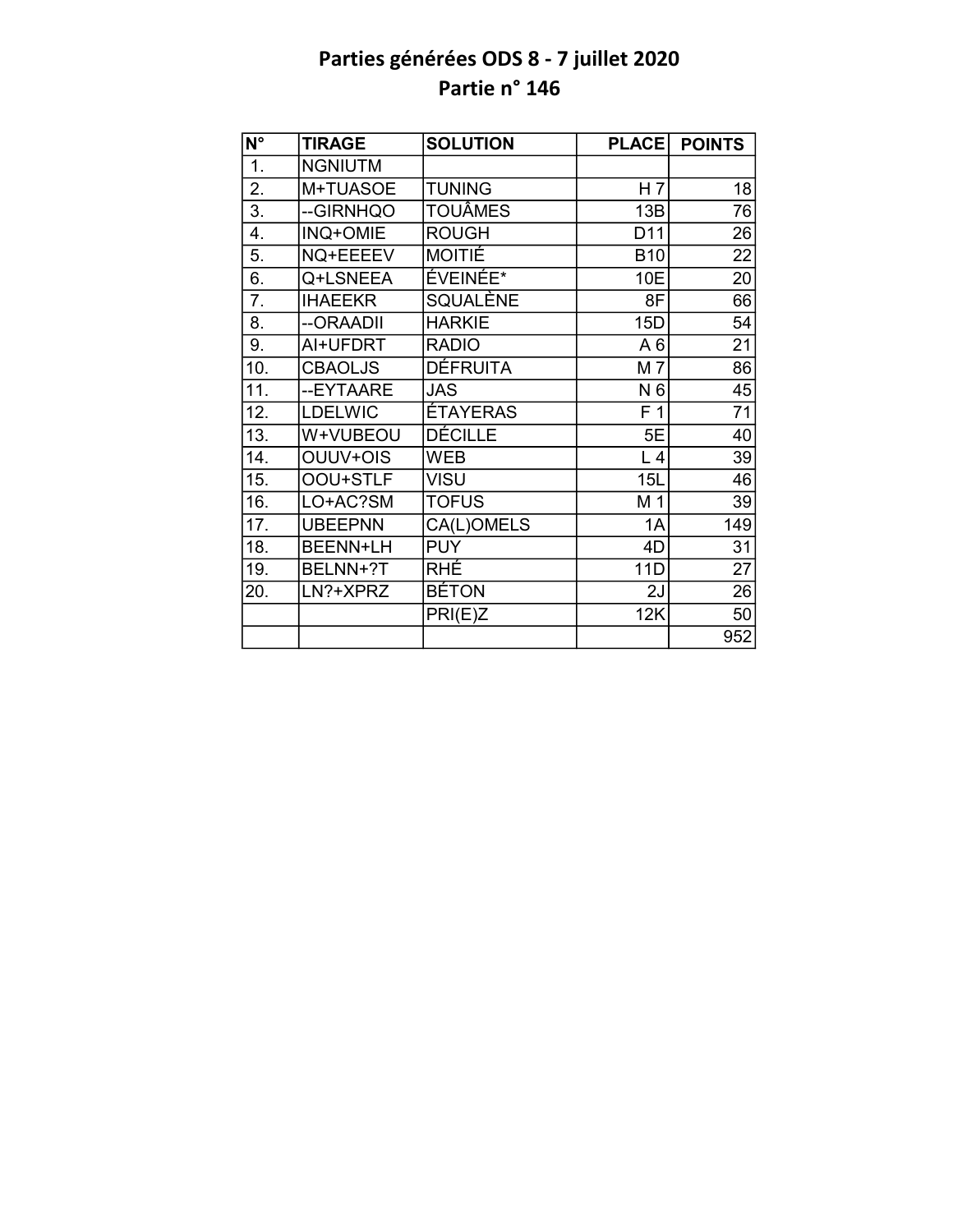| $N^{\circ}$      | <b>TIRAGE</b>   | <b>SOLUTION</b>  | <b>PLACE</b>   | <b>POINTS</b> |
|------------------|-----------------|------------------|----------------|---------------|
| $\overline{1}$ . | <b>EELOVAL</b>  |                  |                |               |
| 2.               | RAY?ETG         | <b>ALVÉOLE</b>   | H <sub>2</sub> | 78            |
| $\overline{3}$ . | G+UBRRON        | <b>RE(S)TYLA</b> | 3C             | 52            |
| 4.               | <b>GOR+CVJI</b> | <b>BRUN</b>      | 4A             | 24            |
| 5.               | GJR+EIST        | <b>VIOC</b>      | J <sub>2</sub> | 33            |
| 6.               | J+QAXBEP        | <b>STRIGE</b>    | K <sub>2</sub> | 46            |
| 7.               | BJQ+OEAO        | <b>APEX</b>      | 9F             | 39            |
| 8.               | EOOQ+FAW        | <b>JAB</b>       | 2A             | 29            |
| 9.               | --NNNHURE       | WAQF*            | F <sub>8</sub> | 39            |
| 10.              | <b>HNN+ISEN</b> | <b>BURNE</b>     | A <sub>4</sub> | 21            |
| 11.              | <b>SLGUAIT</b>  | <b>HENNINS</b>   | <b>B</b> 8     | 79            |
| 12.              | <b>ASDIUEA</b>  | <b>NILGAUTS</b>  | 13B            | 72            |
| 13.              | <b>AEU+TRFI</b> | <b>SIDA</b>      | 10H            | 32            |
| 14.              | <b>EMEEOSI</b>  | <b>ENFÛTERAI</b> | D <sub>3</sub> | 63            |
| 15.              | IO+HZUED        | <b>SEMÉE</b>     | 8K             | 29            |
| 16.              | DO+RNMED        | <b>HUIEZ</b>     | 11K            | 44            |
| 17.              | KPMIE?T         | <b>ENDODERME</b> | N <sub>3</sub> | 68            |
| 18.              | KMT+OOST        | ZI(P)PE          | O11            | 48            |
| 19.              | MST+EUAC        | <b>KOTO</b>      | O <sub>1</sub> | 47            |
| 20.              | OLLA            | <b>MUSCATÉE</b>  | 15H            | 86            |
|                  |                 | <b>FOLLE</b>     | 5D             | 16            |
|                  |                 |                  |                | 945           |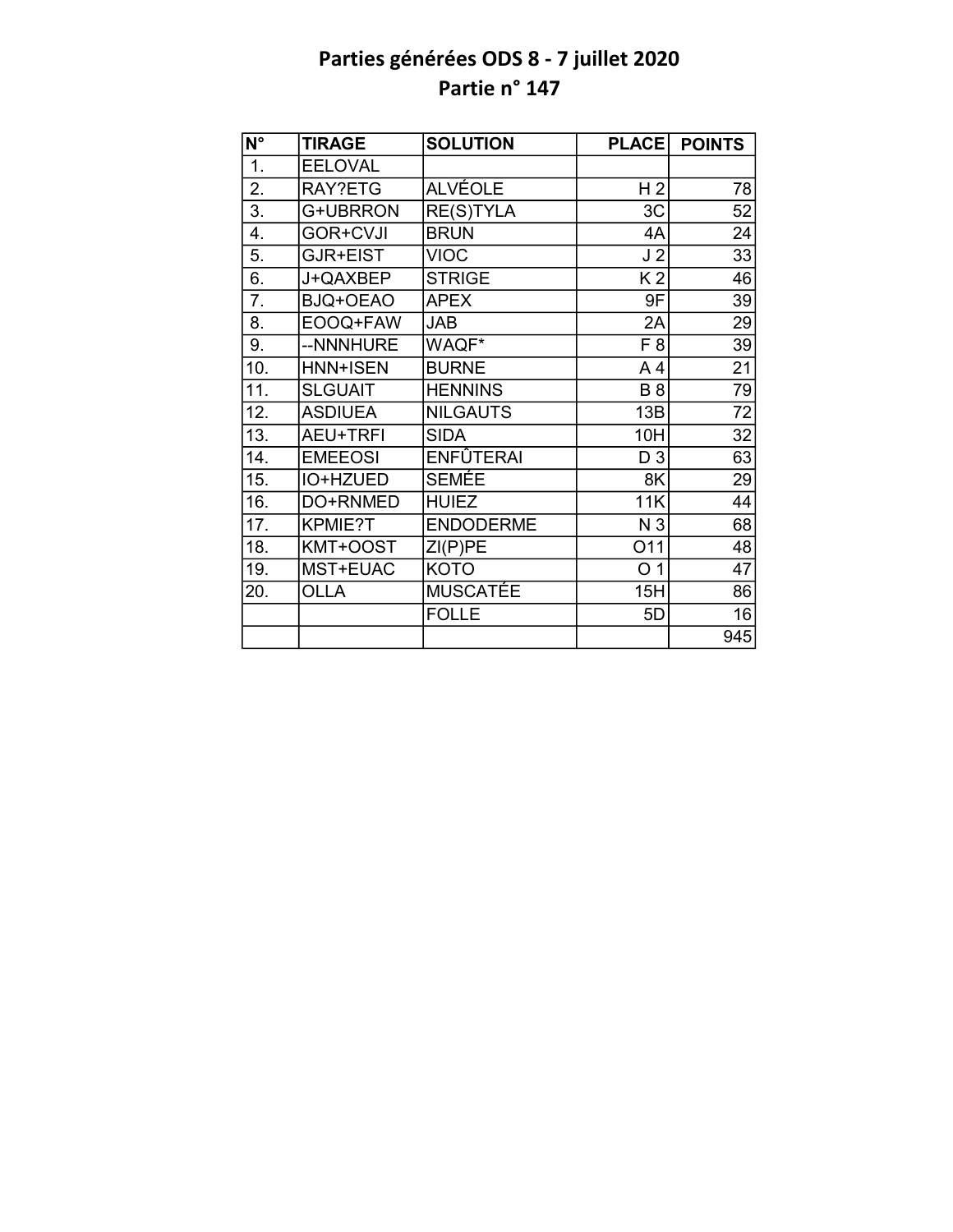| N°               | <b>TIRAGE</b>   | <b>SOLUTION</b> | <b>PLACE</b>   | <b>POINTS</b>   |
|------------------|-----------------|-----------------|----------------|-----------------|
| $\overline{1}$ . | --EEB?CEI       |                 |                |                 |
| 2.               | <b>I+VTEINA</b> | BEC(T)ÉE        | H4             | 24              |
| $\overline{3}$ . | --AEAPNIL       | ÉVEINAIT*       | 8H             | 86              |
| 4.               | <b>EHDUNAI</b>  | <b>ALPAIENT</b> | O<br>1         | 83              |
| 5.               | DIU+EOEM        | <b>HAINE</b>    | N 6            | 33              |
| $\overline{6}$ . | EEOU+MTO        | <b>DAIM</b>     | M 7            | 21              |
| 7.               | O+EDVENA        | <b>EMBOUTE</b>  | 4F             | $\overline{20}$ |
| 8.               | AD+UDRFE        | <b>NOVÉE</b>    | M 1            | 27              |
| 9.               | D+SEITUL        | <b>FRAUDÉE</b>  | 9C             | 24              |
| 10.              | --SAQR?IG       | <b>DILUÂTES</b> | E <sub>5</sub> | 86              |
| 11.              | G+ISTTRU        | RISQ(U)A        | O10            | 43              |
| 12.              | <b>TU+ESBAL</b> | <b>RUGITES</b>  | J3             | 22              |
| 13.              | <b>ROPWJUO</b>  | <b>BRUTALES</b> | D <sub>8</sub> | 93              |
| 14.              | UW+NROET        | <b>PROJO</b>    | 3C             | 43              |
| 15.              | <b>RU+MCLLU</b> | <b>NEWTON</b>   | 1H             | 48              |
| 16.              | MRU+GNIE        | <b>SCULL</b>    | 15D            | 21              |
| 17.              | GNU+XYRZ        | FRÉMI           | C <sub>9</sub> | 32              |
| 18.              | GNRX+OSF        | YUZU            | 14L            | 42              |
| 19.              | --SAFNHAG       | <b>ORYX</b>     | L12            | 64              |
|                  |                 | <b>HANGARS</b>  | 13G            | 36              |
|                  |                 |                 |                | 848             |